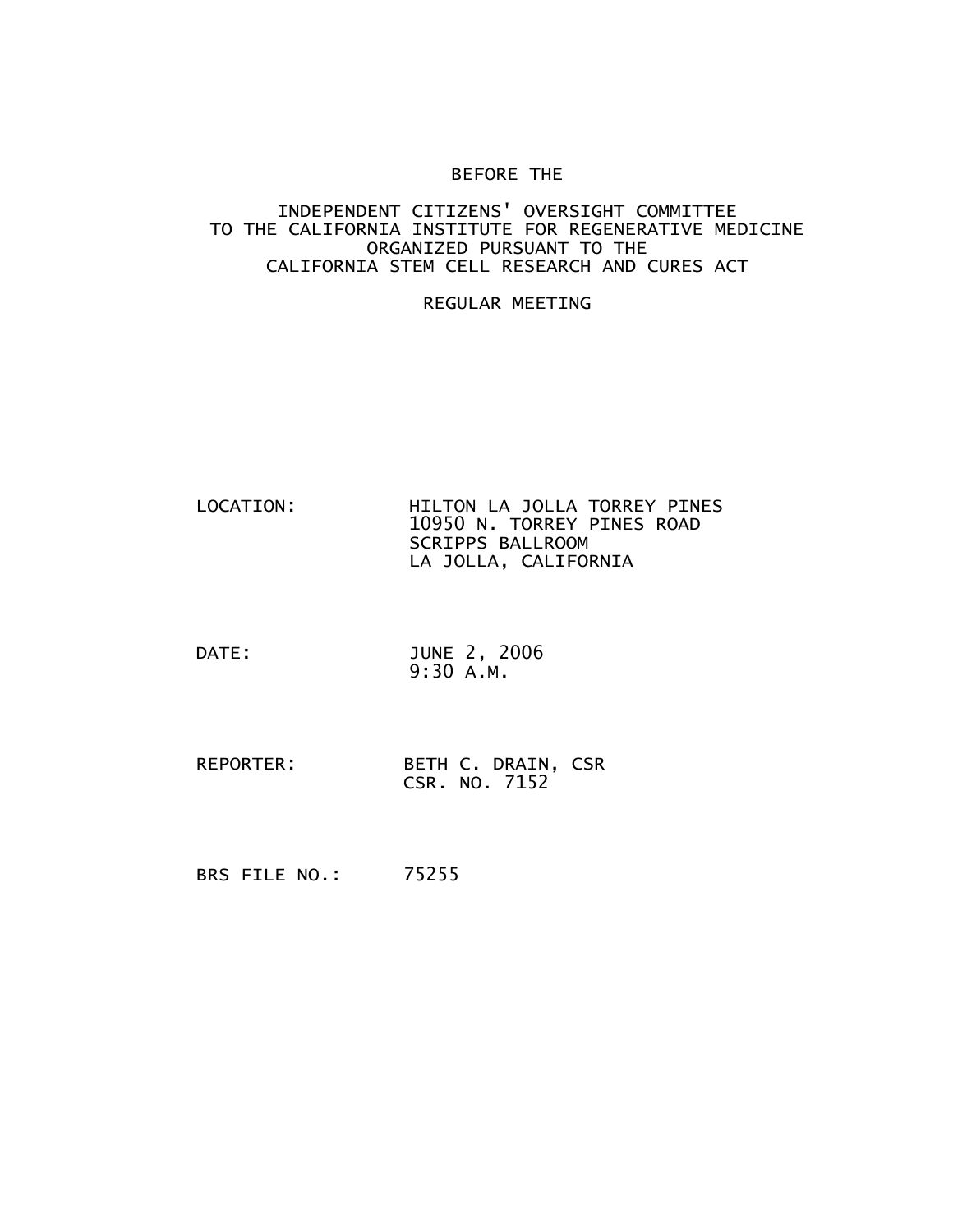## I N D E X

| <b>ITEM</b>                | DESCRIPTION                                                                         |          | PAGE NO. |
|----------------------------|-------------------------------------------------------------------------------------|----------|----------|
| <b>CALL TO ORDER</b>       |                                                                                     |          | 3        |
| ROLL CALL                  |                                                                                     |          | 3        |
| <b>CONSENT ITEMS</b>       |                                                                                     |          | 5        |
| CHAIRMAN'S REPORT          |                                                                                     |          | 15       |
| PRESIDENT'S REPORT         |                                                                                     |          | 6        |
| AND NONPROFIT INSTITUTIONS | CONSIDERATION OF PROPOSED INTERIM CIRM<br>GRANTS ADMINISTRATION POLICY FOR ACADEMIC |          | 16       |
|                            | STANDARDS WORKING GROUP REPORT                                                      |          | 78       |
|                            | GOVERNANCE SUBCOMMITTEE REPORT                                                      |          | 114      |
|                            | LEGISLATIVE SUBCOMMITTEE REPORT                                                     |          | 212      |
|                            | CONSIDERATION OF ICOC MISSION STATEMENT<br>AND OBJECTIVES FOR CIRM STRATEGIC PLAN   |          | 226      |
| <b>WORKING GROUPS</b>      | CONFLICT OF INTEREST REGULATIONS FOR                                                |          | 229      |
|                            | INTELLECTUAL PROPERTY TASK FORCE REPORT                                             |          | 232      |
| PUBLIC COMMENT             |                                                                                     | 209, 235 |          |
| <b>ADJOURNMENT</b>         |                                                                                     |          | 218      |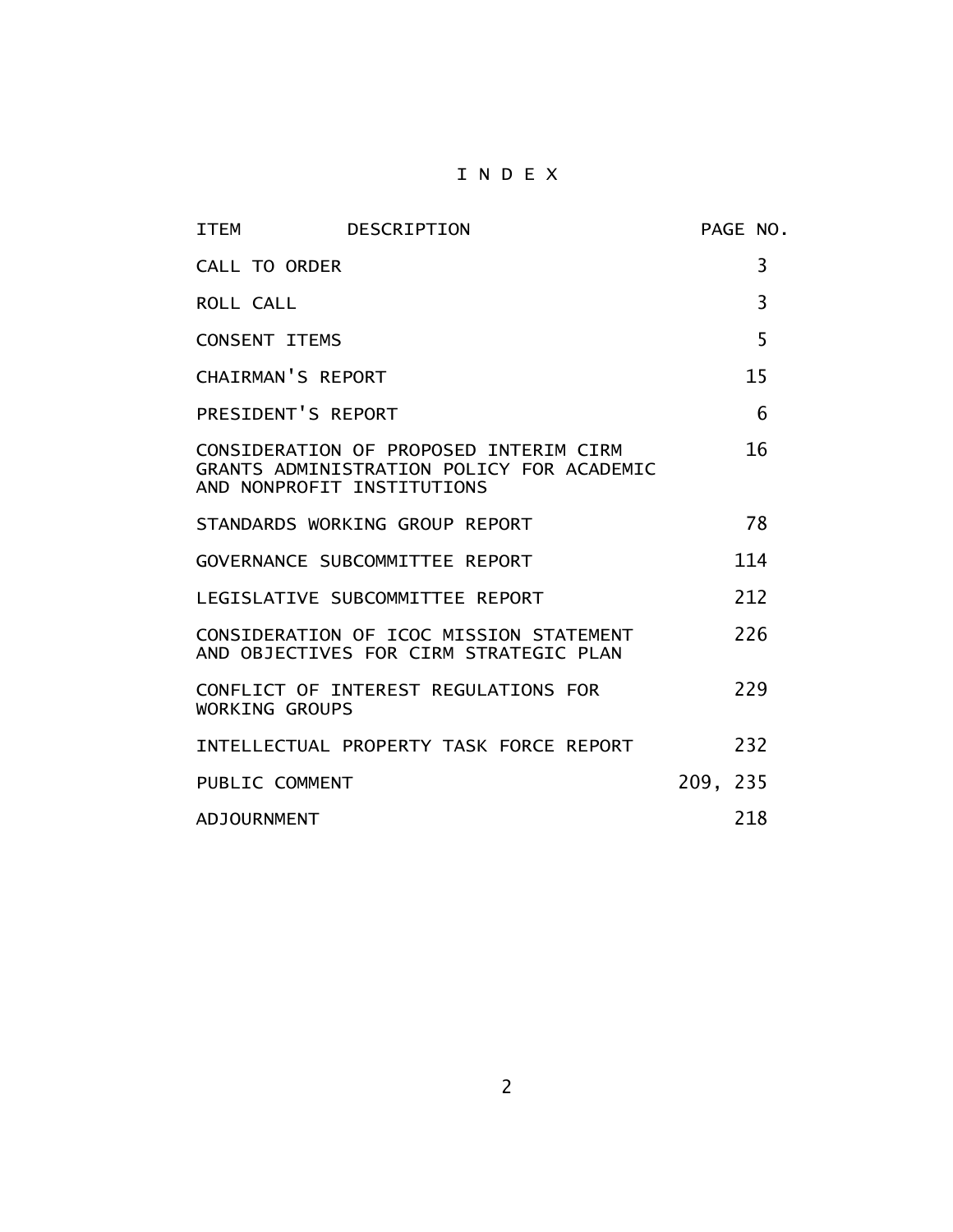| 1              | LA JOLLA, CALIFORNIA; FRIDAY, JUNE 2, 2006             |
|----------------|--------------------------------------------------------|
| $\overline{2}$ | 09:49 A.M.                                             |
| $\overline{3}$ |                                                        |
| 4              | CHAIRMAN KLEIN: CAN WE CALL THE MEETING TO             |
| 5              | ORDER, PLEASE. I'D LIKE TO WELCOME EVERYONE TO THE     |
| 6              | HILTON LA JOLLA TORREY PINES AND THANK SAN DIEGO, ONE  |
| 7              | OF THE GREAT BIOTECH CAPITALS OF THE WORLD, FOR THEIR  |
| 8              | INCREDIBLE HOSPITALITY. WE WOULD LIKE MELISSA KING TO  |
| 9              | LEAD US IN THE PLEDGE OF ALLEGIANCE.                   |
| 10             | (THE PLEDGE OF ALLEGIANCE.)                            |
| 11             | MS. KING: BEFORE I TAKE THE ROLL, I'D JUST             |
| 12             | LIKE TO LET THE BOARD MEMBERS KNOW AND ACTUALLY        |
| 13             | EVERYBODY WITH A MICROPHONE IN FRONT OF YOU, IF YOU    |
| 14             | WOULD PLEASE MAKE SURE TO LEAN IN TOWARDS THE          |
| 15             | MICROPHONE AND SPEAK DIRECTLY INTO THE MICROPHONE WHEN |
| 16             | YOU ARE SPEAKING, IT WILL BE HELPFUL TO OUR AV SYSTEM  |
| 17             | AND TO OUR TRANSCRIBER. THANK YOU.                     |
| 18             | CHAIRMAN KLEIN: THANK YOU VERY MUCH,                   |
| 19             | MELISSA. IF YOU WOULD THEN LEAD US THROUGH THE ROLL    |
| 20             | CALL, PLEASE.                                          |
| 21             | MS. KING: DAVID BALTIMORE.                             |
| 22             | DR. BALTIMORE: HERE.                                   |
| 23             | MS. KING: ROBERT PRICE FOR ROBERT BIRGENEAU.           |
| 24             | DR. PRICE: HERE.                                       |
| 25             | MS. KING: SUSAN BRYANT.                                |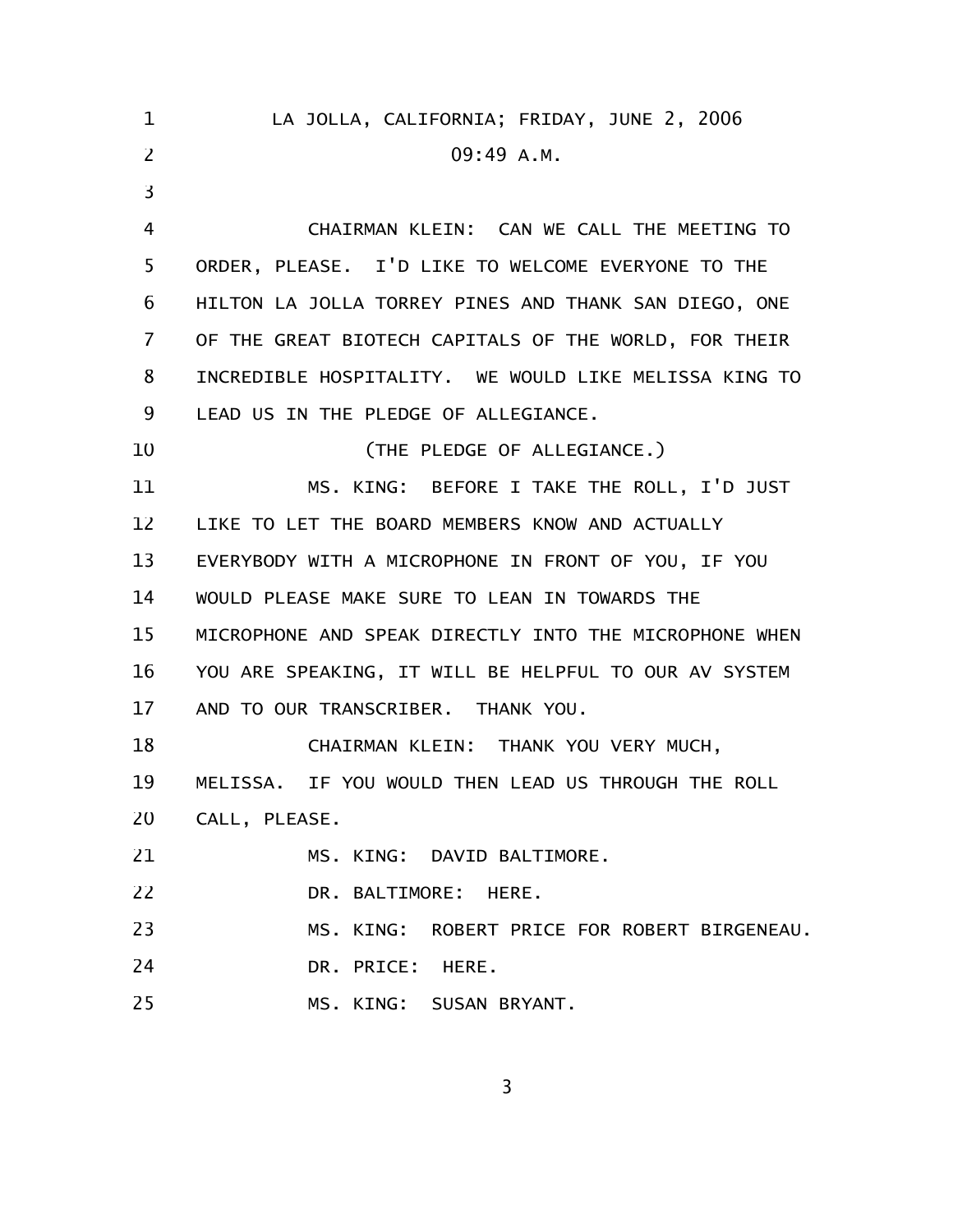| 1  | DR. BRYANT: HERE.                           |
|----|---------------------------------------------|
| 2  | MS. KING: MARCY FEIT.                       |
| 3  | MS. FEIT: HERE.                             |
| 4  | MS. KING: MICHAEL FRIEDMAN. MICHAEL         |
| 5  | GOLDBERG.                                   |
| 6  | MR. GOLDBERG: HERE.                         |
| 7  | MS. KING: FRANCIS MARKLAND FOR BRIAN        |
| 8  | HENDERSON.                                  |
| 9  | DR. MARKLAND: HERE.                         |
| 10 | MS. KING: EDWARD HOLMES. DAVID KESSLER.     |
| 11 | DR. KESSLER: HERE.                          |
| 12 | MS. KING: BOB KLEIN.                        |
| 13 | CHAIRMAN KLEIN: HERE.                       |
| 14 | MS. KING: SHERRY LANSING. GERALD LEVEY.     |
| 15 | TED LOVE.                                   |
| 16 | DR. LOVE: HERE.                             |
| 17 | MS. KING: RICHARD MURPHY.                   |
| 18 | DR. MURPHY: HERE.                           |
| 19 | MS. KING: TINA NOVA. ED PENHOET.            |
| 20 | DR. PENHOET: HERE.                          |
| 21 | MS. KING: PHIL PIZZO.                       |
| 22 | DR. PIZZO: HERE.                            |
| 23 | MS. KING: CLAIRE POMEROY. FRANCISCO PRIETO. |
| 24 | DR. PRIETO: HERE.                           |
| 25 | MS. KING: JOHN REED.                        |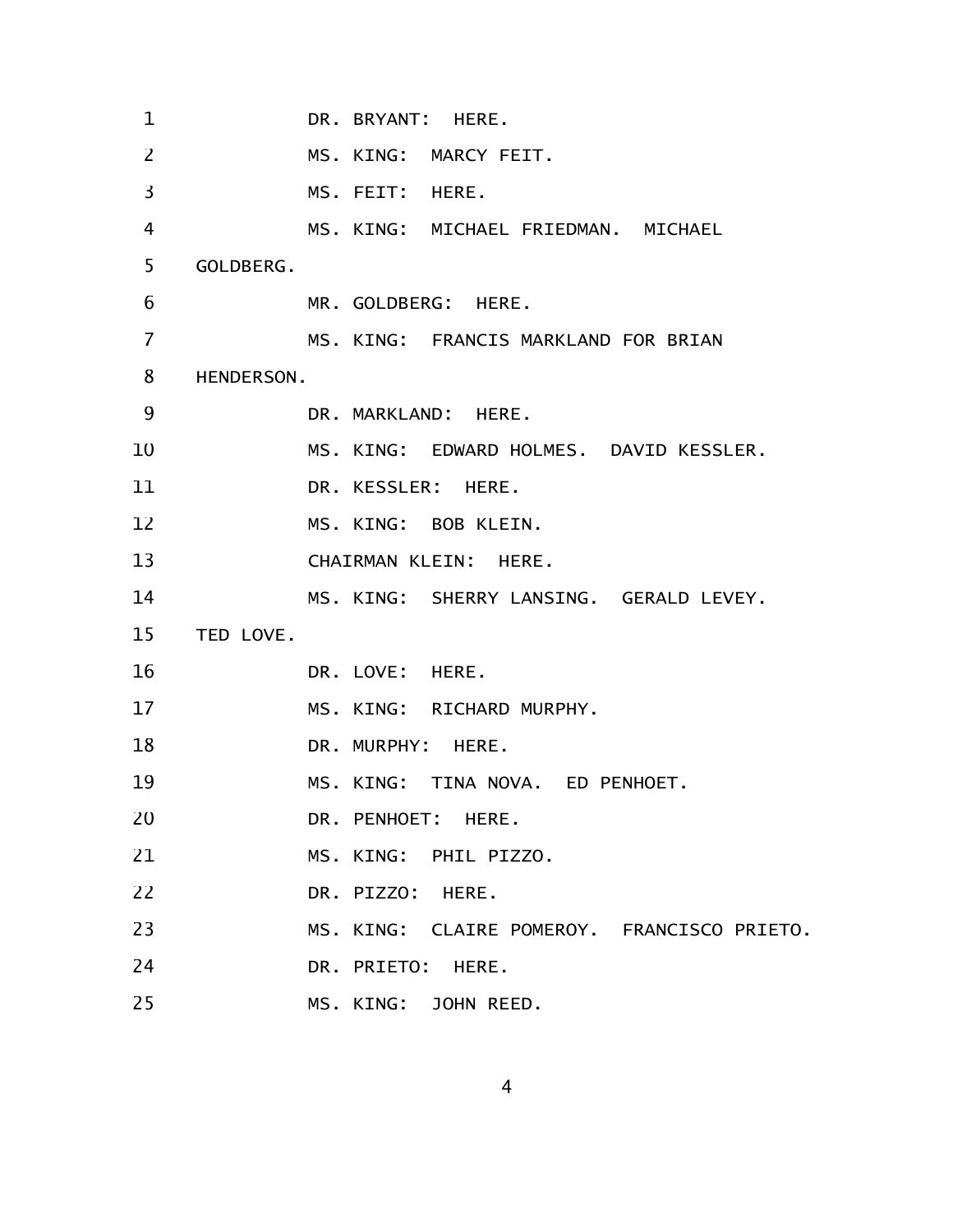DR. REED: HERE. MS. KING: DUANE ROTH. MR. ROTH: HERE. MS. KING: JOAN SAMUELSON. DAVID SERRANO-SEWELL. MR. SERRANO-SEWELL: HERE. MS. KING: JEFF SHEEHY. MR. SHEEHY: HERE. MS. KING: JON SHESTACK. OSWALD STEWARD. DR. STEWARD: HERE. MS. KING: LEON THAL. DR. THAL: HERE. MS. KING: JANET WRIGHT. DR. WRIGHT: HERE. CHAIRMAN KLEIN: THANK YOU VERY MUCH. WE'RE GOING TO MOVE TO ITEM 4 ON THE AGENDA, CONSENT ITEMS, APPROVAL OF THE MINUTES FROM APRIL 6TH, 2006, ICOC MEETING. IS THERE A MOTION TO APPROVE THESE MINUTES, OR ARE THERE ANY CORRECTIONS FROM THE BOARD? DR. WRIGHT: I HAVE A CORRECTION. I WAS PRESENT. CHAIRMAN KLEIN: ALL RIGHT. THANK YOU VERY MUCH. DR. WRIGHT: I MOVE APPROVAL WITH THAT CORRECTION. 1 2 3 4 5 6 7 8 9 10 11 12 13 14 15 16 17 18 19 20 21 22 23 24 25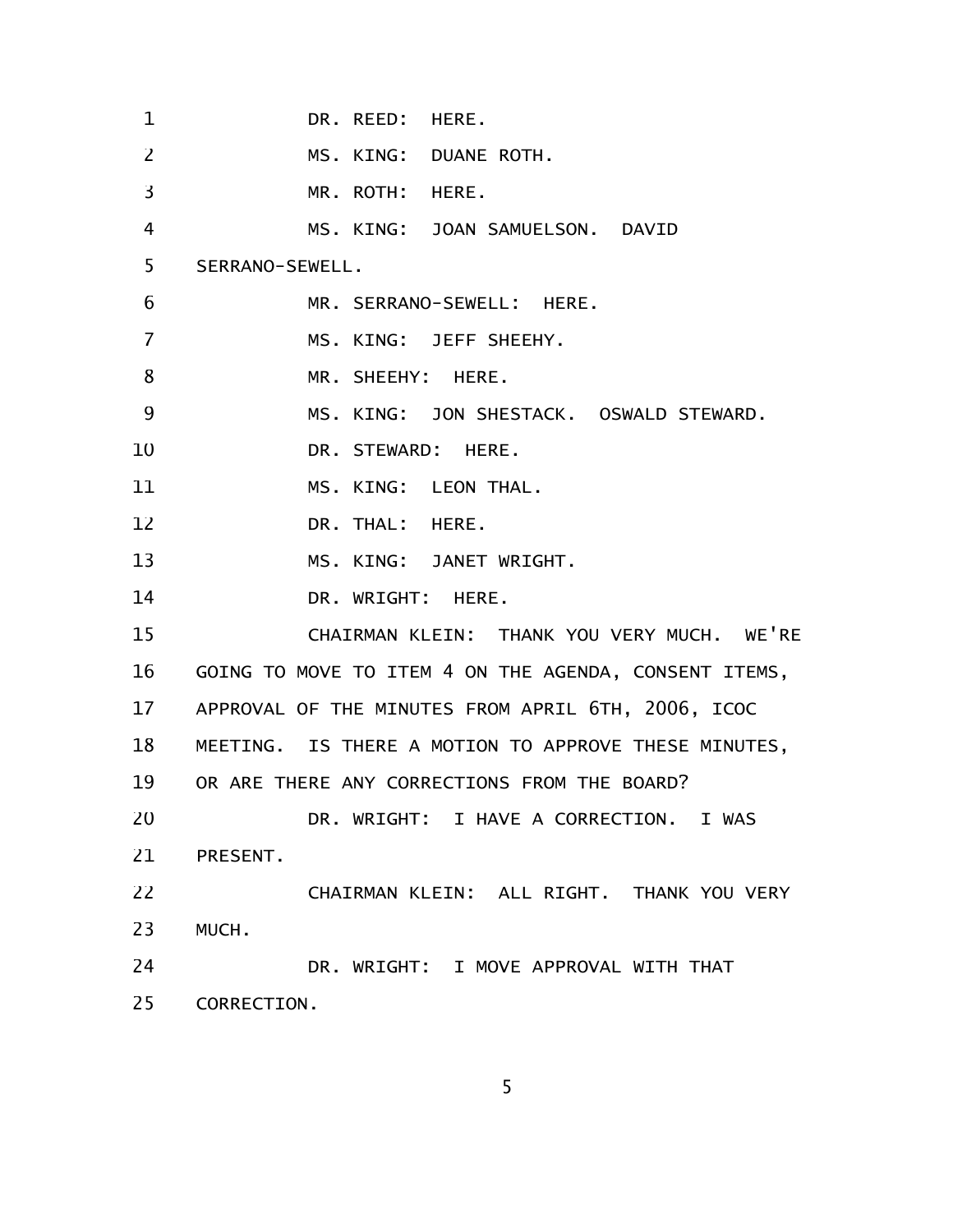CHAIRMAN KLEIN: IS THERE A SECOND? DR. LOVE: SECOND. CHAIRMAN KLEIN: DISCUSSION? SEEING NO DISCUSSION, ALL IN FAVOR. ARE THERE ANY COMMENTS FROM THE PUBLIC ON THOSE MINUTES OR ANY CORRECTIONS THE PUBLIC WOULD LIKE TO MAKE? SEEING NONE, WE GO ON TO OUR NEXT ITEM. (DR. HOLMES ARRIVES.) CHAIRMAN KLEIN: THE SCHEDULE WE'RE PLAYING WITH IS SLIGHTLY BEHIND BECAUSE WE HAD A PHENOMENAL TURNOUT THIS MORNING BY SAN DIEGO, THEIR POLITICAL REPRESENTATIVES, SENATOR KEHOE, A SUPERVISOR, AND MEMBERS OF THE PUBLIC, AND THE BIOTECH RESEARCH COMMUNITY. SO LOOKING AT THE PRIORITIES FOR THE DAY, I THINK THE ONE THING WE CAN MINIMIZE IS MY REPORT, WHICH MEANS WE WILL IMMEDIATELY MOVE TO THE PRESIDENT'S REPORT. DR. HALL. DR. HALL: THANKS, BOB. AS IS USUAL IN THESE REPORTS, LET ME START WITH A COUPLE OF PERSONNEL MATTERS. AND I'M NOT ABLE TO WORK THIS FROM HERE. I'M NOT QUITE SURE WHY. AT ANY RATE, I HAVE THE UNHAPPY TASK OF TELLING YOU THAT TWO OF OUR STAFF MEMBERS ARE LEAVING. ONE IS WALTER BARNES, OUR INTERIM CHIEF ADMINISTRATIVE OFFICER. WALTER CAME TO US ORIGINALLY ON LOAN FROM THE CONTROLLER'S OFFICE IN THE STATE. HE 1 2 3 4 5 6 7 8 9 10 11 12 13 14 15 16 17 18 19 20 21 22 23 24 25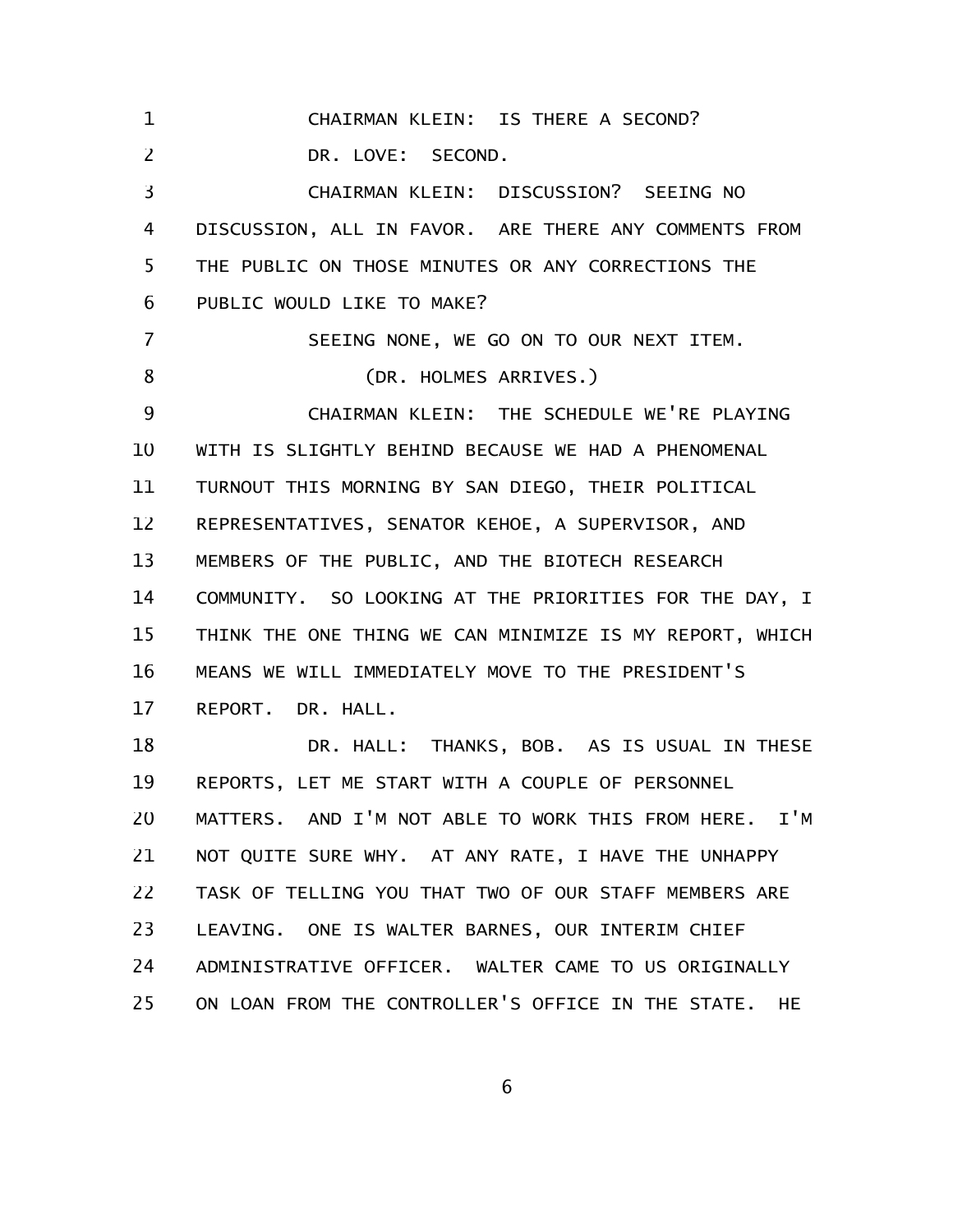THEN MOVED OVER TO TAKE THE INTERIM CHIEF 1

ADMINISTRATIVE OFFICER. HE HAS BEEN INVALUABLE TO US, I DON'T KNOW HOW ELSE TO SAY IT, OVER THE LAST ALMOST 18 MONTHS. 2 3 4

I MENTIONED AT THE BREAKFAST THIS MORNING THAT ONE OF THE CHALLENGES I CERTAINLY HADN'T EXPECTED WAS THAT OF STARTING A NEW STATE AGENCY. FORTUNATELY WALTER WAS AT HAND TO TELL US WHAT TO DO AND HOW TO DO IT. HE HAS WONDERFUL CONNECTIONS IN THE STATE WHERE HE IS WIDELY KNOWN AND WIDELY RESPECTED AND TRUSTED. AND HE HAS BEEN AN ENORMOUS HELP TO US. HE IS GOING TO BE RETIRING TO SPEND MORE TIME WITH HIS FAMILY IN SEPTEMBER. I'D LIKE TO SUGGEST WE GIVE HIM A ROUND OF APPLAUSE. 5 6 7 8 9 10 11 12 13 14

(APPLAUSE.) 15

DR. HALL: I'M ALSO SORRY TO REPORT THAT NICOLE PAGANO, OUR SENIOR COMMUNICATIONS OFFICER, IS LEAVING IN JULY, AT THE END OF JULY 2006. I THINK NICOLE HAS PLANS TO GO BACK TO SCHOOL, AND WE WILL MISS HER. SHE ALSO HAS DONE A TREMENDOUS JOB. NICOLE REALLY STEPPED INTO THIS POSITION FROM A POSITION IN WASHINGTON, D.C., THAT I WOULD SAY, COMPARED TO CIRM, WAS A QUIET AND CALM SHELTER FROM THE STORM IN WHICH SHE WORKED VERY EFFECTIVELY. SHE WAS THRUST INTO THIS VERY, VERY DEMANDING JOB, AND SHE HAS DONE A 16 17 18 19 20 21 22 23 24 25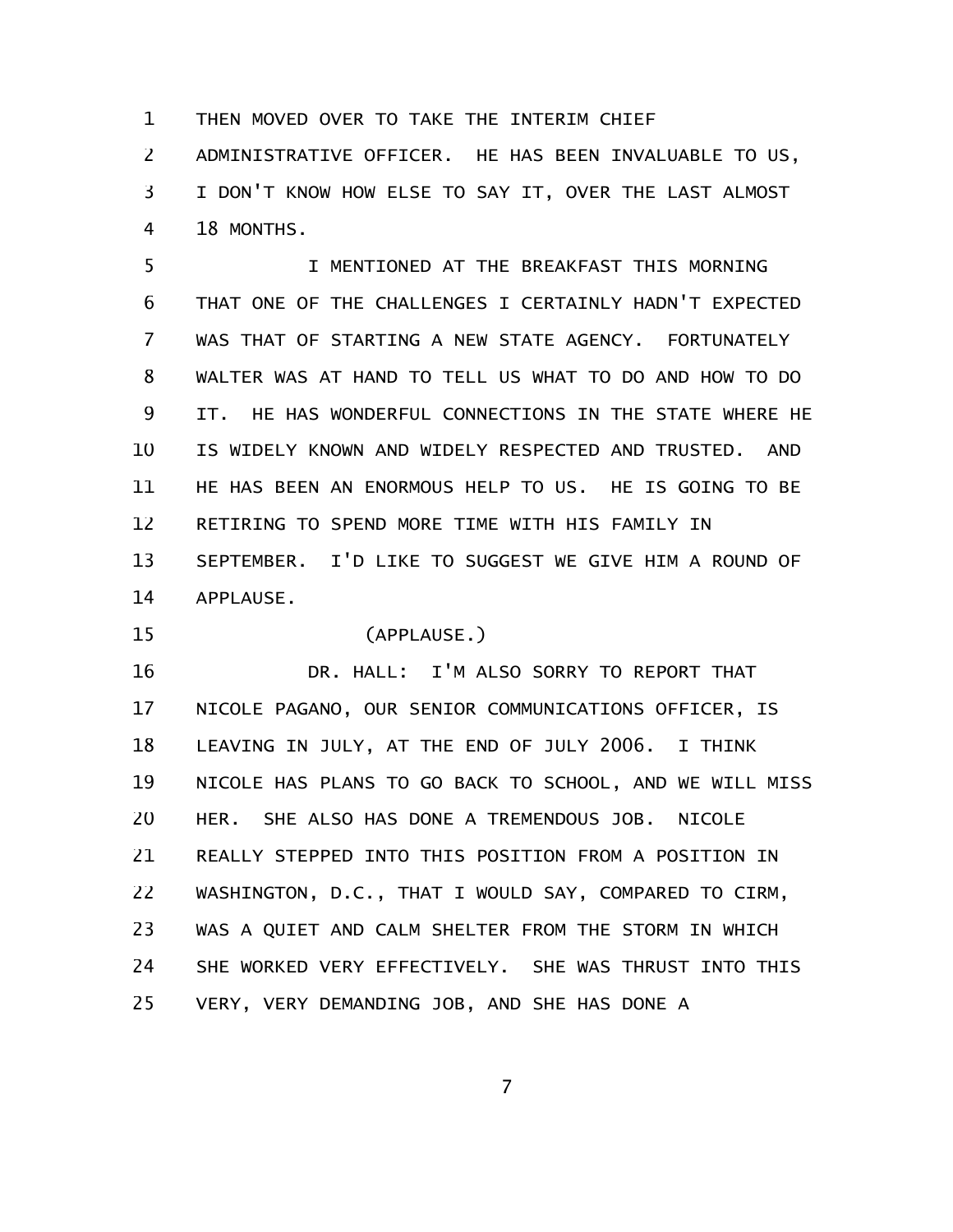SPECTACULAR JOB IN HANDLING OUR COMMUNICATIONS OVER THE LAST NOW, WHAT, ALMOST A YEAR AND A HALF. SO THANKS TO NICOLE. AND I WANT TO ALSO ASK FOR A ROUND OF APPLAUSE FOR HER. 1 2 3 4

(APPLAUSE.) DR. HALL: SHE HAS SHOWN SKILL AND GRACE UNDER FIRE AT EVERY TURN. WE'RE GRATEFUL TO HER. WE HAVE ONE NEW PERSON. AS SOME OF YOU KNOW, I THINK I ANNOUNCED JORJE SANCHEZ MOVED TO NEW YORK, AND PAT BECKER IS NOW MY SENIOR EXECUTIVE ASSISTANT. SO SHE'S JOINED US IN MAY. SHE CAME TO US FROM VAXGEN AND BEFORE THAT A NUMBER OF POSITIONS, EXECUTIVE POSITIONS, AND SHE'S A GREAT ADDITION TO OUR TEAM. AND I HOPE YOU WILL HAVE A CHANCE TO MEET HER AT A LATER TIME. 5 6 7 8 9 10 11 12 13 14 15

NOW, BECAUSE OF THE CHANGES THAT I JUST MENTIONED BECAUSE OF THE LOSS OF PERSONNEL, WE ARE NOW RECRUITING A CHIEF COMMUNICATIONS OFFICER AND A CHIEF FINANCIAL OFFICER. THE CHIEF COMMUNICATIONS OFFICER, WE HAVE HAD A FIRST ROUND OF INTERVIEWS, DEVELOPED A SHORT LIST, AND WE'LL BE LOOKING INTO A SECOND ROUND OF INTERVIEWS VERY SHORTLY, AND I HOPE WE'LL BE ABLE TO MAKE THAT APPOINTMENT SOON. IDEALLY WE WOULD HAVE SOMEBODY COME IN AND OVERLAP WITH NICOLE TO GIVE US THE GREATEST POSSIBLE CONTINUITY. 16 17 18 19 20 21 22 23 24 25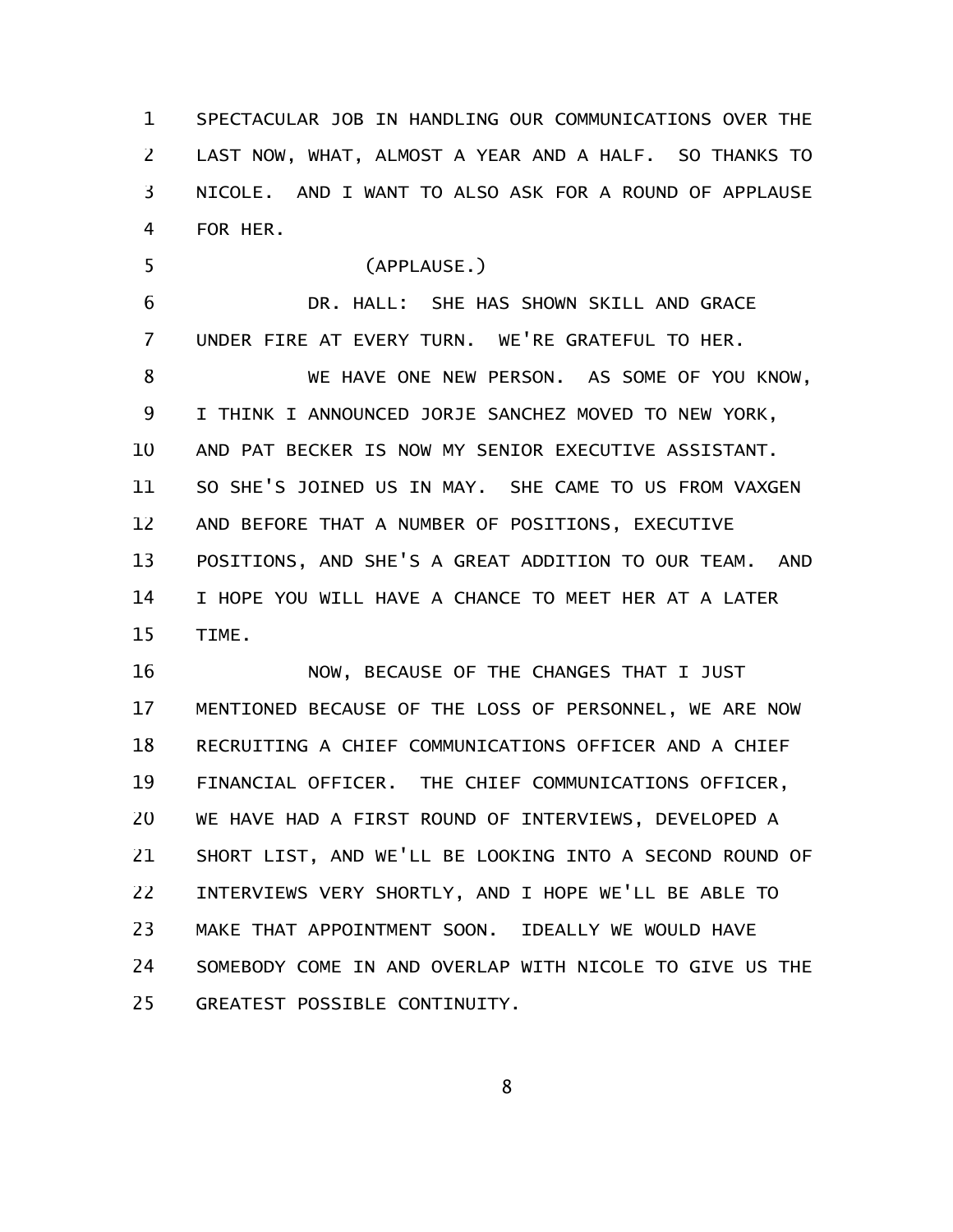WE ARE ALSO BEGINNING OUR RECRUITMENTS FOR CHIEF FINANCE ADMINISTRATION OFFICER. BOTH OF THESE POSITIONS HAVE BEEN PREVIOUSLY ADVERTISED, BUT WE'VE BEEN UNABLE TO MOVE THEM BECAUSE WE DID NOT HAVE THE FUNDS BASICALLY TO DO THAT. BUT NOW OF NECESSITY WE'RE GOING AHEAD WITH THAT RECRUITMENT. WE HAVE RECEIVED APPLICATIONS. WE'RE ACTIVELY SEEKING THEM, AND IF YOU KNOW OF PEOPLE WHO WOULD BE USEFUL TO US AND YOU THINK WOULD BE INTERESTED, WE'D BE DELIGHTED TO HAVE THOSE APPLICATIONS. WE HOPE TO BEGIN REVIEW SHORTLY, SO I WILL KEEP YOU POSTED ON THESE VERY, VERY IMPORTANT RECRUITMENTS TO SENIOR OFFICERS IN THE INSTITUTE AS WE GO FORWARD. 1 2 3 4 5 6 7 8 9 10 11 12 13

NOW, LET ME GIVE YOU A REPORT ON THE SCIENTIFIC STRATEGIC PLAN. THE PRICEWATERHOUSECOOPERS CONSULTANTS TEAM IS NOW IN PLACE AND HAS BEEN WORKING WITH US FOR THE LAST MONTH OR SO. AND I INTRODUCED THAT TEAM LAST NIGHT. I WON'T GO THROUGH THAT AGAIN. I THINK MOST OF YOU MET THEM THEN. 14 15 16 17 18 19

ONE OF THE THINGS THAT THEY'VE DONE EARLY ON IS TO SET UP A LINK ON OUR WEBSITE TO THE STRATEGIC PLAN. THAT HAS BEEN TREMENDOUSLY USEFUL, SO WE HAVE AN ACCOUNT OF OUR MEETINGS THAT GOES UP THERE. WE WILL HAVE WEEKLY POSTINGS OF PEOPLE WE INTERVIEW; AND, IN FACT, ALL OUR ACTIVITIES ARE AVAILABLE THROUGH THAT. 20 21 22 23 24 25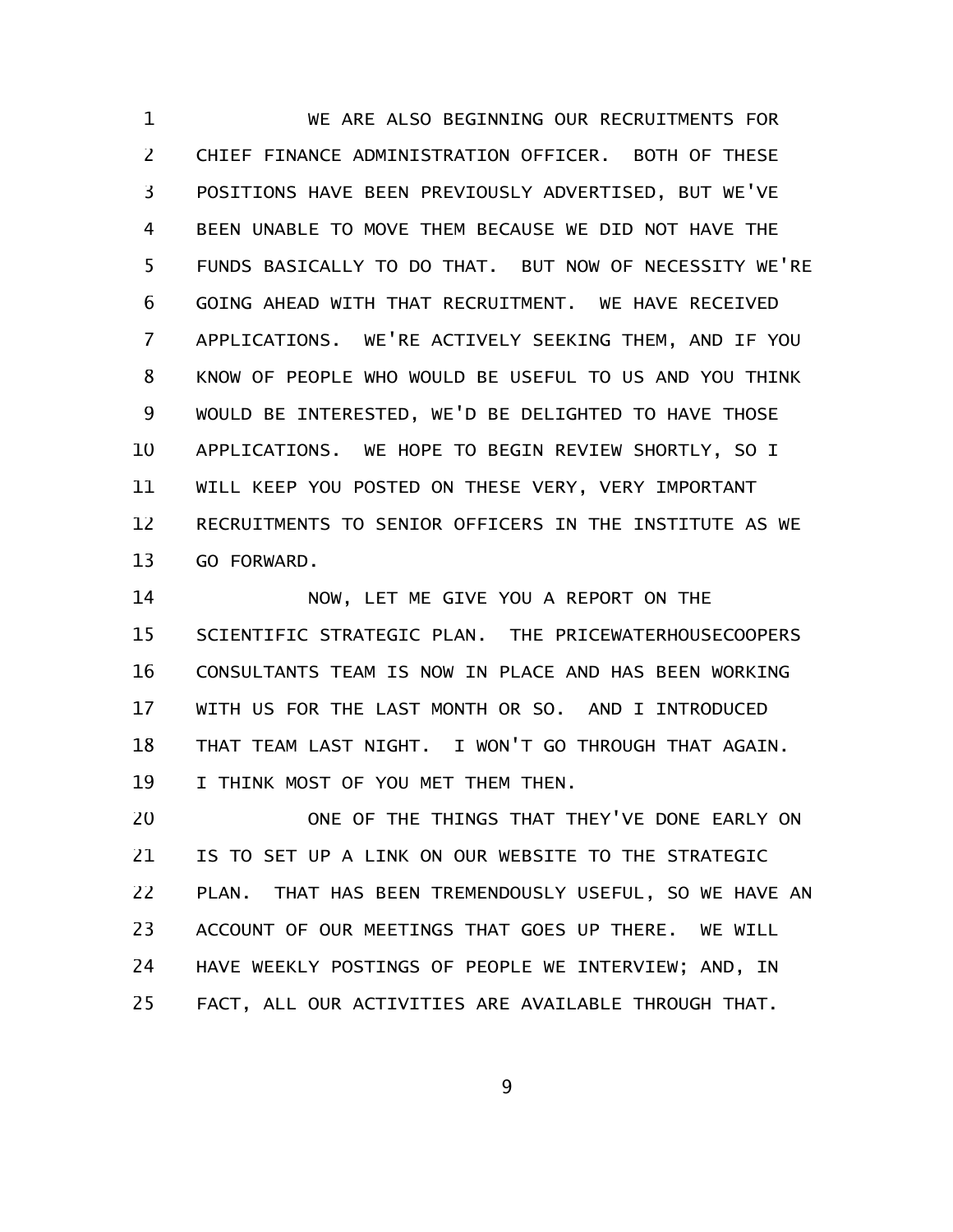FOR EXAMPLE, AT OUR MEETING LAST THURSDAY, A WEEK AGO, AT CALTECH, THE SLIDE PRESENTATIONS FROM THAT MEETING ARE ALL AVAILABLE ON THE WEBSITE FOR PEOPLE TO LOOK AT. 1 2 3

WE HAVE BEGUN OUR INTERVIEWS. WE HAVE AT PRESENT INTERVIEWED 19 PEOPLE. AS I SAY, THE NAMES WILL BE ON OUR WEBSITE AND POSTED WEEKLY. AND WE'VE ALREADY HAD TWO STRATEGIC PLAN ADVISORY COMMITTEE MEETINGS. AND THE NEXT SLIDE, I THINK, SHOWS, REMINDS YOU OF THE MEMBERS OF THAT COMMITTEE. THANK YOU. BOB KLEIN, ED PENHOET, JEFF SHEEHY, SHERRY LANSING, PAUL BERG, DAVID BALTIMORE, BILL RASTETTER, GEORGE DALEY, AND STEVE FORMAN. IT IS AN INCREDIBLY DISTINGUISHED COMMITTEE, AND WE WILL BE CALLING ON THEM REGULARLY THROUGH THIS. THOSE MEETINGS ARE OPEN TO ANYBODY WHO WANTS TO ATTEND. SO WE WELCOME THE PUBLIC PARTICIPATION IN THOSE MEETINGS. 4 5 6 7 8 9 10 11 12 13 14 15 16

WE ALSO, AS YOU KNOW, HAVE TWO CIRM SCIENTIFIC MEETINGS FOR THE ICOC MEMBERS AND THE PUBLIC. AND WE HAD A VERY SUCCESSFUL MEETING ON MAY 25TH IN LOS ANGELES AT CALTECH. WE HAD SEVEN ICOC MEMBERS PRESENT, WE HAD A NUMBER OF REPRESENTATIVES FROM ALL THE MAJOR RESEARCH INSTITUTIONS IN THE LOS ANGELES AREA WHERE THEY ARE: CITY OF HOPE, USC, UCLA, CALTECH, CHILDREN'S HOSPITAL L.A. AND UC RIVERSIDE WERE ALL PRESENT. WE ALSO HAD UC IRVINE, AND THE SPEAKERS 17 18 19 20 21 22 23 24 25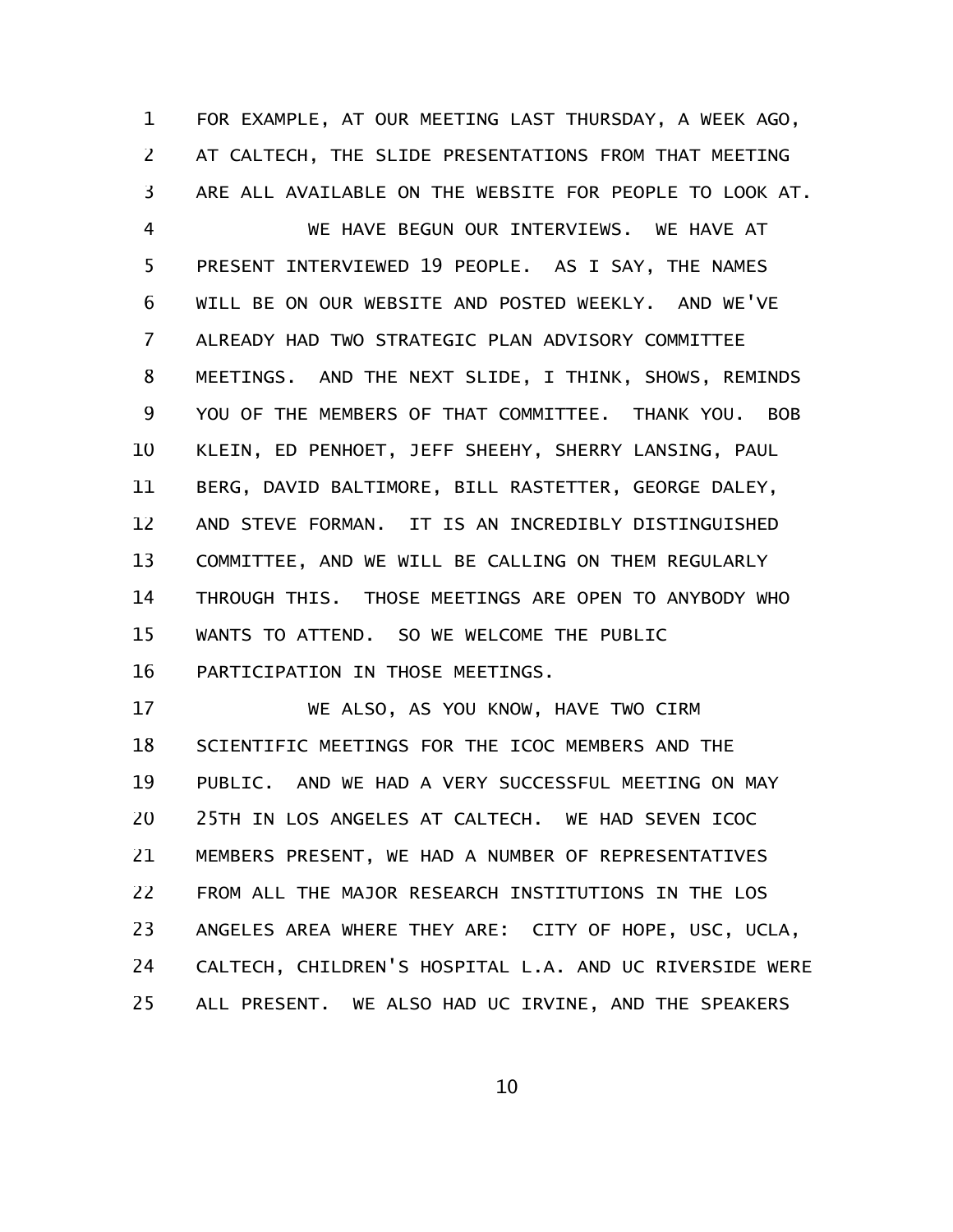ARE LISTED THERE. 1

I, AGAIN, MENTIONED THEM LAST NIGHT AND WON'T GO OVER THEM AGAIN TODAY, BUT WE HAD TREMENDOUS RESPONSE FROM THAT MEETING. I THINK THOSE OF YOU ON THE ICOC WHO WERE THERE AND OTHER MEMBERS OF THE PUBLIC, I THINK, CAN TESTIFY TO THE QUALITY OF THE PRESENTATIONS, AND WE HAD A VERY VIGOROUS DISCUSSION. WE HAD ABOUT 35, 40 PEOPLE. TO ECHO ED PENHOET THIS MORNING, I WAS SORRY WE DIDN'T HAVE MORE PEOPLE THERE. IN FACT, ONE OF THE BOARD MEMBERS CAME UP TO ME AFTER THE MEETING AND SAID, "GOD, THESE PRESENTATIONS ARE FABULOUS. WE OUGHT TO HAVE THESE FOR THE BOARD." I SAID, "THAT'S WHAT WE JUST DID." 2 3 4 5 6 7 8 9 10 11 12 13

SO WE HOPE MORE PEOPLE WILL BE ABLE TO COME TO THE JULY 13TH MEETING, WHICH WILL BE IN SAN FRANCISCO AT THE GLADSTONE INSTITUTE. THIS WILL BE A MEETING WITH OUR GRANTS WORKING GROUP, AND WE WILL HAVE STUART ORKIN, WHO IS A CHAIR OF THAT COMMITTEE, JOAN SAMUELSON WILL BE SPEAKING, WHO'S THE CO-CHAIR OF THAT WORKING GROUP. WE HAVE DR. ALLEN SPIEGEL, WHO IS DEAN AT THE ALBERT EINSTEIN SCHOOL OF MEDICINE AND FORMER NIDDK DIRECTOR. AND WHEN HE WAS AT NIH, HE WAS ONE OF THE LEADERS OF STEM CELL INITIATIVES THERE. AND BECAUSE OF HIS LONGTIME INTEREST AND INVOLVEMENT IN DIABETES IN PARTICULAR, HE'S VERY, VERY KNOWLEDGEABLE 14 15 16 17 18 19 20 21 22 23 24 25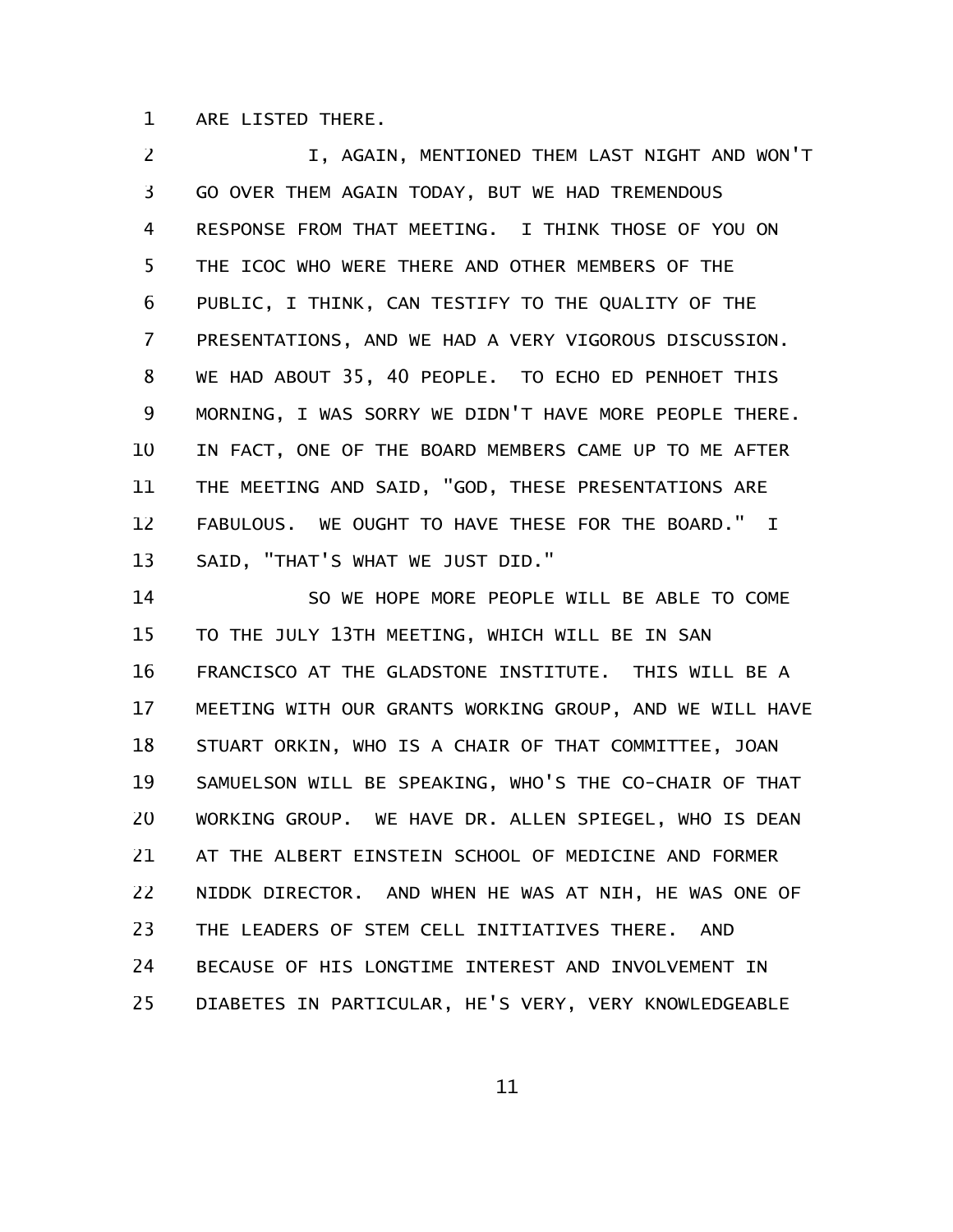ABOUT THIS, AND I REALLY LOOK FORWARD TO HIS PRESENTATION, WHICH I THINK WILL BE VERY, FOR THOSE OF YOU WHO KNOW HIM, WILL BE VERY DENSE AND VERY, VERY INFORMATIVE. 1 2 3 4

ALSO, DR. JILL HEEMSKERK, WHO STARTED A VERY INNOVATIVE PROGRAM AT NINDS, WILL BE THERE. AND WE'VE INVITED A REPRESENTATIVE FROM THE PRIVATE SECTOR AND ARE TRYING TO CONFIRM THAT INVITATION. 5 6 7 8

NOW, JUST TO BRING YOU UP TO DATE ON THE OTHER ACTIVITIES. OUR CALIFORNIA-UK MEETING ON STEM CELL SELF-RENEWAL AND DIFFERENTIATION, BECAUSE SOME OF THE KEY PEOPLE ON THE UK SIDE WERE UNABLE TO MAKE THIS MEETING IN JUNE AS REGULARLY SCHEDULED, WE'VE RESCHEDULED IT NOW FOR NOVEMBER TO GET BETTER ATTENDANCE ON THE SCIENTIFIC SIDE. WE ARE STILL RECEIVING APPLICATIONS. AS YOU RECALL, WE WILL BE SENDING 16 PEOPLE. AND IF YOU HAVE OR KNOW OF PEOPLE AT YOUR INSTITUTIONS WHO ARE INTERESTED IN APPLYING, PLEASE HAVE THEM CONTACT ARLENE CHIU. 9 10 11 12 13 14 15 16 17 18 19

WE ALSO ARE MAKING PROGRESS ON THE ASSESSMENT OF MEDICAL RISK FOR EGG DONORS. WE JUST SIGNED THE CONTRACT, AND CREDIT GOES TO DR. GIL SAMBRANO, WHO REALLY LED THE WAY IN THOSE NEGOTIATIONS AND DISCUSSIONS, SO WE'VE SIGNED A CONTRACT WITH THE INSTITUTE OF MEDICINE. AND THE CHAIR OF THE COMMITTEE 20 21 22 23 24 25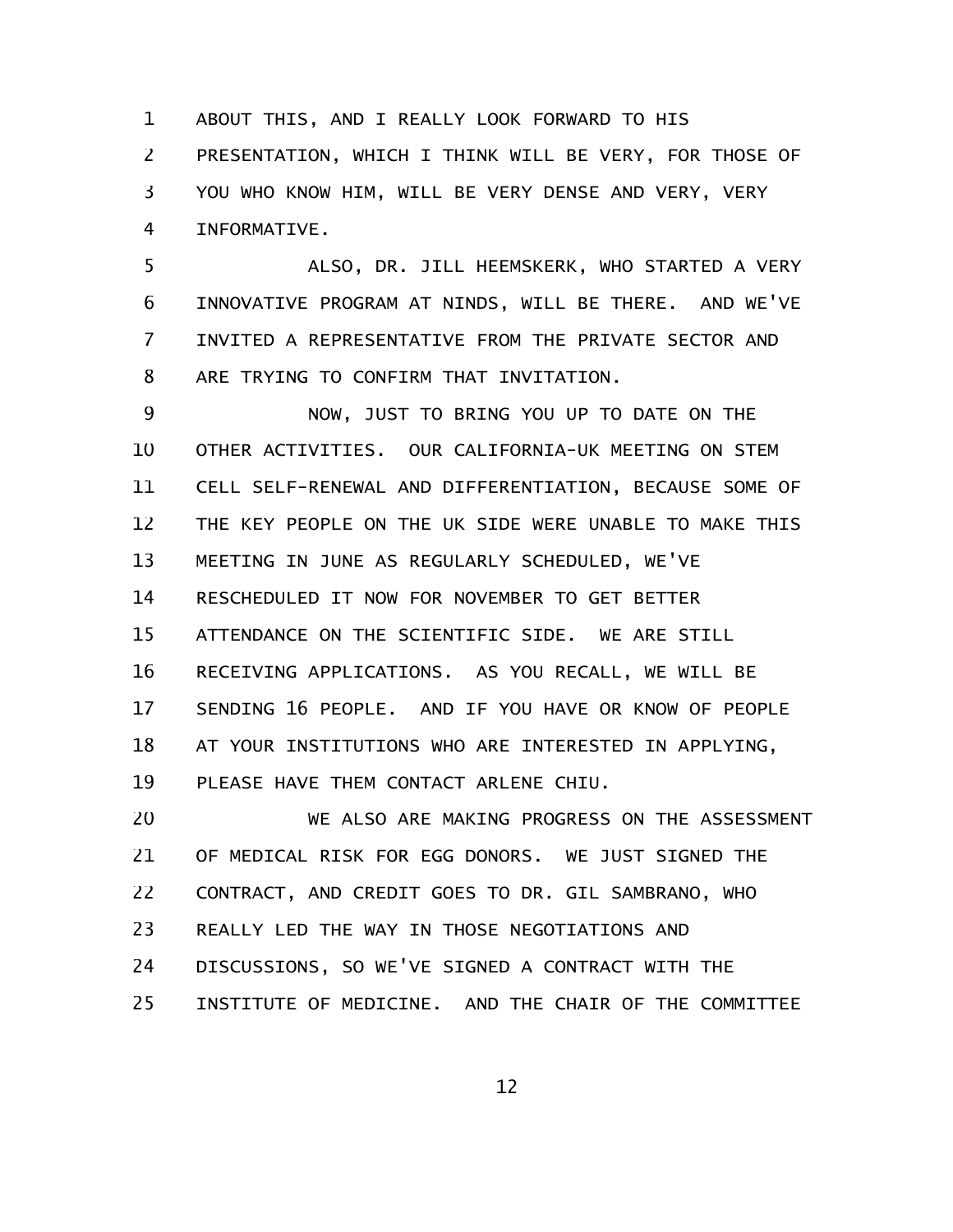OF EXPERTS WHO ACTUALLY WILL CHOOSE AND ORGANIZE THE MEETING IS DR. LINDA GUIDICE, FORMALLY OF STANFORD, NOW UCSF. SO WE'RE DELIGHTED THAT THAT COMMITTEE WILL BE UNDER SUCH EXPERT LEADERSHIP. 1 2 3 4

SO IT WILL OPERATE. AN EIGHT-PERSON COMMITTEE OF EXPERTS WILL ORGANIZE THE MEETING, AND WE'VE HAD ONE CHANGE. LINDA IS PRESIDENT OF THE SOCIETY FOR GYNECOLOGIC INVESTIGATION, WHO ORIGINALLY WERE GOING TO CO-SPONSOR WITH US. AND SO SHE SEEMED SUCH AN OBVIOUS CHOICE TO LEAD THE ORGANIZING COMMITTEE, THAT WE SAID TO HER PROBABLY IF THEY SPONSORED IT, IT WASN'T PROPER TO HAVE HER ON THAT ORGANIZING COMMITTEE. THAT IS, WE KEEP AN ARM'S LENGTH FROM THE ORGANIZATION OF THIS. IOM WILL PICK THE SPEAKERS, THEY WILL GIVE US AN ACCOUNT OF THE MEETING, AND WE DON'T HAVE ANYTHING TO DO WITH THE CONTENT OF THE MEETING. AND SO I THINK SHE DECIDED, TO ALL OF OUR APPRECIATION, THAT PERHAPS BEING PART OF AND NOW LEADER OF THAT ORGANIZING COMMITTEE WAS A MORE IMPORTANT ROLE THAN BEING CO-SPONSOR. SO WE'RE DELIGHTED WITH THAT ARRANGEMENT, AND THEY WILL BE WELL REPRESENTED AT THE MEETING. 5 6 7 8 9 10 11 12 13 14 15 16 17 18 19 20 21 22

THE NEXT SLIDE, LET ME JUST SAY THAT AS PART OF OUR FUND-RAISING EFFORTS, A GROUP IN SAN FRANCISCO, LED BY DEBORAH STROBIN, AND A GROUP OF DEDICATED 23 24 25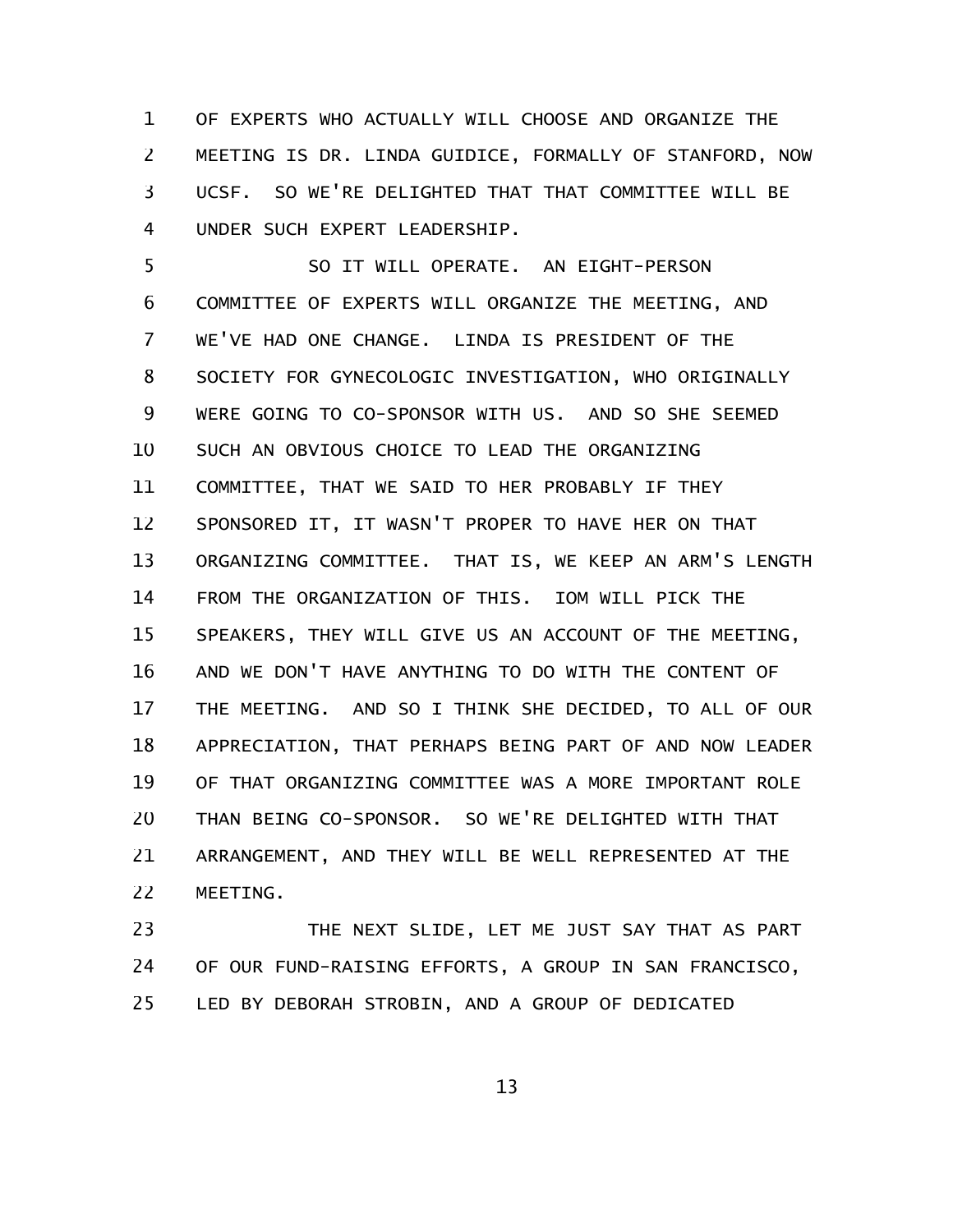VOLUNTEERS PUT ON A GALA FOR US LAST MONDAY NIGHT. IT SEEMS A LONG TIME AGO ALREADY. AT ANY RATE, WE HAD A GALA EVENING AND DINNER IN SAN FRANCISCO FEATURING MARVIN HAMLISCH AND JULIE ANDREWS. WE HAD OVER 600 ATTENDEES TO THE ENTIRE EVENT. I THINK THE CONCERT PART, TO MY UNDERSTANDING, DREW OVER A THOUSAND. AND THE PROCEEDS WILL BE DONATED TO CIRM AFTER ALL EXPENSES ARE PAID, AND WE DON'T YET KNOW WHAT THAT FIGURE WILL BE. WHEN THE PROCEEDS ARE DONATED, THEN THE LIST OF DONORS WILL BE MADE PUBLIC. 1 2 3 4 5 6 7 8 9 10

SO THAT'S MY PRESIDENT'S REPORT FOR THIS MEETING. IF YOU HAVE ANY QUESTIONS, I'D BE HAPPY TO ANSWER. 11 12 13

CHAIRMAN KLEIN: THANK YOU VERY MUCH, DR. HALL. I WOULD MENTION TO THE BOARD MEMBERS THAT IN OUR LEGISLATIVE VISITS IN THE RECENT WEEKS, THERE ARE A NUMBER OF KEY LEGISLATORS THAT WERE INVITED TO THE JULY 13TH SCIENTIFIC MEETING TO GIVE THE SENSE OF THE SUBSTANCE THAT WE'RE CONSIDERING IN THESE EXTREMELY THOUGHTFUL STRATEGIC PLANNING OUTREACH SESSIONS FOR THE BEST MINDS IN THE COUNTRY. AND TO THE EXTENT BOARD MEMBERS CAN BE THERE AND TALK WITH LEGISLATORS, IT'S A VERY GOOD ENVIRONMENT WHERE WE'RE TALKING SCIENCE AND SUBSTANCE, AND THEY CAN REALLY VISUALIZE THE DEDICATION OF THIS MISSION AND ITS OPPORTUNITIES. 14 15 16 17 18 19 20 21 22 23 24 25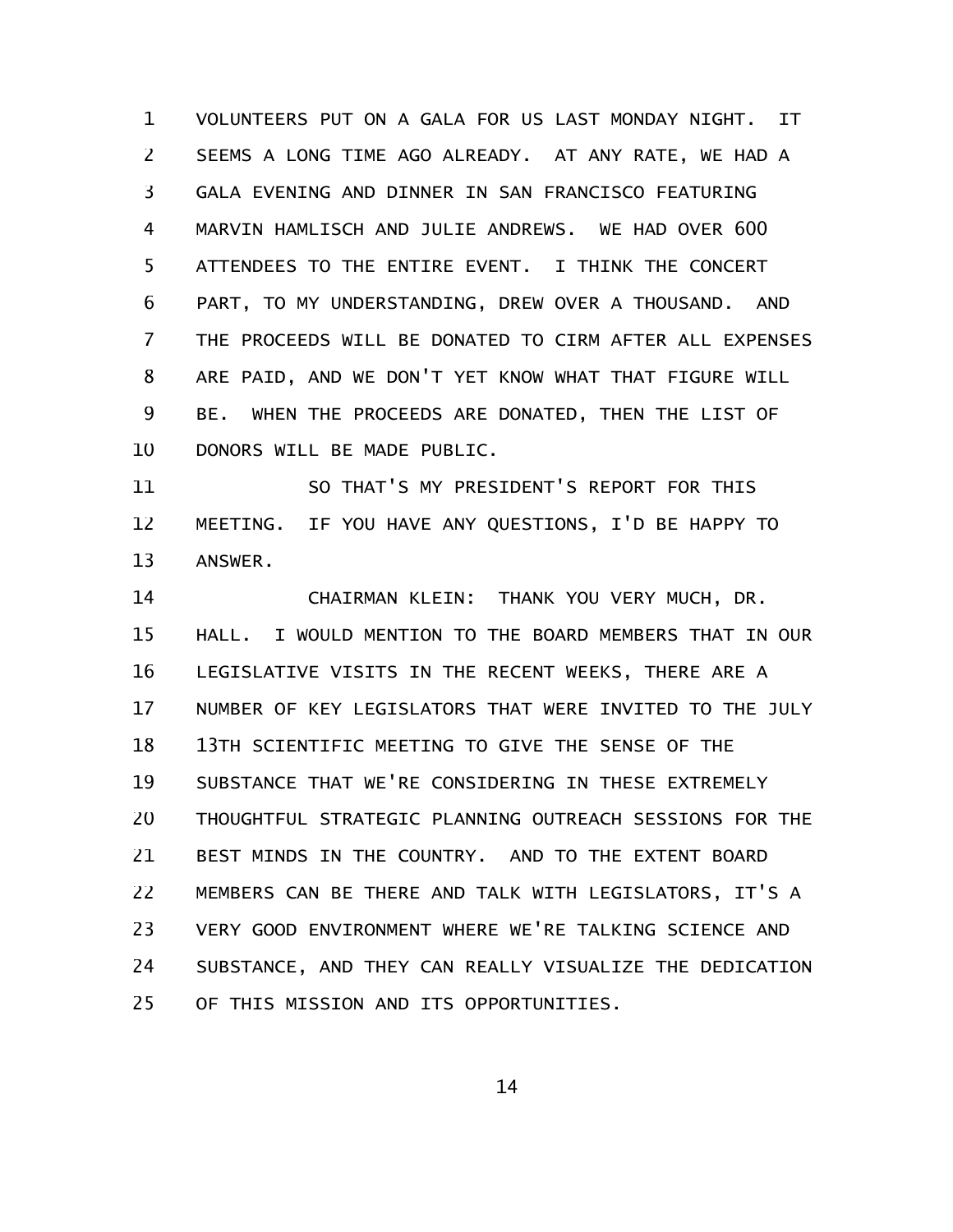I WOULD LIKE, BEFORE GOING ON TO THE NEXT ITEM, TO TAKE BACK A SMALL PORTION OF MY TIME FOR THE CHAIRMAN'S REPORT TO SAY THAT DR. DAVID BALTIMORE, ONE OF OUR DISTINGUISHED BOARD MEMBERS, EITHER THIS MEETING OR THE NEXT MEETING WILL BE HAVING HIS LAST MEETING WITH OUR BOARD BEFORE HE RETURNS IN A SCIENTIFIC LEADERSHIP ROLE TO REALLY ADVANCE MEDICAL RESEARCH WITH SOME TREMENDOUS GRANTS OF GREAT POTENTIAL. AND I WOULD HOPE WE COULD HAVE A MOTION FOR A BOARD RESOLUTION, WHICH WE WILL CIRCULATE AND ALL SIGN, THANKING HIM FOR HIS LEADERSHIP AND DISTINGUISHED CONTRIBUTION TO THIS BOARD. FIRST, I THINK WE CAN GIVE HIM A HAND OF APPLAUSE. (APPLAUSE.) DR. PIZZO: I THINK CERTAINLY THAT WAS A VERY WELCOME STATEMENT FROM YOU, BUT I WONDER WHETHER THERE 1 2 3 4 5 6 7 8 9 10 11 12 13 14 15 16 17

MIGHT NOT BE A WAY OF FIGURING OUT WHETHER WE CAN 18

RETAIN DR. BALTIMORE BECAUSE I THINK HE ADDS AN 19

EXTRAORDINARY FUND OF KNOWLEDGE AND EXPERTISE THAT'S 20

OTHERWISE POTENTIALLY MISSING. IF THERE CAN BE A 21

25

MECHANISM THROUGH CALTECH FOR THIS TO HAPPEN, BEFORE WE ACTUALLY MAKE THIS OFFICIAL, I WOULD HOPE THAT MIGHT BE EXPLORED. 22 23 24

MR. SERRANO-SEWELL: IT MIGHT BE PREMATURE,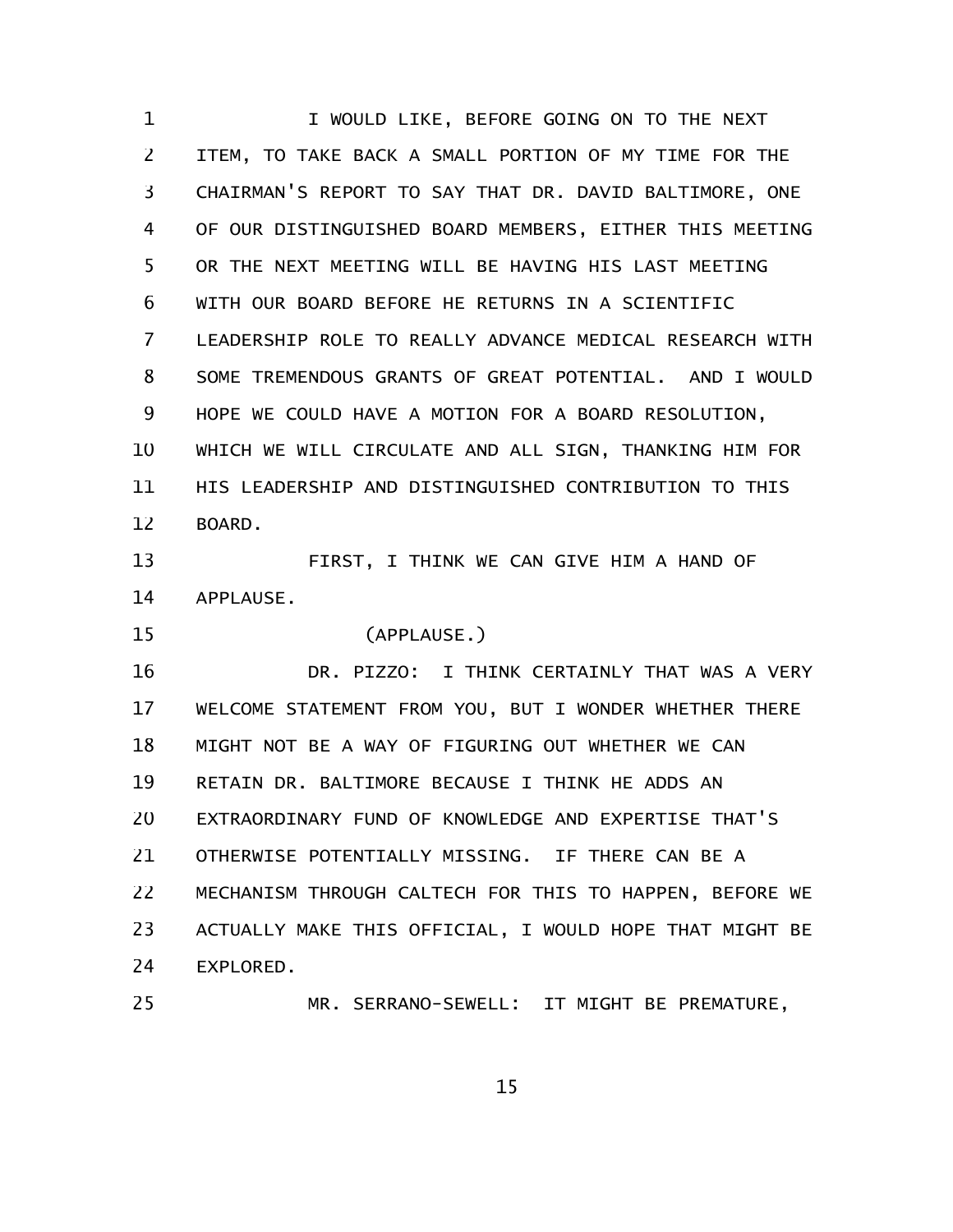BOB. 1

CHAIRMAN KLEIN: AT THIS POINT I WOULD SAY THAT I WILL CONSULT WITH COUNSEL, AND WE'LL LOOK AT THE POSSIBILITIES, PRESENT THEM TO DR. BALTIMORE, AND GET HIS ADVICE AND GUIDANCE, BUT IT IS A GREAT OPPORTUNITY FOR US. SO WHAT I WOULD LIKE TO DO, IF POSSIBLE, IS MAYBE WE COULD HAVE A CONJUNCTIVE RESOLUTION THAT SAYS, A, EXPLORE THE POSSIBILITY OF RETAINING THIS BRILLIANT CONTRIBUTION TO THE BOARD; AND, B, IF WE'RE UNSUCCESSFUL, WE JOIN TOGETHER IN A RESOLUTION OF THANKS TO DR. BALTIMORE. IS THERE A RESOLUTION THAT COULD BE MADE ON THAT CONJUNCTIVE BASIS? DR. REED: SO MOVED. DR. PENHOET: SECOND. CHAIRMAN KLEIN: DISCUSSION? ALL IN FAVOR. THANK YOU, DOCTOR, FOR YOUR TREMENDOUS CONTRIBUTION. DR. BALTIMORE: THANK YOU. CHAIRMAN KLEIN: IF WE CAN GO STRAIGHT ON TO THE ACTION ITEMS, CONSIDERATION OF PROPOSED INTERIM CIRM GRANT ADMINISTRATION POLICY FOR ACADEMIC AND NONPROFIT INSTITUTIONS. DR. HALL. DR. HALL: I WILL TURN THIS OVER TO DR. ARLENE CHIU. DR. CHIU: GOOD MORNING. JUST A REMINDER, LAST DECEMBER THE ICOC REVIEWED AND APPROVED THE 2 3 4 5 6 7 8 9 10 11 12 13 14 15 16 17 18 19 20 21 22 23 24 25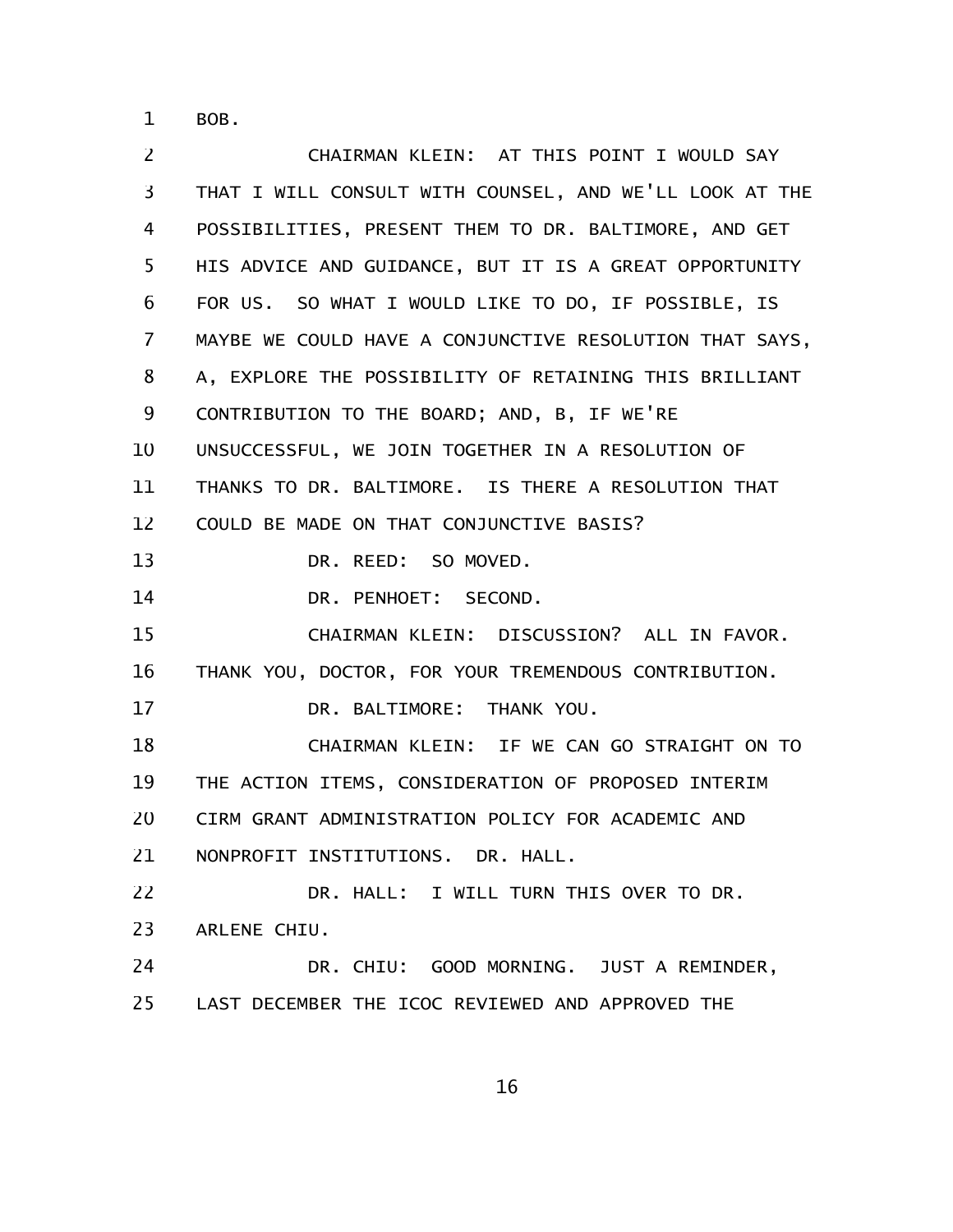INTERIM -- THE BOARD APPROVED THE INTERIM CIRM GRANTS ADMINISTRATION POLICY FOR TRAINING GRANTS. AND WITH THIS POLICY IN PLACE, THE INSTITUTE WAS ABLE TO FUND THE 16 TRAINING GRANTS THAT WILL BE SUPPORTING ALMOST 170 NEW STEM CELL SCHOLARS THROUGHOUT THE STATE OF CALIFORNIA. 1 2 3 4 5 6

TODAY WE BRING BACK TO YOUR ATTENTION THE PROPOSED INTERIM GRANTS ADMINISTRATION POLICY THAT WILL COVER ALL CIRM RESEARCH GRANT AWARDS TO ACADEMIC AND NONPROFIT INSTITUTIONS. BY THIS POINT, YOU HAVE SEEN SEVERAL VERSIONS OF THIS DOCUMENT, SO PLEASE BEAR WITH ME WHILE I REVIEW VERY QUICKLY WHAT VERSION WE'RE DEALING WITH. 7 8 9 10 11 12 13

AT THE FEBRUARY ICOC MEETING, WE PROVIDED THE BOARD WITH AN EARLIER DRAFT, VERSION 9 D, OF THE POLICY AS AN INFORMATIONAL ITEM SO THAT YOU HAVE TIME TO LOOK IT OVER. ON MARCH 14TH, WE PRESENTED VERSION 9 D TO THE SCIENTIFIC AND MEDICAL RESEARCH FUNDING WORKING GROUP WHICH MET BY TELECONFERENCE IN OPEN SESSION TO DISCUSS THIS DOCUMENT. THERE WAS ALSO A GREAT DEAL OF PUBLIC PARTICIPATION. 14 15 16 17 18 19 20 21

THE DOCUMENT WAS THEN AMENDED INCORPORATING CHANGES RECOMMENDED BY THE WORKING GROUP. AND ON APRIL 6TH WE PRESENTED THE AMENDED DOCUMENT, NOW VERSION 11, TO THE BOARD FOR YOUR CONSIDERATION. YOU MAY RECALL 22 23 24 25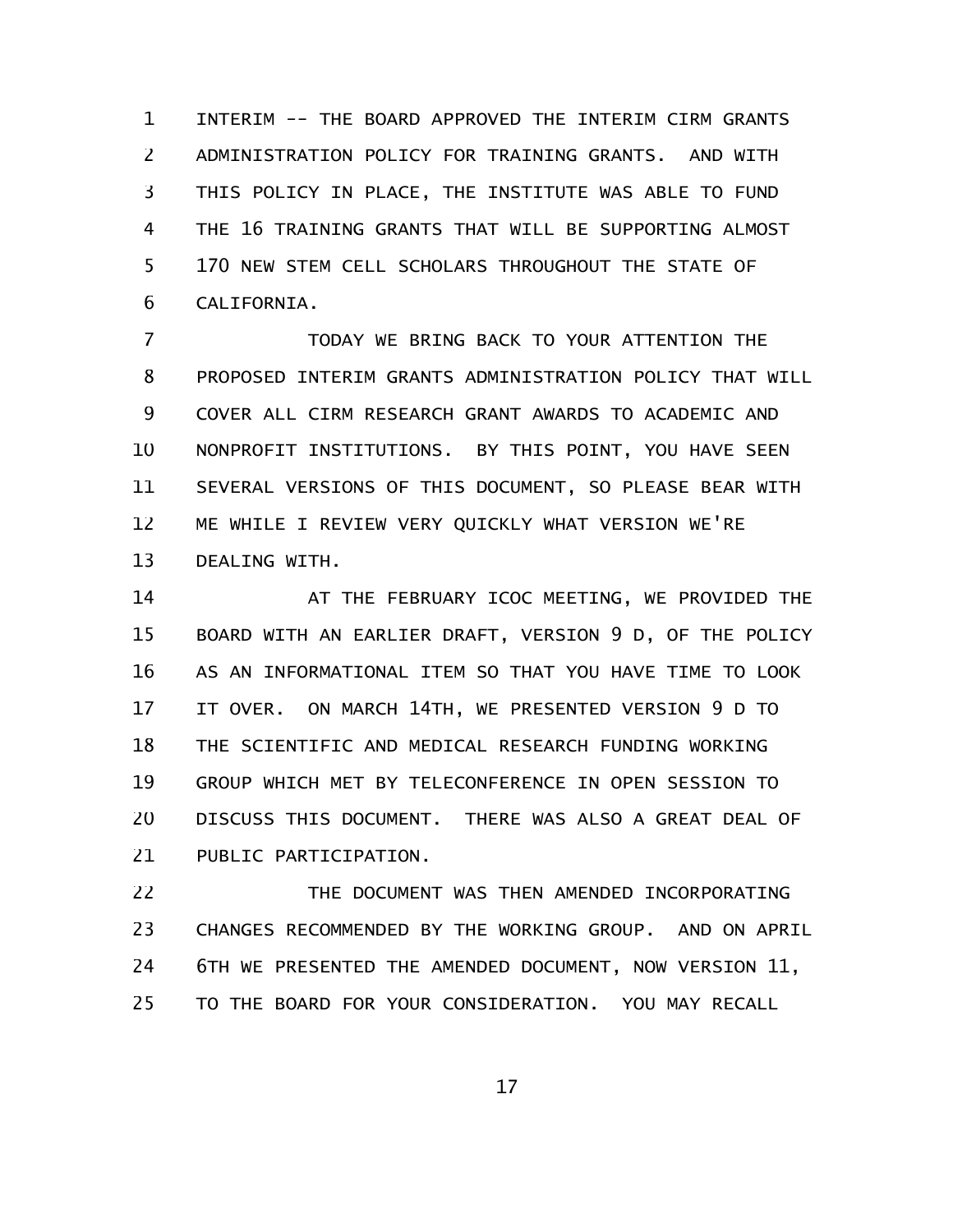THAT AT THAT OCCASION OUR DISCUSSION ENDED AT CHAPTER 5, SECTION B, COSTS AND ACTIVITIES. THE BOARD EXPRESSED SOME CONCERNS ABOUT HOW FACILITIES COSTS WERE TO BE CALCULATED FOR GRANTS. 1 2 3 4

WE WENT BACK TO THE DRAWING BOARD AND HAD FURTHER DISCUSSION WITH A NUMBER OF EXPERTS IN THE FIELD AND REVISED THE DOCUMENT. TODAY THE REVISED DRAFT, DRAFT VERSION 13 B, CAN BE FOUND IN TAB 7 IN YOUR BINDERS. 5 6 7 8 9

THIS DOCUMENT HAS BEEN POSTED ON THE CIRM WEBSITE TO THE PUBLIC ABOUT A WEEK AGO. SO JUST AS A REMINDER, FINALLY, WHEN THIS POLICY IS APPROVED BY THE BOARD, IT WILL FORM THE BASIS FOR DEVELOPING THE GRANTS ADMINISTRATION REGULATIONS AND WILL MOVE FORWARD PURSUANT TO THE APA, WHICH MEANS THAT WHEN IT'S CRAFTED IN REGULATORY LANGUAGE, THE PUBLIC WILL HAVE 45 DAYS FOR PUBLIC COMMENT. SO THERE'S STILL OCCASION FOR CHANGE AFTER THE APPROVAL. 10 11 12 13 14 15 16 17 18

NOW, TODAY TO AVOID CONFUSION, IN VERSION 13 B BEFORE YOU, ONLY NEW REVISIONS OR CHANGES IN LANGUAGE MADE AFTER THE APRIL 6TH MEETING OR CHANGES THAT YOU HAD NOT REVIEWED AT THAT MEETING ARE IDENTIFIED IN RED IN YOUR BINDERS. A FEW OF THESE ARE CHANGES MADE IN RESPONSE TO PUBLIC COMMENT TO BETTER CLARIFY TERMS OR FOR CONSISTENCY. I WILL POINT TO THE 19 20 21 22 23 24 25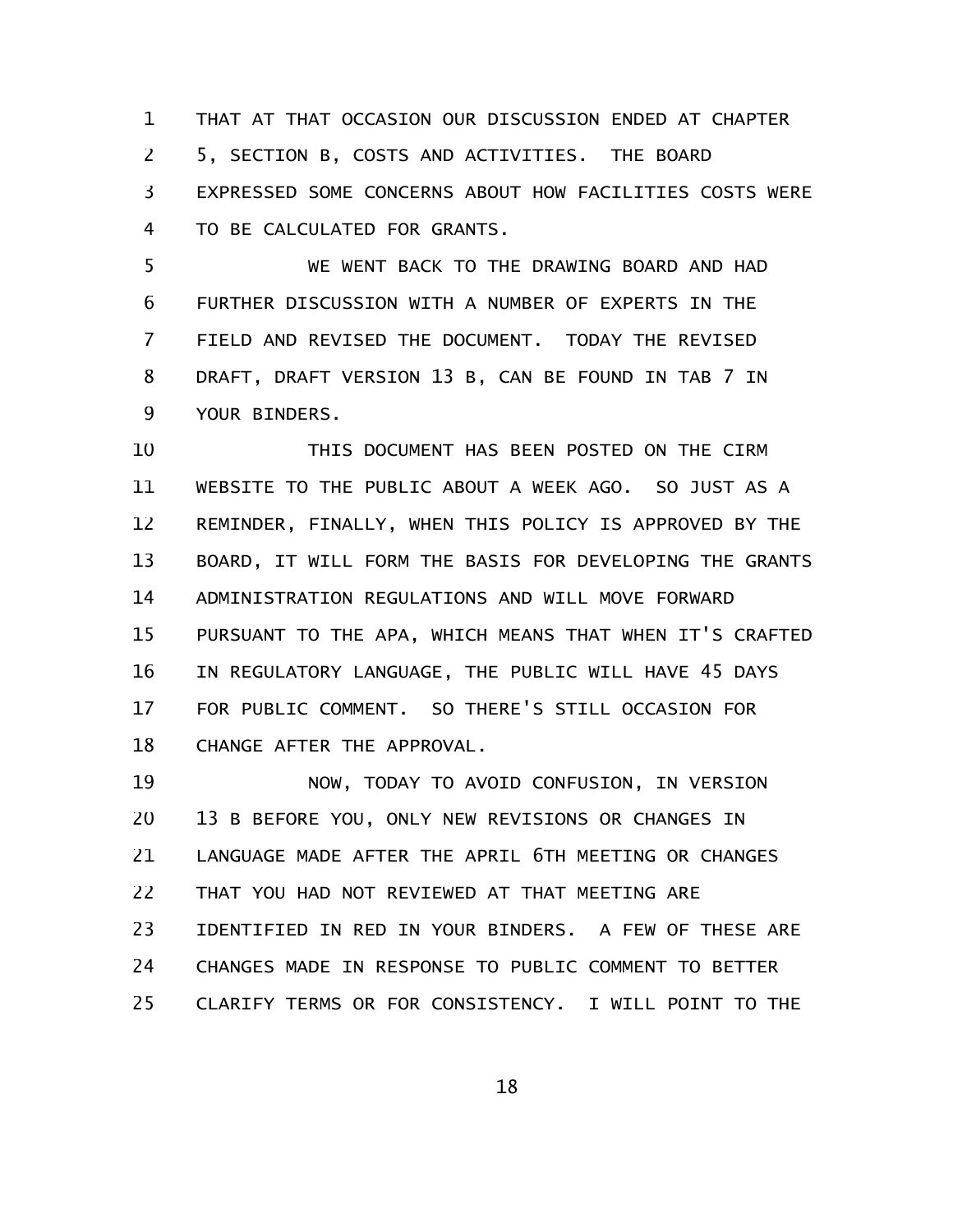SUBSTANTIVE ONES WHEN WE COME TO THE RELEVANT SECTION. YOU MAY RECALL THAT THE GRANTS ADMINISTRATION POLICY IS ORGANIZED AS SIX CHAPTERS SHOWN HERE AS BOXES. THE BLUE CHAPTERS ARE PRETTY STRAIGHTFORWARD WHILE THE ORANGE CHAPTERS HAVE ITEMS THAT REQUIRE SOME DISCUSSION OR EXPLANATION TODAY. IN EACH BOX OR CHAPTER, I'VE IDENTIFIED HERE THE SECTIONS WHERE THERE ARE NEW CHANGES. FOR EXAMPLE, IN CHAPTER 1 THERE ARE CHANGES IN THE GLOSSARY, IN CHAPTER 3 IN THE SECTION ON PUBLIC POLICY REQUIREMENTS, AND I WILL GO OVER THESE. 1 2 3 4 5 6 7 8 9 10

IN CHAPTER 1 ON PAGES 7 THROUGH 10, THERE ARE SEVERAL MINOR CHANGES IN THE DEFINITIONS OF DIRECT RESEARCH FUNDING COSTS, INDIRECT COSTS, KEY PERSONNEL, AND STIPEND. I DON'T BELIEVE THAT THERE ARE MUCH DIFFICULTIES WITH THESE, BUT I POINT TO THESE CHANGES FOR YOUR CONSIDERATION. 11 12 13 14 15 16

IN CHAPTER 3, CHAPTER 3 DESCRIBES THE PRE-AWARD AND THE AWARD PROCESS. NOW, AFTER THE LAST ICOC MEETING, THE FOLLOWING REQUIREMENT, WHICH IS SEEN ON THE SCREEN AND SHOWN IN RED, WAS ADDED TO THAT SECTION ON PUBLIC POLICY REQUIREMENTS ON PAGE 20. BY ADDING THIS WE ENSURE THAT GRANTEES SHALL RETAIN RECORDS DEMONSTRATING COMPLIANCE WITH OUR CIRM PUBLIC POLICY REQUIREMENTS FOR FIVE YEARS AFTER TERMINATION OF THE GRANT AND THAT THESE DOCUMENTS MAY BE AUDITED BY 17 18 19 20 21 22 23 24 25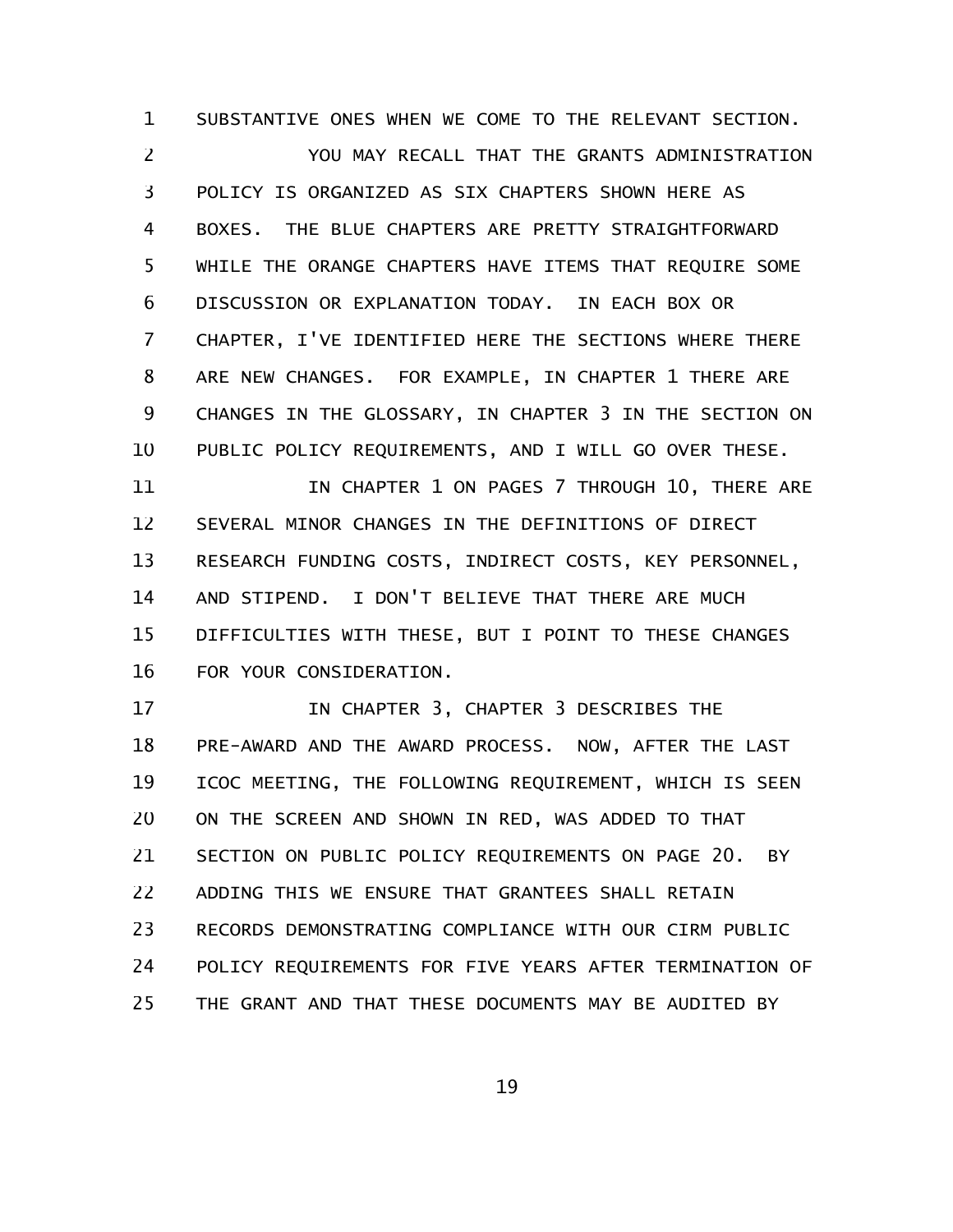CIRM OR APPROPRIATE STATE AGENCIES. WE FELT IT IMPORTANT TO PUT THAT UP FRONT FOR ALL OUR GRANTEES. SO BACK TO THE GUIDE. WHILE THERE ARE NO SUBSTANTIVE CHANGES IN CHAPTER 4, WE NOW COME TO A NUMBER OF CHANGES THAT HAVE BEEN MADE IN CHAPTER 5, WHICH COVERS THE TOPIC OF PAYMENT AND USE OF FUNDS. IN THIS CHAPTER THE WORKING GROUP RECOMMENDED THREE CHANGES, AND I REMIND YOU OF THESE. 1 2 3 4 5 6 7 8

FIRST IS THE ADDITION OF TUITION AND FEES AS ALLOWABLE COSTS IN PAYMENT. SECOND IS REMOVAL OF THE REQUIREMENT FOR AN INTERIM FINANCIAL REPORT, AND I WILL COME BACK TO THIS POINT SHORTLY. AND FINALLY, REPLACING THE TERM "PRINCIPAL INVESTIGATOR," OR PI, WITH THE TERM "GRANTEE" THROUGHOUT THE SECTION. THIS IS TO REFLECT THE FACT THAT BOTH THE INSTITUTION AND THE INDIVIDUAL INVESTIGATOR SHARE RESPONSIBILITY FOR THE REPORTS THAT WILL BE REQUIRED. AND THEY SUGGESTED THIS CHANGE. 9 10 11 12 13 14 15 16 17 18

NOW, AT THE LAST MEETING THE ICOC DIRECTED US TO RESEARCH THE ISSUE OF ALLOWABLE COSTS AND ACTIVITIES. IN CARRYING OUT THIS TASK, WE TURNED TO A NUMBER OF CONSULTANTS FOR HELP. WE'VE HAD EXTENSIVE CONVERSATIONS WITH ROGER NYS AT THE HOWARD HUGHES MEDICAL INSTITUTE AND WITH A NUMBER OF GRANT MANAGEMENT STAFF MEMBERS FROM CALIFORNIA ACADEMIC AND RESEARCH 19 20 21 22 23 24 25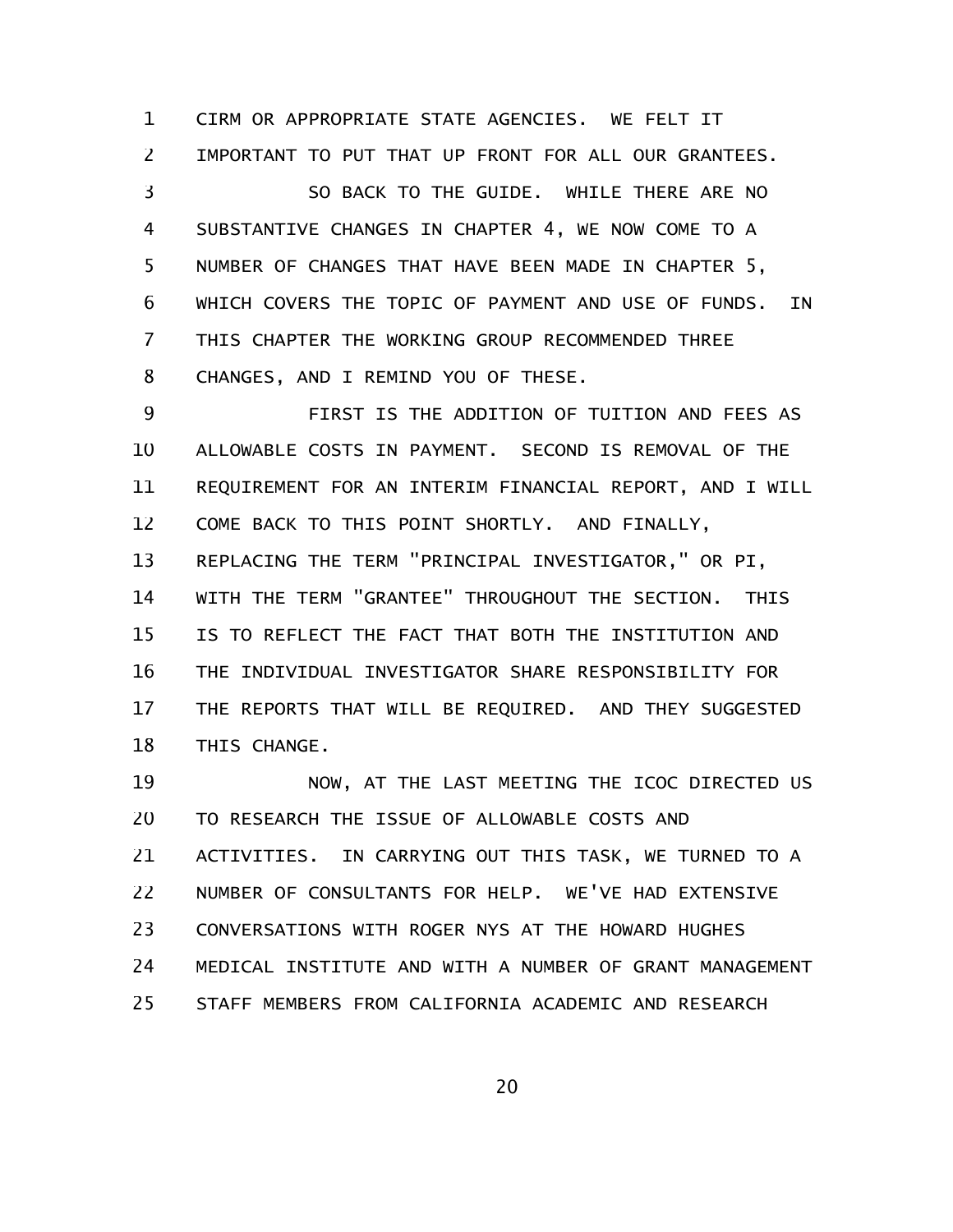INSTITUTIONS. BUT MOST NOTABLY, TWO EXPERTS IN THIS FIELD, MR. MICHAEL KULIG AND MR. MICHAEL LEGRAND, HAVE GENEROUSLY PROVIDED ADVICE AND TIME TO US PRO BONO ON THE TOPIC OF CALCULATING FACILITIES AND ADMINISTRATION COSTS. 1 2 3 4 5

THEY COME FROM THE CONSULTING FIRM OF KPMG AND HAVE EXTENSIVE KNOWLEDGE OF FEDERAL AND STATE REGULATORY REQUIREMENTS FOR GRANT ADMINISTRATION. BETWEEN THEM THEY HAVE ALMOST 30 YEARS OF EXPERIENCE IN THE DEVELOPMENT AND THE REVIEW OF INDIRECT COST PROPOSALS. THEIR CLIENTS COME FROM BOTH SIDES OF THE FENCE AND INCLUDE BOTH STATE AND LOCAL GOVERNMENTS AS WELL AS AN IMPRESSIVE LIST OF UNIVERSITIES, HOSPITALS, AND RESEARCH INSTITUTIONS. 6 7 8 9 10 11 12 13 14

MR. KULIG WAS UNABLE TO COME HERE TODAY BECAUSE OF A CONFLICT, BUT WE'RE EXTREMELY PLEASED THAT MR. LEGRAND IS HERE AND WILL BE ABLE TO ANSWER ANY QUESTIONS THE BOARD MAY POSE. SO I'D LIKE TO INTRODUCE MR. MICHAEL LEGRAND. 15 16 17 18 19

(APPLAUSE.) 20

DR. CHIU: SO TO REMIND US THAT PROPOSITION 71 DEFINES DIRECT RESEARCH COST TO INCLUDE BOTH PROJECT COSTS AND COSTS OF THE FACILITIES FOR CONDUCTING THE APPROVED PROJECT. WE ADDED ON PAGE 28 THE SENTENCE IN RED AND AS SHOWN ON THE SCREEN. THAT IS, LANGUAGE 21 22 23 24 25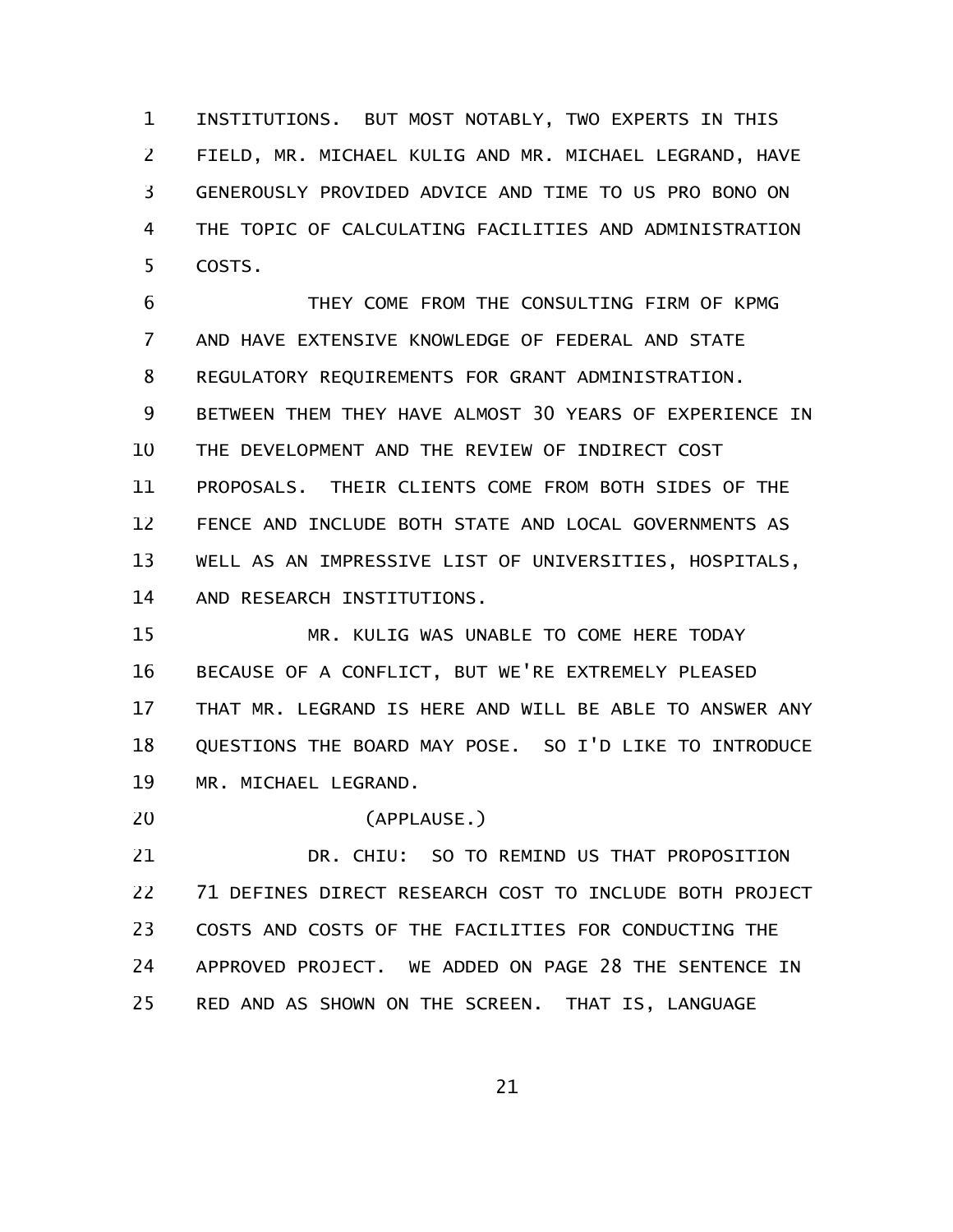DERIVED FROM PROP 71. "IN ACCORDANCE WITH PROPOSITION 71, DIRECT RESEARCH FUNDING COSTS INCLUDE SCIENTIFIC AND MEDICAL FUNDING FOR AN APPROVED RESEARCH PROJECT AND THE GENERAL OPERATING COSTS OF FACILITIES FOR CONDUCTING THE APPROVED PROJECT." 1 2 3 4 5

AND SO TO BETTER REFLECT THIS DEFINITION, WE HAVE REORGANIZED THE DESCRIPTION OF COSTS AND ACTIVITIES IN THE FOLLOWING MANNER. FIRST, PROJECT COSTS AND ACTIVITIES, WHAT IS ALLOWED AND WHAT IS NOT ALLOWED. NEXT, FACILITIES COSTS, WHAT'S ALLOWED AND NOT ALLOWED. AND FINALLY, INDIRECT COSTS. SO I JUST WANT TO POINT OUT THAT THE SECTION ON UNALLOWABLE PROJECT COSTS IS HIGHLIGHTED IN RED ONLY BECAUSE IN THIS REORGANIZATION WE HAVE MOVED THE WHOLE PASSAGE TO A NEW SECTION. THERE IS NO CHANGE IN LANGUAGE USED. THIS IS THE SAME AS BEFORE. 6 7 8 9 10 11 12 13 14 15 16

NOW, FACILITIES COSTS COVER GENERAL OPERATING COSTS OF THE GRANTEE'S FACILITIES THAT WILL HOUSE ALL ELEMENTS OF THE FUNDED PROJECT. AND WE SEE TWO CATEGORIES OF ALLOWABLE FACILITIES COSTS. CATEGORY A IS TO COVER THE COST OF OPERATION, MAINTENANCE, AND LIBRARY EXPENSES. TO COVER THESE COSTS OF CONDUCTING RESEARCH, WE WILL APPLY THE FEDERALLY NEGOTIATED RATES FOR EACH INSTITUTION. CATEGORY B, SHOWN ON THE SCREEN, IS TO COVER THE USE OF BUILDINGS, CAPITAL IMPROVEMENTS, 17 18 19 20 21 22 23 24 25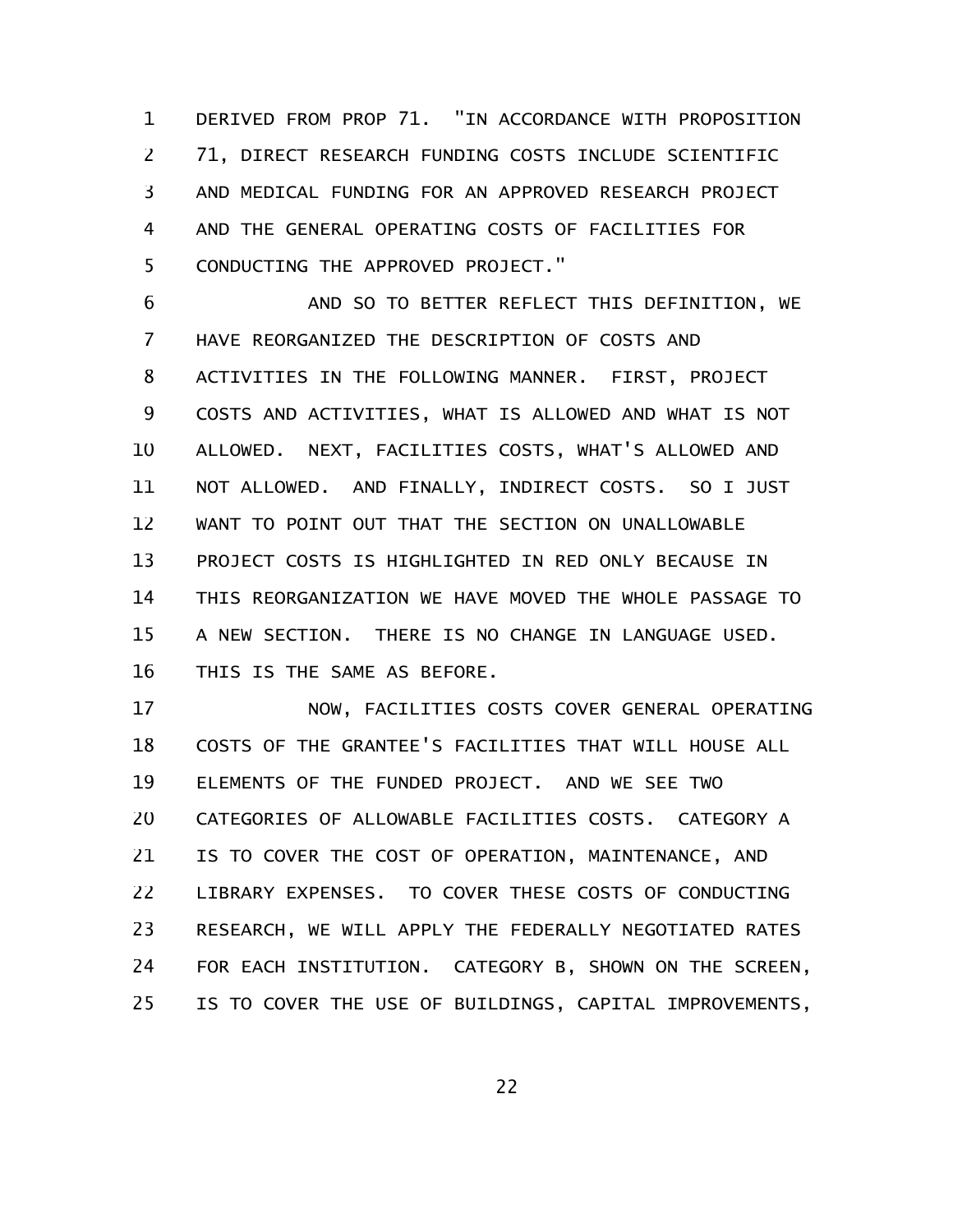AND EQUIPMENT, ETC. BASED ON LENGTHY DISCUSSIONS WITH OUR CONSULTANTS, WE FELT THAT THE FEDERALLY NEGOTIATED RATES ARE AN ACCURATE REFLECTION OF THE MARKET LEASE RATE BECAUSE THEY ARE CAREFULLY RECALCULATED AND RENEGOTIATED REGULARLY AND SOMETIMES ON A YEARLY BASIS. 1 2 3 4 5

SO AS OPTION 1 IN CATEGORY B, THE GRANTEE MAY CHOOSE TO USE THE FEDERAL RATES AS A PROXY FOR THE MARKET LEASE RATE. IF THE GRANTEE LEASES SPACE TO CONDUCT THE APPROVED RESEARCH, THEN THEY CAN CHOOSE OPTION 2. AND THAT IS TO REQUEST THEIR ACTUAL OUT-OF-POCKET LEASE COST, WHICH WOULD CONSTITUTE THE REAL MARKET LEASE RATE. 6 7 8 9 10 11 12

NOW, WE WANT TO MAKE IT CLEAR THAT GRANTEES MAY REQUEST BOTH CATEGORIES A AND B AS ALLOWABLE FACILITIES COSTS. CIRM WILL NOT PUT A CAP ON THESE RATES SO THAT WE WILL MORE APPROPRIATELY REIMBURSE THE COST OF ACTUALLY WHAT IT COST TO CONDUCT RESEARCH. 13 14 15 16 17

MR. CHAIRMAN, ARE THERE ANY QUESTIONS OR DISCUSSION ON THIS PART OF THE PROJECTS AND FACILITIES COSTS? 18 19 20

CHAIRMAN KLEIN: I WOULD LIKE TO POINT OUT THAT, THANKS TO MY MICHAEL KULIG, WE WERE ABLE TO ADDRESS AN ISSUE RAISED AT THE LAST MEETING. THERE WAS SOME CONFUSION ABOUT THE ABILITY TO FOLLOW PROPOSITION 71 WHICH REQUIRES A MARKET LEASE RATE TO VALIDATE THAT 21 22 23 24 25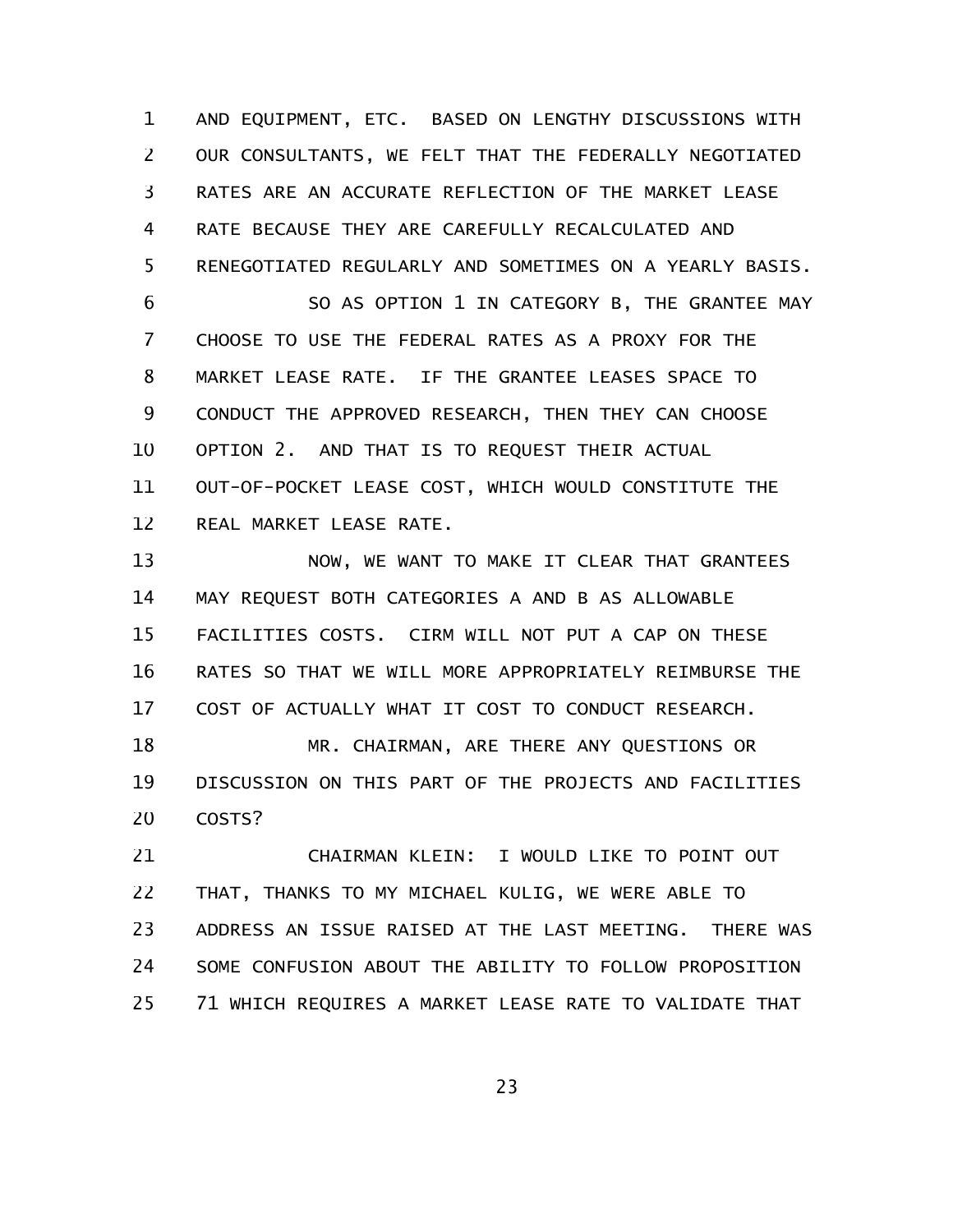THE PUBLIC IS GETTING ITS VALUE OUT OF THE BUILDINGS. AND AS I WOULD HAVE EXPECTED, I WAS PLEASED TO FIND, IN FACT, THE PROCESS FOR APPROVING EVERY NEW BUILDING THAT IS QUALIFIED FOR FEDERAL REIMBURSEMENT IS THAT IT HAS TO GO THROUGH A TEST OF BEING COMPARED TO MARKET LEASE RATE. IT'S PART OF THE PROCESS THAT THE CHIEF FINANCIAL OFFICERS FOR EVERY INSTITUTION GO THROUGH, SO IT'S NOT A NEW REQUIREMENT. IT'S NOT AN UNKNOWN REQUIREMENT. IT'S NOT A SURPRISE TO THEM. 1 2 3 4 5 6 7 8 9

AND FOR THE RECORD, OMB CIRCULAR A122, APPENDIX B, SECTION 23, AND OMB CIRCULAR A 21, SECTION J26(C), PART B(1) ADDRESS BOTH ACADEMIC RESEARCH INSTITUTIONS AND NONPROFIT RESEARCH INSTITUTIONS AND LAY OUT VERY CLEARLY THIS FACT THAT THEY HAVE TO GO THROUGH A MARKET LEASE RATE TEST INITIALLY IN QUALIFYING ANY BUILDING FOR THE FEDERAL REIMBURSEMENTS. SO, IN FACT, THE PROCESS IS IN PLACE AS WE EXPECTED, WHICH I HAD HOPED FOR SINCE, IN THE PROCESS OF WRITING THE INITIATIVE, IT WENT THROUGH THE CHIEF FINANCIAL OFFICERS OF A NUMBER OF INSTITUTIONS FOR REVIEW. 10 11 12 13 14 15 16 17 18 19 20

SO WE DO HAVE THE SYSTEM IN PLACE ON NEW BUILDINGS TO MAKE CERTAIN THAT EVERY BUILDING DOES MEET THE STANDARDS OF PROPOSITION 71, IT RECONCILES, THERE'S NO NEW REQUIREMENTS BECAUSE MARKET LEASE RATE IS NOT AN EXTRA BURDEN ON THEM. IT IS PART OF THEIR PROCESS. 21 22 23 24 25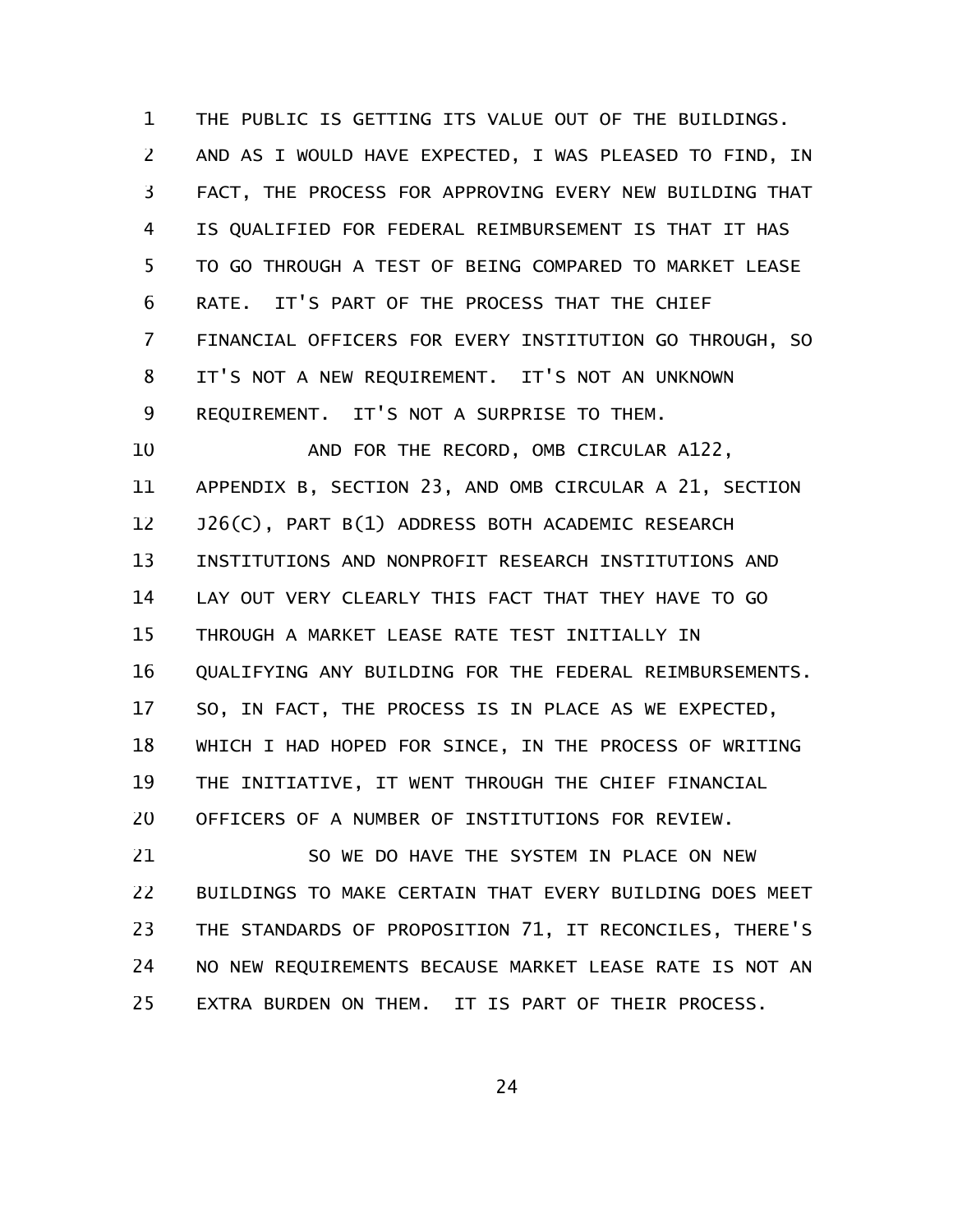AND EVERY BUILDING UNDER EXISTING REIMBURSEMENTS WILL HAVE ALREADY GONE THROUGH THAT PROCESS PREVIOUSLY, ALSO RECONCILING TO PROPOSITION 71. 1 2 3

SO WE HAVE A SITUATION WHERE WE HAVE GOOD LEGAL BACKUP AND PROCESSES IN PLACE THAT INSTITUTIONS UNDERSTAND AND MUST CONFORM TO TO GET ANY BUILDING QUALIFIED FOR FEDERAL REIMBURSEMENT. WE'RE FOLLOWING THE SAME PROTOCOL WITH A LONG HISTORY IN PLACE. SO THAT'S VERY HELPFUL. 4 5 6 7 8 9

DR. BALTIMORE: THE WAY I UNDERSTAND THE CALCULATION FOR FACILITIES, IT'S ACTUALLY A DEPRECIATION OF THE VALUE OF BUILDINGS THAT WERE NOT FEDERALLY FUNDED. IF THEY WERE -- IF THE BUILDING WAS FEDERALLY FUNDED, THEN THERE'S NO DEPRECIATION COST. ARE YOU INCLUDING THAT? I CAN'T TELL FROM THE WAY THIS IS DESCRIBED, WHETHER THAT -- WHICH IS A LARGE PART OF THE STANDARD INDIRECT COST CALCULATION. 10 11 12 13 14 15 16 17

CHAIRMAN KLEIN: DR. CHIU, WOULD YOU LIKE TO ADDRESS THE QUESTION? 18 19

DR. CHIU: LET ME CHECK THIS WITH MR. 20

SELIGMAN AT CALTECH ACTUALLY. AND I HAVE A 21

COMMUNICATION FROM HIM THAT HE SEEMS TO FEEL THAT IT 22

WOULD WORK OUT. I AM GOING TO SHARE -- 23

DR. BALTIMORE: I'M NOT DOUBTING IT WILL WORK OUT. I'M JUST ASKING WHAT'S INCLUDED AND WHAT ISN'T. 24 25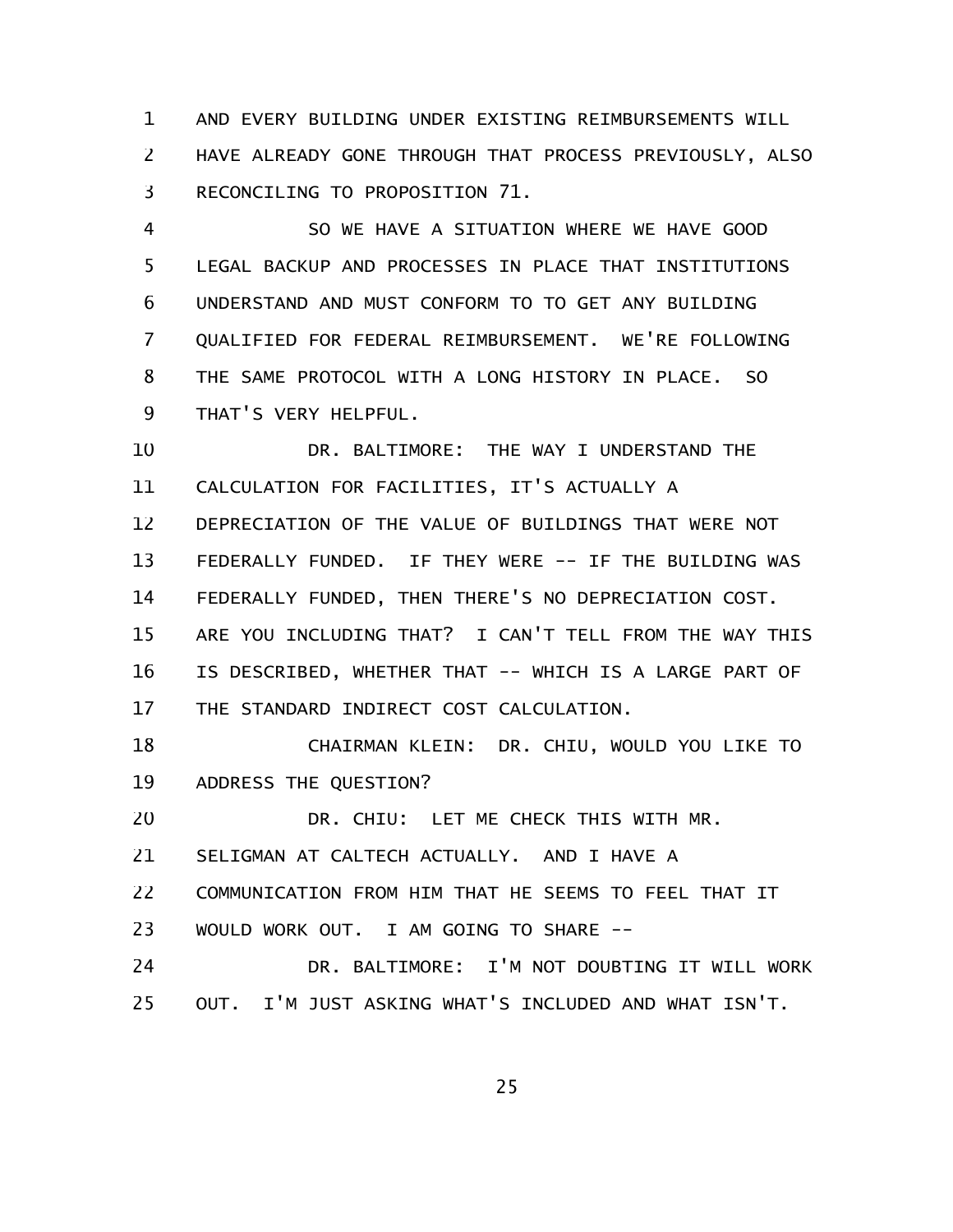DR. CHIU: I THINK MR. LEGRAND AND MR. KULIG HAS INFORMED US THAT EACH INSTITUTION WILL COME UP WITH IT AND WILL INCLUDE IT OR CHOOSE THE ACTUAL LEASE RATE. THEY HAVE THAT CHOICE TO WORK IT OUT. 1 2 3 4

DR. HALL: IT'S A DIFFERENT QUESTION. MAYBE WE CAN CALL MR. LEGRAND HERE. DAVID, IF YOU CAN JUST REPEAT THE QUESTION BECAUSE WHAT YOU'RE ASKING BASICALLY IS HOW IS THE FEDERAL RATE CALCULATED. 5 6 7 8

DR. BALTIMORE: RIGHT. BECAUSE YOU'RE DEPENDING ON THE FEDERAL RATE HERE. 9 10

MR. LEGRAND: ANY FEDERAL DOLLARS FOR THE BUILDING OF THE BUILDING, THAT PART OF THE DEPRECIATION IS BACKED OUT, SIMILAR TO YOUR CONSTRUCTION GRANTS THAT YOU DO, THAT PORTION WOULD NOT BE RECOVERED AS PART OF THIS GRANT BECAUSE IT WAS ALREADY PREVIOUSLY PAID FOR BY ANOTHER GRANTOR. SO THAT PART WOULD NOT BE RECOVERED. 11 12 13 14 15 16 17

DR. BALTIMORE: SO WE HAVE AN OVER -- WE HAVE A RATE WHICH IS DETERMINED BY ALL OF THE BUILDINGS ON THE CAMPUS. AND THEN YOU BACK OUT, AS YOU SAY, ALL THE FEDERALLY FUNDED. AND THAT'S THE RATE YOU'RE TALKING ABOUT HERE. 18 19 20 21 22

MR. LEGRAND: YES. YES. DR. BALTIMORE: IT EFFECTIVELY INCORPORATES THE DEPRECIATION. 23 24 25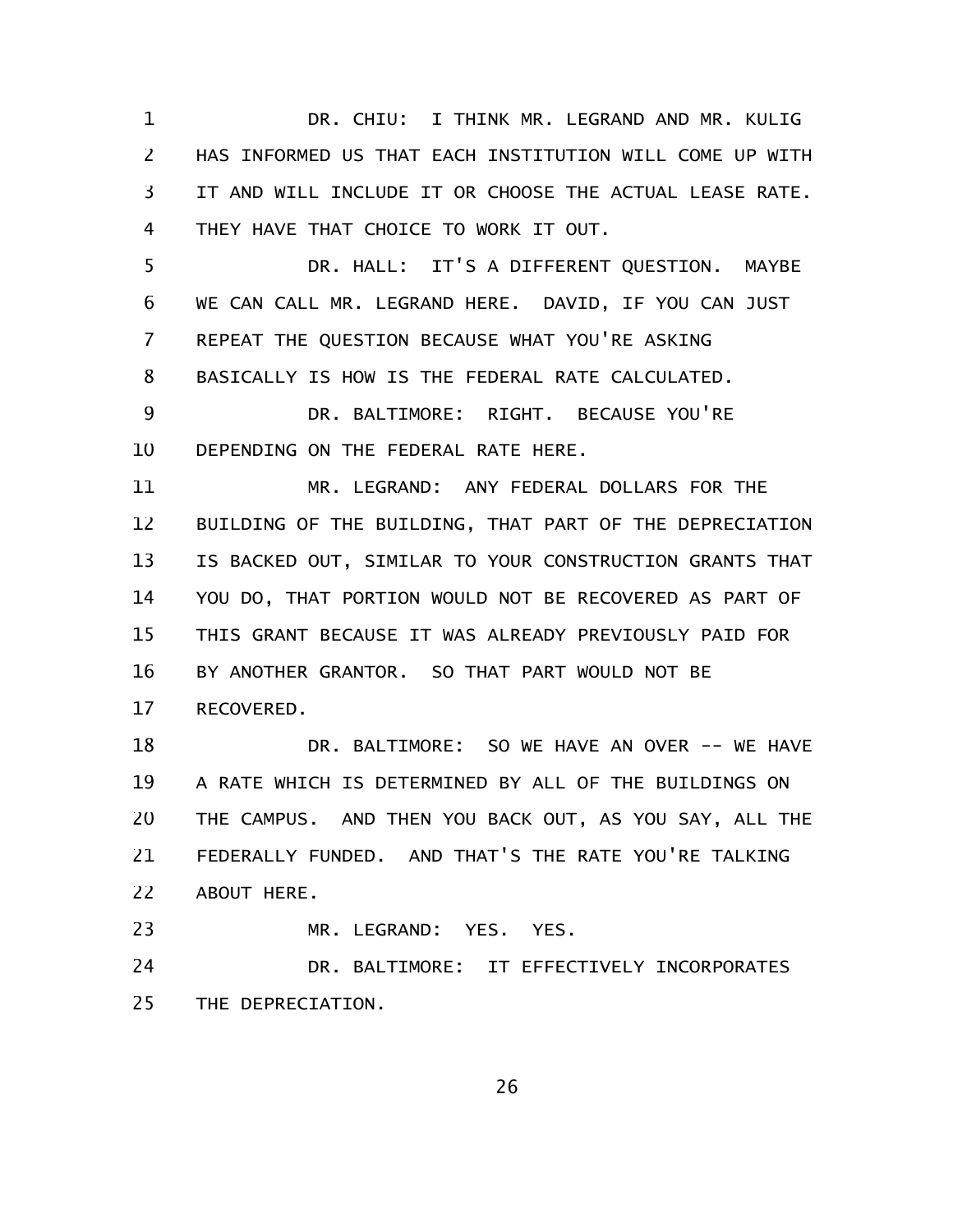DR. HALL: IT'S A BLENDED RATE. MR. LEGRAND: IT'S A BLENDED RATE. INSTEAD OF HAVING TO NEGOTIATE A SEPARATE RATE FOR EVERY BUILDING, WHICH WOULD BE AN ONEROUS PROCESS ON YOU GUYS TO FOLLOW AND MONITOR ON A PROJECT-BY-PROJECT BASIS, YOU TAKE A BLENDED RATE. THAT HAPPENS FOR ANY BUILDING ON CAMPUS. IF IT HAPPENS TO BE AN OLDER BUILDING, YOU'LL PROBABLY GET A LITTLE BETTER BENEFIT. IF IT'S A BRAND NEW BUILDING, IT JUST AVERAGES OUT. DR. HALL: IF I UNDERSTAND WHAT BOB REFERRED TO, AND CORRECT ME IF I'M WRONG HERE, THAT IF YOU BUILD A NEW BUILDING NOW AND YOU THEN COME IN TO RENEGOTIATE YOUR RATE, YOU HAVE TO SHOW THAT THE COSTS OF THAT BUILDING ARE AT MARKET RATE, EACH ONE YOU ADD IN TO YOUR AGGREGATE BUILDING. MR. LEGRAND: ABSOLUTELY. DR. BALTIMORE: MARKET RATE FOR BUILDING OR MARKET RATE FOR RENTAL? MR. LEGRAND: THERE'S A BUY-LEASE-BUILD ANALYSIS THAT HAS TO BE DONE BEFORE YOU CAN GO AND BUY, BUILD, OR LEASE A NEW BUILDING OVER \$500,000, WHICH WILL COVER ANY BUILDING IN CALIFORNIA, INCLUDING YOUR HOME. CHAIRMAN KLEIN: DR. KESSLER, I THINK YOU HAD A QUESTION OF WHETHER FOR LEGAL CLARITY THERE SHOULD BE 1 2 3 4 5 6 7 8 9 10 11 12 13 14 15 16 17 18 19 20 21 22 23 24 25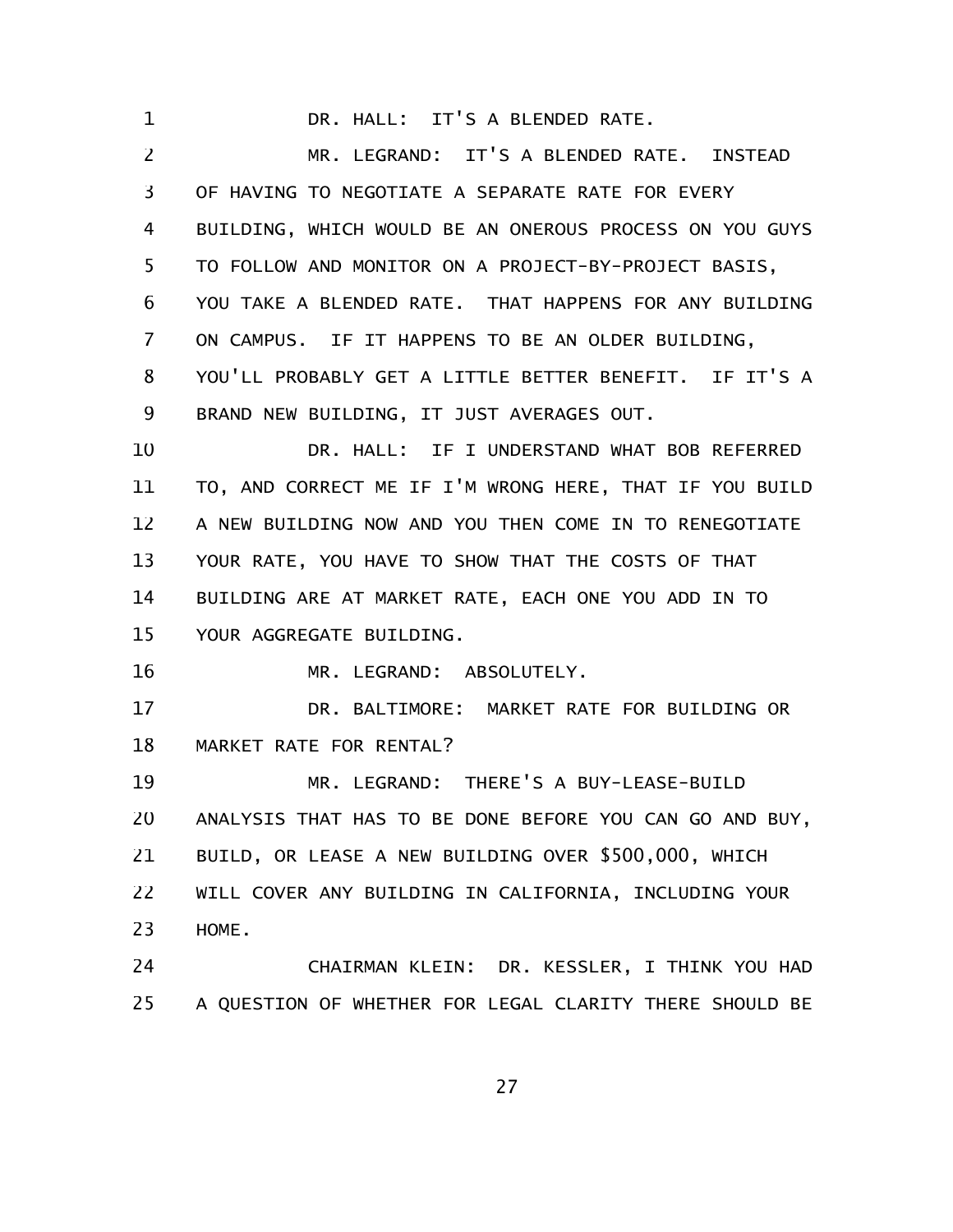A DEFINITION OF OPERATING COST ADDED. 1

DR. KESSLER: IF I LOOK AT, AND AGAIN, THIS MAY BE A DRAFTING ISSUE, IF I LOOK AT THE GLOSSARY ON PAGE 7, CORRECT ME, IT DEFINES DIRECT RESEARCH FUNDING COSTS. IT SAYS FACILITIES COST COVER GENERAL OPERATING COSTS OF THE GRANTEE'S FACILITIES. BUT IF YOU LOOK IN THE REST OF THE GLOSSARY, IT DOESN'T DEFINE OPERATING COST, GENERAL OPERATING COST. I ASSUMED IN THE GENERAL OPERATING COSTS, THE DEFINITION PROBABLY NEEDS TO COME FROM PAGE 28 AND PAGE 29 AND INCLUDES THE ADDED LANGUAGE ON CAPITAL DEBT, ETC. SO THERE'S A CONSISTENCY OF DEFINITIONS HERE. DR. CHIU: WE CAN CERTAINLY INCLUDE THOSE TWO PARTS OF FACILITIES COSTS AND DEFINE THAT AS OPERATING COSTS FOR FACILITIES. CHAIRMAN KLEIN: I THINK THAT WOULD BE VERY HELPFUL, AND THANK YOU FOR OUR DISTINGUISHED LEGAL COMMENTS FROM DR. KESSLER. DR. LOVE: I JUST HAVE ONE VERY NAIVE QUESTION. I THOUGHT ONE OF THE CHALLENGES WAS THE COMMINGLING OF FEDERAL DOLLARS WITH THESE DOLLARS. I'M JUST CHECKING IN. WE WILL HAVE THIS FEDERAL REFERENCE AVAILABLE EVEN THOUGH THERE ARE NO FEDERAL DOLLARS GOING IN? CHAIRMAN KLEIN: THE KEY HERE IS THAT FOR NEW 2 3 4 5 6 7 8 9 10 11 12 13 14 15 16 17 18 19 20 21 22 23 24 25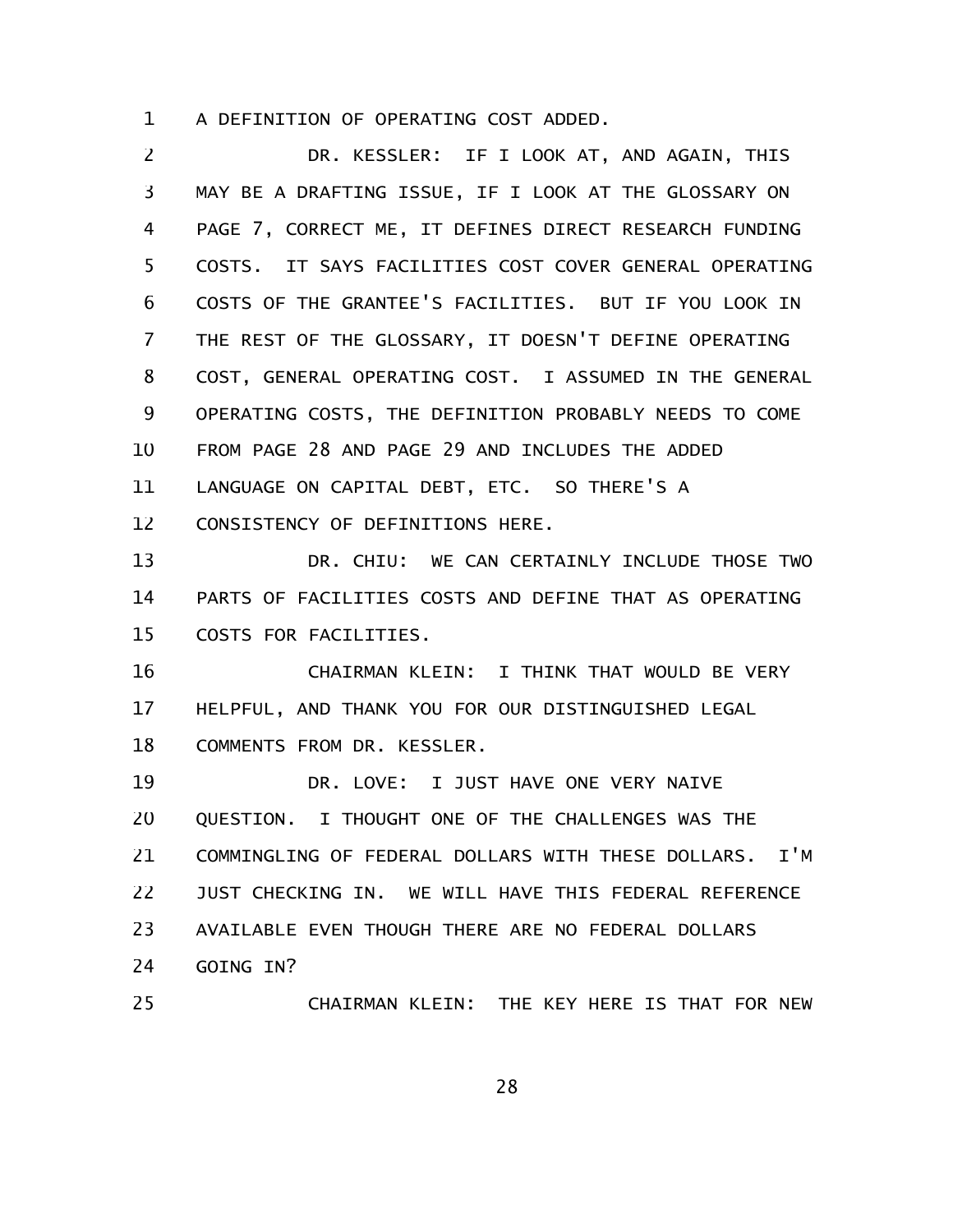BUILDINGS, THE FACILITIES COMMITTEE, THAT DAVID SERRANO-SEWELL IS THE CO-CHAIR OF, WILL NEED TO COME DOWN WITH RECOMMENDATIONS TO THE BOARD, AND THE BOARD WILL NEED TO ADOPT THOSE RECOMMENDATIONS. BUT ESSENTIALLY IT IS INTENDED, IF WE TRACK WHAT IS BEING SAID HERE AS PRECEDENT, TO FOLLOW THE FEDERAL FORMULAS SO THE INSTITUTIONS ARE AWARE OF ALL OF THE PRACTICES THAT WOULD BE REQUIRED TO PUT A NEW BUILDING IN PLACE UNDER THE FEDERAL SYSTEM. WE'RE NOT TRYING TO RECREATE THE WHEEL. WE'RE TRYING TO WORK WITH PROVEN SYSTEMS THAT WE KNOW ARE EFFECTIVE. 1 2 3 4 5 6 7 8 9 10 11

AND SO EVEN THOUGH THERE WILL NOT BE ANY FEDERAL MONEY IN THE BUILDING, BY FOLLOWING A FEDERAL PROCEDURE THAT INCLUDES A MARKET LEASE RATE VALIDATION, WE TIE TO THE PROPOSITION 71, WE MEET OUR LEGAL TEST, WE HAVE A CLEAN STARTING POINT THAT THE INSTITUTION IS VERY FAMILIAR WITH. 12 13 14 15 16 17

DR. HALL: MAYBE A POINT THAT WOULD BE HELPFUL, TED, IS WE'RE NOT SEGREGATING OUT IN THIS SPECIFIC SPACE, IN THIS CALCULATION, SPACE THAT'S SPECIFICALLY DEDICATED TO HUMAN EMBRYONIC STEM CELL RESEARCH. WE WILL BE AT ANY INSTITUTION FUNDING PRESUMABLY A VARIETY OF RESEARCH THAT WILL INCLUDE SOME DEDICATED SPACE AND OTHERS. AND MY UNDERSTANDING OF THE WAY THAT INSTITUTIONS DO IT IS THAT EVEN THOUGH 18 19 20 21 22 23 24 25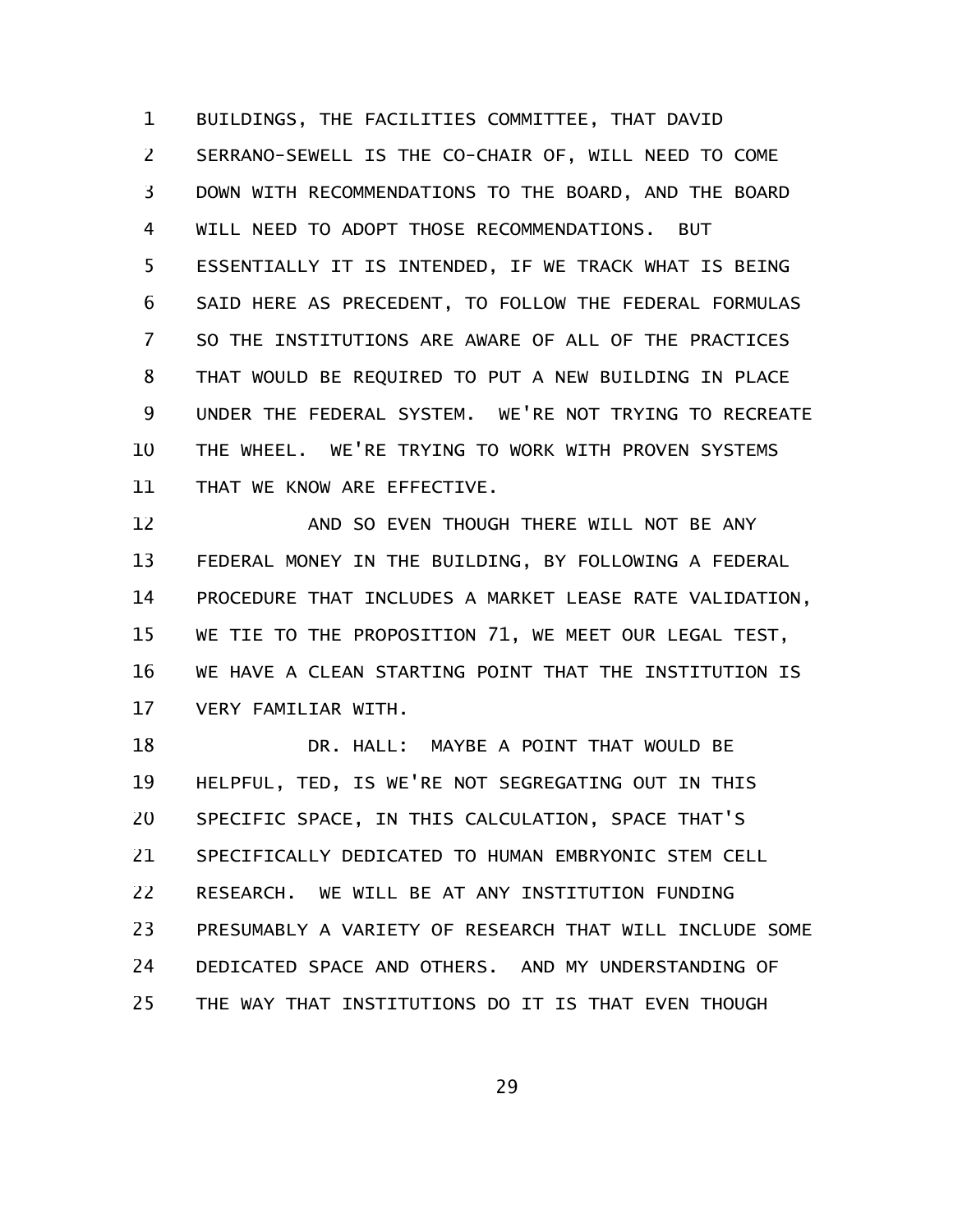SOME OF THE RESEARCH DOLLARS THAT THEY HAVE COME FROM PRIVATE FOUNDATIONS, THEY DON'T BACK THAT OUT OF THE FEDERAL CALCULATION. IT'S JUST DONE, YOUR TOTAL BUDGET, YOUR TOTAL RESEARCH BUDGET AND YOUR TOTAL RESEARCH SPACE, THEN, IS THE BASIS FOR THE FEDERAL CALCULATION, AS I UNDERSTAND IT. 1 2 3 4 5 6

AND SO WE WOULD DO THE SAME THING THERE BECAUSE TO TRACK ALL THE SPACE IN PARTICULARLY A LARGE INSTITUTION WHERE PEOPLE MAY BE USING FACILITIES AND INSTRUMENT ROOMS AND COMMON SPACE ALL OVER IS HOPELESSLY COMPLEX. SO WE JUST USED WHAT'S CALLED A BLENDED RATE FOR THE WHOLE THING. 7 8 9 10 11 12

DR. REED: JUST FOR THE RECORD, I THOUGHT IT WOULD BE IMPORTANT TO CLARIFY TO THE PUBLIC WHAT IS MEANT BY BLENDED RATE. THE PREVIOUS GENTLEMAN HAD USED THE TERM "ALL BUILDINGS ON CAMPUS." CERTAINLY THAT DOESN'T APPLY, FOR EXAMPLE, YOU DON'T DEPRECIATE THE HISTORY DEPARTMENT'S BUILDING OR THE ENGLISH DEPARTMENT'S BUILDING OR THINGS LIKE THAT. THESE ARE BUILDINGS THAT ARE ACTIVELY USED FOR RESEARCH. DR. BRYANT: I HAVE A DIFFERENT QUESTION. IT'S ABOUT UNALLOWABLE PROJECT COSTS ON PAGE 28, THAT SECTION. DO YOU MEAN UNALLOWABLE DIRECT COST? DR. CHIU: WE REMOVED THE WORD "DIRECT 13 14 15 16 17 18 19 20 21 22 23 24

PROJECT" OR "DIRECT FACILITIES" BECAUSE OF A COMMENT 25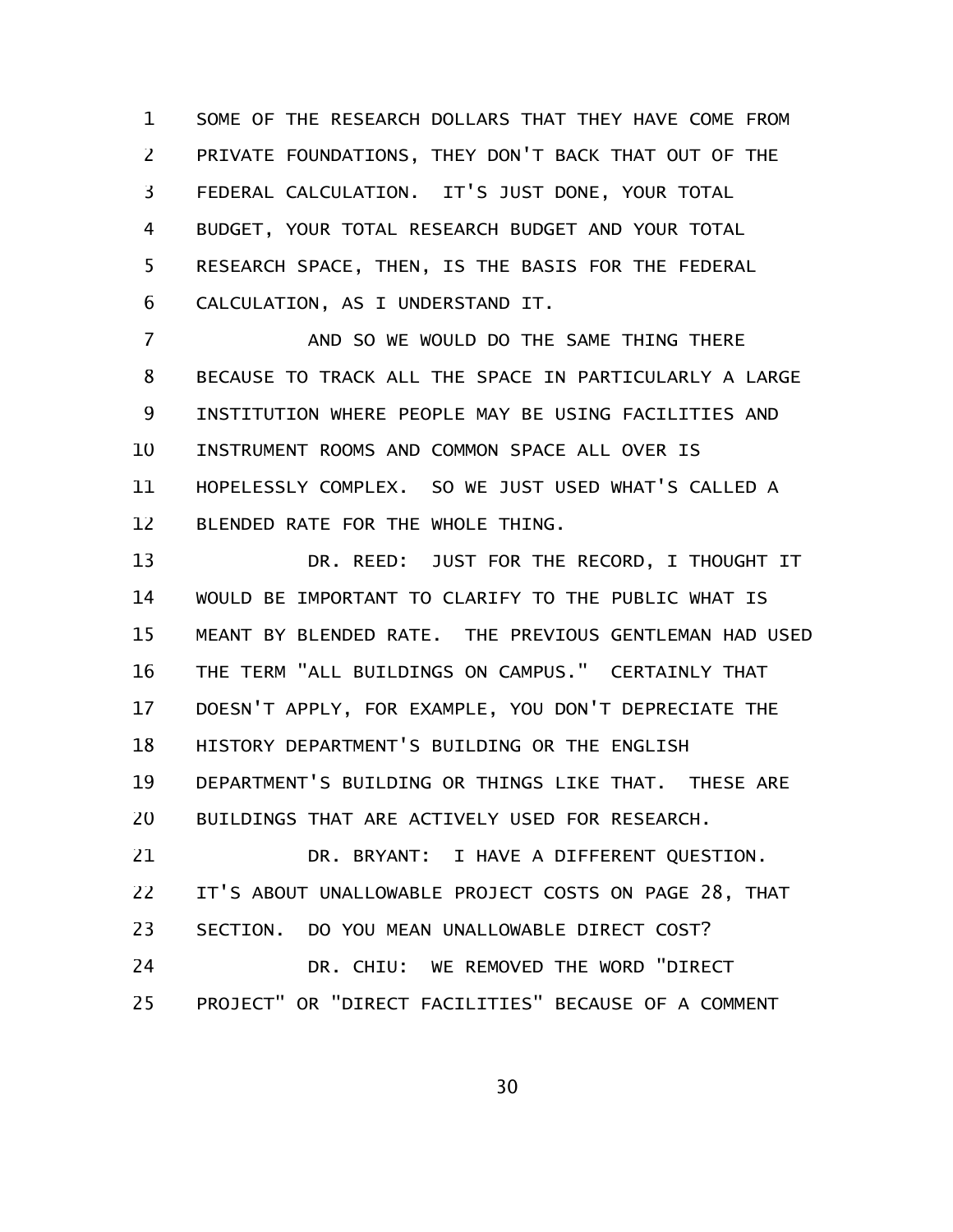FROM ONE OF THE BOARD MEMBERS LAST TIME. SO INTENT IS WHAT WE WOULD NORMALLY THINK OF AS DIRECT PROJECT COSTS. 1 2 3

DR. BRYANT: SO YOU COULD USE THE ADMINISTRATIVE -- UNDER THE ADMINISTRATIVE COSTS -- DR. CHIU: WE'LL COME TO ADMINISTRATIVE, WHICH IS THE INDIRECT. I HOPE IT WILL BECOME CLEAR THAT THAT IS MANDATED IN PROP 71, THE INDIRECT COSTS FOR ADMINISTRATIVE PURPOSES. 4 5 6 7 8 9

DR. KESSLER: JUST A QUESTION, TECHNICAL QUESTION. BUT HOW YOU DO IN REGULATIONS "BUT NOT LIMITED TO"? UNLESS YOU'RE WILLING TO -- YOU HAVE TO SPECIFY SOMETHING AS YES OR NO. YOU CAN'T JUST SAY, WELL, THERE MAY BE OTHER THINGS. REGULATIONS HAVE TO HAVE A SPECIFICITY TO THEM, DON'T THEY, JIM? 10 11 12 13 14 15

MR. HARRISON: REGULATIONS DO REQUIRE SPECIFICITY, BUT AT TIMES YOU CAN USE EXAMPLES THAT ARE NOT EXHAUSTIVE, AND IT'S INTERPRETED TO INCLUDE THINGS OF A LIKE KIND. BUT OBVIOUSLY THE MORE SPECIFIC WE CAN BE THE BETTER. 16 17 18 19 20

DR. KESSLER: I THINK YOU HAVE TO BE SPECIFIC HERE. I DON'T THINK YOU HAVE THE LUXURY OF JUST SAYING THERE MAY BE OTHER THINGS BECAUSE THEN YOU PUT PEOPLE IN A LIMBO HERE OF NOT KNOWING. 21 22 23 24

DR. CHIU: THERE MAY BE SOME THINGS THAT WILL 25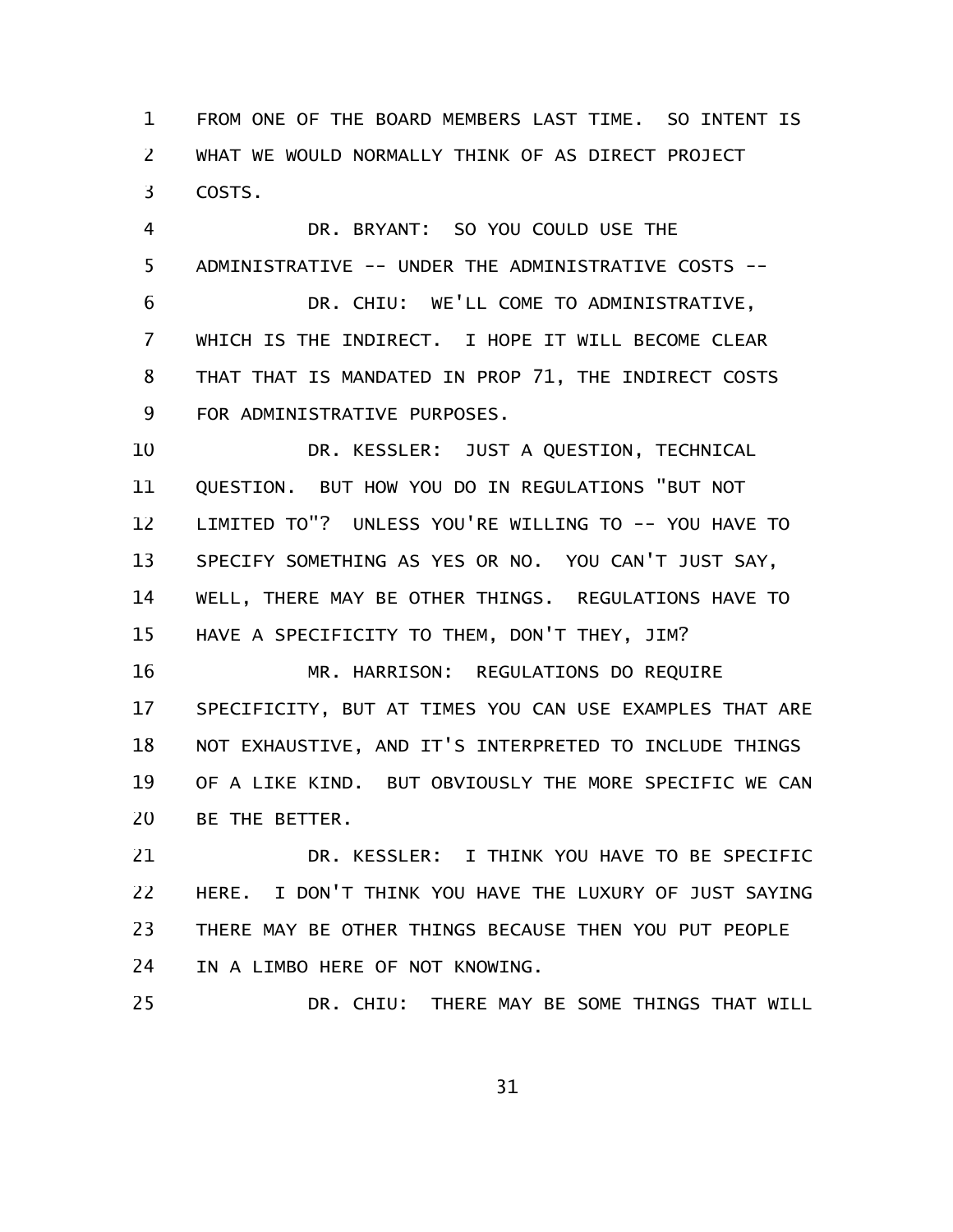BE SPECIFIED IN AN RFA, FOR EXAMPLE. 1

DR. KESSLER: BUT THEN YOU CAN BE SPECIFIC. I JUST DON'T THINK LANGUAGE THAT SAYS "BUT NOT LIMITED TO" IS HELPFUL IN REGULATIONS. DR. CHIU: THAT WILL NOT BE IN THE REGULATIONS. WHEN WE COME TO REGULATORY LANGUAGE, WE WILL TRY TO PUT IN THAT PARTICULAR POINT. DR. STEWARD: I'M PROBABLY MISSING SOMETHING HERE, AND I APOLOGIZE IF I'M SLOW ON THE UPTAKE HERE. BUT HOW DOES THIS RELATE TO THE, I THINK IT'S ARTICLE 1, SECTION 5 IN PROP 71, WHICH LIMITS INDIRECT COSTS TO 25 PERCENT? DR. CHIU: WE'RE COMING TO THAT IN JUST TWO SECONDS, THE VERY NEXT SECTION. DR. STEWARD: I WASN'T BEHIND. I WAS AHEAD? DR. BALTIMORE: SINCE IT IS IN THIS SECTION, ONE OF THE THINGS YOU HAVE HERE IS TRAVEL-RELATED EXPENSES AND REGISTRATION FEES WHEN ATTENDING A SCIENTIFIC MEETING OUT OF THE COUNTRY ARE NOT ALLOWED. AN INCREASING NUMBER OF VERY IMPORTANT MEETINGS OCCUR OUTSIDE THE COUNTRY. WHY IS THIS IN HERE? DR. CHIU: THIS IS TO DO WITH WORRIES ABOUT HOW MANY MEETINGS ARE OPEN AND THEY'RE VERY EXPENSIVE TO GO OUTSIDE OF THE COUNTRY. SO THEY COULD ASK FOR 2 3 4 5 6 7 8 9 10 11 12 13 14 15 16 17 18 19 20 21 22 23 24

PRIOR APPROVAL, AND I BELIEVE THAT WOULD BE ALLOWED. 25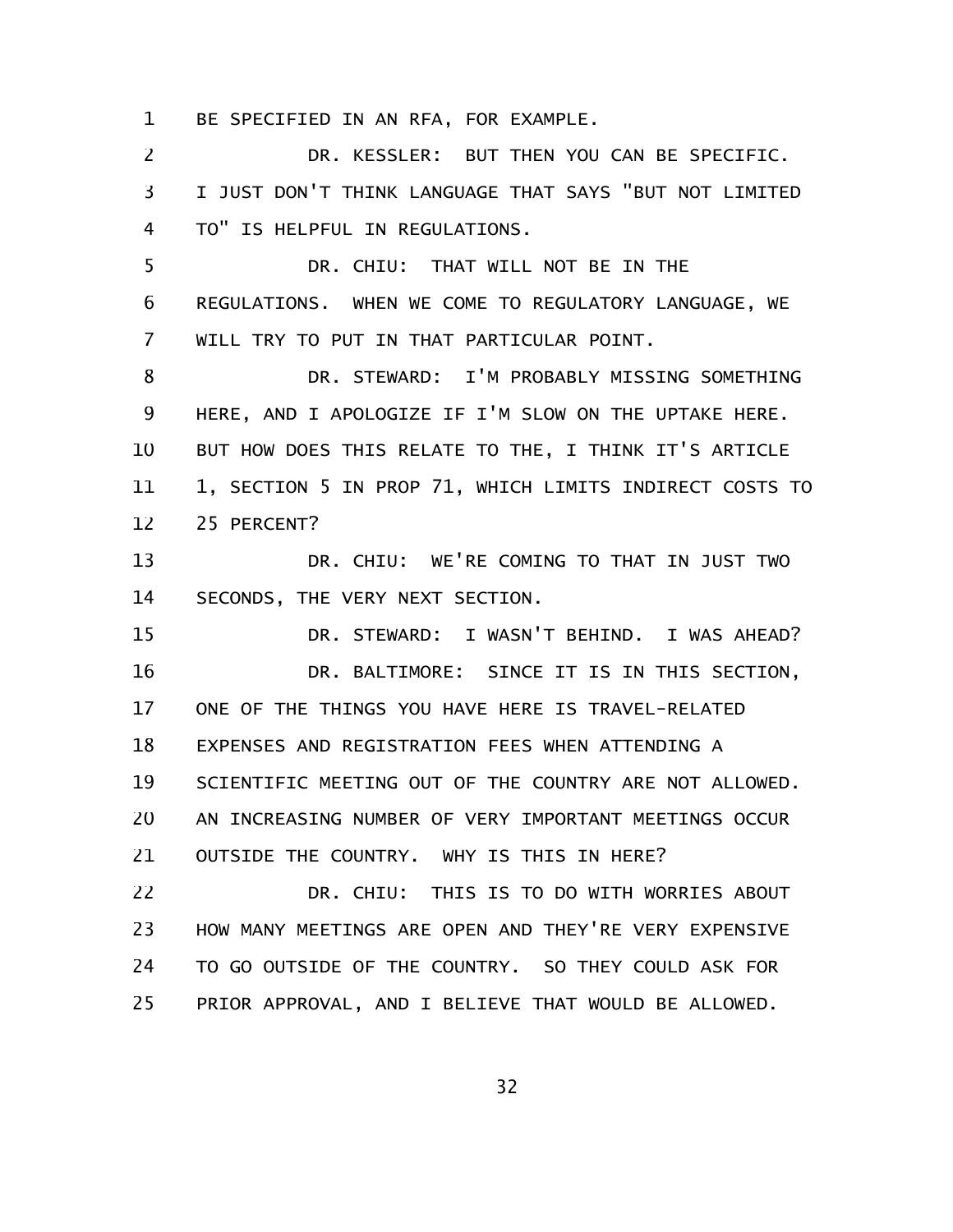DR. BALTIMORE: IT SAYS ARE NOT ALLOWED. DR. CHIU: WE COULD REMOVE THAT IF THE BOARD SO CHOOSES. 1 2 3

CHAIRMAN KLEIN: DR. BALTIMORE HAS A VERY IMPORTANT POINT HERE. WE'RE TRYING TO EMPHASIZE INTERNATIONAL COLLABORATION. TREMENDOUS AMOUNT OF SYNERGY BETWEEN SCIENTISTS FROM THE VARIOUS NATIONS. WOULD YOU LIKE TO MAKE A SUGGESTION, DR. BALTIMORE? DR. BALTIMORE: I WOULD SUGGEST REMOVING IT. CHAIRMAN KLEIN: THERE'S A SECOND TO THAT, DR. BRYANT. DR. BRYANT: YES. I ACTUALLY THINK WE SHOULD DO THAT, BUT I'M ALSO -- BUT IT IS TRUE THAT AS IT STANDS NOW, YOU CAN TAKE THAT FROM THE INDIRECT. CAN YOU? DR. HALL: TALKING ABOUT PROJECT COSTS. AND PRESUMABLY ONE WOULD HAVE IN THE PROJECT COST, SO IT WOULD HAVE BUDGETED AN AMOUNT FOR TRAVEL. AND SO THEN IT DOES NOT MATTER. 4 5 6 7 8 9 10 11 12 13 14 15 16 17 18 19

DR. BALTIMORE: \$1000 A YEAR PER PERSON.  $SO$  --DR. PIZZO: YOU'RE NOT GOING TOO FAR. 20 21 22

DR. CHIU: WE WILL REMOVE THAT IF THE BOARD  $SO$  --23 24

25

CHAIRMAN KLEIN: WE HAVE ACTUALLY A MOTION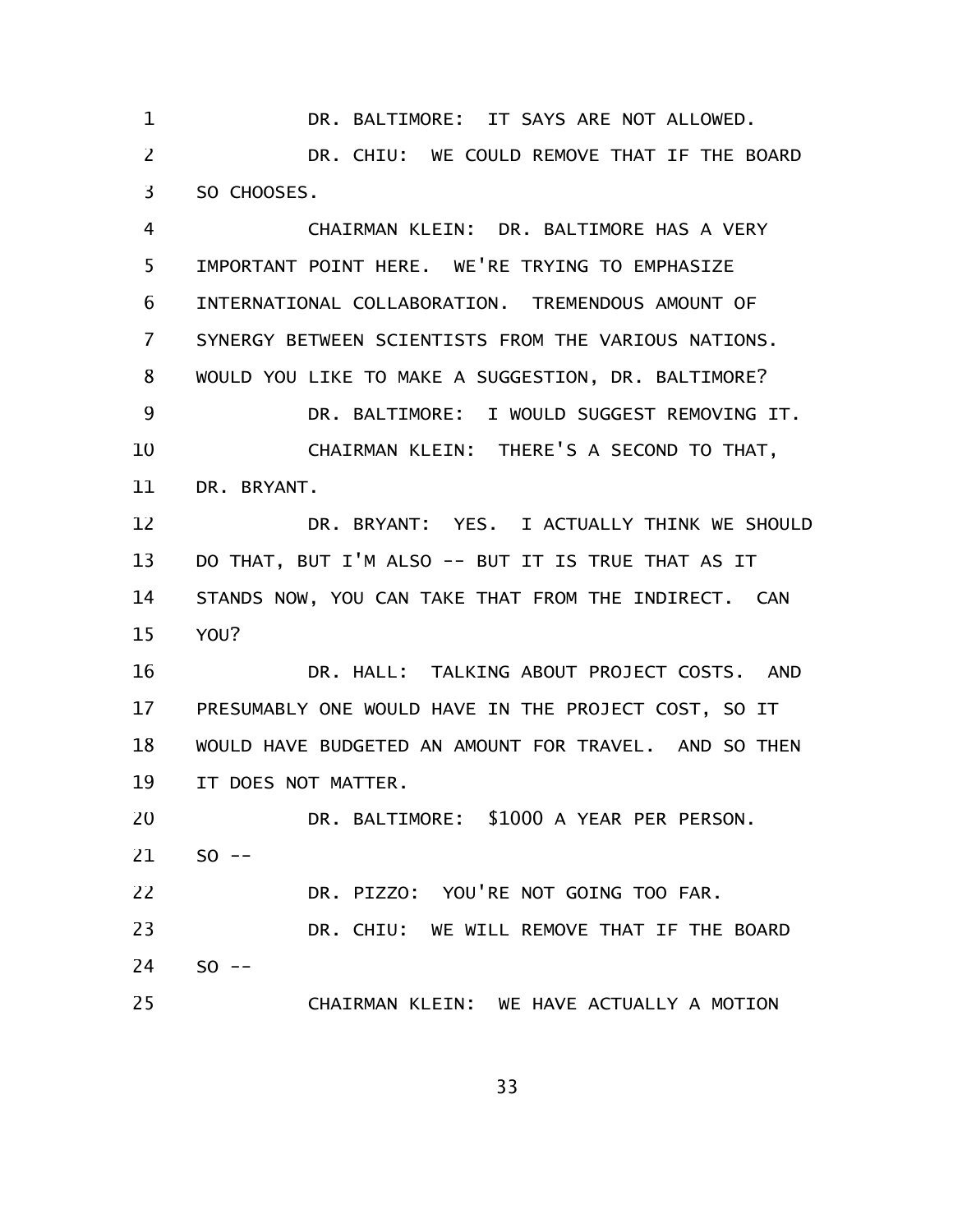AND A SECOND ON THAT ITEM. ANY ADDITIONAL DISCUSSION ON THAT ITEM? DR. PRICE: DOES THAT INCLUDE THE \$2000 LIMIT, THAT ITEM? IS THAT WHAT WE DISCUSSED? DR. BALTIMORE: IT WOULD BE INCLUDED WITHIN THE \$2000 LIMIT AS IT STANDS NOW. DR. PRICE: MY QUESTION IS WHY IS THE \$2000 LIMIT THERE? DR. BALTIMORE: WHY DON'T WE DEAL WITH THIS ONE AND THEN WE CAN DEAL WITH THAT ONE. DR. PRICE: ONE AT A TIME. OKAY. CHAIRMAN KLEIN: ANY PUBLIC COMMENT ON THAT ITEM? ALL IN FAVOR OF MODIFYING AND REMOVING THAT RESTRICTION SAY AYE. OPPOSED? MOTION WAS MADE BY DR. BALTIMORE AND THE SECOND WAS MADE BY DR. BRYANT. DR. PRICE, YOU HAVE AN ITEM YOU'D LIKE TO PLACE? DR. PRICE: WHAT THE RATIONALE IS FOR LIMITING TOTAL TRAVEL IN A GIVEN YEAR TO \$2000, WHICH SEEMS TO ME NOT IN KEEPING WITH THE CURRENT COST OF TRAVEL? DR. CHIU: IF THE BOARD WOULD LIKE TO PROPOSE A DIFFERENT NUMBER, OR HAVE NO LIMITS ON TRAVEL COSTS. DR. BALTIMORE: I THINK FROM A PUBLIC 1 2 3 4 5 6 7 8 9 10 11 12 13 14 15 16 17 18 19 20 21 22 23 24 25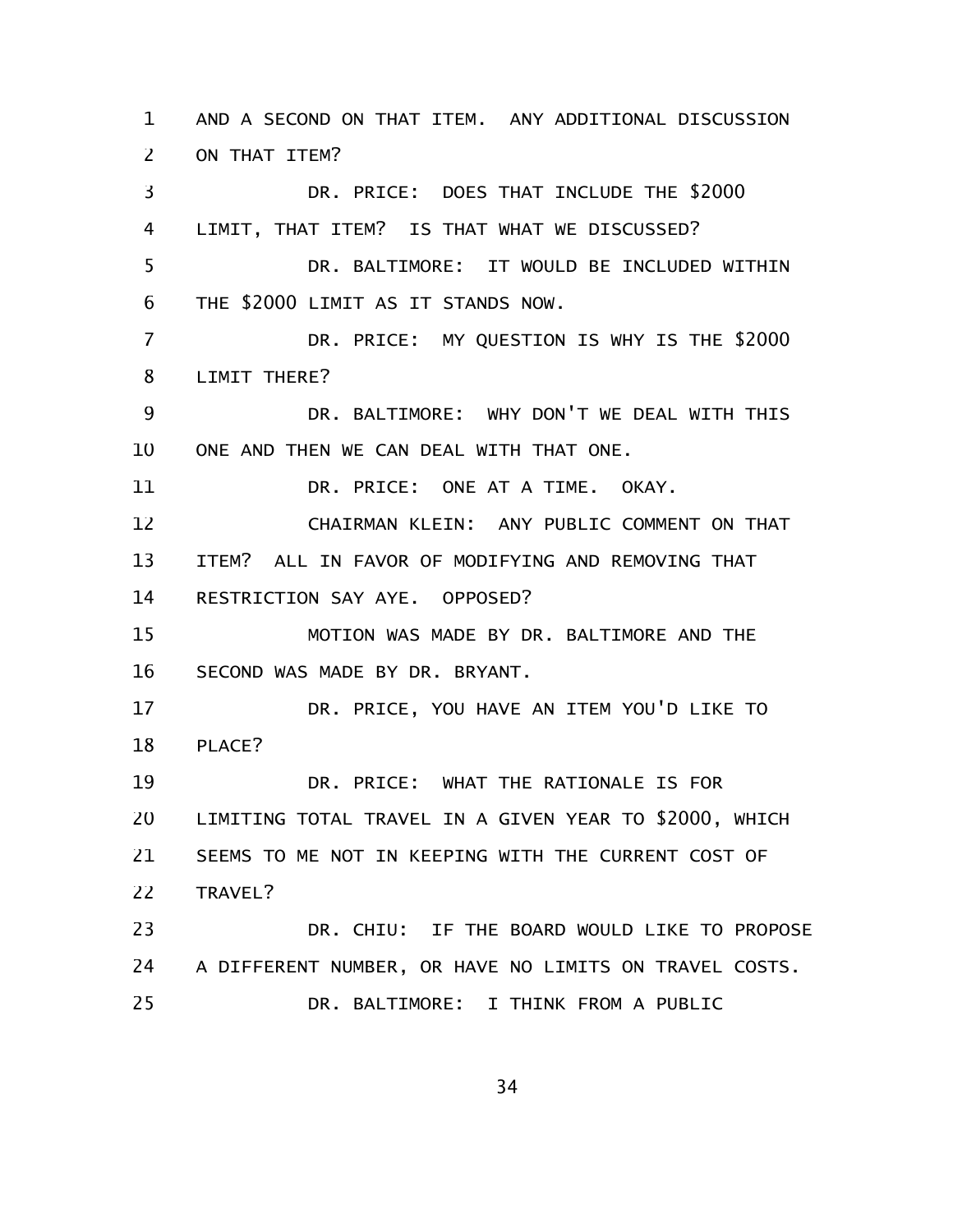PERCEPTION POINT OF VIEW, HAVING A LIMIT IS A VERY GOOD IDEA. 1 2

DR. PIZZO: HOW IS THE 2,000 ARRIVED AT? DR. CHIU: IT WAS JUST BASED ON WHAT OTHER INSTITUTIONS AND FOUNDATIONS HAVE USED, BUT IT'S JUST AN AVERAGE NUMBER, AND ALSO BASED ON INTERNAL TRAVEL WITHIN THE UNITED STATES GOING TO A MEETING. THAT WAS ALL. 3 4 5 6 7 8

CHAIRMAN KLEIN: THERE'S QUITE A BIT OF RANGE HERE BETWEEN INSTITUTIONS. IN THE EMBRYONIC STEM CELL AREA, WE'RE PARTICULARLY DEPENDENT UPON GLOBAL COOPERATION AND DEVELOPMENTS. WOULD ANYONE LIKE TO MAKE A SUGGESTION? 9 10 11 12 13

DR. LOVE: I HAVE A QUESTION BEFORE WE GET TO A NUMBER. HOW IS THE PER PERSON NUMBER DERIVED? FOR EXAMPLE, IF YOU WERE TO HAVE A LAB WHERE THERE ARE RA'S AND A VARIETY OF PEOPLE WHO MAY NOT DO VERY EXTENSIVE TRAVEL, THIS NUMBER WOULD HAVE TO BE MULTIPLIED, AND PEOPLE WHO REALLY TRAVEL COULD GET A BIGGER AMOUNT. DR. CHIU: WE CAN'T IDENTIFY HOW MANY PER PROJECT BECAUSE PROJECTS WILL RANGE FROM SMALL TO LARGE. SO THAT'S WHY WE DO IT PER INDIVIDUAL. WE THOUGHT THAT WOULD BE A REASONABLE AMOUNT. 14 15 16 17 18 19 20 21 22 23

DR. BALTIMORE: BUT IT DOES SAY KEY PERSONNEL. 24 25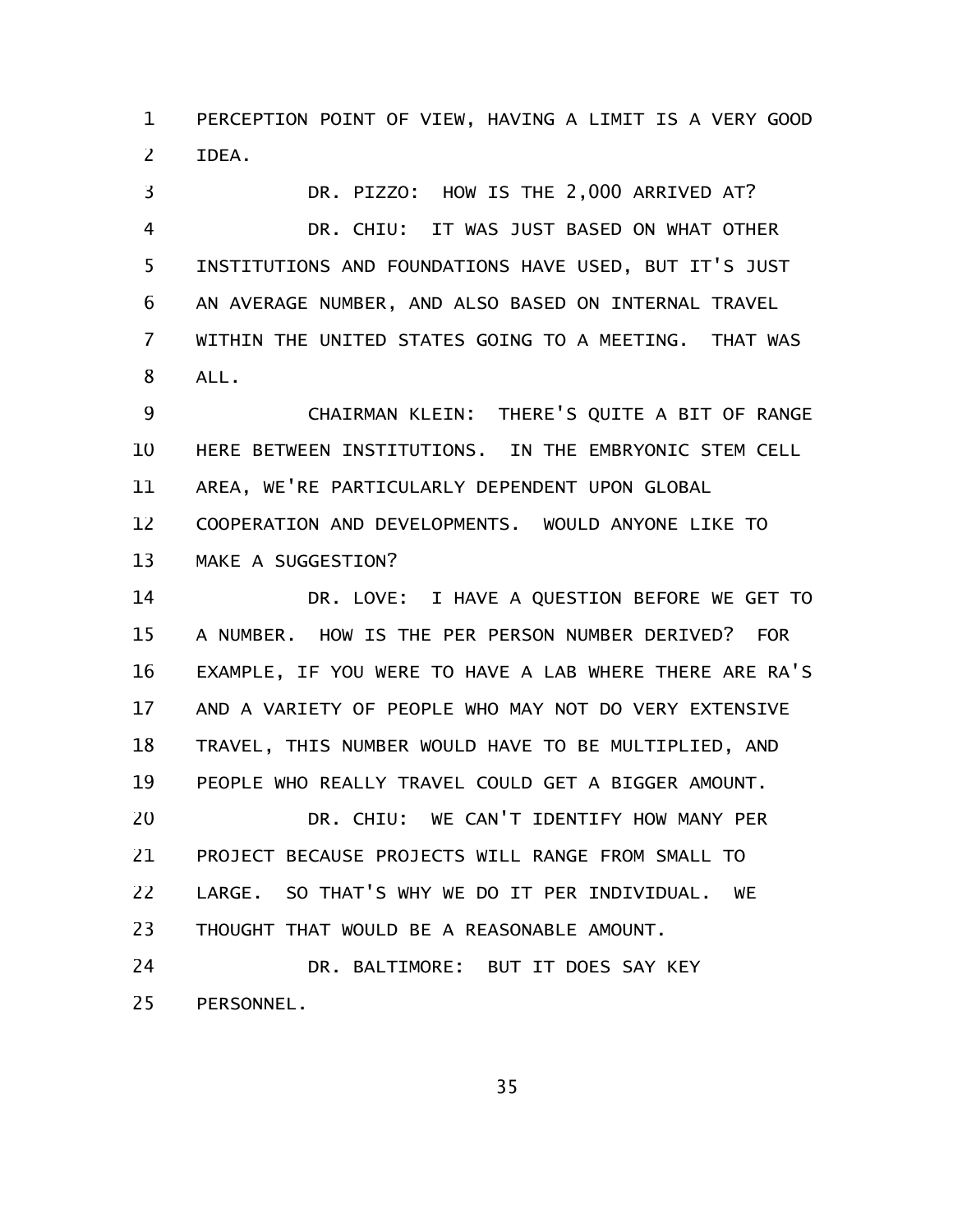DR. BRYANT: SO I WOULD PROPOSE RAISING IT TO 5,000 AND HAVING A POLICY THAT SAYS ANYTHING MORE THAN THAT WOULD HAVE TO BE APPROVED. WE'D HAVE TO REQUEST APPROVAL. 1 2 3 4

DR. HALL: LET ME JUST SAY WITH RESPECT TO TED'S POINT THAT IT WOULD BE LIMITED TO PEOPLE NAMED IN THE GRANT. YOU COULDN'T SAY WE SUDDENLY HAVE A NEW COLLABORATOR. 5 6 7 8

CHAIRMAN KLEIN: LET ME ASK A QUESTION THERE. WITH OUR RESEARCH FELLOWSHIPS, THEY'RE NOT NAMED IN THE GRANTS. WOULD YOU, DR. HALL, MAKE AN EXCEPTION SO THE RESEARCH FELLOWS COULD BE QUALIFIED FOR TRAVEL OR NOT? DR. HALL: WELL, THIS IS FOR PROJECT-RELATED COSTS. I DON'T THINK WE WANT TO JUST SAY THAT ANYBODY WHO IS A TRAINEE. THOSE FUNDS SHOULD BE APPORTIONED WITHIN THE TRAINING GRANTS, NOT HERE. IF THEY'RE ON A PROJECT AND THERE ARE REASONS FOR THEM TO GO, I THINK THAT'S FINE. THAT WOULD BE MY PREFERENCE. 9 10 11 12 13 14 15 16 17 18

DR. KESSLER: SORRY FOR BELABORING THIS. GIVE A LITTLE BIT OF WHAT THE RATIONAL BASIS IS FOR COMING UP WITH A NUMBER. ZACH, IF I WERE A SENIOR STEM CELL RESEARCHER, IN THE COURSE OF A YEAR, YOU WOULD EXPECT ME TO GO TO HOW MANY STEM CELL RESEARCH MEETINGS? ON THE AVERAGE, WHAT WOULD YOU GUESS IN YOUR PROFESSIONAL JUDGMENT? 19 20 21 22 23 24 25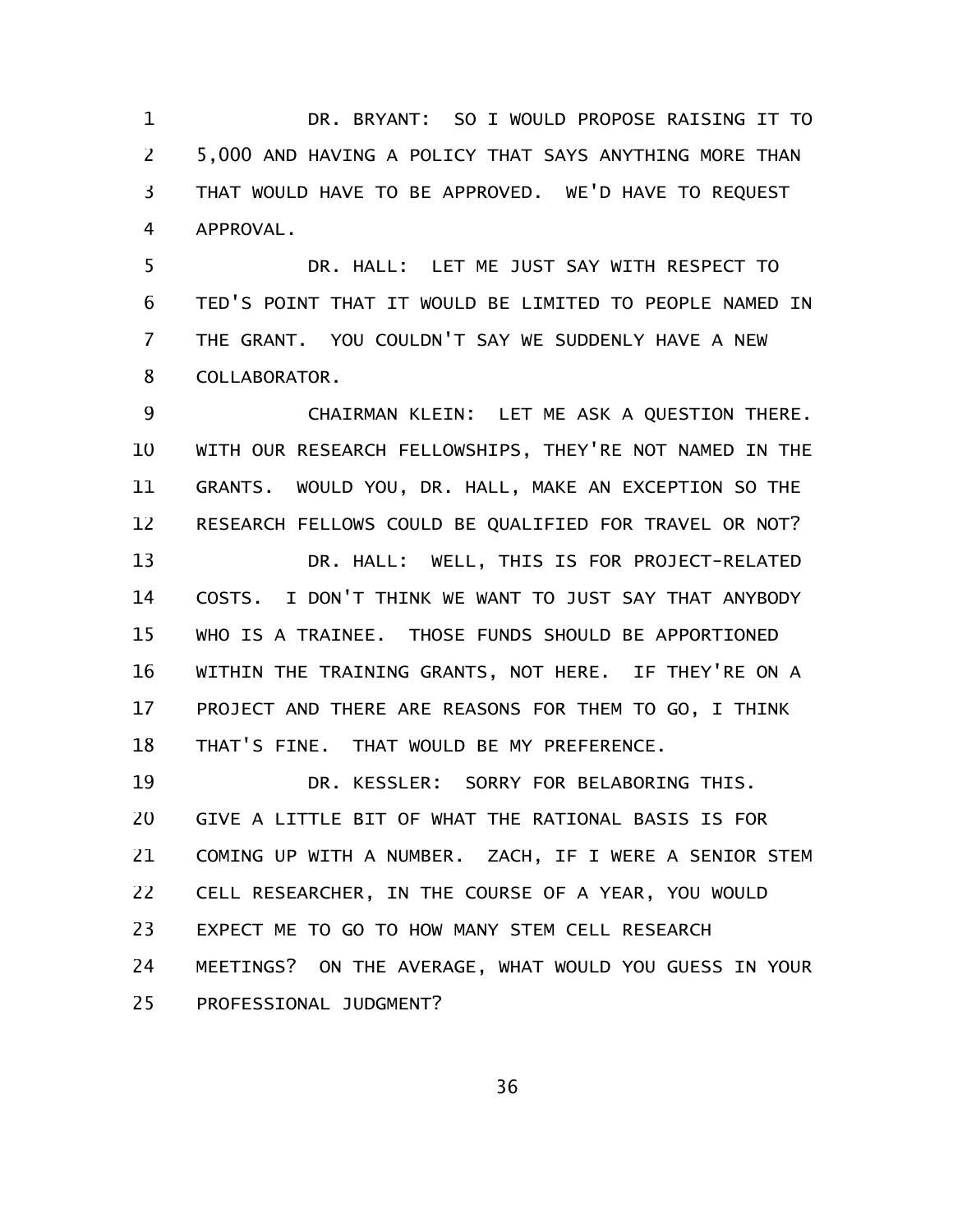DR. HALL: I WOULDN'T PRESUME TO TELL YOU. DR. KESSLER: WHAT'S THE RANGE JUST SO WE'RE NOT PICKING OUT NUMBERS? DR. HALL: YOU KNOW, I THINK IT DEPENDS. DR. KESSLER: THREE MEETINGS A YEAR? DR. HALL: MAYBE THREE MEETINGS A YEAR. VERY OFTEN ONE'S EXPENSES ARE PAID, AND VERY OFTEN ONE HAS MULTIPLE GRANTS, SO I THINK IT'S VERY HARD TO KNOW. I THINK THE PURPOSE OF THE LIMIT IS, AS MUCH AS ANYTHING, FOR A SENSE OF PUBLIC RESPONSIBILITY ABOUT THIS, AND I THINK THAT REALLY IS THE POINT. I THINK MOST PEOPLE COULD LIVE WITH A LIMIT OF \$5,000, I WOULD SAY. I THINK THAT'S A PERFECTLY REASONABLE NUMBER. AND SINCE MANY -- THE 2,000 WE TOOK WAS JUST BECAUSE THAT'S A COMMON NUMBER. WE ACTUALLY DIDN'T SPEND A LOT OF TIME ON IT. I THINK PEOPLE WOULD BE PLEASED TO HAVE THE FIVE. DR. BRYANT: COULD I JUST GET CLARIFICATION ON THAT? SO THAT WOULD BE 5,000 PER KEY PERSONNEL, SO THERE WOULD BE AN AGGREGATE TOTAL THAT COULD BE USED FOR OTHER PEOPLE TO TRAVEL ON IT, LIKE POST DOCS, FOR INSTANCE? 1 2 3 4 5 6 7 8 9 10 11 12 13 14 15 16 17 18 19 20 21 22

DR. HALL: THIS IS PER PERSON, AND WE DID HAVE KEY PERSONNEL, BUT BECAUSE OF THE DIFFICULTY OF DEFINING KEY PERSONNEL, WE JUST SAID PER PERSON. SO IF 23 24 25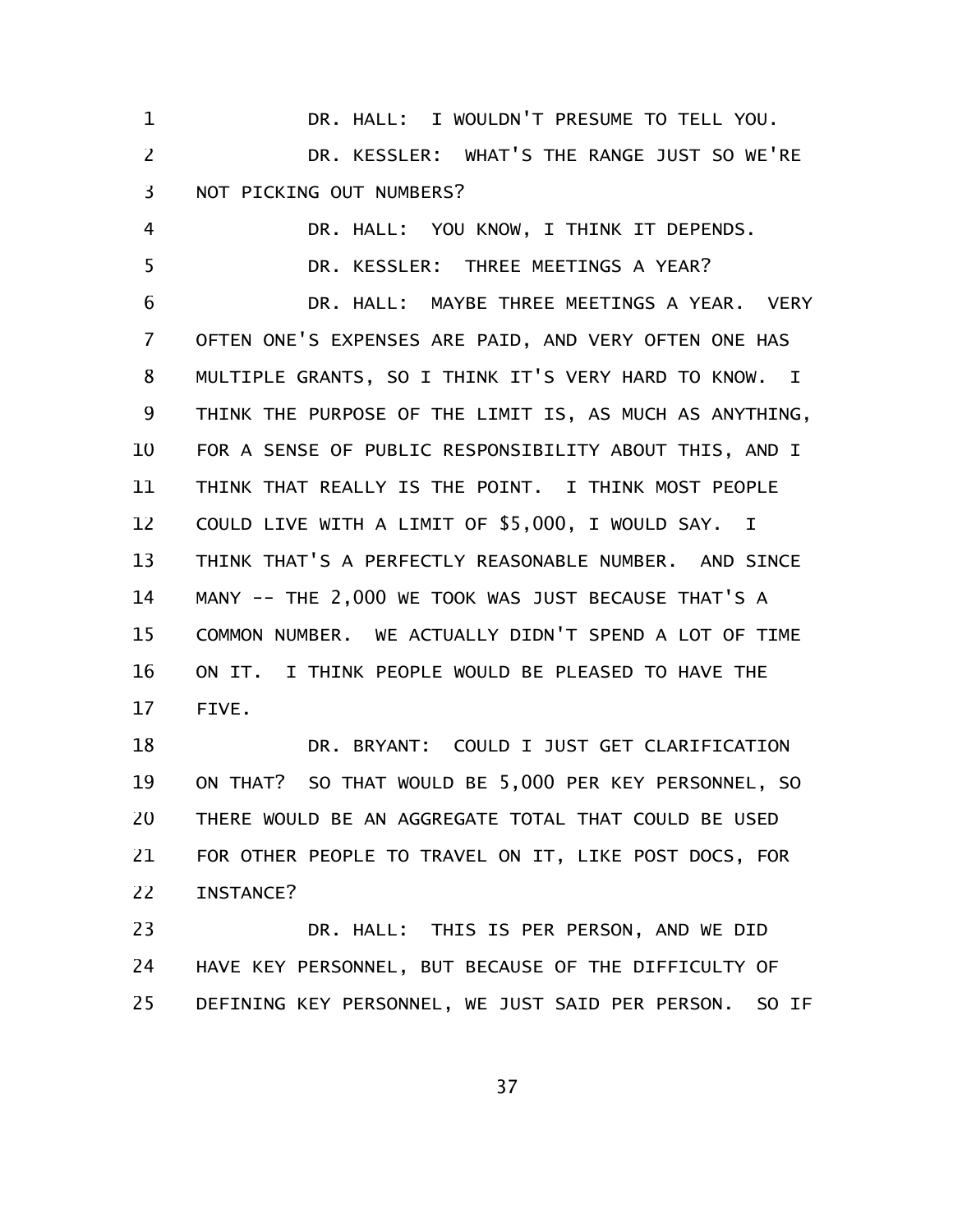A GRANT WERE TO HAVE ASSOCIATED WITH IT A \$10,000 TRAVEL ALLOWANCE, AND THE PI WOULD USE IT ALL, THAT WOULD NOT BE APPROPRIATE FOR THIS. SO I THINK, AS I SAY, IT'S A MATTER OF PUBLIC -- BEING RESPONSIBLE IN THE SENSE OF THAT. YOU COULD CERTAINLY RAISE IT FURTHER IF YOU WANTED TO, BUT IT SEEMS TO ME 5,000 IS A REASONABLE NUMBER. 1 2 3 4 5 6 7

CHAIRMAN KLEIN: DR. HALL, IF I CAN UNDERSTAND THIS, IF THERE WERE TWO GRANTS THAT AN INVESTIGATOR WERE INVOLVED IN AND SO WAS ABSORBING 80 PERCENT OF THEIR TIME, THEY WOULD THEORETICALLY BE ABLE TO QUALIFY FOR 5,000 UNDER EACH GRANT? 8 9 10 11 12

DR. HALL: I DON'T THINK WE CONTEMPLATED THAT EXPLICIT POSSIBILITY. I THINK THAT WOULD BE PERFECTLY REASONABLE. AND IF WE NEED TO DO THAT, WE SHOULD LOOK AT IT. WE WILL LOOK AT THAT SPECIFIC POINT AND COME UP WITH LANGUAGE THAT'S APPROPRIATE. WOULD IT BE YOUR INTENT THAT IT SHOULD BE \$5,000 PER PERSON PER GRANT? CHAIRMAN KLEIN: I THINK THE QUESTION WAS RAISED BY DR. KESSLER THAT IF SOMEONE IS USING A GREAT DEAL OF THEIR TIME, AND I THINK YOUR RESPONSE WAS THEY MAY BE FUNDED BY SEVERAL GRANTS. AND IF IT'S 80 OR 100 PERCENT OF THEIR TIME, A KEY INVESTIGATOR MAY BE MAKING 13 14 15 16 17 18 19 20 21 22 23

A NUMBER OF INTERNATIONAL TRIPS THAT WERE VERY 24

CRITICALLY LINKED TO THE INVESTIGATION AND RESEARCH, SO 25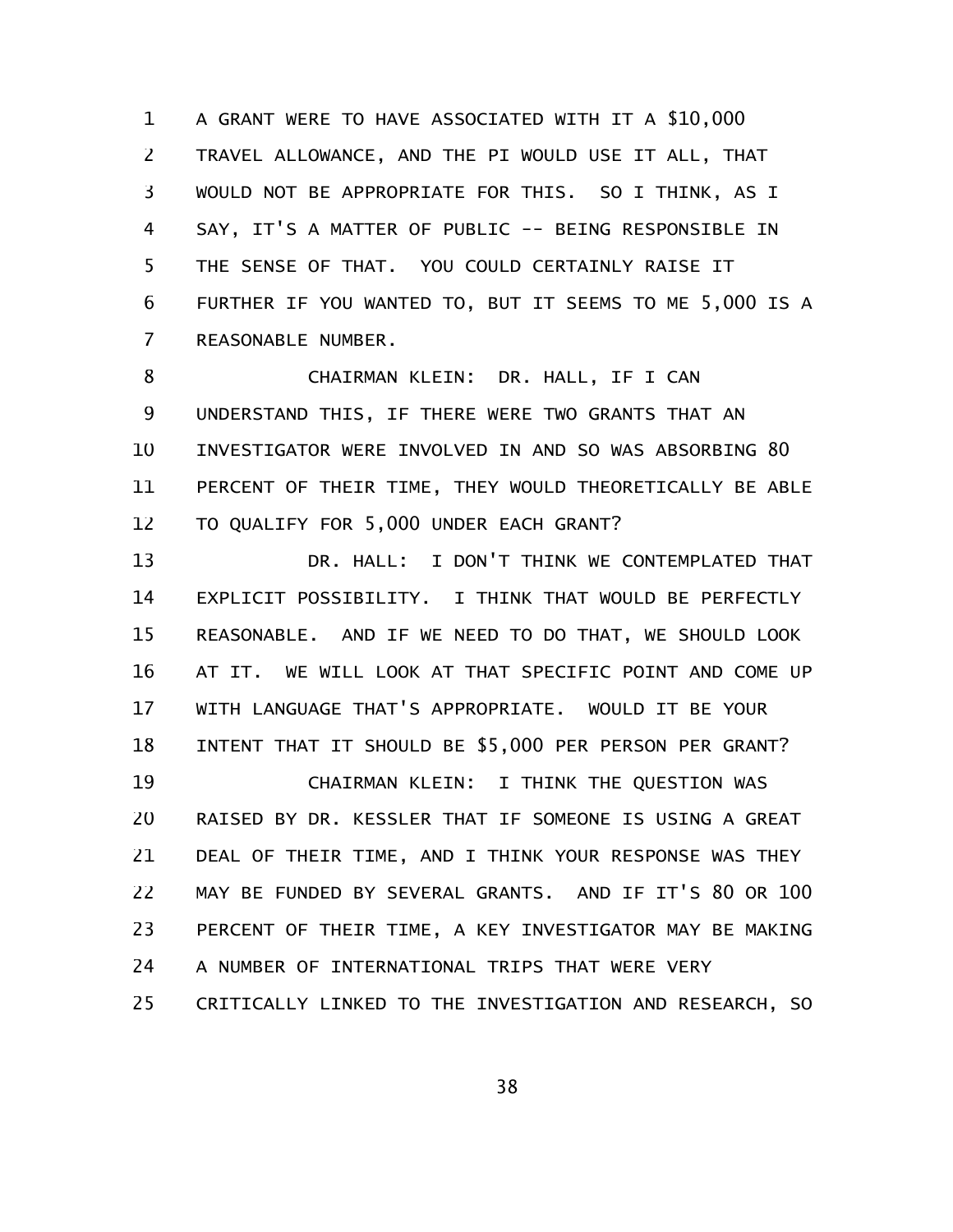THAT IT'S CERTAINLY SOMETHING TO CONSIDER. THE PEOPLE AT THIS BOARD HAVE MORE EXPERTISE IN THIS AREA THAN I DO. 1 2 3

DR. HALL: LET ME JUST PUT ON MY PUBLIC SERVANT HAT HERE AND SAY FOR A MOMENT THAT I THINK THE THING WE ALL WANT TO AVOID IS TO FIND THAT SOMEBODY HAS SPENT \$20,000 TRAVELING AROUND THE WORLD TO VARIOUS TRIPS AND THAT THERE'S A LOT OF PUBLICITY ABOUT THIS. I THINK WE JUST WANT A POLICY THAT WE CAN DEFEND. CHAIRMAN KLEIN: SO YOU MIGHT COME UP WITH A CUMULATIVE TOTAL NOT TO EXCEED WHATEVER. DR. HALL: WE COULD DO THAT IF YOU WISH. LET ME GET YOUR INTENT. WE CAN WRITE THE LANGUAGE, BUT WOULD YOU LIKE TO HAVE IT \$5,000, PERIOD? \$5,000 PER GRANT WITH A LIMIT OF? DR. BRYANT: \$5,000 PER PERSON. DR. HALL: I'M SORRY. \$5,000 PER PERSON PER GRANT? DR. LOVE: I THINK THE IDEA OF MULTIPLYING THE KEY PEOPLE, WHICH IS SUSAN'S QUESTION, I THINK THAT WOULD BE A PROBLEM IF WE WERE ALLOWING -- IF THERE WERE TEN KEY PEOPLE AND YOU MULTIPLY BY 50, AND THEN ONE PERSON WOULD SPEND ALL 50. DR. HALL: THEY WAY THESE WILL COME THROUGH, 4 5 6 7 8 9 10 11 12 13 14 15 16 17 18 19 20 21 22 23 24

ALMOST CERTAINLY, IS IN THE APPLICATION PEOPLE WILL SAY 25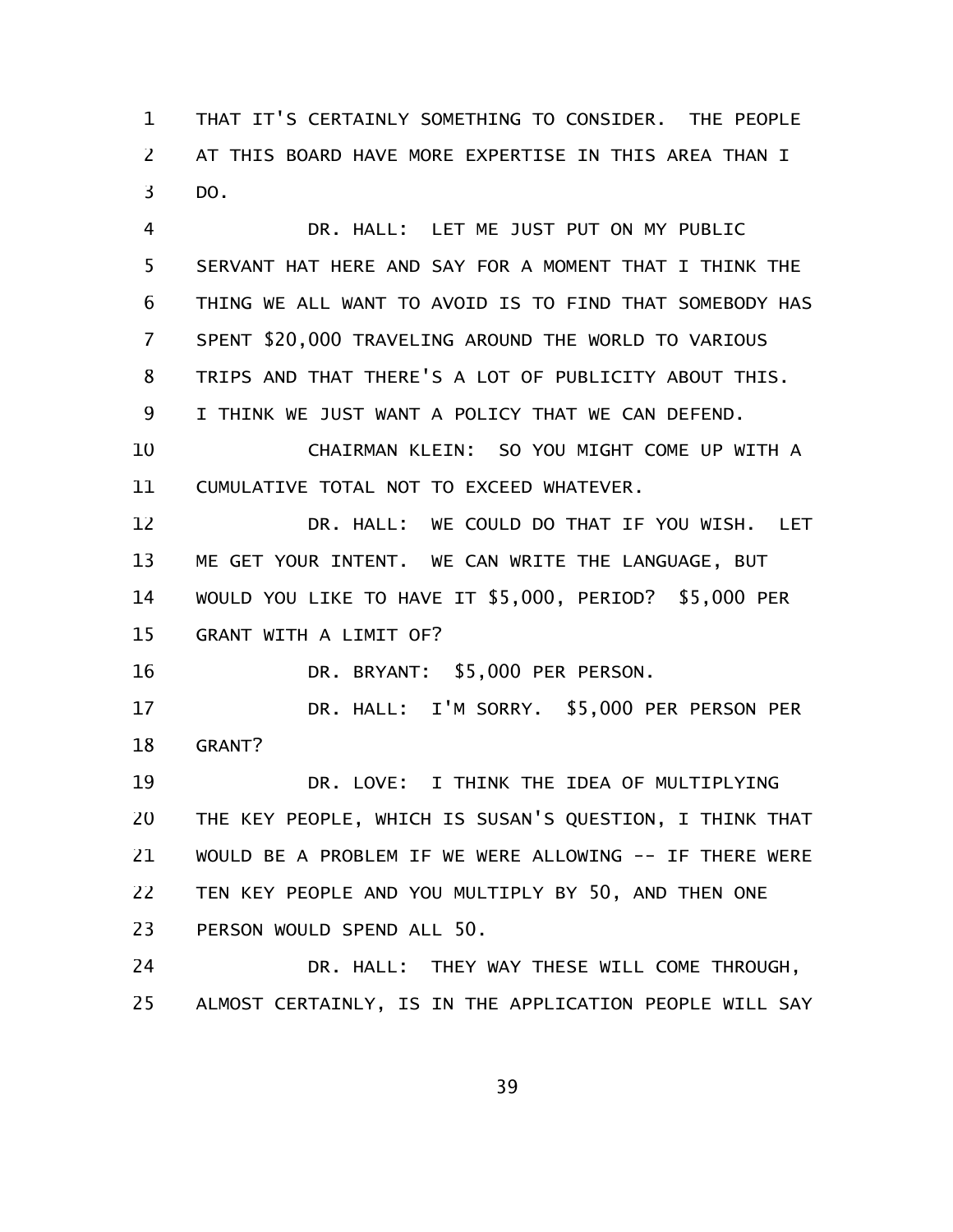WE PLAN ON SPENDING X AMOUNT DOLLARS FOR THIS PERSON TO ATTEND TWO MEETINGS A YEAR, THIS PERSON TO ATTEND TWO MEETINGS A YEAR, THIS PERSON, WHATEVER IT IS. OUR TOTAL BUDGET MAY BE SO MUCH, AND SO THEY WILL HAVE TO WORK WITHIN A TOTAL TRAVEL BUDGET, AND THEY CAN SHIFT THAT AROUND AS LONG AS THE INTENT IS AS LONG AS THEY DON'T VIOLATE, THEN, THIS PORTION OF IT SO THAT THERE'S A LIMIT ON WHAT ANY ONE PERSON CAN USE. 1 2 3 4 5 6 7 8

DR. BRYANT: CAN I JUST ASK A RELATED, BUT NOT DIRECTLY RELATED QUESTION? THAT IS, IF YOU'RE GOING TO GIVE A TALK ABOUT RESEARCH THAT'S CONDUCTED WITH CIRM FUNDING, AND YOU USE YOUR NIH GRANT TO REIMBURSE YOURSELF, I ASSUME THAT'S A NO-NO. SO THE IDEA OF HAVING ENOUGH MONEY FOR TRAVEL IS IMPORTANT TO KEEP THE DISTINCTION BETWEEN NIH-FUNDED RESEARCH AND CIRM-FUNDED RESEARCH. 9 10 11 12 13 14 15 16

DR. HALL: I THINK MOST PEOPLE HAVE THAT PROBLEM THAT HAVE MULTIPLE GRANTS. YOU DECIDE. YOU DON'T USE YOUR MUSCLE GRANT TO NECESSARILY GO TO THE KIDNEY MEETING, HOWEVER IT WORKS OUT. I THINK PEOPLE ARE USED TO DEALING WITH THAT. I THINK THAT WILL WORK OUT. 17 18 19 20 21 22

DR. STEWARD: I ASSUME THIS IS PROBABLY IN HERE SOMEWHERE. I JUST LOOKED; I DIDN'T SEE IT, BUT ARE THERE ALSO SECTIONS PERTAINING TO TYPES OF TRAVEL? 23 24 25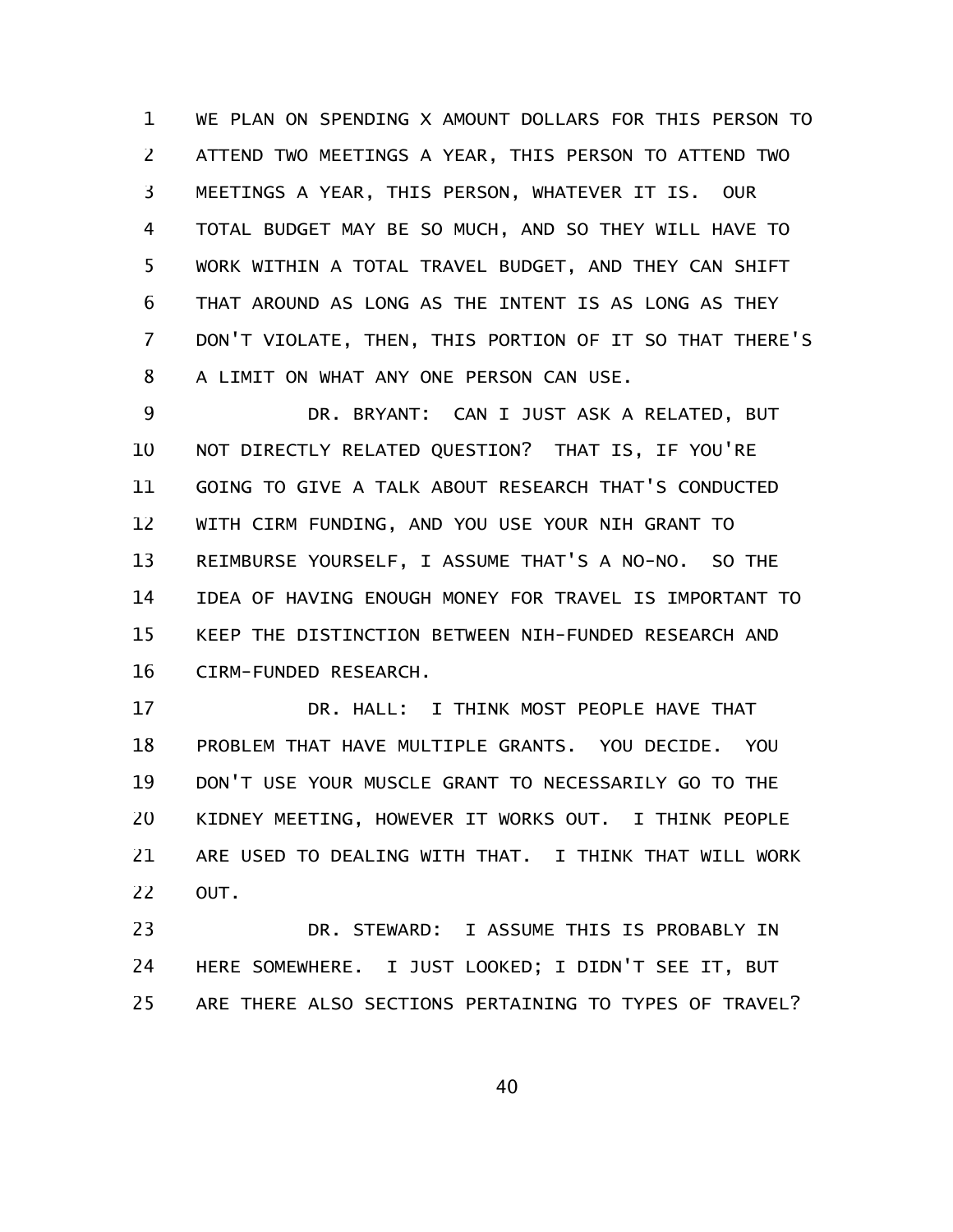BASICALLY WHAT I'M ASKING IS LIMITED TO COACH FARES, FOR EXAMPLE. WHEN IT'S \$2000, IT DOESN'T MUCH MATTER; BUT WHEN YOU GET UP AROUND FIVE, THEN THEORETICALLY ONE COULD GO TO ONE MEETING AND BUY A FIRST CLASS TICKET, SO WE PROBABLY WANT TO ADD IN SOME LANGUAGE. 1 2 3 4 5

DR. CHIU: IF THE BOARD WOULD SO CHOOSE TO, WE COULD ADD SUCH LANGUAGE. 6 7

DR. HALL: I THINK THE APPROPRIATE PLACE FOR THAT -- WELL, I DON'T KNOW. I WAS GOING TO SAY THE APPROPRIATE PLACE FOR IT MIGHT BE IN THE RFA, BUT PROBABLY NOT. IT SHOULD BE HERE. SO IF YOU WANT TO SAY THAT IT'S LIMITED TO COACH FARE. 8 9 10 11 12

DR. STEWARD: I THINK THE KIND OF THING WE'RE TALKING ABOUT -- 13 14

DR. HALL: YOU WANT US TO SPECIFY SOME LIMITS ON THAT? I GUESS WE ALSO NEED TO CONSIDER WHETHER THERE ARE STATE REQUIREMENTS ON THIS AS WELL, AND WE MIGHT BE ABLE TO JUST SAY CONSISTENT WITH SOME STATE POLICY OR THAT WE CAN -- I THINK THAT'S FINE. WE SHOULD -- WE CAN TAKE CARE OF THAT. 15 16 17 18 19 20

CHAIRMAN KLEIN: THERE WAS A MOTION AND A SECOND THAT'S ON THE TABLE ABOUT -- DR. BRYANT, YOU WANT TO RESTATE THE MOTION? 21 22 23

DR. BRYANT: THE TRAVEL ALLOWANCE SHOULD BE \$5,000 PER PERSON -- 24 25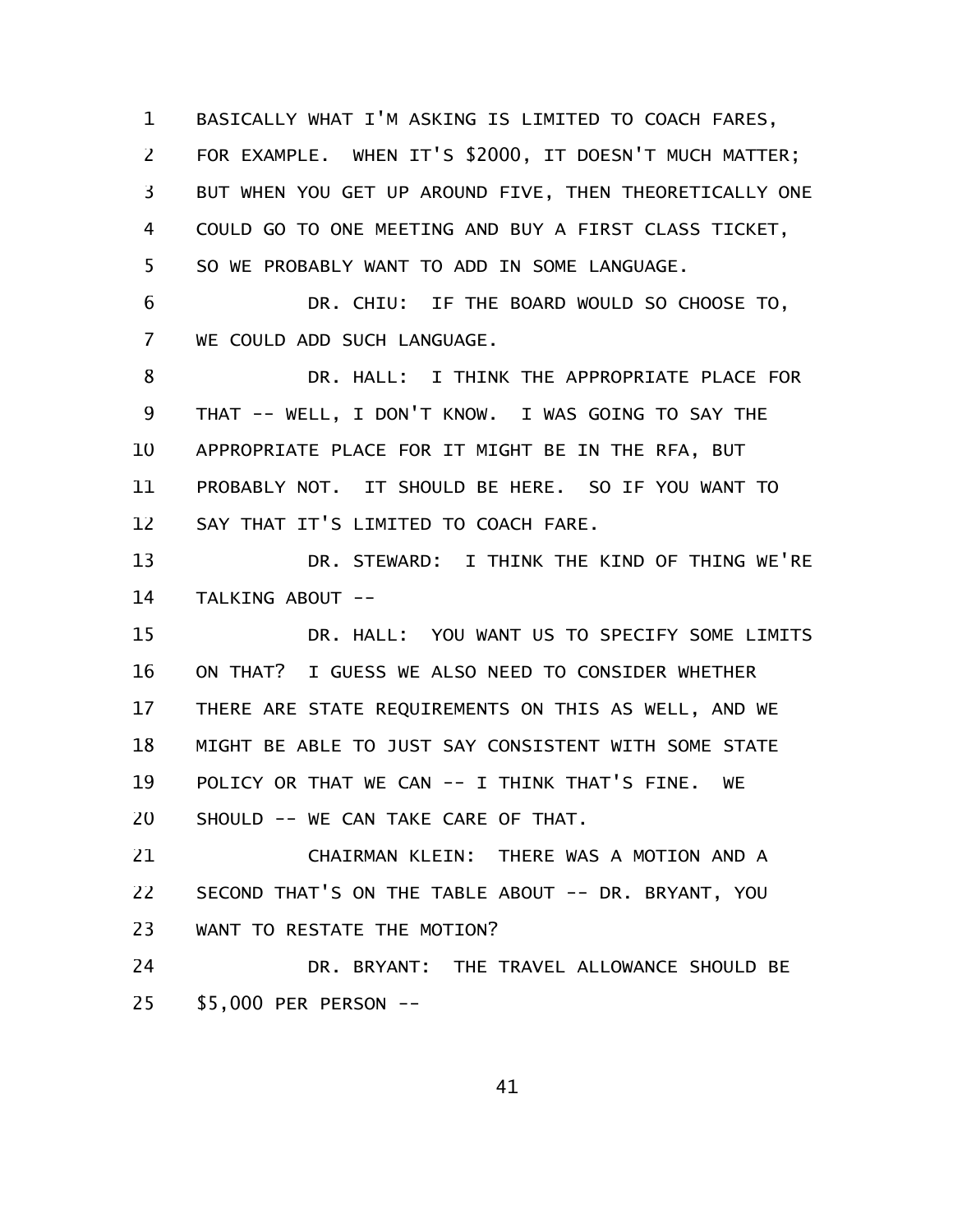CHAIRMAN KLEIN: PER GRANT. 1

DR. BRYANT: SORRY. NO. PER PERSON PER GRANT AND ANY EXCEPTION WOULD REQUIRE PRIOR APPROVAL. CHAIRMAN KLEIN: THERE'S A SECOND FROM DR. PENHOET. IS THERE ADDITIONAL DISCUSSION? DR. PRIETO: QUESTION. WOULD CONFERENCE FEES BE INCLUDED IN THAT, OR IS THAT A SEPARATE BUDGET ITEM? DR. CHIU: NO. AS WE UNDERSTAND IT, WHERE YOU ARE TRAVELING TO A MEETING, THE TRAVEL WILL INCLUDE CONFERENCE FEES, TRAVEL, LODGING, PER DIEM. DR. PRIETO: QUESTION ON THIS POINT. ARE THERE STATE REGULATIONS THAT MIGHT SUPERSEDE SOME OF WHAT WE'RE DISCUSSING HERE REGARDING TRAVEL USING COACH? DR. CHIU: WE WILL HAVE TO LOOK INTO THIS. CHAIRMAN KLEIN: OKAY. ANY COMMENTS FROM THE PUBLIC ON THIS ITEM? MR. SIMPSON: JOHN SIMPSON FROM THE FOUNDATION FOR TAXPAYER AND CONSUMER RIGHTS. I JUST WANTED TO REITERATE WHAT DR. STEWARD SAID ABOUT THE NEED TO EXPLICITLY SAY COACH TRAVEL. I THINK THAT'S VERY IMPORTANT. CHAIRMAN KLEIN: IS THAT ACCEPTABLE TO THE MAKER OF THE MOTION? DR. BRYANT: YES. 2 3 4 5 6 7 8 9 10 11 12 13 14 15 16 17 18 19 20 21 22 23 24 25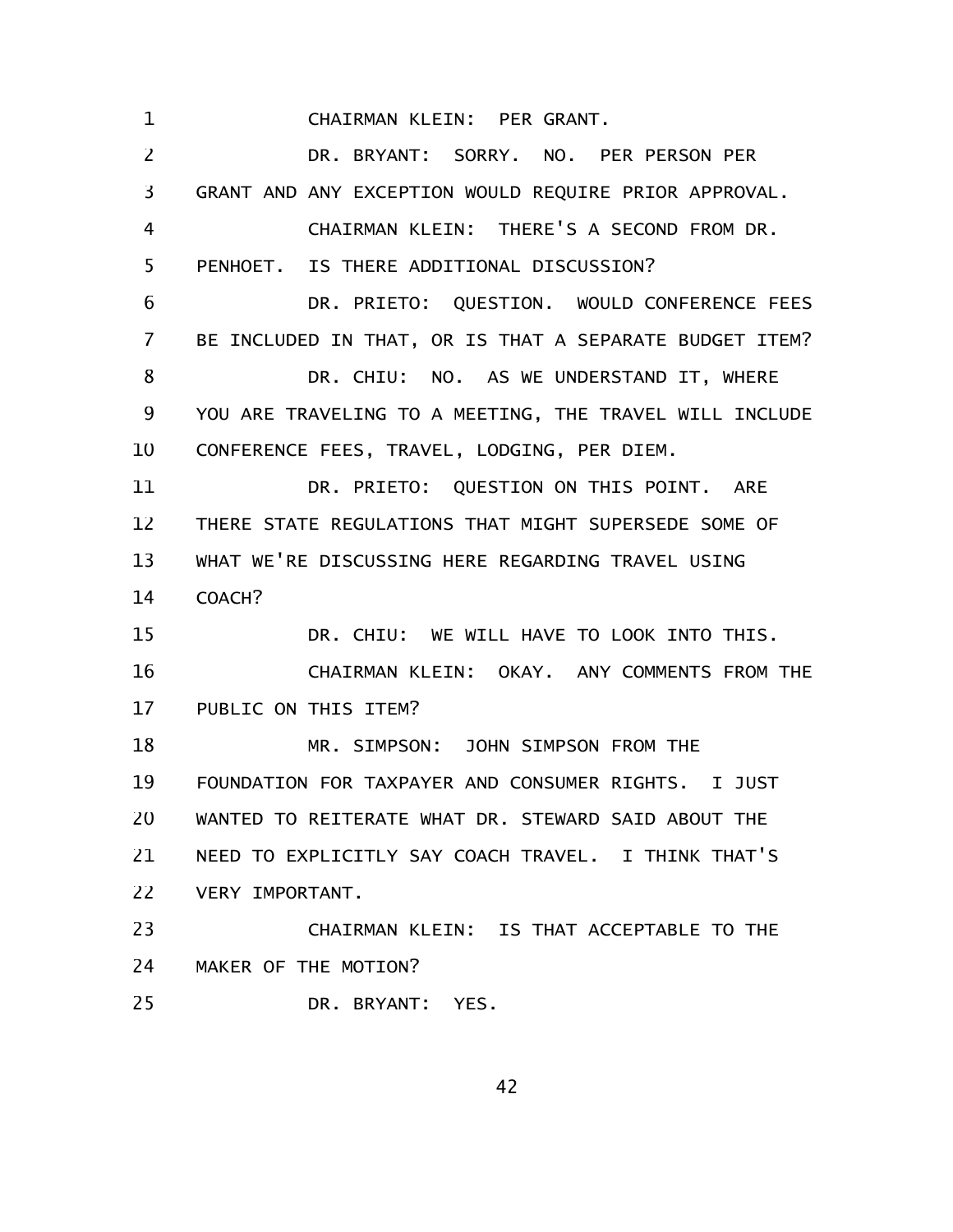CHAIRMAN KLEIN: ACCEPTABLE TO THE SECOND? DR. PENHOET: YES. 1 2

CHAIRMAN KLEIN: SECOND ACCEPTS THE AMENDMENT. WITH THOSE COMMENTS, ALL IN FAVOR. OPPOSED? 3 4 5

CALLING THE NEXT ITEM. THANK YOU. DR. CHIU: NOW, WE COME TO DR. STEWARD'S QUESTION, WHICH IS INDIRECT COSTS. WELL, AS YOU'VE SEEN, DIRECT RESEARCH FUNDING IS DEFINED AS THE SUM OF PROJECT COSTS AND FACILITIES COSTS. INDIRECT COSTS, CONSISTENT WITH PROP 71, ARE CALCULATED AS 25 PERCENT OF ALLOWABLE DIRECT RESEARCH FUNDING COSTS AWARDED BY CIRM MINUS THE COSTS OF EQUIPMENT, TUITION, AND FEES, AND SUBCONTRACT AMOUNTS IN EXCESS OF \$25,000. THIS IS WHAT WE HAVE. IS THERE ANY DISCUSSION ABOUT THIS? 6 7 8 9 10 11 12 13 14 15

OKAY. YOU WILL NOTICE THAT ON PAGE 30, THE SECTION ON PAYMENT OF INDIRECT COSTS FOR MATCHING FUNDS HAS BEEN REMOVED. ALTHOUGH PROP 71 ALLOWS SUCH AN ALLOWANCE, AND ALTHOUGH WE, THE STAFF, HAVE REALLY BEEN WORKING ON MANY VERSIONS AND HAVE WORKED VERY HARD ON IT, WE HAVE NOT YET BEEN ABLE TO COME UP WITH A CLEAR AND UNAMBIGUOUS POLICY TO ALLOW US TO CALCULATE AND PROVIDE FOR THESE COSTS IN A RESPONSIBLE MANNER. 16 17 18 19 20 21 22 23

OUR CONSULTANTS HAVE WARNED US OF THE POTENTIAL FOR ABUSE IF THE LANGUAGE IS NOT WELL CRAFTED 24 25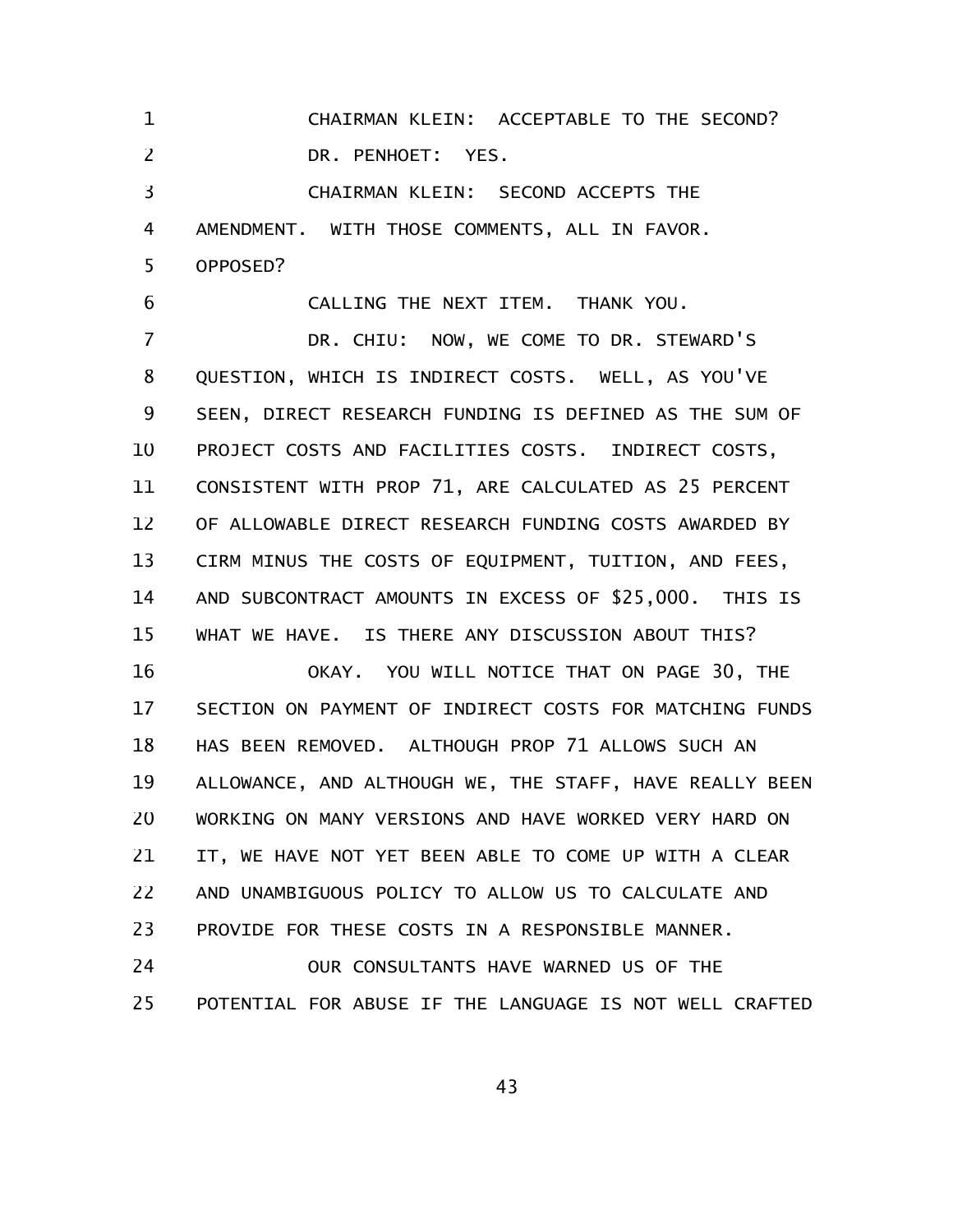AND AIRTIGHT. SO OUR POINT RIGHT NOW IS THAT RATHER THAN HOLDING UP THE WHOLE DOCUMENT, WE WOULD LIKE TO HAVE AN OPPORTUNITY TO WORK FURTHER ON THIS ASPECT, AND THEN TO ASK THE BOARD TO ADD THIS LANGUAGE TO OUR POLICY AT A LATER DATE. 1 2 3 4 5

DR. HALL: LET ME JUST SAY, IF I MAY, THAT I THINK THE INTENT OF THIS WAS THAT IF FOR A PROJECT THE UNIVERSITY HAD A DONOR OR A RESEARCH INSTITUTION HAD A DONOR WHO WISHED TO PUT ITS OWN MONEY IN, BUT THERE WAS NO MONEY FOR INDIRECT COST, THAT WE WOULD THEN PICK UP THE INDIRECT COST FOR THAT ADDITIONAL AMOUNT OF MONEY. THE PROBLEM IS TO DEFINE HOW THAT MONEY COMES IN. I THINK, FOR EXAMPLE, MANY PRIVATE GRANTING ORGANIZATIONS PAY INDIRECT COSTS MUCH LESS THAN OURS. SO WE, I THINK, DO NOT WANT TO BE IN THE POSITION OF PUTTING IN INDIRECT COSTS FOR OTHER ORGANIZATIONS. THAT'S NOT THE INTENT. 6 7 8 9 10 11 12 13 14 15 16 17

SO TO, JUST AS ARLENE SAID, COME UP WITH SOMETHING THAT WILL PREVENT ABUSE OR THAT WILL LEAVE OPEN INTERPRETATION TURNS OUT TO BE VERY, VERY TRICKY. AND THE SENSE WAS THAT THIS WAS IN A WAY A SORT OF ADD-ON, THAT THE BASIC POLICY IS WHAT HAS BEEN STATED THAT BASICALLY GIVES THE FACILITIES AN INDIRECT COST BASED ON THE FEDERAL RATES AS AMENDED HERE, AND THAT THIS WAS SOMETHING THAT WE COULD GO FORWARD WITH. IF 18 19 20 21 22 23 24 25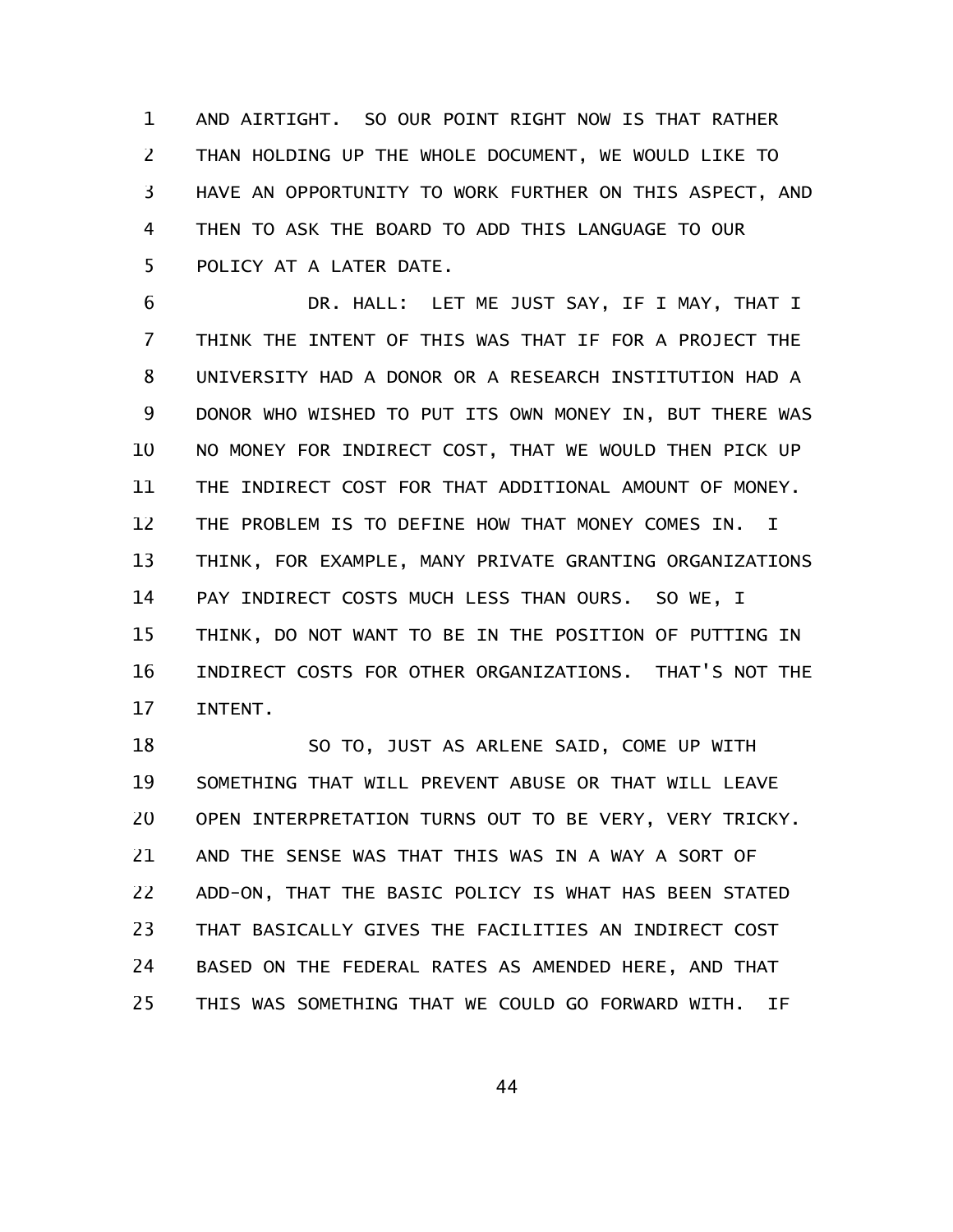AT A LATER TIME WE WANT TO COME IN, THIS IS ALMOST LIKE A SORT OF SECOND ORDER, RATHER UNUSUAL PROVISION, I MIGHT ADD, AND THAT IF WE WANT TO COME IN WITH THAT LATER AND FEEL THAT WE CAN COME UP WITH LANGUAGE THAT WILL GIVE US PROTECTION AND ASSURE RESPONSIBLE USE OF STATE MONEY IN THIS REGARD, THEN THAT'S WHAT WE WOULD PREFER TO DO WITH THE BOARD'S APPROVAL. 1 2 3 4 5 6 7

DR. PENHOET: SO, ARLENE AND ZACH, WHAT DOES LATER? 8 9

DR. HALL: WELL, WE DON'T HAVE A TIMETABLE FOR IT. I THINK OUR FIRST JOB, AND IT WILL BE A BIG ONE, IS TO GET THIS THROUGH. JUDGING BY WHAT YOU WILL HEAR LATER FROM THE MEDICAL AND ETHICAL STANDARDS, SEEING THIS DOCUMENT THROUGH THE PUBLIC COMMENT PERIOD WILL BE A VERY BIG UNDERTAKING. OUR WORK IS NOT OVER HERE. SO MY GUESS IS THAT WE WOULD REVISIT THIS NEXT YEAR, NEXT CALENDAR YEAR. 10 11 12 13 14 15 16 17

DR. THAL: ZACH, I TOTALLY AGREE WITH TABLING IT. I'M JUST CURIOUS AS TO WHY CIRM SHOULD UNDERTAKE TO PUT MONEY -- INDIRECTS INTO GRANTS COMING FROM OTHER AGENCIES. YOU'RE QUITE RIGHT. UNIVERSITIES ACCEPT GRANTS -- 18 19 20 21 22

DR. HALL: WE DON'T WISH TO FOR OTHER AGENCIES. THE ORIGINAL INTENT WAS THAT IF YOU HAD A DONOR THAT SAID, GEE, THIS IS AN INTERESTING PROJECT. 23 24 25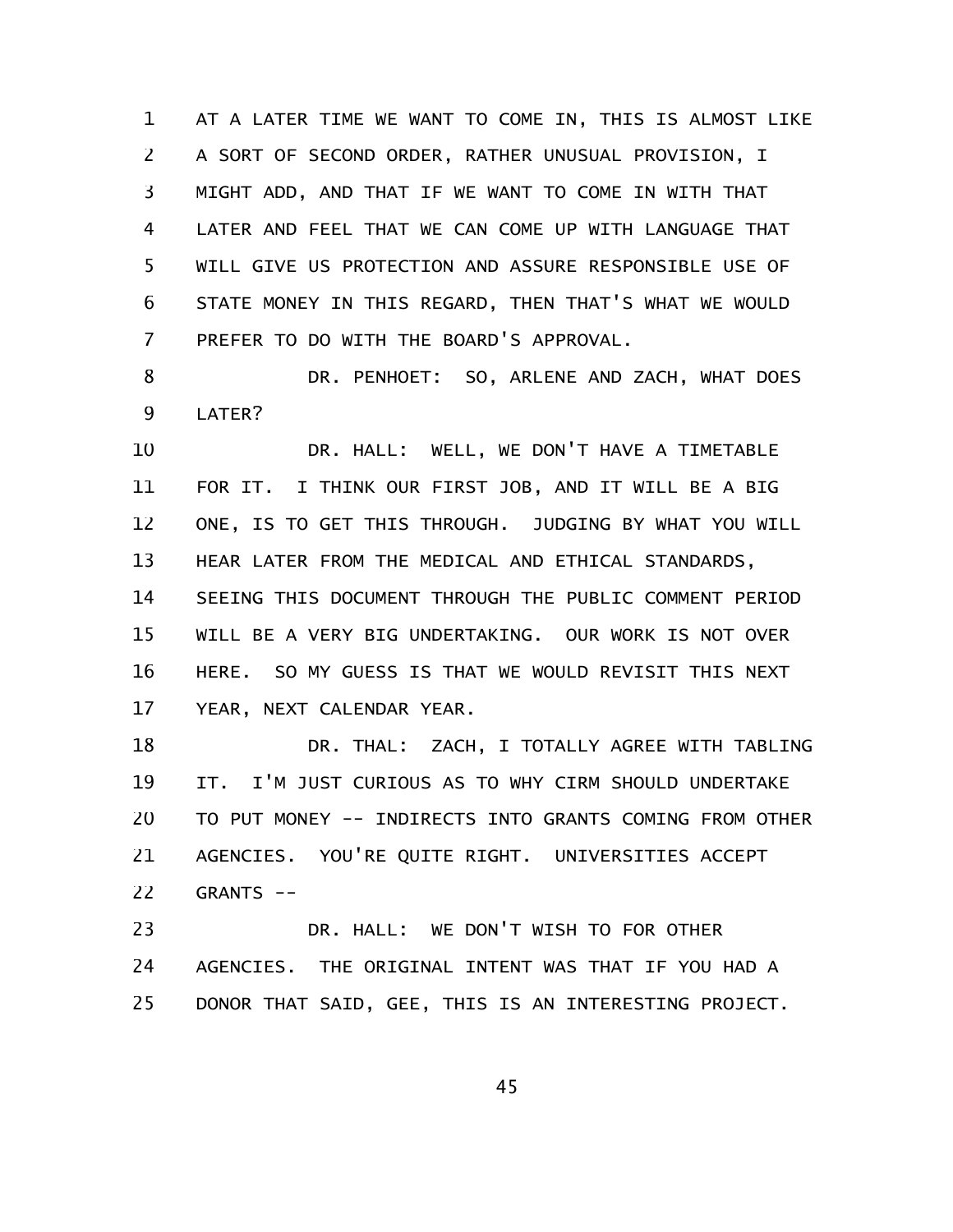I'LL PUT X AMOUNT OF DOLLARS IN IT, BUT I'M NOT GOING TO GIVE ANY INDIRECT COSTS. 1 2

DR. THAL: UNIVERSITIES ACCEPT MONEY FROM DONORS ALL THE TIME WITHOUT INDIRECTS. 3 4

DR. HALL: YES, THAT'S RIGHT. THAT'S CORRECT. AND OTHER QUESTION IS HOW WE ARE ASSURED THAT THE DOLLARS GO TO THIS PROJECT AND HOW TO SET IT UP. IT TURNED OUT TO BE A BIT OF A THORNY ISSUE. THE CLOSER WE LOOKED AT IT, THE HARDER IT WAS TO SAY WHAT WE MEANT AND SAY IT'S PRECISELY SO. I THINK IT'S A LAUDABLE AIM POTENTIALLY, AND WE WILL GET TO IT. BUT I THINK THE REAL DRIVE RIGHT NOW IS TO MAKE SURE WE HAVE THIS POLICY IN PLACE, SO WE CAN MOVE AHEAD WITH THE GRANTS PROGRAM. WHEN OUR BAN'S MONEY COMES IN, THAT WE CAN GO AHEAD AND MOVE CONFIDENTLY AHEAD. 5 6 7 8 9 10 11 12 13 14 15

AS I SAY, WE WILL HAVE A PERIOD OF PUBLIC COMMENT ON THIS. THIS WILL INVOLVE A GREAT DEAL OF WORK YET JUST TO GET THE SORT OF PLAIN VANILLA VERSION OF THIS THROUGH, AND WE FELT THIS AT THIS POINT WAS AN UNNECESSARY ENCUMBRANCE, AND WE DIDN'T NEED IT TO GO AHEAD. 16 17 18 19 20 21

DR. REED: THANK YOU. SO DO YOU NEED A RESOLUTION, THEN, TO ALLOW FOR US TO INDEFINITELY POSTPONE THIS? DR. HALL: NO, IT'S NOT IN. WE'RE PROVIDING 22 23 24 25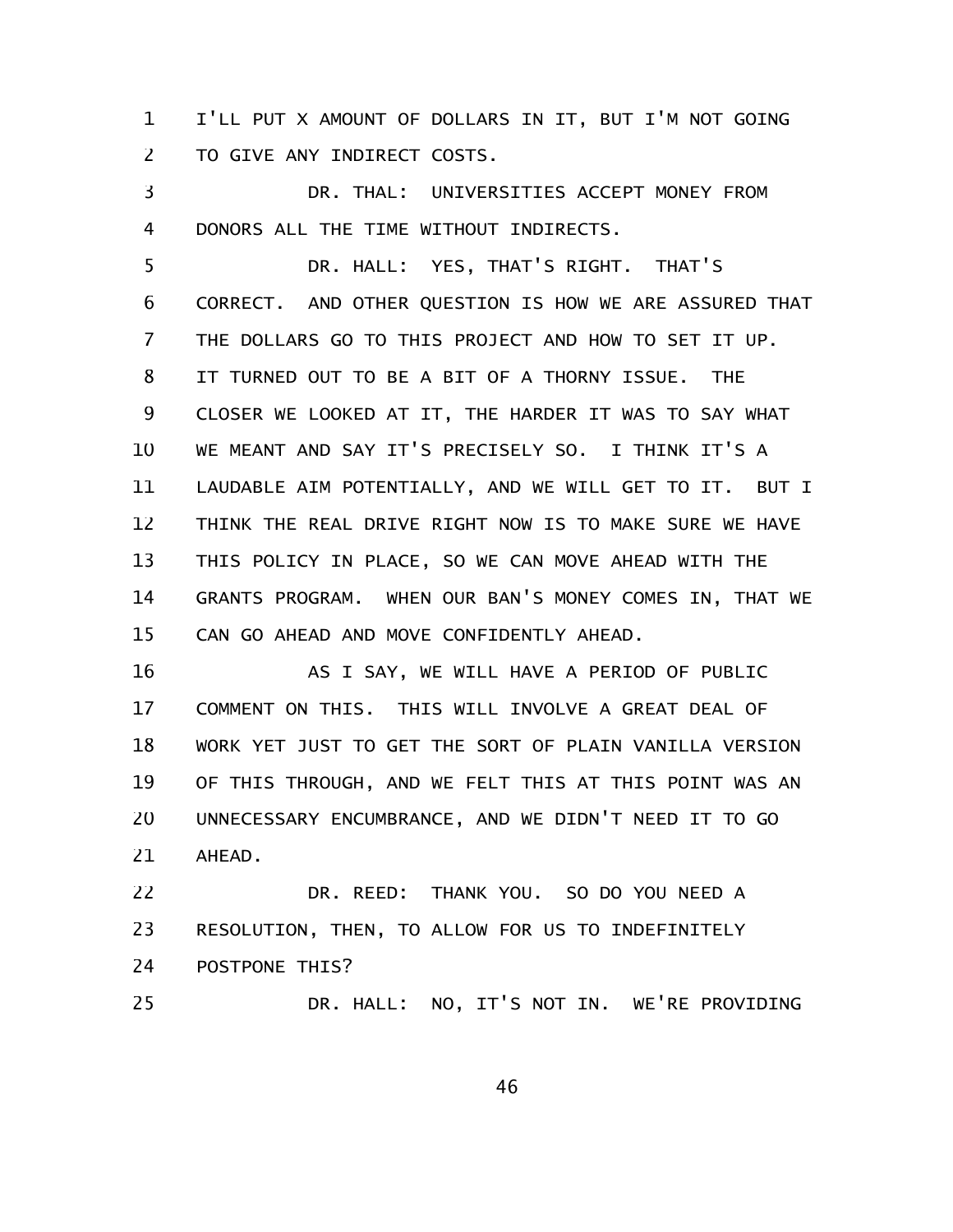EXPLANATORY MATERIAL FOR WHY WE'VE TAKEN IT OUT. IF YOU INSTRUCTED US TO PUT THIS IN BEFORE WE GO FORWARD, THEN THAT WOULD TAKE A RESOLUTION BASED ON THIS. SO WHAT WE WILL GO FORWARD, AND WHERE YOU WISH TO CHANGE IN A SUBSTANTIVE WAY THE TEXT WILL TAKE A RESOLUTION, AND THEN AT THE END WE WILL ASK FOR A RESOLUTION THAT WILL APPROVE ALL OF THIS SO THAT WE CAN GO FORWARD, THEN, WITH TURNING INTO REGULATORY LANGUAGE, TAKING SOME OF THE SUGGESTIONS THAT WERE MADE TODAY, AND THEN POSTING IT. AND THEN WE'LL HAVE THIS PERIOD OF PUBLIC COMMENT WHERE IT STILL WILL BE POSSIBLE TO ADDRESS SOME OF THESE ISSUES. 1 2 3 4 5 6 7 8 9 10 11 12

DR. STEWARD: I APOLOGIZE IF THIS IS GOING TO BE COMPLICATED AND MUDDLE THINGS. BUT LET ME ASK IT AND SEE. SO INDIRECT COST IN THE FEDERAL GRANT SENSE ARE F AND A COSTS, FACILITIES AND ADMINISTRATION COSTS. AND YOU'VE INCLUDED FACILITIES COSTS IN THE COSTS OF THE PROJECT. 13 14 15 16 17 18

DR. HALL: IN THE DIRECT COSTS BECAUSE WE DISTINGUISH WITHIN THAT CATEGORY PROJECT COSTS AND FACILITIES COSTS. 19 20 21

DR. STEWARD: SO THE NET RESULT OF THAT, AS IT RELATES TO THE 25 PERCENT, IS THAT NOW 25 PERCENT INDIRECT IS CALCULATED ON DIRECT COSTS THAT INCLUDE A FACILITIES COST? 22 23 24 25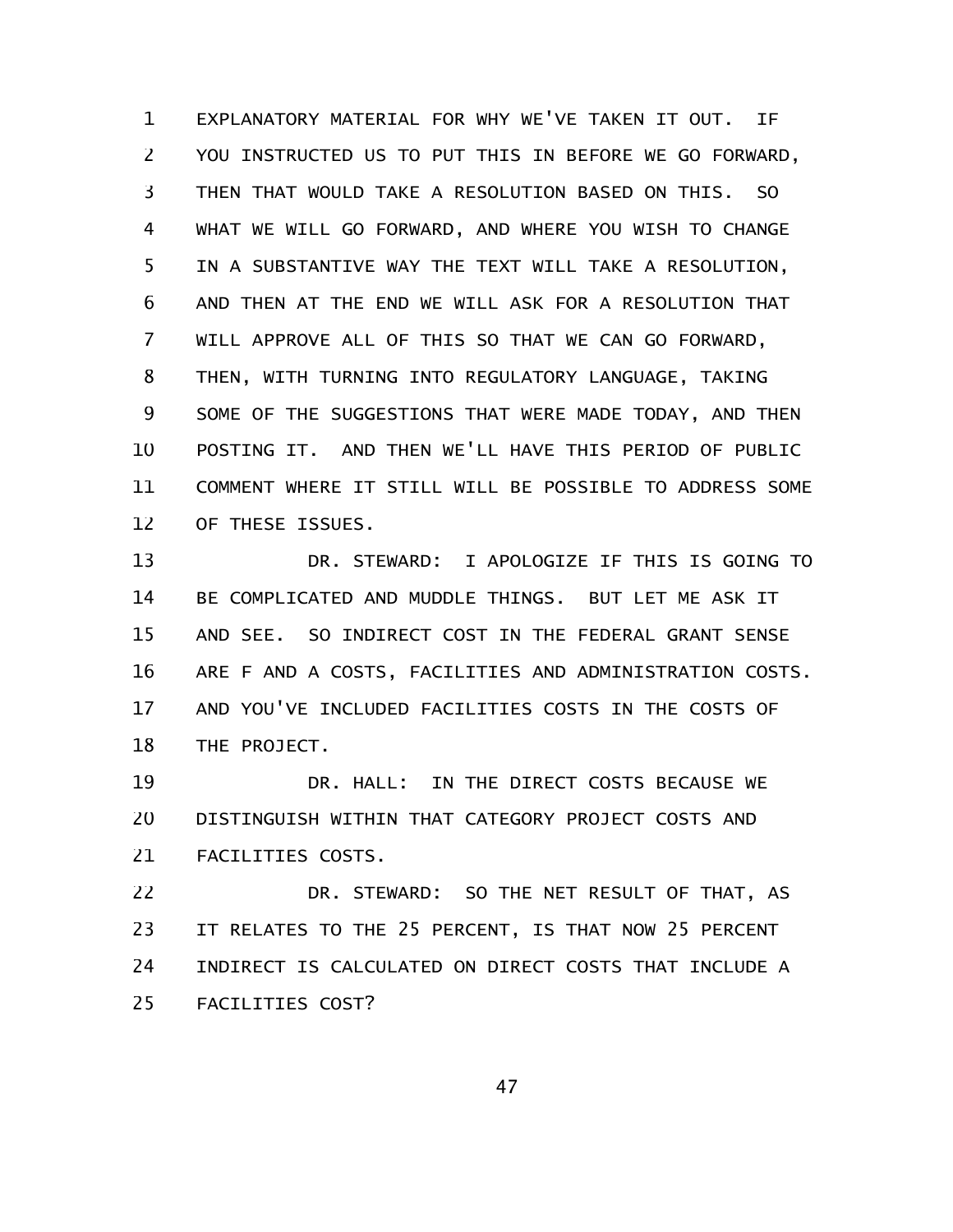DR. HALL: ON A LARGER BASE. SO WHAT THAT DOES IS -- NOTICE, IT SAYS LIMITED TO. SO IT STILL WILL NEED TO BE JUSTIFIED. OKAY? AND IT ALSO TAKES ACCOUNT OF THE FACT THAT THE RATES FOR ACADEMIC INSTITUTIONS AND FOR NONPROFIT RESEARCH INSTITUTIONS ARE DIFFERENT. THEY COME UNDER DIFFERENT CIRCULARS. AND I THINK THE LIMIT IS SOMEWHERE, MR. LEGRAND CAN CORRECT ME IF I'M WRONG HERE, SOMEWHERE AROUND 26, 26 PERCENT ON THE FEDERAL, AND IT GOES UP -- IT MAY BE UNLIMITED, BUT IT CERTAINLY CAN GO UP TO THE MID-30S FOR NONPROFIT RESEARCH INSTITUTIONS. SO THIS WILL ACCOMMODATE BOTH OF THOSE. AND I THINK IT'S ALSO CONSISTENT. THIS IS LANGUAGE FROM PROPOSITION 71. UP TO 25 PERCENT IS IN PROPOSITION 71. SO WE FEEL THIS THEN GIVES AMPLE RANGE FOR THE VARIETY OF INSTITUTIONAL NEEDS WITHIN THE INSTITUTIONS THAT WE SEE AS OUR REPRESENTATIVE BASE, SOME OF WHICH ARE REPRESENTED HERE AND BEYOND OBVIOUSLY. AND SO FROM OUR DISCUSSIONS WITH INSTITUTIONAL REPRESENTATIVES, WE THINK THIS WILL 1 2 3 4 5 6 7 8 9 10 11 12 13 14 15 16 17 18 19 20

ACCOMMODATE BOTH OF THOSE NEEDS. 21

DR. STEWARD: JUST SO I UNDERSTAND. DOES THAT MEAN IF IT'S UP TO 25 PERCENT, DOES THAT MEAN THAT EACH OF THESE INDIRECT COST RATES WILL BE INDIVIDUALLY NEGOTIATED WITH THE INSTITUTIONS OR -- 22 23 24 25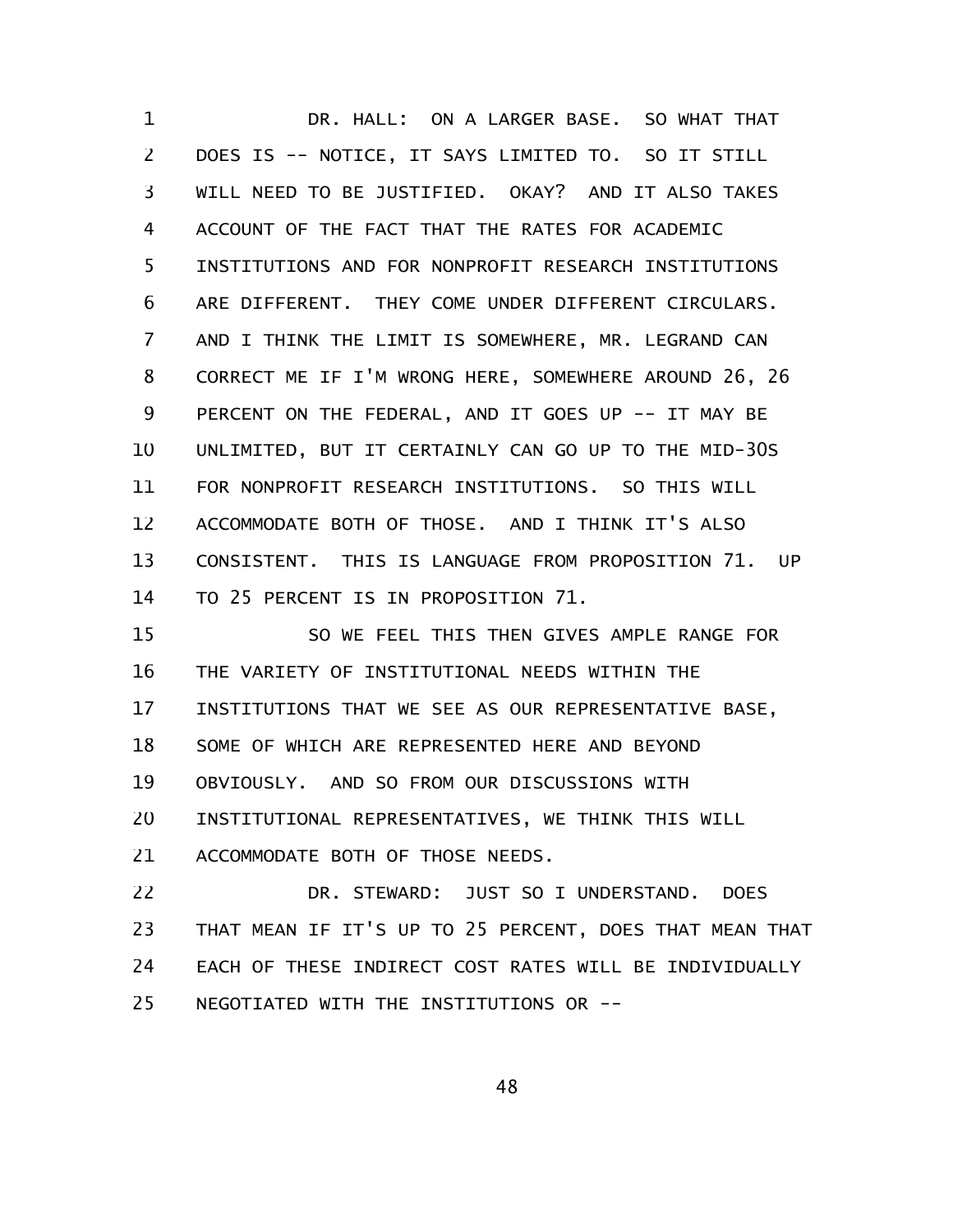DR. CHIU: WE DON'T EXPECT IT TO, BUT IT ALLOWS US TO LOOK MORE SERIOUSLY AT IT SHOULD IT BE DIFFERENT. WE CHECKED THE INDIVIDUAL RATES AS OF TODAY, AND THIS PRETTY MUCH ALLOWS FOR, WHEN YOU COME DOWN TO FINAL CALCULATION, IT MIRRORS WHAT YOU WILL END UP WITH THE FEDERAL F AND A RATES. DR. HALL: PEOPLE WILL HAVE TO CERTAINLY DOCUMENT THAT. IN THAT SENSE WE PROBABLY WILL HAVE TO HAVE A NEGOTIATION OR AN UNDERSTANDING WITH EACH INSTITUTION. I THINK THAT'S CORRECT. DR. BALTIMORE: I THINK THE PROBLEM HERE IS THAT THERE ARE SOME THINGS INCLUDED IN THE FEDERAL RATE FOR INDIRECT -- FEDERAL ADMINISTRATIVE RATE, WHICH IS CAPPED AT 26 PERCENT, WHICH BY THE DEFINITIONS HERE ARE INCLUDED IN DIRECT. CHAIRMAN KLEIN: ABSOLUTELY. IT'S LIKE THE HOWARD HUGHES SYSTEM. DR. HALL: I THINK WHAT YOU SAID IS NOT RIGHT ACTUALLY BECAUSE I THINK THE FEDERAL INDIRECT RATE HAS TWO COMPONENTS, FACILITIES AND ADMINISTRATIVE. DR. BALTIMORE: RIGHT. I'M JUST LOOKING AT ADMINISTRATIVE. DR. HALL: AND THE A IS CAPPED. AND THIS WAS MEANT, BOB, CORRECT ME IF I'M WRONG, BUT THIS WAS MEANT -- THE INDIRECT COSTS HERE WERE MEANT TO 1 2 3 4 5 6 7 8 9 10 11 12 13 14 15 16 17 18 19 20 21 22 23 24 25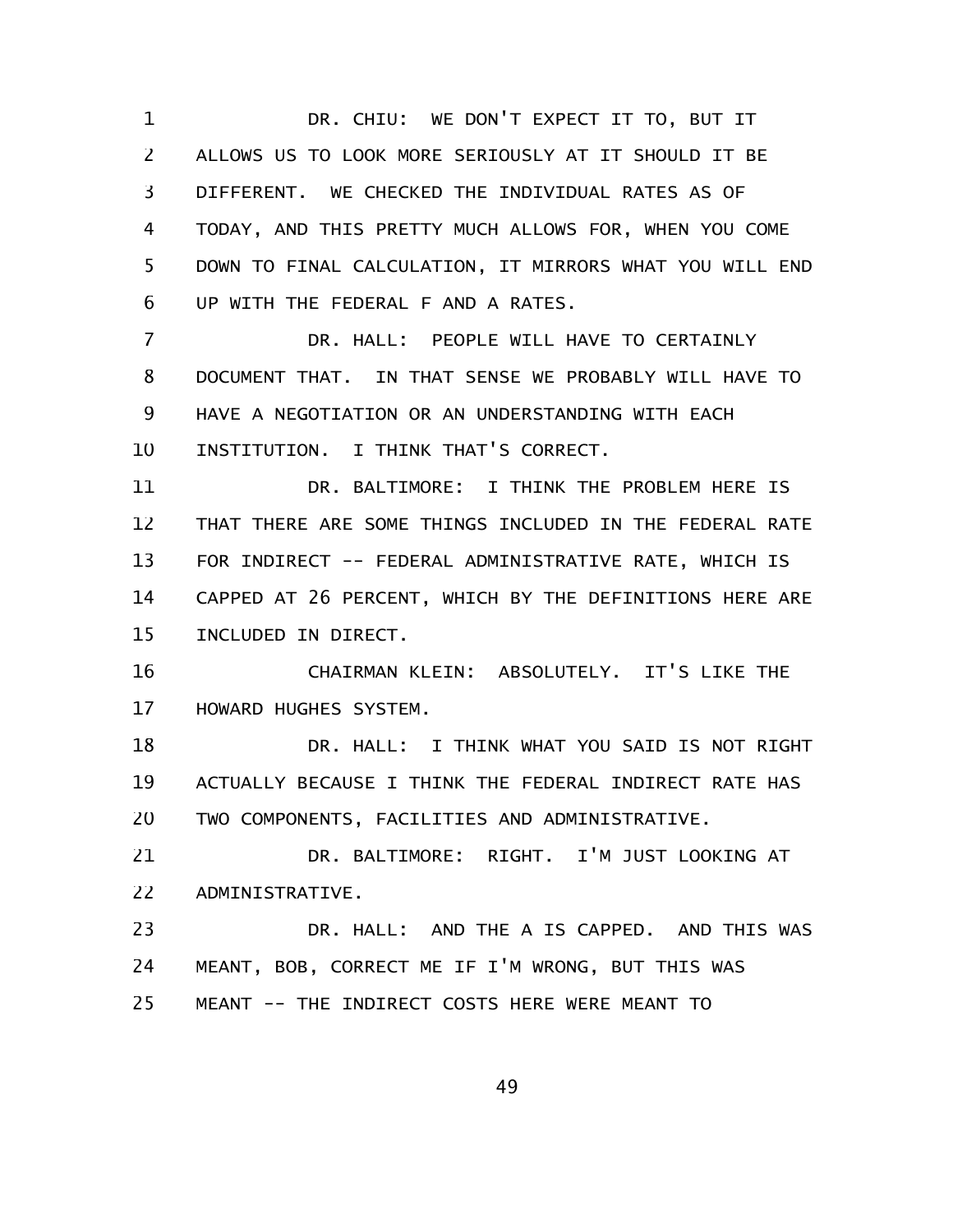ESSENTIALLY APPLY OR TO BE COMPARABLE TO THE A PART, THE ADMINISTRATIVE PART, OF THE FEDERAL INDIRECT RATE. DR. BALTIMORE: NOW, I SHOULD KNOW, BUT DON'T, EXACTLY WHAT'S IN THE FEDERAL ADMINISTRATIVE RATE, BUT I BELIEVE LIBRARY IS. DR. CHIU: NO, IT IS NOT. MR. LEGRAND: NO. LIBRARY IS IN THE FACILITIES RATE. DR. BALTIMORE: LIBRARY IS IN THE FACILITIES RATE. DR. HALL: JUST AS WE HAVE IT HERE. DR. BALTIMORE: SO YOU'VE SCRUBBED THIS ISSUE. MR. LEGRAND: THE ADMINISTRATIVE RATE ON THE FEDERAL COMPONENT CONSISTS OF GENERAL ADMINISTRATION, YOUR CENTRAL ADMINISTRATION, YOUR PURCHASING, CHANCELLOR'S OFFICE, DEPARTMENTAL ADMINISTRATION, YOUR DEAN'S OFFICE, DEPARTMENTAL OFFICES LIKE THAT, AND SPONSORED PROJECT ADMINISTRATION, YOUR PRE AND POSTAWARD OFFICES. THAT'S ALL THAT'S INCLUDED IN THIS UNLESS YOU DO CERTAIN BENEFITS POOL AS WELL, WHICH IS USUALLY .1, .2 PERCENT RATE. BUT THE LIBRARY, OFFICE MAINTENANCE, DEPRECIATION ON YOUR BUILDING AND EQUIPMENT, AND YOUR INTEREST ALL ARE IN THE FACILITIES. DR. BALTIMORE: FINE. IN THAT CASE WE'RE 1 2 3 4 5 6 7 8 9 10 11 12 13 14 15 16 17 18 19 20 21 22 23 24 25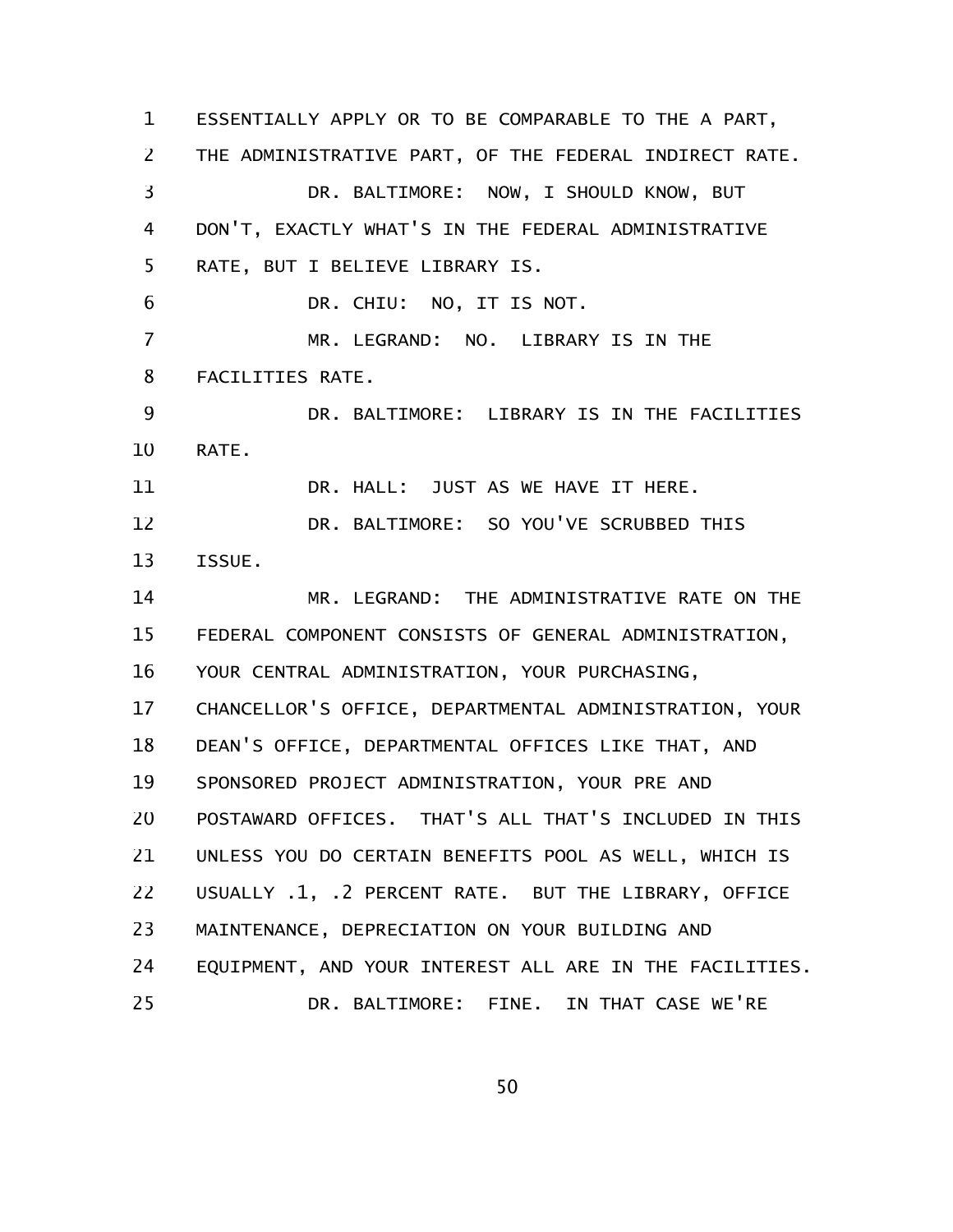CLEAN. 1

CHAIRMAN KLEIN: ALL RIGHT. DR. BALTIMORE: CAN I ASK ANOTHER QUESTION? I THINK WE'VE GOTTEN TO IT, I CAN'T ACTUALLY TELL, WHICH IS ON PAGE 30, CHANGE IN SCOPE. DR. CHIU: ARE YOU TALKING ABOUT THE TOP OF PAGE 30? DR. BALTIMORE: NO. TALKING ABOUT THE MIDDLE OF PAGE 30. DR. CHIU: CHANGE IN SCOPE. ACTUALLY WE THOUGHT THAT WAS JUST NOT SIGNIFICANT. I WASN'T GOING TO GO THROUGH THAT, BUT IF YOU FEEL THAT IT'S IMPORTANT, WE WILL DISCUSS IT NOW. DR. BALTIMORE: WELL, YOU'VE ADDED EXPERIMENTAL DESIGN. AND IF EVERY CHANGE IN EXPERIMENTAL DESIGN HAS TO BE APPROVED BY CENTRAL OFFICES, WE'LL NEVER DO ANY SCIENCE. DR. CHIU: SO WE CAN REMOVE THAT. WE JUST WANTED TO MAKE SURE THAT THESE EXPERIMENTAL DESIGNS DON'T DRIFT TOO FAR OFF. DR. BALTIMORE: WELL, ALL RIGHT. SO I HAVE A GENERAL ISSUE, WHICH IS THAT THIS READS AS IF YOU ARE TRYING TO MAKE SURE IT DOESN'T DRIFT TOO FAR, AND SO IT'S BECOME VAGUE AND GENERAL. AND IT COULD BE ARGUED THAT EITHER AIMS, OBJECTIVES, EXPERIMENTAL DESIGN, 2 3 4 5 6 7 8 9 10 11 12 13 14 15 16 17 18 19 20 21 22 23 24 25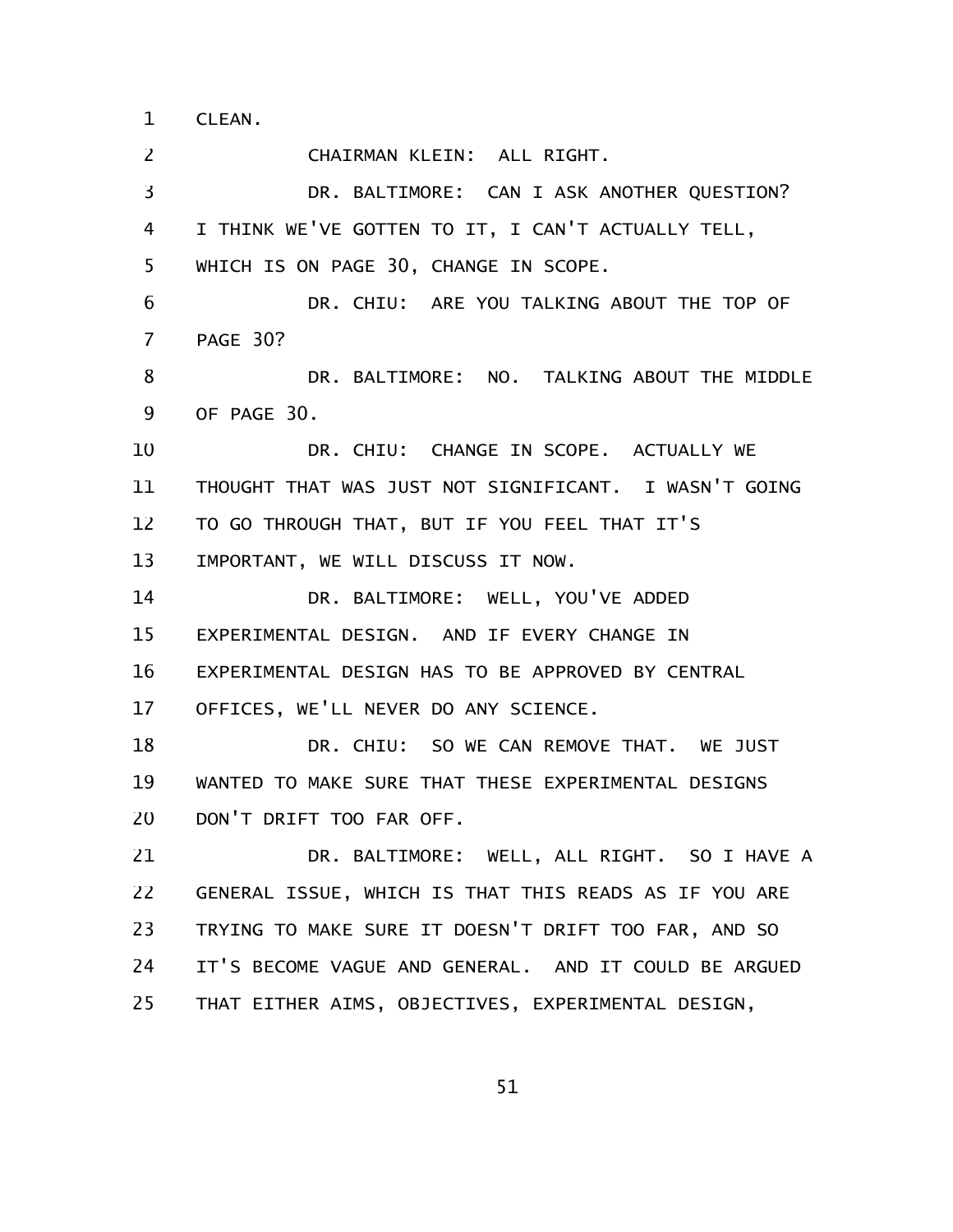PURPOSES ALL COULD COVER A LOT OR A LITTLE, AND IT DEPENDS ON HOW YOU INTERPRET IT. SO IT SEEMS TO ME THIS IS A VAGUE STATEMENT WHICH EITHER SAYS YOU ARE GOING TO MICROMANAGE EVERY GRANT, OR SHOULD BE CHANGED IN SOME WAY. 1 2 3 4 5

DR. HALL: SO THIS IS DIFFICULT. IF YOU CAN HAVE SOME SUGGESTION FOR US, WE WOULD APPRECIATE IT BECAUSE OUR INTENT HERE IS, JUST AS WE'VE SAID, IS TO GIVE US SOME LEEWAY TO STEP IN IF WE THINK SOMEBODY IS ACTUALLY GOING OFF IN SOME DIRECTION THAT WAS NOT INTENDED. HOW TO PUT THAT IN PRECISE LANGUAGE, AND OUR INTENT WAS NOT TO -- I THINK THAT WAS EXACTLY THE POINT, TO GIVE US SOME LEEWAY WHEN WE FELT IT WAS NEEDED, BUT THAT IS IMPRECISE. AND SO IF YOU HAVE A SUGGESTION OF HOW WE MIGHT WORD THAT TO ACHIEVE THAT AIM, AND IT'S NOT OUR INTENT TO GO IN AND SAY, LOOK, YOU WERE USING THIS STRAIN OF MOUSE AND NOW USING THAT, SO WHAT'S GOING ON HERE? THAT'S NOT IT AT ALL. IT'S JUST TO SAY, WAIT A MINUTE. YOU STARTED OUT ON A DRUG DISCOVERY PROGRAM -- 6 7 8 9 10 11 12 13 14 15 16 17 18 19 20

DR. BALTIMORE: I'LL DEFER TO PHIL. 21

DR. HALL: WE WOULD WELCOME A SUGGESTION. 22

DR. PIZZO: I THINK THE POINT YOU ARE MAKING IS WELL TAKEN. SO USING AN EQUALLY VAGUE TERM MAY BE A MAJOR DEVIATION OR MAJOR CHANGE. JUST SO IT 23 24 25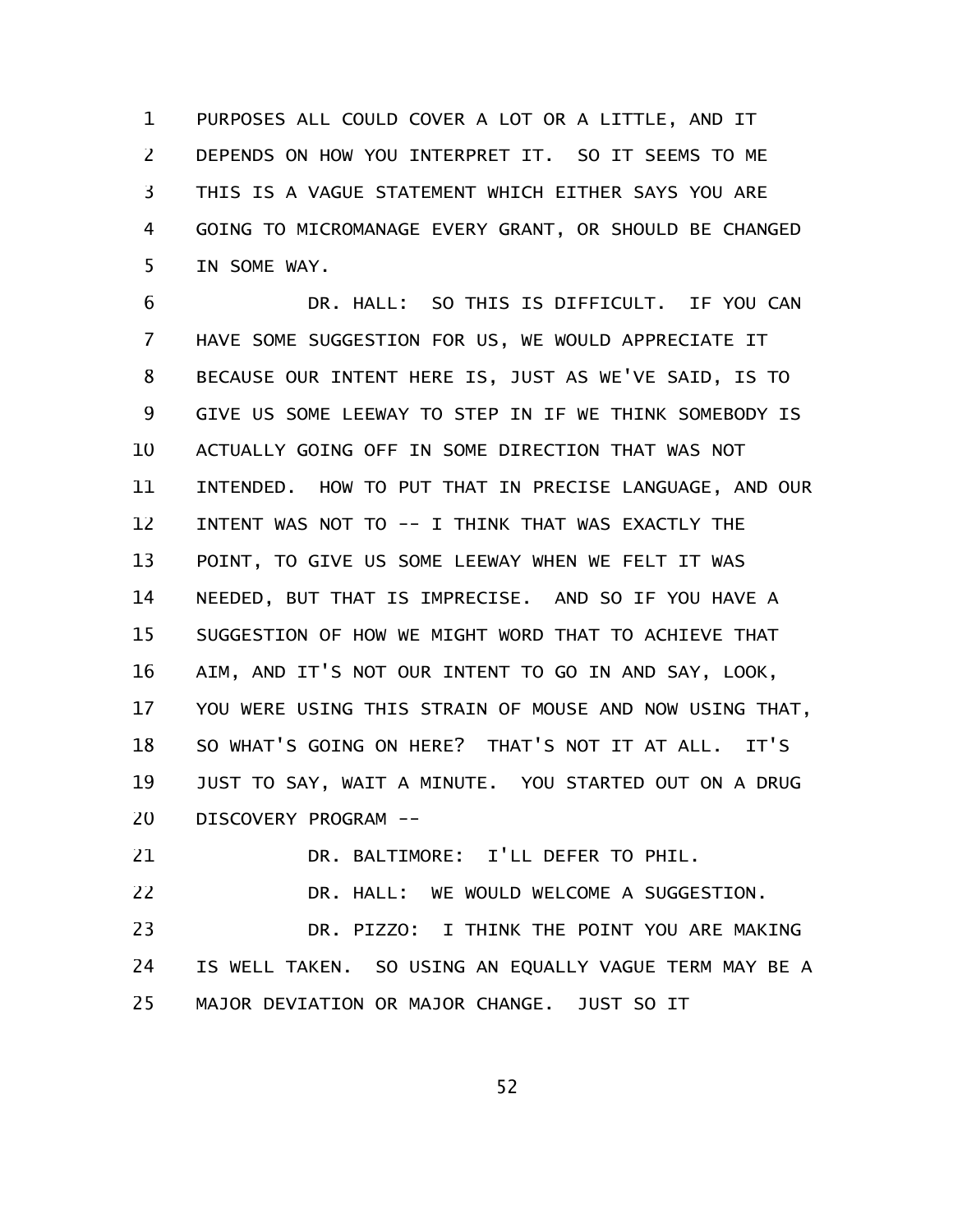CONSTITUTES SOME DEGREE OF THIS IS SOMETHING THAT WE GET YOUR ATTENTION AND LEADS THE INVESTIGATOR. DR. HALL: SIGNIFICANT. DR. PIZZO: I WAS GOING TO SAY SIGNIFICANT, BUT I WAS AFRAID SOMEONE WOULD PUT P VALUE. I CHOSE MAJOR PURPOSEFULLY TO AVOID THAT. DR. CHIU: WE'RE HAPPY TO PUT IN MAJOR CHANGE. DR. BALTIMORE: THE EXAMPLES DON'T HELP MATTERS BECAUSE SOME OF THEM ARE LIKE ANY CHANGE FROM APPROVED USE OF ANIMALS IS A DETAIL, AND A SHIFT OF RESEARCH EMPHASIS FROM ONE DISEASE AREA TO ANOTHER -- DR. HALL: THE APPROVED GROUPS OF ANIMALS IS A REGULATORY MATTER. THAT WE HAVE TO BE SURE THAT IF PEOPLE CHANGE, THAT THEY HAVE AUTHORITY, THAT THEY'VE GOTTEN THE OKAY FROM THEIR INSTITUTION TO DO THAT. DR. BALTIMORE: THAT'S AN INSTITUTIONAL ISSUE, NOT YOURS. DR. HALL: WELL, THE INSTITUTION NEEDS TO LET US KNOW THAT. IF WE DON'T KNOW THAT IT'S CHANGED. DR. BALTIMORE: YOU MEAN THE NUMBER OF ANIMALS -- DR. HALL: NO. NO. NO. DR. BALTIMORE: -- OR THE STRAIN OF ANIMALS? DR. HALL: NO. SUPPOSE SOMEBODY NOW SAYS 1 2 3 4 5 6 7 8 9 10 11 12 13 14 15 16 17 18 19 20 21 22 23 24 25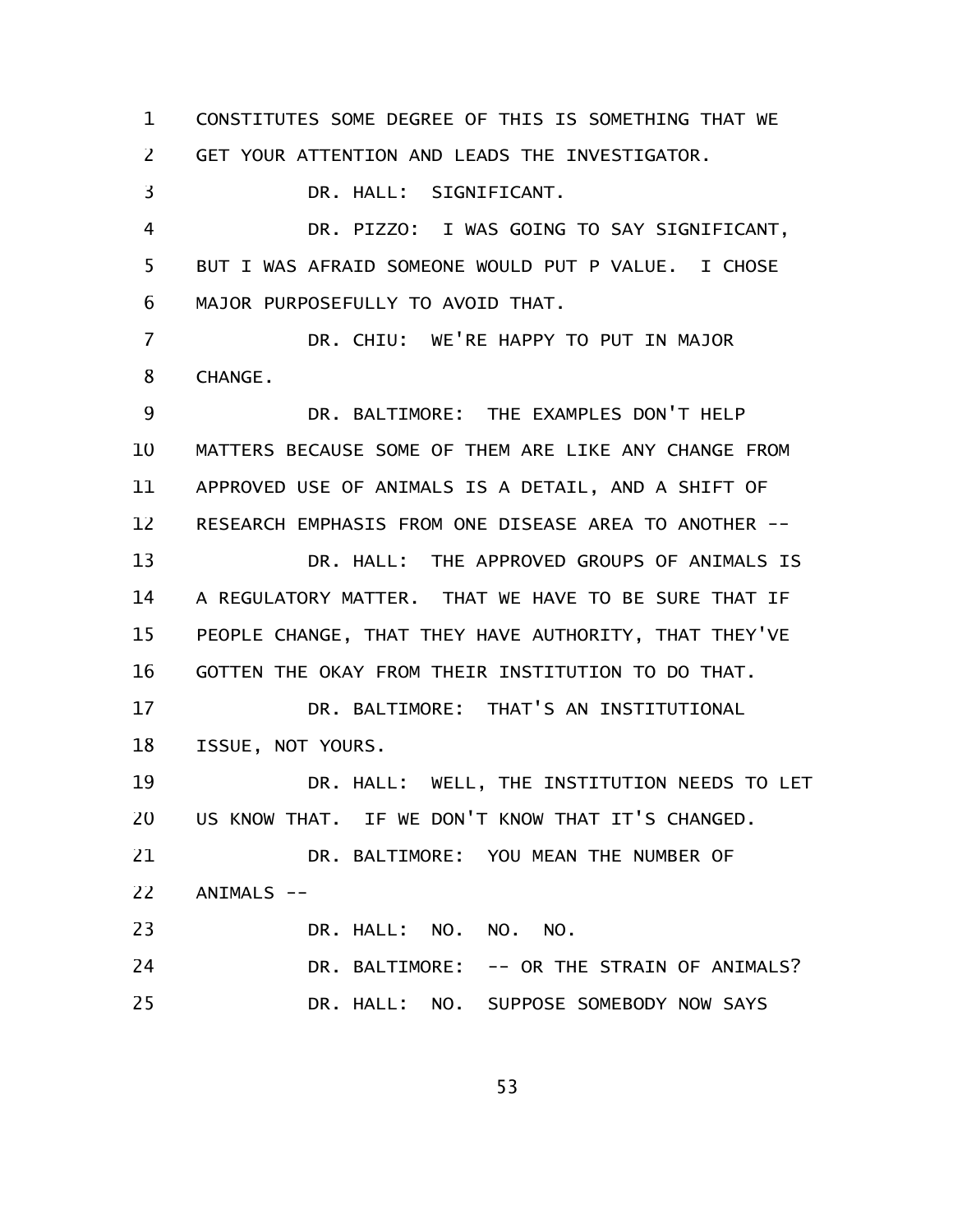WE'VE CHANGED OUR -- WE WERE WORKING WITH XENOPUS AND NOW WE'RE DOING SOME OTHER KIND OF EXPERIMENTS. DR. BALTIMORE: THIS SAYS ANY CHANGE FROM APPROVED USE OF ANIMALS. YOU'RE NOW SAYING ANY CHANGE IN THE ANIMAL USED. DR. HALL: NO. THEY COME IN AND THEY SAY WE ARE APPROVED FOR THIS USE OF ANIMALS. IF THEY WANT TO CHANGE THAT, WE WANT TO BE SURE THAT THAT IS APPROVED. I THINK THAT'S THE INTENT. DR. CHIU: I'LL GIVE YOU AN EXAMPLE. IF SOMEONE DECIDED TO USE 20 RATS FOR AN EXPERIMENT AND THEN DECIDED THEY NEEDED 200, WE NEED TO KNOW THAT. THAT'S AN EXTRAORDINARY CHANGE IN THE USE OF ANIMALS. DR. HALL: THEY WILL NEED TO GO TO THEIR -- DR. BALTIMORE: HOW ABOUT 25? DR. CHIU: NO. DR. BALTIMORE: THAT'S MY POINT. TO SAY ANY CHANGE -- THIS SAYS ANY CHANGE FROM THE APPROVED USE, ANY. DR. CHIU: WE CAN, AGAIN, PUT IN THE WORDS "MAJOR/SIGNIFICANT" IN THERE. SOMEHOW WE NEED THE GRANTEES TO LET US KNOW THAT. WE CAN CANNOT BE TOTALLY NAIVE OF ANY IMPORTANT CHANGES IN THE SCOPE OF WORK OR THE TYPES OF PUBLIC POLICY ISSUES INVOLVED. WE'RE HELD ACCOUNTABLE. 1 2 3 4 5 6 7 8 9 10 11 12 13 14 15 16 17 18 19 20 21 22 23 24 25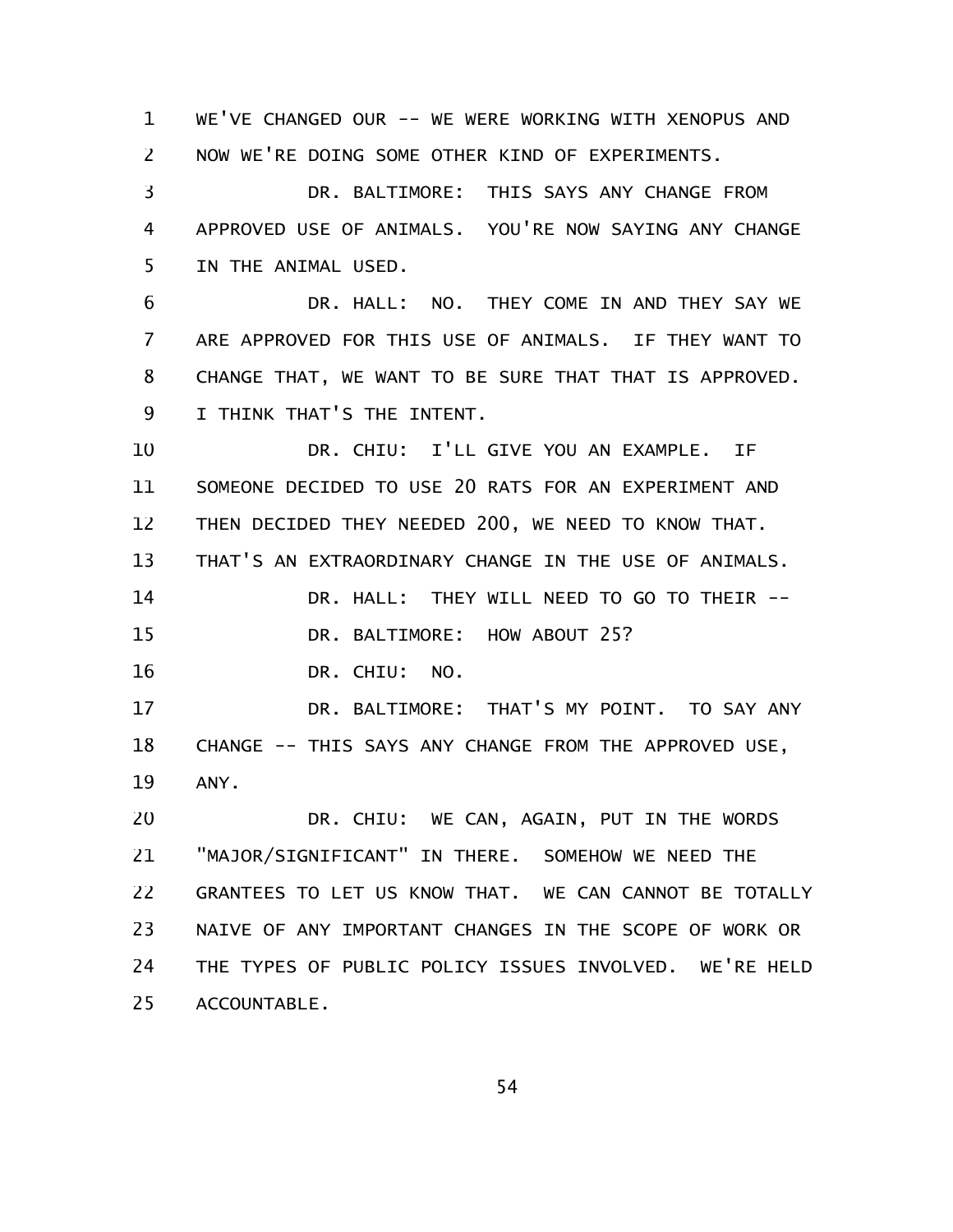CHAIRMAN KLEIN: I THINK DR. BRYANT HAS A COMMENT. 1 2

DR. BRYANT: I JUST HAD A SUGGESTION ON THAT. SO IF YOU JUST SAID THAT ANY REVISED PROTOCOLS HAVE TO BE SUBMITTED TO YOU RATHER THAN, NOT FOR DISCUSSION, BUT JUST AS PART OF THE RECORD. DR. HALL: I THINK WHAT WE NEED TO SAY -- IT'S MY SENSE THAT IT NEEDS TO GO -- DR. BRYANT: OR NUMBER OF. ON FEDERAL GRANTS YOU HAVE TO LIST THE NUMBER OF -- THE IDENTITY OF THE PROTOCOL. DR. HALL: BUT YOU'RE APPROVED BY YOUR -- DR. BALTIMORE: WE DON'T USE PROTOCOLS, NOT EXPERIMENTAL LABORATORY PROTOCOLS. DR. BRYANT: YOU HAVE TO INDICATE THE ANIMAL PROTOCOL ON THE FRONT PAGE OF YOUR GRANT. DR. BALTIMORE: ANIMAL PROTOCOL. YEAH, THAT'S THE APPROVAL THAT YOU HAVE. DR. HALL: DAVID, THE APPROVAL YOU GET FROM YOUR ANIMAL USE COMMITTEE, YOUR IACUC COMMITTEE, SPECIFIES THE NUMBER OF ANIMALS. AND IF YOU CHANGE THAT, YOU ACTUALLY NEED TO GO BACK TO THAT COMMITTEE AND HAVE THAT CHANGED. AND WE WOULD SIMPLY LIKE TO BE NOTIFIED THAT THERE IS NOW A CHANGED PROTOCOL ON THAT AND THAT THERE'S A NEW APPROVAL NUMBER FOR IT. WE NEED 3 4 5 6 7 8 9 10 11 12 13 14 15 16 17 18 19 20 21 22 23 24 25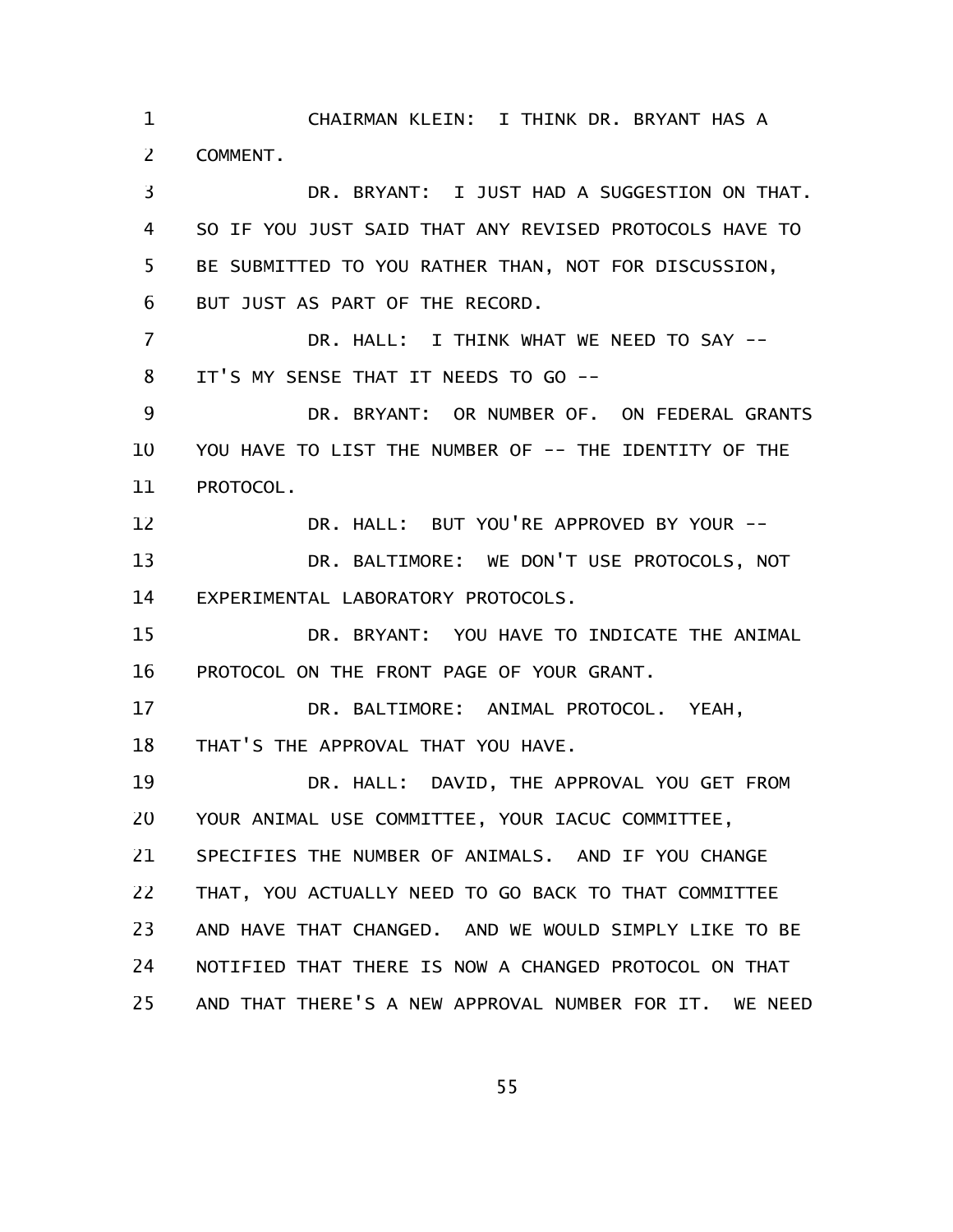TO KNOW THAT IN THE SENSE THAT WE ASK FOR THE ORIGINAL APPROVAL NUMBER. 1 2

DR. BALTIMORE: THEN YOU OUGHT TO SAY THAT BECAUSE I ACTUALLY READ THIS TOTALLY DIFFERENTLY. DR. HALL: WE WILL REWRITE IT. DR. BALTIMORE: I THINK THE WORD "APPROVAL" I THOUGHT MEANT APPROVED BY THE STUDY SECTION. DR. HALL: NO. NO. CHAIRMAN KLEIN: DR. BALTIMORE, MY UNDERSTANDING THAT I'M HEARING HERE IS THAT STAFF IS IN AGREEMENT THAT THEY WILL CHANGE IT TO INDICATE THAT THERE WILL BE A SUBMISSION OF ANY CHANGE IN THE ANIMALS WITH THE NEW PROTOCOL APPROVAL BEING EVIDENCE FOR THAT CHANGE. DR. HALL: THIS IS JUST POORLY WORDED TO EXPRESS THE INTENT, AND WE WILL ADDRESS THAT, AND I APPRECIATE THAT COMMENT. DR. REED: IN TERMS OF NOTIFICATION ABOUT A CHANGE LIKE THAT WHERE THE REVISED PROTOCOL BE SENT, WOULD IT BE ADEQUATE TO DO THAT AT THE TIME OF ANNUAL PROGRESS REPORTS? DOES THAT HAVE TO BE DONE ON A REAL-TIME BASIS THROUGHOUT THE YEAR? DR. CHIU: THAT'S A VERY GOOD POINT. AND I THINK IT WOULD CREATE A LOT MORE WORK FOR THE LITTLE STAFF WE HAVE; BUT ON THE OTHER HAND, WE DON'T WANT TO 3 4 5 6 7 8 9 10 11 12 13 14 15 16 17 18 19 20 21 22 23 24 25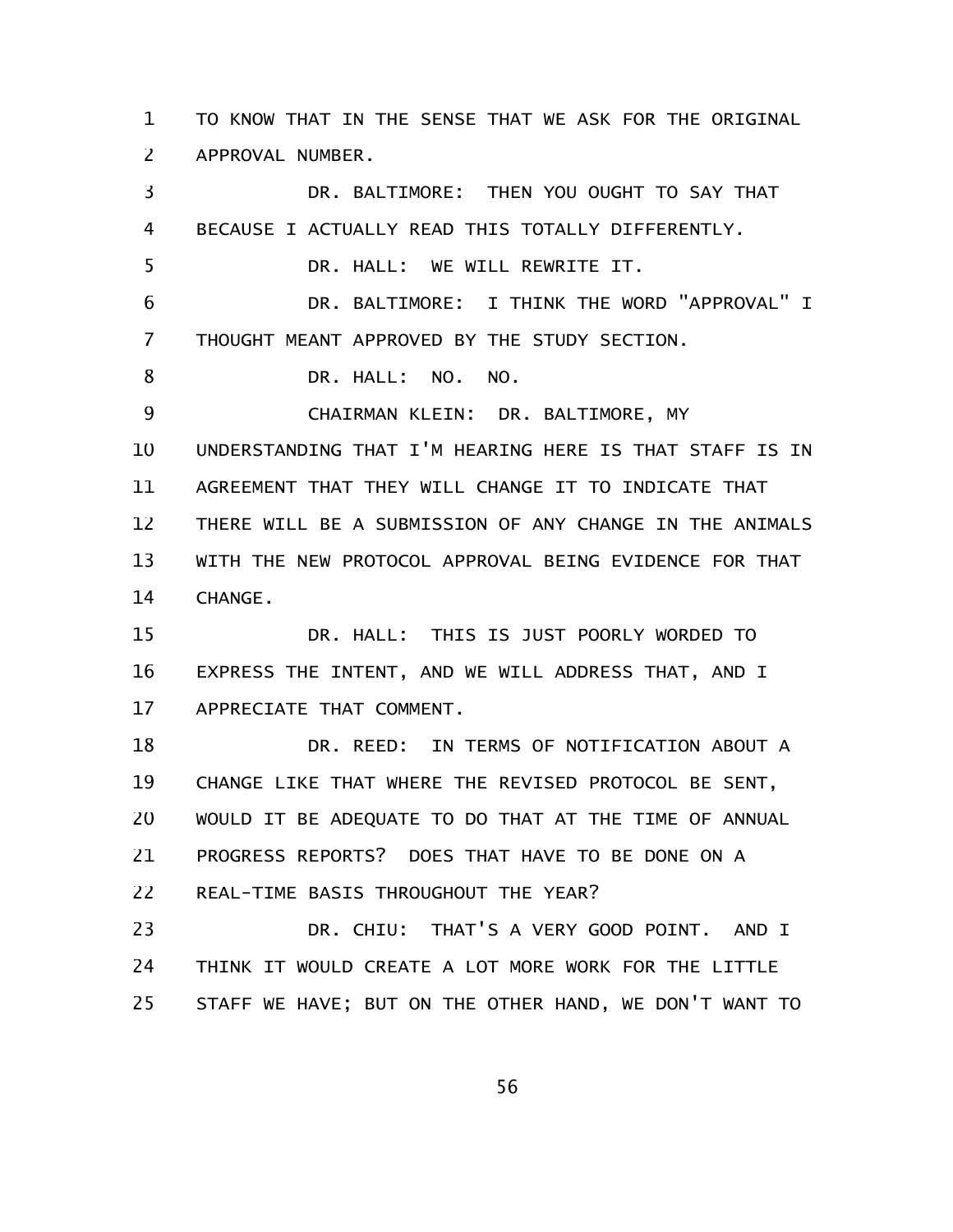BE CAUGHT BY SURPRISE AT ANY CHANGE IN A CIRM-FUNDED PROJECT. SO WHAT IS THE WISH OF THE BOARD? WE COULD GO EITHER WAY. 1 2 3

DR. REED: I PROPOSE THAT IT BE DONE AT THE TIME OF ANNUAL PROGRESS REPORTS. WHEN I THINK ABOUT THE NUMBER OF GRANTS WE'RE LIKELY TO FUND, THE COMPLEXITIES OF THOSE, YOU DON'T HAVE THE STAFFING TO MONITOR THOSE ON A REAL-TIME BASIS. 4 5 6 7 8

DR. CHIU: WE DON'T HAVE THE STAFFING. ON THE OTHER HAND -- 9 10

DR. REED: I CAN'T THINK AS A SCIENTIST WHO HAS 12, 15 GRANTS IN MY NAME, ALL OF THEM WITH ANIMALS, ANIMAL PROTOCOLS CHANGING EVERY OTHER WEEK, YOU WOULD GET 150 FROM MY LAB ALONE IF YOU WERE MANAGING MINE. 11 12 13 14

DR. CHIU: THAT IS CERTAINLY A CONCERN. ON THE OTHER HAND, IF THE PUBLIC WANTED TO KNOW THAT WE NEED TO BE MONITORING VERY, VERY CLOSELY, THEN WE WERE TRYING TO ADDRESS THAT NEED. 15 16 17 18

DR. HALL: ACTUALLY LET ME JUST SAY WE HAVE LANGUAGE. GIL POINTS OUT TO ME, ON PAGE 24, IN TERMS OF ANNUAL, EVIDENCE OF UPDATED IACUC APPROVALS MUST BE SUBMITTED WITH THE ANNUAL PROGRAMMATIC REPORT. WE WILL RECONCILE THOSE TWO. AND I THINK THE POINT IS, MY SENSE IS ANNUAL REPORTS WOULD BE THE RIGHT THING TO DO. AND UNLESS THERE'S FEELING OTHERWISE, THAT'S WHAT WE 19 20 21 22 23 24 25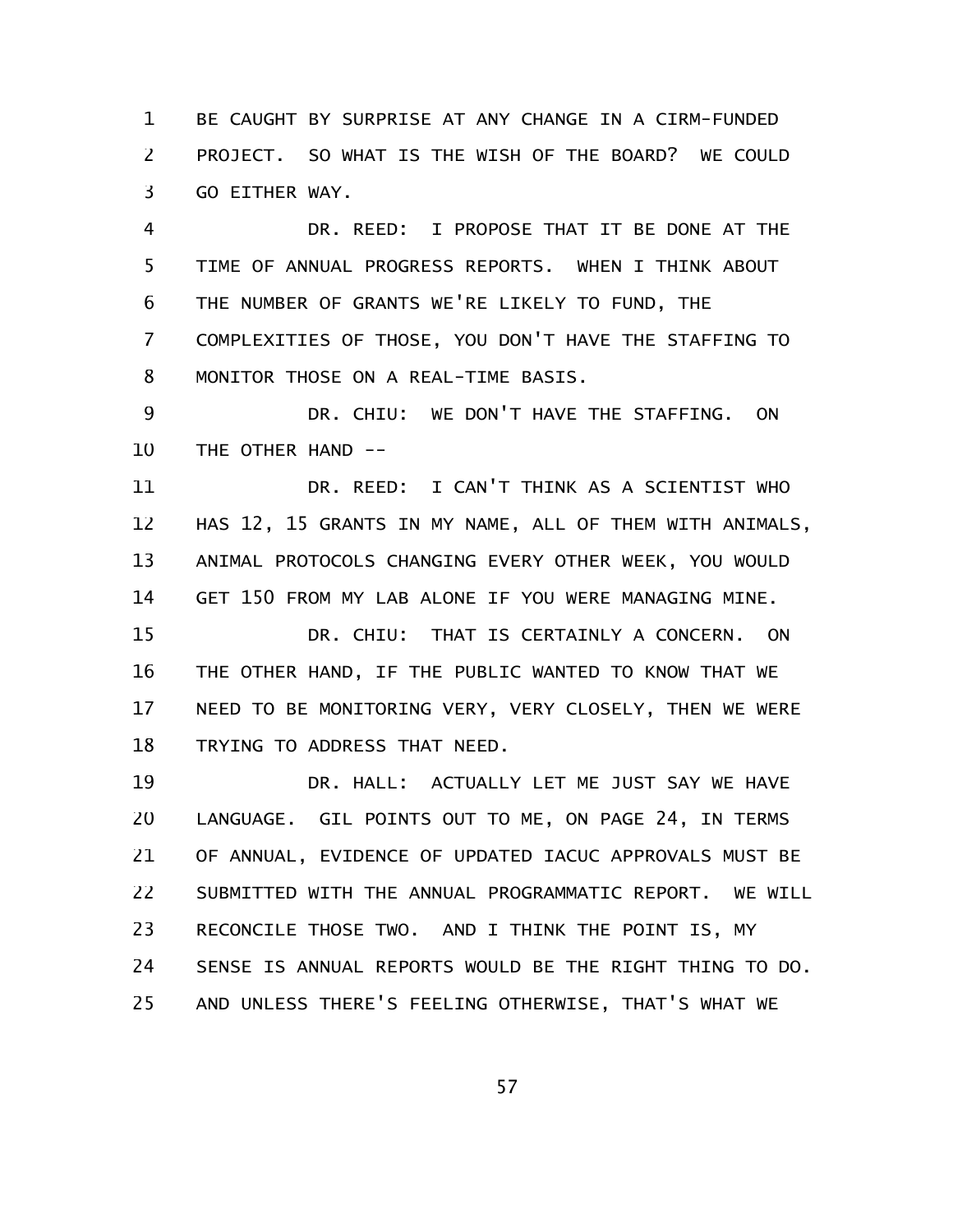WILL DO. 1

DR. REED: I WOULDN'T -- I THINK TO THE PUBLIC'S BENEFIT, I WOULDN'T UNDERESTIMATE THE ROLE THAT THE INSTITUTIONS PLAY HERE. EACH INSTITUTION HAS REVIEW BOARDS THAT SCRUTINIZE VERY CAREFULLY THESE ISSUES. AND I CAN ASSURE YOU THAT IF MY ORIGINAL PROTOCOL SAID 20 RATS AND I CAME BACK WITH 200, THERE'S GOING TO HAVE TO BE A VERY STRONG JUSTIFICATION TO MY INSTITUTION AS TO WHY I HAD TO MAKE THAT CHANGE. SO THERE IS THAT LEVEL OF OVERSIGHT THAT DOES EXIST AT ALL THE QUALIFYING INSTITUTIONS. 2 3 4 5 6 7 8 9 10 11

DR. HALL: OUR SENSE HERE IS THAT WE ARE IN SOME SENSE GOING TO BE POTENTIALLY ACCOUNTABLE FOR A WIDE RANGE OF RESEARCH. AND IF SOMETHING HAPPENS, PARTICULARLY INVOLVED WITH ANIMAL OR HUMAN RESEARCH, THERE IS AN INCIDENT, THEY SAY WHAT DO YOU THINK ABOUT THIS, AND WE SAY WE DON'T HAVE ANY INFORMATION THEY'RE EVEN DOING THESE THINGS, THAT'S WHAT WE'RE CONCERNED ABOUT. SO WE TAKE THE POINT HERE, AND WE WILL, IN THE SPIRIT OF THIS, WORK ON AN ARRANGEMENT THAT -- I THINK THE LANGUAGE, A QUICK LOOK, THE LANGUAGE ON PAGE 24, I THINK, IS GOING TO SETTLE THIS, THAT WE NEED TO KNOW IF YOU GET NEW IACUC APPROVAL, WE NEED TO KNOW ABOUT IT, AND THAT CAN BE DONE, I THINK, THROUGH AN ANNUAL REPORT. 12 13 14 15 16 17 18 19 20 21 22 23 24 25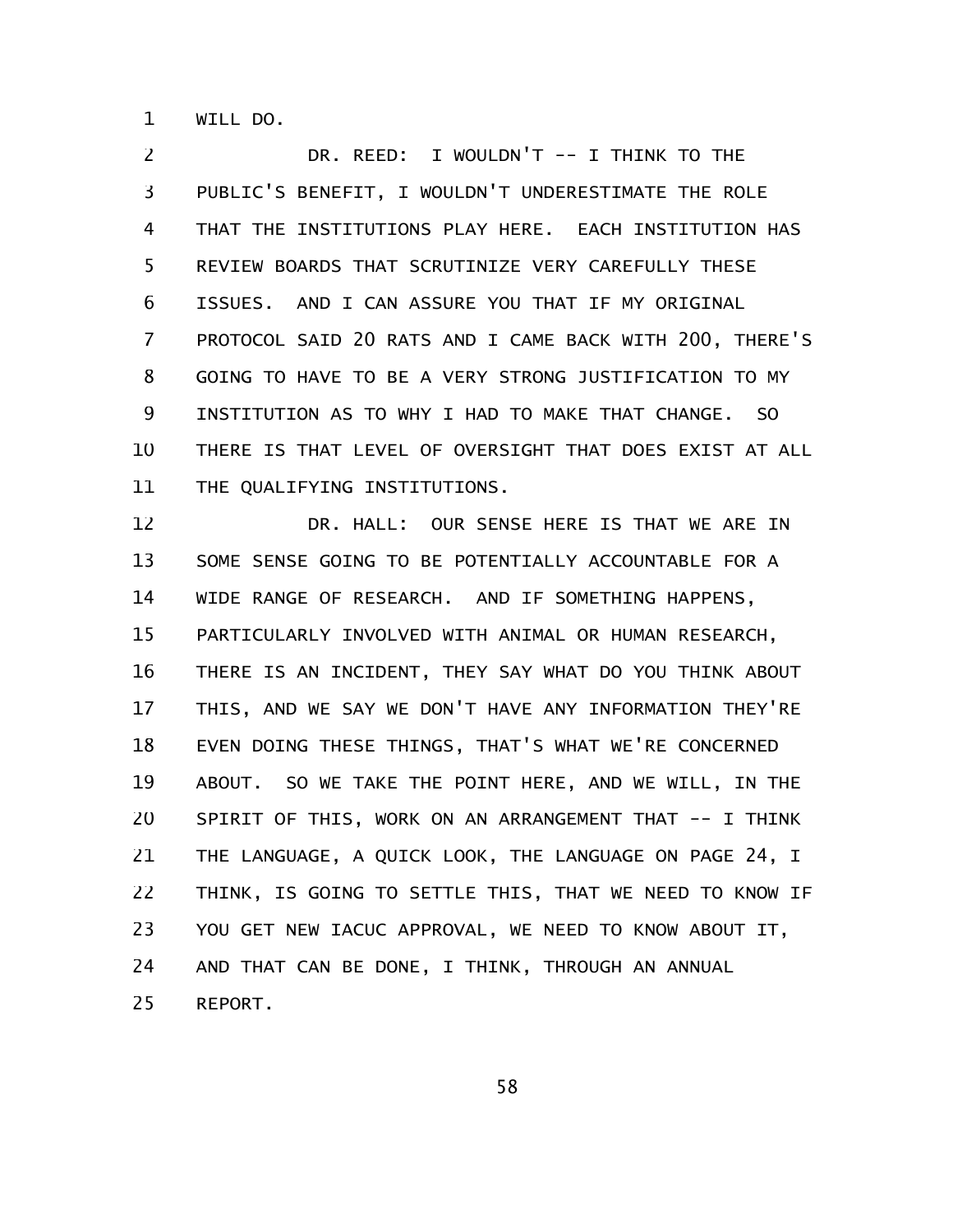DR. CHIU: WE WILL BE COMING TO ANNUAL REPORTS IN JUST A MOMENT. 1 2

CHAIRMAN KLEIN: LOOKS LIKE THERE'S BEEN AN ACCEPTANCE THAT SEEMS TO MEET THE REQUIREMENTS. AND JUST TO BE SURE OF THE MESSAGE WE'RE SENDING TO THE RESEARCHERS, FROM A LAY PERSPECTIVE, THE INFORMATION THAT I CONSTANTLY GET IS A GREAT DEAL OF THE RESEARCH PROCEEDS DOWN ONE TRACK, THE DATA SUGGESTS ANOTHER DIRECTION, AND I HOPE WE ARE REINFORCING THE MESSAGE THAT IF YOU'VE GOT QUALITATIVELY IMPORTANT DATA TO SUGGEST IMPORTANT FINDINGS COMING IN ANOTHER DIRECTION, THAT WE'RE GOING TO BE RESPONSIVE TO THAT AND MOVE ORGANICALLY WITH WHAT THE SCIENCE IS TELLING US. IS THAT CONSISTENT? DR. HALL: OUR POINT IS NOT TO -- YOU KNOW, IN ALL OF THIS, WE WANT TO GIVE PEOPLE AS MUCH FLEXIBILITY AS POSSIBLE. ON THE OTHER HAND, WE ARE OURSELVES RESPONSIBLE, AND WE JUST NEED TO WALK THAT 3 4 5 6 7 8 9 10 11 12 13 14 15 16 17 18

LINE. 19

CHAIRMAN KLEIN: VERY VALUABLE CLARIFICATION. NEXT POINT. 20 21

DR. CHIU: MOVE ON, AND THE NEXT POINT IS ON PAGE 31, PRIOR APPROVAL REQUIREMENTS. I BELIEVE THERE ARE A FEW THAT WE WILL BE ADDING ON, BUT THIS IS ONE JUST TO MAKE IT MORE CONVENIENT, AGAIN, FOR THE GRANTEE 22 23 24 25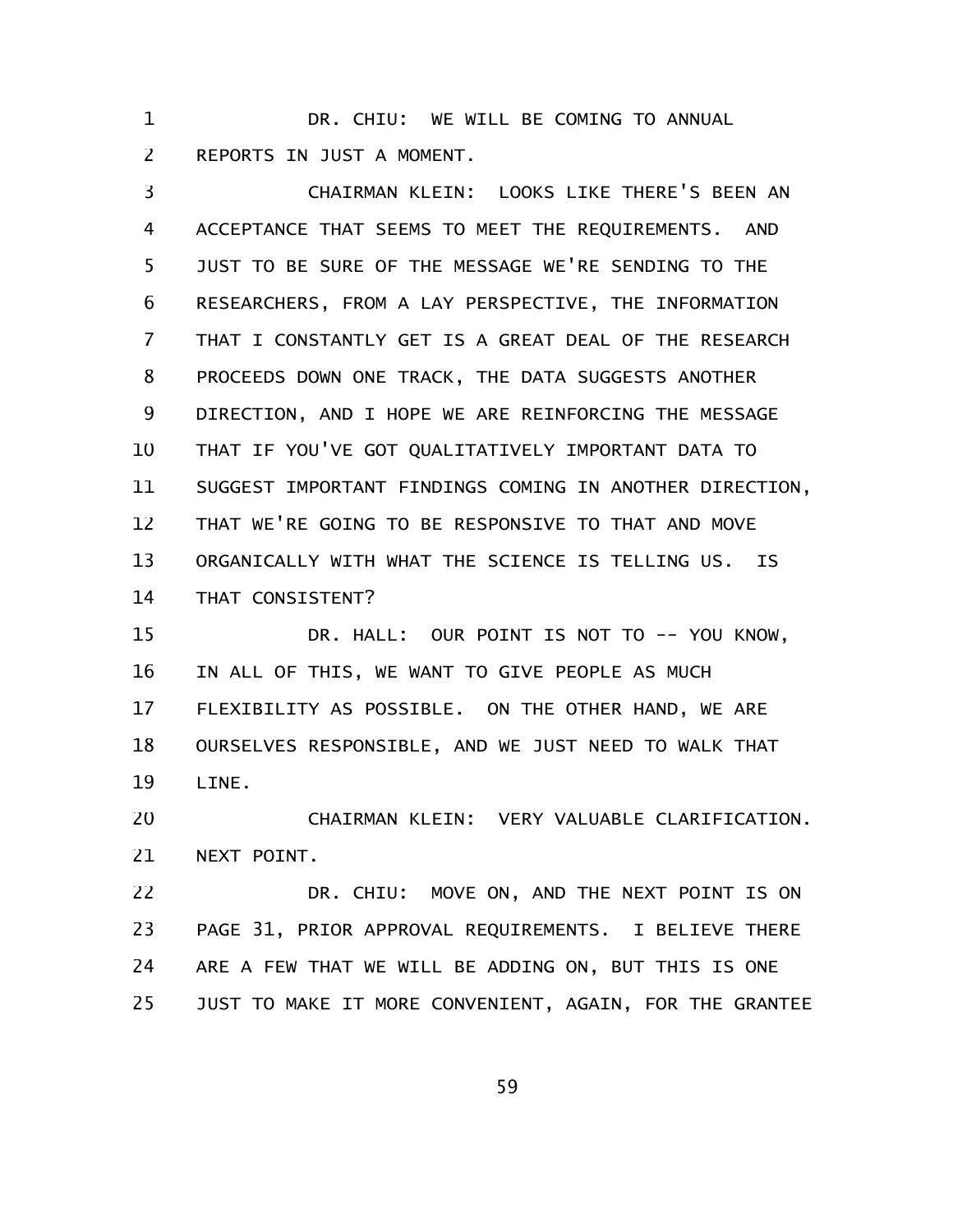INSTITUTIONS. AND THAT IS AT THE TERMINATION OF AN AWARD, ANY UNSPENT FUNDS MUST BE RETURNED TO CIRM WITHIN 120 DAYS OF THE PROJECT END DATE, THE END OF THE GRANT PERIOD. 1 2 3 4

PREVIOUSLY WE HAD USED 90 DAYS, BUT THEN WE REALIZED THAT IT WOULD POSE A HARDSHIP FOR MANY OF THE ACCOUNTING AND FINANCIAL OFFICES AT THE INSTITUTION, SO WE EXTENDED IT BY A MONTH. 5 6 7 8

NOW, WE COME TOWARD THE END OF OUR CHAPTER 5. THERE IS SOME CHANGES IN REPORTING REQUIREMENTS. AND I HOPE YOU BEAR WITH ME AS I GO OVER THEM. THAT IS, WE ORIGINALLY WANTED GRANTEES TO PROVIDE CIRM WITH THREE REPORTS: AN INTERIM FINANCIAL REPORT AND AN ANNUAL PROGRAMMATIC REPORT, BOTH OF THESE DUE AT THE END OF EACH YEAR OF FUNDING. AND THESE WILL ALLOW US TO TRACK USE OF FUNDS AND MONITOR SCIENTIFIC PROGRESS OR LACK THEREOF DURING THE YEAR. 9 10 11 12 13 14 15 16 17

NOW, SINCE MOST BILLS TAKE A WHILE TO COME IN, WE THEN ALSO ASKED FOR A FORMAL ANNUAL FINANCIAL REPORT TO BE SUBMITTED 90 DAYS AFTER AT THE END OF THE FUNDING YEAR. SO WE WERE ASKING FOR THREE REPORTS. NOW, IN THAT FIRST BULLET POINT UP ON THE SCREEN, A CHANGE THAT THE WORKING GROUP RECOMMENDED SPECIFICALLY WAS THAT THERE WERE TOO MANY REPORTS, AND THEY ELIMINATED THE INTERIM FINANCIAL REPORT BECAUSE THEY 18 19 20 21 22 23 24 25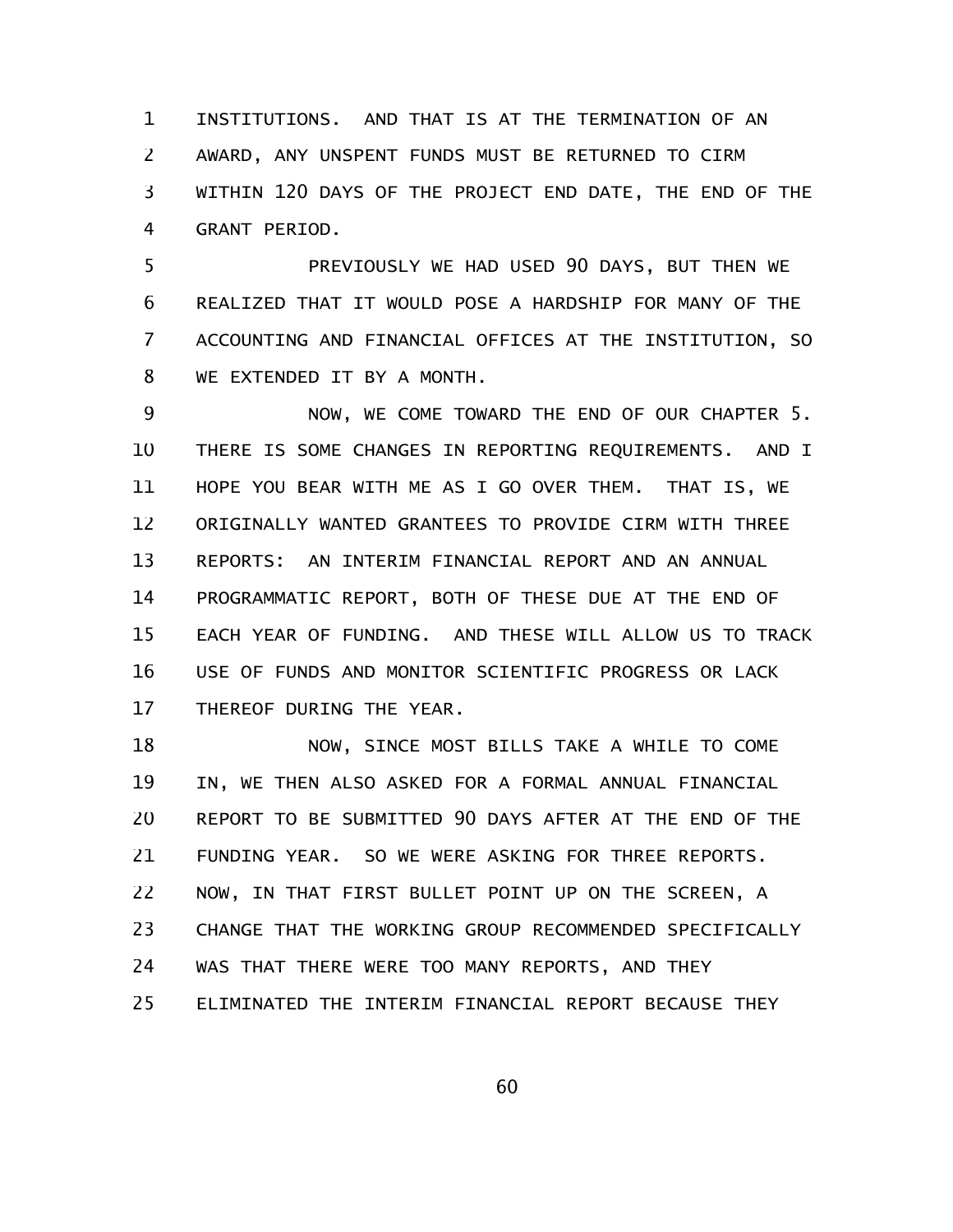FELT THAT WE COULD JUST ASK FOR THE ANNUAL FINANCIAL REPORT 30 DAYS AFTER -- 90 DAYS AFTER THE END OF THE YEAR. AND THAT WAS THEIR RECOMMENDATION. 1 2 3

THE NEXT CHANGE, THE NEXT BULLET POINT, HAS TO DO WITH ACTUAL OUT-OF-POCKET LEASE COSTS. AS YOU RECALL, THIS CAME FROM THE FACILITIES, ONE OF THE OPTIONS FOR FACILITIES CATEGORY B. IF THE GRANTEE DECIDES TO CHOOSE THIS OPTION IN CALCULATING THEIR FACILITIES COSTS, THEY MUST THEN PROVIDE A DESCRIPTION OF THESE FACILITIES COSTS IN THE ANNUAL FINANCIAL REPORT. 4 5 6 7 8 9 10 11

THE THIRD POINT ON THE SCREEN, WE ASKED FOR AN ESTIMATE OF GOODS AND SERVICES PURCHASED FROM CALIFORNIA SUPPLIERS IN THE ANNUAL PROGRAMMATIC REPORT. AND THE LAST POINT IS THAT SINCE THE INTERIM FINANCIAL REPORT HAS NOW BEEN RECOMMENDED TO BE ELIMINATED, WE ASKED FOR AN OVERVIEW OF ANTICIPATED MAJOR CHANGES IN BUDGET WITHIN THE CONTENT OF THE ANNUAL PROGRAMMATIC REPORT. 12 13 14 15 16 17 18 19

AND THOSE ARE THE FOUR MAIN SUBSTANTIVE CHANGES IN REPORTING REQUIREMENTS THAT WE BRING TO THE BOARD. 20 21 22

FINALLY, THE INTERIM GRANTS ADMINISTRATION POLICY FOR TRAINING GRANTS THAT THE BOARD APPROVED LAST YEAR HAS NOW BEEN INCORPORATED IN WHAT YOU FIND AS 23 24 25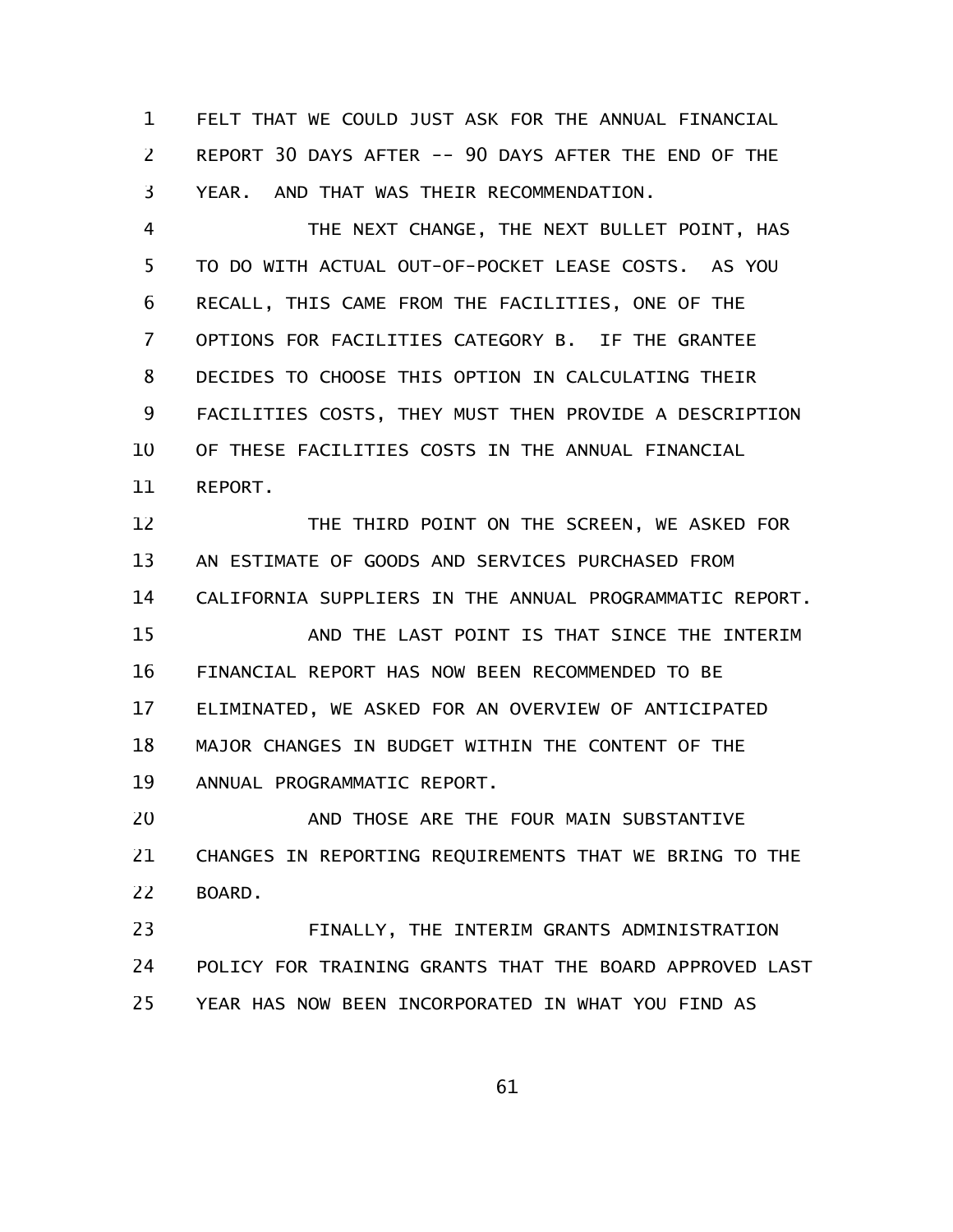CHAPTER 6 IN THIS POLICY. THE CIRM MEDICAL AND ETHICAL STANDARDS AS WELL AS THE IP POLICY FOR NONPROFIT ORGANIZATIONS WILL ALSO BE INCORPORATED AS APPENDICES, APPENDIX A AND B. SO I COME TO THE END OF THE DOCUMENT, MR. CHAIRMAN. CHAIRMAN KLEIN: ALL RIGHT. JUST AS A CLARIFICATION, SO OUR GRANTS ADMINISTRATION POLICY INCLUDES SPECIAL POLICIES FOR TRAINING GRANTS? DR. CHIU: THAT IS CORRECT. CHAIRMAN KLEIN: SO, DR. HALL, HOW DOES THIS AFFECT -- DO WE OVERRIDE THE TRAVEL ALLOWANCES IN OUR TRAINING GRANTS SO THAT PEOPLE WITH FELLOWSHIPS CANNOT TRAVEL WITHIN THE STATE BECAUSE THEY'RE NOT KEY PERSONNEL? DR. HALL: NO. THE TRAINING GRANTS WILL HAVE A SEPARATE PORTION INSOFAR -- BY THE WAY, AS THEY ARE KEY PERSONNEL ON A CIRM-FUNDED GRANT OR PERSONNEL, THEN THEY ARE FREE TO USE THE OTHER. BUT IF YOU HAVE A FIRST-YEAR STUDENT, FOR EXAMPLE, WHO IS ROTATING IN A LAB, THEN WE DON'T PROVIDE FUNDS, AS I RECALL, FOR THAT STUDENT TO TRAVEL. CHAIRMAN KLEIN: IF INSTITUTIONS ARE TRYING -- DR. HALL: I'M SORRY. SO WE LEAVE IT UP TO 1 2 3 4 5 6 7 8 9 10 11 12 13 14 15 16 17 18 19 20 21 22 23 24 25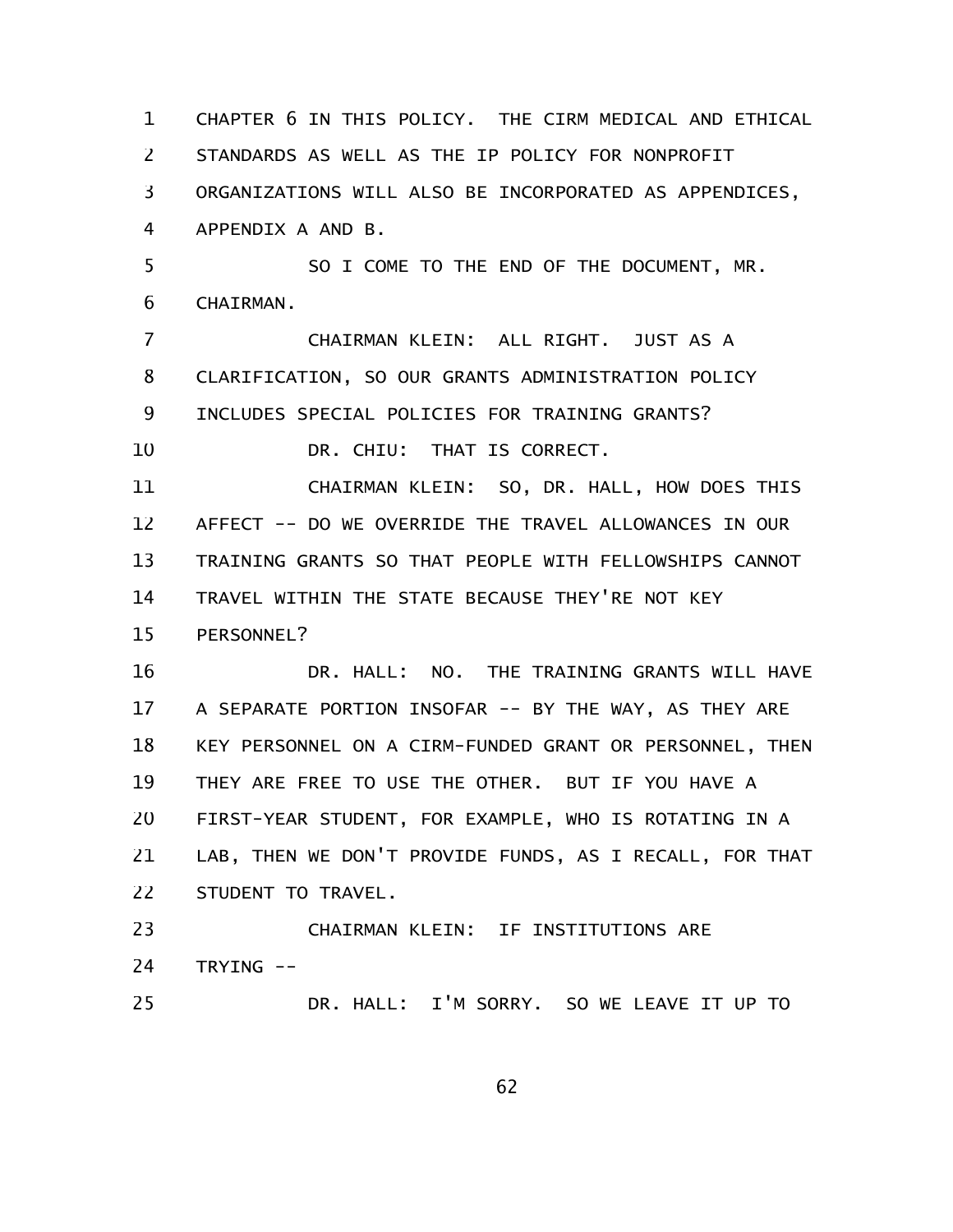THE INSTITUTIONS TO DO THIS. WE GIVE THEM A FORMULAIC AMOUNT OF MONEY FOR TRAINEE-RELATED RESEARCH AND TRAVEL FUNDS, BUT IT'S UP TO THE INSTITUTION TO REQUEST AN ANNUAL ALLOWANCE FOR TRAINEES FOR -- GRANTEES MAY REQUEST AN ANNUAL ALLOWANCE FOR TRAINEES FOR RESEARCH TRAINING RELATED EXPENSES SUCH AS BOOKS AND LABORATORY SUPPLIES AND TRAINEE TRAVEL TO SCIENTIFIC CONFERENCES AND WORKSHOPS. SO THAT IS BUILT INTO OUR TRAINING GRANTS ALREADY. 1 2 3 4 5 6 7 8 9

CHAIRMAN KLEIN: IF THEY WANTED TO BRING THE RESEARCH FELLOWS TO A CALIFORNIA CONFERENCE ON STEM CELL RESEARCH, IT'S WITHIN THEIR DISCRETION? 10 11 12

DR. HALL: ABSOLUTELY. ABSOLUTELY. CHAIRMAN KLEIN: THANK YOU VERY MUCH. ANY ADDITIONAL POINTS? 13 14 15

MR. SHEEHY: I WONDER IF WE COULD JUST MAYBE BEFORE WE CLOSE THIS OUT IS MAYBE DEAL WITH THE LETTER FROM THE PRO-CHOICE ALLIANCE. I THINK PART OF THIS -- WE SHOULD BE CLEAR. PART OF THIS IS BEYOND THE SCOPE OF EITHER CIRM OR THE ICOC. AND SOME OF THESE MAY BE INFORMATION THAT ARE ALREADY BEING INCLUDED. IT MIGHT BE HELPFUL. OBVIOUSLY WE'RE NOT THE STATE REGULATOR FOR STEM CELL RESEARCH, AND SOME OF THE THINGS THAT THEY ARE TALKING ABOUT WE'VE ALREADY DECIDED ARE NOT GOING TO BE WITHIN OUR PURVIEW, BUT MAYBE IF WE COULD 16 17 18 19 20 21 22 23 24 25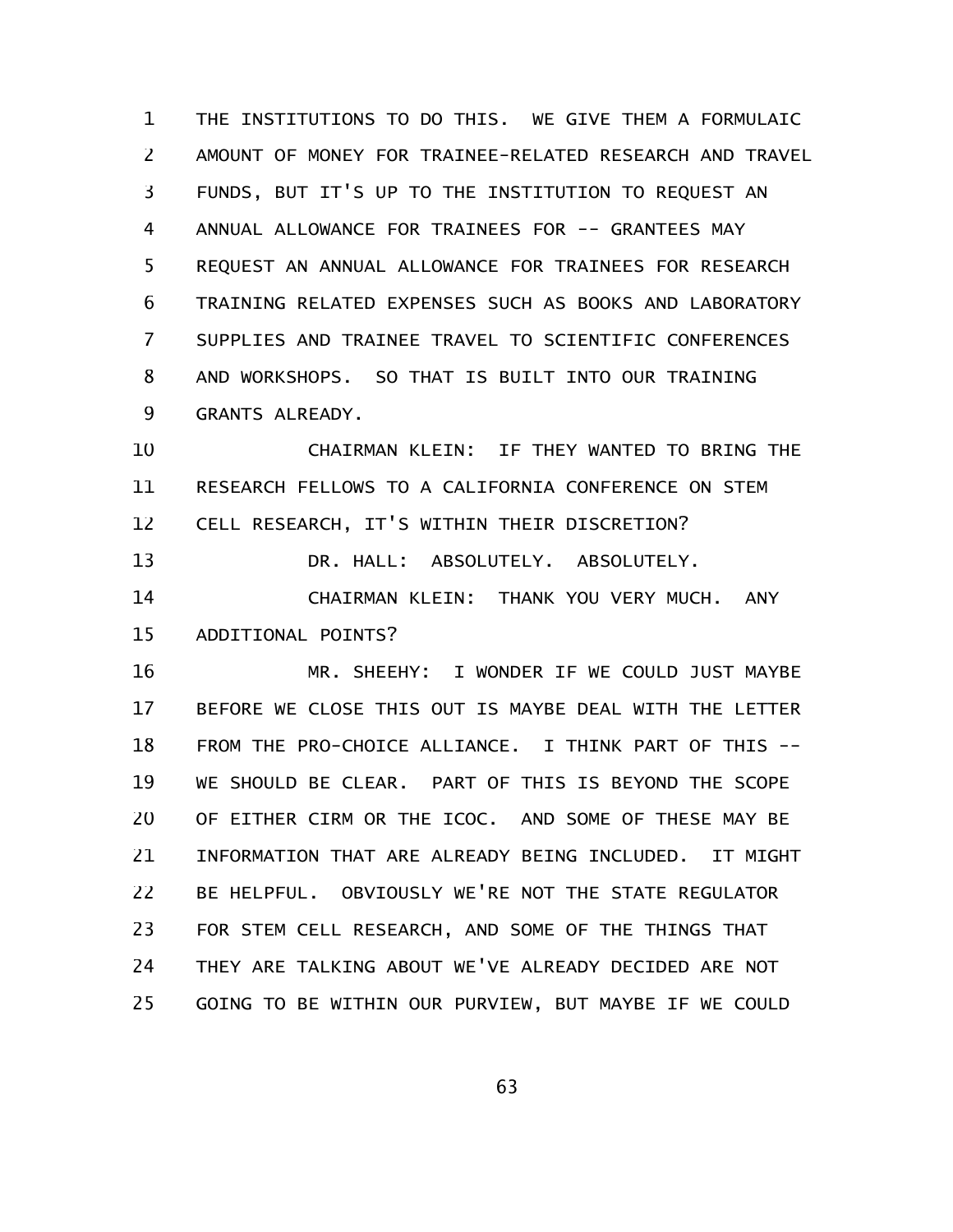ADDRESS THIS AND PUT THIS IN CONTEXT. 1

DR. CHIU: THANK YOU. I WAS HOPING THAT IF THE BOARD HAS NO MORE COMMENTS, I WILL SHARE WITH THE BOARD TWO PIECES OF COMMENTS FROM THE PUBLIC WHEN WE OPENED IT FOR PUBLIC COMMENT. I'M HAPPY TO SHARE THOSE NOW. 2 3 4 5 6

DR. PRICE: I JUST HAVE A QUESTION I WANT TO RAISE ABOUT THE GLOSSARY ABOUT THE DEFINITIONS. PRESUMABLY DEFINITIONS FROM OUR VARIOUS REGULATIONS ARE TO BE COORDINATED. I WAS NOTICING THE DEFINITION OF COVERED STEM CELL LINES THAT IS IN THE GRANTS ADMINISTRATION POLICY. IT SEEMS TO ME -- I RECOGNIZE THAT DEFINITION FROM PREVIOUS ITERATIONS OF THE STANDARDS WORKING GROUP, BUT WE RECEIVED SOMETHING THIS MORNING, ITEM 8 A, WHICH I TAKE TO BE A NEW VERSION. IS THAT NOT THE CASE? DR. HALL: NO. NO. SO I THINK WHAT YOU'RE REFERRING TO IS THIS MEDICAL AND ETHICAL STANDARDS. DR. PRICE: YES. DR. HALL: SO WE WILL KEEP THOSE DEFINITIONS COORDINATED. THEY'RE CHANGING INDEPENDENTLY. SO AS ONE CHANGES, WE WOULD CHANGE THE OTHER, BUT YOU WILL LATER COME TO A DISCUSSION OF THAT. INSOFAR AS THAT'S ADOPTED, WE WILL GO BACK AND RECONCILE IT WITH THIS. WE HAVE TWO BALLS UP IN THE AIR. WE CAN'T KEEP THEM 7 8 9 10 11 12 13 14 15 16 17 18 19 20 21 22 23 24 25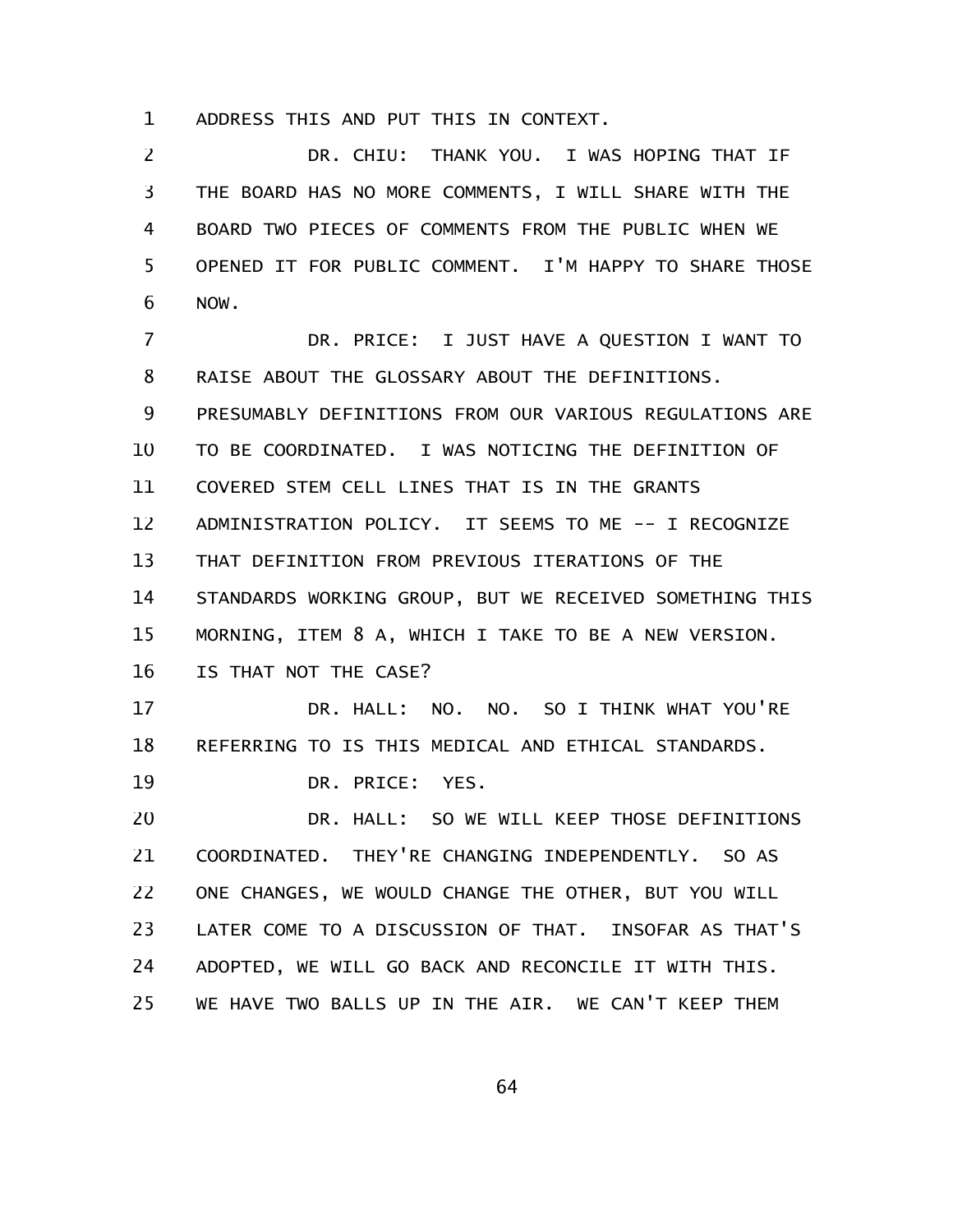TOGETHER. THREE OR FOUR, SOMEBODY SAID. 1

DR. REED: I JUST WANTED CLARIFICATION. WE'VE SPENT A LOT OF TIME TODAY TALKING ABOUT TRAVEL EXPENSES, BUT FOR THE PUBLIC'S BENEFIT, I WANTED TO MAKE CLEAR THAT ANY REQUESTS IN THE GRANT PROPOSALS FOR TRAVEL EXPENSES ARE PEER REVIEWED BY THE COMMITTEES OF SCIENTISTS WHO SCRUTINIZE THE MERITS OF THE APPLICATION. AND SO I DIDN'T WANT TO LEAVE THE PUBLIC THE IMPRESSION THAT THE CUSTODIANS OF THESE GRANTS COULD WILLY-NILLY DECIDE HOW MUCH THEY WANTED TO SPEND ON TRAVEL. THESE ARE ALL EXPENSES THAT HAVE BEEN REVIEWED DURING THE COMPETITIVE PROCESS AND HAVE TO BE EXTREMELY WELL JUSTIFIED IN ORDER TO BE -- IN ORDER FOR THAT TO BE RECOMMENDED FOR APPROVAL BY THE STUDY SECTIONS THAT SCORE THESE APPLICATIONS. 2 3 4 5 6 7 8 9 10 11 12 13 14 15

DR. HALL: I THINK THAT'S AN IMPORTANT POINT. AS SOMEBODY SAID, WE HAVE NOT HAD A CHANCE TO COME UP WITH THAT YET BECAUSE WE HAVEN'T DEALT WITH RESEARCH GRANTS. BUT IN OTHER COMMITTEES OF EVALUATION, IT'S NOT UNCOMMON IN MY EXPERIENCE FOR PEOPLE TO SAY TRAVEL FUNDS, CUT THE TRAVEL FUNDS. THEY DON'T NEED THIS MUCH TRAVEL MONEY. 16 17 18 19 20 21 22

CHAIRMAN KLEIN: LET ME ASK. WE HAVE A NUMBER OF DIFFERENT CAPS IN HERE, \$1500 ON CONSULTING CHANGES NOT TO EXCEED 25 PERCENT OF THAT SUBCATEGORY, 23 24 25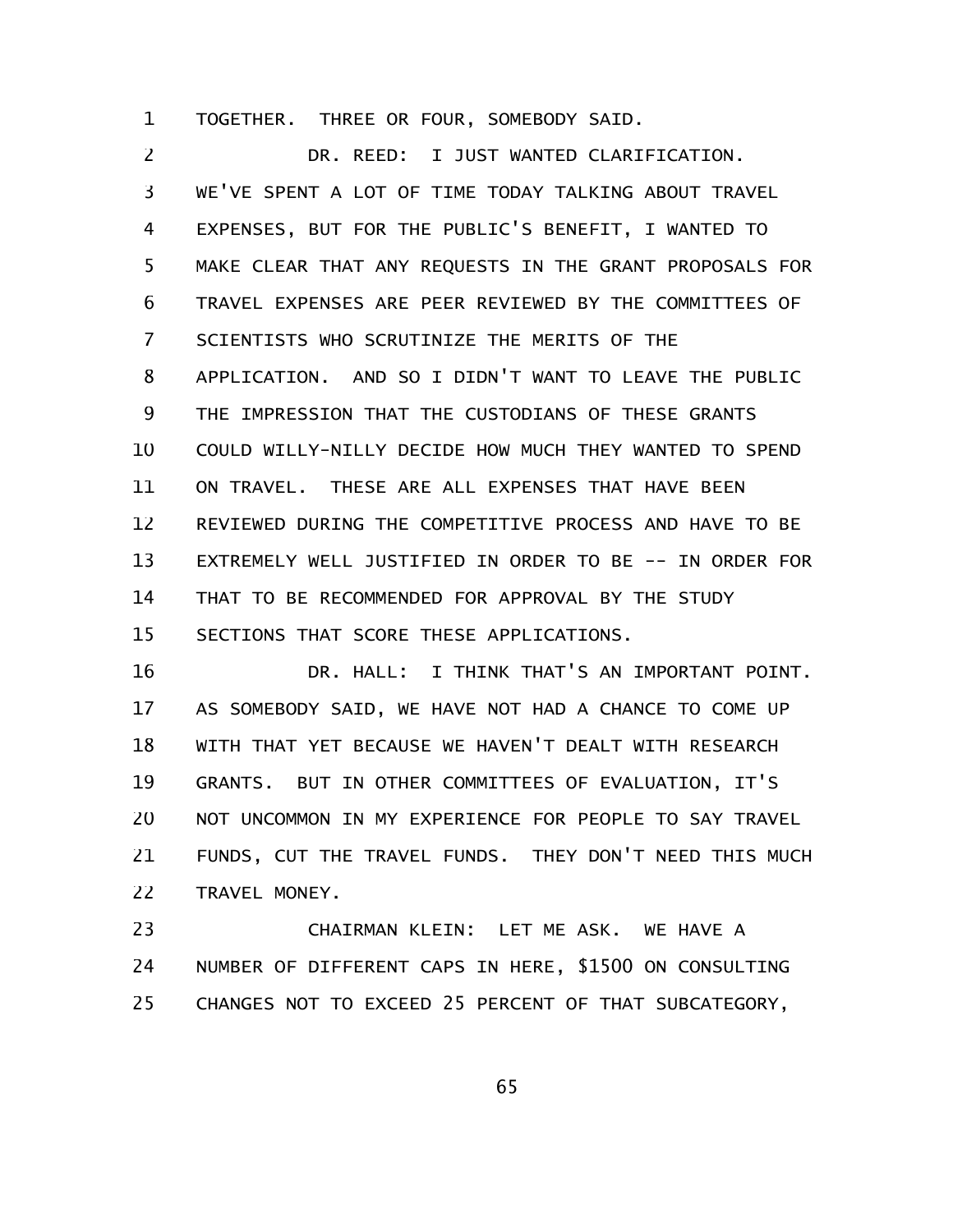\$5,000 FOR TRAVEL. NOW, THESE ARE INTENDED TO BE POLICIES THAT EXTEND FOR SOME PERIOD OF TIME. IS IT APPROPRIATE TO PUT IN A PRICE INDEX ADJUSTMENT SO THAT EVERY YEAR WE'RE NOT COMING BACK AND INCREMENTALLY ADJUSTING THESE SO THAT WE HAVE NUMBERS THAT DON'T BECOME ANTIQUATED AND WE HAVE TO GO BACK AND SURGICALLY PIECE BY PIECE ADJUST THEM TO MAKE THEM RECONCILED TO THE REALITY OF PRICES AT ANY ONE TIME? IS THAT A REASONABLE ADMINISTRATIVE IMPLEMENTATION, OR WHAT IS THE FEELING? ANYONE HAVE ANY VIEWS ON THAT? DR. PENHOET: I HAVE A VIEW. I THINK THEY OUGHT TO BE INFLATION ADJUSTED. CHAIRMAN KLEIN: OKAY. IS THERE A SECOND TO THAT? DR. PIZZO: I'LL SECOND. CHAIRMAN KLEIN: SECOND FROM DR. PIZZO. ANY ADDITIONAL DISCUSSION? DR. HALL: WE'LL HAVE TO -- LET ME JUST SAY I THINK WE'LL HAVE TO THINK ABOUT THAT IN THE SENSE THAT WHEN WE AWARD GRANTS -- ANYHOW, WE'LL NEED TO THINK ABOUT THE ISSUE. WE CAN CHANGE THE LIMITS, BUT THEN ARE WE GOING TO PROVIDE THE FUNDS? WE'LL ADDRESS THAT. 1 2 3 4 5 6 7 8 9 10 11 12 13 14 15 16 17 18 19 20 21 22

CHAIRMAN KLEIN: YOU DON'T NECESSARILY TIE YOURSELF INTO CHANGING THE AMOUNT OF FUNDS OVER TIME BY THIS. IT JUST CAPS, JUST THE CAPS. 23 24 25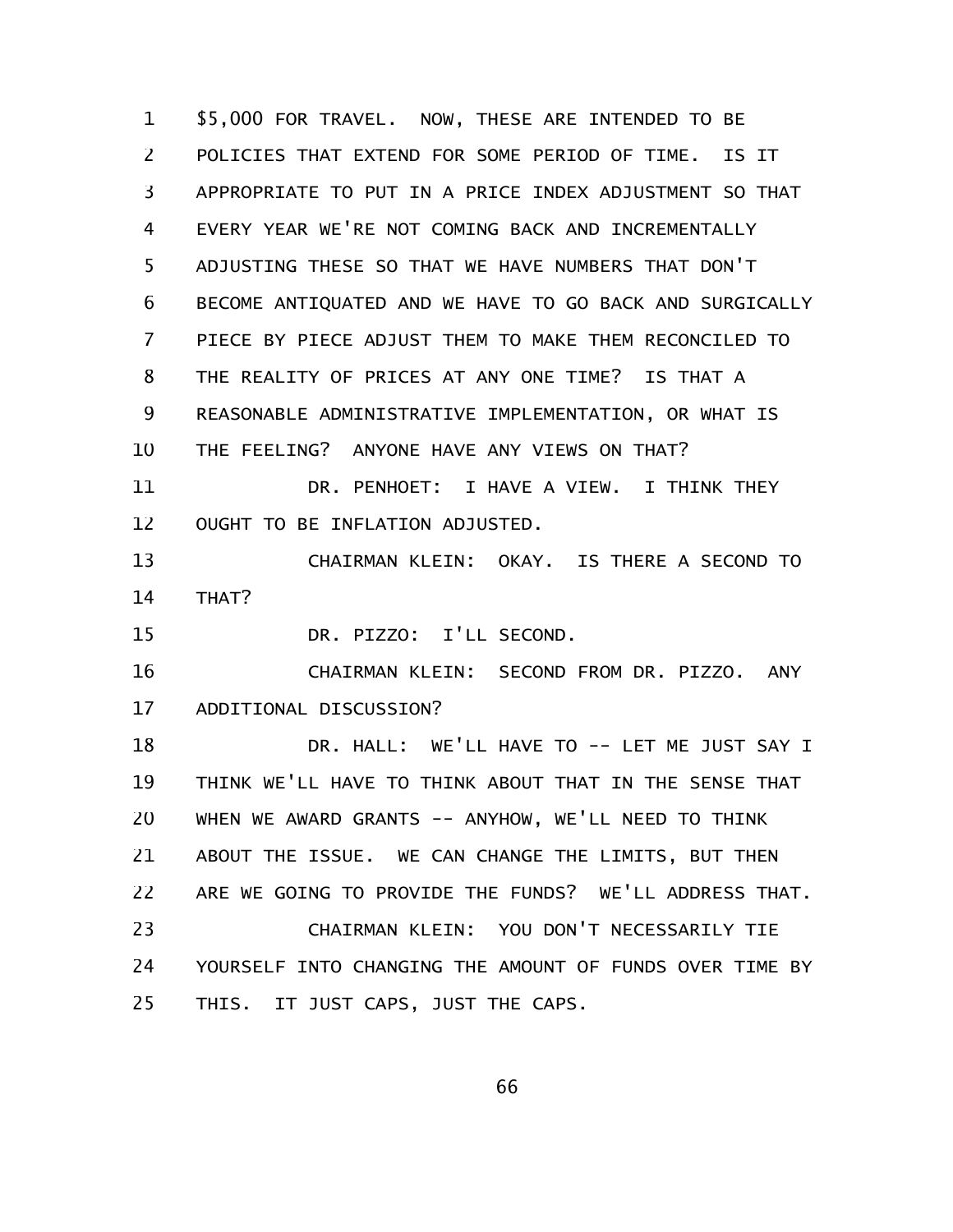DR. HALL: THE LIMITS FOR THE DIFFERENT CATEGORIES WITHIN THE FUNDS, YES. CHAIRMAN KLEIN: ANY PUBLIC COMMENT ON THIS? ALL IN FAVOR OF THIS MOTION. OPPOSED? THANK YOU. THANK YOU, DR. CHIU. ADDITIONAL ITEMS YOU'D LIKE TO ADDRESS? DR. CHIU: YES. IF THE BOARD HAS FINISHED THEIR OWN DISCUSSION, AT THIS POINT I'D LIKE TO INTRODUCE -- DR. HALL: COULD I JUST MAKE A POINT? SO THE NEXT ITEM IS WE'D LIKE TO DEAL WITH APPROVAL OF THIS AS A WHOLE SO WE CAN GO FORWARD. IN THAT SENSE, WE MOVE TO PUBLIC COMMENT ON THE ENTIRE THING; IS THAT CORRECT? CHAIRMAN KLEIN: THAT'S RIGHT. DR. CHIU: THANK YOU. SO YOU HAVE BEFORE YOU TWO PUBLIC COMMENTS THAT WE HAVE RECEIVED IN THE LAST TWO DAYS. ONE IS FROM MR. RICHARD SELIGMAN AT CALTECH, SENIOR DIRECTOR, OFFICE OF SPONSORED RESEARCH. THE OTHER IS A LETTER TO THE ICOC. MR. CHAIRMAN, HOW WOULD YOU LIKE THESE TWO PIECES OF INFORMATION TO BE DISCUSSED? OR WOULD YOU WANT TO INVITE MR. SIMPSON TO TALK ABOUT HIS LETTER? CHAIRMAN KLEIN: I THINK IT WOULD BE APPROPRIATE TO HAVE -- I'D LIKE TO TAKE ADVICE FROM DR. HALL FIRST, BUT THEN I THINK IT WOULD BE APPROPRIATE TO 1 2 3 4 5 6 7 8 9 10 11 12 13 14 15 16 17 18 19 20 21 22 23 24 25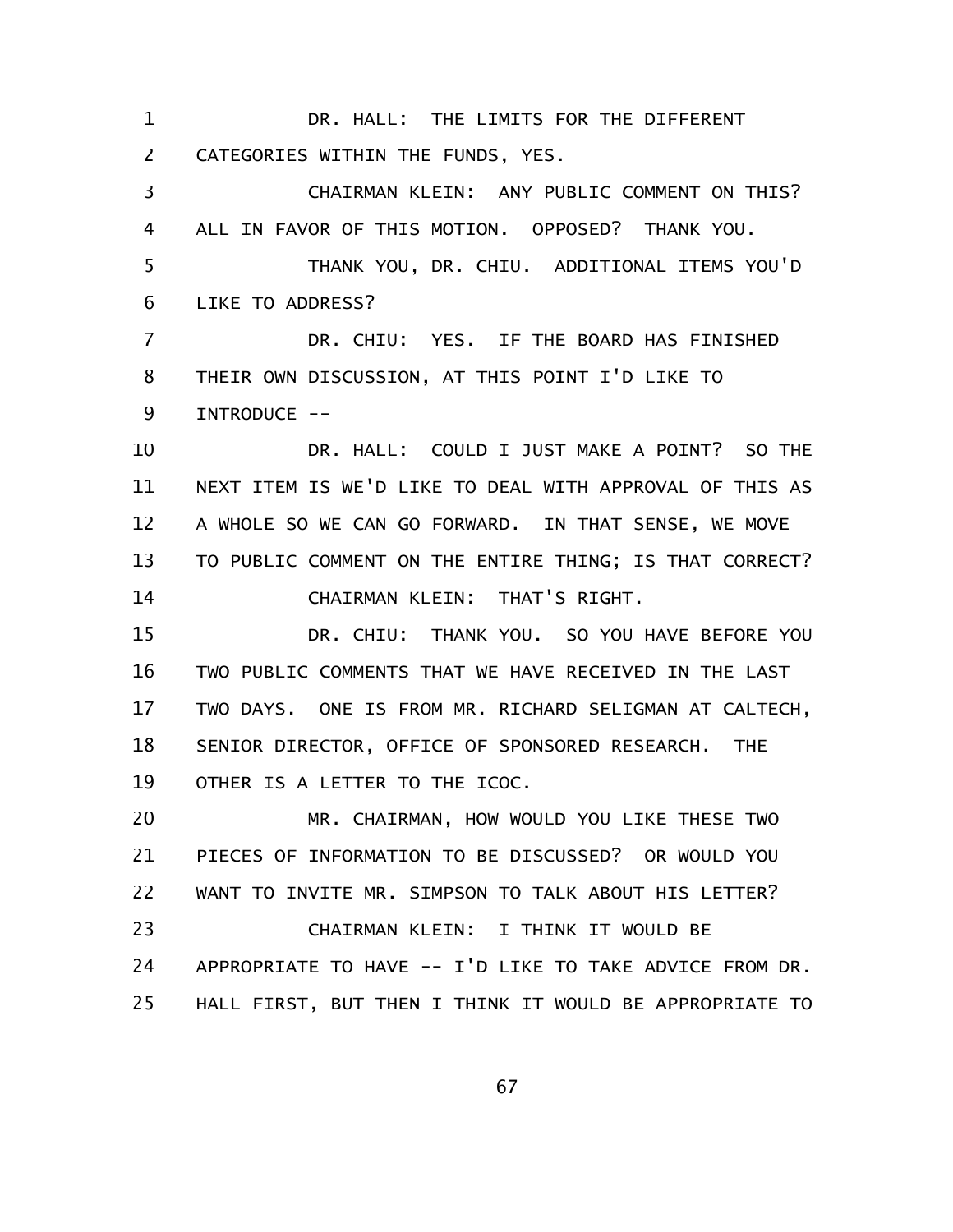GIVE MR. SIMPSON A CHANCE TO ADDRESS HIS ITEM SPECIFICALLY. DR. HALL, WHAT'S YOUR DIRECTION? DR. HALL: I THINK I'D BE PLEASED TO HEAR FROM MR. SIMPSON AND OTHERS. 1 2 3 4

ONE ISSUE IS THERE ARE A NUMBER OF ITEMS UNDER MR. SIMPSON'S LETTER WHICH I THINK WE MIGHT VERY WELL ADDRESS IN THE PUBLIC COMMENT PERIOD, IF THAT'S APPROPRIATE, JUST SO THAT WE WILL HAVE TIME TO ADDRESS EACH OF THESE IN A RESPONSIVE AND WRITTEN AND DETAILED WAY. 5 6 7 8 9 10

DR. CHIU: THE PUBLIC COMMENT PERIOD BEING AFTER WE POST IT FOR 45 DAYS. 11 12

DR. HALL: JUST TO SAY THAT EVEN IF NO CHANGE IS VOTED TODAY, THERE WILL BE A PERIOD OF FURTHER COMMENT AND DISCUSSION. AND IF HE AND THE BOARD WISH, WE WOULD CERTAINLY PROVIDE DETAILED COMMENTS AND PERHAPS ACTIONS ON EACH OF THE ITEMS THAT HE BRINGS UP. CHAIRMAN KLEIN: AT THE NEXT -- THIS WOULD COME BACK TO US AT THE NEXT BOARD MEETING? DR. HALL: LET'S SEE. WE'LL HAVE A 45-DAY PERIOD, AND THEN WE'LL MAKE CHANGES BASED ON WHAT COMES OUT DURING THAT PERIOD, INCLUDING THESE TWO, IF DESIRED, AND THEN IT WILL COME BACK TO THE BOARD, YES. DR. CHIU: AFTER WE PROVIDE REGULATORY LANGUAGE BASED ON THIS POLICY, IF IT IS APPROVED BY THE 13 14 15 16 17 18 19 20 21 22 23 24 25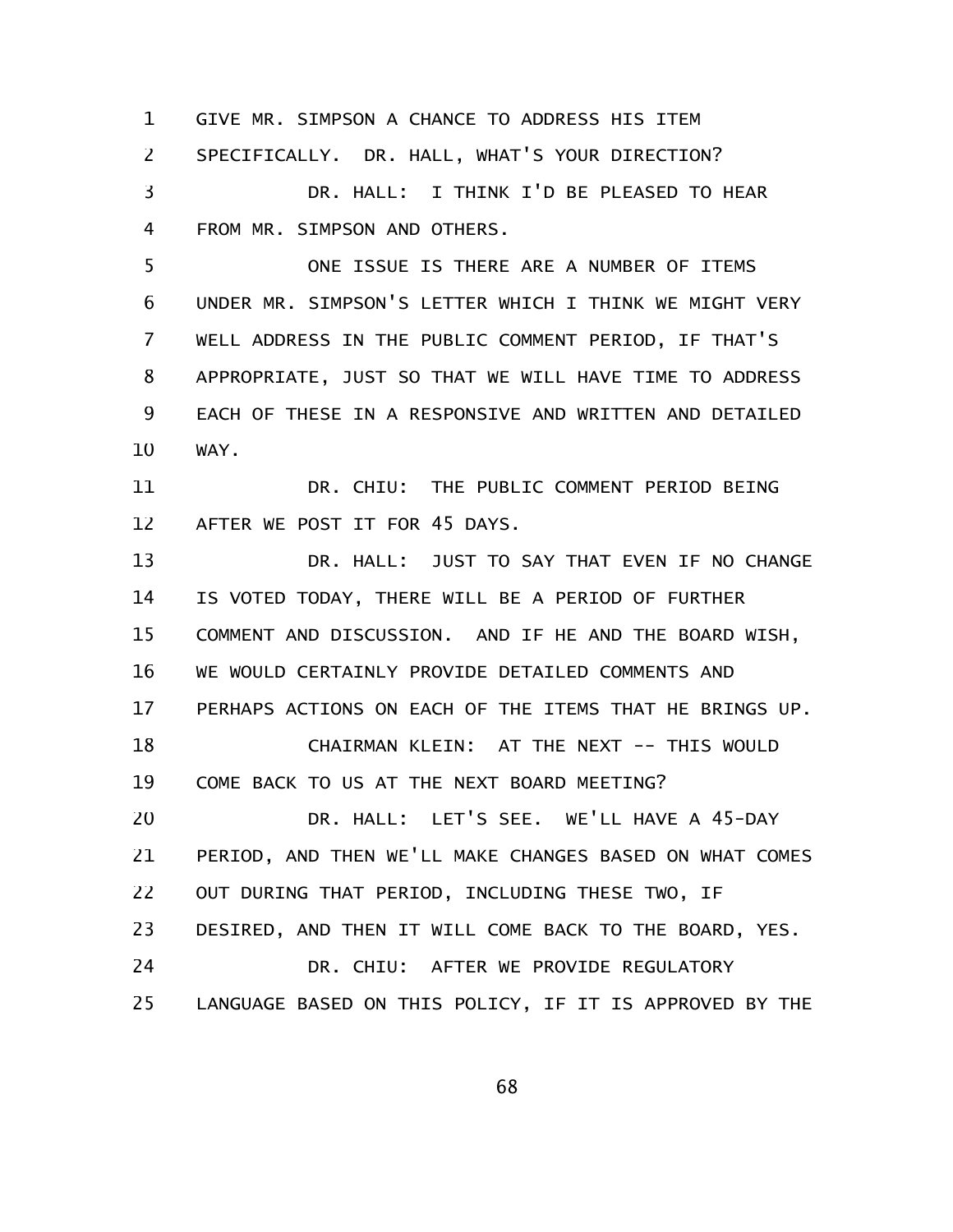BOARD TODAY. 1

CHAIRMAN KLEIN: OKAY. MR. SIMPSON, WOULD YOU LIKE TO ADDRESS YOUR ITEM, PLEASE? 2 3

MR. SIMPSON: THANK YOU VERY MUCH. JOHN SIMPSON FROM THE FOUNDATION FOR TAXPAYER AND CONSUMER RIGHTS. I WOULD BE REMISS, BY THE WAY, IF I DIDN'T COMMENT ON THE EARLIER PRESIDENT'S REPORT AND TAKE EXPLICIT NOTE OF THE DEPARTURE OF NICOLE PAGANO AND WALTER BARNES. BOTH OF THEM SERVED VERY WELL, AND WE'VE OCCASIONALLY FOUND OURSELVES ON THE TOUGH END OF QUESTIONS. AND I HAVE TO, PARTICULARLY WITH THE CASE OF MS. PAGANO, SAY HOW PROFESSIONAL AND COOPERATIVE THAT SHE HAS BEEN AND HOW MUCH WE APPRECIATE THAT. SHE WILL BE MISSED. 4 5 6 7 8 9 10 11 12 13 14

(APPLAUSE.) 15

MR. SIMPSON: THIS LETTER IS A JOINT CONSENSUS LETTER OF OUR THREE ORGANIZATIONS, AND I WANTED, I GUESS, I THINK, TO SPEAK PRIMARILY TO OUR VIEW THAT IT NEEDS TO BE CLEAR THAT THE TWO ANNUAL REPORTS ARE, IN FACT, PUBLIC RECORDS. NOW, IN READING THE DOCUMENT AND THE REFERENCES TO PUBLIC RECORDS, I THINK, ON PAGE 18, I UNDERSTOOD THAT TO BE THE CASE, THAT THESE WERE, IN FACT, PUBLIC RECORDS WITH THE PROVISION THAT THINGS OF A CONFIDENTIAL NATURE COULD BE REDACTED. BUT SOMETIMES SUCH A READING IS ERRONEOUS, 16 17 18 19 20 21 22 23 24 25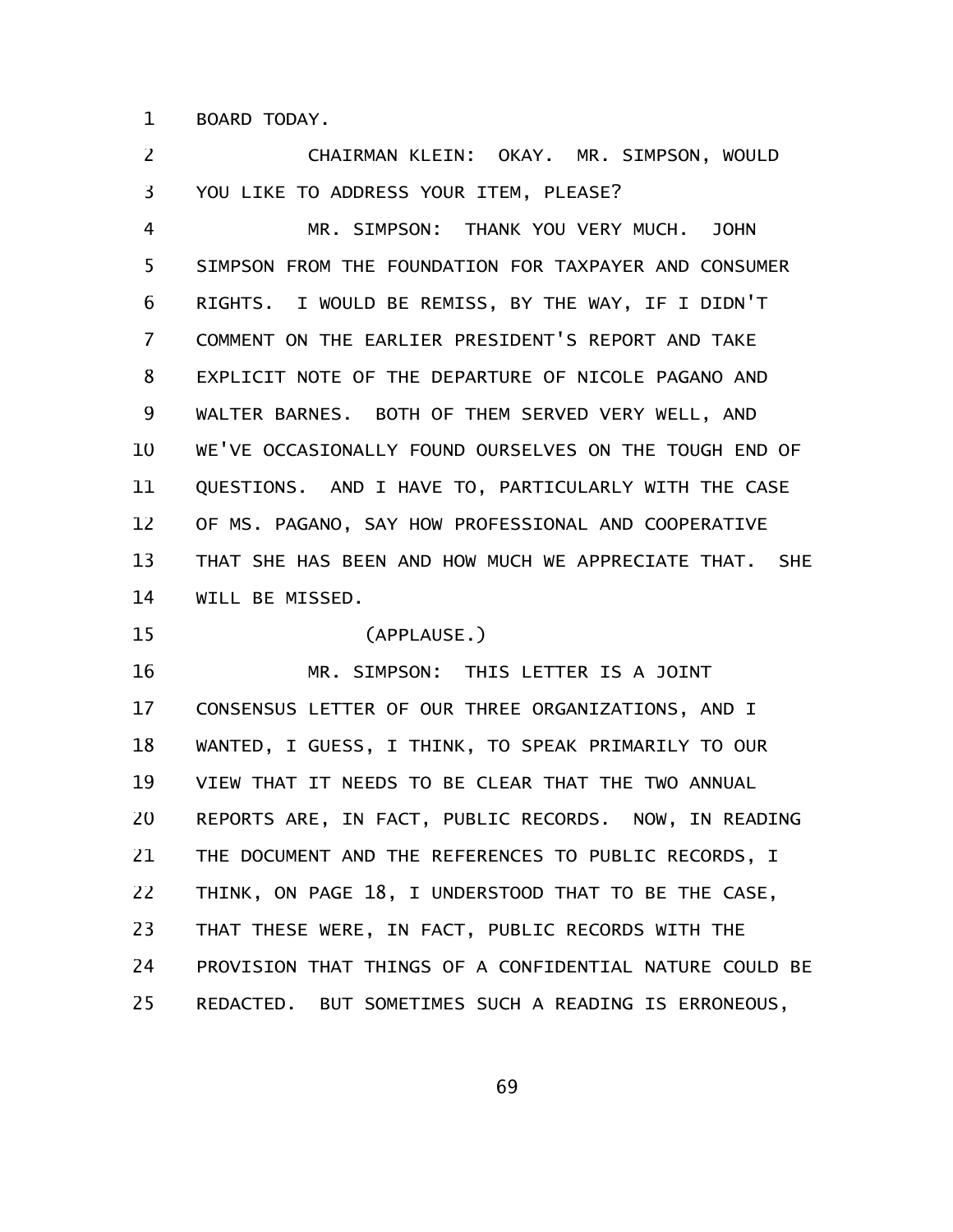AND I THOUGHT IT WOULD BE BEST IF THAT WERE EXPLICITLY INCLUDED IN THE LANGUAGE. 1 2

AS TO THE OTHER POINTS HERE, I APPRECIATE DR. HALL'S POINT THAT THIS MAY GO FURTHER IN THE PUBLIC COMMENT PERIOD. I ALSO THINK THAT MY COLLEAGUES FROM PRO-CHOICE ALLIANCE AND THE CENTER FOR GENETICS AND SOCIETY ARE PROBABLY BETTER PREPARED TO COMMENT ON THOSE ITEMS RIGHT NOW. THANK YOU. 3 4 5 6 7 8

CHAIRMAN KLEIN: THANK YOU. DR. HALL, WOULD YOU LIKE TO COMMENT ON THAT FIRST ITEM, OR WOULD YOU LIKE TO WAIT? 9 10 11

DR. HALL: I THINK WE'D LIKE TO HAVE A LOOK AT IT. I'M NOT PREPARED TO SAY. LET US HAVE A LOOK AT THAT AND SEE. WE TAKE THE POINT. IT WILL BE A POINT FOR DISCUSSION HERE, AND WE WILL EXAMINE THE LANGUAGE AND BRING IT BACK. 12 13 14 15 16

MS. FOGEL: HI. I'M SUSAN FOGEL WITH THE PRO-CHOICE ALLIANCE. I WANT TO FLAG TWO THINGS. ONE IS ON PAGE 18. FIRST OF ALL, WE TOTALLY CONCUR, AS YOU CAN TELL FROM OUR LETTER, ABOUT WHY THESE REPORTS NEED TO BE PUBLIC. BUT I WANT TO FLAG ON PAGE 18 THE THIRD FULL PARAGRAPH WHERE IT TALKS ABOUT THE TYPES OF RECORDS THAT ARE NOT AVAILABLE TO THE PUBLIC. AND IT HAS THIS VERY LOOSEY-GOOSEY LANGUAGE THAT I THINK, FIRST OF ALL, DOESN'T GIVE GOOD GUIDANCE AND DOESN'T 17 18 19 20 21 22 23 24 25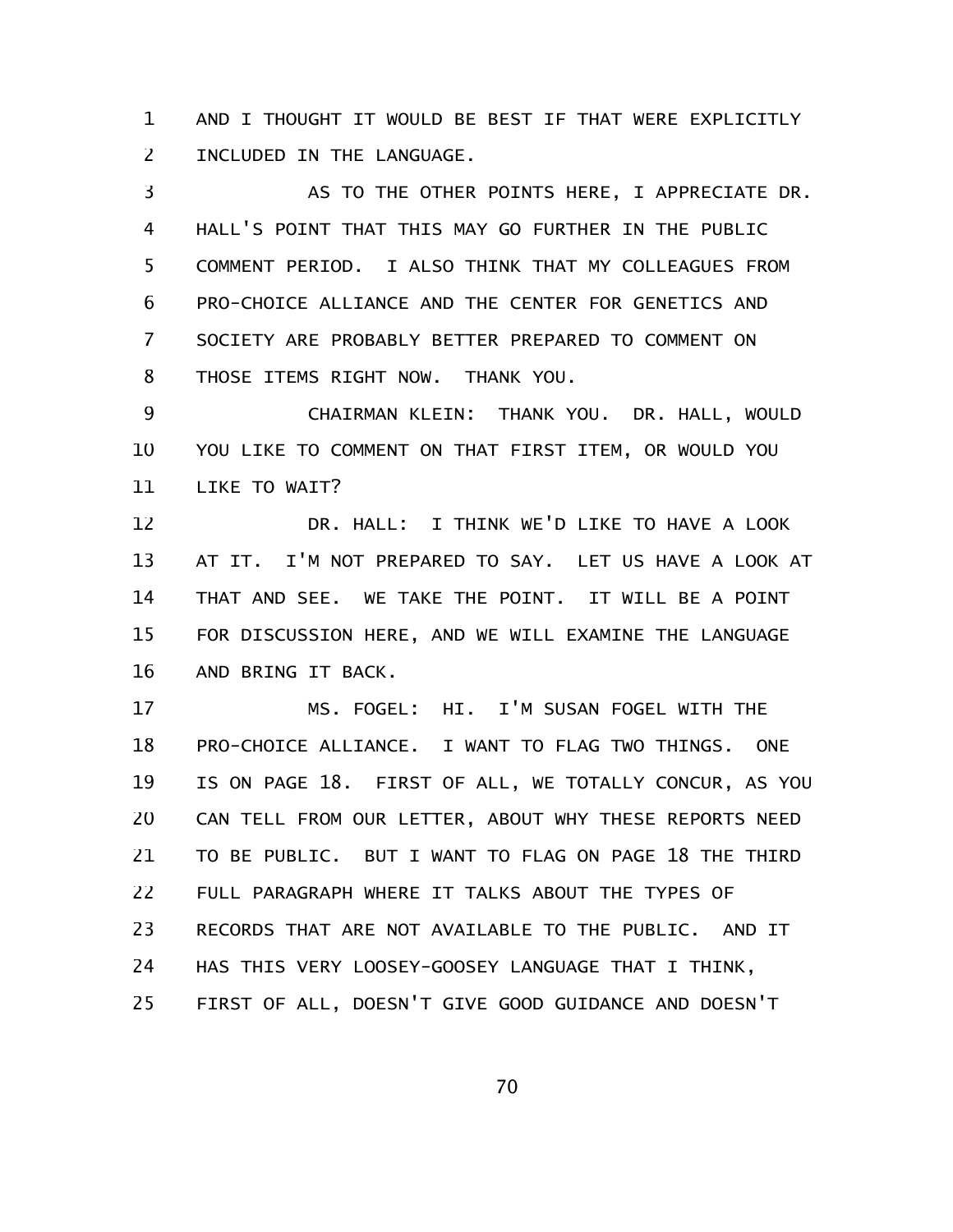PROTECT THE PUBLIC. 1

THE FOURTH SENTENCE SAYS, "THE ICOC HAS DECIDED THAT THE PUBLIC SHALL ALSO HAVE ACCESS TO THE RECORDS OF THE WORKING GROUPS EXCEPT FOR, AMONG OTHER THINGS," ONE, TWO, AND THREE. AND THAT KIND OF "AMONG OTHER THINGS" IS A PRETTY BIG LOOPHOLE. SO WE WOULD LIKE TO SEE MUCH MORE SPECIFIC, CLEAR LANGUAGE. THAT'S OUR FIRST POINT. 2 3 4 5 6 7 8

OUR SECOND POINT, I DO WANT TO MAKE CLEAR THAT THESE COMMENTS ABOUT THE TYPES OF REPORTING WERE MADE TO THE REGULATIONS ON THE MEDICAL AND ETHICAL STANDARDS. WE'VE ASKED FOR THIS KIND OF REPORTING. WE WERE TOLD THAT THEY SHOULD BE BETTER ADDRESSED IN THE GAP. SO WE DON'T WANT TO SEE THESE ITEMS GET BOUNCED BACK AND FORTH BETWEEN THESE TWO PROCESSES. 9 10 11 12 13 14 15

THE UNDERLYING CONCEPT HERE IS THAT YOU'RE MOVING FORWARD TO FUND TYPES OF RESEARCH THAT CAN BE, BLUNTLY PUT, USED FOR GOOD AND FOR EVIL. AND IN THE ABSENCE OF ANY KIND OF NATIONAL POLICIES OR STATE LAW OR STATE LAWS IN OTHER STATES ABOUT THE BAD USES OF THIS RESEARCH, WHICH YOU'VE BEEN VERY CLEAR YOU WANT TO RESTRICT WITH YOUR MONEY, WE THINK THERE NEED TO BE SOME OVERSIGHT POLICIES, THAT YOU HAVE WAYS OF KNOWING THAT THE TECHNOLOGIES THAT ARE BEING DEVELOPED WITH PUBLIC MONEY ARE THEN NOT BEING USED IN INAPPROPRIATE 16 17 18 19 20 21 22 23 24 25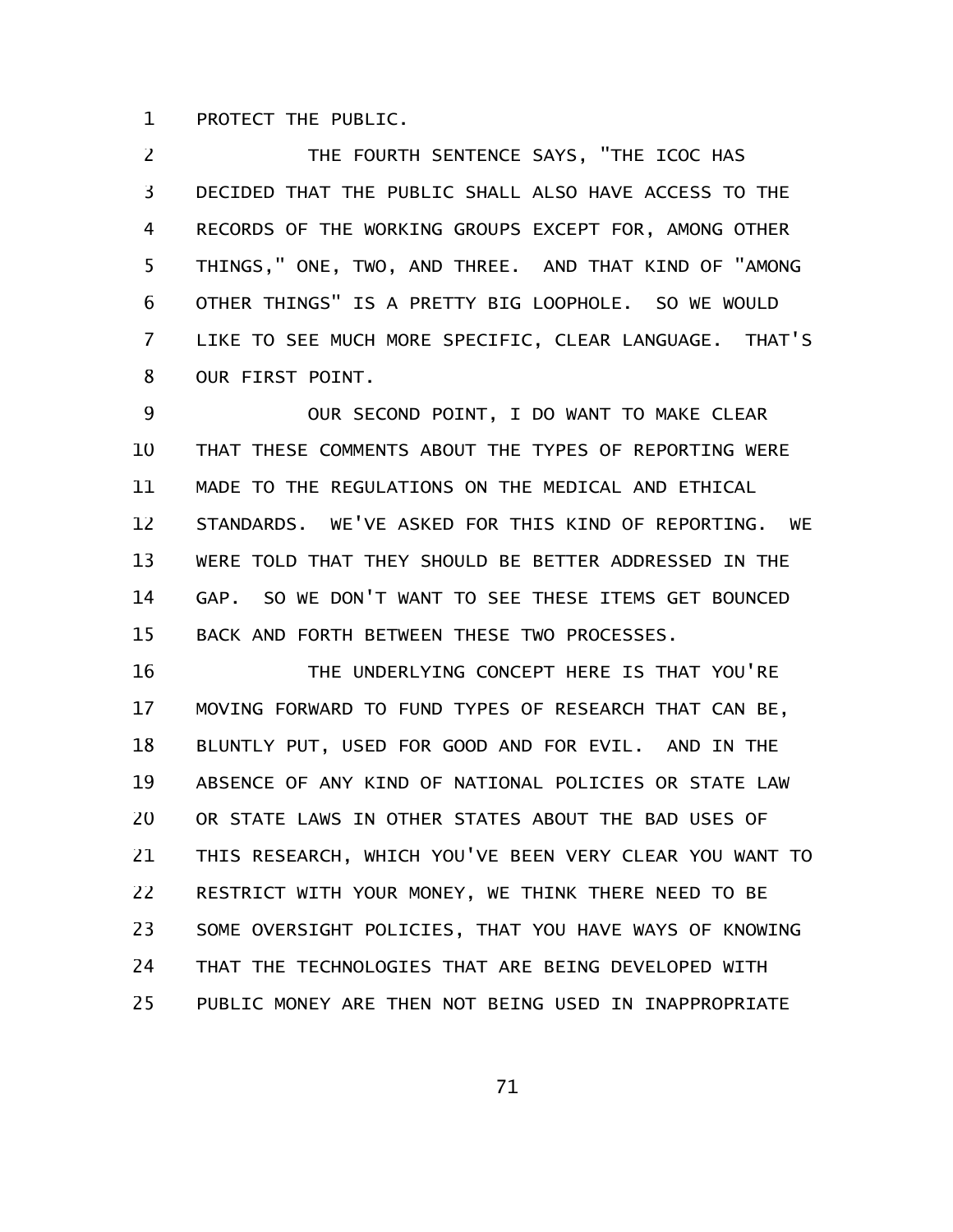WAYS WITH PRIVATE MONEY. AND THAT'S WHY WE'VE ASKED FOR THIS KIND OF OVERSIGHT. 1 2

THE OTHER ISSUE THAT WE'RE VERY CONCERNED ABOUT IS THE REASONS FOR THE THINNESS, IF YOU WILL, OF THE COMPLIANCE SECTION IN THE MEDICAL AND ETHICAL STANDARDS WAS STATED AS IT'S COST-EFFECTIVE TO ONLY RELY ON SELF-REPORTING. WE HAVE UNFORTUNATELY SEEN MANY RESEARCH SCANDALS THAT WERE NOT DETECTED BY SELF-REPORTING. AND WE THINK IT'S REALLY IMPORTANT THAT YOU HAVE SOME TOUGH COMPLIANCE, ENFORCEMENT, AND MONITORING STANDARDS. AND YOU CAN'T HAVE THEM IF YOU'RE NOT COLLECTING GOOD DATA. 3 4 5 6 7 8 9 10 11 12

AND SO WE ARE ASKING THAT YOU INCORPORATE MUCH MORE SPECIFIC REQUIREMENTS OF DATA OUTCOMES ON THESE SPECIFIC ITEMS SO YOU KNOW HOW YOUR MONEY IS BEING USED, YOU KNOW HOW TO MAKE SURE IT'S NOT BEING USED OR OTHER MONEY IS NOT -- YOUR TECHNOLOGY IS NOT THEN BEING USED INAPPROPRIATELY. AND CERTAINLY THE ELEMENTS ABOUT HEALTH OUTCOMES FOR BOTH CLINICAL TRIALS AND FOR WOMEN PROVIDING OOCYTES ARE CRITICAL PIECES OF ENFORCING YOUR MEDICAL STANDARDS. THANK YOU. 13 14 15 16 17 18 19 20 21

CHAIRMAN KLEIN: THANK YOU VERY MUCH. AND I THINK DR. HALL'S ANNOUNCEMENT OF THE SPECIAL COUNCIL LOOKING AT EGG DONATION IS A VERY CLEAR INDICATION OF THE STAFF AND THE BOARD'S COMMITMENT TO MAKING CERTAIN 22 23 24 25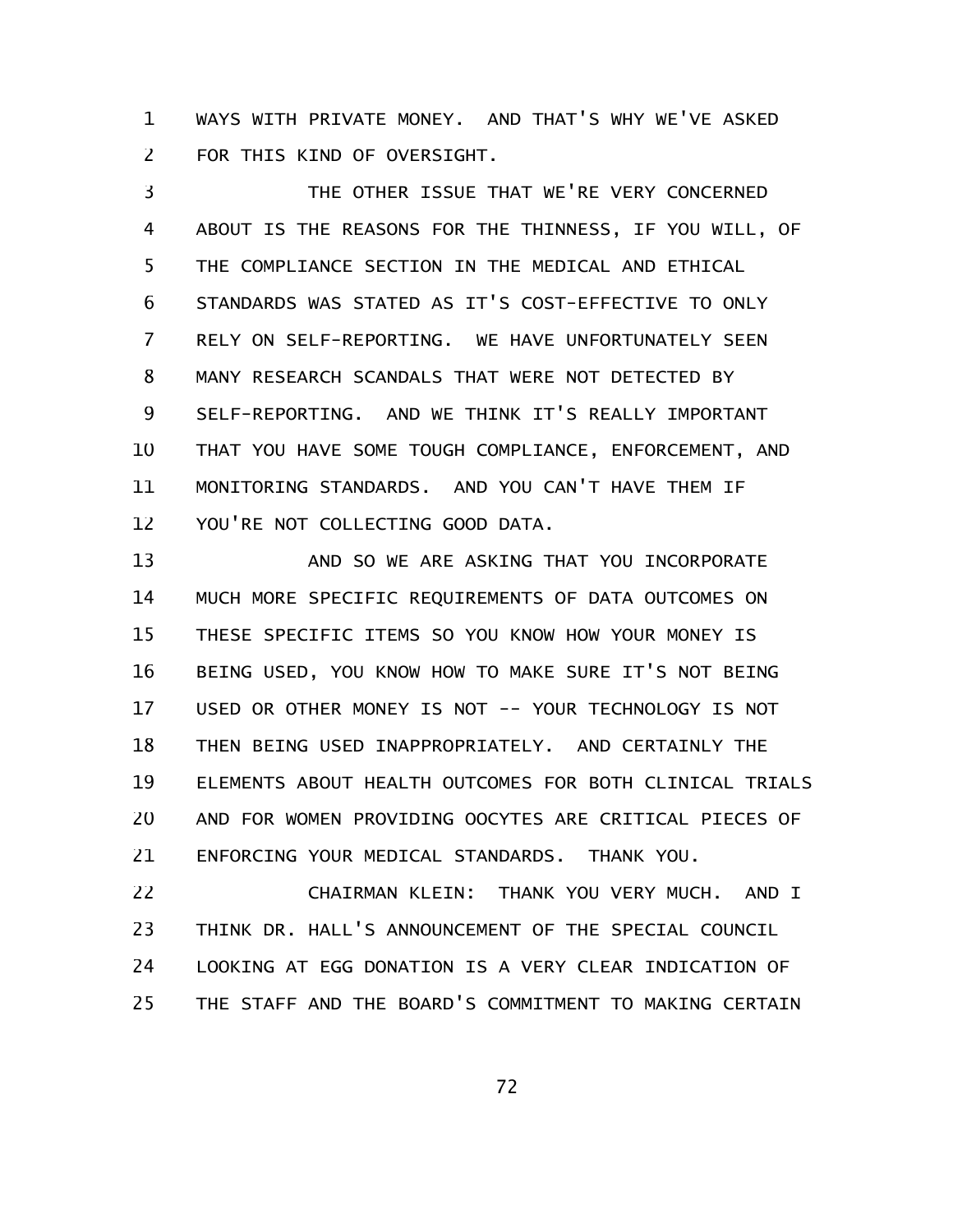WE'RE EXPLORING THE ENTIRE SCOPE OF INFORMATION AVAILABLE TO PROTECT WOMEN IN THIS PROCESS AND PROTECT THE INTEGRITY OF THE PROCESS AND MEDICAL AND ETHICAL STANDARDS RELATED TO IT. 1 2 3 4

I WOULD TELL YOU THAT MY COLLEAGUE, DR. HALL, IS THE ANTITHESIS OF LOOSEY-GOOSEY. HE IS VERY CAREFUL AND VERY THOUGHTFUL, AND I THINK THE STAFF TRIES TO BE EXTREMELY RESPONSIVE AND DETAILED IN THE RESPONSE TO WHAT HAS BEEN A LARGE NUMBER OF COMMENTS. DR. HALL. 5 6 7 8 9

DR. HALL: I'D JUST LIKE TO ASSURE MS. FOGEL THAT THE INTENT IS NOT TO BOUNCE THESE COMMENTS BACK BETWEEN THE TWO. WE DEFERRED THEM FROM MEDICAL AND ETHICAL STANDARDS TO THE GRANTS ADMINISTRATION POLICY WHERE THEY PROPERLY BELONG. WE WILL, DURING THAT PUBLIC COMMENT, DEVELOP SPECIFIC RESPONSES TO EACH OF THE ITEMS IN THIS LETTER HERE THAT WE HAVE JUST RECEIVED. SO WE WILL ADDRESS IT WITHIN THAT PROCESS AND WILL DO SO. WE DID NOT ADDRESS IT WITHIN MEDICAL AND ETHICAL STANDARDS, BUT REFERRED IT HERE. 10 11 12 13 14 15 16 17 18 19

WE JUST DID GET THIS LETTER, SO WE WILL DEFINITELY DO THAT DURING THAT PERIOD OF TIME. SO EACH POINT BROUGHT UP HERE WE WILL RESPOND TO, AND WE MAY MAKE CHANGES BASED ON THESE RECOMMENDATIONS. I'M SURE WE'LL TAKE THEM VERY SERIOUSLY. 20 21 22 23 24

CHAIRMAN KLEIN: OKAY. ANY DISCUSSION? 25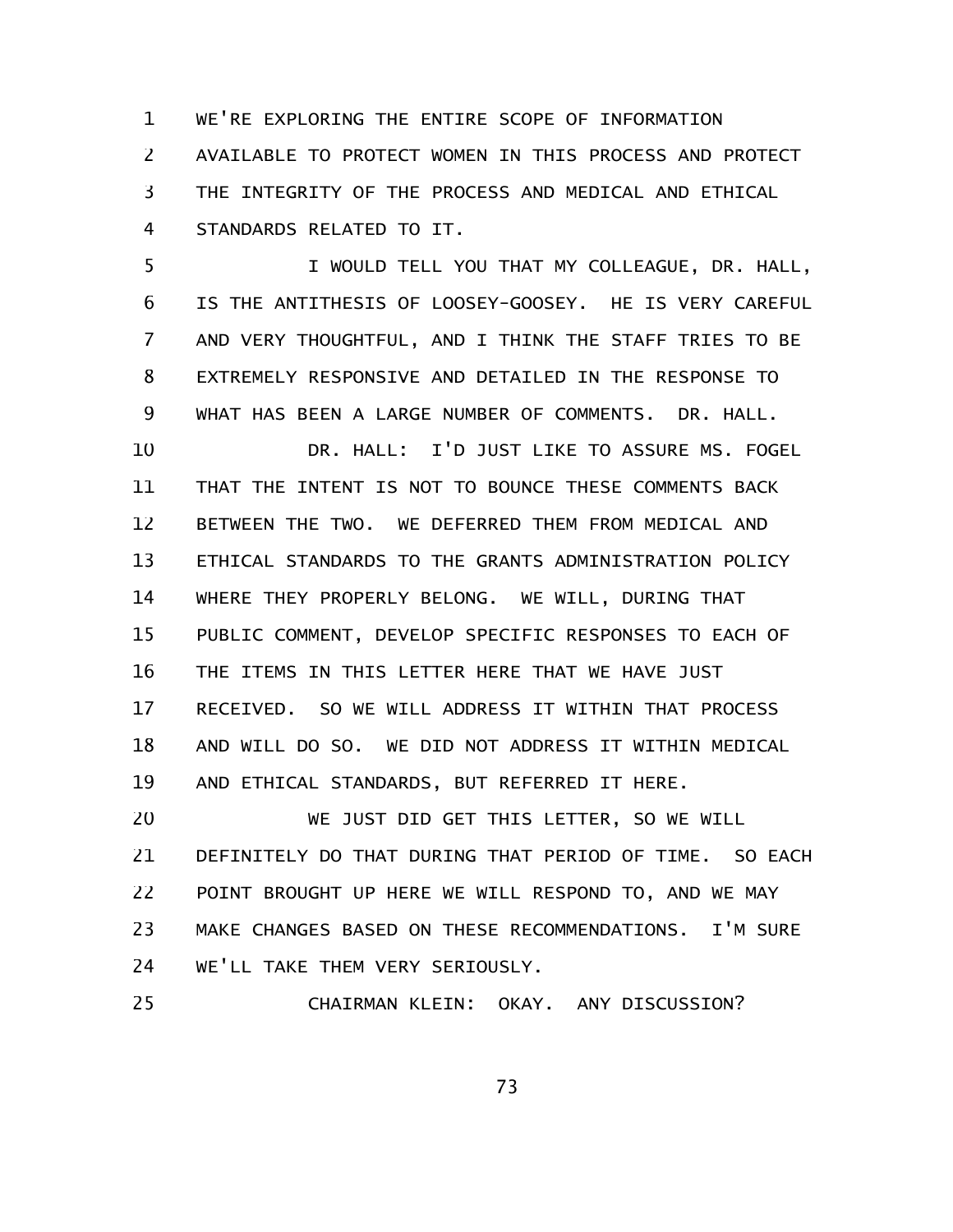MR. SHEEHY: I JUST WANT TO MAKE ONE POINT. AND WE HAD A VERY LONG DISCUSSION IN THE MEDICAL AND ETHICAL STANDARDS WORKING GROUP AT THE VERY BEGINNING OF THE PROCESS. AND THE DECISION WAS MADE, AND THE BOARD HAS SUPPORTED THIS ALL ALONG, THAT CIRM, THROUGH ITS ETHICAL STANDARDS, WAS NOT GOING TO BE THE STATE REGULATOR FOR ALL STEM CELL RESEARCH THAT GOES ON IN THE STATE. I THINK WE NEED TO BE CLEAR THAT WE WILL TRY TO ACCOMMODATE PEOPLE'S CONCERNS, BUT GOING BEYOND AND BECOMING SOME SORT OF DE FACTO REGULATOR FOR STEM CELL RESEARCH IS JUST NOT IN THE CARDS. IT'S NOT OUR WRIT. 1 2 3 4 5 6 7 8 9 10 11 12

CHAIRMAN KLEIN: THANK YOU, JEFF. ADDITIONAL COMMENTS? ADDITIONAL PUBLIC COMMENTS? 13 14

MS. WITMER: HI. I'M KIM WITMER, THE CHIEF FINANCIAL OFFICER AT THE SALK INSTITUTE. AND I WANT TO TAKE THIS OPPORTUNITY TO THANK STAFF OF CIRM, PARTICULARLY DR. ARLENE CHIU AND GIL SAMBRANO, FOR THEIR EXTRAORDINARY EFFORTS IN CRAFTING THIS GRANTS 15 16 17 18 19

ADMINISTRATION POLICY. IT'S A DIFFICULT AREA TO BE ABLE TO PROTECT PUBLIC FUNDS AND ALSO MAKE SURE THAT THE RESEARCH GOES ON IN A WAY THAT'S EFFICIENT. 20 21 22

I KNOW THAT I SPEAK FOR MY COLLEAGUES FROM SCRIPP'S RESEARCH INSTITUTE AND THE BURNHAM INSTITUTE IN THANKING THEM ESPECIALLY TO UNDERSTAND THE NONPROFIT 23 24 25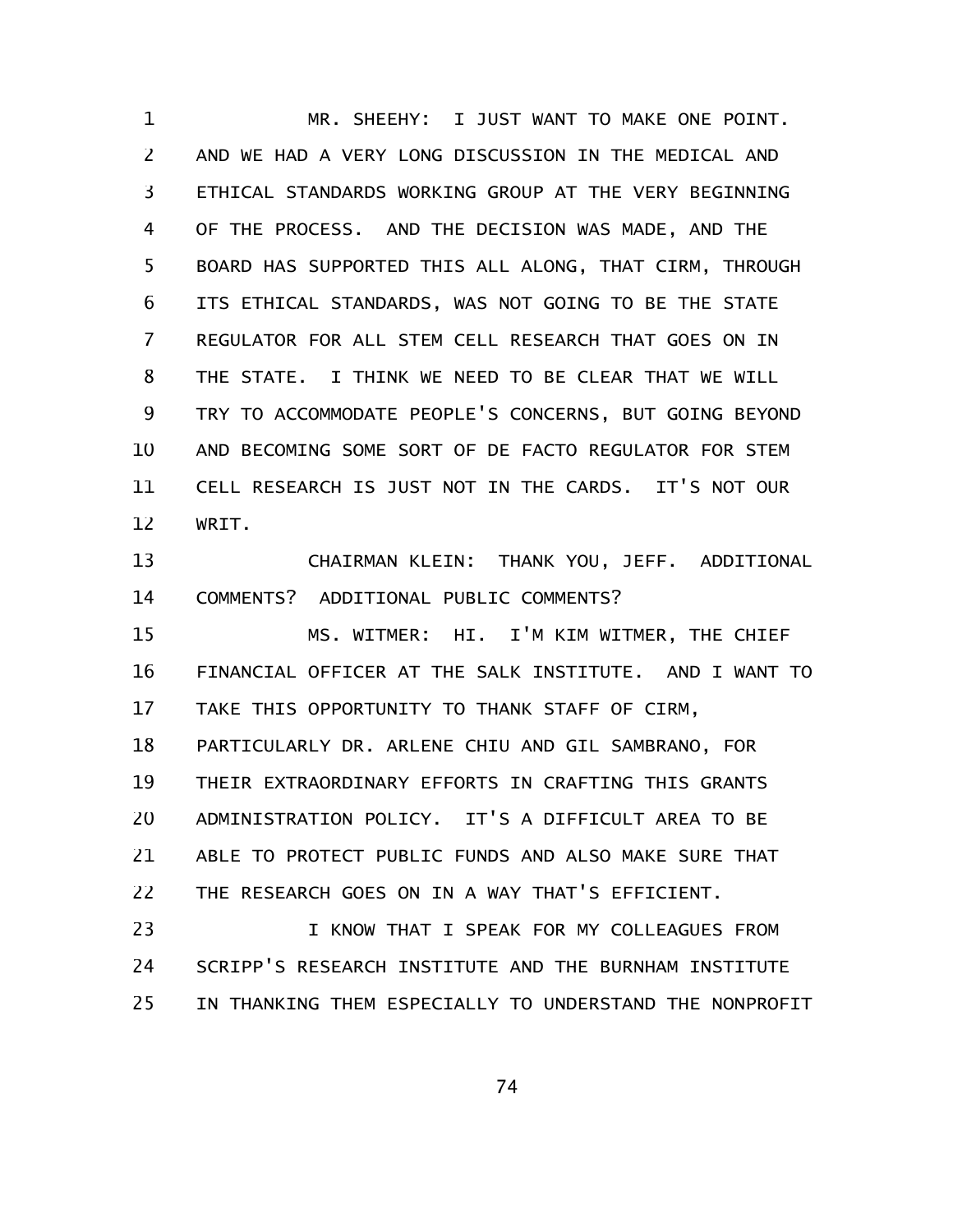RESEARCH INSTITUTES AND HOW WE ARE DIFFERENT THAN RESEARCH UNIVERSITIES. AND THEIR EFFORTS HAVE ALLOWED US TO BE ABLE TO FULLY PARTICIPATE IN THIS IMPORTANT EFFORT. CHAIRMAN KLEIN: THANK YOU VERY MUCH. I THINK WE OWE A ROUND OF APPLAUSE TO DR. CHIU, GIL SAMBRANO, AND THE STAFF UNDER THE DIRECTION OF DR. HALL. (APPLAUSE.) CHAIRMAN KLEIN: SO AT THIS POINT WE ARE PREPARED FOR A MOTION TO CONSIDER THE OVERALL GRANT ADMINISTRATION POLICY WITH THE AMENDMENTS MADE TO DATE. IS THERE A MOTION TO APPROVE? MR. SERRANO-SEWALL: SO MOVED. DR. REED: SECOND. CHAIRMAN KLEIN: DAVID SERRANO-SEWELL AND DR. REED IS THE SECOND. ADDITIONAL COMMENTS FROM THE BOARD? DR. BALTIMORE: I MISSED ALONG THE WAY HERE. WHAT ARE WE DOING ABOUT DICK SELIGMAN'S QUESTION ABOUT SALARIES? CHAIRMAN KLEIN: THE PROPOSAL FROM DR. HALL IS THAT THERE ARE A NUMBER OF COMMENTS, INCLUDING -- DR. BALTIMORE: YOU WANT TO JUST THROW THAT  $IN$   $--$ 1 2 3 4 5 6 7 8 9 10 11 12 13 14 15 16 17 18 19 20 21 22 23 24 25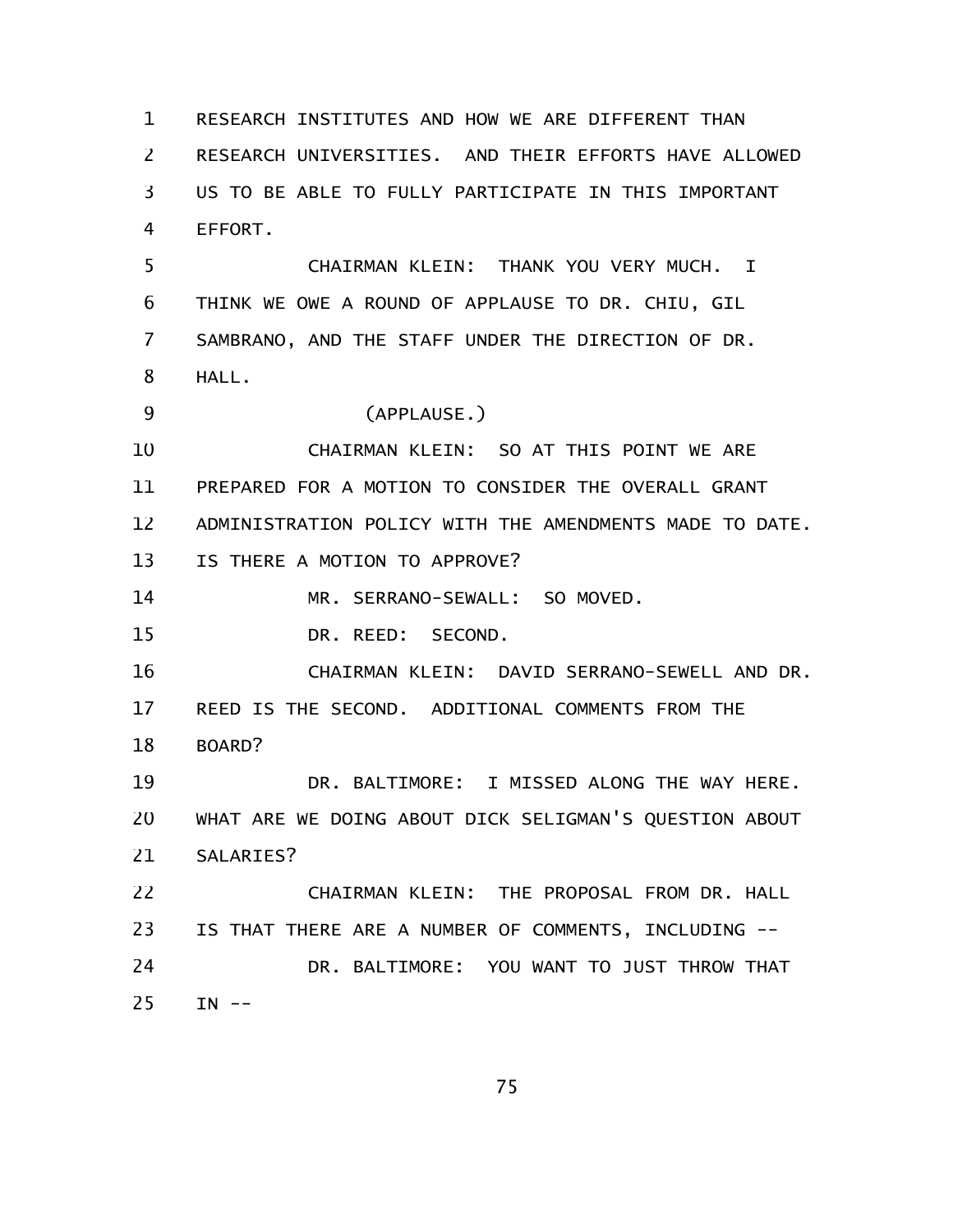DR. HALL: IT CAME IN AT THE LAST MOMENT. WE'LL DEVELOP A DETAILED RESPONSE TO THIS. I MEANT TO INCLUDE IT WITH THE OTHER, BUT WE CERTAINLY WILL. CHAIRMAN KLEIN: THIS IS ALL COMING BACK TO THE BOARD WITH DETAILED COMMENTS ON EACH ITEM RAISED TO DATE AND THROUGH THE PROCESS. ADDITIONAL COMMENTS FROM THE BOARD? DR. MURPHY: ZACH, WHEN WE'RE TALKING ABOUT TRAVEL AND WE'RE TALKING ABOUT CHANGING PROTOCOLS, JUST GUIDE US. HOW WOULD YOU MAKE THAT DECISION OR THOSE DECISIONS ONCE THEY COME BACK TO CIRM, IF THEY GET TO THAT LEVEL? HAVE YOU THOUGHT ABOUT THAT, HOW YOU HANDLE THOSE CHANGES INTERNALLY? DR. HALL: WELL, YOU KNOW, AS WITH ANY INSTITUTION LIKE THIS, WHAT WE WOULD DO IN THE SCIENCE, AMONG THE SCIENCE OFFICERS, EACH OF WHOM WILL BE RESPONSIBLE FOR A PARTICULAR SET OF GRANTS, WOULD BE TO DEVELOP A SET OF COMMON STANDARDS ABOUT HOW WE DEAL WITH SUCH THINGS. WHAT SEEMS REASONABLE, WHAT DOES NOT, SO IT BECOMES SORT OF IMPLEMENTATION OF THE POLICY AND HOW IT WILL BE. SO WE WILL OPERATE WITHIN THE POLICY LIMITS, IF YOU SUGGEST, BUT OBVIOUSLY IN IMPLEMENTING THOSE, WE WILL HAVE TO INTERPRET THEM. AND WE WILL, FOR EXAMPLE, WHAT DOES IT MEAN TO SAY MAJOR CHANGE IN RESEARCH DIRECTION? I THINK THAT WE 1 2 3 4 5 6 7 8 9 10 11 12 13 14 15 16 17 18 19 20 21 22 23 24 25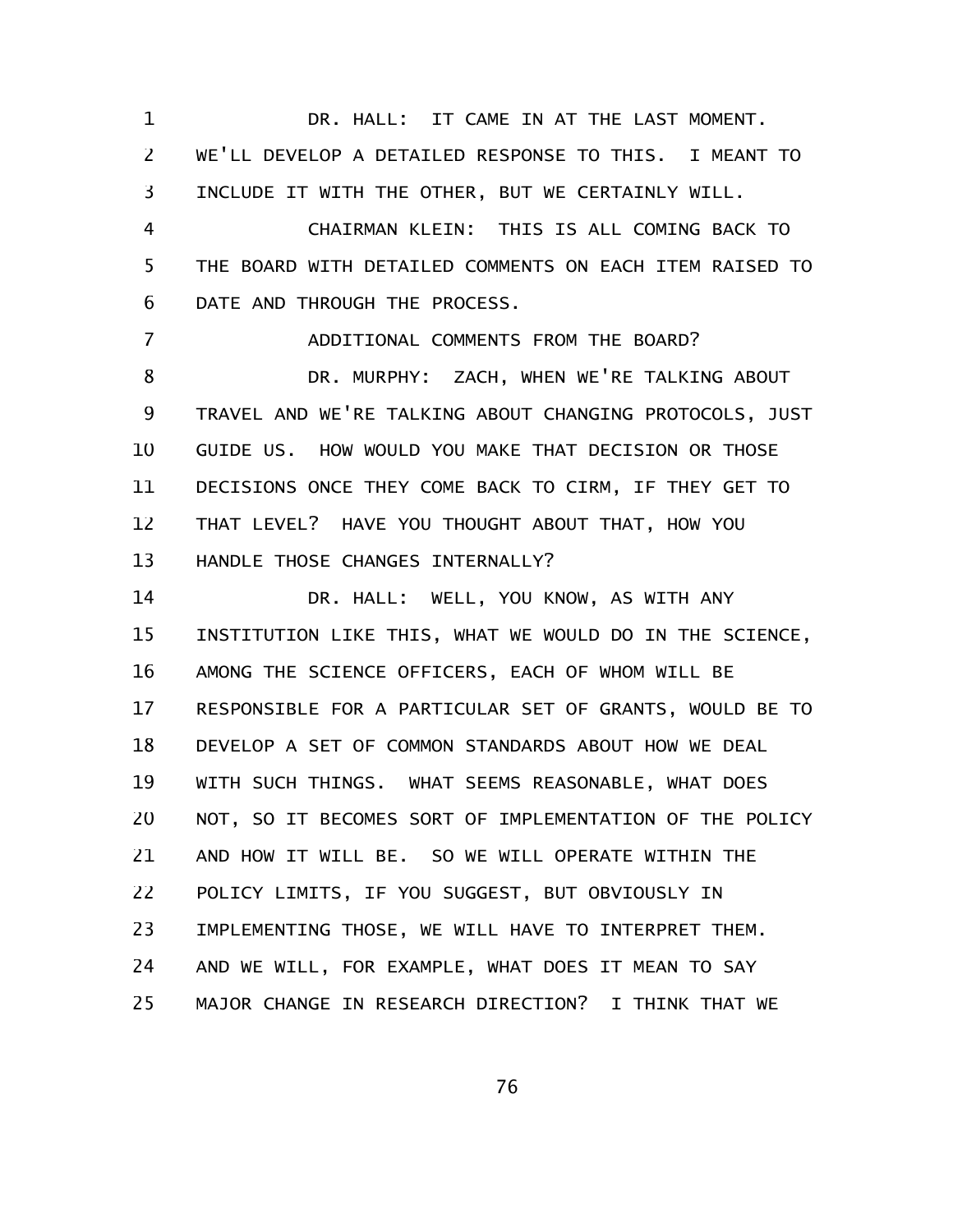WOULD JUST HAVE TO MAKE DECISION ABOUT THAT, AND I THINK IT'S VERY HARD TO WRITE IN EXACTLY WHAT YOU MEAN. THE CHANGE IN DISEASE IS IMPORTANT FOR US BECAUSE WE WILL NEED TO BE ACCOUNTABLE FOR THAT. WE ARE GOING TO HAVE TO REPORT TO THE STATE ON WHAT DISEASE AREAS ARE BEING COVERED. AND SO THAT FOR US IS MORE, NOT THAT WE WOULD SAY YOU CAN'T WORK ON THIS DISEASE, THAT'S NOT THE POINT ALL, BUT FOR US TO BE ABLE TO KEEP ACCURATE RECORDS. SO I THINK IT IS -- YOU KNOW, WE SEE IT AS OUR RESPONSIBILITY, THIS DUAL RESPONSIBILITY, NO. 1, TO FACILITATE THE RESEARCH AND TO FREE UP PEOPLE TO DO AS MUCH AS POSSIBLE. ON THE OTHER HAND, TO PROTECT THE ENTERPRISE SO THAT WE'RE ABLE TO SAY THAT WE ARE RESPONSIBLE STEWARDS OF THE STATE'S MONEY AND THAT WE ARE RESPONSIBLE STEWARDS OF THE RESEARCH THAT WE SPONSOR. WE KNOW WHAT'S GOING ON AND WE ARE PREPARED TO DEFEND IT. 1 2 3 4 5 6 7 8 9 10 11 12 13 14 15 16 17

CHAIRMAN KLEIN: ANY ADDITIONAL PUBLIC COMMENT? THE MOTION IS BEFORE US. ALL IN FAVOR. OPPOSED? 18 19 20

WE'LL MOVE ON TO ITEM 8 AND THANK YOU VERY MUCH. I'D LIKE TO BRING TO THE BOARD'S ATTENTION THAT QUORUM IS 21. QUORUM IS 19; WE ARE AT 21. MARCY FEIT CAME DOWN HERE TODAY EVEN THOUGH SHE HAS MAJOR FUND-RAISING ACTIVITIES GOING ON AT HER INSTITUTION AND 21 22 23 24 25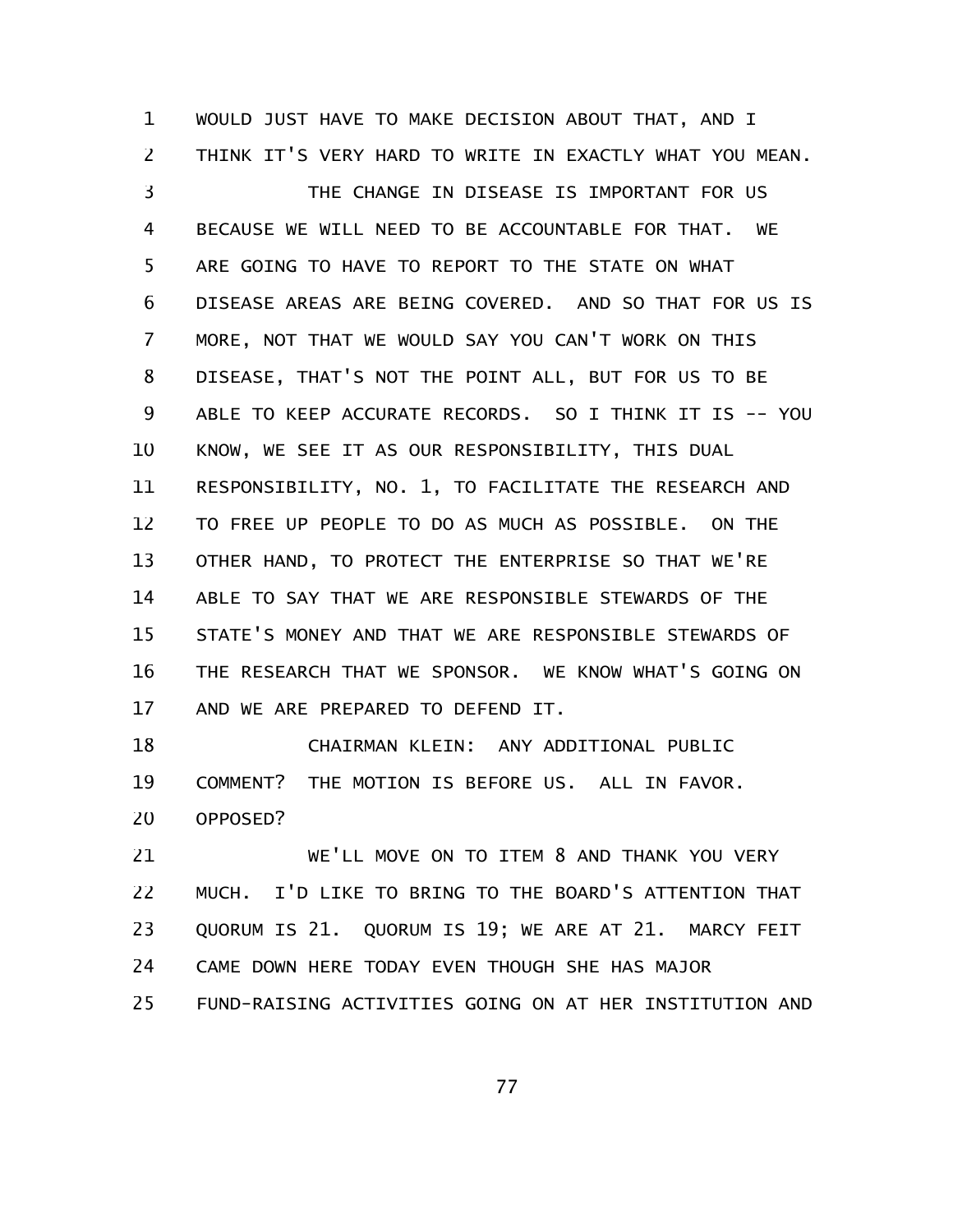MEETINGS WITH EXECUTIVES IN HER INSTITUTION, SO SHE'S GOING TO HAVE TO LEAVE AT 12:30. WE NEED TO MOVE QUICKLY BUT THOROUGHLY THROUGH THIS AGENDA. 1 2 3

SO FOR LUNCH, WE WILL TRY AND RESTRICT THAT TO 40 MINUTES RIGHT ACROSS THE HALL. MAKE IT QUICK. TALK DURING LUNCH, BUT WE WILL MOVE VERY QUICKLY. AS WE ADJOURN, WE'LL TRY AND GO THROUGH THIS ITEM AND THEN GO TO LUNCH. DR. HALL. 4 5 6 7 8

DR. HALL: THANK YOU. LET ME JUST MAKE A FEW INTRODUCTORY COMMENTS. THIS IS ANOTHER SET OF STANDARDS, THE MEDICAL AND ETHICAL STANDARDS, THAT WE'RE JUST TALKING ABOUT. WE ARE AT A DIFFERENT STAGE IN THE PROCESS. AND I WANT TO GIVE YOU A BRIEF INTRODUCTION, AND THEN I'M GOING TO TURN IT OVER TO DR. BERNIE LO, WHO IS THE CO-CHAIR OF THIS MEDICAL AND ETHICAL STANDARDS WORKING GROUP, TO DEAL WITH THE SUBSTANTIVE ISSUES. 9 10 11 12 13 14 15 16 17

LET ME REMIND YOU THAT AT THE FEBRUARY 10TH MEETING OF THE ICOC, THE MEDICAL AND ETHICAL REGULATIONS RECOMMENDED BY THE WORKING GROUP WERE APPROVED. ON MARCH 17TH THE REGULATIONS THAT WERE APPROVED WERE THEN OFFICIALLY NOTICED WITH THE OFFICE OF ADMINISTRATIVE LAW. THESE NOW ARE WRITTEN INTO REGULATORY LANGUAGE, AND THIS TRIGGERED, THEN, A 45-DAY PUBLIC COMMENT PERIOD, JUST AS THE ONE THAT WILL BE 18 19 20 21 22 23 24 25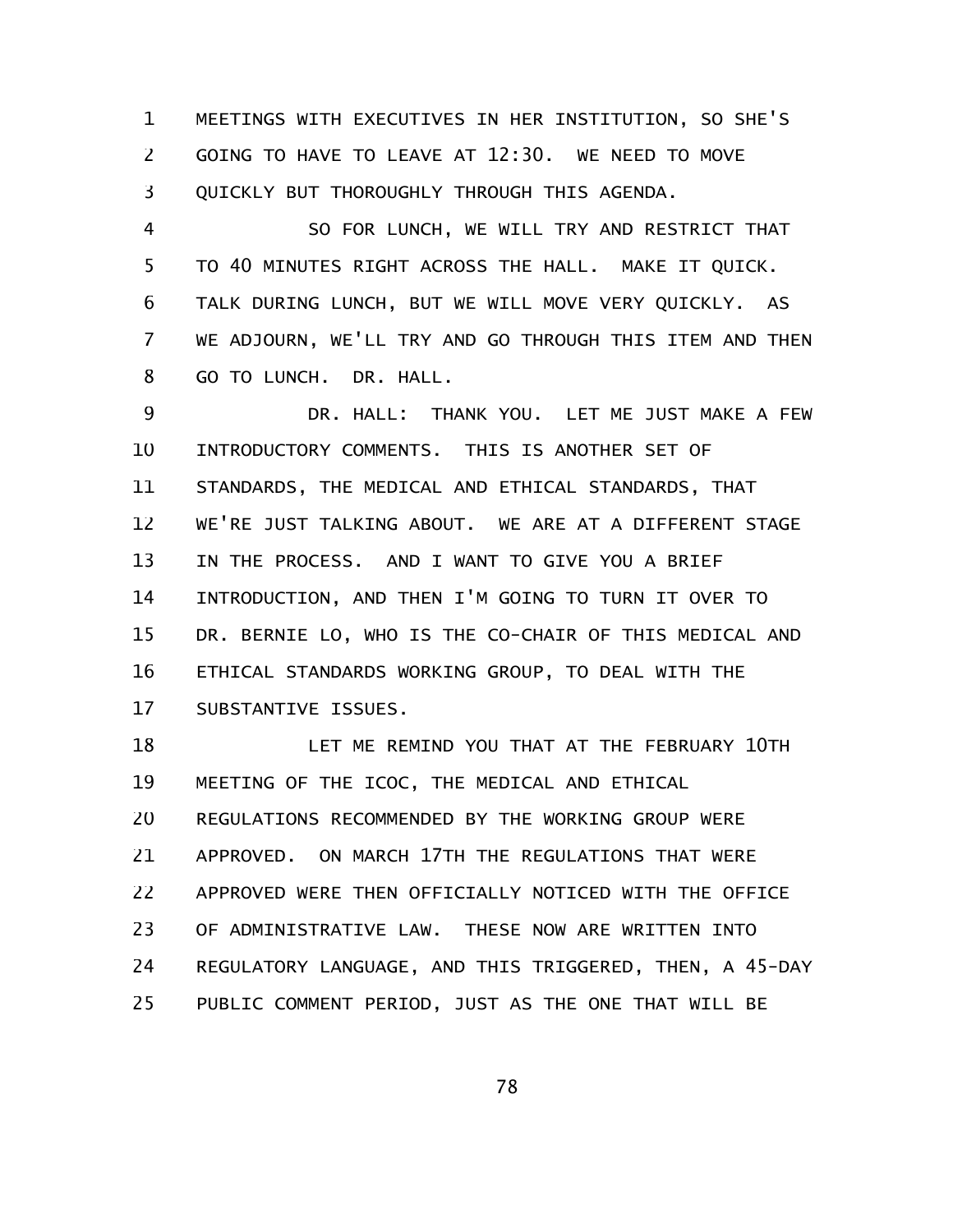UPCOMING WITH RESPECT TO OUR GRANTS ADMINISTRATION POLICY. 1 2

DURING THE COMMENT PERIOD, WHICH ENDED ON OR ABOUT APRIL 29TH, IF I RECALL, IT WAS JUST A FEW DAYS BEFORE OUR MAY 3D MEETING, AT ANY RATE, RIGHT AT THE END OF -- MAY 1ST. IT ENDED ON MAY 1ST. BUT DURING THAT 45-DAY PERIOD, CIRM RECEIVED AND REVIEWED APPROXIMATELY 50 DIFFERENT PUBLIC COMMENTS, EACH REQUIRING A RESPONSE. THAT IS, IN SOME CASES WE RECEIVED MORE THAN SEVERAL COMMENTS ON THE SAME, BUT WE HAD 50 DIFFERENT ITEMS THAT REQUIRED A WRITTEN RESPONSE. AND I WOULD POINT OUT THAT TO DATE OVER 120 WRITTEN COMMENTS HAVE BEEN RECEIVED THROUGHOUT THE ENTIRE PROCESS. SO THIS INDICATES, I THINK, THE PRODUCTIVE AND USEFUL PARTICIPATION OF THE PUBLIC AS WE GO THROUGH AND ESTABLISH OUR STANDARDS. AND WHEN I SAID THAT THE WORK IS NOT COMPLETE WITH THE GRANTS ADMINISTRATION POLICY, I MEANT TO INDICATE THAT WE PRESUMABLY WILL GET A LIKE NUMBER OF COMMENTS ABOUT THOSE THAT WE WILL ALSO DEAL WITH. 3 4 5 6 7 8 9 10 11 12 13 14 15 16 17 18 19 20

SO THESE COMMENTS HAVE BEEN RECEIVED FROM PRIVATE INDIVIDUALS, FROM RESEARCH INSTITUTIONS, FROM WOMEN'S HEALTH ORGANIZATIONS, AND FROM OTHER PUBLIC INTEREST GROUPS. 21 22 23 24

25

NOW, ON MAY 3D THE STANDARDS WORKING GROUP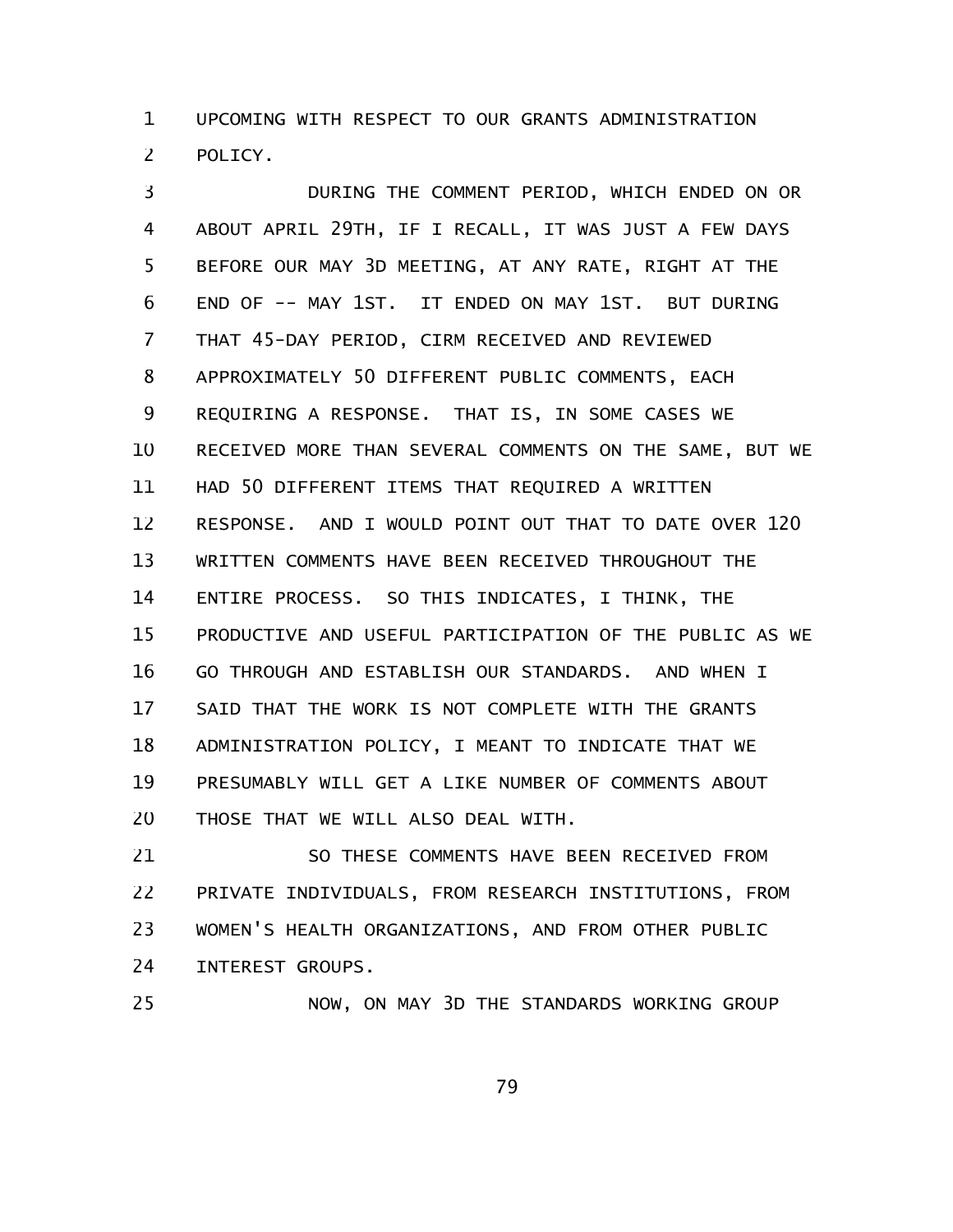CONVENED TO DISCUSS THE COMMENTS THAT HAD BEEN MADE AND CHANGES THAT WERE RECOMMENDED ON THE BASIS OF THOSE COMMENTS. MUCH OF THE DISCUSSION FOCUSED ON SEVERAL CHANGES WHERE THE STAFF HAD SUGGESTED THAT WE MAKE CHANGES IN THE DOCUMENT THAT HAD BEEN IMPROVED IN LIGHT OF THE OAL CRITERIA OF CLARITY; THAT IS, WE WANT TO BE AS CLEAR AS POSSIBLE, AS PRECISE AS POSSIBLE, AND ALSO THE OAL REQUIREMENT FOR INTERNAL CONSISTENCY IN OUR DOCUMENTS SO THAT WE DON'T SAY ONE THING IN ONE PLACE AND SOMETHING ELSE IN ANOTHER, AND ALSO CONSISTENCY WITH ANY EXTERNAL REGULATIONS. 1 2 3 4 5 6 7 8 9 10 11

SO THE REVISIONS THAT WERE RECOMMENDED BY THE STANDARDS WORKING GROUP IN SEVERAL OF THESE AREAS WILL BE DESCRIBED TO YOU BY DR. LO IN JUST ONE MOMENT. NOW, BECAUSE THE CHANGES IN SOME CASES REPRESENTED REAL CHANGES, WE THEN ON MAY 9TH NOTICED THE DOCUMENT WITH REVISIONS WITH THE OAL, AND THAT OPENED AN ADDITIONAL 15-DAY PUBLIC COMMENT PERIOD. AND SO WE NOW BRING TO YOU A DOCUMENT WITH FURTHER SUGGESTIONS THAT WERE MADE DURING THAT 15-DAY PERIOD, SOME OF WHICH WE THINK ARE ACTUALLY USEFUL AND IMPORTANT. BECAUSE OF THE FACT THAT WE'RE GOING TO CHANGE THE DOCUMENT YET AGAIN, WE WILL HAVE ANOTHER 15-DAY PERIOD AFTER THIS MEETING. SO OUR INTENT TODAY IS NOT TO ASK FOR YOUR 12 13 14 15 16 17 18 19 20 21 22 23 24 25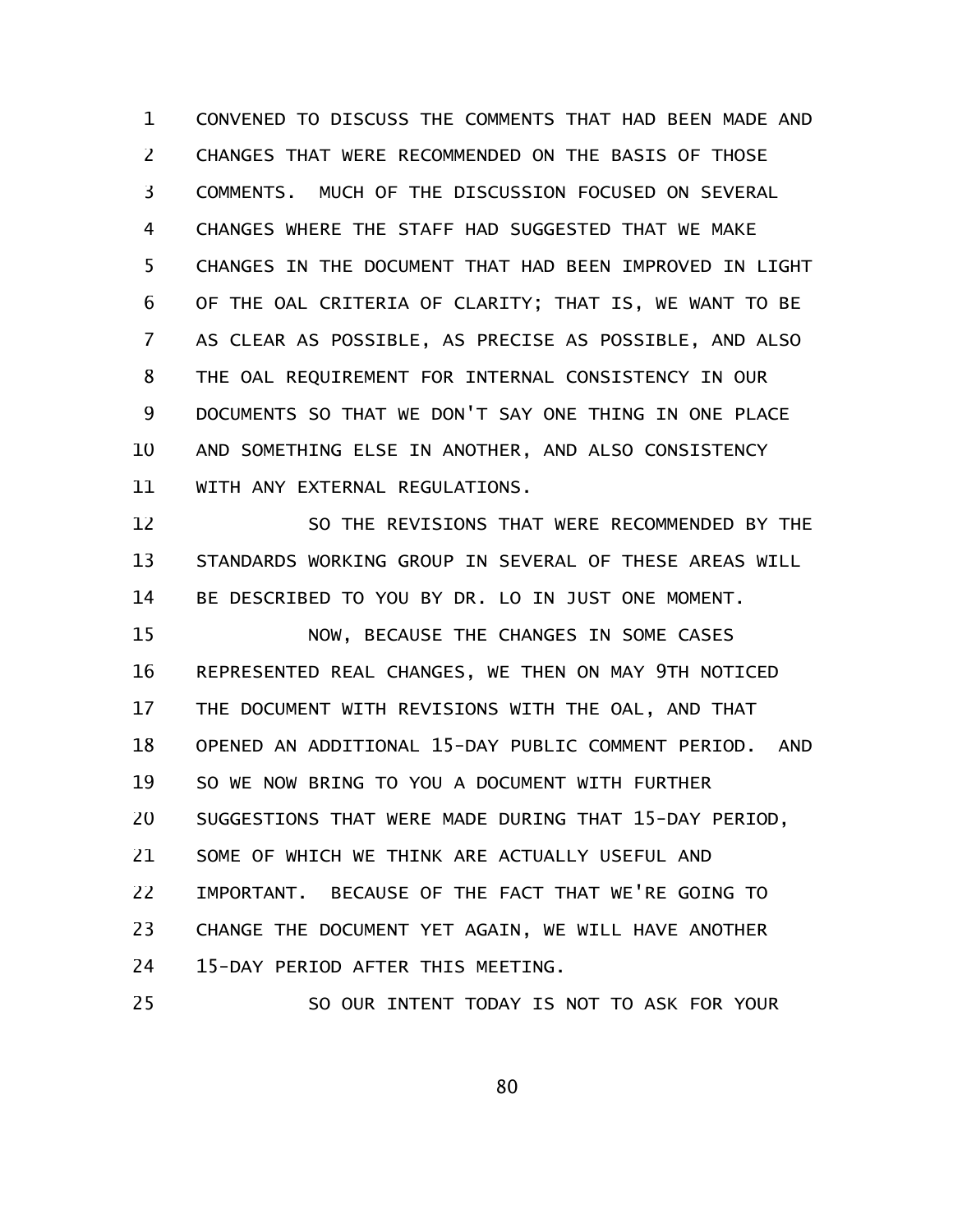APPROVAL OF THE FINAL DOCUMENT, WHICH WE HAD ANTICIPATED, BUT TO GIVE YOU AN INFORMATIONAL REPORT ON WHERE WE STAND AS WE ENTER OUR SECOND 15-DAY PERIOD. 1 2 3

NOW, THIS SEEMS LIKE IN SOME WAYS A TEDIOUS PROCESS, BUT IT EMPHASIZES, I THINK, THE DIFFICULTY OF GETTING A DOCUMENT LIKE THIS EXACTLY RIGHT, HAVING IT CONSISTENT IN ALL OF ITS PARTS. AND I THINK HAVING A LARGE NUMBER OF CAREFUL READERS HAS BEEN EXTRAORDINARILY HELPFUL TO US. AND I THINK ALL OF US FEEL THAT THIS ENTIRE PROCESS, ALTHOUGH LONG AND DRAWN OUT, HAS RESULTED IN A BETTER DOCUMENT. AND OUR FEELING IS THAT IT IS OUR RESPONSIBILITY TO PROVIDE THE BEST POSSIBLE DOCUMENT TO THE OFFICE OF ADMINISTRATIVE LAW. SO WE ASK YOUR PATIENCE. WE WILL GO THROUGH ANOTHER 15-DAY PERIOD, AND THEN WE EXPECT AT THE AUGUST 2D MEETING TO BRING TO YOU FOR FINAL APPROVAL, THEN, REGULATIONS WHICH HAVE GONE THROUGH ALL OF THESE CHANGES AND THEN WILL BE, IF APPROVED BY YOU, APPROVED AS STATE REGULATIONS. 4 5 6 7 8 9 10 11 12 13 14 15 16 17 18 19

SO WHAT I WOULD LIKE TO DO, THEN, IS TO TURN IT OVER TO DR. LO, WHO IT LOOKS LIKE HAS COME HERE AT GREAT DANGER TO HIS HEALTH AND WELL-BEING, AND WHO WILL DESCRIBE FOR YOU THE ISSUES THAT THE WORKING GROUP HAS TAKEN UP SINCE OUR LAST MEETING ON THIS TOPIC. DR. LO: THANK YOU, ZACH. IT'S A PLEASURE TO 20 21 22 23 24 25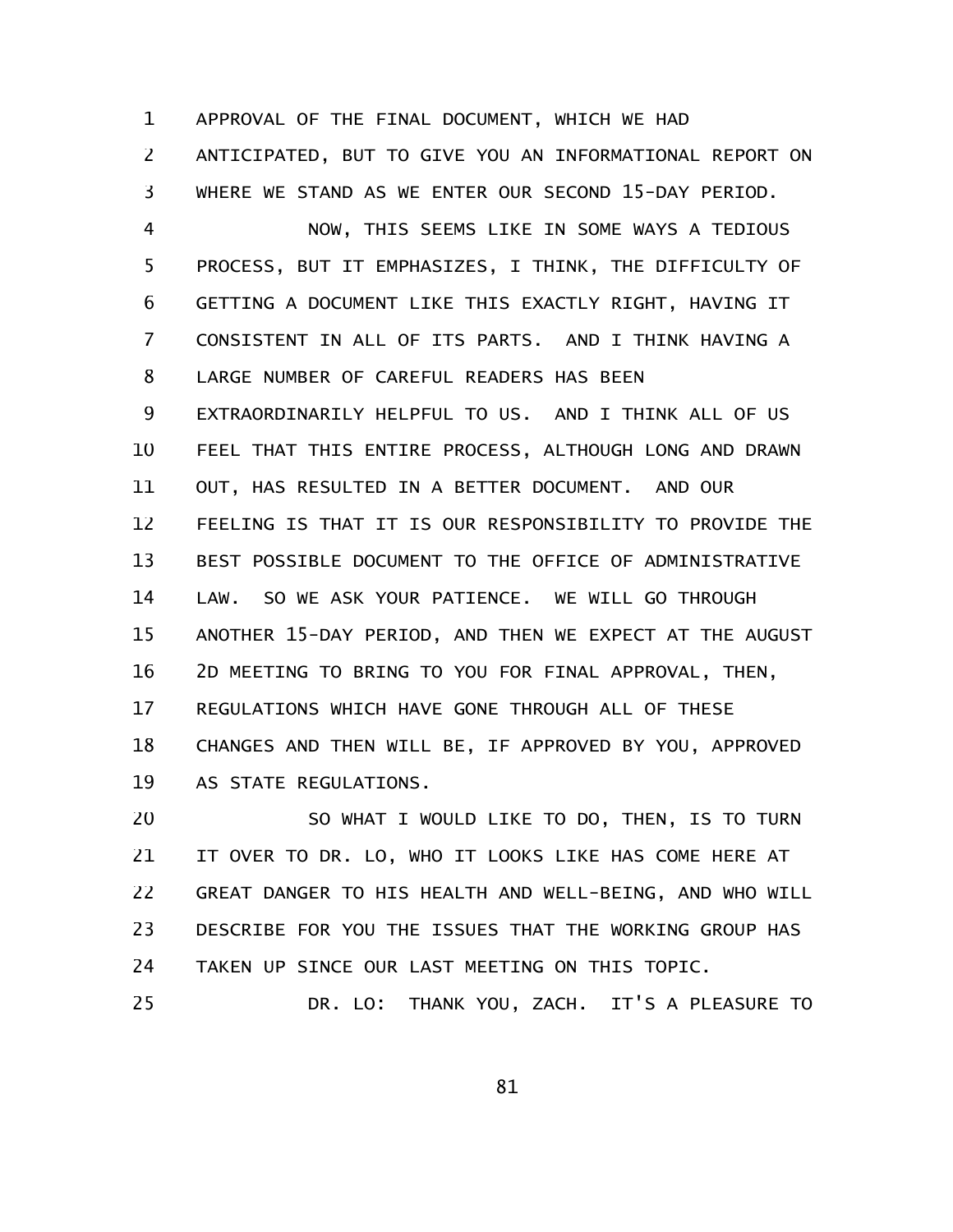BE HERE, AND I APPRECIATE THE OPPORTUNITY TO PRESENT TO THE ICOC. THE GOALS OF MY PRESENTATION ARE TWOFOLD. ONE, I WANT TO INFORM YOU OF CHANGES THAT THE SWG HAS MADE IN RESPONSE TO PUBLIC COMMENTS TO THE DOCUMENTS YOU APPROVED BACK IN FEBRUARY. SECONDLY, I WANT TO DESCRIBE SOME UNRESOLVED ISSUES WHICH STILL NEED TO BE WORKED OUT, AGAIN, IN RESPONSE TO EXTENSIVE PUBLIC COMMENT AND PUBLIC DISCUSSION TO ISSUES THAT NEED TO BE ADDRESSED. 1 2 3 4 5 6 7 8 9

AND FINALLY, AS I'LL DESCRIBE IN THE TALK, THE REVISED TIMETABLE IS SUCH THAT WE WOULD LIKE TO ASK YOUR APPROVAL FOR A REVISED TIMETABLE, PARTICULARLY TAKING INTO ACCOUNT THE POSSIBILITY THAT THE INTERIM GUIDELINES MAY NEED TO BE EXTENDED TO ALLOW US TO GO THROUGH THIS PROCESS THAT DR. HALL DESCRIBED. 10 11 12 13 14 15

NOW, I'M GOING TO ACTUALLY SKIP THIS BECAUSE THAT SUMMARIZES SORT OF THE TIMETABLE WE WERE ON. BUT I WANTED TO SAY A LITTLE BIT TO YOU ABOUT THE COMMENTS WE RECEIVED AND HOW WE RESPONDED TO THEM. AS ZACH SAID, THE COMMENTS WERE EXTREMELY HELPFUL, AND THERE WERE SEVERAL LARGE CATEGORIES OF RESPONSES WE MADE. A NUMBER WERE WHAT I WOULD TERM TECHNICAL REVISIONS. THERE WERE SUGGESTIONS TO ENHANCE THE CLARITY OF OUR REGULATIONS, THE CONSISTENCY, ALSO BETTER WAYS TO IMPLEMENT WHAT WAS THE SWG'S INTENTION. AND WE TENDED 16 17 18 19 20 21 22 23 24 25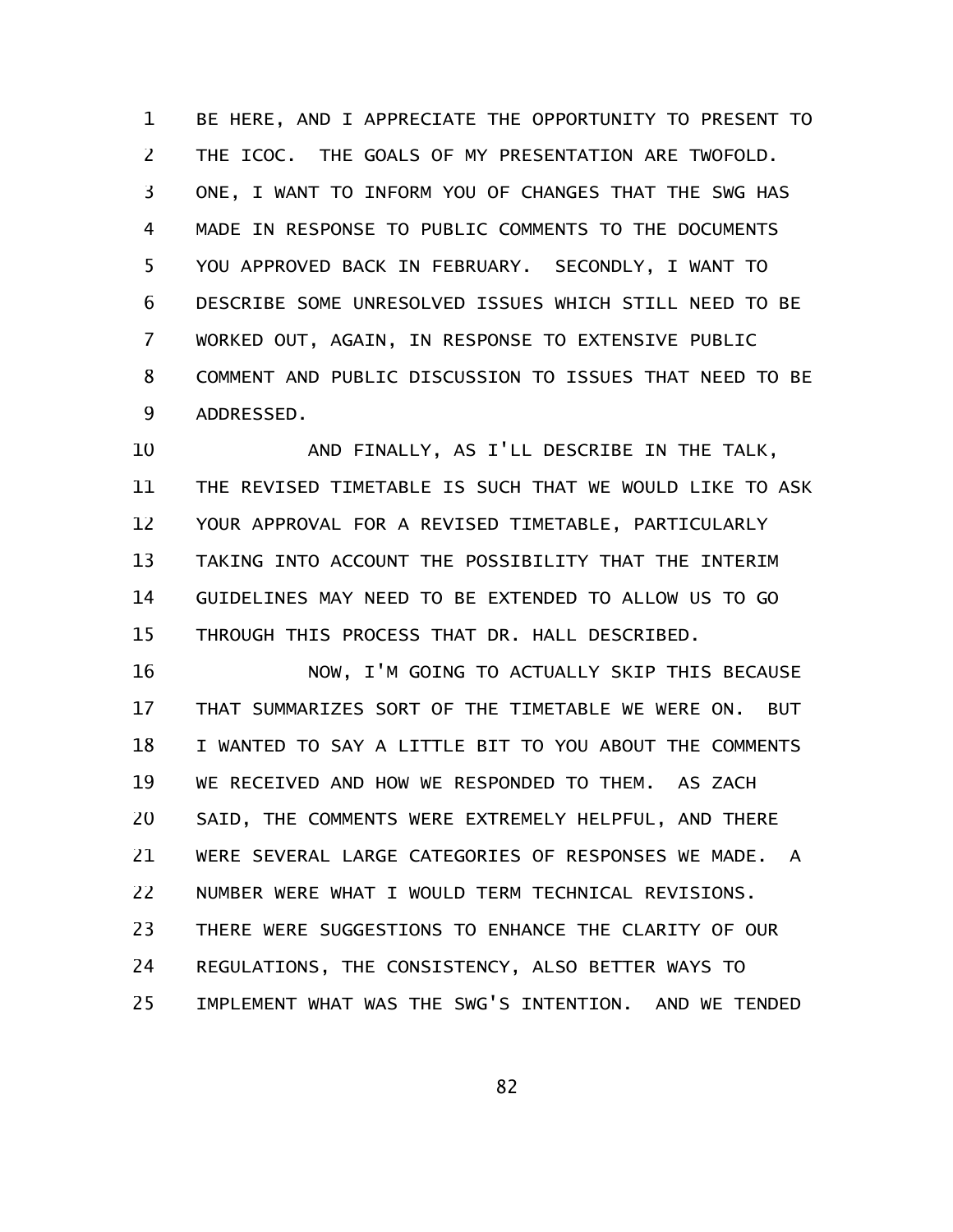TO ADOPT THESE WHEN THEY WERE MADE, AND, AGAIN, WE'RE VERY GRATEFUL TO OUR PUBLIC COMMENTERS FOR MAKING THEM. THERE WERE SOME COMMENTS THAT WE FELT WE COULD NOT ACCEPT, AND THERE WERE TWO MAJOR REASONS FOR THAT. ONE IS THAT BY CALIFORNIA STATUTE, WE ARE REQUIRED OR WE ARE URGED TO PRODUCE PERFORMANCE STANDARDS IN OUR REGULATIONS RATHER THAN PRESCRIPTIVE STANDARDS. THE STATE STRONGLY PREFERS THAT REGULATIONS SET A CLEAR GOAL THAT NEEDS TO BE ACHIEVED, BUT ALLOW FLEXIBILITY FOR THOSE BEING REGULATED AS TO HOW TO ACHIEVE THAT GOAL. AND SO A NUMBER OF COMMENTS WERE EXTREMELY PRESCRIPTIVE AND VERY DETAILED. AND, AGAIN, TO BE CONSISTENT WITH THE CALIFORNIA APPROACH TO REGULATIONS, WHICH IS NOT NECESSARILY APPROACHED IN OTHER STATES OR THE FEDERAL GOVERNMENT, WE WANTED TO STAY WITH THE IDEA OF SETTING A GOAL AND LEAVING SOME FLEXIBILITY. 1 2 3 4 5 6 7 8 9 10 11 12 13 14 15 16 17

WE THINK THIS IS PARTICULARLY IMPORTANT IN THE AREA OF STEM CELL RESEARCH BECAUSE WE THINK THAT BEST PRACTICES WILL DEVELOP. AND WE'VE CERTAINLY SEEN THAT THROUGH OUR SWG GUIDELINES, THAT THE MORE PEOPLE THINK ABOUT THESE ISSUES, THE IDEAS GET BETTER. AND WE DIDN'T WANT TO LOCK INTO PLACE REGULATIONS THAT COULD BE OUT OF DATE WITH SUBSEQUENT APPROVALS. 18 19 20 21 22 23 24

AND FINALLY, AS, I THINK, JEFF SHEEHY HAS 25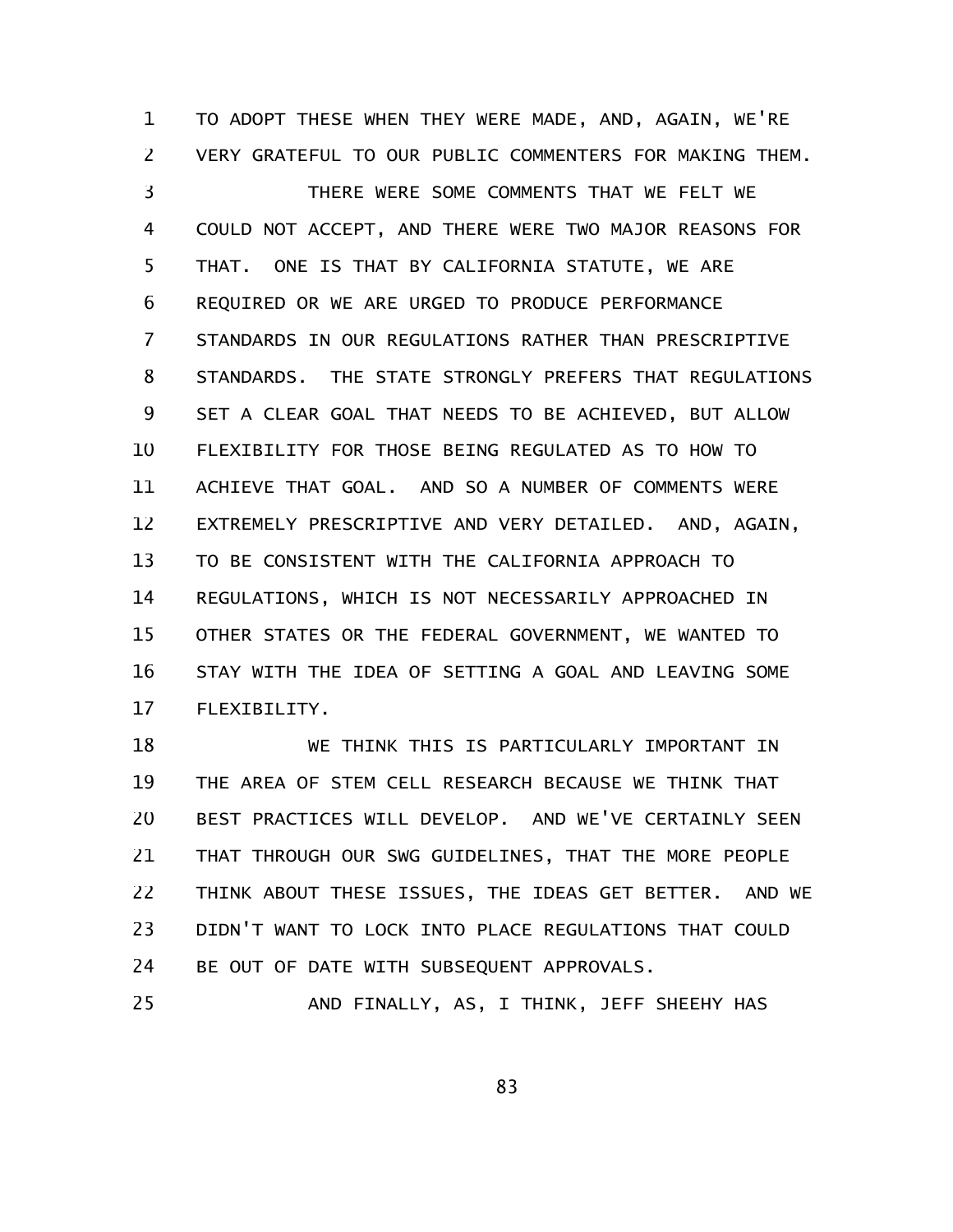ALREADY MENTIONED THIS MORNING, WE DID NOT WANT TO EXCEED OUR AUTHORITY AS THE SWG REPRESENTING ICOC, THAT WE ARE CHARGED WITH PROVIDING REGULATIONS FOR CIRM-FUNDED RESEARCH. IT'S NOT WITHIN OUR PURVIEW, WE DON'T THINK, TO TRY AND MAKE REGULATIONS FOR ALL OTHER STEM CELL RESEARCH IN THE STATE OR BEYOND THE STATE. MUCH AS WE THINK THAT MAY BE NEEDED, IT'S NOT OUR PURVIEW, I DON'T THINK, IN THE SWG TO TRY AND WRITE REGULATIONS THAT EXCEED THE SCOPE OF CIRM-FUNDED RESEARCH. 1 2 3 4 5 6 7 8 9 10

LET ME JUST QUICKLY RUN THROUGH SOME OF THE SUGGESTIONS THAT WE ADOPTED OR ADOPTED WITH MODIFICATIONS JUST TO GIVE A FLAVOR OF THE KINDS OF VALUABLE COMMENTS WE RECEIVED. FIRST, IN TERMS OF THE DEFINITION OF COVERED STEM CELL LINES, THERE WERE SUGGESTIONS MADE TO CLARIFY THAT WE ARE NOT TRYING TO PUT ADDITIONAL BURDENS OF OVERSIGHT ON ADULT STEM CELL LINES. WE CLARIFY THAT IN THE REGULATION. 11 12 13 14 15 16 17 18

WE ALSO RECEIVED SOME EXCELLENT COMMENTS ON CARE FOR COMPLICATIONS SUFFERED BY WOMEN IN OOCYTE DONATION. WE THINK, AGAIN, THIS REQUIREMENT OF CARE IS ONE OF THE INNOVATIVE AND GOOD FEATURES OF OUR REGULATIONS, BUT WE CLARIFIED THAT THE RESEARCH INSTITUTION HAS SEVERAL OPTIONS TO ASSURE THAT THE CARE IS PROVIDED AT NO COST TO THE PARTICIPANT. AND THAT 19 20 21 22 23 24 25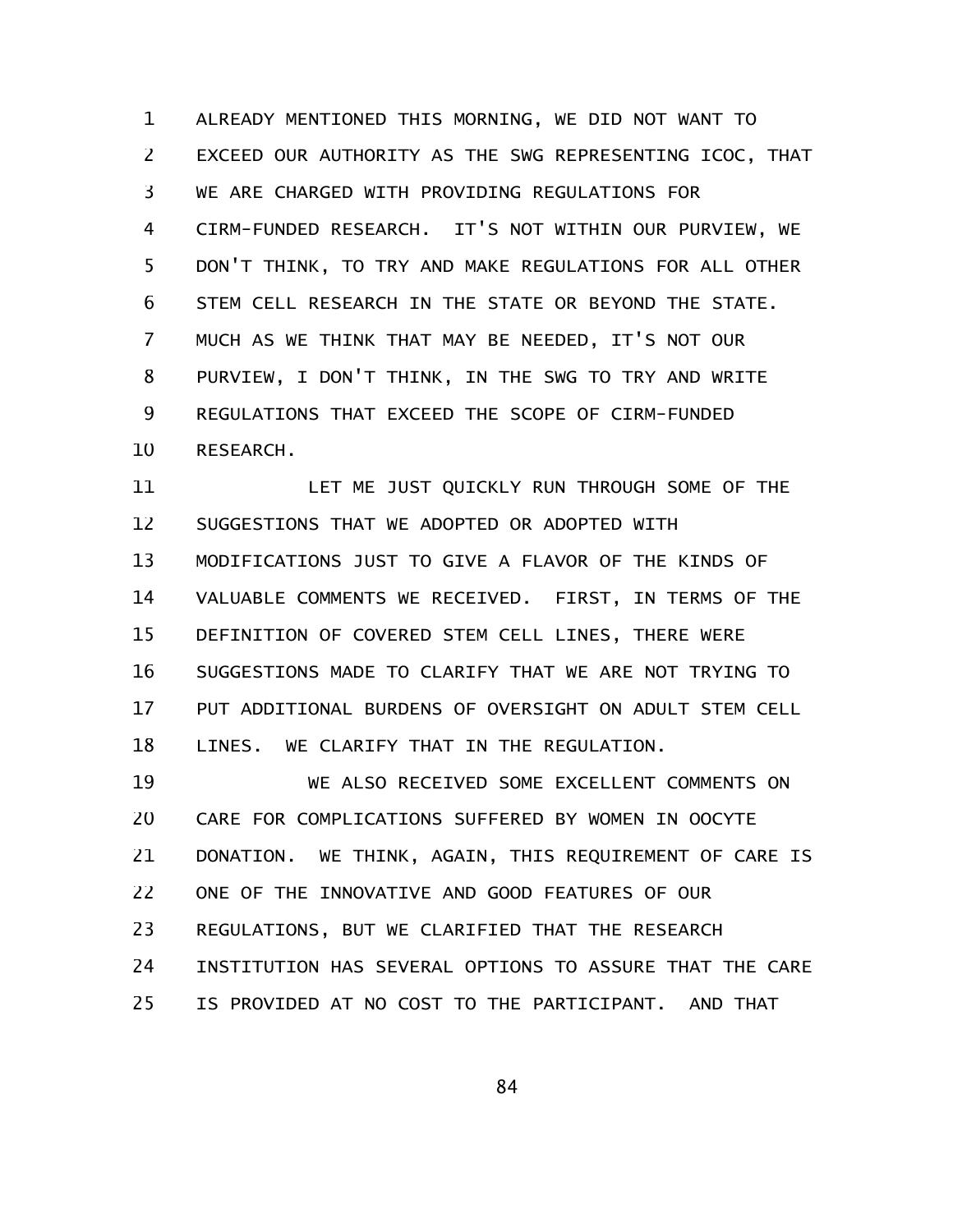WAS AN IMPORTANT CLARIFICATION. 1

WITH REGARD TO OOCYTE DONATION, AN ISSUE OF PARTICULAR CONCERN, I THINK, AND RIGHTLY SO, WE FIRST CLARIFIED WHAT THE REQUIREMENTS OF THE REGULATIONS WOULD BE FOR STEM CELL LINES CREATED BEFORE THE EFFECTIVE DATE OF REGULATIONS. WE DIDN'T THINK IT WAS WISE TO TRY AND GO BACKWARDS IN TIME AND REQUIRE COMPLIANCE WITH STANDARDS THAT DID NOT EXIST AT THE TIME STEM CELL LINES WERE CREATED. WE DID, HOWEVER, KEEP IN PLACE CORE REQUIREMENTS SUCH AS CONSENT THAT WE THINK WERE VERY IMPORTANT. 2 3 4 5 6 7 8 9 10 11

IN TERMS OF THE PROCESS OF CONSENT, WE GAVE A LOT OF ATTENTION TO THAT. AND WE WANTED TO MAKE SURE THE WOMAN HAD INFORMATION AND WAS ABLE TO MAKE AN INFORMED DECISION WITHOUT SORT OF RESTRICTING HER DECISION-MAKING POWER. WE WANTED TO GIVE WOMEN WHO ARE DONATING OOCYTES THE OPTION OF HAVING A DELIBERATION PERIOD AFTER RECEIVING INFORMATION ABOUT OOCYTE DONATION IF THEY WANTED TO HAVE SOME TIME TO THINK ABOUT IT, BUT NOT TO REQUIRE IT. A NUMBER OF COMMENTERS POINTED OUT THAT TO REQUIRE A PERIOD OF DELIBERATION HAD IMPLICATIONS FOR WOMEN'S DECISION-MAKING IN OTHER AREAS WHICH WOULD NOT BE DESIRABLE. FINALLY, AGAIN, WE WANTED TO CLARIFY THAT IF 12 13 14 15 16 17 18 19 20 21 22 23 24 25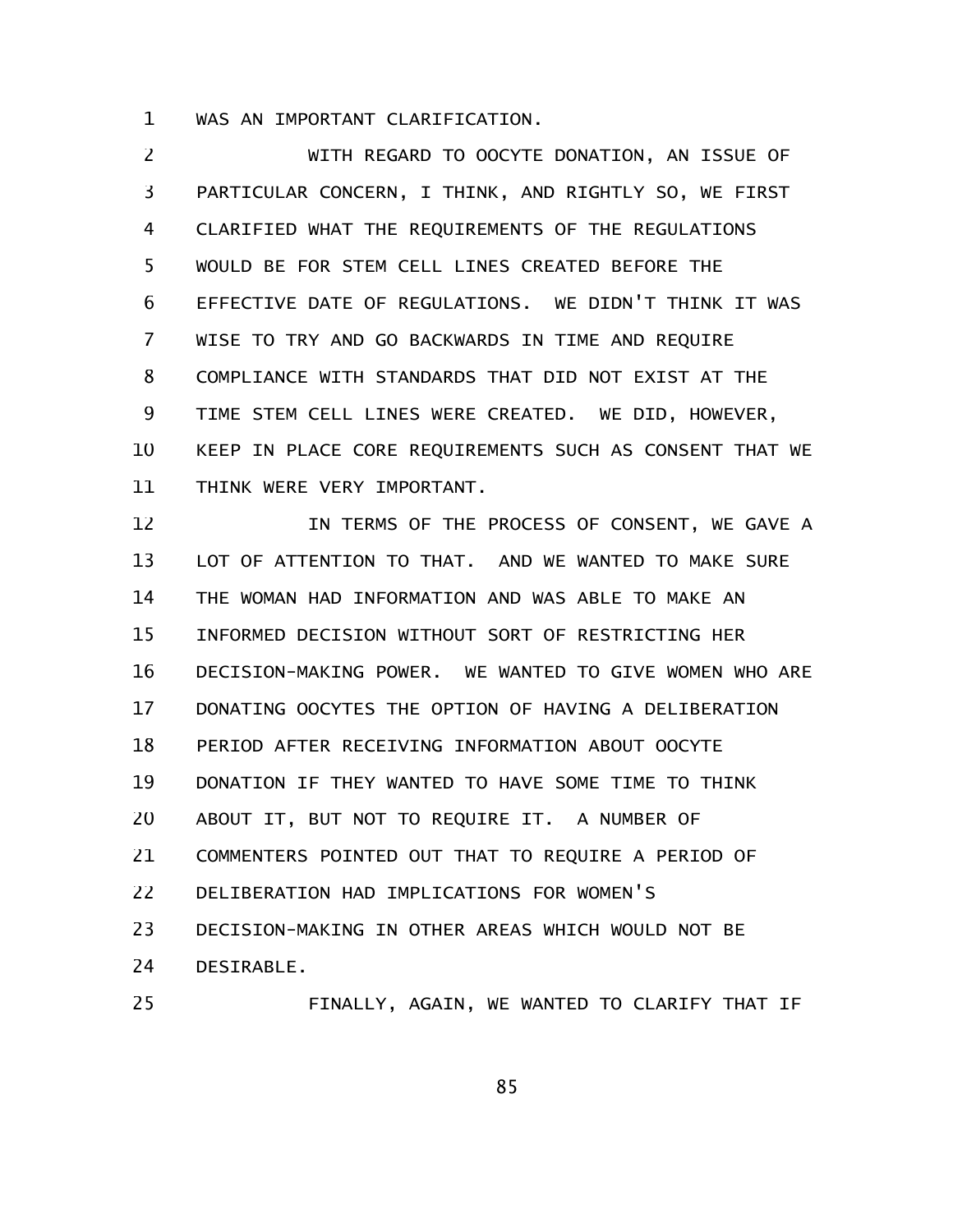A WOMAN IN IVF IS CONSIDERING OOCYTE DONATION, SHE'S THE ONE WHO DETERMINES THAT SHE DOES NOT NEED OR WANT OOCYTES AND MAY DONATE THEM FOR RESEARCH. AGAIN, THESE WERE ISSUES TO MAKE SURE WE DIDN'T, WITH THE INTENTION OF TRYING TO PROTECT WOMEN, ACTUALLY RESTRICT THEIR DECISION-MAKING POWER. WE REALLY FELT VERY STRONGLY THAT SINCE WOMEN WOULD BE INFORMED AND THEIR COMPREHENSION OF THE KEY FEATURES OF RESEARCH WOULD BE TESTED, WE WANTED TO MAKE SURE THAT THEN THEY HAD THE POWER TO MAKE DECISIONS. 1 2 3 4 5 6 7 8 9 10

THERE WERE OTHER SUGGESTIONS THAT HAD TO DO WITH THE COMPOSITION AND PROCEDURES FOR THE STEM CELL RESEARCH OVERSIGHT COMMITTEES. AND THESE, AGAIN, ARE IMPORTANT ADDITIONS TO STRENGTHEN OUR REGULATIONS. WE ALSO ADOPTED A SUGGESTION THAT THERE BE NO TRANSFER OF GENETICALLY MODIFIED EMBRYOS CREATED WITH CIRM FUNDING INTO A HUMAN UTERUS. AGAIN, I THINK THIS STARTS TO ADDRESS THE CONCERNS THAT WERE RAISED IN THE PUBLIC COMMENTS ABOUT PREVENTING UNTOWARD USES OF THIS EXCITING AND POTENTIALLY HIGHLY BENEFICIAL TECHNOLOGY. NOW, THERE ARE TWO ISSUES THAT STILL NEED TO BE RESOLVED. ONE IS, AGAIN, A FEATURE OF OOCYTE DONATION, WHICH HAS TO DO WITH RECONTACT IF THE WOMAN CHOOSES DELIBERATION. I'M NOT GOING TO SPEND TOO MUCH 11 12 13 14 15 16 17 18 19 20 21 22 23 24

TIME ON THAT, BUT I DO WANT TO SPEND MORE TIME ON 25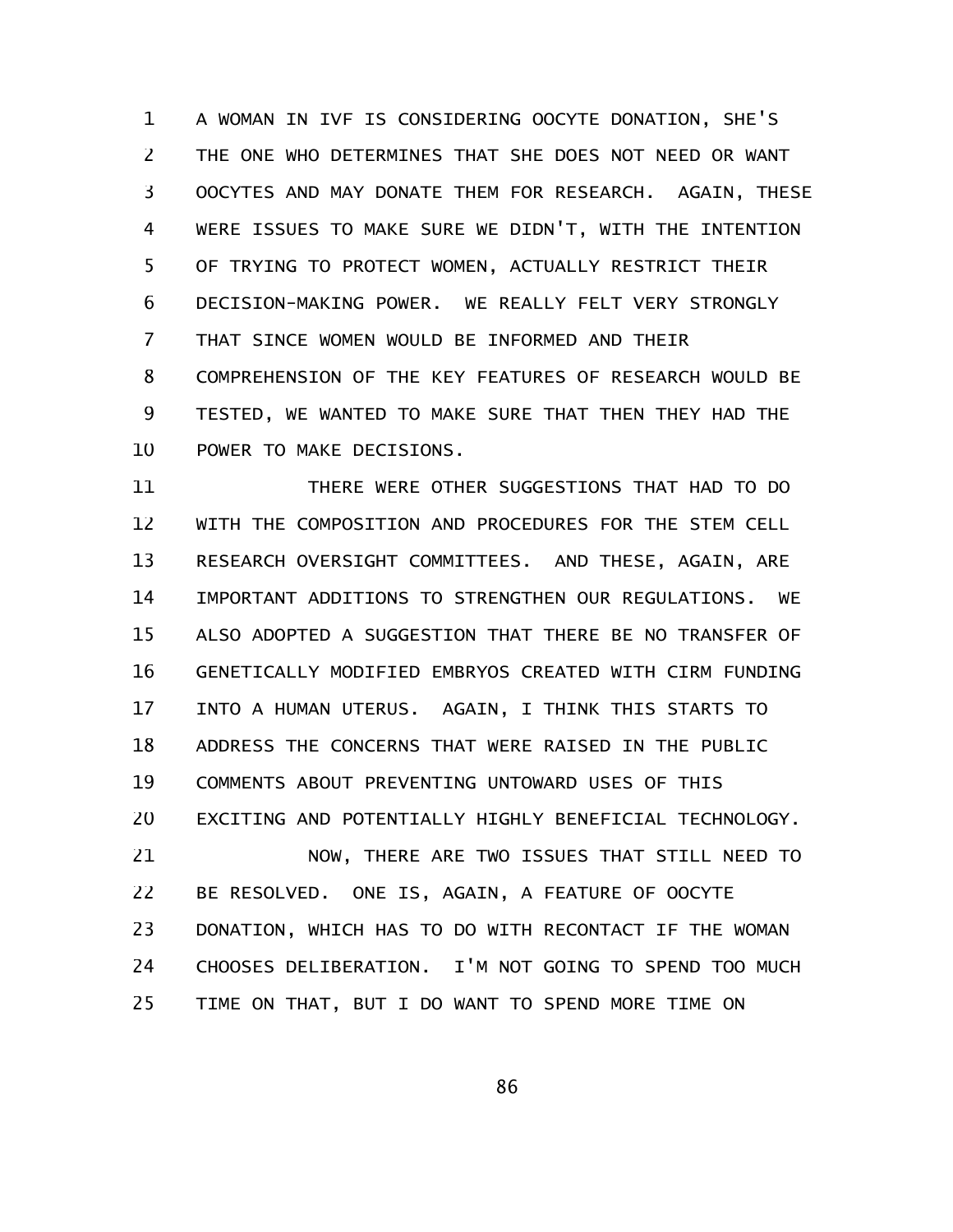CONSENT FOR DONATION OF MATERIALS, CORD BLOOD AND PLACENTA, DONATION FOR CIRM-FUNDED RESEARCH BECAUSE THAT'S BEEN A COMPLICATED, DIFFICULT ISSUE WHERE WE RECEIVED A LOT OF, I THINK, VERY THOUGHTFUL COMMENTS. AND THERE ARE A NUMBER, AS I'LL TRY AND EXPLAIN, A NUMBER OF CONFLICTING CONSIDERATIONS WE NEED TO TRY AND BRING TOGETHER. 1 2 3 4 5 6 7

WITH REGARD TO OOCYTE DONATION, AGAIN, THESE ARE WOMEN DONATING OOCYTES FOR CIRM-FUNDED RESEARCH. A WOMAN MAY CHOOSE A PERIOD TO DELIBERATE BEFORE SHE DECIDES TO ACTUALLY MAKE THE DONATION. IN THE ORIGINAL REGULATIONS THAT WE HAD NOTICED, WE HAD REQUIRED THE DONOR BE THE ONE TO RECONTACT RESEARCHERS. WE DID THIS BECAUSE WE THOUGHT THAT THIS WAS AN ADDED PROTECTION FOR WOMEN FROM ANY KIND OF UNDUE INFLUENCE. MANY OF THE COMMENTS WE RECEIVED WERE VERY MUCH OPPOSED TO THAT AND STRONGLY SUGGESTED THAT WE GIVE THE DONOR, IF SHE CHOOSES TO HAVE A PERIOD OF DELIBERATION, SHE'S THE ONE WHO CHOOSES HOW THAT RECONTACT SHOULD BE MADE, BUT SHE MAY ALLOW THE RESEARCHERS TO TAKE THE LEAD AND CONTACT HER. AND WE THINK WE WILL ADOPT THIS; AND AGAIN, THIS WILL NEED TO GO OUT AGAIN FOR PUBLIC NOTICE. 8 9 10 11 12 13 14 15 16 17 18 19 20 21 22

LET ME SPEND A FEW MINUTES WITH YOU ON THE CORD BLOOD SITUATION BECAUSE, AS I SAID, IT IS COMPLEX, AND I THINK YOUR THOUGHTS WOULD BE HELPFUL. WE'RE NOT 23 24 25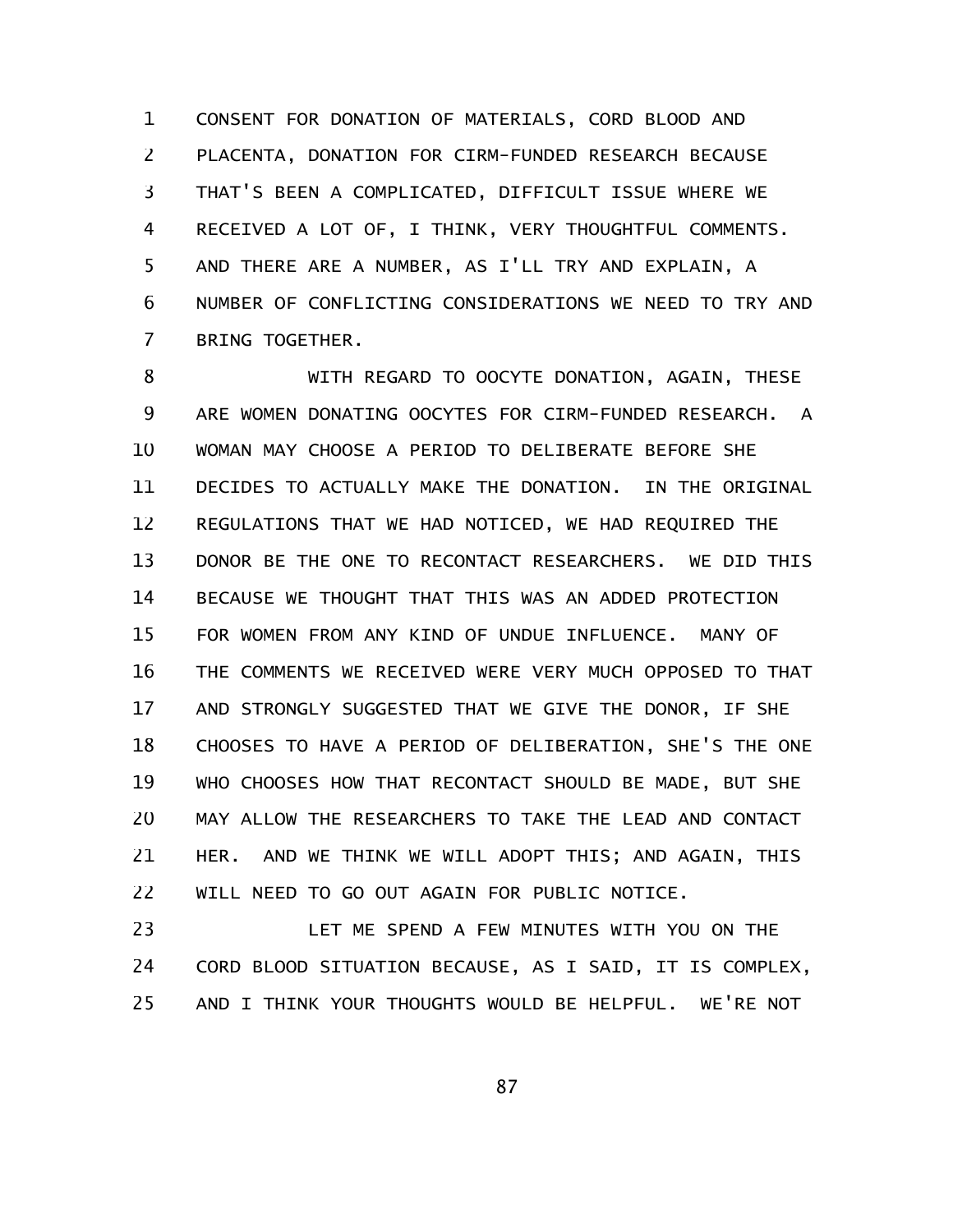ASKING YOU TO APPROVE LANGUAGE, BUT WE'RE PRESENTING TO YOU SORT OF OUR APPROACH, WHICH STILL NEEDS TO BE CRAFTED INTO GOOD REGULATORY LANGUAGE. 1 2 3

WE'VE DISTINGUISHED THREE VERY DIFFERENT CLINICAL SITUATIONS INVOLVING CORD BLOOD DONATION. FIRST IS DONATION FOR AUTOLOGOUS TRANSPLANTATION OR CORD BLOOD BANKING. THIS IS HAPPENING TODAY IN MANY DELIVERY ROOMS, AND CERTAINLY WE DON'T WANT TO INTERFERE WITH WHAT'S A WIDESPREAD CLINICAL PRACTICE. THE ONE AREA OF CIRM-FUNDED RESEARCH WE WANTED TO PAY ATTENTION TO WAS RESEARCH USING CORD BLOOD AND PLACENTAL TISSUE TO TRY AND DERIVE STEM CELL LINES TO BE USED IN ALLOGENEIC TRANSPLANTATION. LET ME TRY AND ELABORATE ON THAT A BIT. CURRENTLY STEM CELLS ARE USED FOR TRANSPLANTATION, THEY'RE NOT CULTURED IN THE LABORATORY. THEY'RE FROZEN AND THEN USED AS TRANSPLANTATION TRANSFUSION. 4 5 6 7 8 9 10 11 12 13 14 15 16 17

IT COULD WELL BE THERE WILL BE A LOT OF EXCITING AND INTERESTING CIRM-FUNDED RESEARCH ON TRYING TO MAKE STEM CELL LINES THAT CAN GROW IN CULTURE FROM CORD BLOOD AND PLACENTAL TISSUE. THERE'S A LOT OF RESEARCH NEEDED TO DO THAT. IT'S NOT AT ALL CLEAR IN MY UNDERSTANDING THAT THESE ARE, IN FACT, PLURIPOTENT LINES, BUT I THINK ONE OF THE GOALS THAT SORT OF ANIMATES A LOT OF THE WORK THAT CIRM WILL BE DOING IS 18 19 20 21 22 23 24 25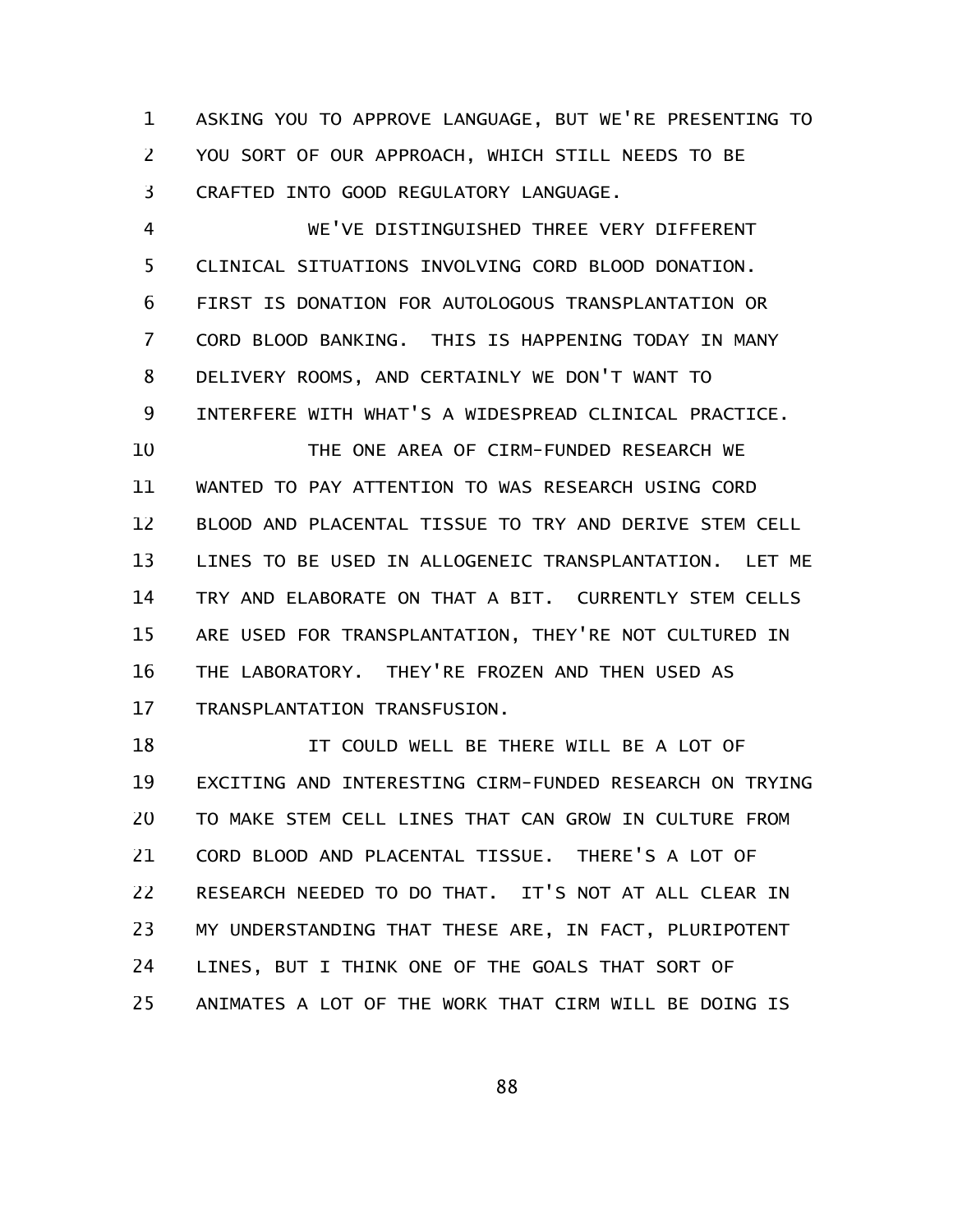THE HOPE THAT THESE LINES CAN BE USED FOR ALLOGENEIC TRANSPLANTATION, NOT TRANSPLANTATION BACK TO THE CHILD WHOSE CORD BLOOD IT WAS, NOR NECESSARILY TO OTHER CHILDREN WITH LEUKEMIA OR WHATEVER, BUT MORE GENERALLY. THOSE KINDS OF STEM CELL LINES AND POTENTIAL TRANSPLANTATION RAISE PARTICULAR ETHICAL ISSUES THAT WE WANTED TO TRY AND ANTICIPATE AND RESPOND TO. 1 2 3 4 5 6 7

NOW, THERE'S A LOT OF CORD BLOOD RESEARCH BEING DONE TODAY FOR ALL KINDS OF OTHER INTERESTING AND IMPORTANT SCIENTIFIC QUESTIONS. MUCH OF IT IS LABORATORY RESEARCH, RESEARCH WITH ANIMALS. A LOT MORE WILL NEED TO BE DONE BEFORE IT'S ACTUALLY PROVEN THAT CORD BLOOD STEM CELL LINES CAN BE DERIVED. AND THAT RESEARCH DOES NOT RAISE, BECAUSE IT'S NOT GOING TO BE USED FOR TRANSPLANTATION TO OTHER HUMANS, DOES NOT RAISE THE SAME SORT OF ETHICAL CONCERNS AS THE SECOND CATEGORY. 8 9 10 11 12 13 14 15 16 17

WHAT WE WANTED TO DO IS TO MAKE SURE THAT WE HAD GOOD REGULATIONS FOR THE SECOND CATEGORY, BUT MAKE SURE WE DIDN'T FOR THE FIRST AND THIRD CATEGORIES IMPEDE THE CURRENT PROCESS FOR BOTH CONSENT AND OVERSIGHT OF RESEARCH WHICH WE THINK IS WORKING PRETTY WELL. 18 19 20 21 22 23

DR. BALTIMORE: WHAT ARE THE ETHICAL CONCERNS IN THE MIDDLE CATEGORY? 24 25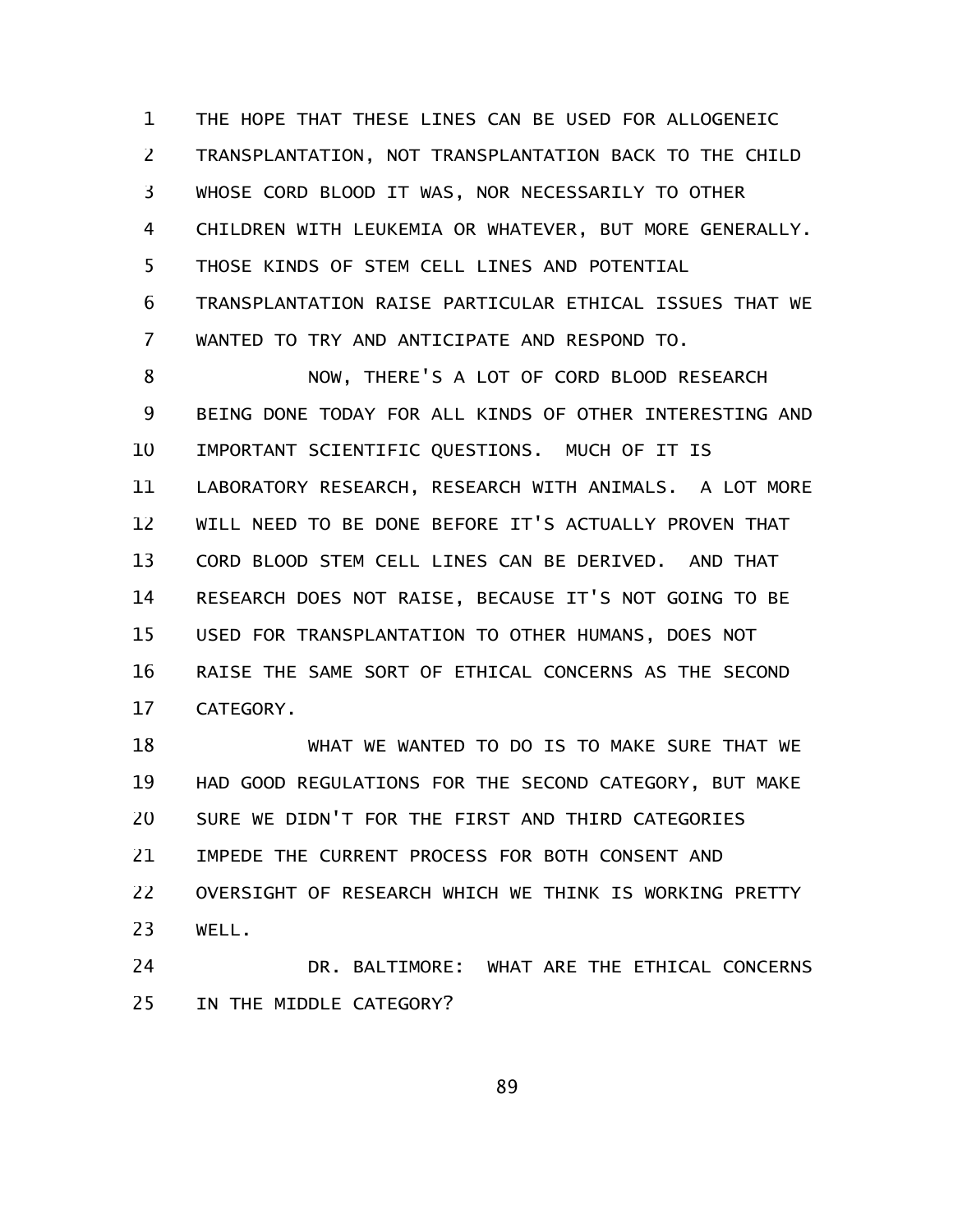DR. LO: I'LL GET TO THAT IN A MINUTE. THERE'S SOME SPECIAL ISSUES WITH REGARD TO CORD BLOOD DONATION. ONE, OF COURSE, IS THE NEONATE WHOSE CORD BLOOD IT IS CANNOT CONSENT FOR HIMSELF OR HERSELF. TYPICALLY, THEN, IN THE DELIVERY ROOM, THE BIRTH MOTHER MAKES DECISIONS ABOUT DONATION OF THE CORD BLOOD OR WHAT'S TO BE DONE WITH THE CORD BLOOD AND PLACENTAL TISSUE. WE THINK IT'S IMPORTANT THAT WE UNDERSTAND THE EXTENSIVE SORT OF POLICY, ETHICAL, PRACTICAL CONSIDERATIONS THAT GO INTO THIS DE FACTO STANDARD FOR DECISION-MAKING. THEN TO RESPOND TO YOUR QUESTION ABOUT SO WHAT'S THE OTHER ETHICAL ISSUE ABOUT ALLOGENEIC TRANSPLANT OF PLURIPOTENT STEM CELLS, IT STRIKES US THAT THE SAME SORT OF CONSIDERATIONS THAT ARISE ANY TIME WE'RE THINKING ABOUT TRANSPLANTATION FROM PLURIPOTENT STEM CELL LINES INTO SOMEONE WHO WASN'T THE DONOR OF THOSE CELLS, CONCERNS, I THINK, ABOUT TRANSMISSION OF EITHER INFECTIOUS DISEASE OR GENETIC DISPOSITIONS TO SERIOUS DISEASE, AND THAT IN OTHER CONTEXTS, WHETHER IT'S EMBRYONIC STEM CELL RESEARCH OR OTHER TYPES OF STEM CELL RESEARCH, THERE'S AN EXPECTATION THAT THERE WILL BE, AND, IN FACT, THE FDA WILL REQUIRE, SOME SORT OF LINKAGE AND MEDICAL 1 2 3 4 5 6 7 8 9 10 11 12 13 14 15 16 17 18 19 20 21 22 23 24

SCREENING DONE ON THE DONORS OF THAT TISSUE. AND 25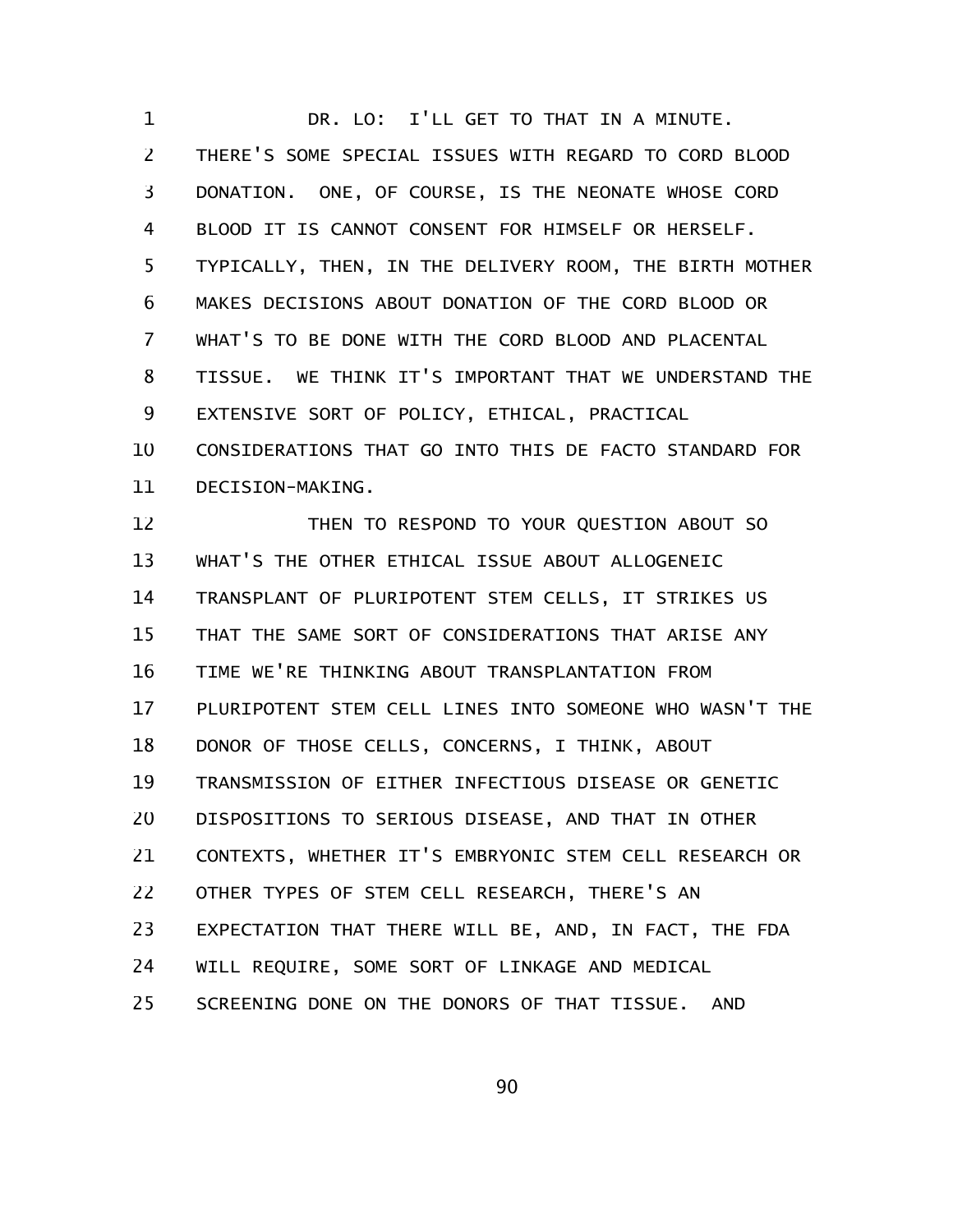OBVIOUSLY SOME OF THAT SCREENING CAN BE DONE TO THE ACTUAL STEM CELLS THEMSELVES IN TERMS OF INFECTIOUS THINGS, BUT ONE THING THAT WILL BE IMPORTANT IS TO LOOK FOR POSSIBLE TRANSMISSION OF GENETIC CONDITIONS, AT LEAST PREDISPOSITIONS TO SERIOUS GENETIC CONDITIONS. 1 2 3 4 5

SOME OF THAT CAN BE DONE PERHAPS BY LOOKING AT THE GENOMIC SEQUENCING, BUT, AS YOU KNOW, THERE ARE OTHER FORMS OF, FOR INSTANCE, STRONGLY FAMILIAL CANCERS WHERE WE HAVE A STRONG FAMILY HISTORY, BUT HAVEN'T YET IDENTIFIED THE GENETIC SEQUENCE. 6 7 8 9 10

AS WITH OTHER TYPES OF ALLOGENEIC TRANSPLANT, WE WOULD, I THINK, WANT TO BE VERY CAREFUL NOT TO TAKE CELLS DERIVED FROM A FAMILY THAT HAS A STRONG FAMILY HISTORY OF CANCER AND TRANSPLANT THEM. SO THAT WE WOULD WANT IN THE CASE OF CORD BLOOD STEM CELL TRANSPLANTS OF PLURIPOTENT STEM CELLS, CORD BLOOD STEM CELL LINES, TO BE ABLE TO HAVE SOME WAY OF DOING SOME KIND OF MEDICAL SCREENING ON THE GENETIC CONTRIBUTORS. AND THAT WOULD BE THE PERSON WHO GAVE THE SPERM AND THE OOCYTE THAT FORMED THE CORD BLOOD. 11 12 13 14 15 16 17 18 19 20

I THINK THIS SITUATION, WHICH DISTINGUISHES IT FROM ALLOGENEIC -- FROM AUTOLOGOUS TRANSPLANTATION, TRANSPLANTATION OF JUST THE STEM CELL, THE CORD BLOOD, IT'S NOT BEEN SORT OF GROWN OUT IN CULTURE, IS WHAT MAKES THIS SUCH A COMPLICATED SITUATION. 21 22 23 24 25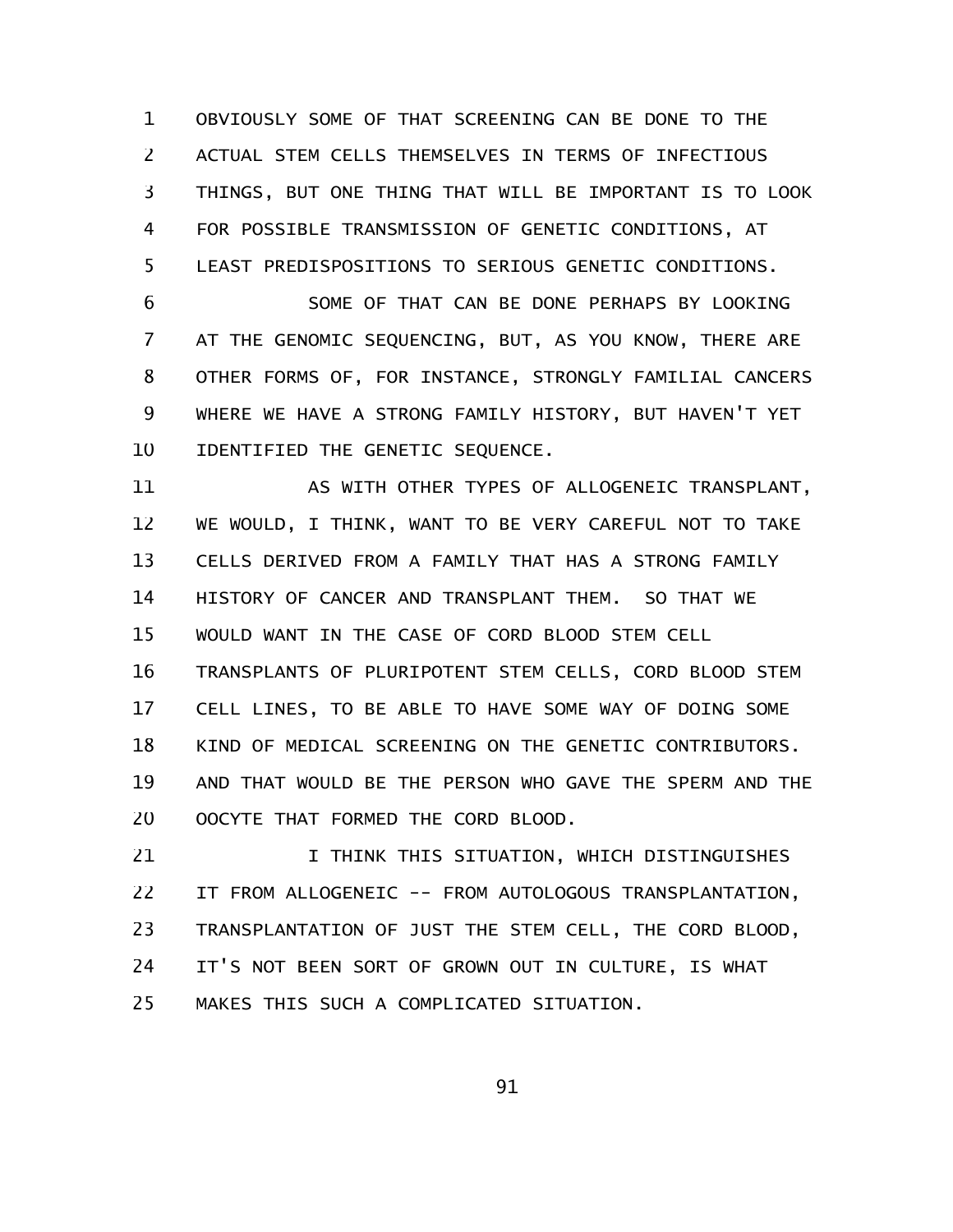SO THERE ARE CLEARLY SEVERAL IMPORTANT ETHICAL ISSUES AT STAKE. ONE IS THE WOMAN'S DECISION-MAKING POWER, HER RIGHT TO MAKE DECISIONS IN THE PRODUCTIVE CONTEXT. SECOND IS TO TRY AND PROTECT PEOPLE WHO WOULD BE RECIPIENTS OF PLURIPOTENT STEM CELL TRANSPLANTS FROM RISK BEING TRANSMITTED OR MEDICAL ADVERSE CONSEQUENCES THAT RESULT IN TRANSPLANT. THIRD, AND PERHAPS NOT AS IMPORTANT, BUT STILL IMPORTANT ETHICAL ISSUE IS THE INTEREST IN GENETIC CONTRIBUTORS IN USES OF THEIR BIOLOGICAL MATERIALS. 1 2 3 4 5 6 7 8 9 10

ONE WAY OF LOOKING AT THAT IS TO SAY THAT IF THE BIRTH MOTHER WAS NOT THE OOCYTE DONOR, AND CERTAINLY THE SPERM DONOR, THE FATHER, MAY HAVE STRONG FEELINGS ABOUT WHETHER THEY WANT THE MATERIALS THAT WERE CREATED WITH THEIR CELLS, REPRODUCTIVE CELLS, TO BE USED FOR CERTAIN TYPES OF RESEARCH. 11 12 13 14 15 16

NOW, AGAIN, WHAT'S TRICKY HERE IS IF THE CHILD WERE AN ADULT, WE WOULD ASK THE CHILD FOR PERMISSION. IN THIS CASE DO WE WANT TO GO BACK TO THE GENETIC CONTRIBUTORS. AND A FINAL ETHICAL ISSUE WHICH I THINK IS QUITE IMPORTANT IS THAT WE RECOGNIZE THERE'S A LOT OF IMPORTANT RESEARCH, ACTUALLY CLINICAL CARE NOW GOING ON USING CORD BLOOD THAT'S WELL REGULATED BY IRB'S WHERE THERE ARE ESTABLISHED MECHANISMS FOR CONSENT IN PLACE, AND WE DIDN'T WANT TO IMPEDE THAT 17 18 19 20 21 22 23 24 25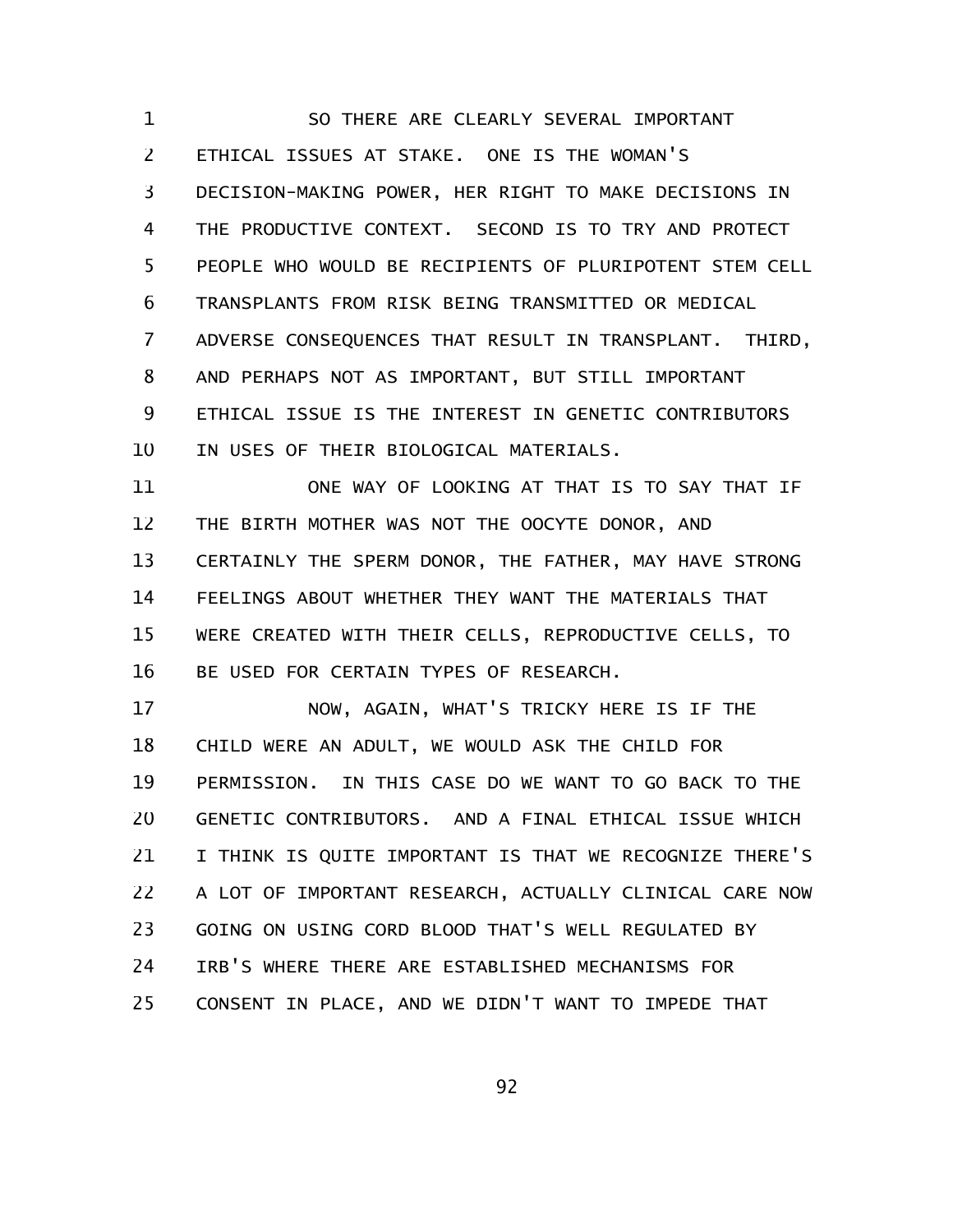TYPE OF RESEARCH THAT DOESN'T RAISE ANY NOVEL ETHICAL ISSUES. 1 2

SO THIS IS OUR CURRENT THINKING. AND, AGAIN, THIS HAS BEEN MOLDED BY A DISCUSSION, NOT JUST THE COMMENTS WE RECEIVED, BUT BACK-AND-FORTH DISCUSSIONS WITH PEOPLE WHO RAISED THE COMMENT, WE HAVE FOUND VERY HELPFUL. THIS IS OUR CURRENT THINKING ON HOW TO HANDLE THIS SITUATION. WE'RE GOING TO SPLIT IT OUT AGAIN INTO SEVERAL DIFFERENT SITUATIONS. ONE FOR AUTOLOGOUS DONATION, FREEZING OF CORD BLOOD OR GIVING IT TO A CORD BLOOD BANK. THE WOMEN GIVING BIRTH MAY CONSENT. SHE'S THE ONE WHO GIVES PERMISSION. THIS IS WHAT CURRENT PRACTICE IS, AND WE DON'T THINK THAT NEEDS TO BE CHANGED. 3 4 5 6 7 8 9 10 11 12 13 14

NOW, FOR RESEARCH THAT IS NOT INTENDED TO DERIVE STEM CELL LINES FOR ALLOGENEIC TRANSPLANTATION, SO ALL THE RESEARCH OR THE VAST BULK OF RESEARCH IS BEING DONE TODAY, THE WOMAN GIVING BIRTH MUST CONSENT TO DONATE THE TISSUE FOR RESEARCH. BUT WE PUT IN HERE ANOTHER REQUIREMENT, AGAIN, A SUGGESTION OF ONE OF OUR PUBLIC COMMENTERS, PROVIDED THAT THE IDENTIFIERS ARE REMOVED. WITH THE EXCEPTION THAT THE STEM CELL BEING USED FOR AUTOLOGOUS TRANSPLANTATION, OBVIOUSLY YOU NEED THE IDENTIFIERS TO KNOW WHAT CHILD IT GOES BACK TO. AND THE REASON FOR REMOVING THE IDENTIFIERS IS TO 15 16 17 18 19 20 21 22 23 24 25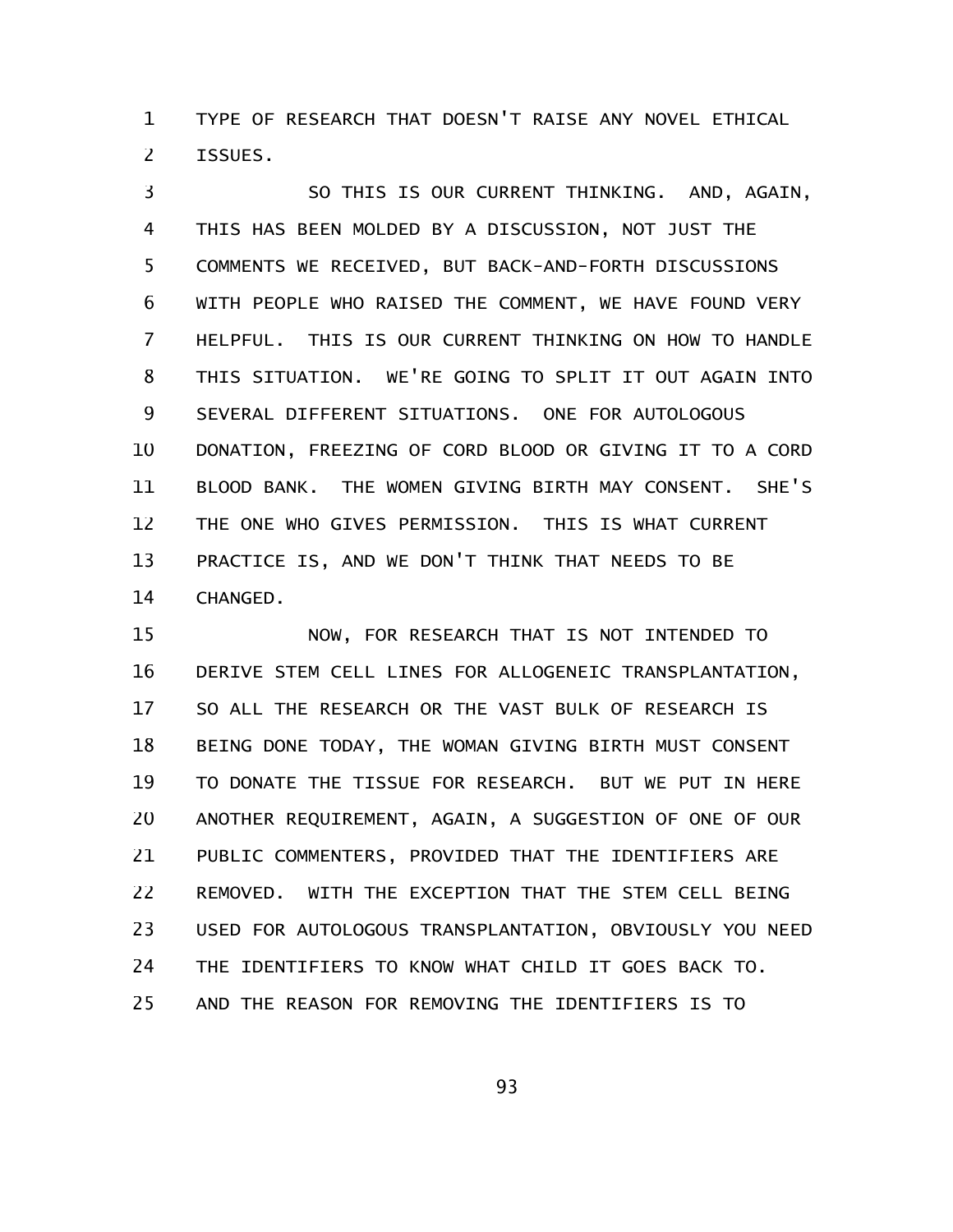ACKNOWLEDGE THAT GENETIC PRIVACY INTERESTS OF THE PERSON WHOSE -- THE PERSONS'S WHOSE EGG AND SPERM WERE USED TO CREATE THE CHILD WHOSE CORD BLOOD IS BEING USED FOR RESEARCH, THERE IS NO DOWNSIDE IF YOU'RE NOT GOING TO USE THIS MATERIAL FOR AUTOLOGOUS TRANSPLANTATION TO REMOVING THE IDENTIFIERS. AND REMOVING IDENTIFIERS FROM BIOLOGICAL MATERIALS ON WHICH RESEARCH IS BEING DONE IS A WELL-ESTABLISHED PROTECTION TO ENSURE THE PRIVACY OF THE DONORS OF THAT MATERIAL. 1 2 3 4 5 6 7 8 9

SO, AGAIN, THIS, WE THINK, IS A MINOR CHANGE IN CURRENT PRACTICE THAT SHOULD NOT IMPEDE RESEARCH, BUT DOES ADDRESS SOME CONCERNS ABOUT GENETIC PRIVACY. AND, AGAIN, WITH THE EXCEPTION FOR AUTOLOGOUS TRANSPLANTATION TO MAKE SURE THAT WE DON'T INADVERTENTLY CAUSE PROBLEMS IN IMPORTANT RESEARCH. AND THEN THE THIRD AREA THAT I THINK WE ARE 10 11 12 13 14 15 16

TRYING TO FOCUS ON OR I THINK WE DO NEED SOME NEW REGULATORY OVERSIGHT IS CIRM-FUNDED RESEARCH FOR THE DERIVATION OF STEM CELL LINES FROM CORD BLOOD AND PLACENTAL TISSUE FOR ALLOGENEIC TRANSPLANTATION. HERE, IN ADDITION TO CONSENT FROM THE BIRTH MOTHER, WE ARE PROPOSING THAT CONSENT ALSO BE REQUIRED FOR WHAT WE'RE TERMING GENETIC CONTRIBUTORS. WE WERE ADVISED NOT TO USE THE TERM "GENETIC PARENTS" BECAUSE OF THE IMPLICATIONS OF USING THE TERM "PARENT" IN THIS VERY 17 18 19 20 21 22 23 24 25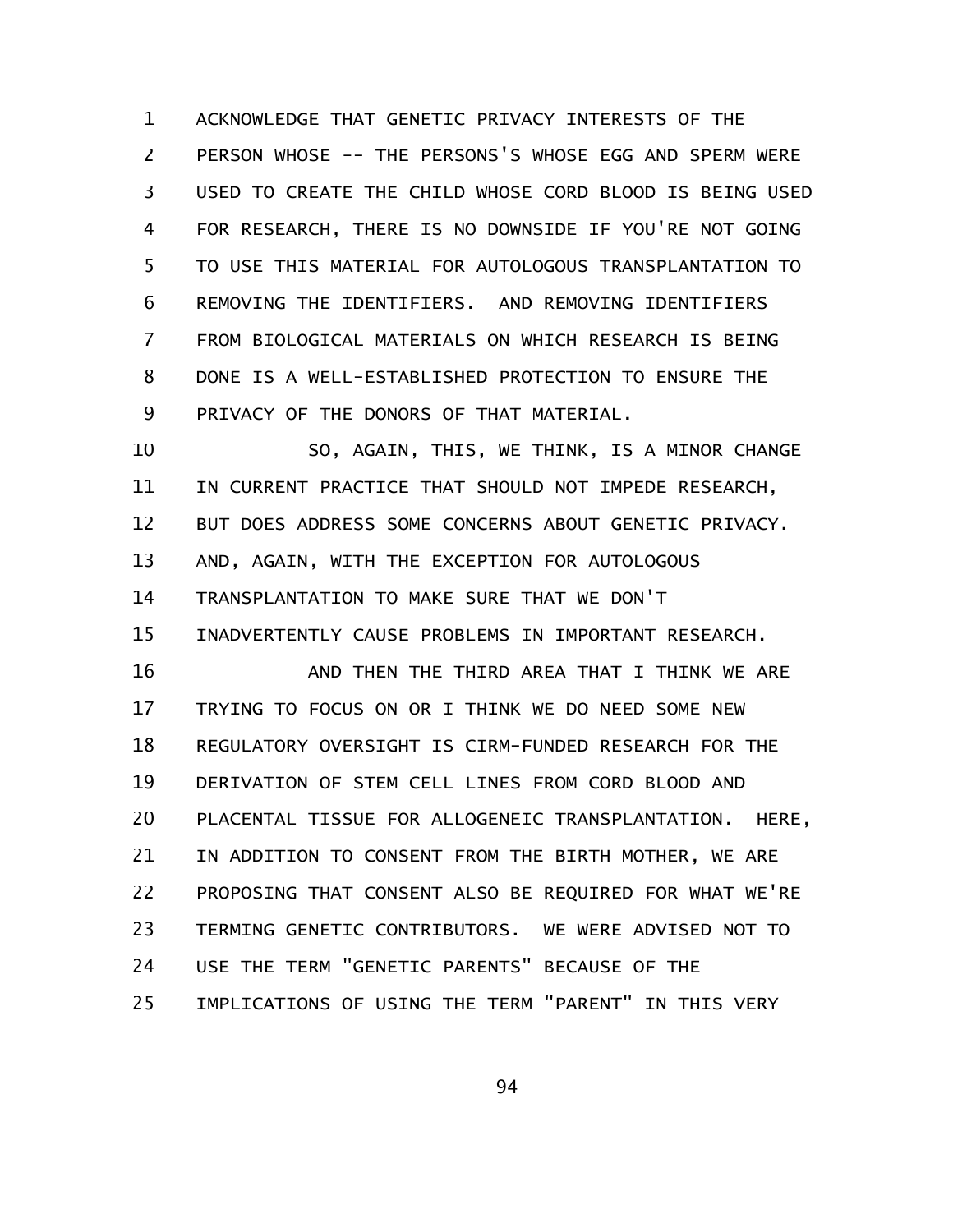SPECIAL CONTEXT. AND WE APPRECIATE THAT. AND THE REASON FOR GETTING CONSENT FROM GENETIC CONTRIBUTORS IS THAT WE WANT TO ASK THEM QUESTIONS ABOUT THEIR HEALTH AND THEIR FAMILY HISTORY, AGAIN, AS PART OF MEDICAL SCREENING PRIOR TO TRANSPLANTATION. 1 2 3 4 5

NOW, WE RECOGNIZE THAT THIS MAY BE A VERY COMPLICATED SOCIAL SITUATION FOR THE BIRTH MOTHER WHO MAY BE ESTRANGED -- FIRST OF ALL, MAY NOT BE THE GENETIC, THE WOMAN WHO CONTRIBUTED THE OOCYTE. SHE MAY NOT KNOW THE GENETIC CONTRIBUTOR OF THE SPERM OR MAY BE ESTRANGED FROM HIM. AND WE THOUGHT IT WAS EXTREMELY IMPORTANT AND, AGAIN, THIS WAS SUGGESTED BY A NUMBER OF OUR PUBLIC COMMENTS ON THE SECOND, THIRD, AND FOURTH ITERATION, THAT THERE BE PROTECTIONS IN THE REGULATIONS FOR THE BIRTH MOTHER. 6 7 8 9 10 11 12 13 14 15

AND THOSE PROTECTIONS ARE, FIRST, THAT SHE NEEDS TO BE TOLD THE FIRST TIME OF CONSENT FOR DONATING THE POSSIBILITY OF RESEARCH USE OF CORD BLOOD IS DISCUSSED WITH HER, THAT FOR THIS PARTICULAR TYPE OF RESEARCH, NOT FOR ALL OTHER RESEARCH, JUST FOR STEM CELL LINES TO BE USED FOR ALLOGENEIC TRANSPLANTATION, SHE NEEDS TO BE TOLD THAT THERE WILL NEED TO BE CONSENT FOR GENETIC PROGENITORS. IF SHE DOESN'T WANT TO DO THAT, SHE CAN STILL, OF COURSE, DECIDE TO FREEZE THE CORD BLOOD, PUT IT IN A CORD BLOOD BANK, OR DONATE FOR 16 17 18 19 20 21 22 23 24 25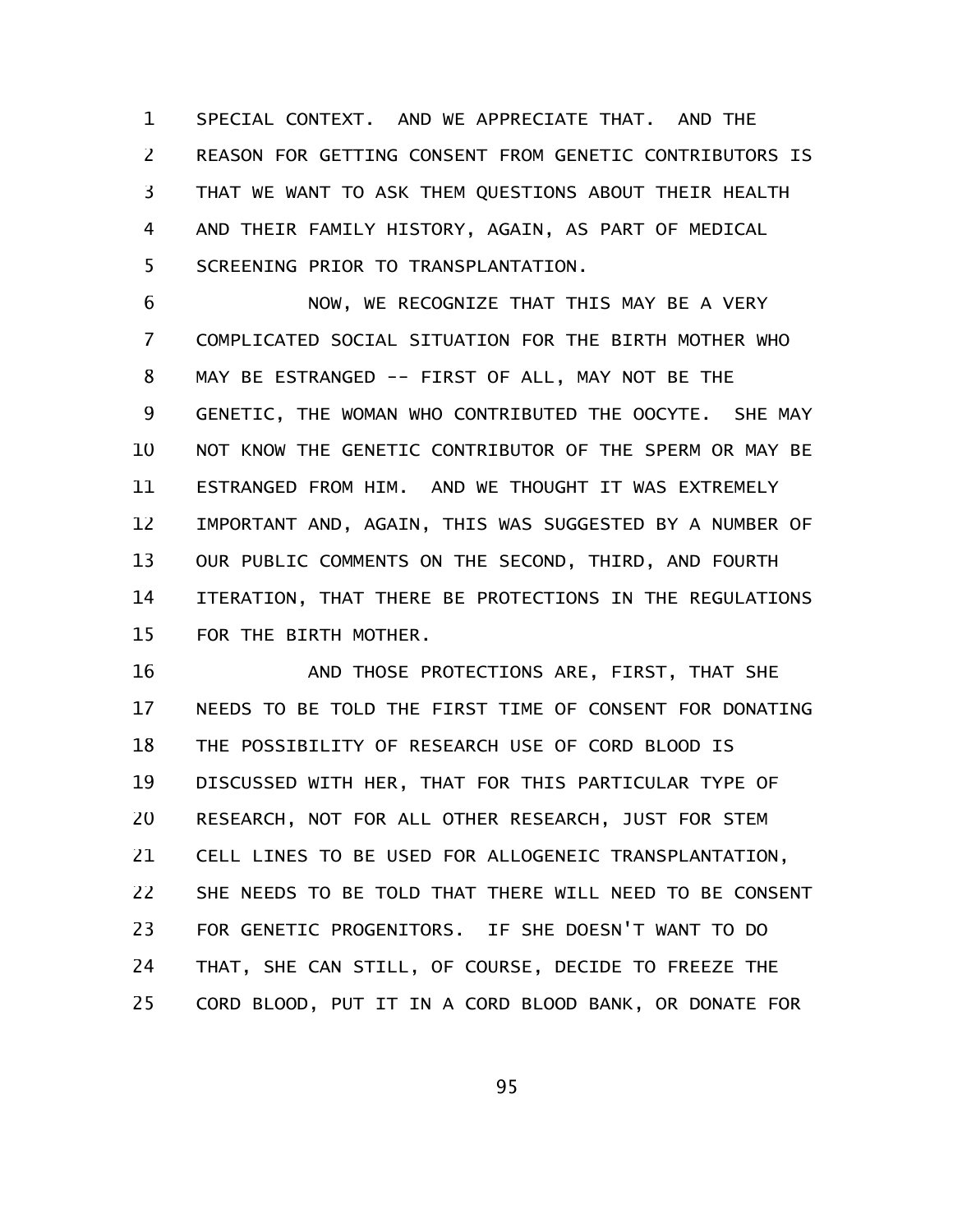OTHER TYPES OF RESEARCH WHICH MAY BE CIRM-FUNDED. 1

THE GENETIC CONTRIBUTORS MAY NOT BE CONTACTED UNLESS SHE APPROVES. SO NO SORT OF CONTACTING GENETIC CONTRIBUTORS IF THE BIRTH MOTHER DOES NOT WANT TO BE. AND WE WANTED TO PUT INTO THE REGULATIONS AN EXPLICIT STATEMENT THAT THIS REQUIREMENT IS NOT INTENDED TO AFFECT ANY OTHER LAWS IN CALIFORNIA REGARDING REPRODUCTIVE DECISION-MAKING. A LOT OF THE CONCERNS ABOUT CHANGING THE CONSENT PROCEDURES FOR THIS PARTICULAR ACTIVITY HAVE TO DO WITH CONCERNS ABOUT WHAT WOULD THE IMPLICATIONS BE FOR OTHER KINDS OF DECISIONS MADE AROUND THE REPRODUCTION OR MADE RIGHT AFTER THE BIRTH OF A CHILD. FOR EXAMPLE, IT WAS POINTED OUT TO US THAT ADOPTION POLICIES, NOW CURRENTLY IT'S ONLY THE BIRTH MOTHER WHO NEEDS TO CONSENT TO ADOPTION. THERE'S A LOT OF DISCUSSIONS AS TO WHETHER THE GENETIC FATHER NEEDS TO BE INVOLVED IN THAT. WE DIDN'T WANT TO HAVE THIS REQUIREMENT WE'RE PROPOSING HAVE ANY IMPACT ON THIS DECISION, WHICH IS TO US A TOTALLY SEPARATE POLICY DECISION. 2 3 4 5 6 7 8 9 10 11 12 13 14 15 16 17 18 19 20

DR. PENHOET: PRESUMABLY YOU MEAN THE DIRECT GENETIC CONTRIBUTORS, NOT THE GRANDPARENTS? 21 22

DR. LO: NO. NO. NO. WE JUST MEANT THE PERSON WHO GAVE THE SPERM AND --23 24

DR. BALTIMORE: ADAM AND EVE. 25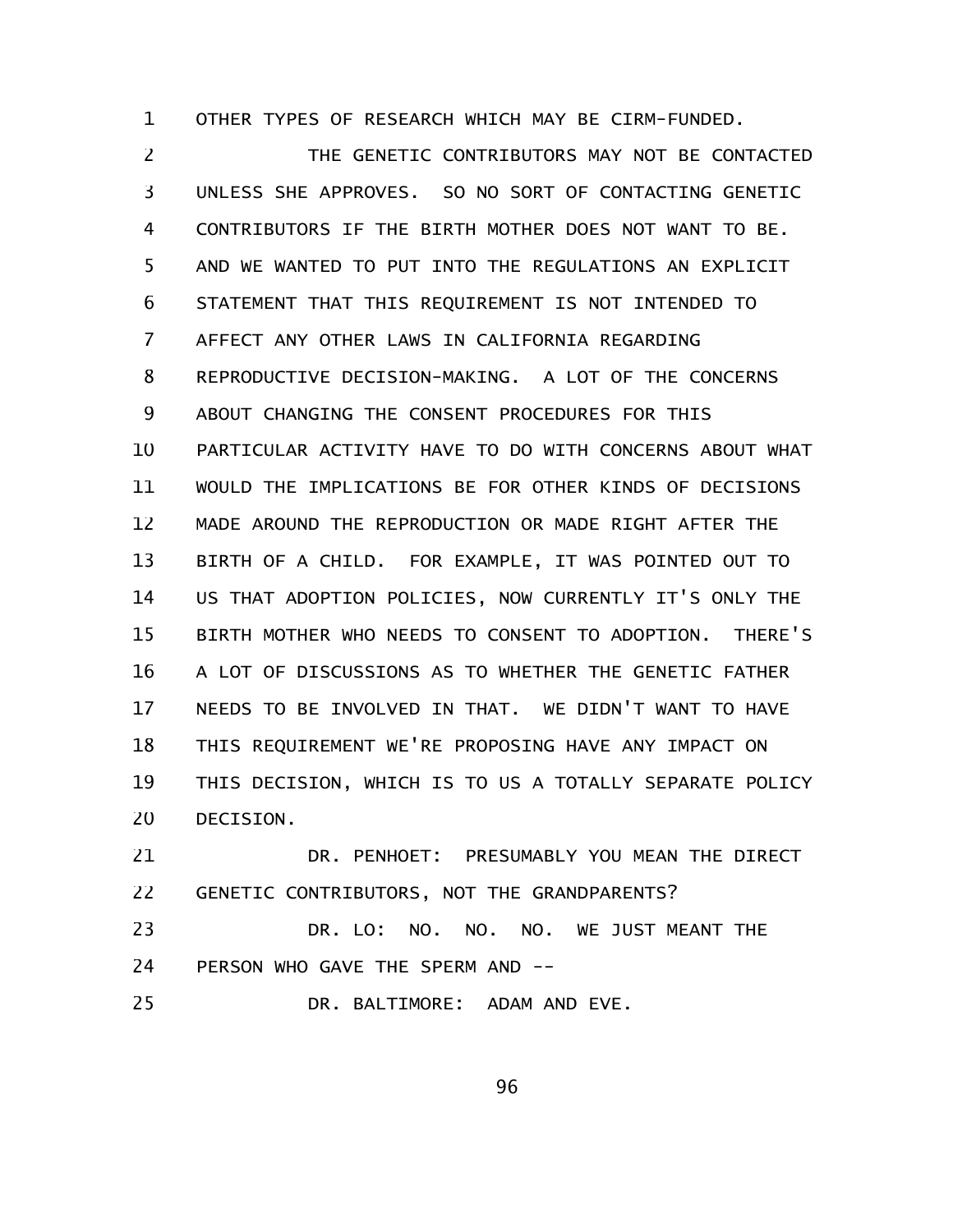DR. LO: YOU GO TO THE PATIENTS AND SAY TELL ME ABOUT YOUR FAMILY INFORMATION ABOUT THE GRANDPARENTS, BUT WE'RE NOT GOING TO CONTACT THEM. ARE THERE ANY QUESTIONS ON THIS BECAUSE THIS IS COMPLICATED, AND I KNOW YOU HAVE SOME THOUGHTS? DR. BALTIMORE: NO, I DON'T HAVE ANY THOUGHTS ACTUALLY. I THINK YOUR ANALYSIS AND THE DEPTH OF YOUR THINKING HERE IS EXTREMELY IMPRESSIVE. AND I MUST SAY THERE ARE LEVELS OF THIS ISSUE THAT AT FIRST BLUSH ONE MIGHT NOT HAVE APPRECIATED. MY QUESTION IS WHETHER THIS IS OUR BUSINESS IN THE FOLLOWING SENSE. THE STEM CELL INITIATIVE WAS REALLY TO DEAL WITH THE ISSUES THAT THE FEDERAL GOVERNMENT WOULD NOT FUND. THIS IS AN AREA OF ADULT STEM CELLS BECAUSE WE'RE TALKING ABOUT CORD BLOOD AND THE KINDS OF STEM CELL LINES THAT WOULD BE DEVELOPED WOULD BE ADULT STEM CELL LINES AND WOULD NOT BE EMBRYONIC STEM CELL LINES UNLESS SOMEBODY FINDS SOME WAY TO DO THAT. FOR THE MOMENT THAT'S NOT AN ISSUE. SO GOING INTO THIS EXTREMELY ELABORATE SET OF REGULATIONS FOR SOMETHING WHICH IS FEDERALLY FUNDABLE TO START OFF WITH SEEMS TO ME TO SORT OF BE OVERSTEPPING WHAT WE NEED TO BE WORRYING ABOUT. DR. LO: I THINK THAT'S A VERY WISE COMMENT. I WOULD DEFER TO THE ICOC AND ACTUALLY TO SCIENTISTS TO 1 2 3 4 5 6 7 8 9 10 11 12 13 14 15 16 17 18 19 20 21 22 23 24 25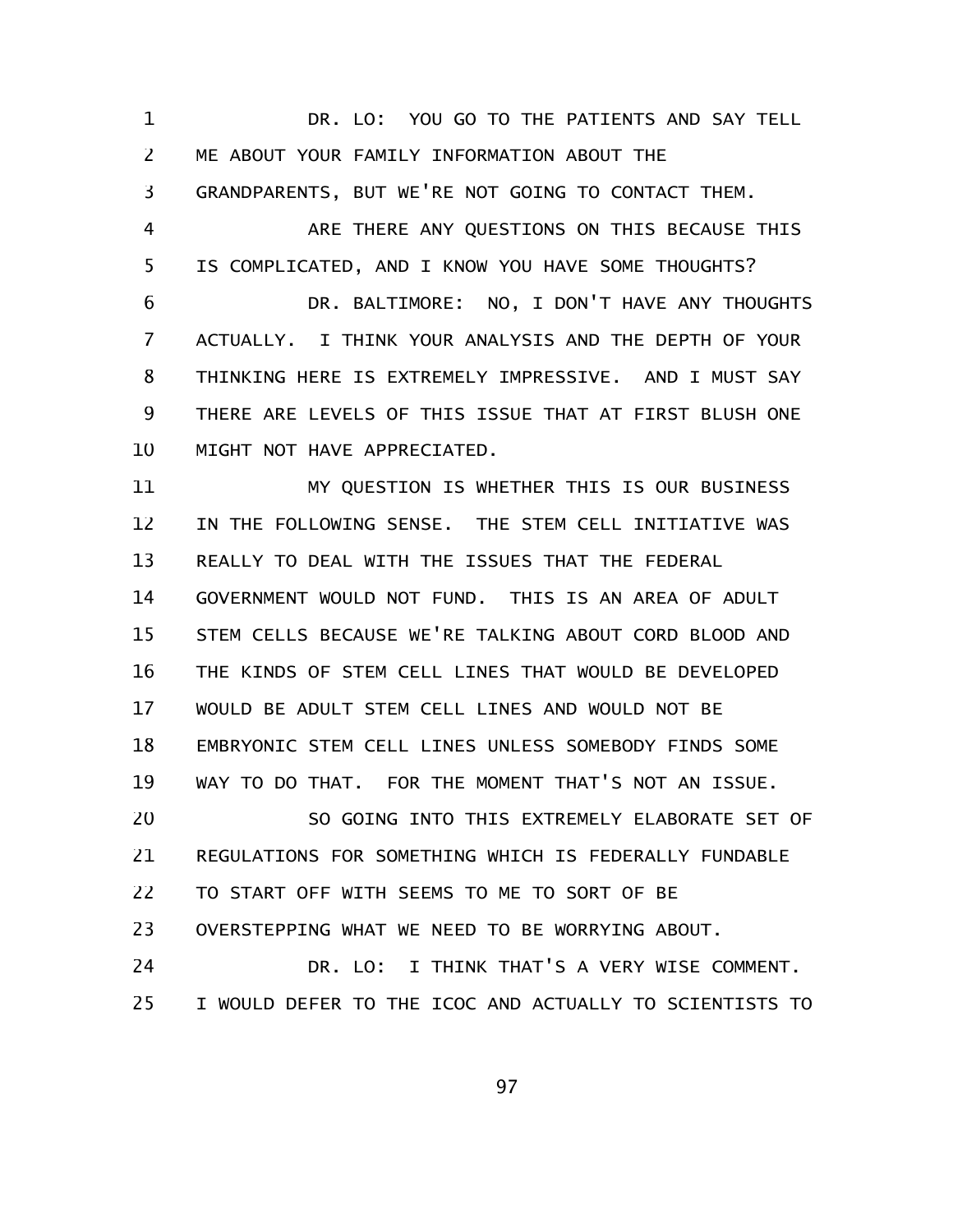KNOW WHETHER THIS IS LIKELY TO ADVANCE -- WHETHER THIS IS LIKELY TO BE SOMETHING THAT PEOPLE WILL SEEK CIRM FUNDING FOR AND THAT CIRM MAY WISH TO FUND EVEN THOUGH IT MAY ALSO BE FUNDABLE -- 1 2 3 4

DR. BALTIMORE: THERE'S LOTS OF THINGS THAT CIRM WILL FUND THAT ARE FEDERALLY FUNDABLE. I THINK WE HAVE THAT MANDATE TO BE ABLE TO DO THAT. I DON'T THINK WE'RE TRYING TO WRITE REGULATIONS TO COVER EVERYTHING THAT WE MIGHT CONCEIVABLY FUND. OTHERWISE, WE HAVE TO HAVE A COMPLETE SET OF ETHICAL STANDARDS FOR ALL BIOMEDICAL RESEARCH. 5 6 7 8 9 10 11

12

DR. LO: WELL --

DR. HALL: SO THE QUESTION IS IS THERE A GAP IN THIS FEDERAL STANDARDS TO DEAL WITH THIS ISSUE OR NOT. 13 14 15

DR. BALTIMORE: THAT'S RIGHT. FIRST OF ALL, IT'S HYPOTHETICAL BECAUSE, IN FACT, NOBODY CAN DERIVE STEM CELL LINES TODAY FOR ALLOGENEIC TRANSPLANTATION. IF WE COULD DO THAT, THERE WOULD BE AN INDUSTRY DOING IT TODAY. IN FACT, IT WOULD NOT BE REGULATED BY RESEARCH PROTOCOLS. IT WOULD BE REGULATED BY THE FDA AND I THINK SHOULD BE REGULATED BY THE FDA BECAUSE WHAT YOU'RE DOING IS REGULATING SOMETHING WHICH IS BEING USED IN CLINICAL PRACTICE, NOT IN RESEARCH. I THINK THAT IT'S NOT OUR PRIMARY BUSINESS, A; AND, B, IT MAY 16 17 18 19 20 21 22 23 24 25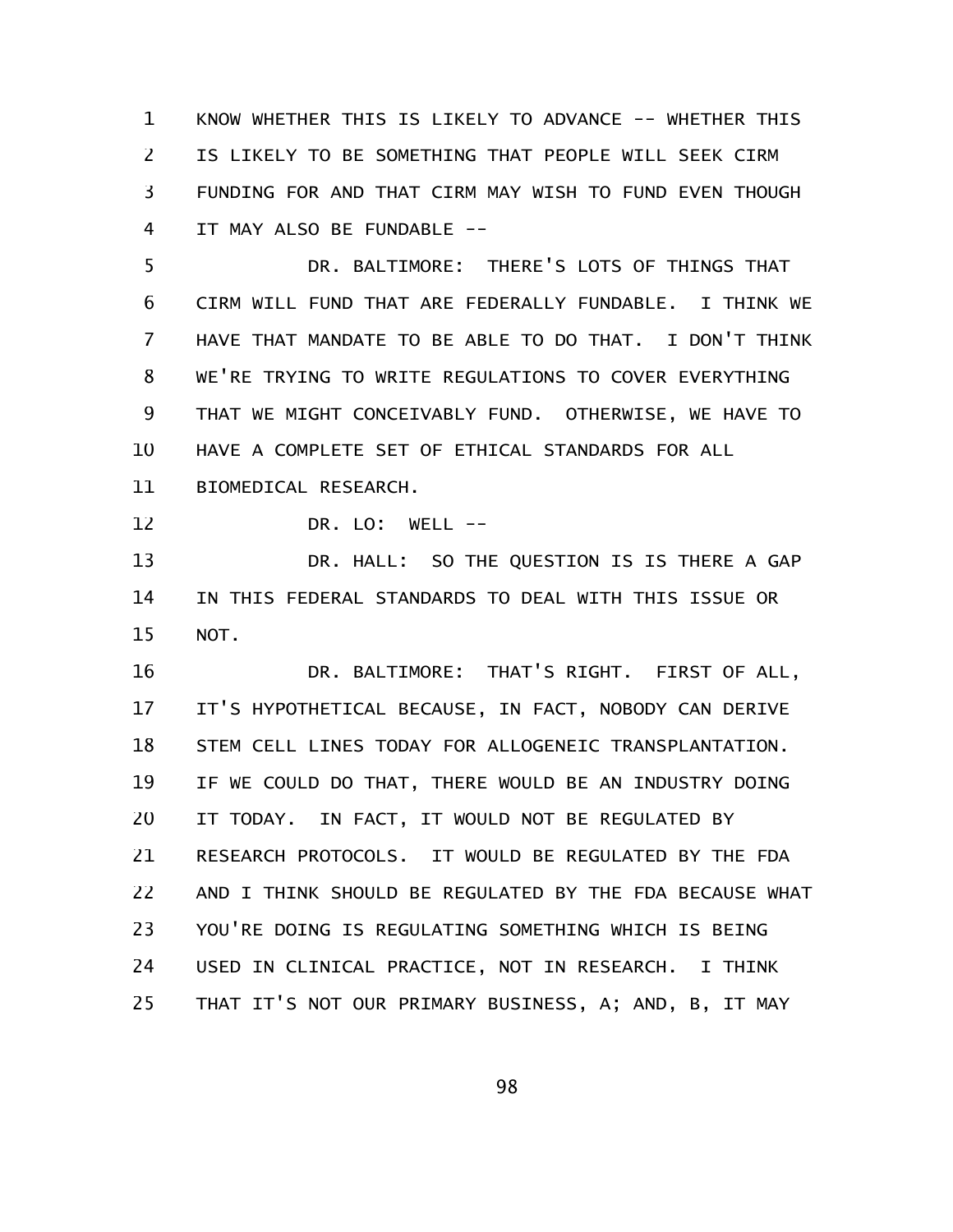NOT EVEN BE WITHIN THE PURVIEW WE OUGHT TO BE CONSIDERING. 1 2

DR. LO: WELL, I CERTAINLY AM SENSITIVE TO THE NOTION WE SHOULDN'T WRITE REGULATIONS THAT SORT OF EXCEED WHAT WE NEED TO DO OR EXCEED OUR AMBIT. LET ME, HOWEVER, RAISE THE POINT THAT CURRENTLY THERE ARE SEVERAL WAYS IN WHICH NON-CIRM-FUNDED RESEARCH IS OVERSEEN. ONE IS BY THE FDA. THE OTHER IS THROUGH THE FEDERAL REGULATIONS, 45 CFR 46, THE COMMON RULE, WHICH MOST LARGE RESEARCH INSTITUTIONS APPLY EVEN TO NONFEDERALLY FUNDED, NON-FDA RESEARCH. THEN THERE ARE VARIOUS OTHER STATE LAWS AS WELL. 3 4 5 6 7 8 9 10 11 12

AS WE LOOK AT THOSE SOURCES OF OVERSIGHT ON THIS PARTICULAR ISSUE, I AGREE WITH YOU IS A NARROW ISSUE, IT SEEMS TO US THERE IS A GAP, THAT THE FDA WILL CERTAINLY SAY SOMETHING ABOUT IT, BUT IT'S NOT IN THE FDA REGULATIONS. CFR IS SILENT ON THIS, AND THE OFFICE OF HUMAN RESEARCH HAS NOT ISSUED GUIDANCE. IT'S CERTAINLY WITHIN THEIR PURVIEW TO DO SO. AND I GUESS THERE IS NOTHING IN CURRENT CALIFORNIA STATUTE, BUT AS, I THINK, THE NEXT AGENDA OR NEXT ITEM AFTER THAT IS THERE MAY BE LEGISLATIVE INTEREST IN THIS PARTICULAR AREA BECAUSE IT REALLY DOES IMPLICATE A LOT OF ISSUES AROUND WOMEN'S DECISIONS REGARDING REPRODUCTIVE HEALTH. SO I THINK CERTAINLY THIS IS NOT THE MAIN 13 14 15 16 17 18 19 20 21 22 23 24 25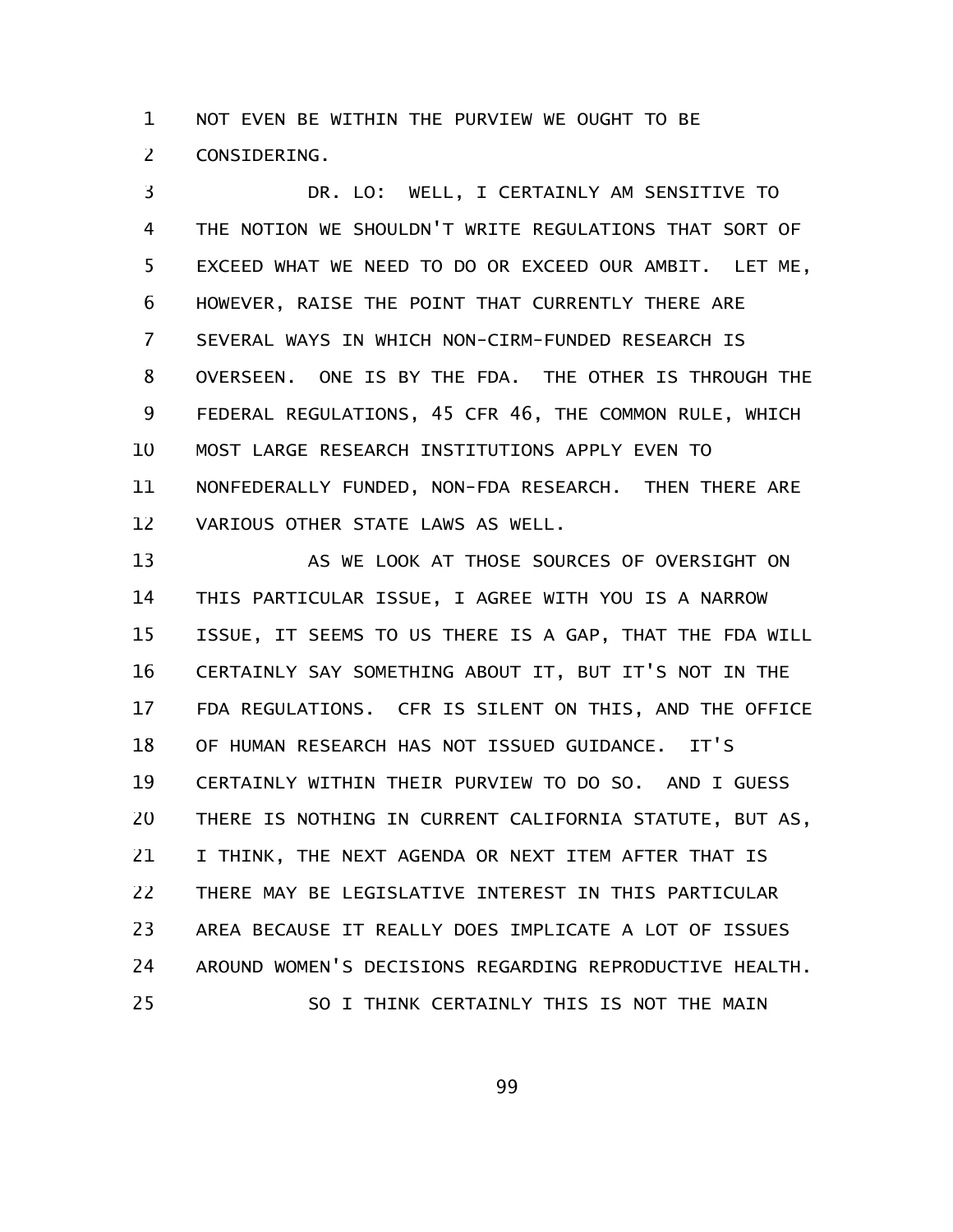PART OF WHAT WE'RE GOING TO DO, BUT WE THOUGHT THAT, GIVEN IT WAS A COMPLICATED SITUATION, AND THAT, I GUESS, THE OTHER THING I WOULD SAY IS IF IT WERE POSSIBLE TO DERIVE A PLURIPOTENT STEM CELL LINE FROM CORD BLOOD, IT WOULD BE AN ENORMOUS OPPORTUNITY, IT STRIKES ME. AND THAT IF SOMEONE WERE TO DO THAT WITH CIRM FUNDING, I, FOR ONE, WOULD WANT THAT RESEARCH AND INTENT TO USE THAT FOR TRANSPLANTATION, WHICH IS REALLY THE GOAL OF REGENERATIVE MEDICINE. IT WOULD BE A SHAME IF THAT WORK WERE DONE AND THEN COULDN'T BE USED FOR TRANSPLANTATION BECAUSE WE COULDN'T DO THE SCREENING TO ASSURE SAFETY. 1 2 3 4 5 6 7 8 9 10 11 12

SO YOU'RE RIGHT, IT'S HYPOTHETICAL, AND YET IT'S SOMETHING THAT IF WE DON'T ANTICIPATE IT NOW, PEOPLE MAY NOT THINK ABOUT IT. IT WASN'T EASY FOR US TO THINK ABOUT IT. IT REQUIRED, AS I SAID, A LOT OF VERY THOUGHTFUL PUBLIC COMMENT AND COMMENTS FROM OTHERS ON THE ICOC SWG. BUT I TOTALLY ACCEPT YOUR POINT, THAT WE SHOULDN'T BE RUSHING REGULATIONS WHERE THEY'RE NOT NEEDED. 13 14 15 16 17 18 19 20

DR. BALTIMORE: RIGHT. IT IS A HYPOTHETICAL, AND THE RESEARCH TO MAKE IT HAPPEN WILL NOT INVOLVE TRANSPLANTATION INTO HUMAN BEINGS BECAUSE THE TRANSPLANT INTO HUMAN BEINGS WILL NEED FDA APPROVAL. DR. HALL: SO ONE POSSIBILITY, DAVID, IS TO 21 22 23 24 25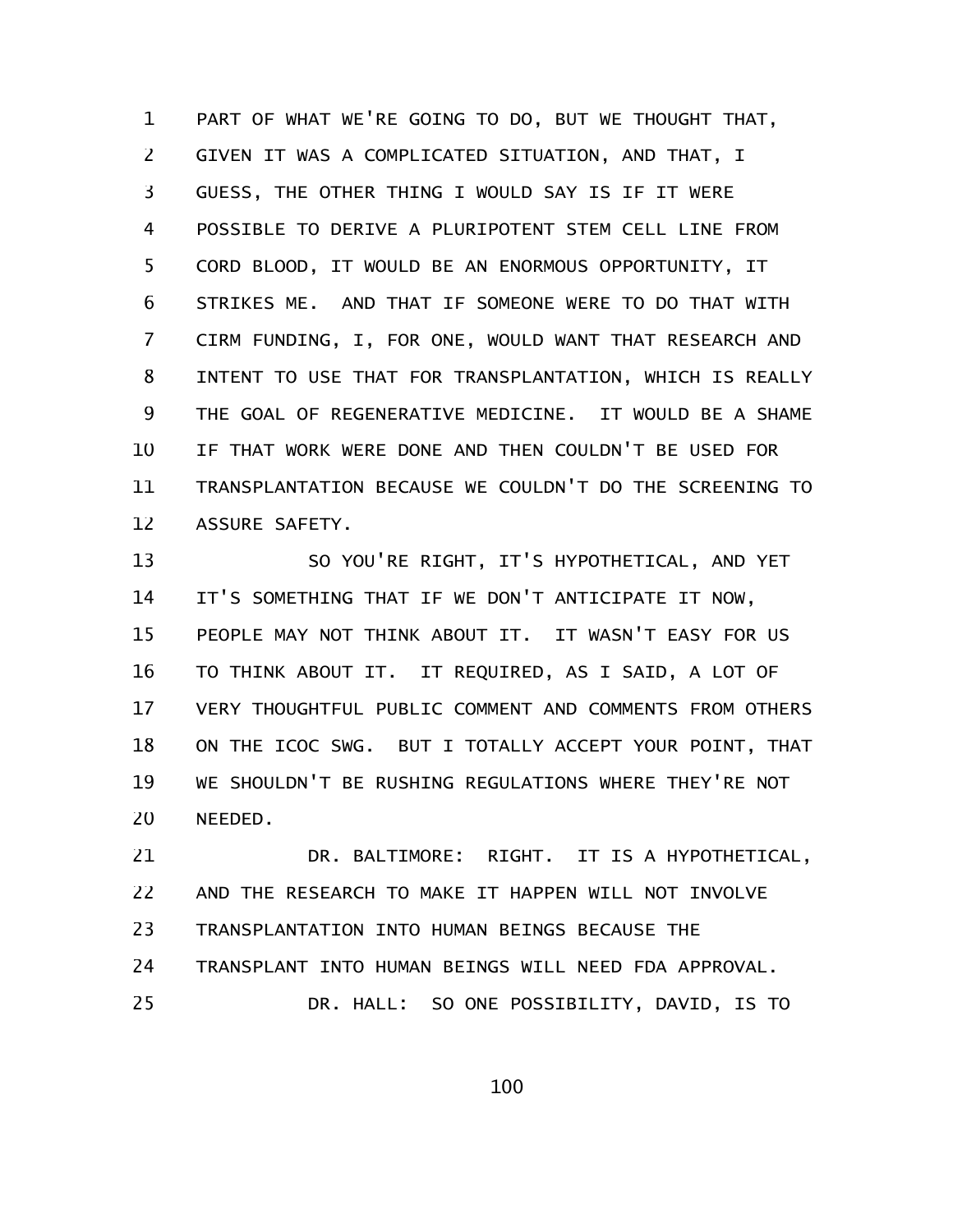SET UP A SET OF RULES THAT SIMPLY EXCLUDE THAT 1

POSSIBILITY. THAT IS, WE'RE NOT GOING TO SAY ANYTHING ABOUT IT BECAUSE IT'S NOT YET THERE. 2 3

DR. BALTIMORE: RIGHT. 4

DR. HALL: THAT ACTUALLY WOULD -- IT WOULD LET US EVADE A VERY THORNY ISSUE BECAUSE IT IS A HYPOTHETICAL AT THIS POINT. WHEN IT BECOMES A REALITY, EVEN IF THERE WERE A LINE, THEN ONE COULD, AND IT LOOKED LIKE IT WAS POSSIBLE, THEN ONE COULD SAY THE LINES CANNOT BE USED FOR TRANSPLANTATION UNLESS IT IS POSSIBLE -- 5 6 7 8 9 10 11

DR. BALTIMORE: I'D LIKE TO MAKE A SUGGESTION, WHICH IS THAT YOU WRITE UP JUST WHAT YOU'RE DOING AS A PAPER TO BE PUBLISHED SO THAT THERE IS AVAILABLE TO THE COMMUNITY, WHEN THE DAY COMES, THIS VERY THOUGHTFUL BACKGROUND TO ALLOW THE OPPORTUNITY TO MOVE FORWARD IN A THOUGHTFUL WAY, BUT THAT WE NOT TRY TO INCORPORATE IT IN OUR REGULATIONS AT THIS TIME. DR. LO: I'D BE VERY INTERESTED IN OTHER COMMENTS FROM ICOC MEMBERS. THANK YOU VERY MUCH. DR. PIZZO: I THINK THAT'S AN INTERESTING SUGGESTION, ACTUALLY A GOOD SUGGESTION UNDER ANY CIRCUMSTANCE. I JUST HAVE ONE CLARIFICATION, BERNIE, WHICH IS, IF I HEARD YOU CORRECTLY, YOU WERE SPEAKING ABOUT DOING GENETIC TESTING, WHATEVER THAT MIGHT TURN 12 13 14 15 16 17 18 19 20 21 22 23 24 25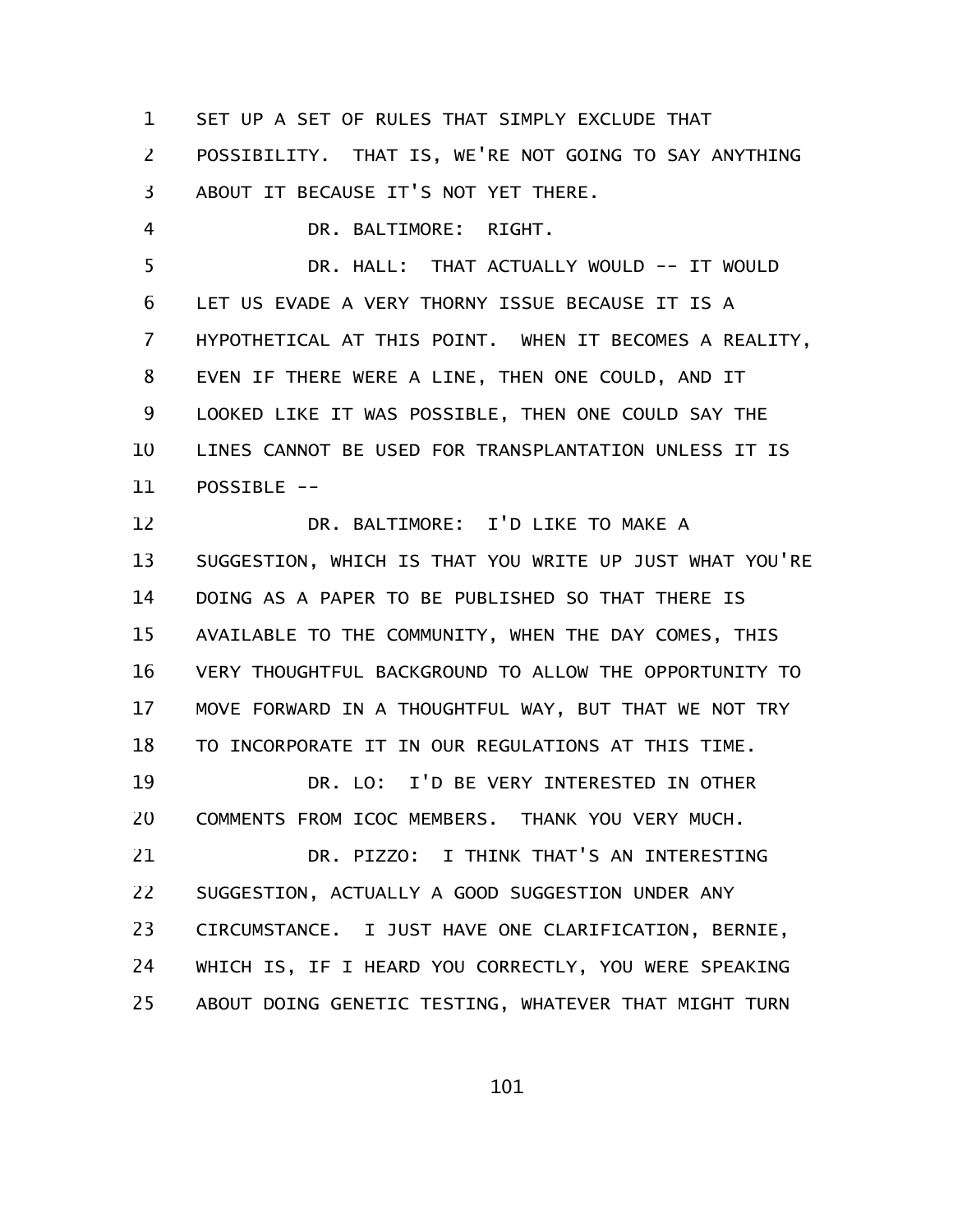OUT TO BE, ON LINES, ASSUMING THAT THEY COULD BE DERIVED, BUT IT DIDN'T SEEM THAT YOU WERE PRESCRIBING THAT FOR THE UMBILICAL STEM CELL THAT YOU MIGHT TRANSPLANT IN AN ALLOGENEIC SETTING. I WAS CURIOUS AS TO WHY IT WASN'T EQUALLY APPLICABLE IN THAT SETTING BECAUSE ALL OF THE SAME ISSUES WOULD APPLY. IF YOU TOOK AN UMBILICAL CORD SET OF ADULT STEM CELLS AND YOU TRANSPLANTED THEM, EVEN IF NOT FROM A LINE, MANY OF THE ISSUES YOU INDICATED. 1 2 3 4 5 6 7 8 9

DR. LO: YOU'RE ABSOLUTELY RIGHT. AND AS MANY OF YOU KNOW, THE INSTITUTE OF MEDICINE ISSUED A REPORT ON CORD BLOOD BANKING IN 2005, ACTUALLY IT WAS UNDER DEAN PIZZO'S AUSPICES AT IOM, WHICH ADDRESS THAT ISSUE AND SUGGESTED THAT IN THE CURRENT SORT OF CORD BLOOD ENTERPRISE, THERE BE UNIFORM STANDARDS FOR MEDICAL SCREENING. AND CERTAINLY ONE POSSIBILITY WOULD BE NOT JUST SORT OF TAKING A GOOD FAMILY GENETIC HISTORY, BUT NOW THE POSSIBILITY OF HIGH THROUGHPUT CHIPS THAT CAN DO GENOMIC SEQUENCING ACTUALLY TO LOOK AT THE GENOMIC SEQUENCES. 10 11 12 13 14 15 16 17 18 19 20

AGAIN, I THINK THIS IS ANOTHER EXAMPLE OF WHERE YOUR POINT IS ABSOLUTELY RIGHT ON TARGET. THERE ARE OTHER PEOPLE SORT OF TRYING TO ADDRESS THAT. AND TO SORT OF TOP YOUR PRINCIPLE, WE DIDN'T WANT TO TRY AND SETTLE EVERYTHING THAT WE DIDN'T NEED TO, DIDN'T 21 22 23 24 25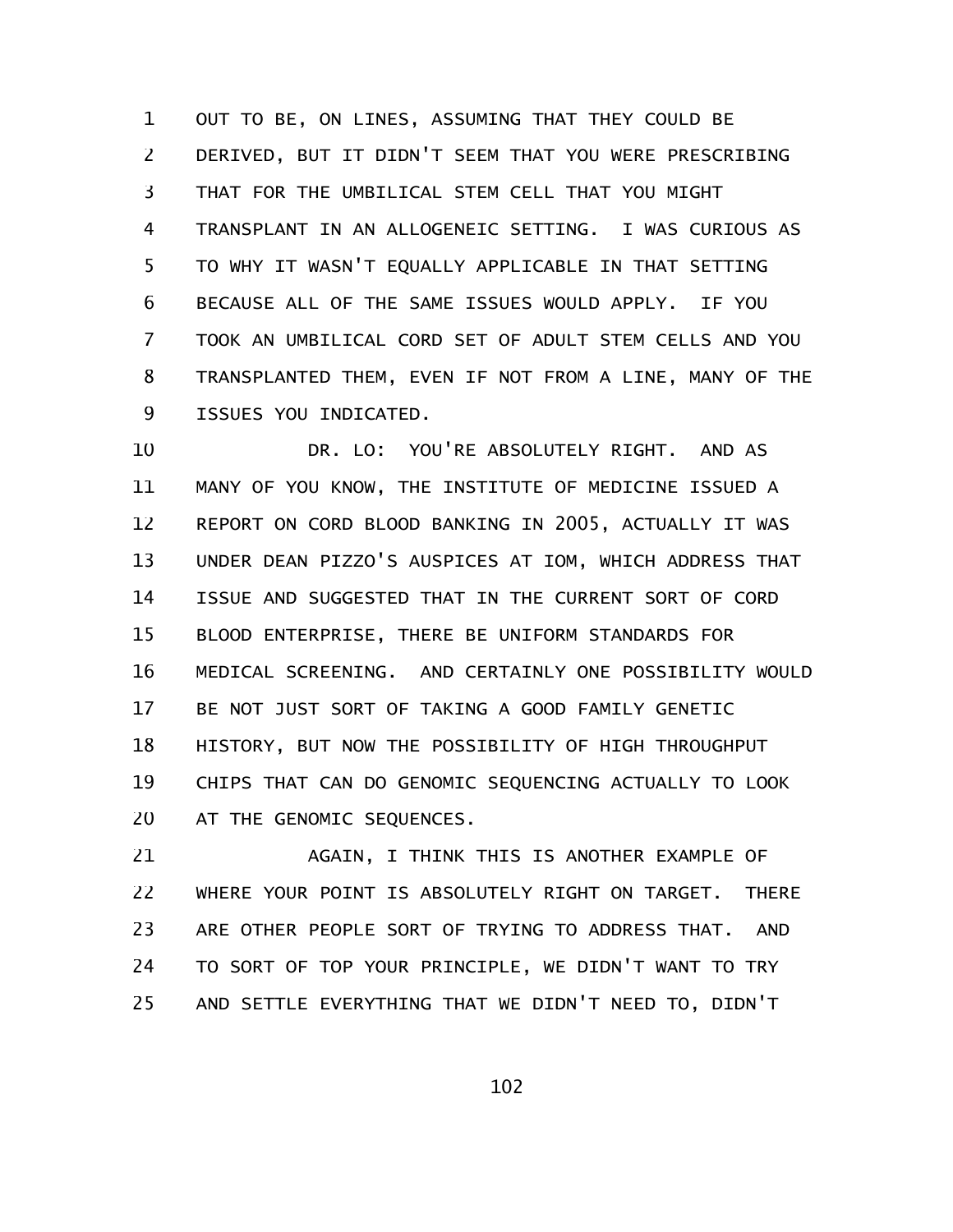WANT TO GET INTO THAT, BUT YOU'RE RIGHT. THE SAME QUESTIONS WOULD APPLY, THE SAME ISSUES THAT CONCERN YOU. 1 2 3

DR. HALL: COULD I JUST CLARIFY THEN? WOULD THE SUGGESTION BE TO TAKE OUT NO. 2, AND THEN JUST TO HAVE STANDARDS FOR 1 AND 3? 4 5 6

DR. BALTIMORE: RIGHT.

7

DR. LO: THAT WOULD BE SIMPLER BECAUSE THEN THEY WOULD BE TOTALLY CONSISTENT WITH CURRENT PRACTICE AND CURRENT FEDERAL STANDARDS WITH THE SOLE EXCEPTION THAT -- I GUESS IF IT'S NOT GOING TO BE USED FOR TRANSPLANTATION, IT'S NOT CLEAR WE EVEN NEED TO STRIP THAT DOWN. 8 9 10 11 12 13

DR. PIZZO: I THINK WITH ONE CAVEAT, ZACH, AND THAT IS YOU MIGHT WANT TO SAY, THE DOCUMENT WOULD SAY THAT SHOULD LINES BECOME AVAILABLE, THAT THESE GUIDELINES WOULD APPLY TO JUST FORECAST. 14 15 16 17

DR. HALL: SEE, THAT'S WHERE WE GET INTO THE THICKET. THAT'S WHERE THE COMPLICATIONS OCCUR. THAT'S THE THORNIEST PIECE OF THIS. I THOUGHT THE BRILLIANCE OF DAVID'S SUGGESTION WAS -- 18 19 20 21

DR. PIZZO: I AGREE. 22

DR. HALL: -- WRITE IT UP IN THE JOURNALS, BUT LET'S JUST AVOID THAT THING AND WE CAN MOVE AHEAD. DR. PIZZO: I WAS ACTUALLY SPEAKING OF AN 23 24 25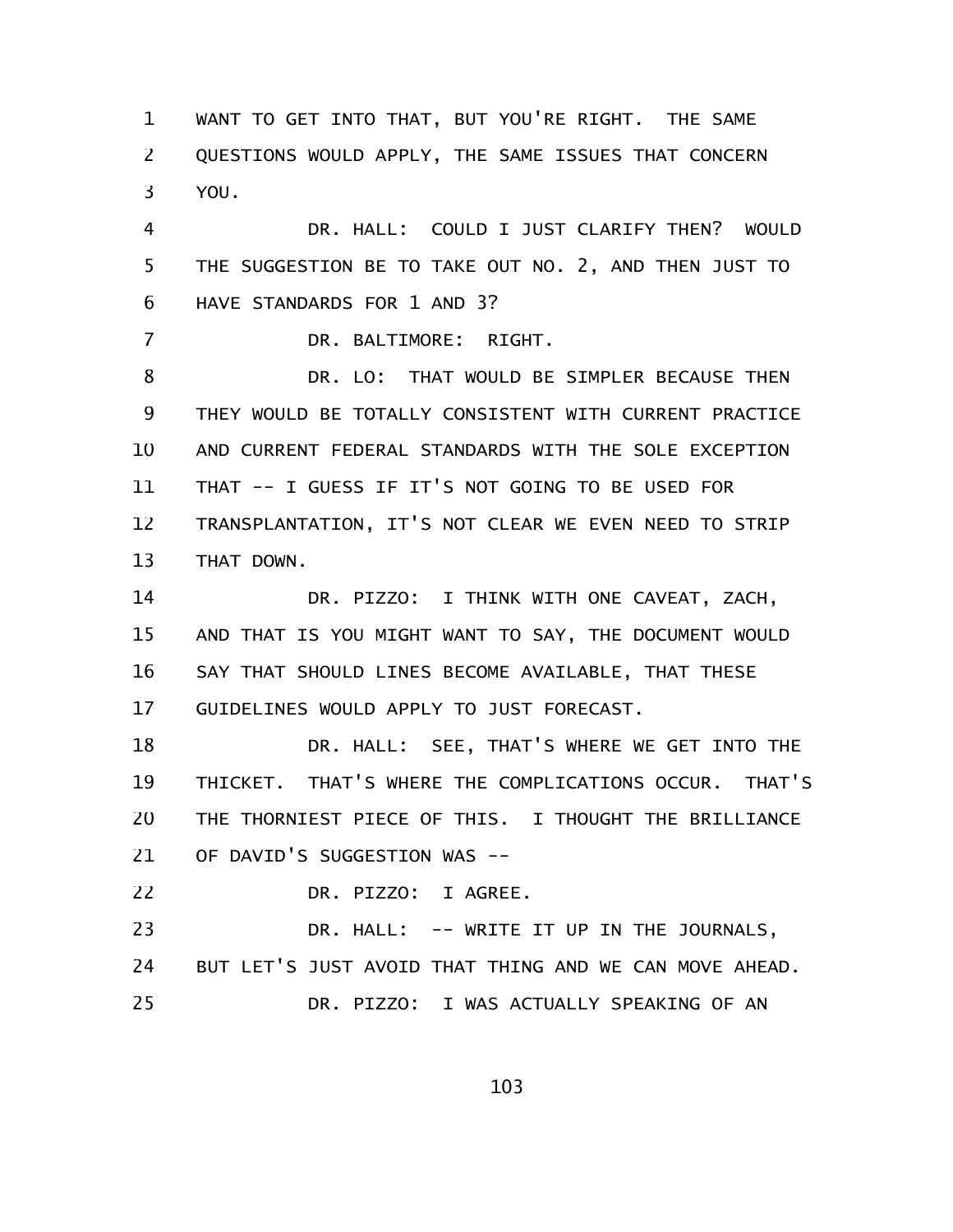IN-JOURNAL ARTICLE. 1

CHAIRMAN KLEIN: DR. KESSLER AND THEN DR. PRICE. 2 3

DR. LO: IF I COULD JUST COMMENT FOR A MOMENT. WE COULD ALWAYS COME BACK LATER AND DO ADDITIONAL REGULATIONS IF THIS BECAME A REALITY. 4 5 6

DR. BALTIMORE: THAT'S THE NICE THING ABOUT HAVING IT AVAILABLE AND THOUGHT OUT LIKE THIS IS IT'S EASY THEN TO MOVE IN. 7 8 9

DR. KESSLER: TO DAVID'S POINT, ONE CAN BE MORE EFFICIENT AND SMOOTHER IN THE LONG RUN. IT'S TRUE THAT YOU ARE NOT GOING TO GET INTO HUMAN WITHOUT FDA REGULATION; BUT, YOU KNOW, WHEN THAT TIME COMES, ISN'T IT POSSIBLE IF YOU HAD THIS AS REGULATION BEFORE THAT, THAT YOU WON'T WASTE TIME AND HAVE TO BACK UP? 10 11 12 13 14 15

DR. LO: THESE, I THINK, ARE EXACTLY THE KINDS OF CONSIDERATIONS, SORT OF NOT OVERSTEPPING AND GETTING HYPOTHETICALS VERSUS PREPARING FOR SOMETHING. 16 17 18

DR. KESSLER: PREPARING IN A REASONABLE AND THOUGHTFUL WAY AND LAYING THE GROUNDWORK AHEAD OF TIME, ESPECIALLY IF YOU'RE AT A POINT WHERE YOU THINK THAT THERE IS A CONSENSUS AND YOU MOVE, I THINK WE DO, I THINK YOU WOULD MOVE THE FIELD FORWARD. YOU CERTAINLY HAVE, AND YOU CAN PUT THIS IN JOURNAL FORM, BUT I CERTAINLY WOULDN'T BE OPPOSED -- THIS IN SOME WAYS 19 20 21 22 23 24 25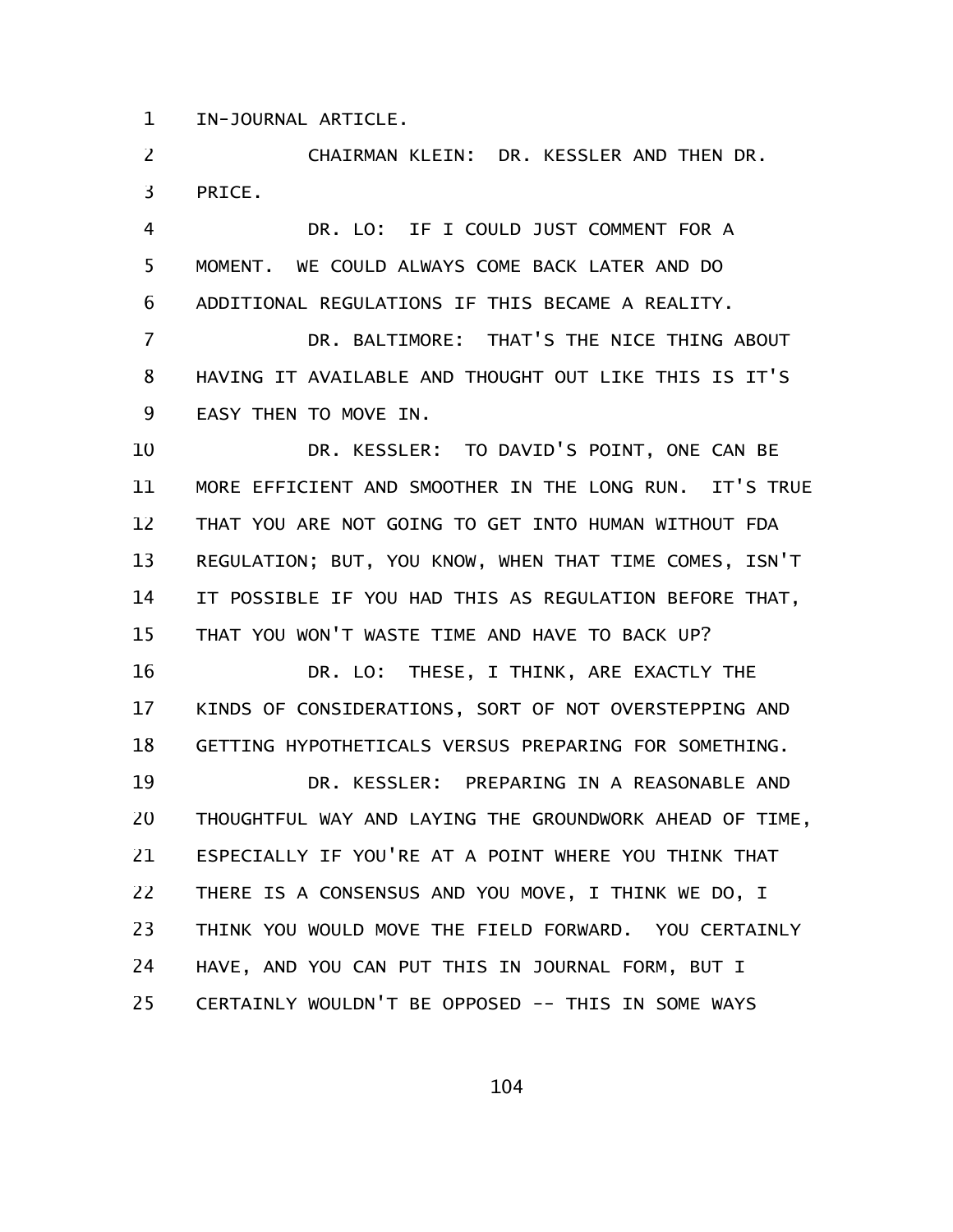FORESHADOWS THE ROAD MAP, SORRY, FOR WHERE WE HAVE TO GET TO WHEN THERE IS FDA REGULATIONS. SO I THINK THERE'S A LOT OF GOOD WORK HERE, AND THERE MAY BE VALUE, ESPECIALLY IF YOU THINK THIS DOES REFLECT THE STATE OF THE ART ON THESE ISSUES, AS I THINK YOU DEMONSTRATED THIS MORNING. 1 2 3 4 5 6

DR. PRICE: I'D JUST LIKE TO RAISE ANOTHER ISSUE THAT'S RELATED. IN ANSWER TO DR. BALTIMORE'S ORIGINAL QUESTION ABOUT WHY YOU ARE INVOLVING THE GENETIC PARTNERS, YOUR RATIONALE HAD TO DO WITH THE NEED FOR OBTAINING A MEDICAL HISTORY BEFORE GOING AHEAD WITH THE TRANSPLANT. BUT THEN LATER ON IN HOW YOU INVOLVE THE GENETIC PARTNERS, YOU USE THE TERM "CONSENT." IT SEEMS TO ME THIS IS A VERY DIFFERENT THING; IT'S A DIFFERENT KIND OF RATIONALE. IN THE FIRST INSTANCE, YOU'RE DOING THIS, YOU NEED TO IDENTIFY THE PERSON AND PRESUMABLY INTERVIEW THEM. THAT DOESN'T REQUIRE THEIR CONSENT TO USE THE MATERIAL IN RESEARCH, WHICH, IN EFFECT, CREATES A WHOLE NEW RIGHT, WHICH I DON'T BELIEVE CURRENTLY EXISTS IN THE PRACTICE OF LAW. YOU YOURSELF INDICATED THAT WE TALKED ABOUT THE FACT THAT THE FATHER'S CONSENT ISN'T NECESSARY FOR AN ADULT CHILD TO DONATE THEIR BLOOD FOR RESEARCH. 7 8 9 10 11 12 13 14 15 16 17 18 19 20 21 22 23

DR. LO: AGAIN, YOU RAISE A VERY, VERY PROFOUND POINT. AS WE THOUGHT ABOUT IT, TO GET 24 25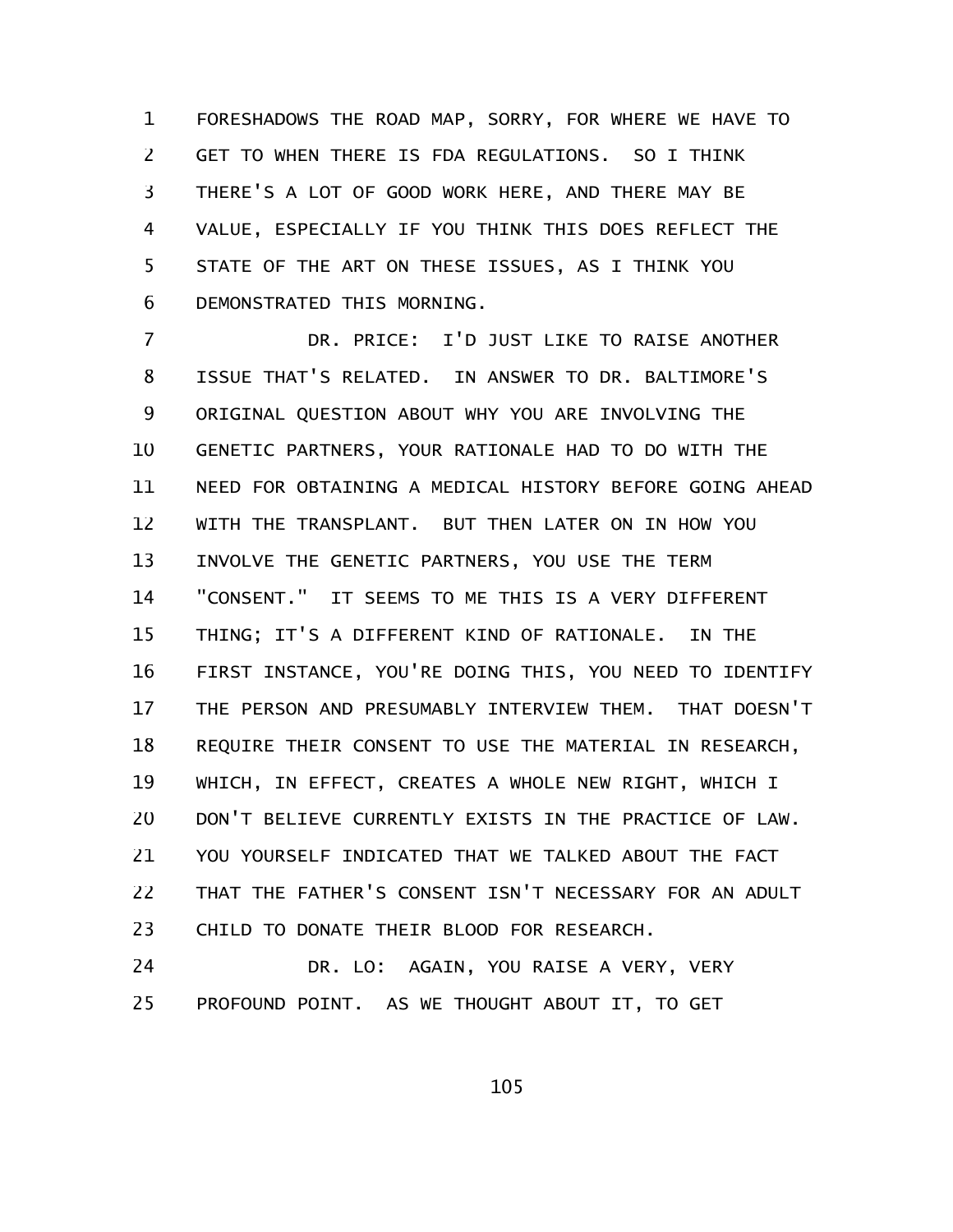INFORMATION, YOU OBVIOUSLY NEED CONSENT FROM THE PERSON, DE FACTO CONSENT, TO PROVIDE THE INFORMATION. DR. PRICE: NOT TO DO THE RESEARCH. DR. LO: WHAT WOULD HAPPEN IF WE WENT TO A GENETIC CONTRIBUTOR AND SAY, "WE'D LIKE SOME INFORMATION"? AND THEY SAY, "WHY? THAT'S PRETTY PERSONAL ASKING ME ABOUT." WE SAY, "WELL, IT'S BECAUSE WE'VE DEVELOPED THIS WONDERFUL STEM CELL LINE THAT WE THINK MAY BE USED FOR ALLOGENEIC TRANSPLANTATION." "I NEVER KNEW ABOUT THAT. NO ONE EVER TOLD ME. I'M OUTRAGED." NOW, AGAIN, THE EXAMPLE THAT WE HAD IN MIND WAS THE CASE OF THE HELA STEM CELL LINES, THE HELA CELLS FROM HENRIETTA LACKS. PEOPLE HAVE VERY STRONG REACTIONS TO THE USE OF MATERIALS FROM THEIR BODIES THAT THEY DIDN'T KNOW ABOUT, AT LEAST DIDN'T KNOW ABOUT, SO THIS IS WHY IT GETS COMPLICATED. DR. PRICE: THEY DON'T HAVE TO COMPLY. THEY DON'T HAVE TO GIVE YOU THE INFORMATION, IN WHICH CASE YOU DON'T USE THEIR MATERIAL. DR. LO: IN FACT, IF YOU ARE GOING -- IF YOU KNEW -- IF YOU HAD PROOF OF PRINCIPLE AND YOU COULD DERIVE THE LINE, YOU THOUGHT YOU WERE GETTING READY, BASED ON ANIMAL EXPERIMENTS, TO START TO GO INTO HUMANS, IT STRIKES ME, BEFORE GOING TO ALL THE TROUBLE 1 2 3 4 5 6 7 8 9 10 11 12 13 14 15 16 17 18 19 20 21 22 23 24 25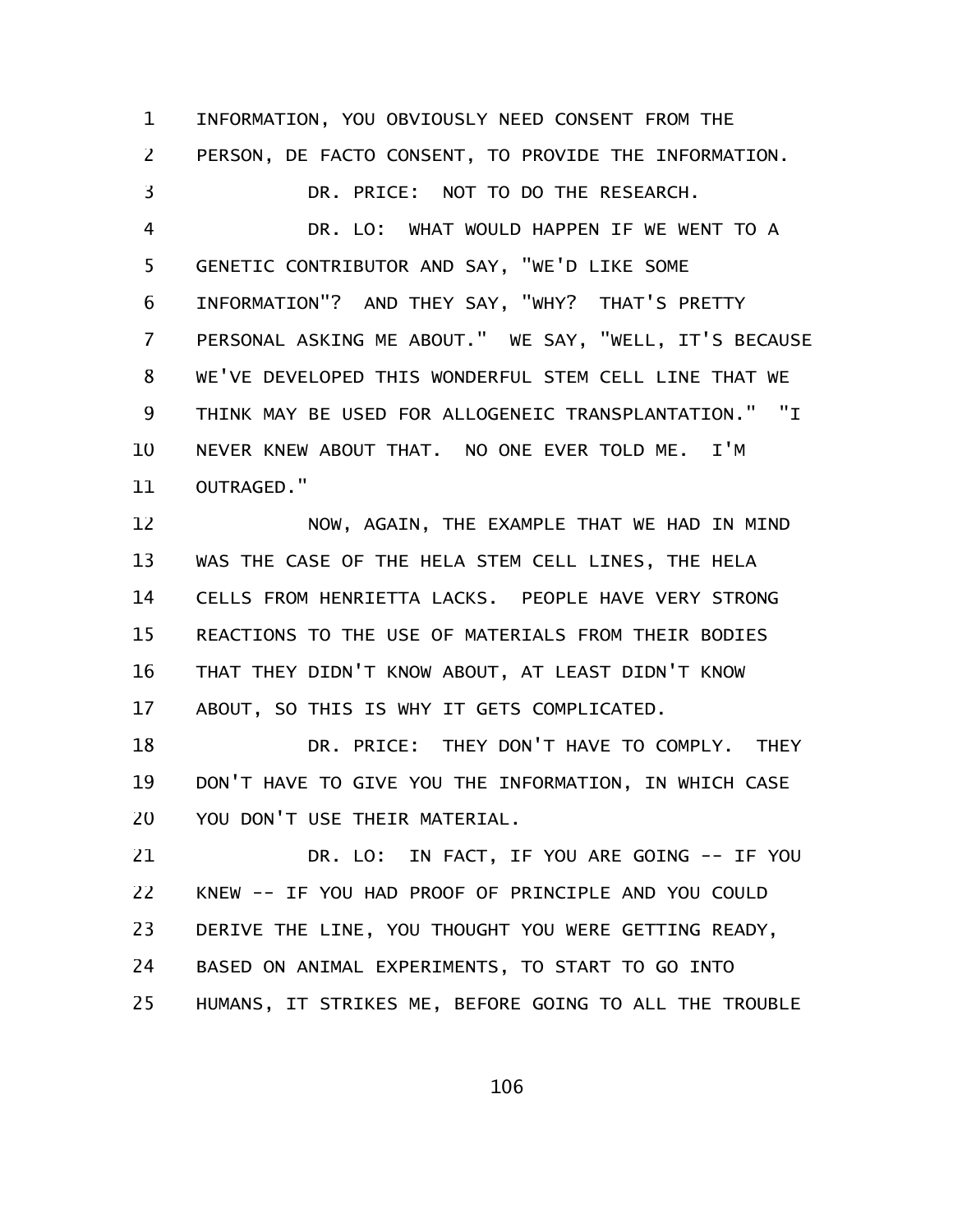TO DERIVE THE NEXT LINE, YOU'D WANT TO MAKE SURE THAT YOU HAD EVERYTHING AHEAD OF TIME. BUT YOUR POINT IS TAKEN. THERE'S A DIFFERENCE BETWEEN CONSENTING TO THE RESEARCH AND CONSENTING TO BE INTERVIEWED, BUT THEY'RE OBVIOUSLY VERY TIGHTLY INTERWOVEN. 1 2 3 4 5

CHAIRMAN KLEIN: SO DO WE HAVE A POSITION AT THIS POINT? DR. HALL, WHAT'S YOUR INTERPRETATION? DR. HALL: I THINK THIS IS A VERY INTERESTING SUGGESTION. AND I THINK WHAT WE'D LIKE TO DO WOULD BE TO GO AWAY AND TAKE THAT UNDER ADVISEMENT, AND WE DON'T NEED A DECISION AT THIS POINT. THE INTENT WAS NOT TO BRING A FINAL DOCUMENT. THE INTENT WAS TO LET YOU HEAR WHAT WE'RE DOING AND TO HEAR FROM YOU. THIS HAS BEEN EXTREMELY VALUABLE. 6 7 8 9 10 11 12 13 14

DR. LO: EXTREMELY THOUGHTFUL. 15

CHAIRMAN KLEIN: IT'S IMPORTANT TO NOTE THAT WHAT WE WILL BE VOTING ON HERE IS THE 15-DAY EXTENSION BECAUSE WE WILL BE OUTSIDE OUR 270 DAYS. WHAT WE'RE TRYING TO DO IS TAKE ADDITIONAL TIME FOR PUBLIC COMMENT AND TO THOUGHTFULLY CONSIDER ISSUES SUCH AS RAISED TODAY. SO THE VOTE TODAY IS NOT APPROVAL OF THE DOCUMENT IN THE MODIFIED FORM. IT IS, IN FACT, TO EXTEND THE PERIOD. 16 17 18 19 20 21 22 23

DR. HALL: I DON'T THINK WE NEED A VOTE ACTUALLY. 24 25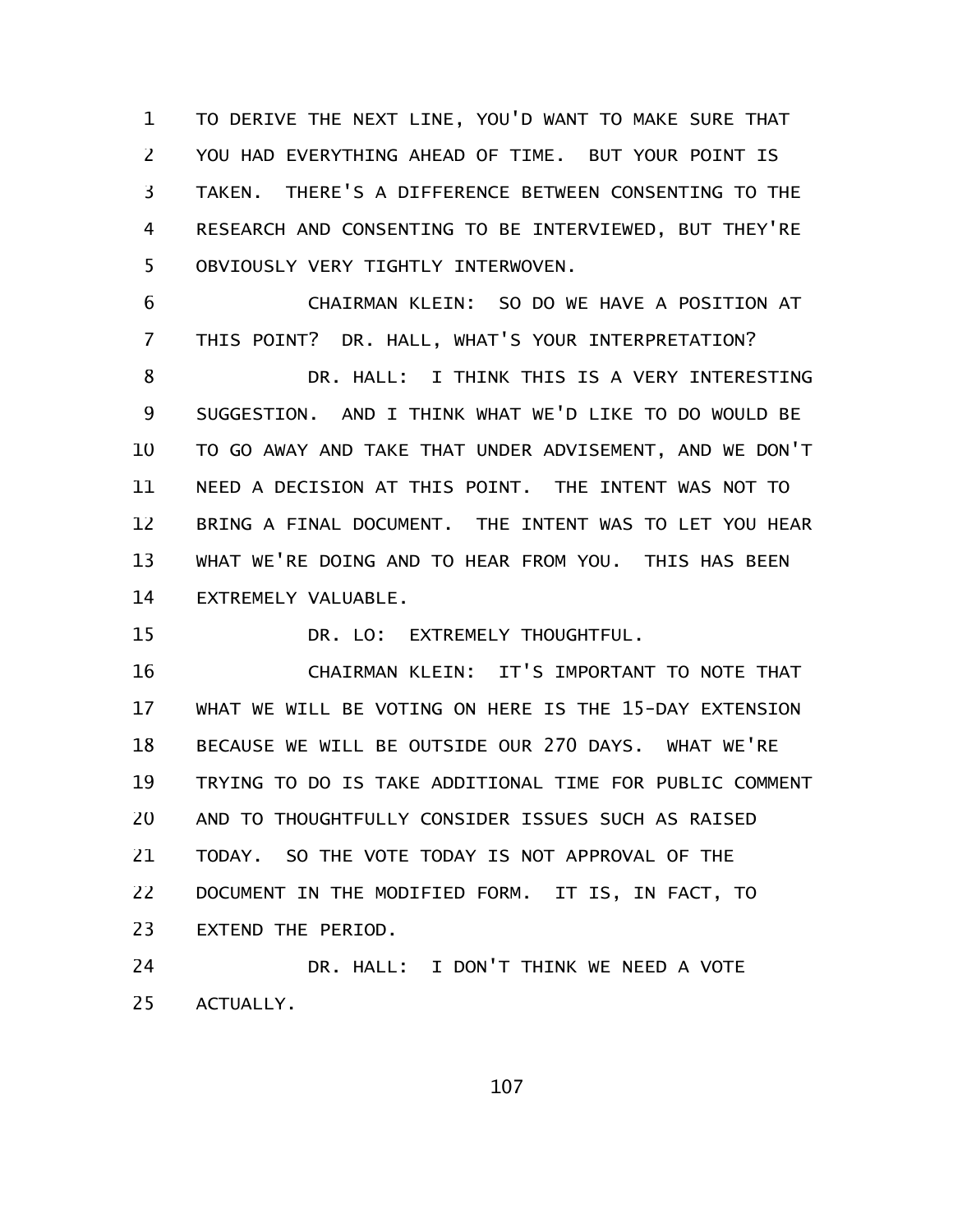CHAIRMAN KLEIN: WE DO NEED A TECHNICAL PROCEDURAL VOTE TO EXTEND THE PERIOD. 1 2

DR. PIZZO: IS THIS THE FINAL EXTENSION? DR. HALL: IF THERE ARE MORE REVISIONS, WE MAY GO THROUGH ANOTHER ONE. 3 4 5

DR. LO: MORE COMMENTS AND REVISIONS. CHAIRMAN KLEIN: JAMES HARRISON, COULD YOU COMMENT ON THE LEGALITY RELATED TO ADDITIONAL EXTENSIONS FOR PUBLIC COMMENT AND THIS EXTENSION? MR. HARRISON: SURE. YOU HAVE THE ADOPTED INTERIM REGULATIONS, WHICH ARE CURRENTLY IN PLACE, WHICH HAVE A SHELF LIFE OF 270 DAYS. BECAUSE OF THE PUBLIC HEARING PROCESS THAT YOU'VE ENGAGED IN FOR THE PERMANENT REGULATIONS AND YOUR EXTENSION OF THAT TO ALLOW TIME FOR ADDITIONAL PUBLIC COMMENT, IT CREATES A NEED TO EXTEND THE LIFE OF THE INTERIM REGULATIONS TO MAKE SURE THAT WE HAVE REGULATIONS IN PLACE UNTIL THE PERMANENT REGULATIONS TAKE EFFECT. 6 7 8 9 10 11 12 13 14 15 16 17 18

WHAT WE WOULD, THEREFORE, ASK YOU TO DO TODAY IS TO APPROVE THE INTERIM REGULATIONS AS EMERGENCY REGULATIONS. THEY WILL THEN GO TO THE OFFICE OF ADMINISTRATIVE LAW FOR ADOPTION AS EMERGENCY REGULATIONS. THEY WILL REMAIN IN EFFECT UNTIL THE PERMANENT REGULATIONS ARE ADOPTED. DR. LO: THIS IS THE WAY OF ASSURING THERE'S 19 20 21 22 23 24 25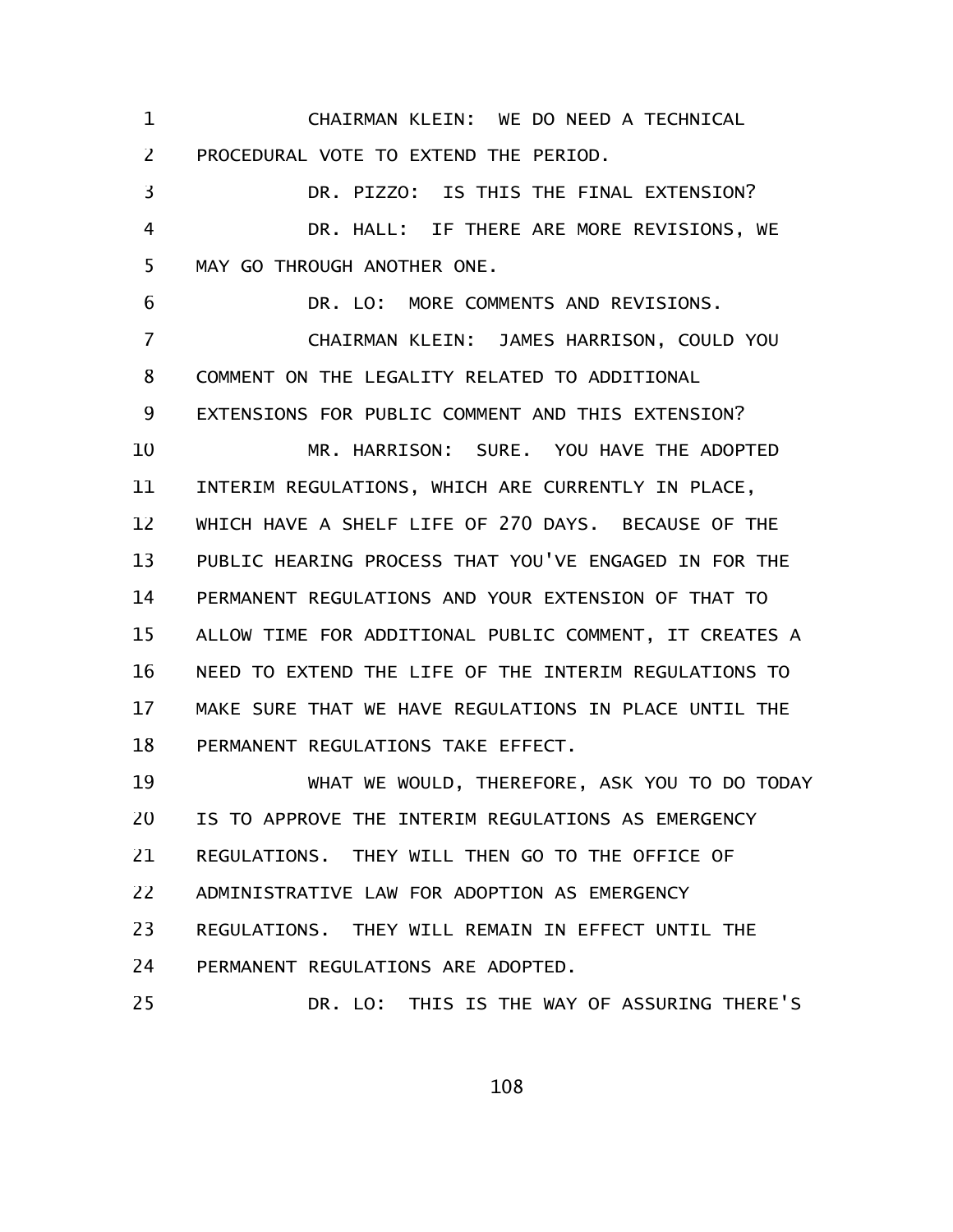NO GAP IN THE REGULATIONS. 1

CHAIRMAN KLEIN: THAT'S RIGHT. WHAT WE'RE DISCUSSING HERE IS THAT WE'LL COME BACK AT THE AUGUST MEETING FOR THE RESULTING RECOMMENDATIONS FROM THE DISCUSSION TODAY AND FOR ANY LAST MODIFICATIONS. ANY ADDITIONAL PUBLIC COMMENT ON THIS ITEM? 2 3 4 5 6

DR. LO: THE PUBLIC HAS BEEN VERY INTERESTED IN JUST THIS VERY ISSUE. 7 8

MS. FOGEL: YEAH. SUSAN FOGEL. I JUST WANT TO SAY THAT WE, OF COURSE, WORKED VERY CLOSELY ON THIS FRAMEWORK AND MEMBERS OF THE STANDARDS WORKING GROUP, WE WORKED WITH THE ACLU, HAVE BEEN VERY RESPONSIVE, AND WE APPRECIATE THAT. 9 10 11 12 13

IN RESPONSE TO THE QUESTION ABOUT WHY WE'RE EVEN DOING THIS, I THINK THAT IT'S -- I THINK IT'S VERY IMPORTANT THAT WE BE VERY CLEAR THAT SHOULD THIS TYPE OF RESEARCH MOVE FORWARD, WE'RE VERY CLEAR THAT WE DO NOTHING TO COMPROMISE WOMEN'S DECISION-MAKING. AND THE FRAMEWORK WE HAVE SUGGESTED IS ACTUALLY A TWO-STEP PROCESS. THAT ONLY THE WOMAN GIVES CONSENT, AND SHE GIVES CONSENT TO APPROACHING THE OTHER GENETIC CONTRIBUTOR SO THAT WE NEVER LOSE THE RIGHT OF WOMEN TO MAKE THIS DECISION BY THEMSELVES. 14 15 16 17 18 19 20 21 22 23

THE OTHER QUESTION, THE OTHER ISSUE IS THERE'S ALSO A FETAL TISSUE REGULATION THAT'S GOING TO 24 25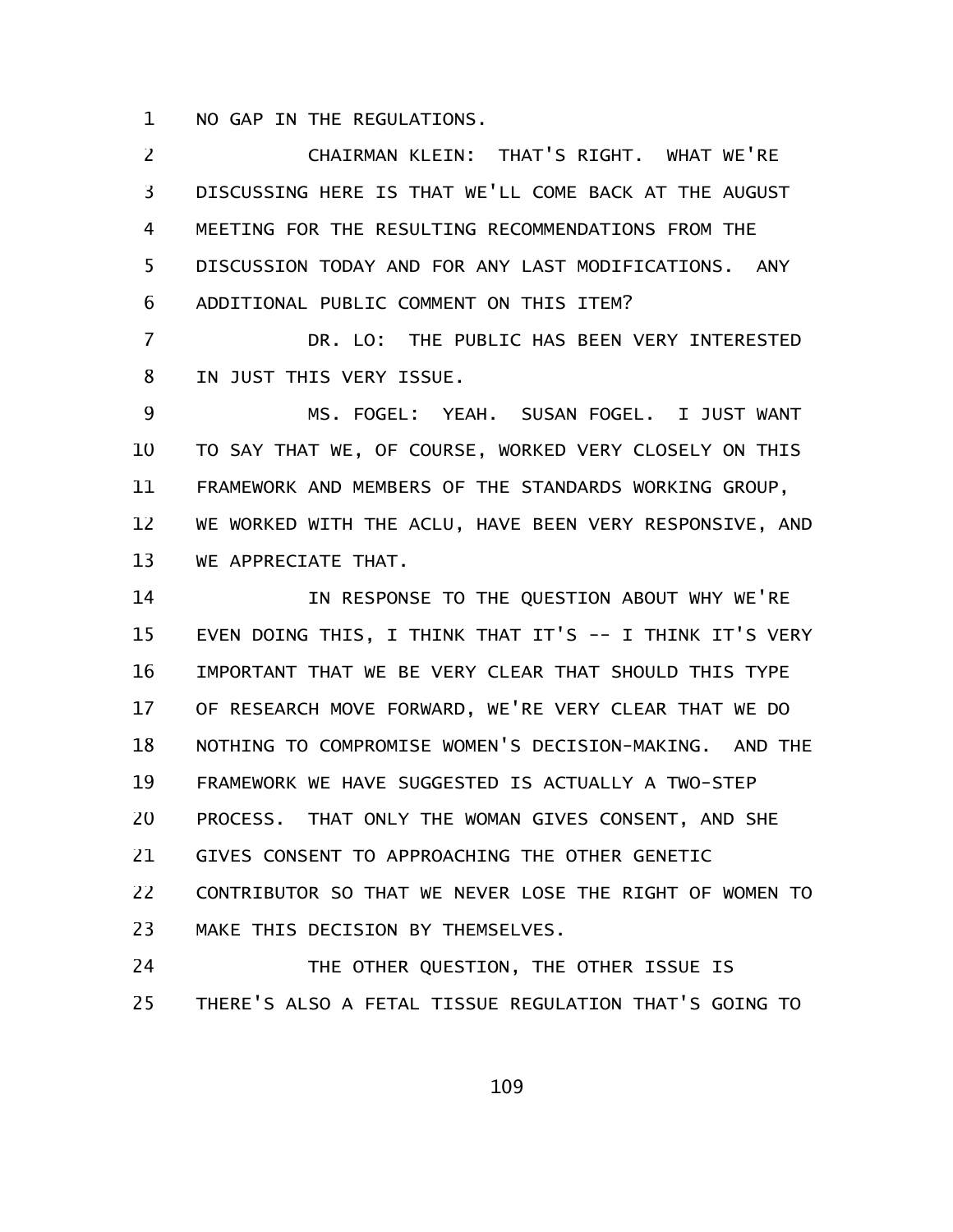BE CONSIDERED BY THE STANDARDS WORKING GROUP. AND THE SAME ISSUES ARE GOING TO COME UP. SO TO THE EXTENT THAT THAT MAY ALSO -- YOU MAY ALSO FEEL THAT'S PREMATURE AND DOESN'T NEED TO BE ADDRESSED, BUT WE JUST WANT TO MAKE SURE THAT WE, AS DR. LO SAID, MOVE FORWARD RESPONSIBLY AND DON'T EITHER COMPROMISE WOMEN'S DECISION-MAKING OR PEOPLE'S PRIVACY INTEREST IN THE USE OF THEIR OWN TISSUE. WE THINK THOSE ARE BOTH CONSIDERATIONS THAT HAVE TO BE ADDRESSED AND CAN BE BALANCED AND APPROPRIATELY ADDRESSED. SO THANK YOU. CHAIRMAN KLEIN: THANK YOU, SUSAN. SO IS THERE A MOTION TO EXTEND THE INTERIM REGULATIONS BY 15 DAYS? JAMES, I BELIEVE WOULD A 15-DAY EXTENSION GET US TO THE NEXT BOARD MEETING? MR. HARRISON: NO. NO. WHAT'S BEING PROPOSED IS THAT YOU ADOPT THE INTERIM REGULATIONS AS EMERGENCY REGULATIONS. THEY WILL THEN GO TO THE OFFICE OF ADMINISTRATIVE LAW FOR APPROVAL AND BE IN EFFECT FOR 120 DAYS UNLESS THEY'RE EARLIER SUPERSEDED BY THE PERMANENT REGULATIONS. 1 2 3 4 5 6 7 8 9 10 11 12 13 14 15 16 17 18 19 20

CHAIRMAN KLEIN: SO THIS IS A CHANGE FROM WHAT WAS PREVIOUSLY SUBMITTED. IS THERE A MOTION TO SUPPORT ADOPTING THESE AS EMERGENCY INTERIM 21 22 23

REGULATIONS? 24

MR. HARRISON: JUST TO BE CLEAR, WHAT YOU ARE 25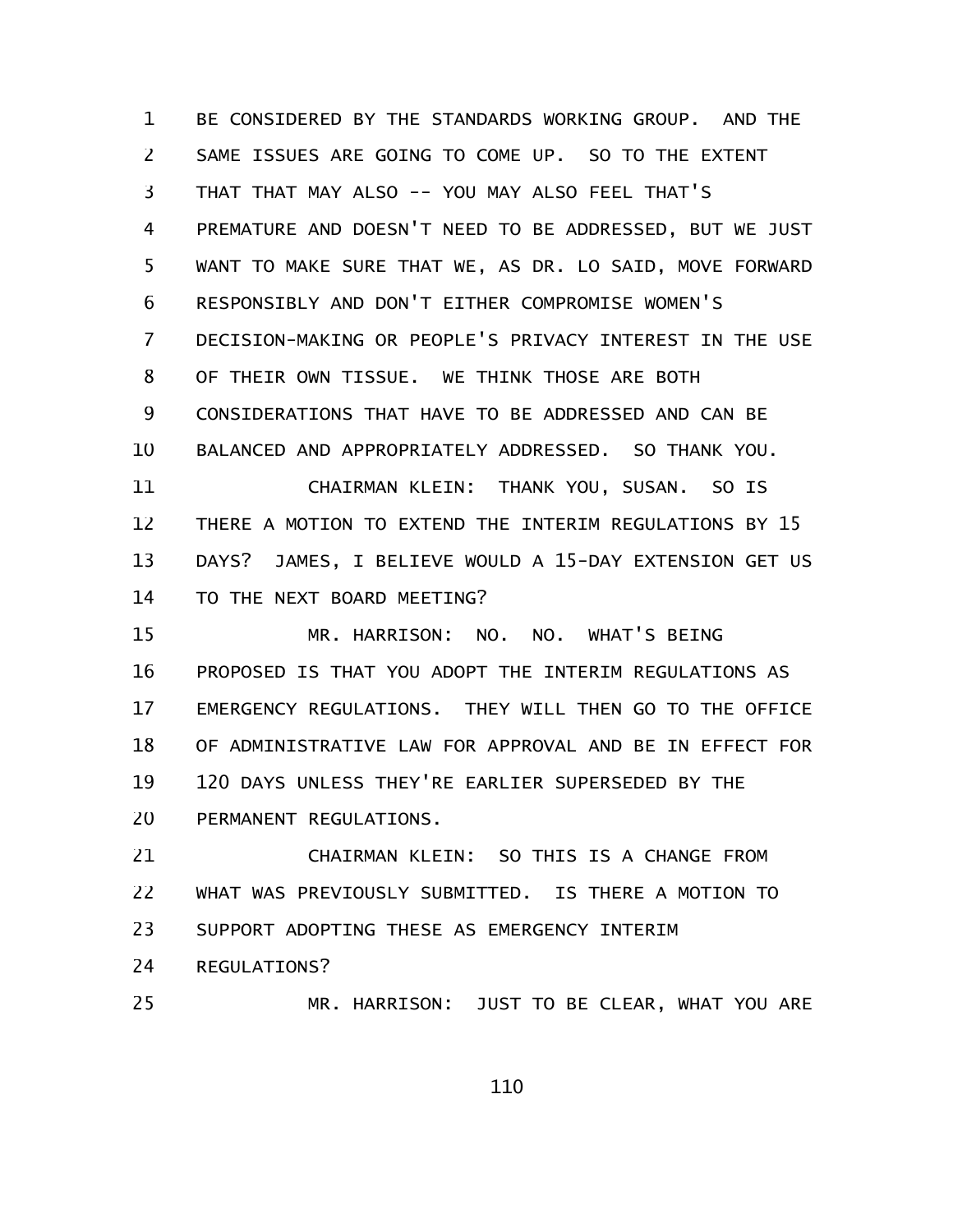DOING IS ADOPTING THE INTERIM REGULATIONS, NOT WHAT YOU'VE BEEN WORKING ON. THE INTERIM REGULATIONS THAT ARE CURRENTLY IN EFFECT, YOU'RE SIMPLY READOPTING THEM SO THAT THEY CAN HAVE A LONGER LIFE AND BE IN PLACE TO FILL IN THE GAP. CHAIRMAN KLEIN: ALL RIGHT. DR. BALTIMORE: SO MOVED. CHAIRMAN KLEIN: MOVED BY DR. BALTIMORE. SECOND BY DR. PENHOET. DR. KESSLER: THESE MEET THE STANDARD FOR EMERGENCY REGULATIONS? MR. HARRISON: YES. WELL, THE OFFICE OF ADMINISTRATIVE LAW OBVIOUSLY WILL ULTIMATELY MAKE THAT DETERMINATION, BUT WE BELIEVE THEY DO. CHAIRMAN KLEIN: ALL RIGHT. IT'S BEEN MOVED AND SECONDED. SUSAN, I SEE YOUR HAND. DO YOU WANT TO MAKE A COMMENT? MS. FOGEL: I JUST DO. I WANT TO -- I REALLY WANT TO FLAG HOW DIFFERENT THE REGULATIONS THAT HAVE BEEN RESPONSIVE TO PUBLIC COMMENT AND THE STANDARDS WORKING GROUP AND ALL THE WORK GROUP PEOPLE HAVE DONE. THESE REGULATIONS HAVE CHANGED SIGNIFICANTLY SINCE THE INTERIM REGS. AND I WOULD NOT LIKE TO SEE ANY FUNDING DONE BASED ON THOSE INTERIM REGULATIONS BECAUSE THEY INCLUDE NONE OF THE SAFEGUARDS THAT YOU'VE BEEN 1 2 3 4 5 6 7 8 9 10 11 12 13 14 15 16 17 18 19 20 21 22 23 24 25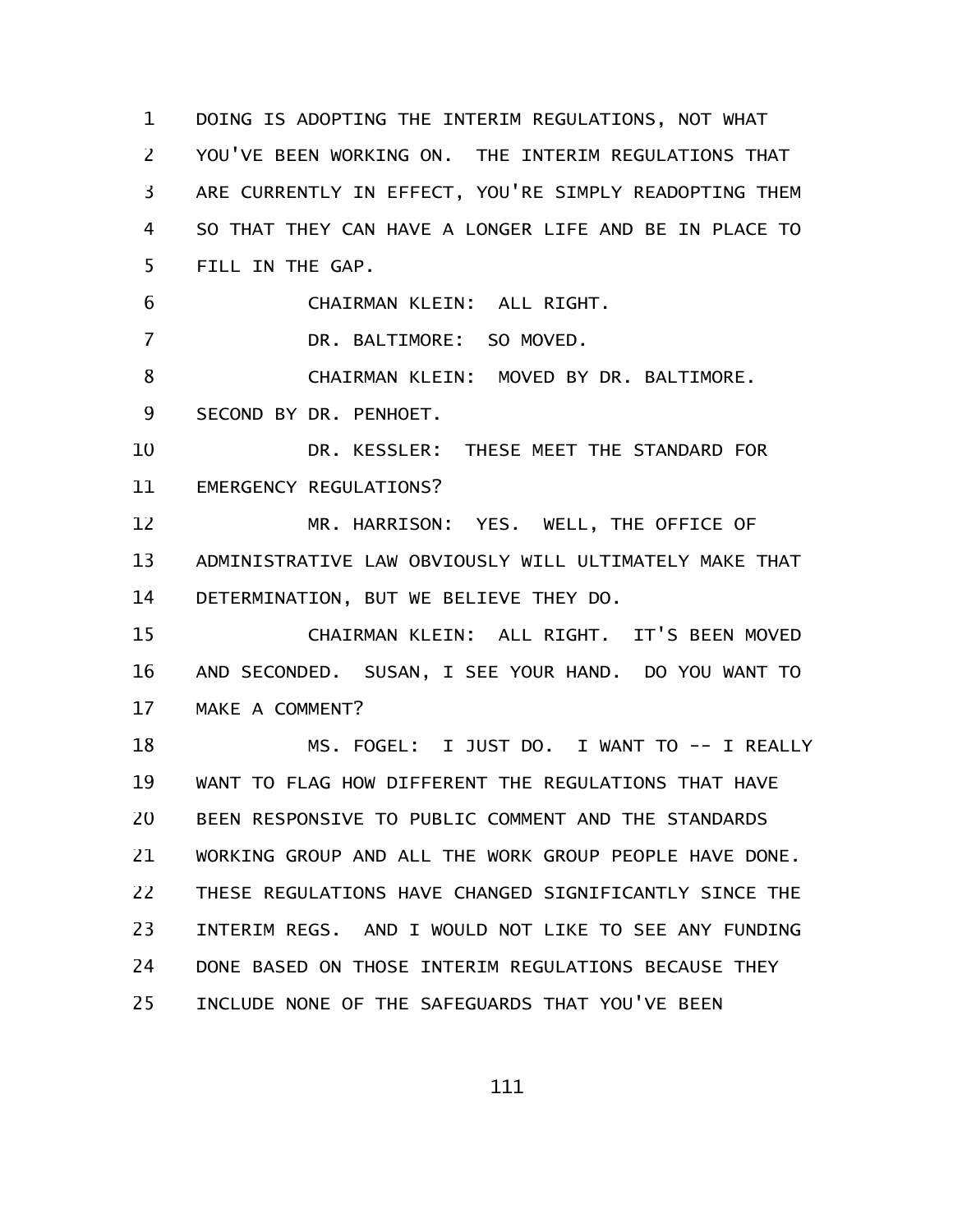ADOPTING. WHAT I'M SAYING IS IF YOU ADOPT THE INTERIM REGULATIONS FOR 120 -- ALL I'M FLAGGING IS AN ISSUE. THE INTERIM REGULATIONS WILL THEN GOVERN THE WORK THAT GETS DONE. IF YOU ALLOCATE FUNDING FOR RESEARCH DURING THAT 120 DAYS, NONE OF THE WORK THAT'S BEEN GOING ON IN THE PAST HOWEVER MANY YEARS, I THINK, IS GOING TO -- MONTHS -- IS GOING TO APPLY. 1 2 3 4 5 6 7

AND SO FOR THE SAKE OF PREDICTABILITY AND CONSISTENCY AND MAKING SURE THAT GRANTEES HAVE GOOD GUIDANCE, I THINK THAT JUST NEEDS TO BE TAKEN INTO CONSIDERATION AS YOU MOVE FORWARD. 8 9 10 11

DR. BALTIMORE: IT WOULD BE MY UNDERSTANDING THAT THE TRAINING GRANTS WERE ALREADY ISSUED WITH THE INTERIM GUIDELINES AS THEIR BASE. AND SO WE'RE NOT CHANGING ANYTHING. AND THE ONLY RESEARCH THAT WILL BE DONE, BECAUSE WE'RE NOT GOING TO ISSUE ANY OTHER RESEARCH GRANTS IN 120 DAYS, I THINK I CAN SAFELY SAY, IT WILL ONLY BE THE TRAINING GRANTS, AND IT'S NO CHANGE FROM THE WAY WE'VE BEEN. 12 13 14 15 16 17 18 19

MS. FOGEL: I JUST WANT TO FLAG IT. THAT'S ALL. 20 21

CHAIRMAN KLEIN: THANK YOU VERY MUCH. 22

MR. SHEEHY: JUST TO MAKE THE POINT, TO REINFORCE DR. BALTIMORE'S POINT. IT WOULD HAVE TO COME BACK TO THE BOARD TO APPROVE AN RFA. THE RFA WOULD 23 24 25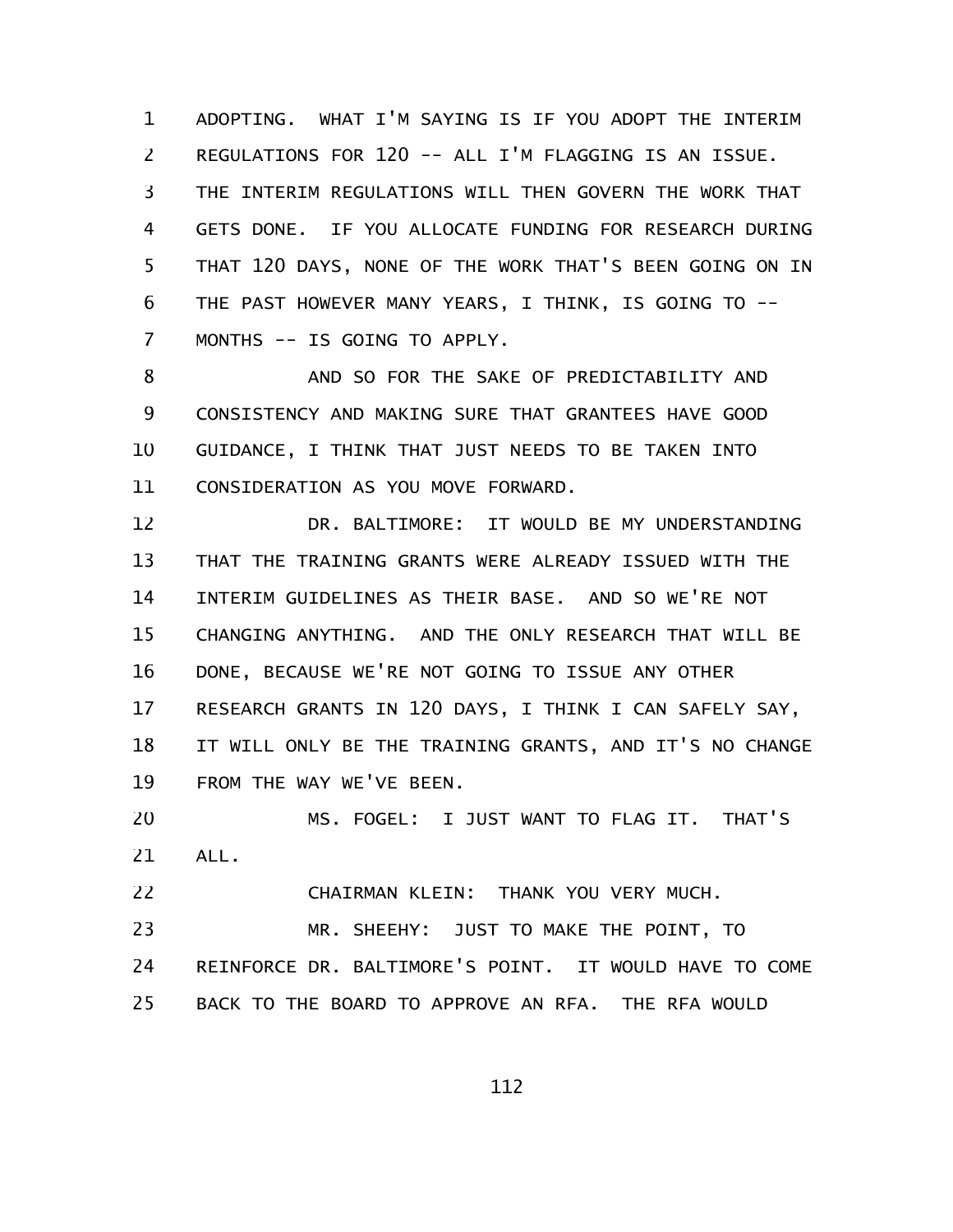HAVE TO BE ISSUED. THE GRANTS WORKING GROUP WOULD HAVE TO APPROVE THE GRANTS. THE GRANTS WOULD THEN HAVE TO COME BACK HERE FOR APPROVAL. AND MEETING EVERY TWO MONTHS, I JUST DON'T THINK 120 DAYS WOULD ACCOMPLISH THAT. I THINK YOUR FEAR, WHILE WELL FOUNDED, I DON'T THINK IT'S GOING TO HAPPEN. 1 2 3 4 5 6

DR. LO: LET ME SAY WE'RE ALSO ON THE SWG DEDICATED TO TURNING THESE FINAL REGULATIONS AROUND, POSTING THEM, CERTAINLY BRINGING THEM BACK TO YOU IN A TIMELY WAY WITH ADVANCE NOTICE. SO WE HOPE THIS WILL RUN VERY SMOOTHLY. AS SOON AS THE FINAL REGULATIONS ARE APPROVED, OF COURSE, THE INTERIM REGULATIONS ARE NO LONGER IN EFFECT. 7 8 9 10 11 12 13

DR. HALL: OUR HOPE IS THAT WILL BE DONE IN AUGUST. 14 15

DR. PENHOET: JUST ONE QUICK COMMENT. I THINK THE DEGREE TO WHICH WE BEGIN TO ADDRESS HYPOTHETICALS HAS A RISK OF CONTINUING TO DELAY THE PROCESS OF GETTING THESE VERY GOOD REGULATIONS IN PLACE. SO BACK TO DR. BALTIMORE'S POINT, THERE ARE NUMEROUS HYPOTHETICALS, AND I THINK AT SOME POINT WE HAVE TO DRAW THE LINE ABOUT WHAT IS NECESSARY FOR US TO DO OUR WORK NOW, WHAT'S CLEARLY WITHIN OUR MISSION AND OUR CHARGE, AND WE'RE FOCUSED ON THE KEY ISSUES HERE, AND PERHAPS LEAVE TO ANOTHER DAY THE ADDITIONS THAT WE 16 17 18 19 20 21 22 23 24 25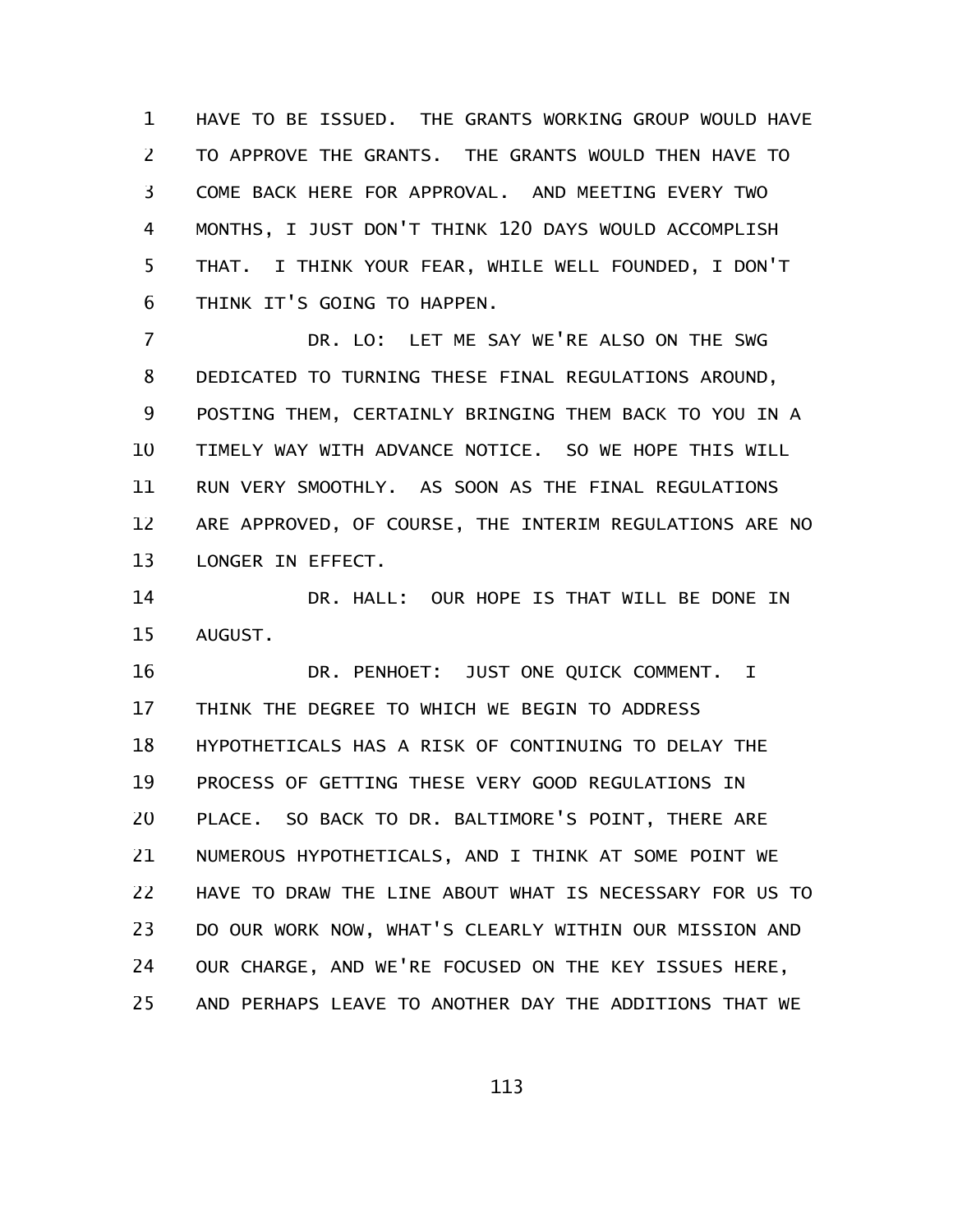MIGHT LIKE TO SEE FOR FUTURE DEVELOPMENTS SHOULD THEY OCCUR. BUT NOT KNOWING WHEN THEY'LL OCCUR, I THINK THE BIAS SHOULD BE TOWARDS GETTING THE SOUND POLICY IN PLACE FOR WHAT WE INTEND TO DO. DR. LO: THANK YOU VERY MUCH. CHAIRMAN KLEIN: THANK YOU, DR. LO, FOR YOUR TREMENDOUS DEDICATION TO THIS EFFORT. GREAT DEAL OF VERY THOUGHTFUL WORK. WE HAVE CONCLUDED OUR DISCUSSION. CALL FOR THE VOTE. ALL IN FAVOR. OPPOSED? THANK YOU VERY MUCH. WHAT WE'RE GOING TO DO NOW IS ADJOURN ACROSS THE HALL. WE'RE GOING TO HAVE ABOUT 37 MINUTES FOR LUNCH. WE'RE GOING TO RECONVENE AT ONE AND TRY AND DO THIS WITH SPEED AND MOVE FORWARD. WE HAVE SEVERAL MORE IMPORTANT ITEMS. (A RECESS WAS TAKEN.) CHAIRMAN KLEIN: IF WE COULD PLEASE RECONVENE. THANK YOU ALL FOR EXPEDITING YOUR LUNCH AND YOUR CONVERSATIONS. STAFF, PLEASE HELP. HELP ESCORT MEMBERS. WE ARE RECONVENING AT THIS MOMENT. DR. MURPHY, WOULD YOU LEAD US THROUGH ITEM NO. 9? DR. MURPHY: THANK YOU, MR. CHAIRMAN. THE GOVERNANCE SUBCOMMITTEE MET ON MAY 19TH, AND THERE WAS A QUORUM AND A NUMBER OF DECISIONS WERE MADE. 1 2 3 4 5 6 7 8 9 10 11 12 13 14 15 16 17 18 19 20 21 22 23 24 25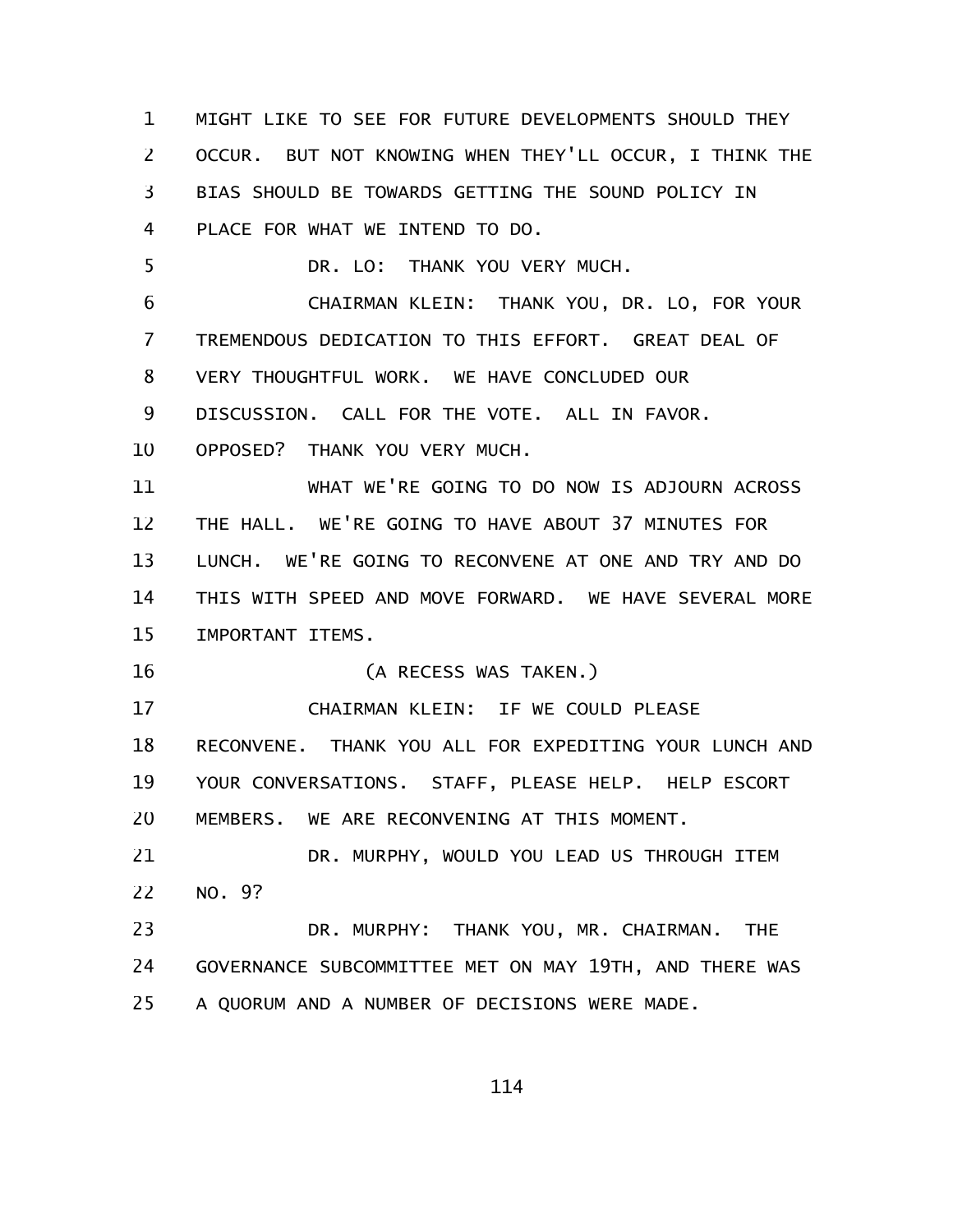UNFORTUNATELY SHERRY LANSING, CHAIRMAN OF THE COMMITTEE, AND TINA NOVA, THE VICE CHAIR OF THE COMMITTEE, NEITHER OF THEM IS WITH US. SO I'VE BEEN ASKED TO GO OVER THE PROCEEDINGS. AND AMY DUROSS VERY KINDLY PREPARED FOR ME A CHEAT SHEET TO DO IT. 1 2 3 4 5

FIRST ITEM IS THE CIRM EMPLOYEE COMPENSATION PLAN WHICH THE GOVERNANCE SUBCOMMITTEE REVIEWED AND VOTED TO RECOMMEND TO THE BOARD. AND IN TAB 9 OF YOUR BOOK, PLEASE TURN TO THE SPREADSHEET AND SUMMARY PAGES. AND ALEXANDRA CAMPE IS GOING TO LEAD US THROUGH THIS PRESENTATION. 6 7 8 9 10 11

MS. CAMPE: THANK YOU, DR. MURPHY. GOOD AFTERNOON, BOARD MEMBERS. OKAY. WHAT I'D LIKE TO DO TODAY IS WALK THROUGH WITH YOU THE HISTORY OF THE CREATION OF THE COMPENSATION STRUCTURE FOR CIRM AND TALK ABOUT WHAT OUR PROPOSAL IS TODAY. AND WE'LL WALK THROUGH SHORTLY THE SPREADSHEET THAT WAS CREATED AS WELL. 12 13 14 15 16 17 18

WITHOUT FURTHER ADO, I KNOW IT'S SMALL PRINT. THE FIRST BULLET REALLY TALKS ABOUT THE LANGUAGE THAT COMES OUT OF PROPOSITION 71, WHICH IS THE HEALTH AND SAFETY CODE WHICH AUTHORIZES THE ICOC TO SET COMPENSATION FOR THE CHAIRPERSON, VICE CHAIRPERSON, AND PRESIDENT, AND OTHER OFFICERS, THE SCIENTIFIC, MEDICAL, TECHNICAL, AND ADMINISTRATIVE STAFF OF THE INSTITUTION 19 20 21 22 23 24 25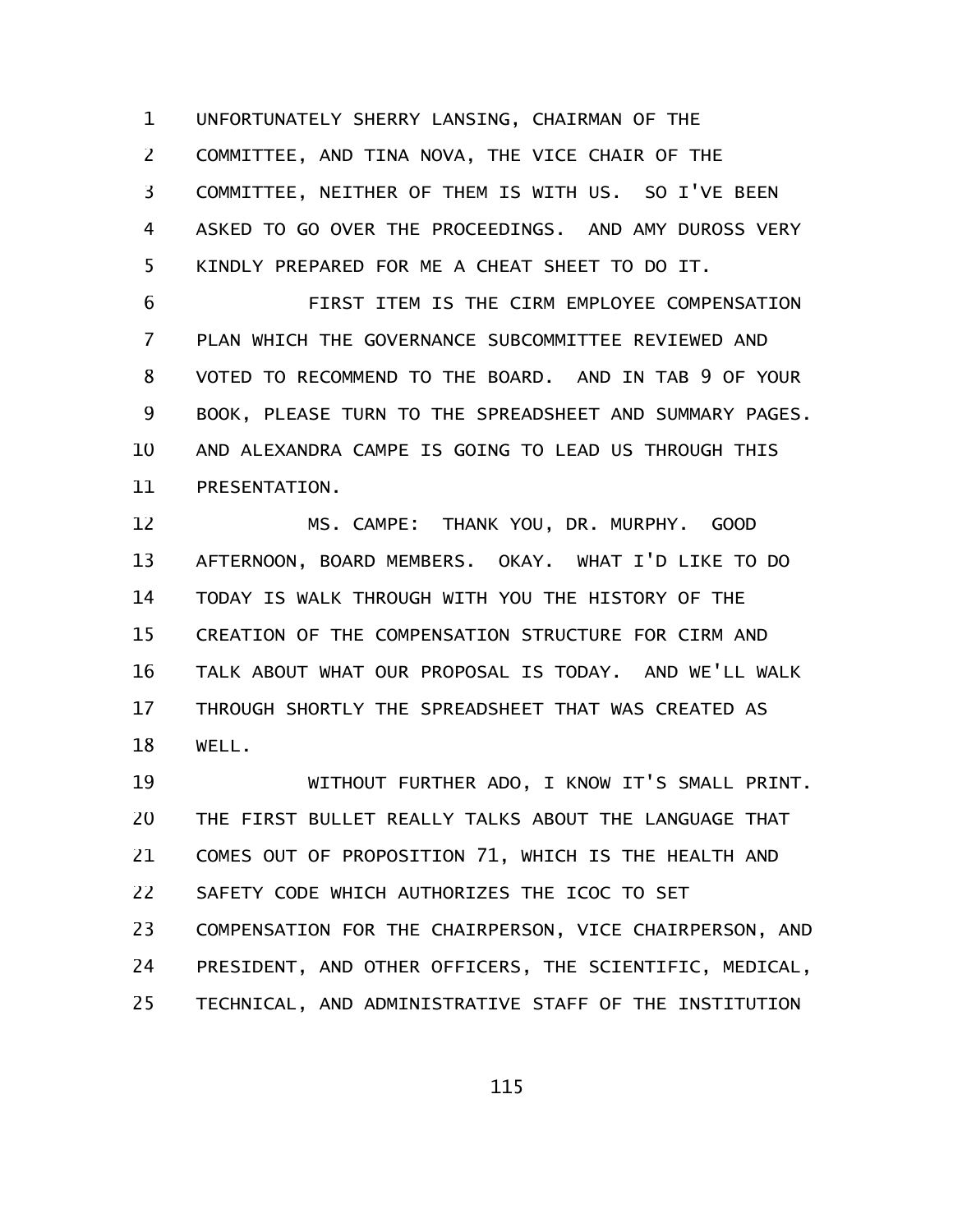WITHIN THE RANGE OF THE COMPENSATION LEVELS FOR EXECUTIVE OFFICERS AND TECHNICAL ADMINISTRATIVE STAFF IN MEDICAL SCHOOLS WITHIN THE UC SYSTEM AND NONPROFIT ACADEMIC AND RESEARCH INSTITUTIONS DESCRIBED IN PARAGRAPH 2. 1 2 3 4 5

SO LAST YEAR WE CONTRACTED WITH AN OUTSIDE CONSULTANT, A SPECIALIST IN THE COMPENSATION AREA, DEE DEPIETRO. AND I WORKED CLOSELY WITH HER, AND SHE HELPED CREATE AND IMPLEMENT A SALARY SURVEY TO SOLICIT DATA THAT COULD BE USED TO DEVELOP THE PROPOSED COMPENSATION STRUCTURE THAT WE HAVE WITH YOU TODAY, ALTHOUGH WE HAVE HAD A FEW CHANGES SINCE THEN, AND IT'S VERY HELPFUL THROUGH THE GOVERNANCE COMMITTEE MEETINGS BE HAD. 6 7 8 9 10 11 12 13 14

THE SURVEY WAS COMPILED. THE DATA THAT WAS ORIGINALLY COMPILED WAS THROUGH THE UC MEDICAL SCHOOLS AND THE CALIFORNIA NONPROFIT ACADEMIC AND RESEARCH INSTITUTIONS THAT WERE SPECIFICALLY DEFINED IN PROPOSITION 71 AS NOTED ABOVE. OKAY. 15 16 17 18 19

THE PROPOSED SALARY STRUCTURE IS BASED ON TYPICAL STRUCTURES FOR CALIFORNIA EDUCATION AND GOVERNMENT ORGANIZATIONS FOR NONREPRESENTED POSITIONS. THE STRUCTURE PROVIDES FOR SLIDING OF MULTIPLE POSITIONS BY CATEGORIES OF SCIENTIFIC, BUSINESS, AND ADMINISTRATIVE WITHIN TEN LEVELS. NOW, THE REASON WHY 20 21 22 23 24 25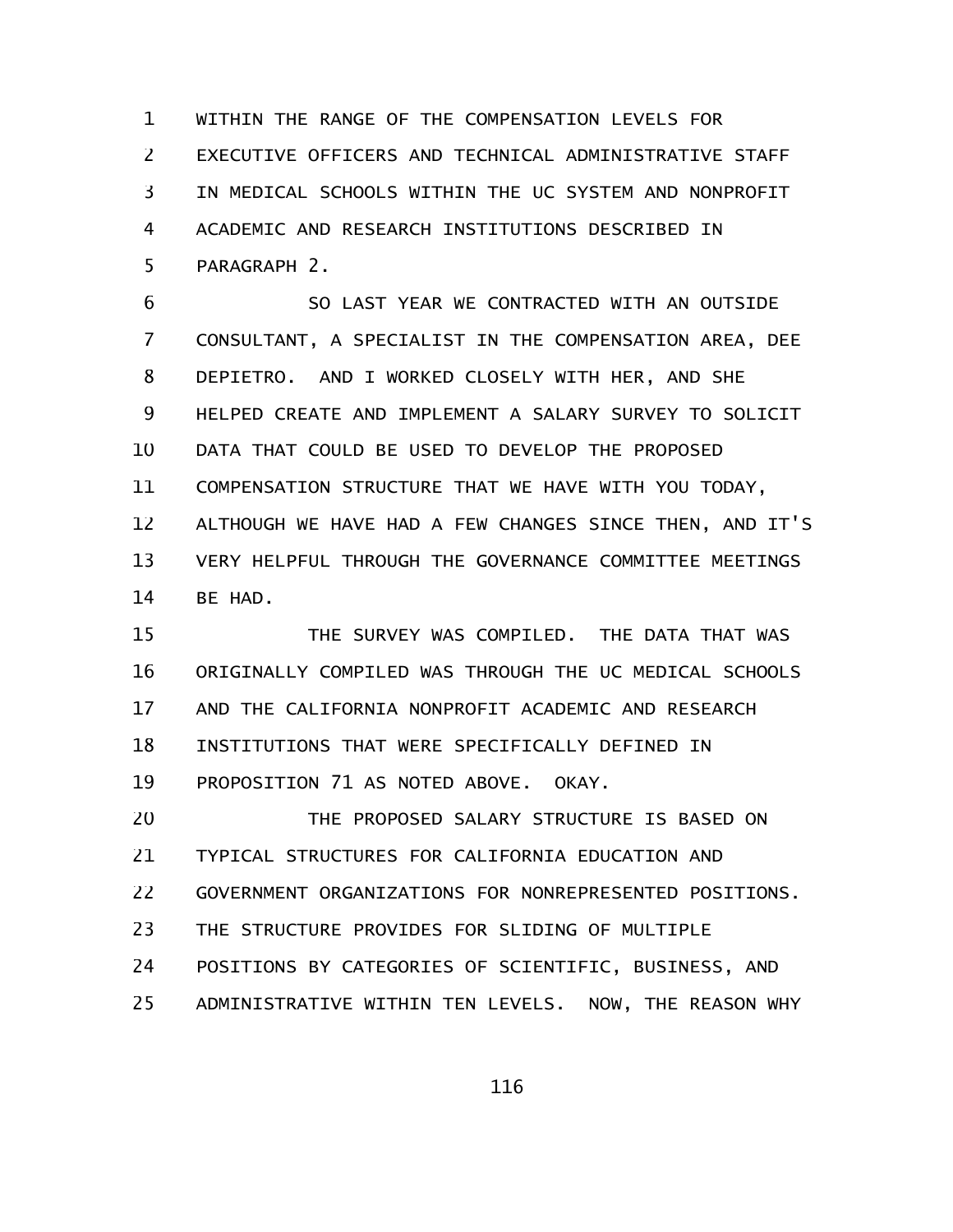WE BROKE IT OUT INTO CATEGORIES IS BECAUSE THESE DIFFERENT CATEGORIES HAVE DIFFERENT LABOR MARKET ISSUES THAT WE WANTED TO BE ABLE TO ADDRESS DOWN THE ROAD IF ONE PARTICULAR MARKET WE WERE HAVING A SPECIFIC RECRUITMENT DIFFICULTY WITH, WE COULD ALTER THAT PARTICULAR RANGE WITHOUT ALTERING THE RANGE FOR ALL THE OTHER POSITIONS IN THAT LEVEL. 1 2 3 4 5 6 7

THIS IS AN OPEN-RANGE SALARY PROGRAM WHERE EMPLOYEES ARE HIRED INTO ONE LEVEL BASED ON THE TYPE OF JOB THEY ARE SELECTED FOR, AND THE SALARY LEVEL WITHIN THAT RANGE THAT'S DETERMINED BY THE SKILLS, KNOWLEDGE, AND ABILITIES THEY POSSESS. EMPLOYEES CAN THEN PROGRESS THROUGH THE SALARY RANGE BASED ON THE MERIT. THE PROPOSED LEVELS FOR POSITIONS CORRELATE 8 9 10 11 12 13 14

WITH THEIR PLACE ON THE CIRM ORGANIZATIONAL CHART. THEREFORE, DIRECT REPORT TO THE PRESIDENT, CHAIR, AND VICE CHAIR OF THE ICOC ARE AT HIGHER LEVELS. 15 16 17

OKAY. WE HAVE GATHERED OUR -- THE MARCH 30TH GOVERNANCE SUBCOMMITTEE MEETING HAD REQUESTED ADDITIONAL DATA BEYOND THE SCHOOL OF MEDICINES FOR UC AS WELL AS THE PRIVATE RESEARCH INSTITUTES. AND WE WENT AHEAD AND DID JUST THAT. IN THE NEXT SLIDE I'LL LET YOU KNOW WHERE WE GOT THE ADDITIONAL DATA. 18 19 20 21 22 23

I WANT TO EMPHASIZE THAT THE ADDITIONAL DATA AND THE DATA FROM THE ORIGINAL ROUND DOES NOT INCLUDE 24 25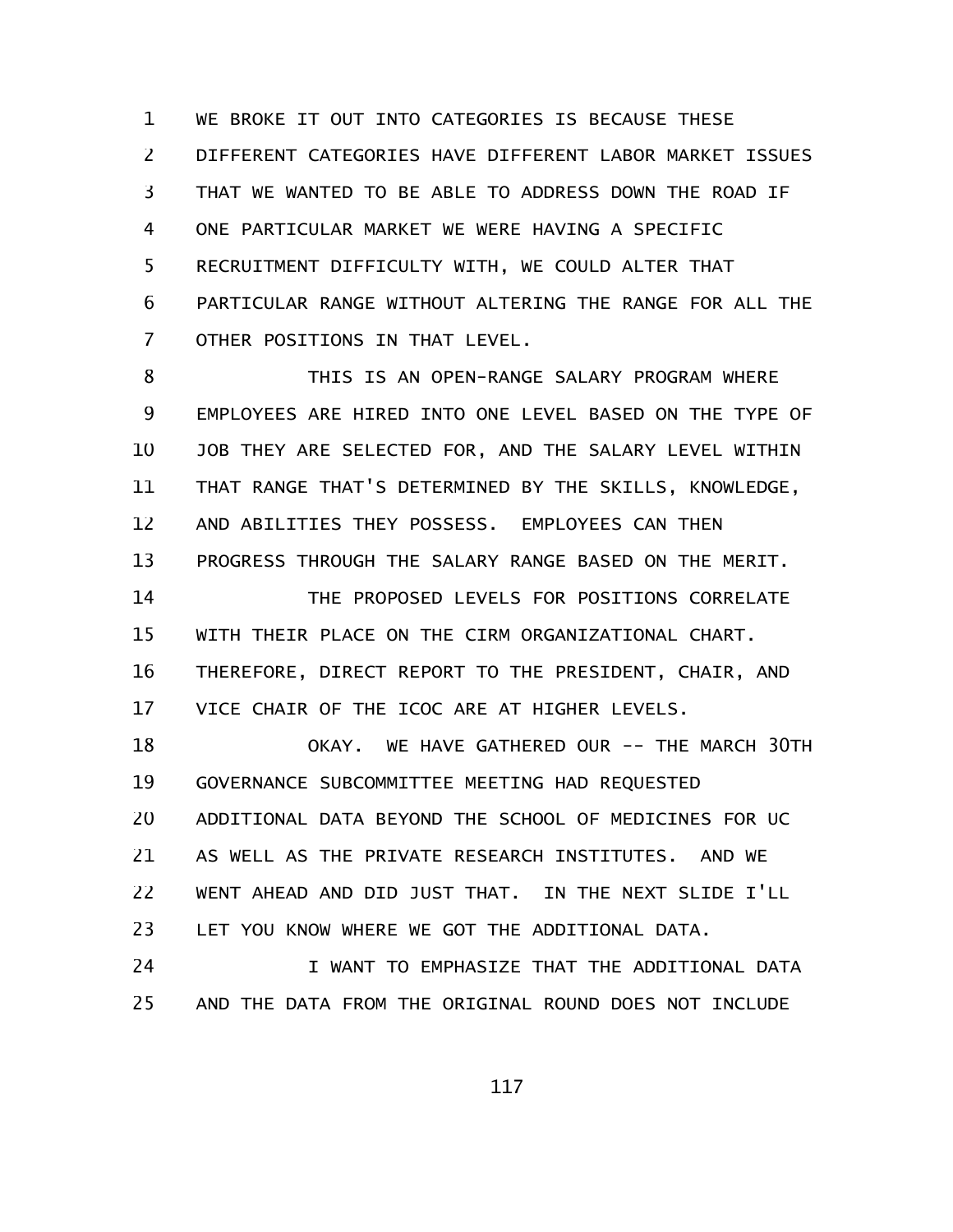INCENTIVE PAY. IT'S ONLY BASE SALARIES THAT WERE PROVIDED TO US; HOWEVER, I WANT TO NOTE THAT MOST ORGANIZATIONS SURVEYED DID AND DO PROVIDE INCENTIVE PAY ABOVE AND BEYOND THE ESTABLISHED BASE PAY OF WHAT THEY HAD ORIGINALLY PROVIDED US FOR DATA. ALSO, I WANT TO MENTION THAT ADDITIONAL PERKS SUCH AS CAR ALLOWANCES, HOUSING ALLOWANCES, SEVERANCE PAY, AND RELOCATION ALLOWANCES ARE OFTEN OFFERED WITH ALL THESE ORGANIZATIONS. 1 2 3 4 5 6 7 8 9

AND FINALLY, THIS CAME UP IN THE SUBCOMMITTEE MEETING, BUT HEALTH AND WELFARE BENEFITS ARE NOT INCLUDED IN THE SALARY SURVEY DATA BECAUSE THEY ARE NOT AGGREGATED IN SALARY SURVEYS. SO IT'S JUST SOMETHING TO BE AWARE OF. THE BENEFITS ARE A RECRUITMENT AND RETENTION TOOL, AND THEY'RE NOT PART OF THE DATA THAT YOU WILL SEE. 10 11 12 13 14 15 16

SO THE ADDITIONAL DATA THAT THE GOVERNANCE SUBCOMMITTEE HAD REQUESTED FROM US WAS DATA FROM STATE AGENCIES. SO WE WENT AHEAD AND GATHERED DATA FROM THE STATE CONTROLLER'S OFFICE. WE WERE GETTING ADDITIONAL DATA SPECIFICALLY FOR THE TOP TWO ORGANIZATIONS. AND WHEN WE GOT TO THE OTHER LEVELS, WE ADDED THAT AS WELL, BUT WE WERE FOCUSED ON THE TOP TIER. SO WE GOT ADDITIONAL DATA FOR THE CHIEF ADMINISTRATIVE OFFICER, THE GENERAL COUNSEL, THE CHIEF COMMUNICATIONS OFFICER, 17 18 19 20 21 22 23 24 25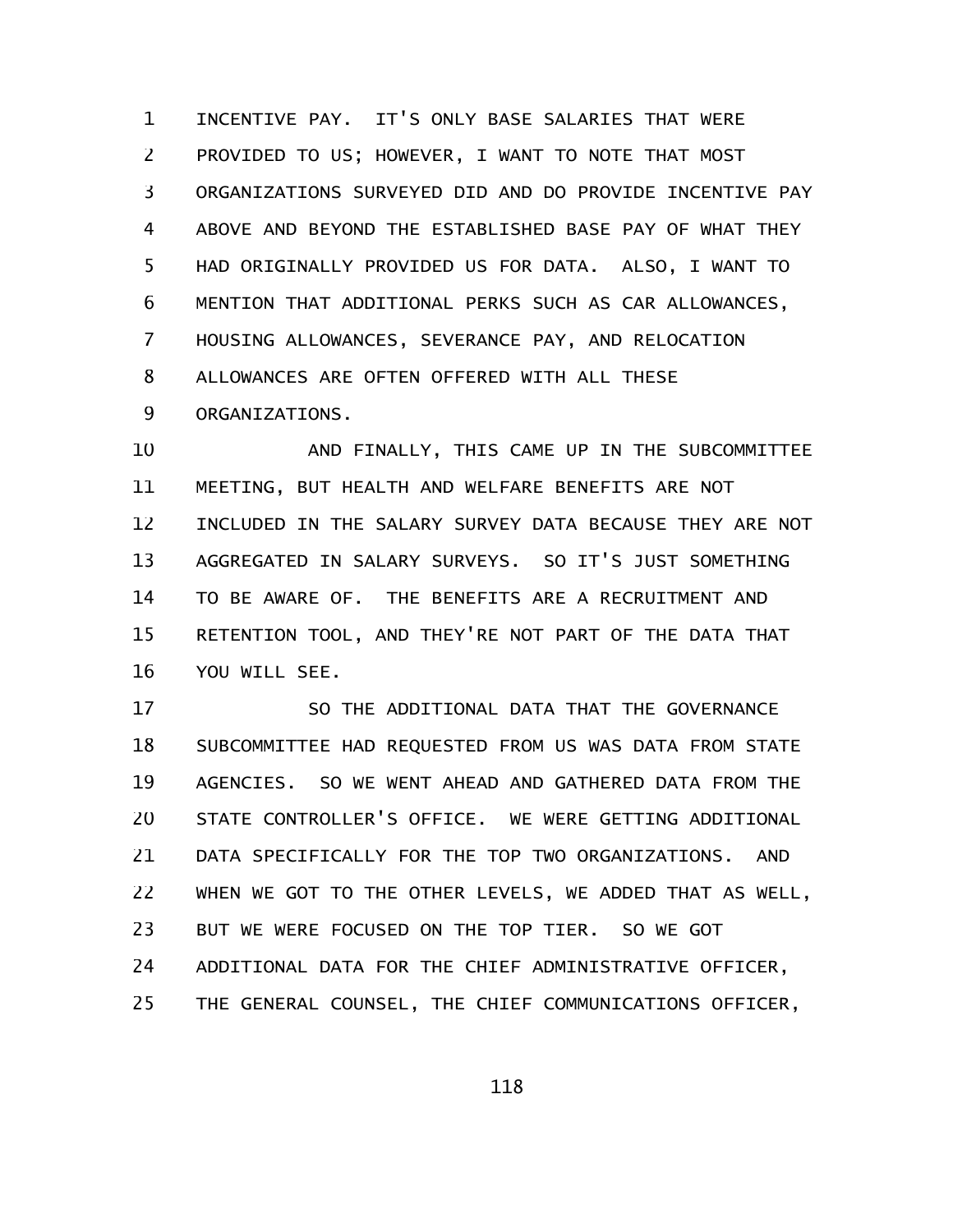AND THE CHIEF OF STAFF. SO WE CONTACTED THE STATE CONTROLLER'S OFFICE, THE GOVERNOR'S OFFICE, CALPERS. WE HAD ACTUALLY ALREADY GOTTEN UNIVERSITYWIDE DATA FROM UNIVERSITY OF CALIFORNIA. SO WE HAD THAT ALREADY AND WE PROVIDED THAT IN ADDITION. 1 2 3 4 5

I CONTACTED MERCER AND WE GOT SOME ADDITIONAL DATA FROM THEM FOR GOVERNMENT AND NONPROFITS THAT WERE NATIONWIDE AS WELL AS FOR CALIFORNIA AND INDUSTRY. THE MERCER SURVEY DATA THEY HAD FOR GOVERNMENT AND NONPROFITS WASN'T LARGE ENOUGH TO GIVE US JUST FOR CALIFORNIA BECAUSE IT WAS TOO SMALL A SAMPLE, SO I GOT DATA FROM THE NATIONWIDE STUDY THEY HAD. IN ADDITION, I GOT DATA FROM THE NATIONWIDE FOUNDATIONS SURVEY THAT WE HAD RECEIVED FROM THE MOORE FOUNDATION THAT GAVE US SOME ACCESS TO SOME FOUNDATION SURVEYS DATA AS WELL. THAT HAD COME UP AGAIN IN THE SUBCOMMITTEE MEETING. 6 7 8 9 10 11 12 13 14 15 16

AND FINALLY, WE DID ALSO GATHER RADFORD DATA, WHICH, AS YOU PROBABLY ALL ARE AWARE OF, IS DATA FROM THE PRIVATE SECTOR FOR BIOTECHNOLOGY COMPANIES. 17 18 19

SO WE TOOK THIS DATA, AND IF YOU LOOK ON TAB 9, THE FIRST DOCUMENTS ARE THE POWERPOINT PRESENTATION THAT YOU SEE HERE, BUT THEN YOU WILL SEE ATTACHED RIGHT AFTER THAT THIS 8-AND-A-HALF-BY-14 SPREADSHEET, WHICH REALLY OUTLINES AND GIVES YOU A VISUAL VIEW OF EXACTLY WHAT DATA WAS GATHERED AND PROPOSED STRUCTURE THAT WE 20 21 22 23 24 25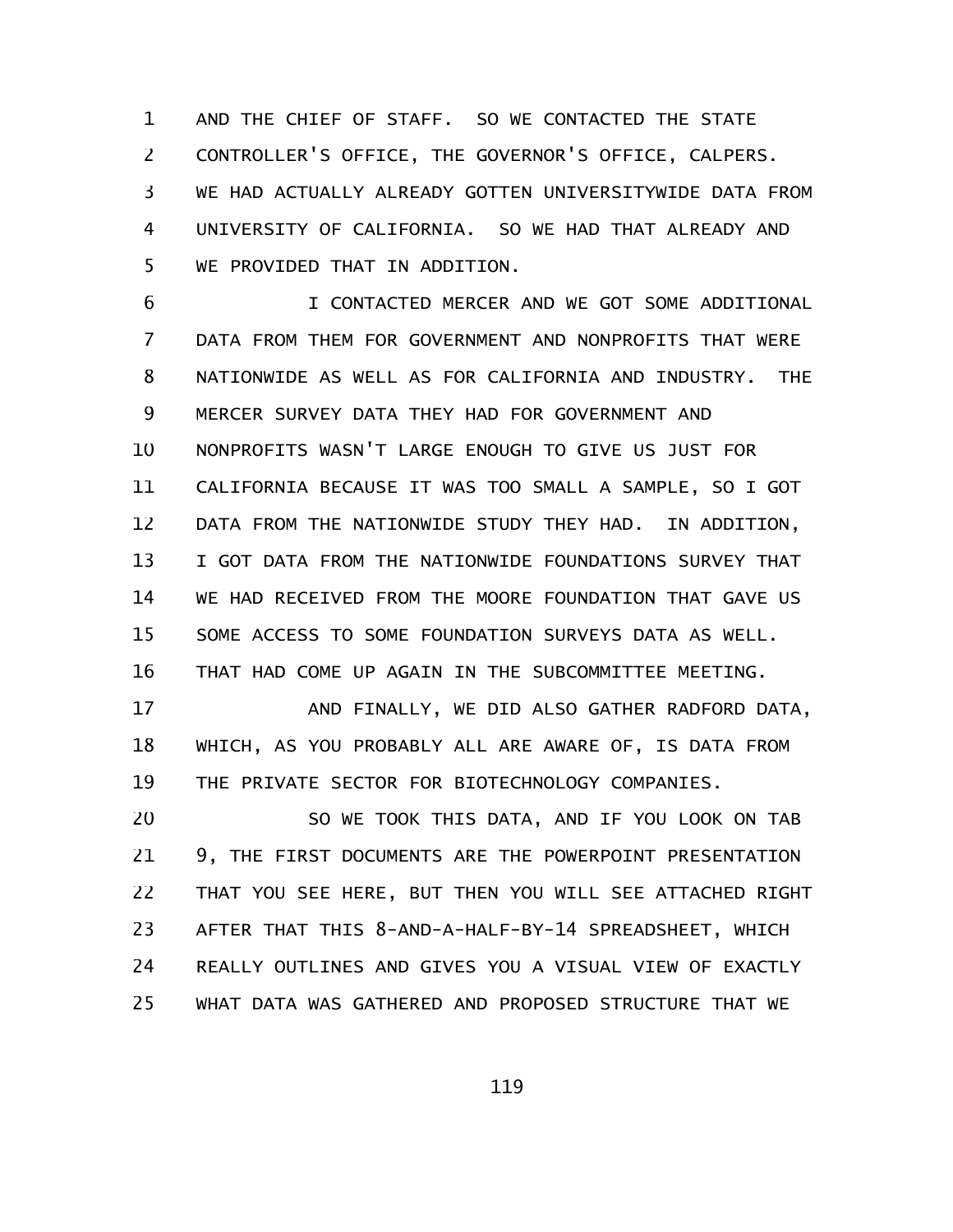HAVE. THE POINT HERE IS THAT WE FEEL WE DID RECEIVE A FULL SPECTRUM OF ORGANIZATIONAL COMPARATORS FOR THE STATE OF CALIFORNIA ENTITIES ALL THE WAY TO THE PRIVATE BIOTECHNOLOGY ORGANIZATIONS. WE ALSO FELT ALL OF THESE, THE COMBINATION OF ALL THESE, WERE APPROPRIATE BECAUSE, YES, WE'RE A STATE AGENCY, BUT THE PROPOSITION LIKENS US MORE TO A PRIVATE RESEARCH AND EDUCATION INSTITUTION. 1 2 3 4 5 6 7 8

AND FINALLY, AN ADDED COMMENT HERE IS THAT, AS YOU WELL KNOW, CIRM IS LOCATED IN THE HIGHEST COST OF LIVING AREAS IN THE COUNTRY. 9 10 11

SO BASED ON THE NEW DATA AND BASED ON FURTHER DISCUSSIONS WITH THE GOVERNANCE SUBCOMMITTEE ON MAY 19TH, WE HAVE REVISED THE SALARY LEVELS FROM THE ORIGINAL LEVELS THAT WE HAD SUGGESTED. FIRST, WHAT WE DID IS WE CREATED A NEW LEVEL. ORIGINALLY WE HAD NINE LEVELS FOR SALARIES. AND WE ACTUALLY CREATED ANOTHER ONE, WHICH MADE IT TEN LEVELS, AND THIS WAS REALLY ADDRESSING ISSUES ALONG THE NEW DATA THAT WE GOT. AND I'LL SHOW YOU IN A MINUTE WHAT WE DID THERE. 12 13 14 15 16 17 18 19 20

SECOND POINT HERE IS THAT WE DID REDUCE THE MINIMUM SALARY FOR ALL OF OUR TOP TIER POSITIONS EXCEPT THE GENERAL COUNSEL POSITION, AND WE REDUCED THEM BY ANYWHERE FROM 5 TO 13 PERCENT. THE MINIMUM SALARIES FOR THOSE ORIGINALLY PROPOSED HAD BEEN DROPPED DOWN TO 21 22 23 24 25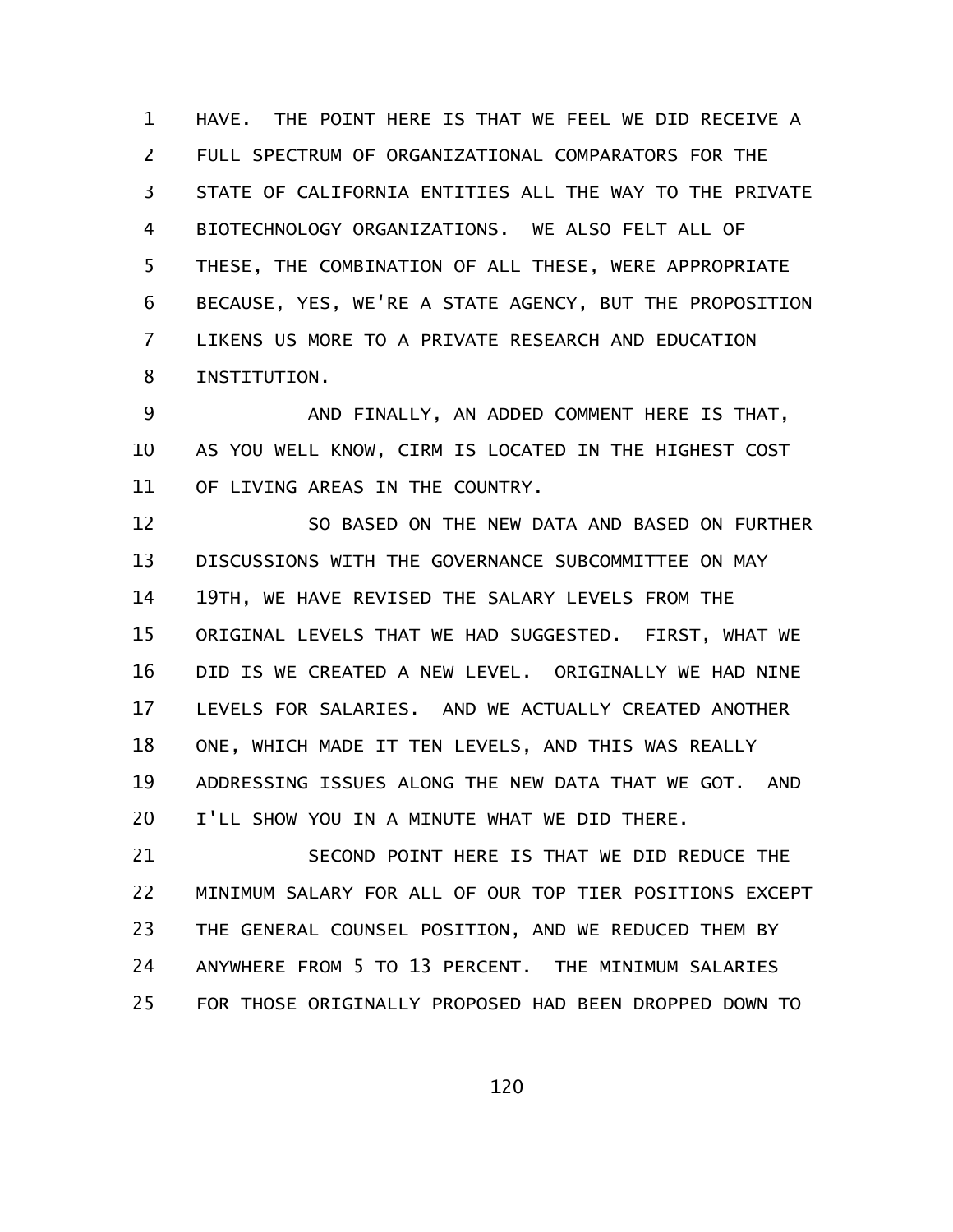5 TO 13 PERCENT BASED ON THE ADDITIONAL DATA AND THE FEEDBACK FROM THE SUBCOMMITTEE. 1 2

AND FINALLY, WE, IN ADDITION TO THAT, REDUCED THE SALARY RANGE SPREAD. WE ORIGINALLY HAD A 60-PERCENT SALARY RANGE SPREAD, WHICH IS THE PERCENT INCREASE FROM THE LEVEL'S MINIMUM SALARY TO THE LEVEL'S MAXIMUM SALARY. ORIGINALLY THAT WAS 60 PERCENT, WHICH IS PRETTY TYPICAL FOR AN ORGANIZATION, BUT WE FURTHER REDUCED THAT TO 50 PERCENT. 3 4 5 6 7 8 9

SO ON THE MAY 19TH SUBCOMMITTEE MEETING, WE DID GET APPROVAL FROM THEM FOR OUR SALARY STRUCTURE BASED ON CHANGES I RECOMMENDED AND APPROVAL -- AND THE APPROVAL PROCESS, WHICH I'LL TALK ABOUT IN A MINUTE. WE'RE NOW, OF COURSE, REQUESTING THE ICOC'S APPROVAL OF OUR SALARY STRUCTURE AND APPROVAL PROCESS. 10 11 12 13 14 15

AGAIN, MOVING FORWARD, ONCE THIS IS APPROVED, AS NEW POSITIONS ARE ESTABLISHED BY CIRM, WE WOULD BE PLACING THEM INTO THE APPROVED SALARY STRUCTURE BASED ON THE DUTIES AND RESPONSIBILITIES OF THE POSITION, THE REPORTING RELATIONSHIP, AND, OF COURSE, EQUITY WITHIN THE ORGANIZATION. 16 17 18 19 20 21

SO AS IT IS MOVING FORWARD, WHAT WE'D LIKE, UPON APPROVAL, WOULD BE THE DECISIONS TO HIRE NEW STAFF, OF COURSE, RIGHT NOW ARE GIVEN TO THE PRESIDENT OF CIRM, BUT THE TWO EXCEPTIONS WOULD LIE IN THESE TWO 22 23 24 25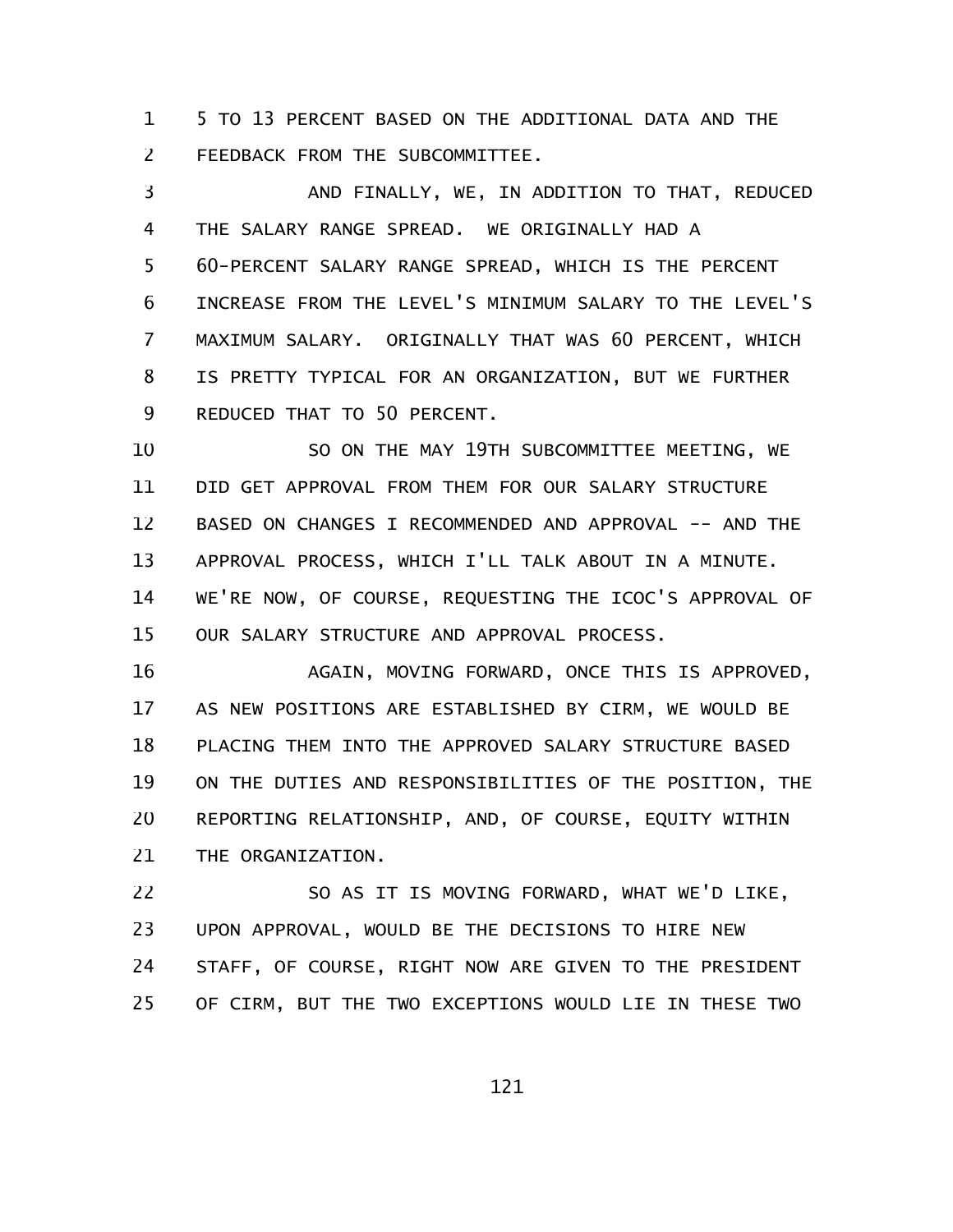SITUATIONS. WHERE ANY INITIAL SALARY OFFER AT 80 PERCENT OR HIGHER THAN THE MINIMUM SALARY FOR LEVELS 6 THROUGH 10, WHICH IS YOUR HIGHER LEVELS, WILL NEED PRIOR GOVERNANCE SUBCOMMITTEE APPROVAL. AND THE SECOND TIME OR THE SECOND SITUATION WHERE WE WOULD NEED FURTHER APPROVAL WOULD BE ANY INITIAL SALARY OFFER THAT EXCEEDS THE MAXIMUM SALARY FOR ANY LEVEL WOULD NEED PRIOR ICOC APPROVAL. OKAY. 1 2 3 4 5 6 7 8

WHAT I'VE DONE HERE IS ACTUALLY REALLY JUST A REITERATION OF WHAT YOU SEE ON THE SPREADSHEET, BUT I'M JUST PUTTING IT ON THE SLIDES WHAT THE SALARY LEVELS ARE. SALARY 10, IT ALSO -- MORE OF THE DATA, OF COURSE, IS ON THE SPREADSHEET THAT'S ATTACHED, BUT IT GIVES YOU THE RANGE. LEVEL 9 YOU SEE 180 TO 270 AND THERE'S A SLASH 150 TO 225. THE REASON THAT'S THE CASE IS THAT WE ACTUALLY HAVE TWO DIFFERENT POSITIONS WITHIN THAT LEVEL. MANY OF THESE LEVELS WE HAVE MULTIPLE POSITIONS, AS YOU CAN SEE, BUT WE HAVE THE CHIEF SCIENTIFIC OFFICER IN LEVEL 9 AND, IN ADDITION, WE ALSO HAVE A GENERAL COUNSEL POSITION. SO CHIEF SCIENTIFIC OFFICER WILL BE THE 180 TO 270 RANGE, AND THE GENERAL COUNSEL WOULD BE THE 150 TO 225. WE FELT THESE TWO POSITIONS, BASED ON THE DATA AND THE LEVEL OF RESPONSIBILITY FOR THE POSITIONS, WOULD BE IN THE SAME LEVEL, BUT WE'D HAVE A DIFFERENT SALARY RANGE BASED ON 9 10 11 12 13 14 15 16 17 18 19 20 21 22 23 24 25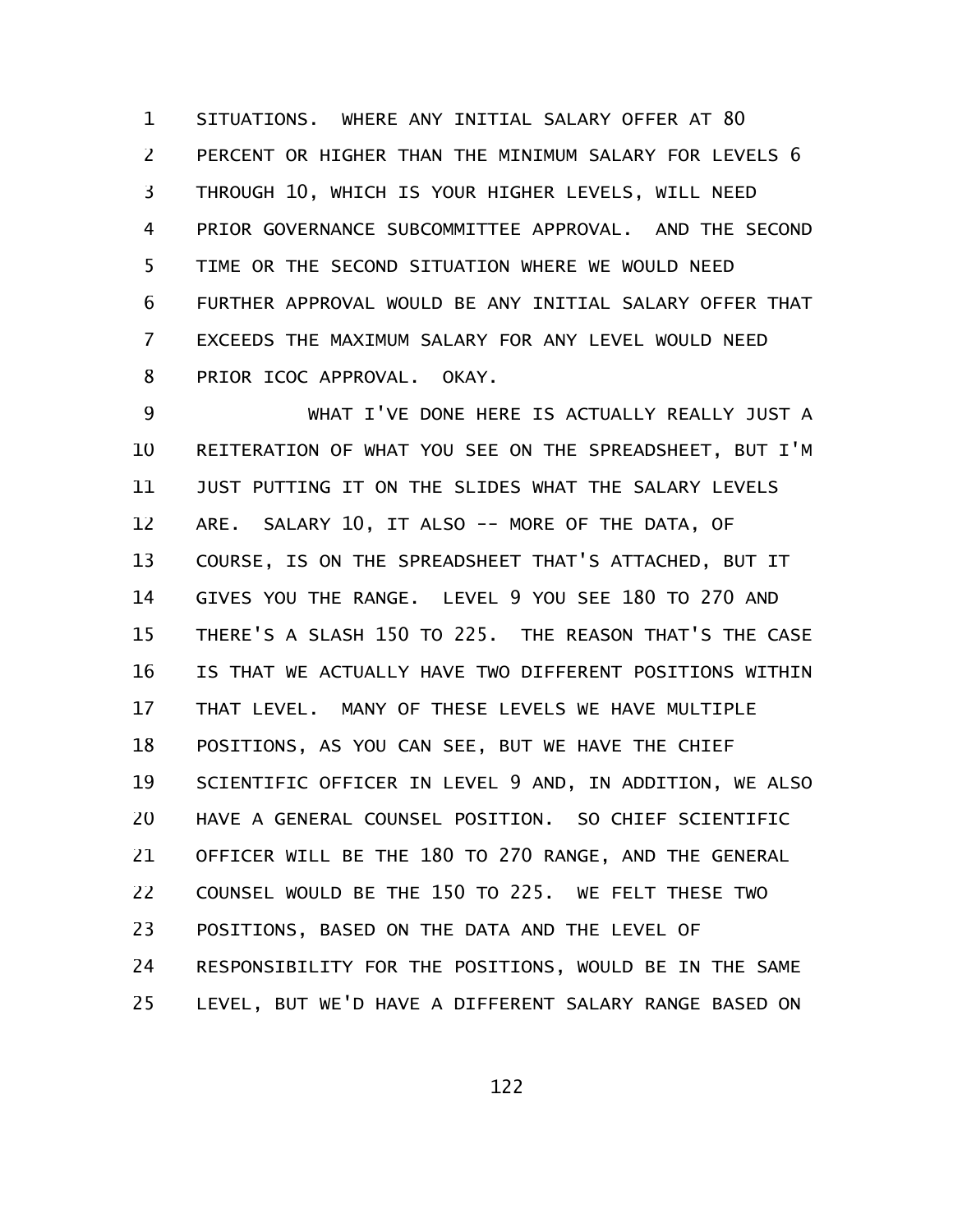THE DATA THAT WAS PROVIDED. 1

LEVEL 8 IS OBVIOUSLY SHOWN THERE AND LEVEL 7 IS SHOWN THERE AS WELL AS LEVEL 6. 2 3

LEVEL 5, ACTUALLY THE 80 TO 120,000 REFLECTS THE RANGE FOR THE SCIENTIFIC PROGRAM OFFICER ONE LEVEL AND THE SCIENTIFIC REVIEW OFFICER ONE LEVEL. AND THE 90 TO 135 ACTUALLY WOULD REFLECT OTHER POSITIONS, SPECIFICALLY THE DIRECTOR OF LEGISLATION AND RESEARCH, CHIEF HUMAN RESOURCES OFFICER, AND AS WELL AS THE GRANTS MANAGEMENT OFFICER. SO THAT'S THE DIFFERENCE THERE. AND THEN THE FOLLOWING LAST TWO LEVELS. 4 5 6 7 8 9 10 11

SO WHAT I'D LIKE TO JUST QUICKLY DO WITH THE SPREADSHEET, JUST SO THAT YOU KNOW WHAT WE HAVE HERE, ON THE SPREADSHEET, YOU CAN SEE, IF YOU READ FROM LEFT TO RIGHT, YOU HAVE A LEVEL, WHICH IS THE LEVEL OF THE SALARY RANGE, YOU HAVE THE CIRM POSITION TITLE THAT IS INCORPORATED INTO THAT LEVEL, YOU HAVE THE CATEGORY. THE CATEGORIES ARE DEFINED TO THE RIGHT. E IS EXECUTIVE, T IS TECHNICAL, A IS ADMINISTRATIVE, AND B IS FOR BUSINESS OR POSITIONS BASED ON THE BUSINESS COMMUNITY. 12 13 14 15 16 17 18 19 20 21

AND THEN THE ORIGINAL SALARY MINIMUM RANGE THAT WE HAVE PROPOSED, AND NOW WE ARE CURRENTLY PROPOSING TO THE BOARD, THE CORRESPONDING SALARY SURVEY TITLE TO BE USED WHEN WE ORIGINALLY WENT OUT TO DO THE 22 23 24 25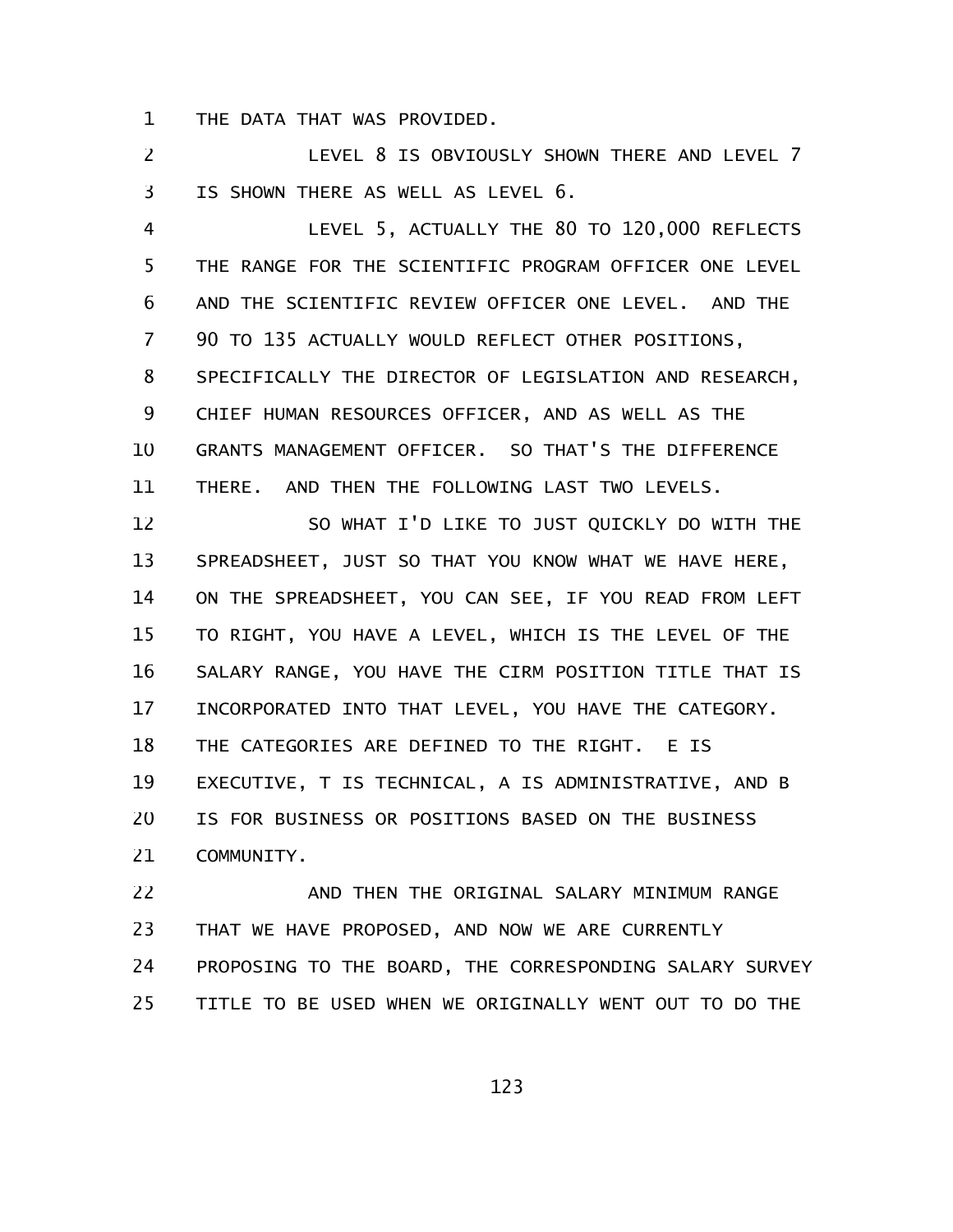SURVEY LAST YEAR. AND THEN READING FROM LEFT TO RIGHT, YOU START WITH THE DATA FROM THE HIGHER EDUCATION AND RESEARCH CONSORTIUMS, THAT'S BASED ON THE DEFINITION IN PROP 71, ALL THE WAY THROUGH THE REST OF THE SOURCES THAT I HAD MENTIONED EARLIER. 1 2 3 4 5

SO AT THIS TIME WE WOULD LIKE TO REQUEST AN APPROVAL. I DID WANT TO MENTION TO YOU THAT WE WILL, ONCE OUR SALARY STRUCTURE IS APPROVED, WE PLAN ON COMING BACK TO THE BOARD. OUR NEXT STEP IS TO PROVIDE INFORMATION ABOUT OUR PERFORMANCE MANAGEMENT PROGRAM THAT MEASURES PERFORMANCE AND WILL BE USED AS A BASIS FOR DECISIONS FOR MERIT INCREASES, ALSO A RECOMMENDATION FOR HOW TO ADDRESS COST OF LIVING ISSUES, IN ADDITION THE RECOMMENDATION FOR A PROGRAM TO REWARD EXCEPTIONAL WORK PERFORMANCE. 6 7 8 9 10 11 12 13 14 15

AND FINALLY, THE GOVERNANCE SUBCOMMITTEE HAD ALSO REQUESTED THAT WE LOOK AT OPTIONS FOR RECRUITMENT INCENTIVES POTENTIALLY DOWN THE ROAD TO ATTRACT QUALIFIED CANDIDATES. 16 17 18 19

DR. MURPHY: ALEXANDRA, THANK YOU. ARE THERE ANY COMMENTS FROM THE BOARD ON THIS COMPENSATION PROPOSAL? 20 21 22

DR. BALTIMORE: TWO THINGS. ONE IS THAT I NOTICED LEVEL 10 INCLUDES THE ICOC CHAIR AND VICE CHAIR. I WASN'T ACTUALLY AWARE THAT THERE WAS 23 24 25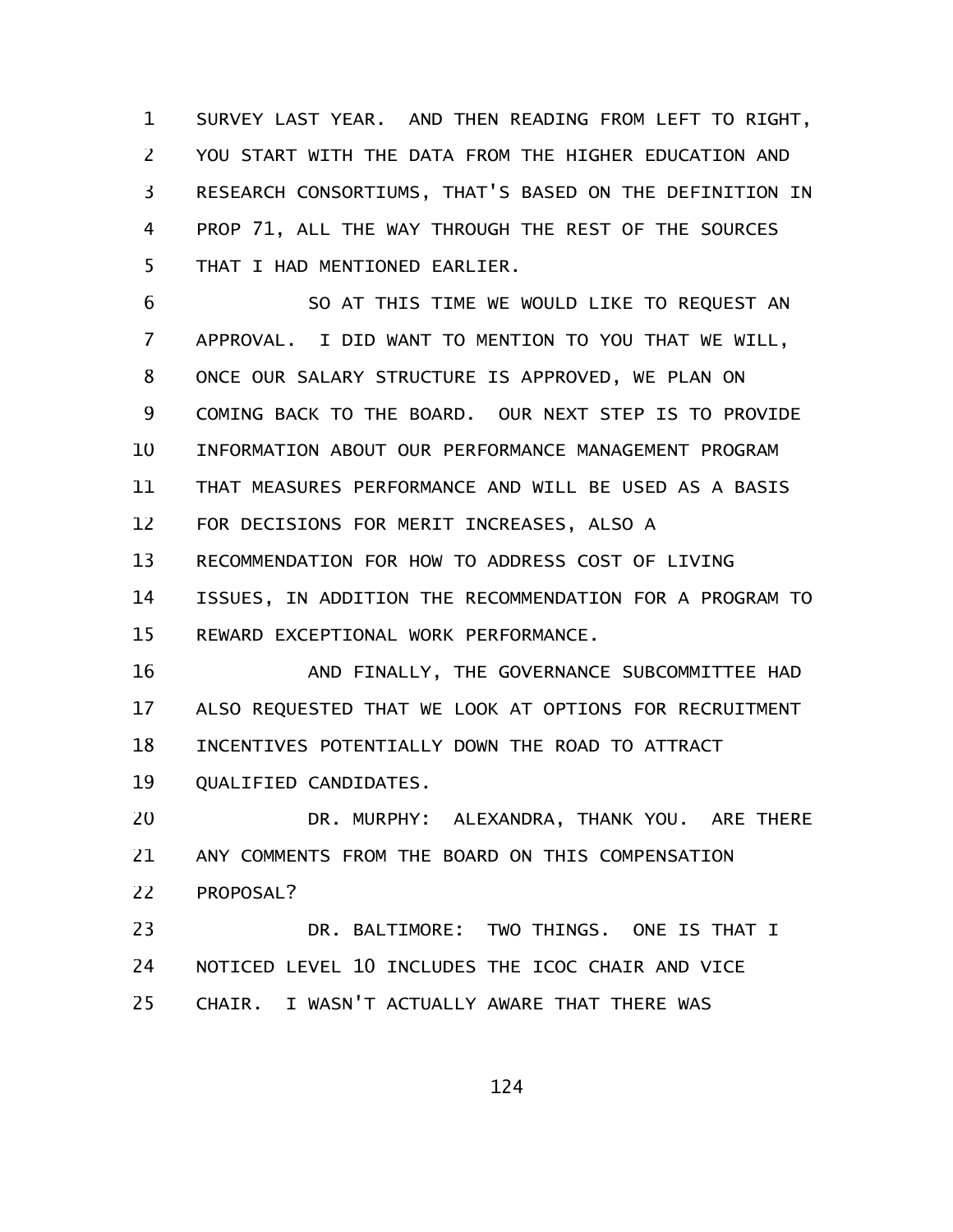COMPENSATION FOR THOSE POSITIONS. 1

CHAIRMAN KLEIN: AT THIS TIME THERE ISN'T. IT'S AUTHORIZED. IT'S POSSIBLE THAT OTHER INDIVIDUALS SERVING WILL WANT COMPENSATION. BUT I THINK WE, BETWEEN US, SPLIT A DOLLAR. DR. PENHOET: I LOVE SERVING THIS GROUP. CHAIRMAN KLEIN: IT SPECIFICALLY PERMITS. DR. BALTIMORE: BUT YOU IMAGINE THAT AS A FULL-TIME POSITION WITH A FULL-TIME SALARY? CHAIRMAN KLEIN: IT'S AUTHORIZED AS FULL OR HALF-TIME. DR. BALTIMORE: AND THE SECOND QUESTION WAS YOU HAVE THE CHIEF SCIENTIFIC OFFICER AT A HIGHER LEVEL THAN CHIEF ADMINISTRATIVE OFFICER. NOW, THAT ABSOLUTELY CORRESPONDS TO MY VIEW OF THE WORLD, BUT IT DOESN'T GENERALLY CORRESPOND TO THE WAY PEOPLE ARE COMPENSATED IN THE WORLD. AND I'M A LITTLE SURPRISED. DR. HALL: I THINK ONE OF THE REASONS FOR THAT IS THAT IT COULD BE A CLINICAL PERSON. AT A LATER STAGE, A CHIEF SCIENTIFIC OFFICER MAY BE SOMEBODY WITH A PREDOMINANTLY CLINICAL BACKGROUND. THOSE SALARIES TEND TO BE HIGHER, AND I THINK THAT WAS THE REASON FOR PUTTING IT THERE, TO LEAVE THAT POSSIBILITY OPEN. DR. PIZZO: ACTUALLY, INTERESTINGLY, I THINK, JUST HAVING RECENTLY DONE SOME OF THE MARKET SURVEYS 2 3 4 5 6 7 8 9 10 11 12 13 14 15 16 17 18 19 20 21 22 23 24 25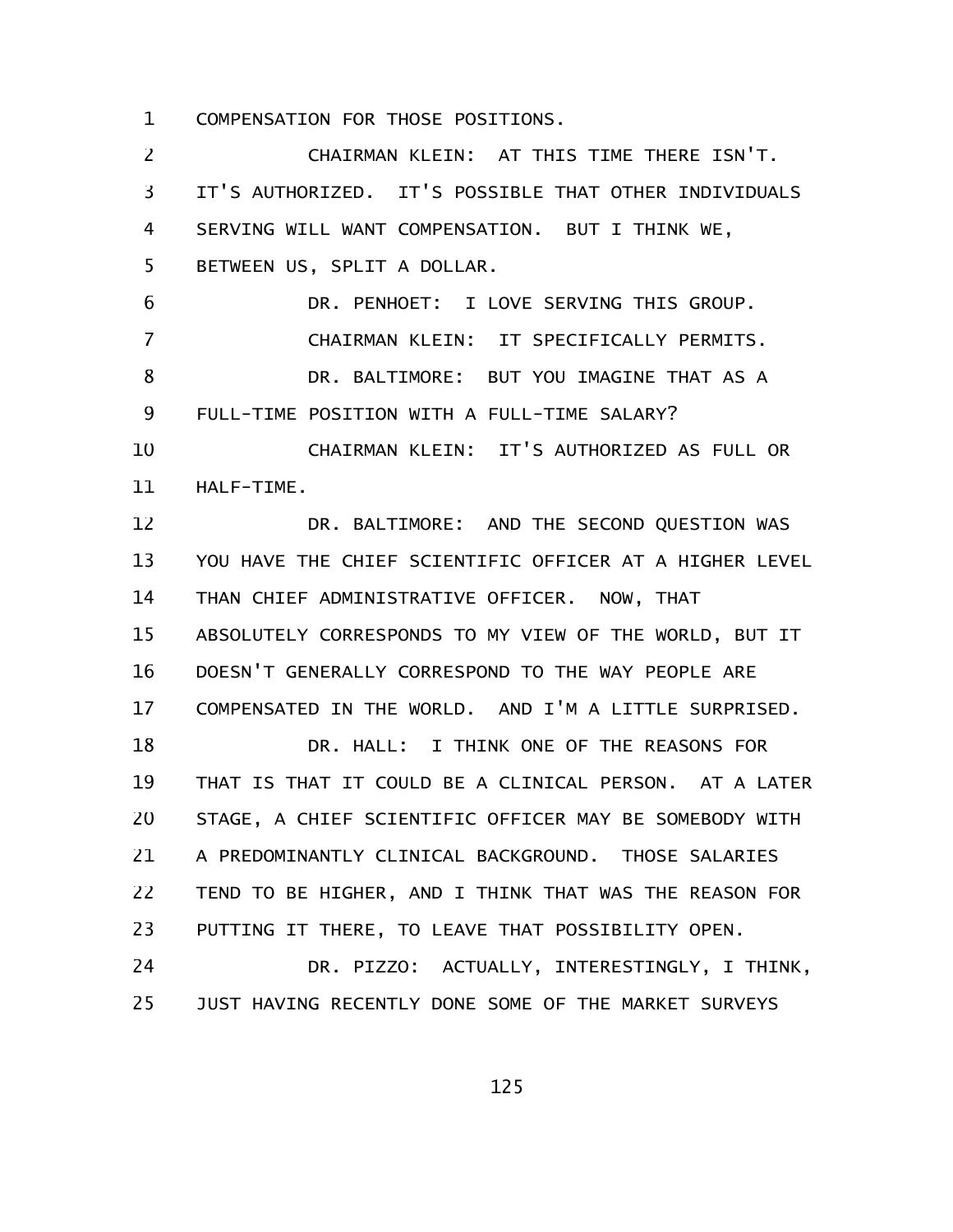FOR CHIEF BUSINESS OFFICER, I THINK DAVID'S POINT IS CORRECT. AMAZINGLY THOSE COMPENSATIONS ARE HIGHER THAN SOME OF OUR SCIENTIFIC OFFICERS, BUT I'M FINE LEAVING IT THIS WAY. JUST SHARE THAT INFORMATION. 1 2 3 4

DR. BALTIMORE: THAT'S THE BASIS ON WHICH I'M SUGGESTING THIS. A TOP SALARY OF 210 FOR A CHIEF ADMINISTRATIVE OFFICER IS PROBABLY UNREALISTIC. 5 6 7

DR. HALL: WE HAD A LOT OF DISCUSSION IN THE GOVERNANCE COMMITTEE, AND IT IS A QUESTION AS TO WHAT THE RIGHT COMPARATOR IN TERMS OF INSTITUTIONS ARE. AND ON THE ONE HAND, YOU CAN SAY THIS IS AN INSTITUTION WITH A \$300 MILLION A YEAR BUDGET. ON THE OTHER IS AN INSTITUTE THAT WILL HAVE 50 MEMBERS IN IT. SO IT'S A LITTLE BIT HARD TO KNOW HOW IT CALIBRATES. I WOULD SAY IN A CERTAIN SENSE, MAYBE THIS REFLECTS MY OWN SIMILAR VIEW OF THE WORLD TO YOURS, THAT IN A SENSE THE SCIENTIFIC QUALIFICATIONS AND BURDEN HERE MAY BE AT A HIGHER LEVEL THAN THE ADMINISTRATIVE AND FINANCE. SO THAT WOULD BE --8 9 10 11 12 13 14 15 16 17 18 19

DR. BALTIMORE: FAIR ENOUGH. 20

DR. REED: ALEXANDRA, QUESTION ABOUT THE SURVEY DATA IN TERMS OF WHETHER THEY'RE ADJUSTED FOR SIZE OF ORGANIZATIONS. MARKET SURVEYS I SEE LOOK AT SALARY COMPARISONS FACTORING IN THE SIZE OF THE ORGANIZATION. THE CHIEF OPERATING OFFICER, FOR 21 22 23 24 25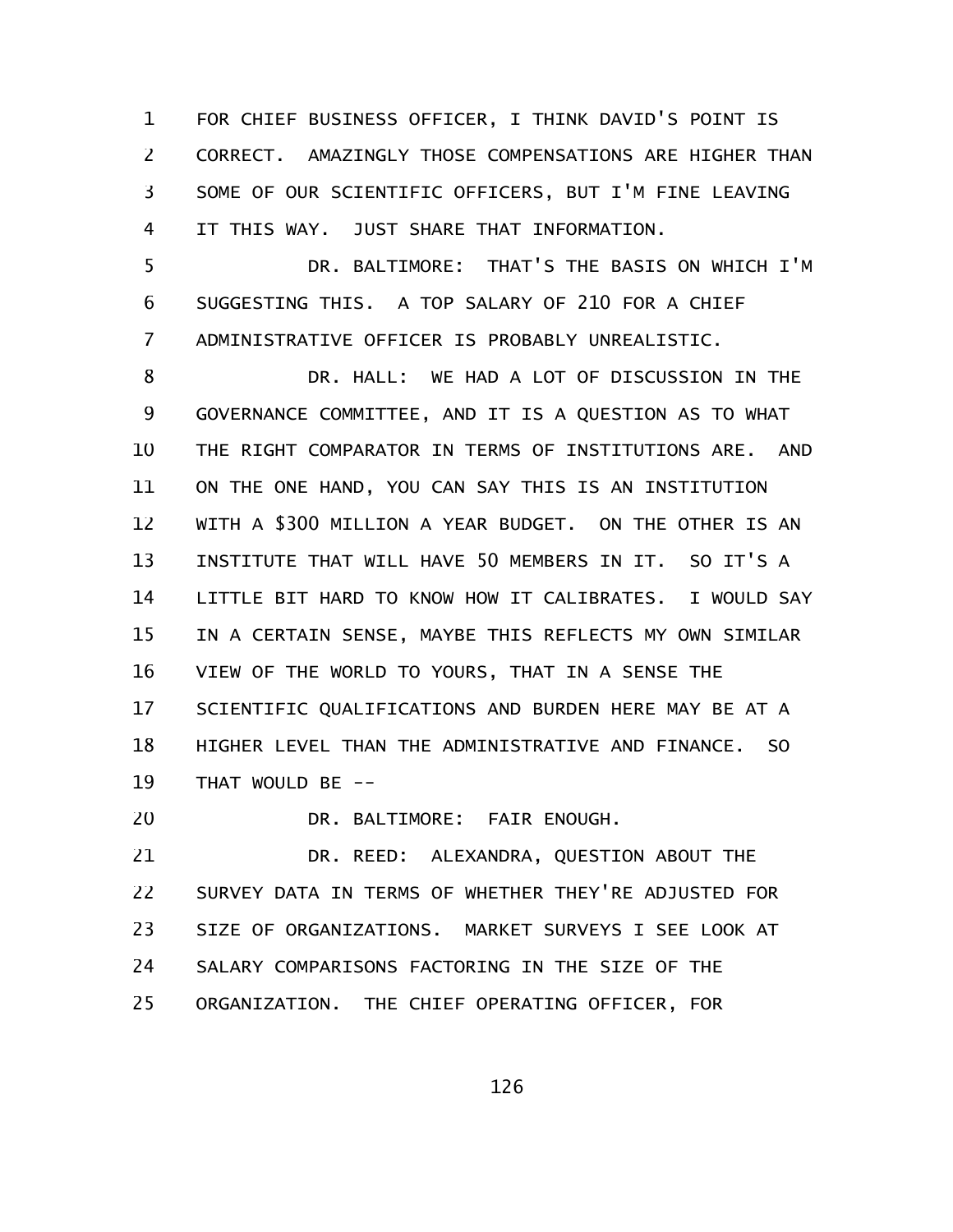EXAMPLE, OF A 100-PERSON ORGANIZATION WOULD BE COMPENSATED DIFFERENTLY THAN THE CHIEF OPERATING OFFICER OF A 1,000 OR 10,000-PERSON ORGANIZATION. CAN YOU SPEAK TO HOW THAT'S REFLECTED IN THE DATA HERE? MS. CAMPE: HONESTLY, DR. REED, THE SIZE OF THE ORGANIZATION REALLY DIDN'T COME INTO PLAY AS MUCH IN THE MERCER DATA AND THE RADFORD DATA AND EVEN THE FOUNDATION DATA. WE DID GET A LITTLE BIT OF THAT DETAIL INITIALLY WHEN WE WERE LOOKING AT SOME OF THE FOUNDATION SURVEY DATA. BUT I HAVEN'T ALWAYS -- WHEN I'VE SEEN SALARY SURVEYS OVER THE TIME, I UNDERSTAND WHAT YOU ARE SAYING BECAUSE CERTAINLY WHEN YOU'RE LOOKING AT A SIZE, IF YOUR CHIEF ADMINISTRATIVE OFFICER, THE SIZE OF YOUR BUDGET CAN HAVE AN INFLUENCE ON HOW MUCH YOU GET PAID. I UNDERSTAND THAT. BUT MOST OF THE DATA SOURCES THAT WE SAW, THEY DIDN'T EXPLICITLY LIST THAT TYPE OF THING. 1 2 3 4 5 6 7 8 9 10 11 12 13 14 15 16 17

FOR FOUNDATION SURVEY, IT DID BREAK OUT SIZE OF ORGANIZATION WITH REGARDS HOW MUCH GRANTING THEY GAVE OUT AS A WAY TO VALIDATE THAT. AND WE ACTUALLY HAVE TWO COLUMNS OF DATA FROM THE FOUNDATION SURVEY THAT WAS VERY HELPFUL IN THAT REGARD, BUT I DIDN'T SEE IT BROKEN OUT ANYPLACE ELSE. 18 19 20 21 22 23

DR. PIZZO: CAN I JUST RESPOND TO JOHN'S COMMENT? I THINK, AT LEAST FOR ME, A SORT OF SURROGATE 24 25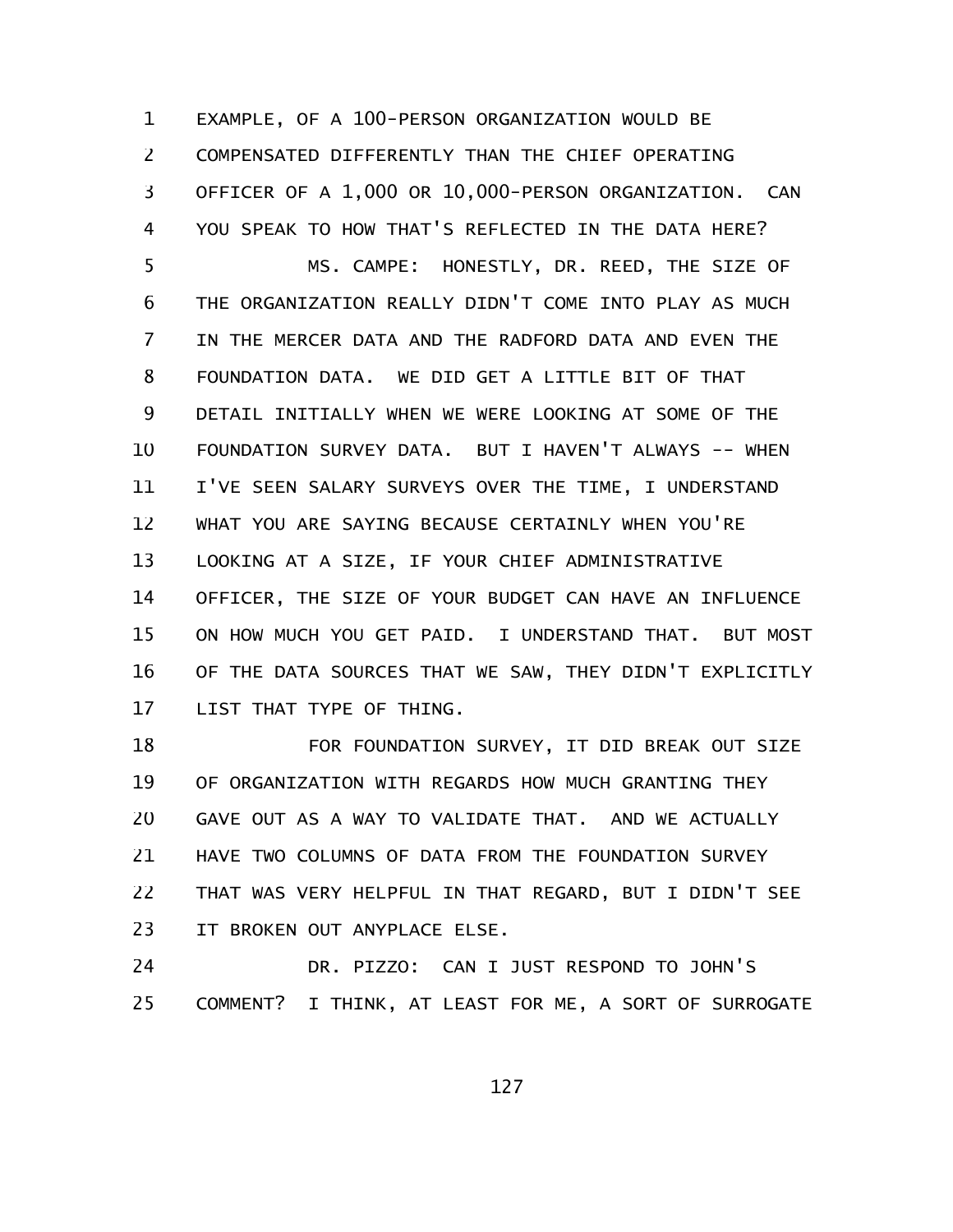WAY THAT I WAS LOOKING AT THAT AS A COMMITTEE MEMBER WAS THE RANGE WOULD HELP US WITH THAT. SO IF THERE WAS A SMALLER ORGANIZATION, IT WOULD SORT OF BE AT THE LOWER END OF THE RANGE VERSUS THE HIGHER. 1 2 3 4

DR. LOVE: I WAS JUST GOING TO SAY, FIRST OF ALL, WHEN I LOOK AT FIRST LINE, MY BIGGEST CONCERN WOULD BE THAT THE UPPER LIMITS WOULDN'T BE HIGH ENOUGH. WHILE WITH THE EXCEPTIONS YOU NOTED, RECOGNIZING GENERALLY THAT THEY WERE PRETTY GOOD, BASED ON A LOT OF COMPARATIVE DATA JUST IN THE INDUSTRY. 5 6 7 8 9 10

THE ONE POINT THAT DAVID PICKED UP ON ABOUT 10 INCLUDING BOB AND ED, I THINK THAT'S THE NATURAL EXTRAPOLATION WITH THE WAY THIS IS CONSTRUCTED. SO MAYBE WE OUGHT TO AT LEAST BE VERY CLEAR IN WHATEVER WE COMMUNICATE THAT THOSE TWO GENTLEMEN ARE CURRENTLY NOT BEING PAID. THAT REALLY OUGHT TO BE ACKNOWLEDGED RATHER THAN MISINTERPRETED BASED ON THIS. 11 12 13 14 15 16 17

DR. HOLMES: COULD YOU COMMENT, MAYBE YOU SAID IT AND I MISSED IT. WHAT ABOUT MERIT INCREASES FOR THESE PEOPLE? AND IS THERE AN INCENTIVE OR ANYTHING AT RISK IN THIS OR SOMETHING ABOVE WHAT'S HERE? COULD YOU TALK ABOUT THAT? WHAT WAS THE THOUGHT IN THAT AREA? 18 19 20 21 22 23

MS. CAMPE: EXCELLENT QUESTION. THAT'S ACTUALLY PART OF OUR NEXT STEPS THAT ARE ON MY PLATE. 24 25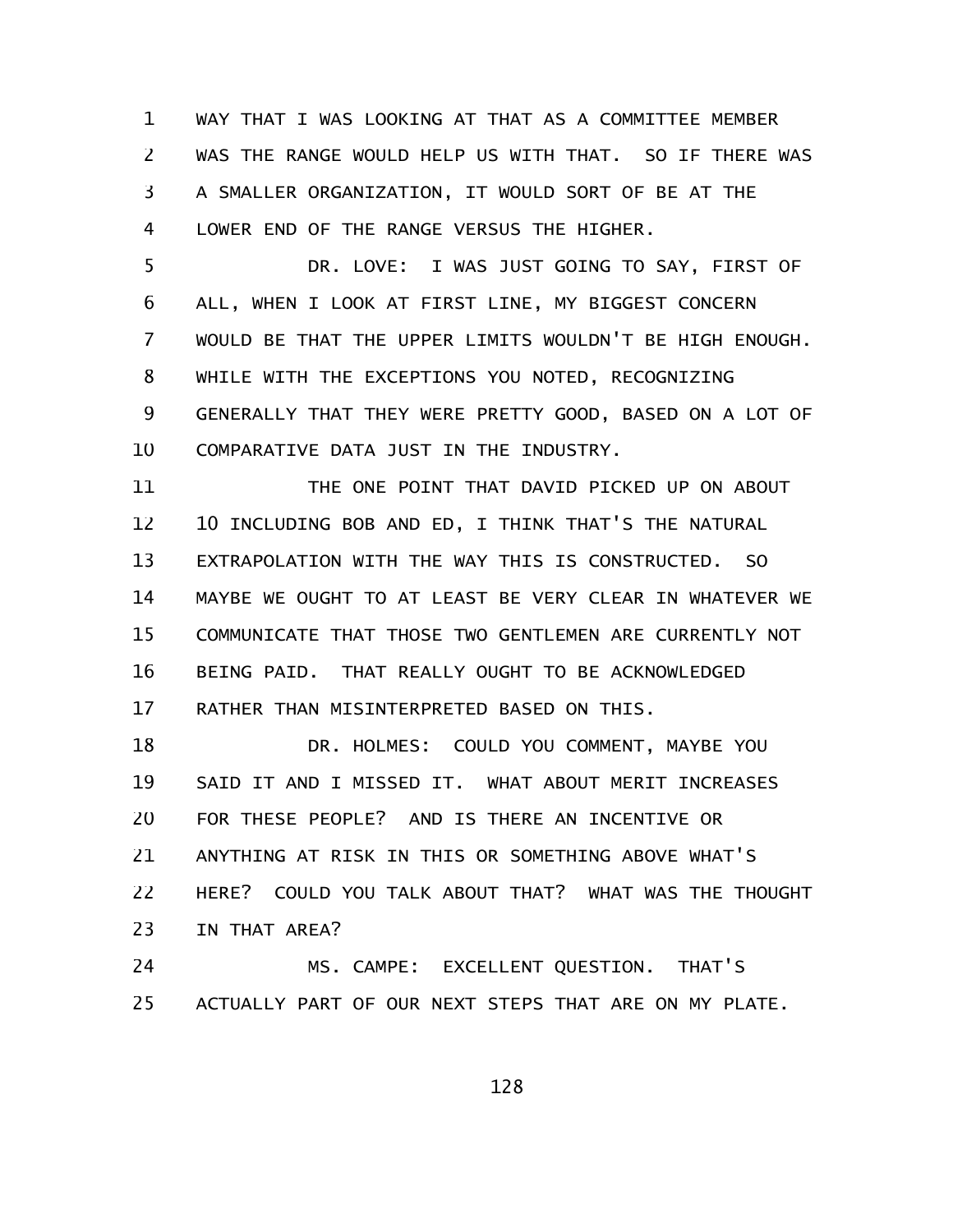WHAT WE WANT TO DO IS PUT TOGETHER, WE'RE RIGHT NOW WORKING ON A PERFORMANCE MANAGEMENT SYSTEM CURRENTLY. WE DON'T HAVE ANY MONEY THIS YEAR TO GIVE RAISES, BUT WE WANT TO BE PREPARED FOR NEXT YEAR, SO WE'RE SETTING UP A PROGRAM SO THAT WE CAN PROVIDE MERIT INCREASES HOPEFULLY CALENDAR YEAR 2007. BUT THE RANGES THAT WE HAVE HERE WOULD PROVIDE PEOPLE TO GROW WITHIN THOSE RANGES. 1 2 3 4 5 6 7 8

AND ALSO ONE OF MY NEXT STEPS WOULD BE TO LOOK AT COST OF LIVING INCREASES FOR THE SALARY RANGES AS WELL SO THEY CAN MOVE WITH INFLATION. 9 10 11

DR. HOLMES: AND THE ANTICIPATION IS THAT YOU WOULD COME BACK WITH SOME TYPE OF AN INCENTIVE PROGRAM ON TOP OF THIS AT A LATER DATE? 12 13 14

MS. CAMPE: CORRECT. WE WOULD DO EVERYTHING THROUGH THE BOARD FOR APPROVAL. 15 16

DR. HOLMES: I UNDERSTAND. THAT IS THE INTENTION, TO HAVE SOME SORT OF INCENTIVE PROGRAM? DR. HALL: WE'RE WORKING ON THAT. DR. LOVE: MOVING, IF YOU ARE MOVING A CANDIDATE, IS THAT A TOTALLY SEPARATE TOPIC IN TERMS OF HOUSING SUBSIDY AND OTHER THINGS THAT, PARTICULARLY IN THE BAY AREA, YOU END UP PROVIDING FOR PEOPLE? MS. CAMPE: I'M GOING TO COMMENT, AND MAYBE WALTER WILL ADD TO THIS, BUT WE DID HAVE A MOVING 17 18 19 20 21 22 23 24 25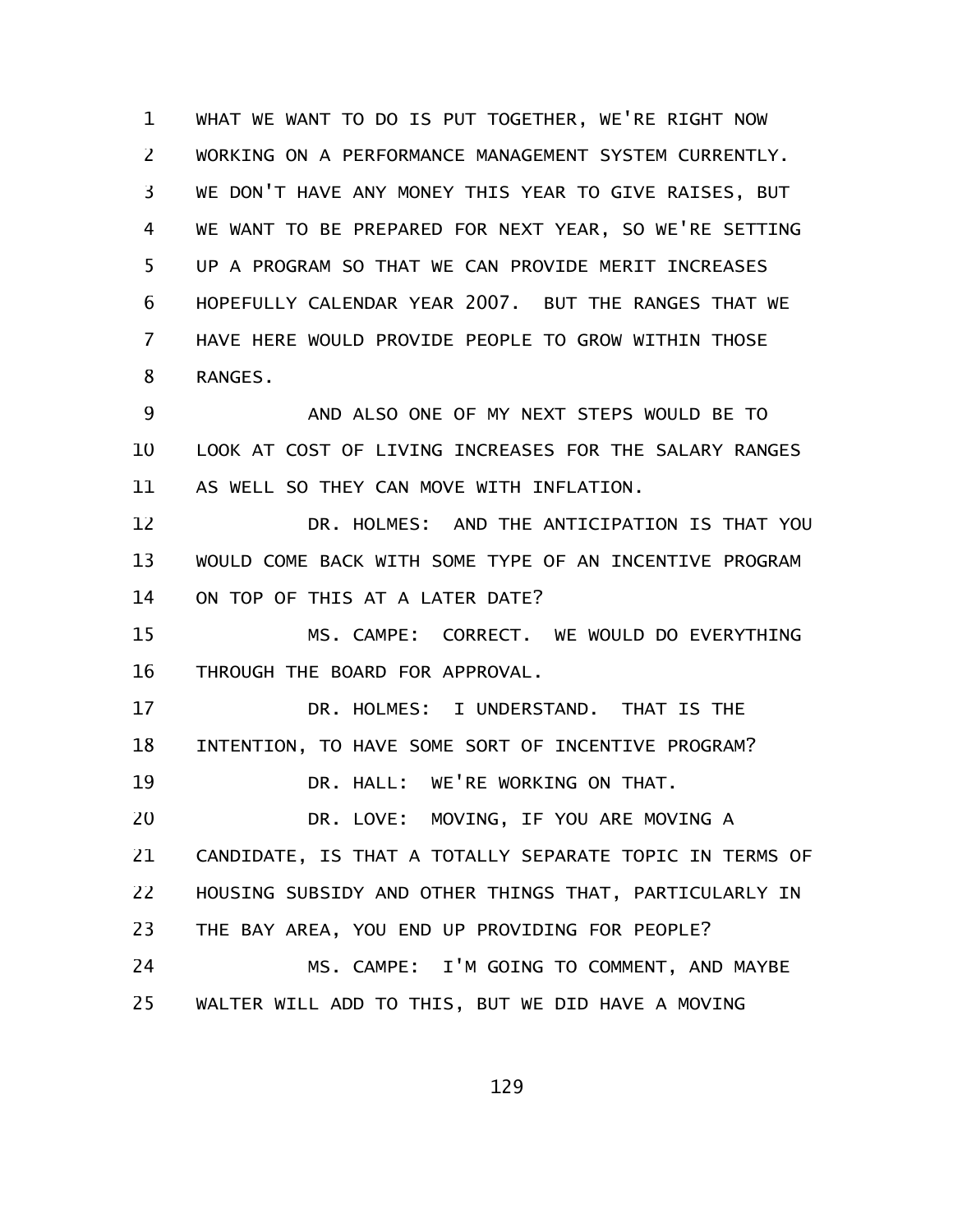EXPENSE POLICY THAT IS CONSISTENT WITH UC POLICY, IS MY UNDERSTANDING OF WHAT THE MOVING POLICY IS. WE DON'T HAVE ANY OTHER POLICIES THOUGH. WE CERTAINLY DON'T HAVE ANY HOUSING ALLOWANCE. THE ONLY HOUSING ALLOWANCE THE STATE OF CALIFORNIA OFFERS IS IF SOMEBODY IS WITH FISH AND GAME AND THEY LIVE UP IN THE MOUNTAINS OR SOMETHING. WE DON'T HAVE THOSE ADDITIONAL TYPES OF ALLOWANCES. AND IF WE EVER WERE TO TRY TO CONSIDER THAT, WE'D OBVIOUSLY BE COMING TO THE BOARD WITH ANYTHING LIKE THAT. 1 2 3 4 5 6 7 8 9 10

DR. HOLMES: ON THAT TOPIC, YOU MAY WANT TO LOOK AT THE UC MOVING ALLOWANCE BECAUSE IT'S MY UNDERSTANDING, IF YOU MOVE WITHIN THE STATE, YOU DON'T GET MOVING EXPENSES. YOU MAY NOT WANT THAT AS PART OF YOUR POLICY. 11 12 13 14 15

MS. CAMPE: I WILL SAY I WORKED WITH UCSF FOR TEN YEARS, AND MOVING EXPENSES WERE COVERED, BUT IT WAS THE RELOCATION ALLOWANCE THAT THEY DIDN'T ALLOW. RELOCATION WAS ADDING AN ADDITIONAL 25 PERCENT ABOVE YOUR BASE SALARY, SO THAT WAS SOMETHING THEY DID NOT OFFER OUTSIDE THE STATE. MOVING EXPENSES, I BELIEVE, WAS WITHIN STATE AS WELL. 16 17 18 19 20 21 22

DR. MURPHY: ANY OTHER COMMENTS FROM THE BOARD? 23 24

25

CHAIRMAN KLEIN: IN REFERENCE TO DR.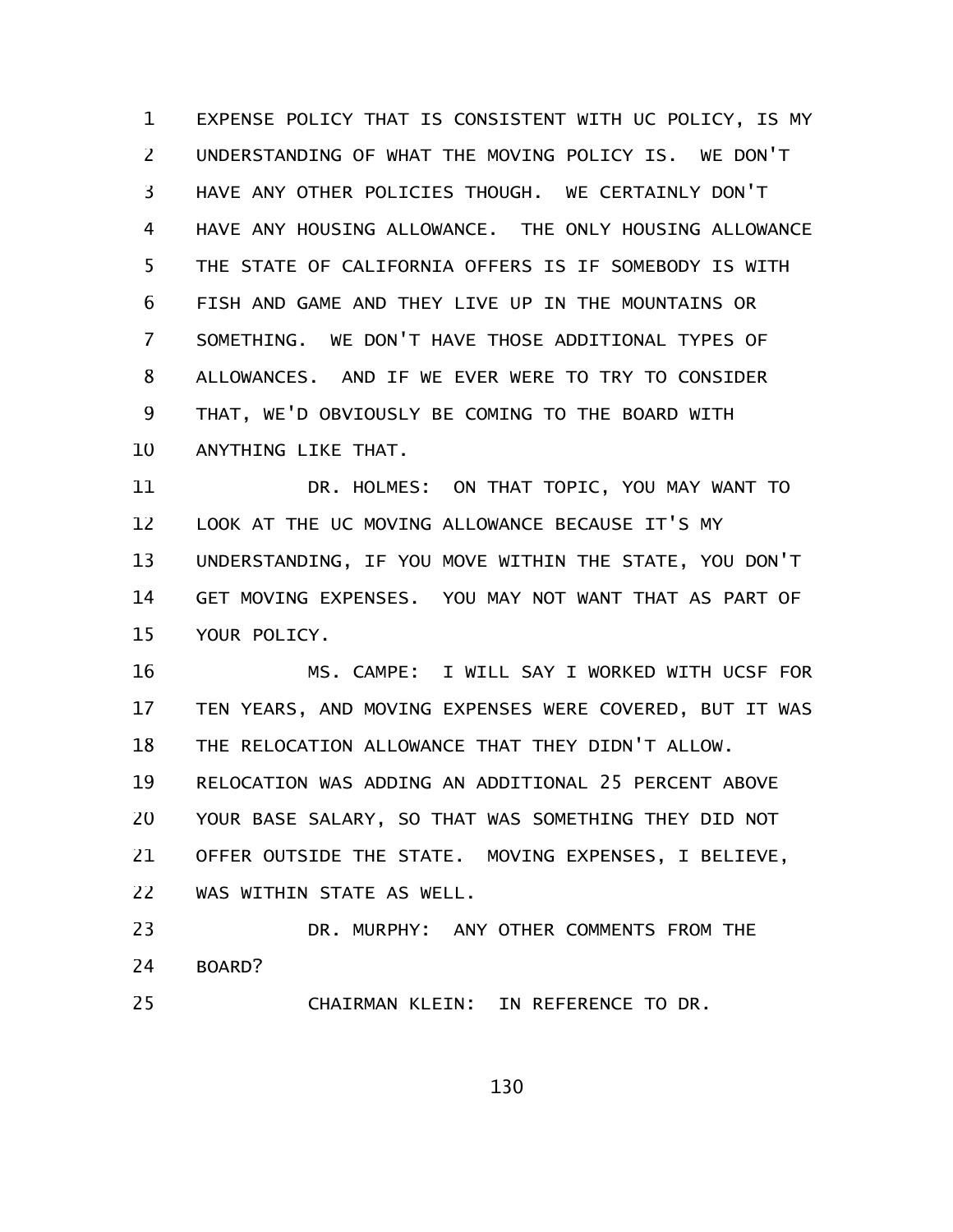BALTIMORE'S POINT, WITH THE CHIEF ADMINISTRATIVE OFFICER, THE CHIEF ADMINISTRATIVE OFFICER IS NOT CURRENTLY, UNDER PROPOSITION 71, DOESN'T HANDLE THE BOND PORTION OF THE FUNCTION. IT'S ACTUALLY THROUGH THE CHAIRMAN OFFICE. SO IF WE HAD TO HIRE SOMEONE WHO IS DEALING WITH BOND INSURANCE, BOND ARBITRAGE, BOND FIXED RATE, ALL OF THOSE ISSUES AND NEGOTIATIONS WITH THE TREASURER'S OFFICE AND THE BANKING COMMUNITY, WE'D BE IN A TOTALLY DIFFERENT BRACKET. 1 2 3 4 5 6 7 8 9

DR. HALL: JUST TO ALSO COMMENT TO DR. BALTIMORE'S QUESTION, WE'RE GOING TO BE RECRUITING FOR A CHIEF FINANCE ADMINISTRATIVE OFFICER. IF I FIND I HAVE TO COME BACK AND ASK PERMISSION FROM YOU TO GO OVER THIS, WE'LL KNOW THAT WE MISSED IT. THE MARKET MAY ANSWER YOUR QUESTION. 10 11 12 13 14 15

DR. PIZZO: JUST ON THIS SENSITIVE ISSUE OF PERCEPTION REGARDING THE CHAIR AND THE VICE CHAIR, I CAN UNDERSTAND THE REASON WHY WE MIGHT WANT TO SAY NOW THAT NEITHER ARE GETTING ANYTHING MORE THAN A DOLLAR THEY'RE SPLITTING, WHATEVER THE AMOUNT IS, BUT I THINK WE'VE GOT TO BE VERY CAREFUL ABOUT WHAT INFORMATION WE CONVEY BECAUSE THEN THERE MIGHT BE THE PERCEPTION THAT IF SOMEONE COMES IN THESE ROLES SUBSEQUENTLY, MAY ACTUALLY REQUEST OR NEEDS COMPENSATION, THAT THERE WILL BE COUNTER PRESSURE ABOUT SAYING, GEE, WE DON'T WANT 16 17 18 19 20 21 22 23 24 25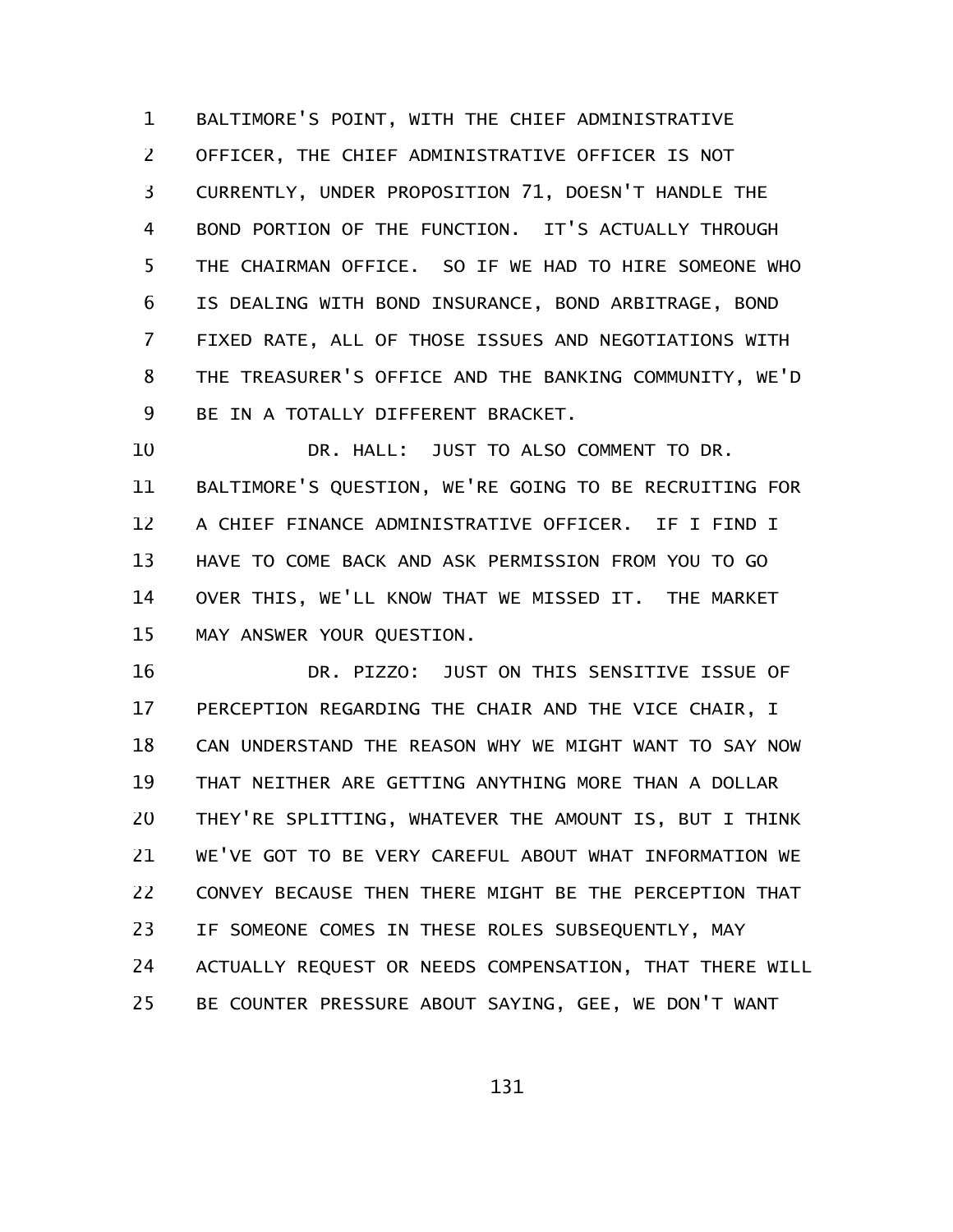SOMEONE BECAUSE THEY'RE NOT BEING PAID. JUST I'M NOT ASKING TO MICROMANAGE THAT HERE, BUT JUST TO BE THOUGHTFUL ABOUT IT. 1 2 3

DR. MURPHY: BUT I ALSO THINK, PHIL, THAT WE NEED TO BE AWARE THAT THE REASON WE'RE NOT PAYING THE CHAIR AND THE VICE CHAIR IS BECAUSE THEY DIDN'T WANT TO BE PAID. IT'S A VOLUNTARY GESTURE ON THEIR PART. 4 5 6 7

DR. PIZZO: WE DON'T WANT THE EXPECTATION TO BE THAT THE ONLY PEOPLE WHO COULD SERVE IN THESE ROLES ARE PEOPLE WHO DON'T WANT TO BE PAID OR WHO CAN AFFORD NOT TO BE PAID. THAT WOULD NOT BE THE RIGHT 8 9 10 11

CONVEYANCE. 12

DR. MURPHY: ANY OTHER COMMENTS FROM THE BOARD? 13 14

DR. BALTIMORE: PHIL'S LOOKING AHEAD TO THE JOB. 15 16

DR. PIZZO: LET'S GO ON THE RECORD AS SAYING THAT'S NOT TRUE. 17 18

DR. MURPHY: IF THERE ARE NO OTHER BOARD COMMENTS, COULD WE GO TO PUBLIC COMMENT? IS THERE ANY PUBLIC COMMENT? 19 20 21

MR. REED: DON REED. I HAD A QUESTION ABOUT THE MERIT PROGRAM. I WOULD PERSONALLY URGE THAT THAT NOT BE DONE. AS A TEACHER, MERIT PAY WAS HIGHLY DIVISIVE, AND IT WASN'T AN INCENTIVE BECAUSE THE GOOD 22 23 24 25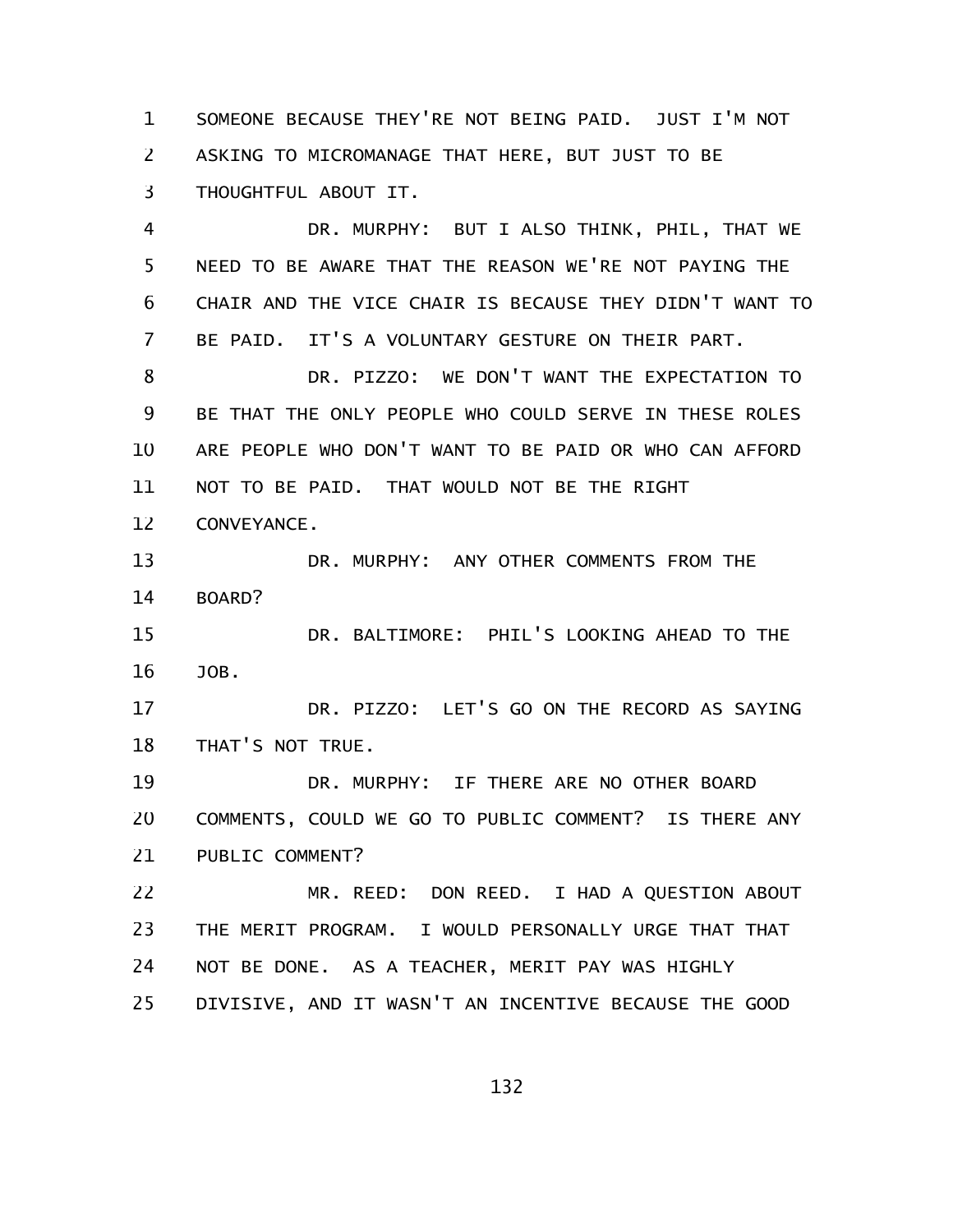TEACHERS ARE ALREADY WORKING THEIR HEADS OFF ANYWAY. THE PEOPLE YOU'RE GOING TO BE HIRING ARE GOING TO BE EXTREMELY MOTIVATED AS IT IS. THEY'RE GOING TO BE WORKING LIKE TWO OR THREE PEOPLE TO BEGIN WITH. HOW COULD YOU POSSIBLY PICK OUT? SOMEONE WHO GIVES BLOOD ON THE JOB? IT'S NOT GOING TO BE -- IF THERE IS ANY EXTRA MONEY FOR THAT, I WOULD SUGGEST THAT YOU HIRE MORE PEOPLE BECAUSE THERE'S GOING TO BE MORE WORK THAT CAN BE DONE. THANK YOU. 1 2 3 4 5 6 7 8 9

MR. SIMPSON: JOHN SIMPSON FROM THE FOUNDATION FOR TAXPAYER AND CONSUMER RIGHTS. THIS ORIGINALLY CAME UP AT THE GOVERNANCE COMMITTEE BEFORE YOUR LAST BOARD MEETING, AND THAT WAS REFLECTED, IT WAS SORT OF SENT BACK, AND THERE WERE REQUESTS FOR FURTHER COMPARISONS TO OTHER STATE OFFICES AND EXPANDING SURVEY. SUBSEQUENT TO THAT, SCALES WERE REDUCED AND, I THINK, BROUGHT REALISTICALLY INTO LINE. AND I THINK THE PROCESS THAT THAT WENT THROUGH WAS WORTH THE TIME AND IS REFLECTED IN THE DOCUMENT, AND I THINK THAT'S A GOOD THING. THANK YOU. 10 11 12 13 14 15 16 17 18 19 20

DR. MURPHY: ANY OTHER PUBLIC COMMENT? THEN COULD WE ASK FOR A MOTION TO APPROVE THE COMPENSATION? DR. PIZZO: MOVE APPROVAL. 21 22 23

MR. SERRANO-SEWELL: SECOND. 24

DR. MURPHY: IS THERE ANY BOARD DISCUSSION ON 25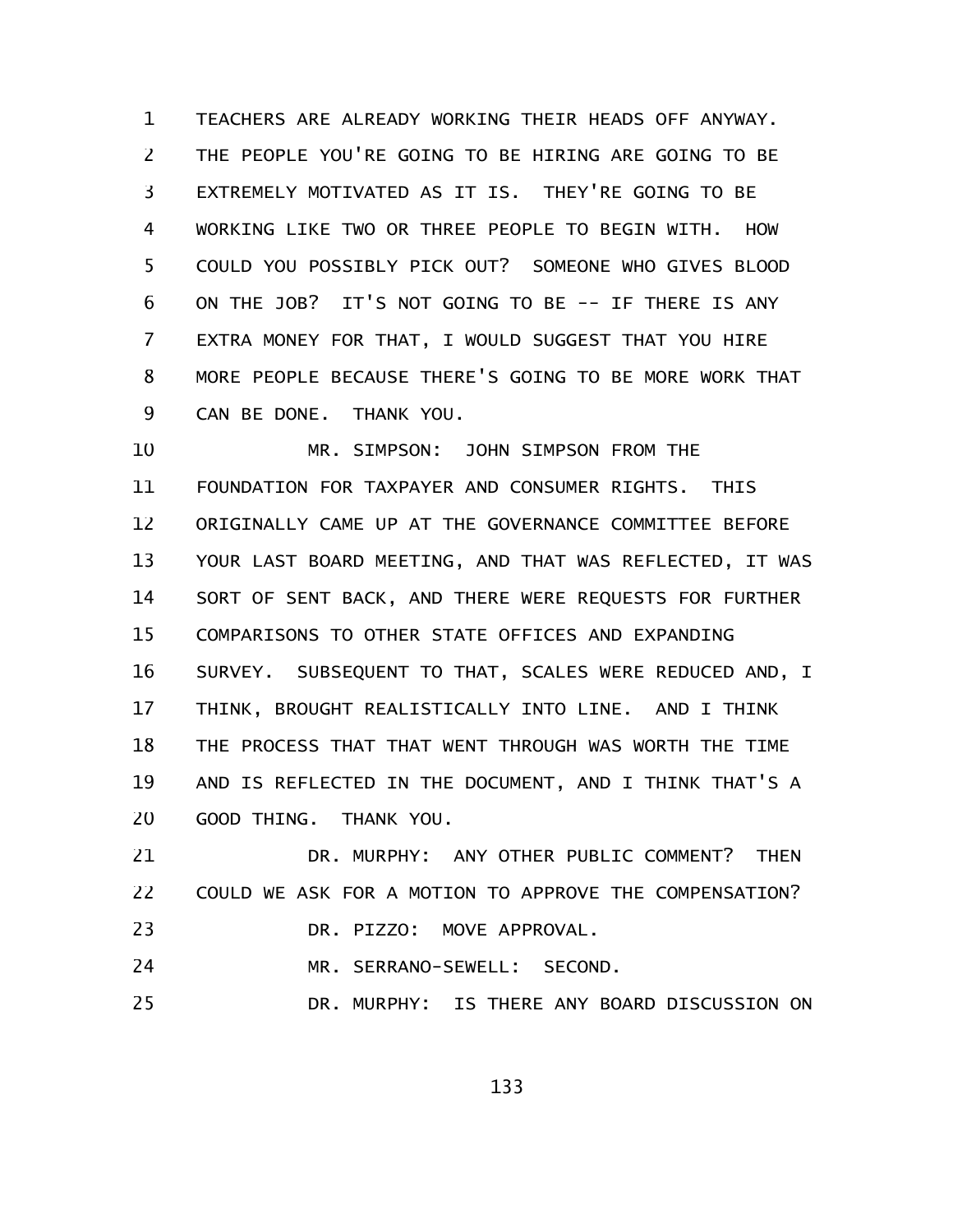THE MOTION? IS THERE ANY PUBLIC DISCUSSION ON THE MOTION? ALL IN FAVOR. ALL AGAINST? THE MOTION PASSES. THANK YOU. 1 2 3

CHAIRMAN KLEIN: STAFF REMINDS ME TO JUST INFORMATIVELY INDICATE THAT THERE WAS NO ACTION TAKEN IN EXECUTIVE SESSION. 4 5 6

DR. MURPHY: OUR SECOND ITEM IS THE CONTRACT AND INTERAGENCY AGREEMENT UPDATE, AND THAT IS ALSO IN TAB 9. AND, MS. CAMPE, WOULD YOU PLEASE LEAD US THROUGH THAT PRESENTATION? 7 8 9 10

MS. CAMPE: YES, I WILL. THANK YOU. AS TYPICAL FOR OUR CONTRACTS AND INTERAGENCY REPORT, WE HAVE PROVIDED YOU WITH A SPREADSHEET OF THE CURRENT SITUATION WITH ALL OF OUR CONTRACTS. AND THAT IS ATTACHED AS AN EXCEL SPREADSHEET, AND THAT IS DATA -- THAT'S INFORMATION UPDATED THROUGH APRIL 30, 2006. 11 12 13 14 15 16

WITHOUT FURTHER ADO, I WILL UPDATE YOU ON SOME OTHER CONTRACTS THAT ARE SUBJECT, FIRST, SUBJECT TO APPROVAL BY THE PRESIDENT. WE HAVE ADDED AN ADDITIONAL \$60,000 TO OUR CONTRACT TO ADDRESS THE ACCOUNTING, BUDGETING, AND PROCUREMENT WORK TO BE PERFORMED ON BEHALF OF CIRM BY STATE CONTROLLER'S OFFICE. THERE WERE ADDED COSTS INCURRED TO ASSIST IN IMPLEMENTING A NEW CHART OF ACCOUNTS TO TRACK EXPENDITURES, ISSUING THE COST FOR TRAINING GRANTS, AND 17 18 19 20 21 22 23 24 25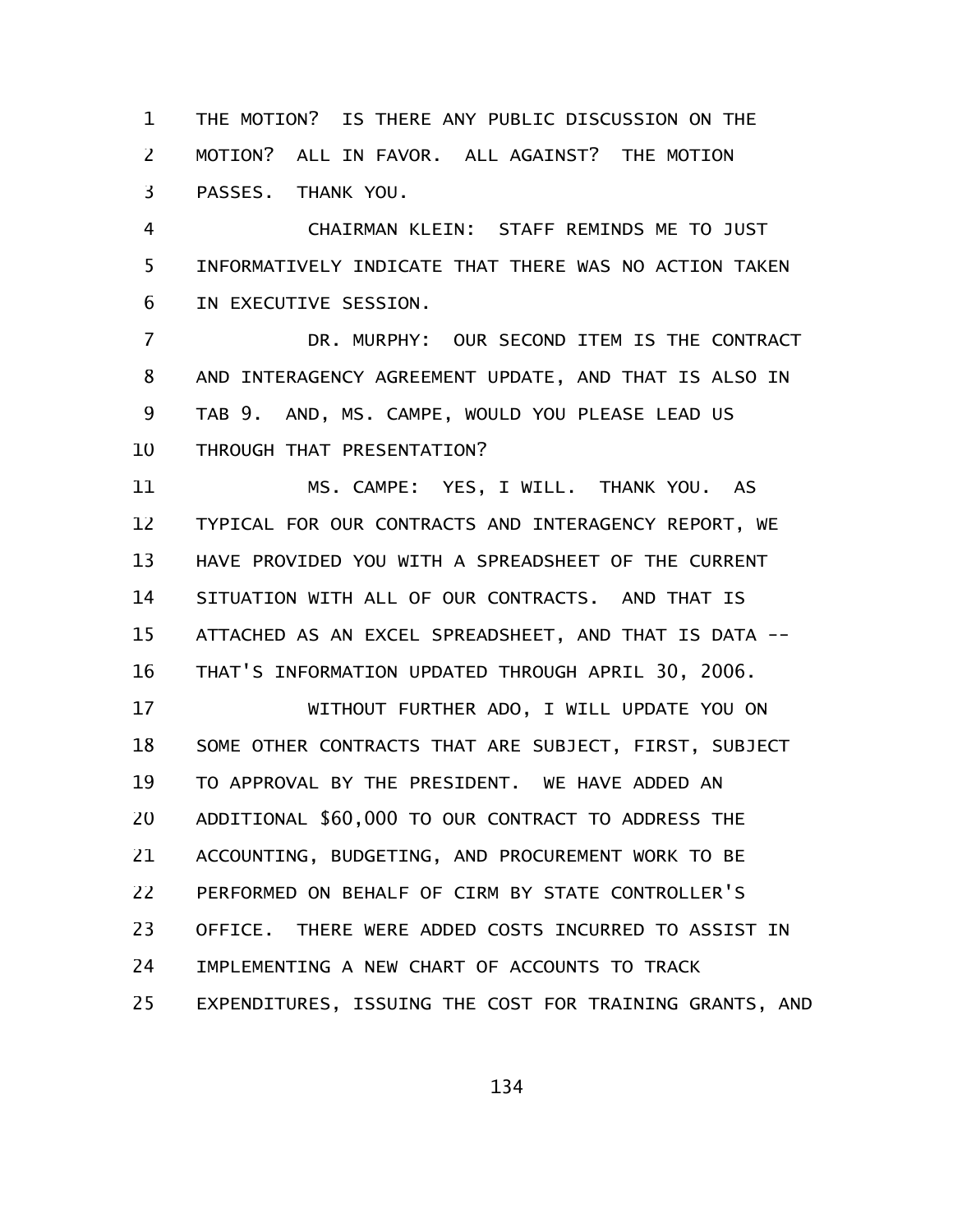IN DEVELOPING MATERIALS NECESSARY FOR THE RECENTLY COMPLETED FINANCIAL AUDIT BY GILBERT. 1 2

IN ADDITION, WITH REGARDS TO NEW OR AMENDED THIRD-PARTY CONTRACTS THAT ARE LESS THAN A \$100,000, WE HAVE EXECUTED NO-COST EXTENSIONS THROUGH DECEMBER 30, 2006, FOR TWO OF OUR GRANTS MANAGEMENT INDEPENDENT CONTRACTORS, LMI AND DIANA WATSON. 3 4 5 6 7

OKAY. WITH REGARDS TO CONTRACTS EXCEEDING \$100,000, WE CAME -- AS YOU WELL KNOW, THE FALL EGG DONATION CONFERENCE WAS PRESENTED AT THE ICOC MEETING IN FEBRUARY, AND IT HAD BEEN PROPOSED THAT WE WOULD SPEND UP TO \$200,000 ON THAT THAT HAD BEEN APPROVED FOR THE COST OF CONTRACTORS TO DEVELOP AND MANAGE THE CONFERENCE. WHAT WE'VE DONE IS ACTUALLY PROVIDED YOU ADDITIONAL INFORMATION ABOUT THOSE TWO CONTRACTORS. AS WAS REQUESTED BY SOME BOARD MEMBERS A FEW MONTHS AGO, THE REQUEST WAS THAT FOR NEW CONTRACTS, THAT WE CREATE A FORM AND PROVIDE MORE DETAILED INFORMATION. SO WE HAVE DONE JUST THAT. AND THAT IS ACTUALLY IN THE SAME AREA OF TAB 9. 8 9 10 11 12 13 14 15 16 17 18 19 20

AND I'M JUST GOING TO QUICKLY COMMENT ON THE TWO CONTRACTS THAT ARE FOR THE EGG DONATION CONFERENCE. SPECIFICALLY THE FIRST ONE IS THE INSTITUTE OF MEDICINE. AS YOU KNOW, THIS IS BASED ON THE WORKSHOP THIS FALL. THE REASONS WE'RE NEEDING THIS IS THAT, OF 21 22 23 24 25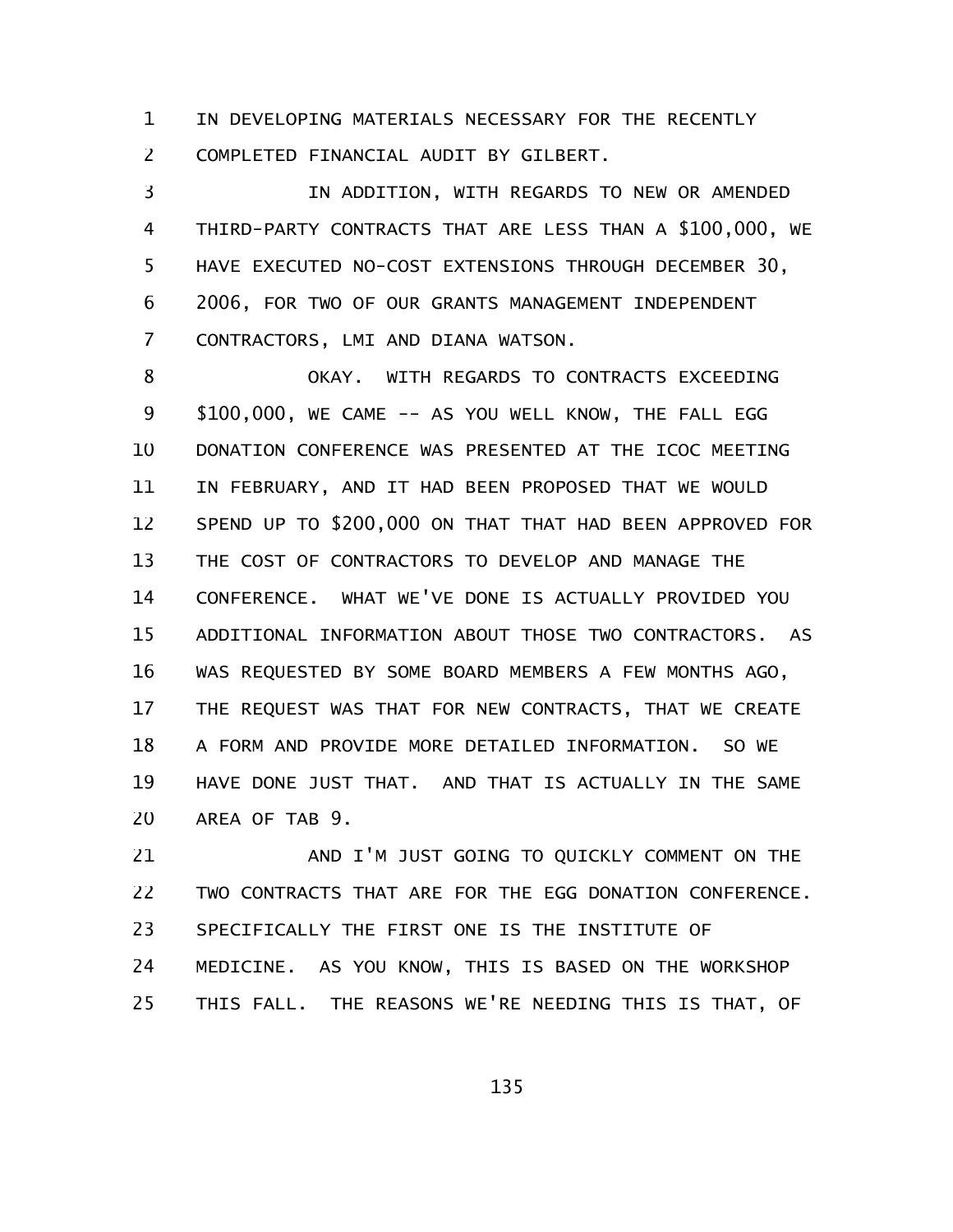COURSE, AS YOU ALL KNOW, CIRM WISHES TO UNDERSTAND WHAT THE STATE OF KNOWLEDGE ON THE RISK OF OOCYTE DONATION FOR RESEARCH CURRENTLY IS AND WHAT DATA EXISTS AND WHAT GAPS THERE MAY BE. 1 2 3 4

I'M GOING TO SKIP. WITH REGARDS TO PAYMENT TERMS, WE'LL BE PAYING OBVIOUSLY UPON INVOICES. OUR PROJECTED TOTAL EXPENDITURES, BASED ON THE CONTRACT WE JUST SIGNED WITH THEM, WAS \$124,185. HOW WE CHOSE INSTITUTE OF MEDICINE IS THAT IOM HAS A LONG TRADITION, AS MANY OF YOU KNOW, OF PROVIDING POLICY ADVICE FROM A NATIONAL PERSPECTIVE. THIS TRADITION RESTS ON THE ABILITY OF THE NAS AND THE IOM TO CONVENE COMMITTEES OF EXPERTS WHO ARE CHARGED TO DELIBERATE ON IMPORTANT ISSUES OF HEALTHCARE POLICY IN AN OBJECTIVE AND INDEPENDENT ENVIRONMENT THAT ASSESSES RIGOROUS ANALYSIS. AND WE FELT THAT THEY WERE THE APPROPRIATE ORGANIZATION TO DO THAT FOR US. SO THAT'S FURTHER INFORMATION ABOUT IOM. 5 6 7 8 9 10 11 12 13 14 15 16 17 18

ALSO WE'RE CONTRACTING OUT WITH MOSAIC EVENT MANAGEMENT. YOU MAY BE FAMILIAR WITH THAT ONE. WE ACTUALLY USED THEM LAST FALL FOR OUR SCIENTIFIC CONFERENCE AND WERE ESPECIALLY GRATEFUL FOR THE WORK THAT THEY DID FOR US. THEY ARE A MEETING AND CONFERENCE PLANNING, HOTEL NEGOTIATION ORGANIZATION. THEY'RE GOING TO DO THE LOGISTICS FOR US FOR THE EGG 19 20 21 22 23 24 25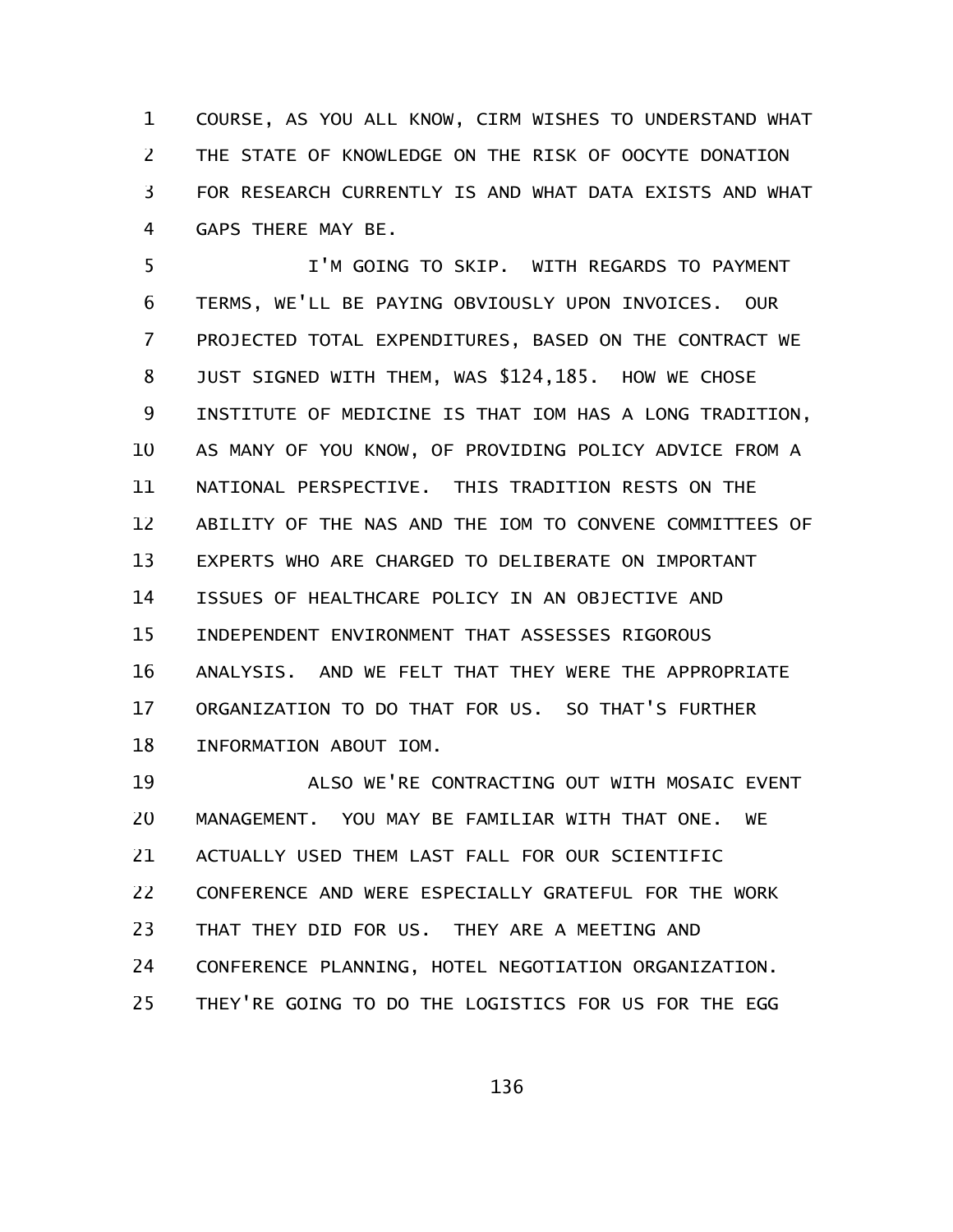DONATION CONFERENCE. AND THEIR TOTAL COST IS 34,800. WE'LL BE WORKING CLOSELY WITH THEM WITH IOM TO ENSURE THAT THE CONFERENCE RUNS SMOOTHLY. AND, AGAIN, THIS HAS ALREADY BEEN APPROVED BACK IN FEBRUARY, BUT WE WANTED TO PROVIDE YOU SOME FURTHER INFORMATION ABOUT THAT. 1 2 3 4 5 6

OKAY. AND THEN FINALLY, NEW OR AMENDED THIRD-PARTY CONTRACTS EXCEEDING 250,000. THE STRATEGIC PLAN, AS JUST REITERATED HERE, THIS HAS ALREADY BEEN APPROVED. THIS PRICEWATERHOUSE CONTRACT HAS BEEN APPROVED, AS YOU ALL KNOW, WITH A MAXIMUM AMOUNT OF \$400,000. TWENTY PERCENT OF THIS AMOUNT WILL BE PAID WITHIN 30 DAYS OF EXECUTION. 7 8 9 10 11 12 13

FINALLY, THERE IS ONE CONTRACT THAT WE ARE LOOKING FOR APPROVAL FROM THE ICOC. WE HAVE GOTTEN APPROVAL FROM THE SUBCOMMITTEE. THAT'S THE ARLINGTON GROUP. THERE IS AN ADDITIONAL CONTRACT APPROVAL FORM IN YOUR HANDOUTS OR IN YOUR BINDER AS WELL. THIS IS, AS YOU MAY GUESS, TO ACTUALLY PURCHASE A GRANTS MANAGEMENT SYSTEM. IT INCLUDES SOFTWARE LICENSE, CONFIGURATION, AND IMPLEMENTATION SERVICES, USER TRAINING, AND CO-LOCATION HOSTING. AND THEN WE TALK A LITTLE BIT ABOUT WHY WE NEEDED THIS PARTICULAR SOFTWARE PROGRAM OR GRANTS MANAGEMENT PROGRAM. BECAUSE OF THE FIXED TERM AND THE FACT THAT WE'RE GOING TO HAVE A LOT 14 15 16 17 18 19 20 21 22 23 24 25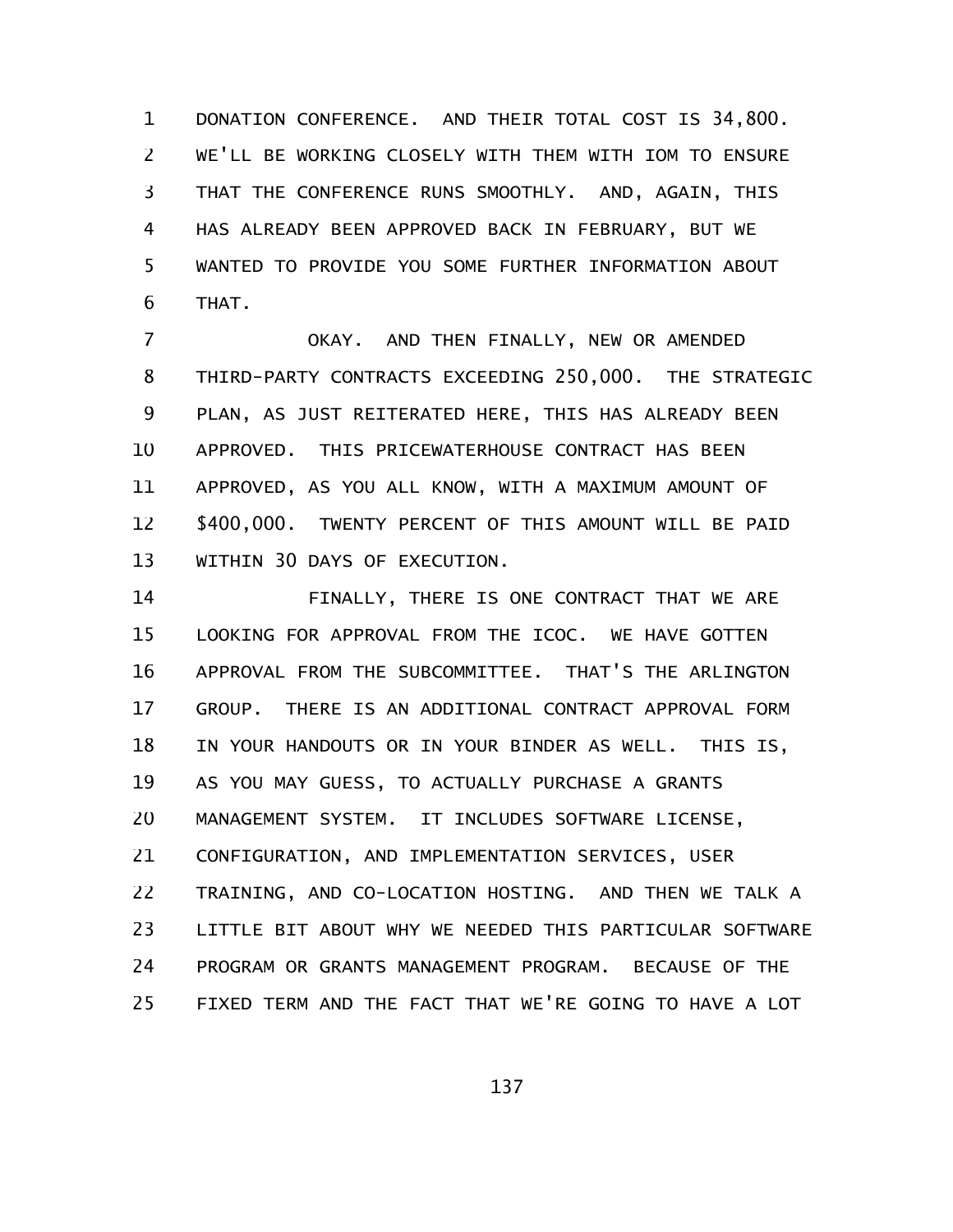OF VARIETY IN WHAT WE'RE GOING TO BE NEEDING DOWN THE ROAD, EVERYTHING FROM SMALL-SCALE TRAINING GRANTS TO CLINICAL TRIALS, THIS WAS A SYSTEM THAT SEEMED TO WORK BEST TO MEET OUR NEEDS. 1 2 3 4

AS YOU CAN SEE IN THE PAYMENT TERMS, IT'S BROKEN OUT VERY SPECIFICALLY WITH REGARDS ONE-TIME FEES, APPLICATION FEES, GRANTS MANAGEMENT, AND PROGRESS REPORTS, AND SUCH, AND ALSO ON ANNUAL FEES IT'S BROKEN OUT. THE TOTAL COST FOR THE FIRST YEAR FOR THIS PARTICULAR CONTRACT IS 233,676 WITH A TOTAL OF APPROXIMATELY 722,000 OVER A LIFETIME OF THE CONTRACT. HOW THIS PARTICULAR CONTRACTOR WAS CHOSEN, OUR GRANTS MANAGEMENT STAFF AND OUR I.T. PROFESSIONAL SPENT MANY, MANY MONTHS ANALYZING THE MARKETPLACE, BOTH COMMERCIAL AND PROPRIETARY, FOR GRANT APPLICATION AND MANAGEMENT SYSTEMS. IT IS CLEAR THAT THE ARLINGTON GROUP'S EASY GRANTS SYSTEM IS A SOLUTION THAT WOULD BE BEST MET TO OUR NEEDS. NONE OF THE OTHER OFFERING ORGANIZATIONS WE RESEARCHED HANDLED THE FULL GAMUT OF OUR REQUIREMENTS, ESPECIALLY IN SUPPORT AND MANAGEMENT. DR. MURPHY: THANK YOU VERY MUCH. ALEXANDRA, WE NEED TO VOTE, THEN, ONLY ON THE ARLINGTON GROUP CONTRACT? 5 6 7 8 9 10 11 12 13 14 15 16 17 18 19 20 21 22 23

- MS. CAMPE: CORRECT. 24
- DR. MURPHY: SO A 235,000 CHANGE. ARE THERE 25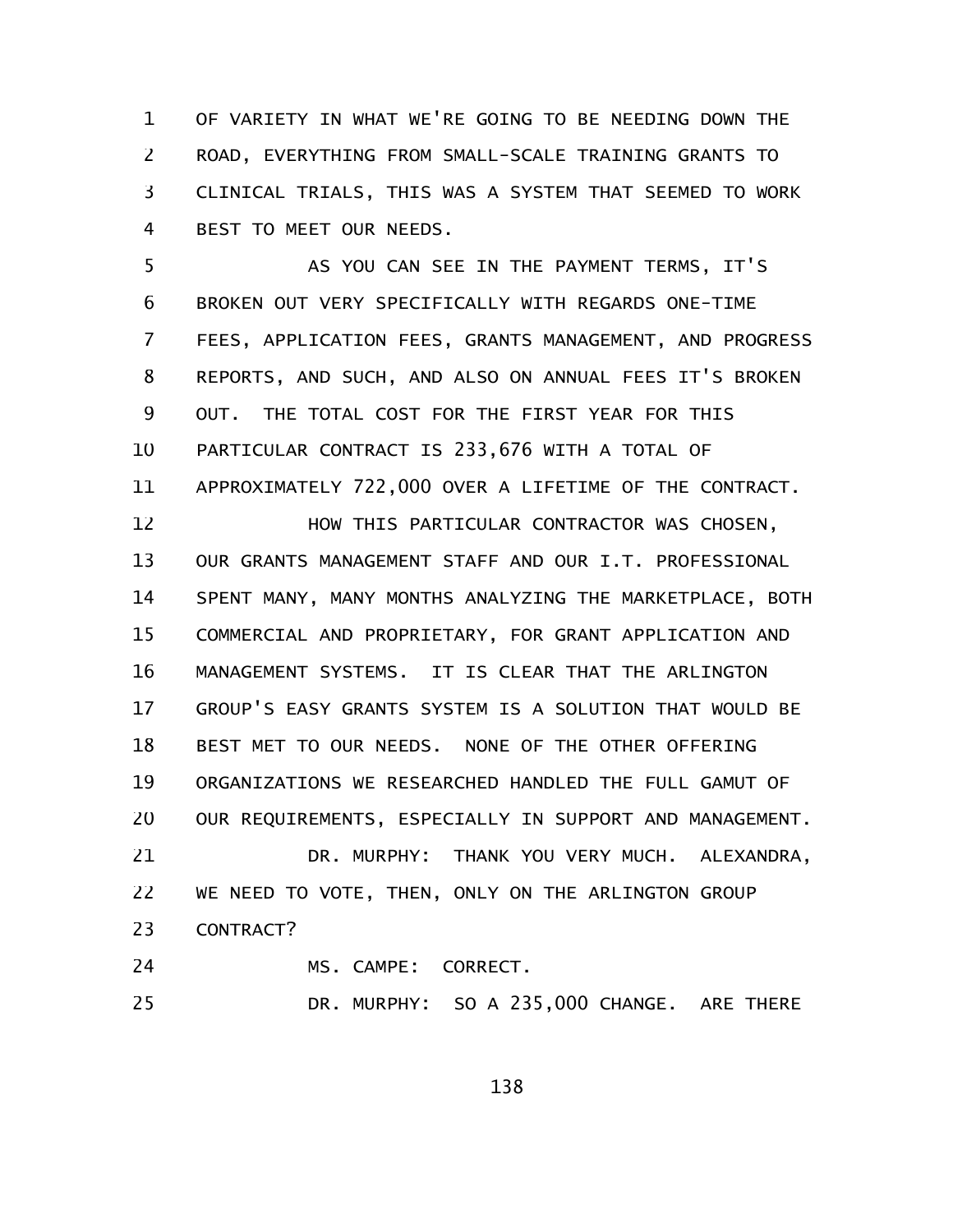ANY BOARD COMMENTS ON THAT CONTRACT? 1

MR. SERRANO-SEWELL: I MOVE TO APPROVE THE ARLINGTON CONTRACT FOR THE SET AMOUNT. 2 3

DR. MURPHY: THANK YOU. THERE IS A MOTION. SECONDED? 4 5

DR. LOVE: SECOND.

6

DR. MURPHY: COULD WE HAVE PUBLIC COMMENT, PLEASE, ON THE ARLINGTON GROUP CONTRACT? THERE BEING NO PUBLIC COMMENT, ANY MORE COMMENTS FROM THE BOARD? ALL THOSE IN FAVOR. ALL THOSE AGAINST? MOTION PASSES. MS. CAMPE: THANK YOU. 7 8 9 10 11

DR. MURPHY: WE ARE MOVING, TRYING TO MOVE QUICKLY BECAUSE WE ARE LOSING OUR QUORUM AT 2 O'CLOCK, SO THE THIRD ITEM IS THE INTERNAL GOVERNANCE POLICY. I AM GOING TO TRY JUST TO READ THIS. IT SAYS THIS. WE HAVE ALSO REVIEWED A DOCUMENT PERTAINING TO THE INTERNAL GOVERNANCE GUIDELINES OF CIRM. THERE IS COPY OF THIS IN TAB 9. IF YOU COULD LOOK AT THAT. IT'S A VERY IMPORTANT DOCUMENT THE GOVERNANCE SUBCOMMITTEE REVIEWED CAREFULLY. IF YOU READ THROUGH THE COVER SHEET OF THE POLICY, YOU SEE ONE RECOMMENDATION CHANGED WHICH DEALS WITH CIRM OFFICE ASSIGNMENTS AND TRAVEL REQUESTS OF THE OFFICE OF THE CHAIRMAN EXCEEDING THE PREAPPROVED BUDGET. THIS HAS BEEN CHANGED NOW. AND AS I RECALL, AMY, THAT ANY EXPENDITURE THAT EXCEEDS THE 12 13 14 15 16 17 18 19 20 21 22 23 24 25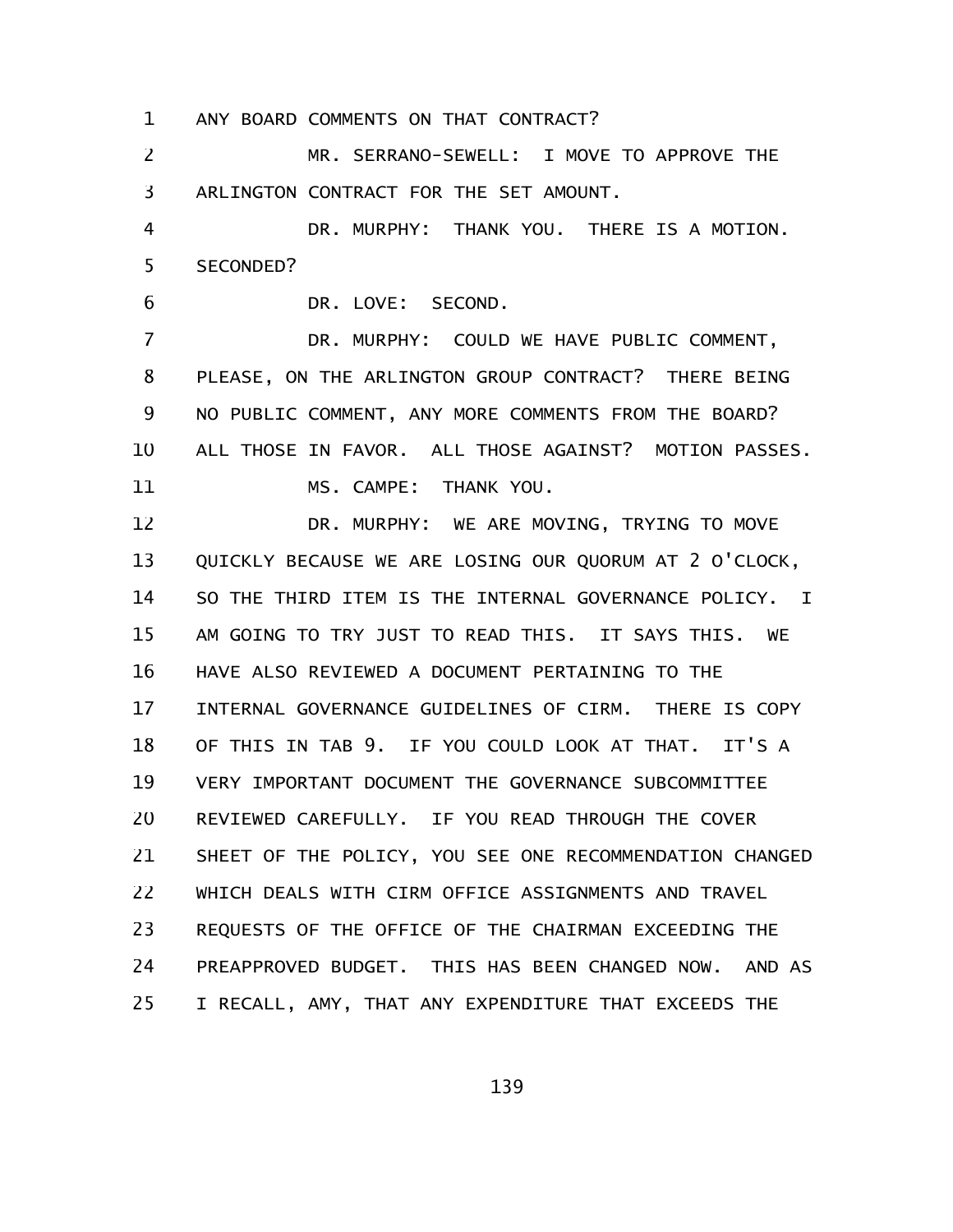BUDGETED AMOUNT IN THE CHAIRMAN'S OFFICE WOULD NEED TO BE APPROVED BY THE PRESIDENT'S OFFICE. 1 2

MS. DU ROSS: THAT'S CORRECT. 3

DR. MURPHY: SO WE ARE ASKING THE BOARD TO MAKE THAT CHANGE IN THE GUIDELINES. IS THERE ANY COMMENT BY THE ICOC? 4 5 6

MR. SHEEHY: WHAT IS THE ORIGINAL POLICY? CHAIRMAN KLEIN: THE ORIGINAL DRAFT SHOWED THAT FOR OUT-OF-STATE TRAVEL IN ADDITION TO THE STATE DIRECTOR OF FINANCE'S APPROVAL FOR THE CHAIRMAN, THE CHAIRMAN WOULD HAVE TO GET EVERY SINGLE TRIP APPROVED BY THE PRESIDENT. THE REVISED DRAFT SHOWED AS LONG AS THE OFFICE OF THE CHAIRMAN IS WITHIN THE BUDGET PREVIOUSLY APPROVED BY THE BOARD AND APPROVED BY THE PRESIDENT FOR THE OFFICE OF THE CHAIR, THAT ONLY THE STATE DIRECTOR OF FINANCE'S APPROVAL IS REQUIRED. 7 8 9 10 11 12 13 14 15 16

MR. SHEEHY: I DON'T THINK I'M COMFORTABLE MAKING THIS CHANGE. I THINK THAT WE HAVE A PRESIDENT THAT HAS FINANCIAL AUTHORITY, THAT IS RESPONSIBLE TO US. AND I JUST FEEL VERY UNCOMFORTABLE ABOUT STARTING TO MUDDY THIS UP. THIS IS SOMETHING WE'VE BEEN DEBATING OVER THE LAST YEAR, AND I HAVE CONFIDENCE IN THE PRESIDENT. I THINK THESE DECISIONS SHOULD REMAIN WITH THE PRESIDENT. 17 18 19 20 21 22 23 24

25

DR. PIZZO: THERE WAS A LOT OF DISCUSSION AT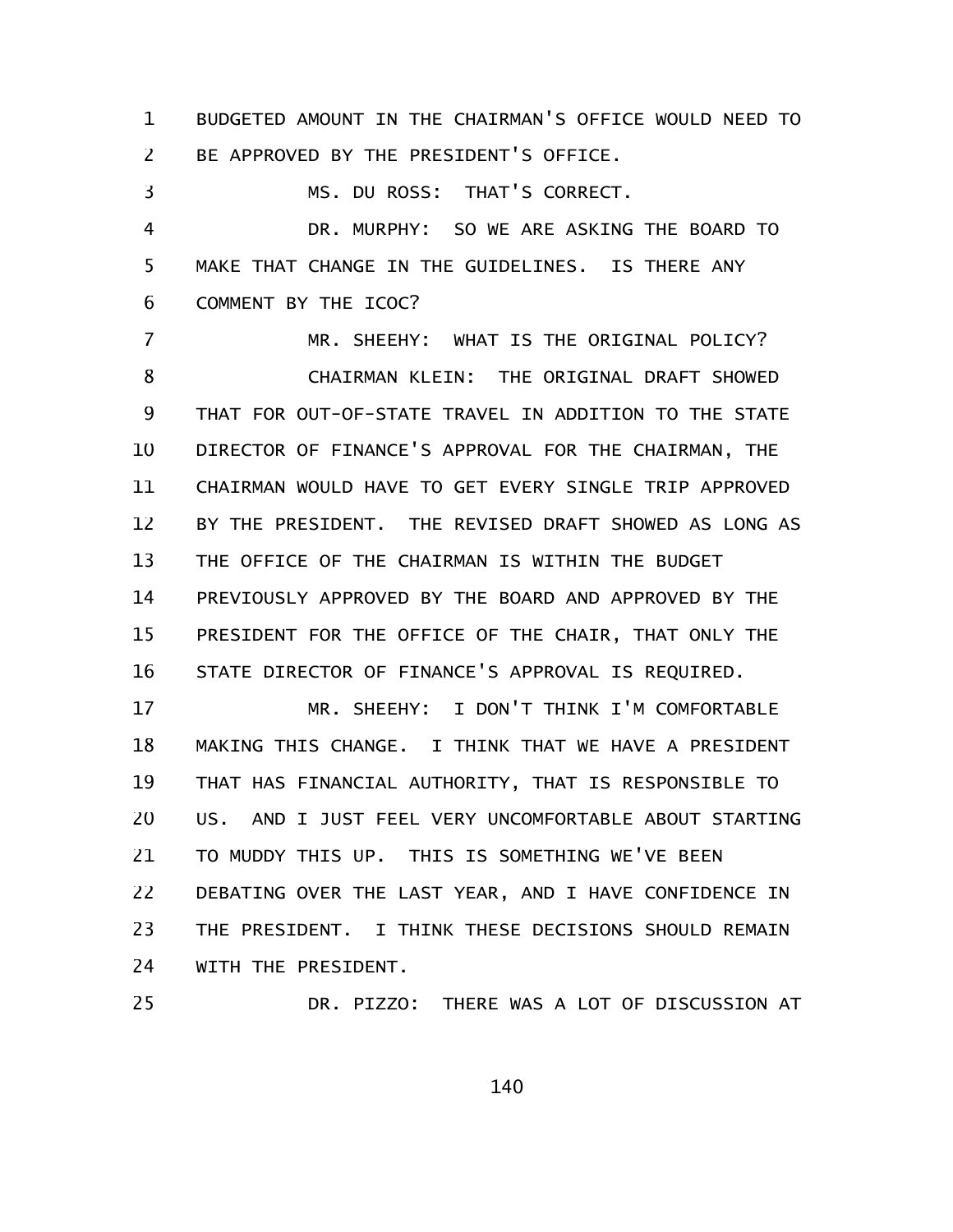THE COMMITTEE ABOUT THIS, AND THIS SEEMED TO BE A WORKABLE AND ACCEPTABLE AGREEMENT TO THE RELEVANT PARTIES, AS I UNDERSTOOD IT. I WOULD ENCOURAGE US TO GO FORWARD WITH THIS. I'D LIKE TO, IF I'M ALLOWED TO, ACTUALLY MOVE THE QUESTION TO -- DR. PENHOET: SECOND. DR. MURPHY: IS THERE ANY MORE BOARD COMMENT ON THIS? MR. SERRANO-SEWELL: THERE IS ONE PROVISION ON THIS INTERNAL GOVERNANCE POLICY THAT CAUSES ME CONCERN. IN ALL FAIRNESS TO THE GOVERNANCE COMMITTEE, WE DIDN'T DISCUSS IT, SO IT'S A NEW ISSUE FOR 1 2 3 4 5 6 7 8 9 10 11 12

DISCUSSION. WE SPENT SOME TIME ON THESE OTHER ISSUES, AS PHIL HAS MENTIONED, THE TRAVEL QUESTION AND THE OFFICE QUESTION. WE SPENT A CONSIDERABLE AMOUNT OF TIME ON BOTH OF THOSE ISSUES. 13 14 15 16

THERE'S ANOTHER ISSUE THAT'S GIVEN ME A LOT OF THOUGHT, AND IT HAS TO DEAL WITHIN THIS POLICY, WHICH BASICALLY DELINEATES THE ROLES AND RESPONSIBILITIES. I DO THIS; YOU DO THAT. I'M OF THE OPINION THAT MOST OF THAT IS ALREADY EMBODIED IN PROPOSITION 71. IT CLEARLY OUTLINES THE ROLES OF THE PRESIDENT, REALLY THE ROLE OF THE ICOC, THE ROLE OF THE PRESIDENT, THE ROLE OF THE CHAIR. THE PROVISION THAT CAUSES ME CONCERN HAS TO DO WITH ON THE SECOND PAGE, 17 18 19 20 21 22 23 24 25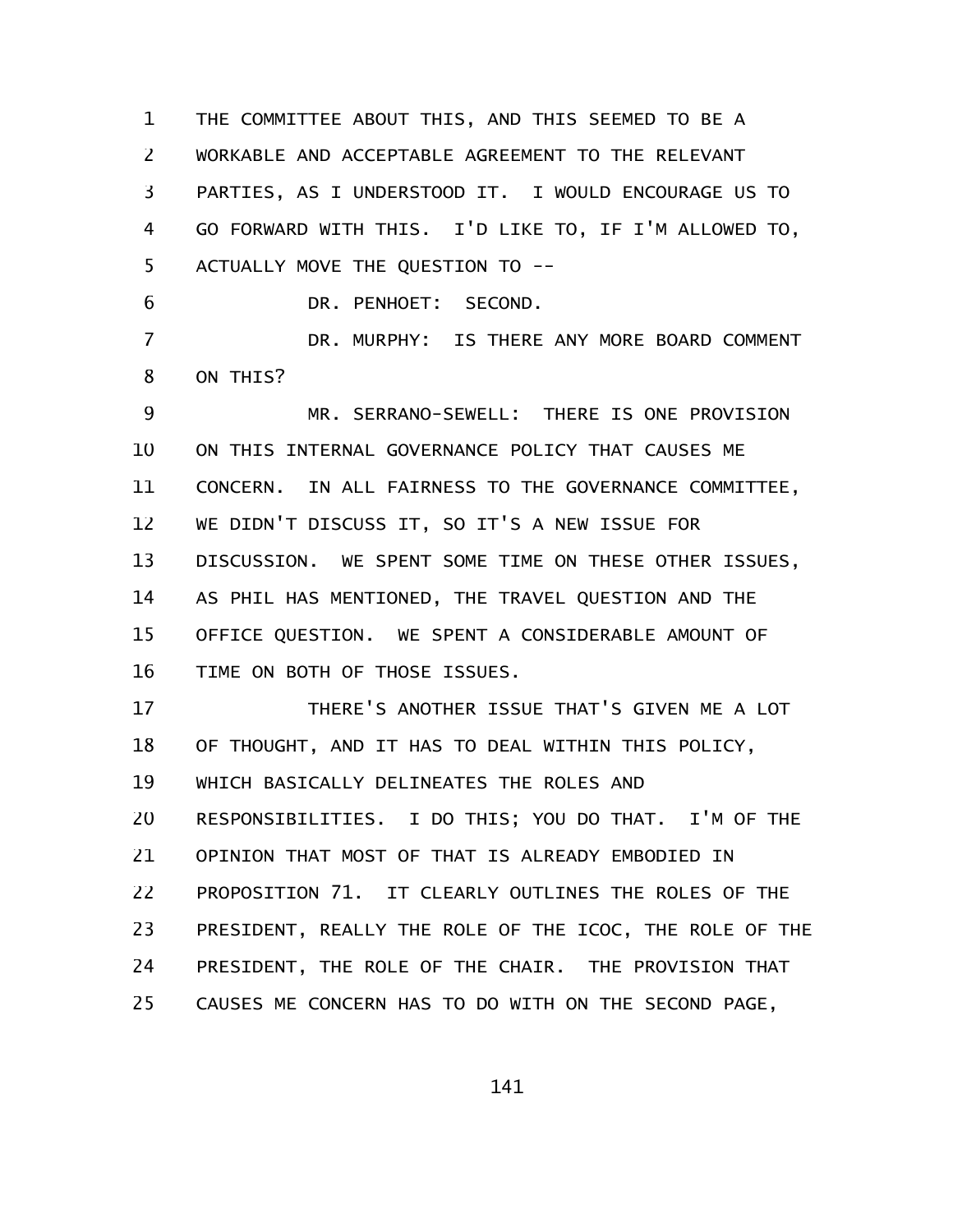THE PARAGRAPH -- SORT OF THE PARAGRAPH THAT BEGINS WITH EACH OFFICE. AND IT IS THE SECTION THAT, AS IT RELATES TO THE HIRING OF SENIOR OFFICERS, THAT THOSE HIRINGS ARE SUBJECT TO THE CONCURRENCE OF THE CHAIR. 1 2 3 4

NOW, I THINK HERE WE'RE BEING ASKED AS AN ICOC TO DO A COUPLE OF THINGS. ONE, WE'RE BEING ASKED TO EXERCISE OUR AUTHORITY, OUR JURISDICTION, OVER THE INSTITUTE AND OPINE IN OUR BEST JUDGMENT THAT THE CHAIR SHOULD CONCUR WITH THE HIRING OF STAFF. NOW, WE COULD JUST AS EASILY DECIDE THAT, YOU KNOW, THE VICE CHAIR SHOULD CONCUR WITH THE HIRING OF STAFF, OR I SHOULD CONCUR WITH THE HIRING OF CERTAIN STAFF. I'M NOT ADVOCATING FOR ANY OF THOSE THINGS. WHAT I'M ADVOCATING FOR IS LOOKING DIRECTLY AT PROPOSITION 71, WHICH SAYS VERY CLEARLY THAT THE PRESIDENT SHALL HIRE AND FIRE. AND THAT'S THE -- FOR ME THAT'S JUST THE PLAIN LANGUAGE OF PROP 71, AND WE DON'T HAVE TO GO THROUGH ANY GYRATION OR BENDING OR ANALYSIS TO GRANT TO ANY ONE OF US, THE CHAIR, THE AUTHORITY TO CONCUR WITH THE HIRING OF STAFF. 5 6 7 8 9 10 11 12 13 14 15 16 17 18 19 20

ARGUABLY, LEGALLY WE COULD. I THINK FOR POLICY REASONS, THOUGH, WE SHOULD NOT. I THINK IT WILL CAUSE CONFUSION ON THE STAFF LEVEL AND ESSENTIALLY CREATES TWO BOSSES. ON THE STAFF LEVEL, THERE'S ONE, IN MY OPINION. 21 22 23 24 25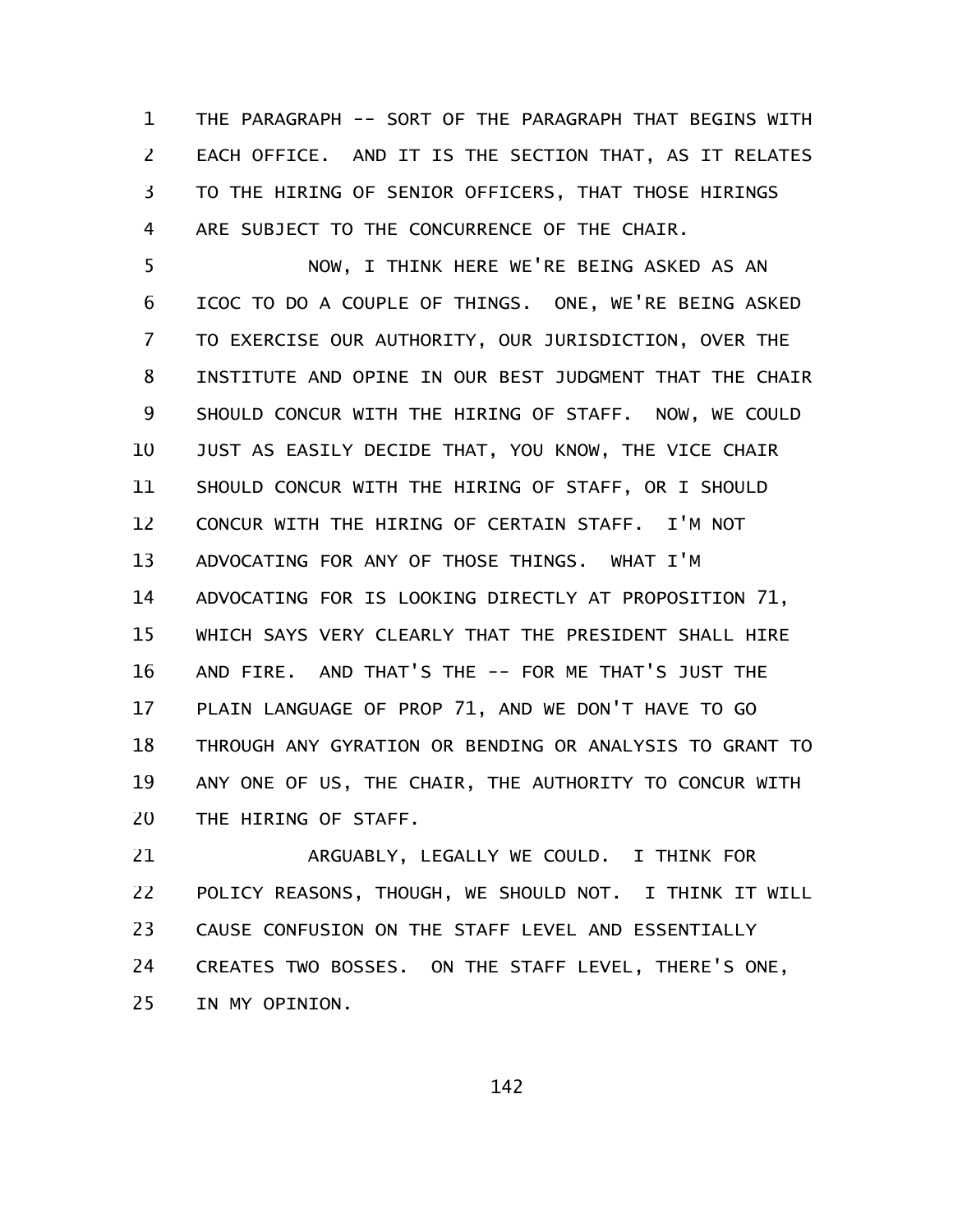SECONDLY -- SO I THINK THAT CAN CAUSE PROBLEMS. I THINK WE HAVE TO HAVE A CLEAR LINE OF AUTHORITY, AND IT SORT OF STARTS WITH THE PRESIDENT WHEN IT DEALS WITH STAFF. AND WHILE PROP 71 DELEGATES TO THE CHAIR AN ENORMOUS AMOUNT OF RESPONSIBILITY; AND TO EXECUTE THOSE RESPONSIBILITIES, THE CHAIR NEEDS ALL THE TOOLS AVAILABLE TO THE CHAIR, BUT IT DOESN'T NEED TO INCLUDE THE CONCURRING OF HIRING OF STAFF. 1 2 3 4 5 6 7 8

AND LASTLY, I'LL SAY WE'RE ALWAYS LOOKING FOR PRECEDENTS. WHERE IS THE PRECEDENT IN ANYTHING WE DO, WHETHER IT'S THE NIH, WHETHER IT'S OMB SCHEDULED GUIDELINE 4-2, OR WHATEVER. THAT'S IMPORTANT BECAUSE IT MEANS SOMETHING. SO I WOULD LOOK TOWARDS OTHER STATE AGENCIES THAT HAVE FULL-TIME CHAIRS, THAT HAVE FULL-TIME VICE CHAIRS. WE ARE A STATE AGENCY, AFTER ALL. AND DO THOSE PERSONS WHO OCCUPY THOSE SLOTS, DO THEY HAVE THIS SORT OF ARRANGEMENT IN WHICH THEY CAN CONCUR WITH THE HIRING OF STAFF? 9 10 11 12 13 14 15 16 17 18

NOW, I THINK, I WOULD SPECULATE, THAT MOST OF THE TIME THERE'S A RELATIONSHIP BETWEEN THE CHAIR AND PRESIDENT IN WHICH THIS IS DONE INFORMALLY AND YOU DON'T HAVE TO MEMORIALIZE THIS SORT OF THING. AND THAT WOULD BE MY PREFERENCE HERE, THAT IT'S DONE INFORMALLY, THAT THE CHAIR AND THE PRESIDENT WORK TOGETHER IN SELECTING THE STAFF; BUT WHEN IT COMES DOWN TO IT, YOU 19 20 21 22 23 24 25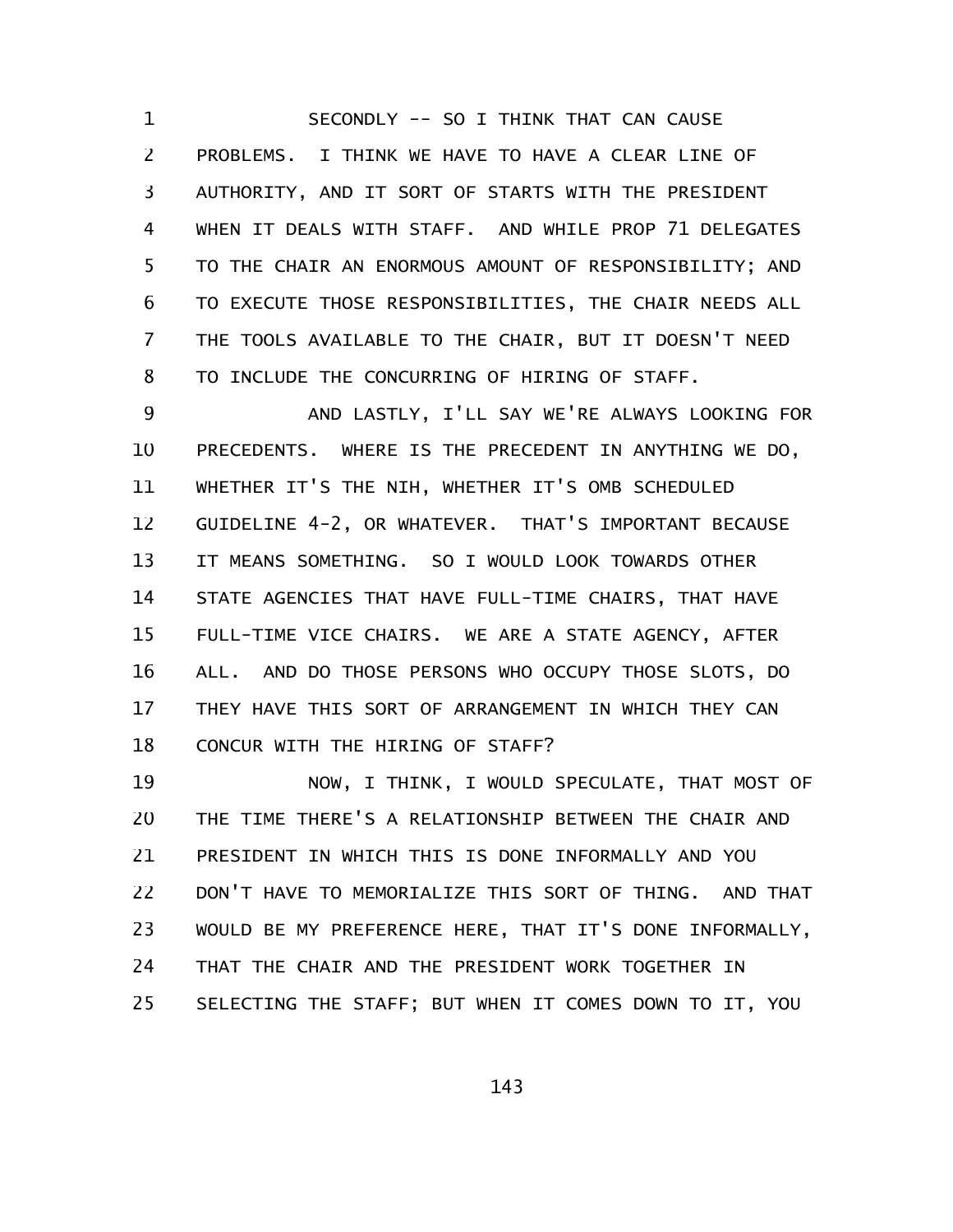FOLLOW PROP 71, WHICH SAYS THAT THE PRESIDENT DOES THE HIRING AND FIRING. 1 2

SO I WANT TO SUPPORT THIS POLICY, PHIL, BECAUSE IT'S THE PRODUCT OF A LOT OF WORK AND A LOT OF DISCUSSION, BUT I THINK I WOULD FEEL MORE COMFORTABLE IF THAT PROVISION WAS DELETED. DR. MURPHY: DAVID, CAN WE MOVE THAT? I THINK THE POINT YOU ARE MAKING IS A VERY IMPORTANT POINT, BUT I FEAR THAT WE'RE GOING TO GET OFF THIS MOTION. CAN WE DEAL WITH THE MOTION AND THEN IF THE WILL OF THE COMMITTEE IS TO COME BACK -- MR. SERRANO-SEWELL: WHAT IS THE MOTION? DR. MURPHY: THE MOTION IS FOR THE TRAVEL. SO WE CAN DO THAT FIRST TO GET A VOTE ON THAT. MR. SERRANO-SEWELL: I THOUGHT WE WERE ADOPTING THE ENTIRE POLICY. DR. MURPHY: MY UNDERSTANDING IS THAT WE'RE JUST DOING THE TRAVEL POLICY; IS THAT RIGHT? MR. SERRANO-SEWALL: WHAT WAS THE MOTION? MS. DU ROSS: IT WAS ACTUALLY UNCLEAR. WE WERE GOING TO JUST ASK FOR CLARIFICATION OURSELVES. CHAIRMAN KLEIN: MOTION WAS ON THE TRAVEL AND THE OFFICE ASSIGNMENTS. DR. MURPHY: THE MOTION IS ON THE TRAVEL, NOT ON THE WHOLE DOCUMENT; IS THAT RIGHT? 3 4 5 6 7 8 9 10 11 12 13 14 15 16 17 18 19 20 21 22 23 24 25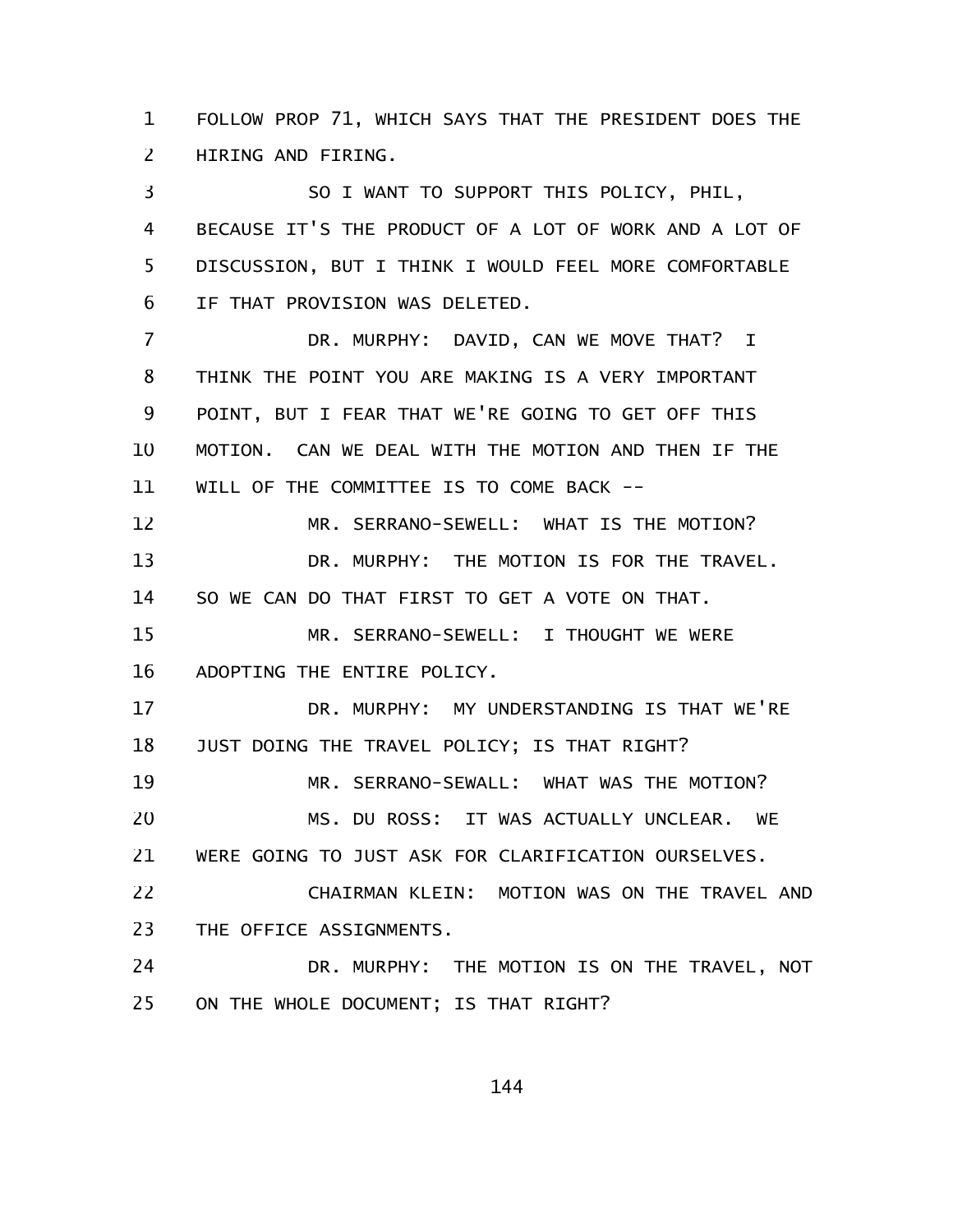DR. PIZZO: HAVING MADE THE MOTION, I THINK THAT I WAS REFLECTING ON WHAT WAS ON THIS ABBREVIATED PAGE, FOCUS ON THAT. BUT I THINK WHEN WE HAD OUR DISCUSSION, JEFF'S AND DAVID'S COMMENT, THESE WERE THE VARIANCES THAT CAME OUT OF THAT DOCUMENT. AND SO I GUESS I WAS REALLY FOCUSING ON THE VARIANCES, NOT THE DOCUMENT. TO EXPEDITE THE DISCUSSION, I WOULD BE PREPARED TO SUSTAIN MY MOTION AND TO FOCUS JUST ON THE TRAVEL AND -- MS. DU ROSS: AND OFFICE ASSIGNMENTS. DR. PIZZO: -- AND COME BACK TO THE OTHER ISSUES. DR. MURPHY: AMY, AND ON WHAT? MS. DU ROSS: TRAVEL AND OFFICE ASSIGNMENT POLICY AS WELL. THOSE WERE THE TWO. DR. MURPHY: RIGHT NOW WE'RE JUST DEALING WITH THE TRAVEL. MS. DU ROSS: ON THE SHEET THERE ARE TWO ITEMS. THERE'S THE OFFICE -- DR. PIZZO: I'D BE PREPARED TO MOVE BOTH OF THOSE, THE OFFICE AND THE TRAVEL. MR. SHEEHY: I WOULD LIKE TO MENTION THAT IT SEEMS TO ME -- I MEAN I MIGHT ACCEPT THE TRAVEL, BUT I JUST CAN'T IMAGINE THE CHAIR AND THE PRESIDENT FIGHTING 1 2 3 4 5 6 7 8 9 10 11 12 13 14 15 16 17 18 19 20 21 22 23 24 25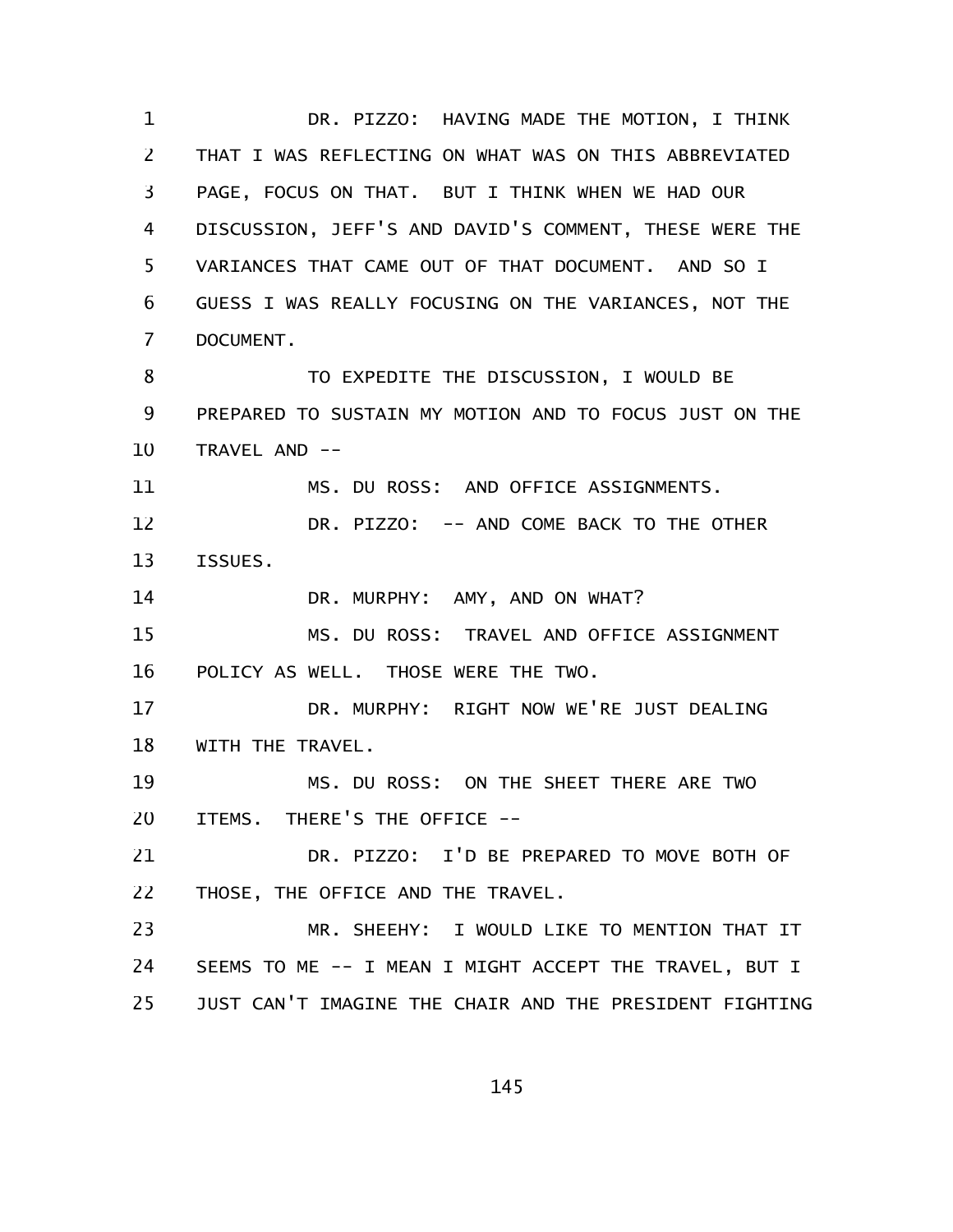OVER OFFICE SPACE. I REALLY THINK WE OUGHT TO LEAVE THAT FOR THE PRESIDENT. WE HAVE A CHIEF EXECUTIVE OFFICER. 1 2 3

DR. PIZZO: IT'S NOT AN ACCIDENT THAT WE HAVE THIS COMPROMISE. 4 5

MR. SHEEHY: THESE ARE NOT -- WE NEED TO START THINKING LIKE AN INSTITUTION, LIKE A STATE AGENCY THAT'S GOING TO BE HERE FOR A WHILE, AND THAT THESE TWO INDIVIDUALS ARE NOT -- ARE PLACEHOLDERS. AND I READ THIS AND IT LOOKS TO ME LIKE A CRAZY, UNTENABLE SITUATION. I THINK WE NEED TO MAKE IT CLEAR THAT WE'RE -- WE PICKED A PRESIDENT AND WE NEED TO GIVE THE PRESIDENT THE AUTHORITY TO DO THE JOB, OR THIS WILL BE THE ONLY PRESIDENT WE EVER HAVE. YOU GUYS ARE CEO'S. YOU HAVE BOARDS. WOULD YOU DO THAT? WOULD YOU ACCEPT -- 6 7 8 9 10 11 12 13 14 15 16

DR. PIZZO: YOU KNOW, THE INTERESTING THING ALONG THAT LINE IS, YES, WE ARE, BUT IN ACADEMIC MEDICAL CENTERS, IN FAIRNESS, WE OFTEN HAVE HIGHLY MATRIXED ORGANIZATIONS. AND SO IT'S NOT UNUSUAL, I WAS GOING TO RAISE THIS, IT'S NOT UNUSUAL THAT WE HAVE CONCURRENCE OF ANOTHER. WHEN WE APPOINT A CLINICAL CHAIR, IT'S NOT INFREQUENT THAT WE'LL SAY THAT WE'RE LOOKING FOR THE CONCURRENCE OF THE HOSPITAL CEO AS PART OF THAT. 17 18 19 20 21 22 23 24 25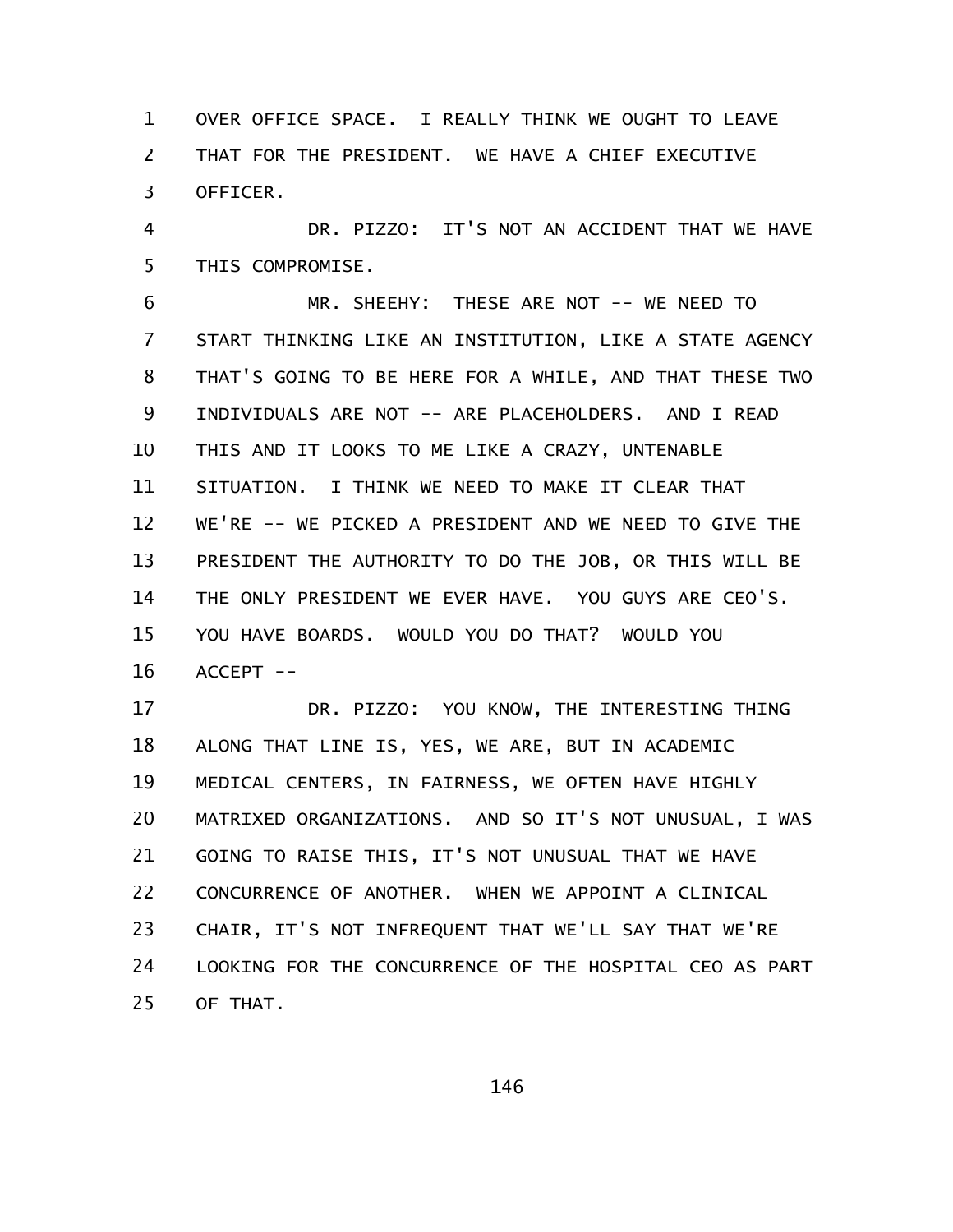I THINK THE QUESTION I WAS GOING TO POSE TO YOU, DAVID, IS NOT ABOUT THE CONCURRENCE BECAUSE THAT PART I UNDERSTAND. IT'S WHAT HAPPENS IF THERE'S A DISPUTE AT THE POINT OF CONCURRENCE? SO IT'S REALLY ABOUT DISPUTE RESOLUTION. WHO HAS THE ULTIMATE AUTHORITY AT THAT POINT? MR. SERRANO-SEWELL: AS IT'S DRAFTED NOW, PHIL, ON THE CONCURRENCE QUESTION, IF THE CHAIR CANNOT CONCUR WITH THE HIRING OF THE SENIOR OFFICER, THAT SENIOR OFFICER WOULD NOT BE HIRED. DR. PIZZO: THAT'S THE QUESTION I WAS PRECISELY ASKING. MR. SERRANO-SEWALL: THAT'S HOW I READ IT. DR. PIZZO: THAT'S NOT THE WAY I --DR. MURPHY: MAY I JUST TAKE INTERIM CHAIR DECISION HERE. I THINK THE POINT YOU'RE MAKING IS A VERY IMPORTANT ONE, BUT I THINK IF WE LOOK BACK, WE'RE REALLY DEALING WITH WHAT'S THE RELATIONSHIP OF THE CHAIR TO THE PRESIDENT AND WHAT DOES THE ORGANIC STRUCTURE OF THE INSTITUTE LOOK LIKE, WHICH IS A VERY IMPORTANT DISCUSSION AND ONE THAT I PERSONALLY WOULD LOVE TO BE INVOLVED IN. BUT IN FRONT OF US RIGHT NOW IS A DECISION TO MAKE ON TWO ISSUES, ONE, THE TRAVEL ISSUE; THAT IS, THAT IF THERE'S INTERNATIONAL TRAVEL AND IT GOES BEYOND THE APPROVED BUDGET, THE PRESIDENT 1 2 3 4 5 6 7 8 9 10 11 12 13 14 15 16 17 18 19 20 21 22 23 24 25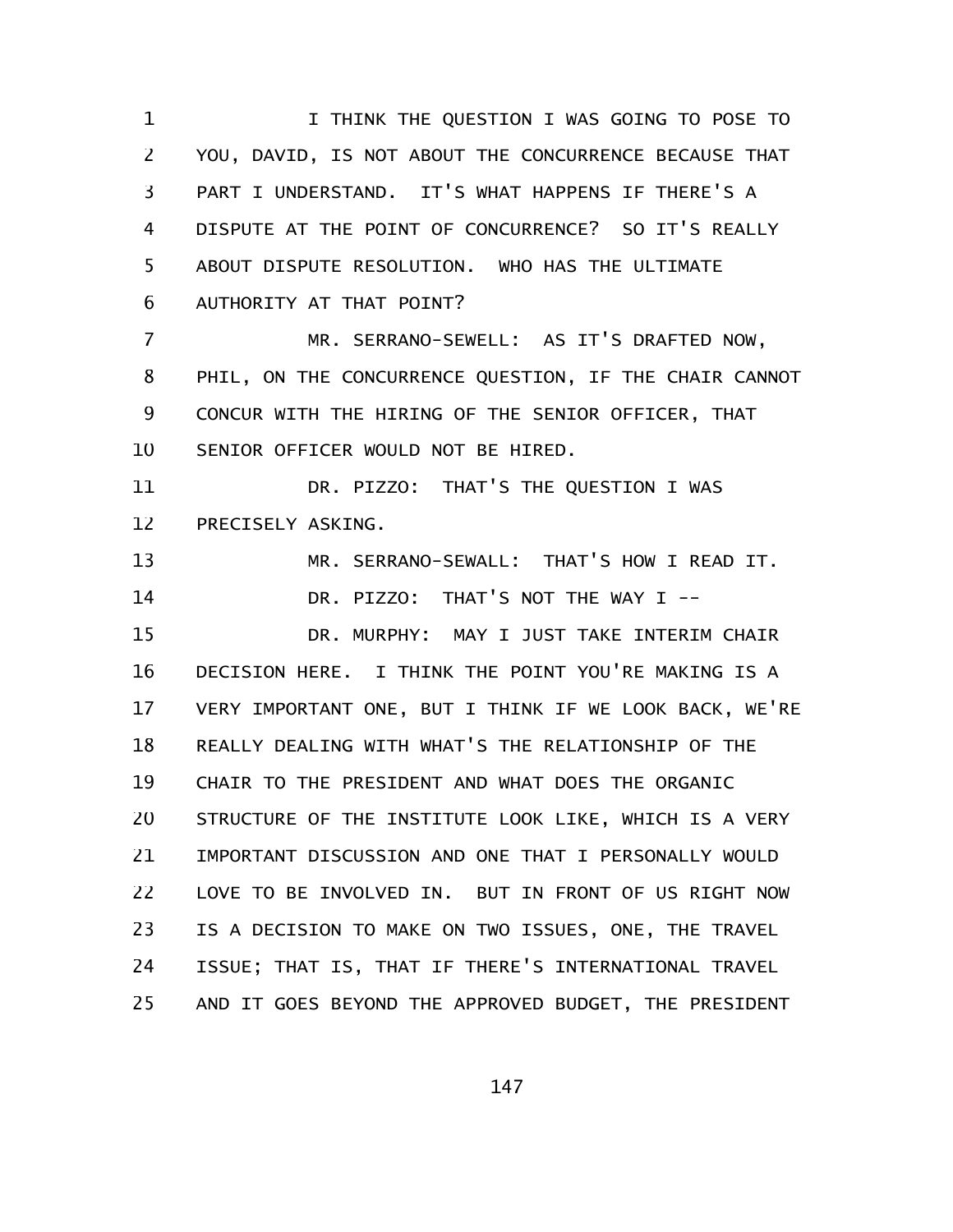WOULD APPROVE THAT. AND THAT THE OFFICE ASSIGNMENTS WITHIN THE CIRM WOULD BE DISCUSSED BY THE PRESIDENT AND THE CHAIR. 1 2 3

AND I JUST HAVE TO REMIND EVERYONE THAT WAS APPROVED BY THE GOVERNANCE COMMITTEE AND WAS AGREED TO BY BOTH ZACH AND BOB. SO I THINK AT THIS POINT WE HAVE TO LIMIT THAT DISCUSSION, ALTHOUGH I'M VERY SUPPORTIVE, DAVID, OF HAVING A LARGER DISCUSSION EITHER NOW OR AT SOME OTHER POINT. IF YOU'RE IN AGREEMENT WITH THAT, IS THERE ANY MORE DISCUSSION ON THOSE TWO POINTS BY THE ICOC? 4 5 6 7 8 9 10 11

DR. PRIETO: ALTHOUGH I'M IN BASIC AGREEMENT WITH JEFF'S POINT, I THINK THAT THE ULTIMATE LINE OF AUTHORITY HERE IS CLEAR. AND I THINK IT IS AS IT SHOULD BE. IN AN ORGANIZATION LIKE THIS, THE AUTHORITY RESTS WITH THE PRESIDENT, AND I'M SATISFIED WITH THAT AND WOULD LIKE TO CALL THE QUESTION. 12 13 14 15 16 17

DR. MURPHY: THANK YOU. ANY OTHER COMMENTS? ANY COMMENTS FROM THE PUBLIC? 18 19

MR. SHEEHY: I JUST WANT TO MAKE A GLOBAL COMMENT. I WANT TO REALLY THINK ABOUT HOW WE'RE ORGANIZED. COLLECTIVELY AS A BOARD, WE HIRE A PRESIDENT, WE GIVE HIM DUTIES; HE'S RESPONSIBLE. THE CHAIR IS THE CHAIR NOW FOR EIGHT YEARS. WHEN WE PUT THE CHAIR IN POSITIONS OF POWER, WE ARE DELEGATING TO 20 21 22 23 24 25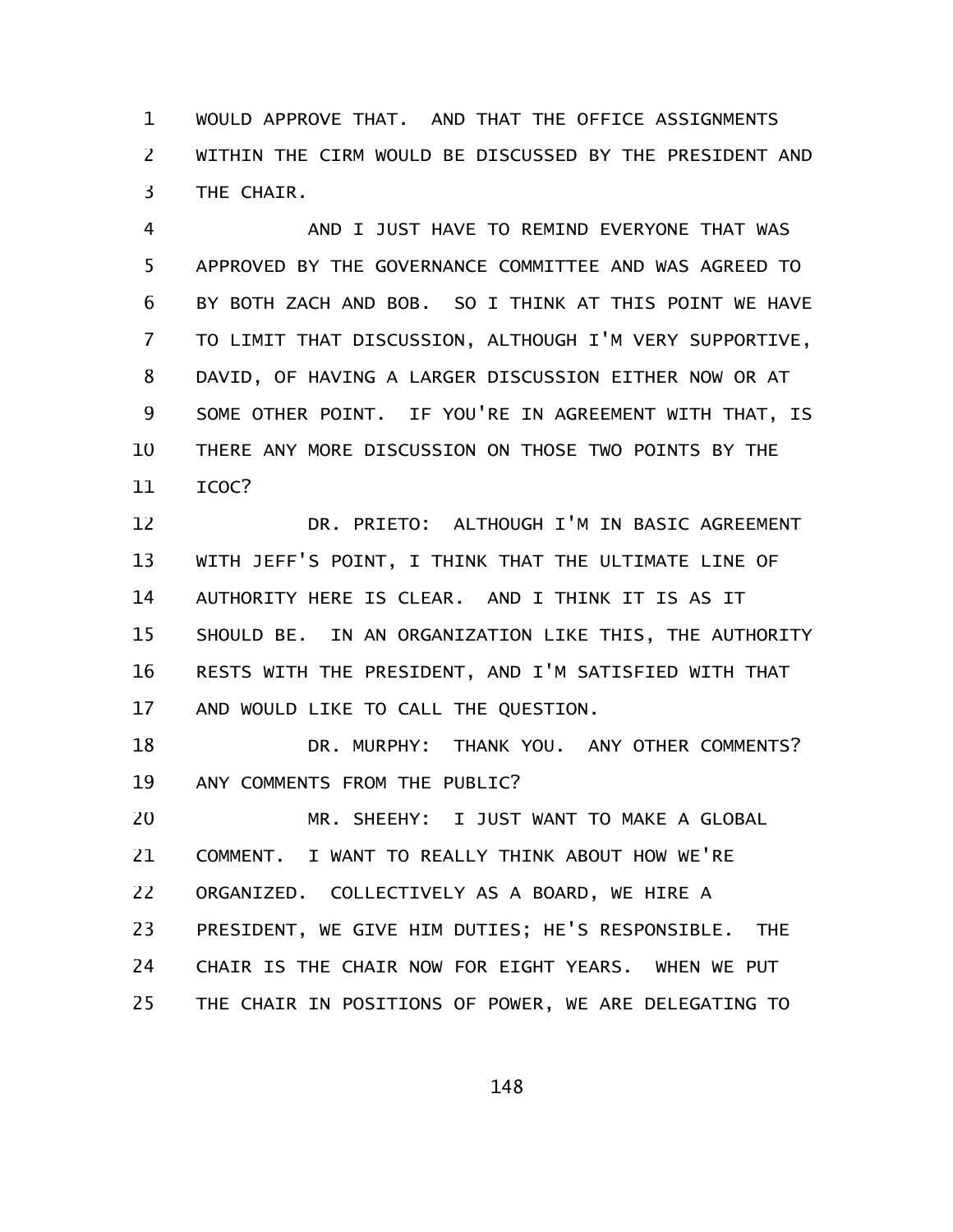HIM THAT THAT WE CANNOT TAKE BACK. RIGHT. WE CAN FIRE THE PRESIDENT, WE CAN HIRE A NEW PRESIDENT, BUT WE CAN'T OSTENSIBLY REMOVE THE CHAIR. AND WE'RE, IN EFFECT, PUTTING OURSELVES INTO THAT ROLE TO DO THOSE THINGS. 1 2 3 4 5

AND I JUST THINK THAT FURTHER -- THE MORE WE MUDDY THESE LINES, THE MORE DANGEROUS IT IS. WE'RE MAKING COMPROMISES. EVEN HAVING TO HAVE THESE THINGS NEGOTIATED OUT MUST MAKE THE JOB OF THE PRESIDENT EXTREMELY DIFFICULT. AND I, FRANKLY, THINK WE SHOULD HAVE TAKEN CARE OF THIS A LONG TIME AGO. BUT IF YOU GUYS WANT TO GO POINT BY POINT OVER THE NEXT GOD KNOWS HOW MANY YEARS WITH HOW MANY PRESIDENTS AND FIGHT OVER OFFICE SPACE, TRAVEL ALLOWANCES, HIRING OF STAFF AT THIS LEVEL, I THINK WE'RE NOT GOING TO BE ABLE TO DO THE BUSINESS THAT WE WERE PUT HERE TO DO. 6 7 8 9 10 11 12 13 14 15 16

DR. PENHOET: COUPLE OF POINTS. I THINK THAT THE REALITY IS THIS IS NOT A TYPICAL RELATIONSHIP BETWEEN THE CHAIR AND AN EXECUTIVE TEAM BECAUSE OUR CHAIR IS AN EXECUTIVE CHAIRMAN. HE'S WORKING ESSENTIALLY FULL TIME IN THE INSTITUTE. SO IT'S DIFFERENT THAN WHEN YOU HAVE A NONEXECUTIVE CHAIRMAN IN AN ORGANIZATION WHICH LARGELY REPORTS TO THE BOARD AND TO ITS CHAIR IN A MORE TRADITIONAL ROLE. SO WE HAVE A CASE WHERE WE HAVE A PRESIDENT AND AN EXECUTIVE 17 18 19 20 21 22 23 24 25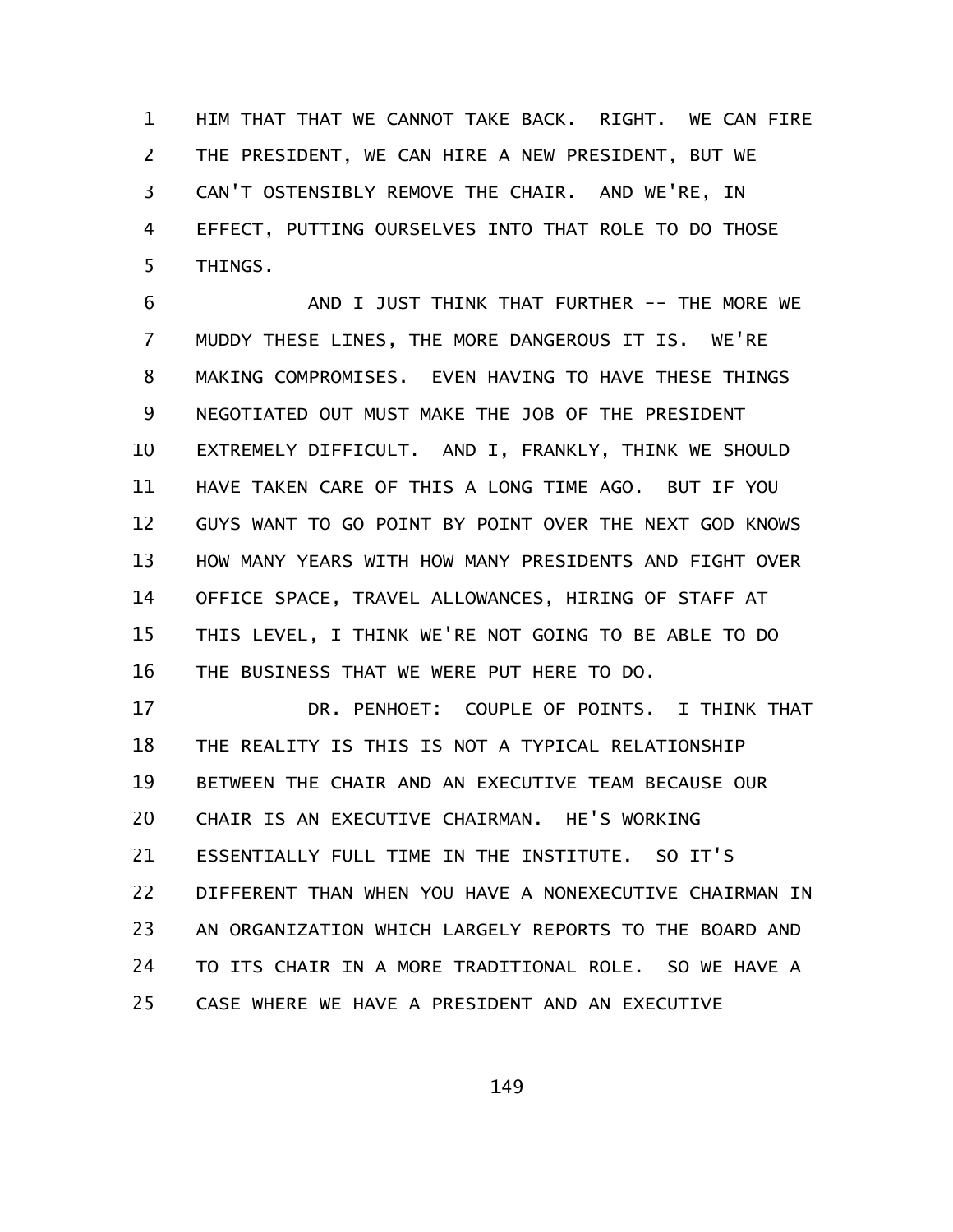CHAIRMAN. AND THE COMPENSATION EMPHASIZES THAT POINT. THE SALARY, THE POTENTIAL SALARY OF SOMEONE WHO CHOSE NOT TO VOLUNTEER THEIR TIME TO THIS JOB WOULD BE FULLY COMPARABLE TO THE PRESIDENT. THAT ASSUMES THAT THAT PERSON IS WORKING ESSENTIALLY FULL TIME FOR THE INSTITUTE. 1 2 3 4 5 6

SO THIS IS AN EXECUTIVE CHAIRMANSHIP. AND ALTHOUGH VERY CLEAR LINES OF AUTHORITY ARE IMPORTANT IN ANY ORGANIZATION, IT'S ALSO TRUE THAT I THINK THAT WE SHOULD BUILD INCENTIVES IN TO ACTUALLY INCENTIVIZE PARTNERSHIP BETWEEN THE CHAIR AND PRESIDENT, GIVEN THE REALITY THAT WE HAVE AN EXECUTIVE CHAIR AND A PRESIDENT. AND THAT THESE ACCOMMODATIONS, IF YOU WILL, AND SHARES AUTHORITIES OVER THINGS ACTUALLY, FOR ME, BUILD AN INCENTIVE FOR THESE GUYS TO COOPERATE. IF THEY DON'T, I SUPPOSE THEY'LL HAVE TO COME BACK US. BUT I THINK THEIR RELATIONSHIP IS FUNDAMENTALLY DIFFERENT. 7 8 9 10 11 12 13 14 15 16 17 18

AND, YOU KNOW, I THINK THAT THESE MINOR ACCOMMODATIONS ARE PERFECTLY WORKABLE AND THAT THEY DO PROVIDE AN INCENTIVE FOR A PARTNERSHIP, WHICH IN THE LONG RUN IS THE ONLY WAY THAT THE CHAIR AND PRESIDENT ARE GOING TO WORK EFFECTIVELY TOGETHER, WHICH THEY MUST DO IF THE CHAIRMAN IS AN EXECUTIVE CHAIRMAN WORKING THERE ESSENTIALLY FULL TIME. 19 20 21 22 23 24 25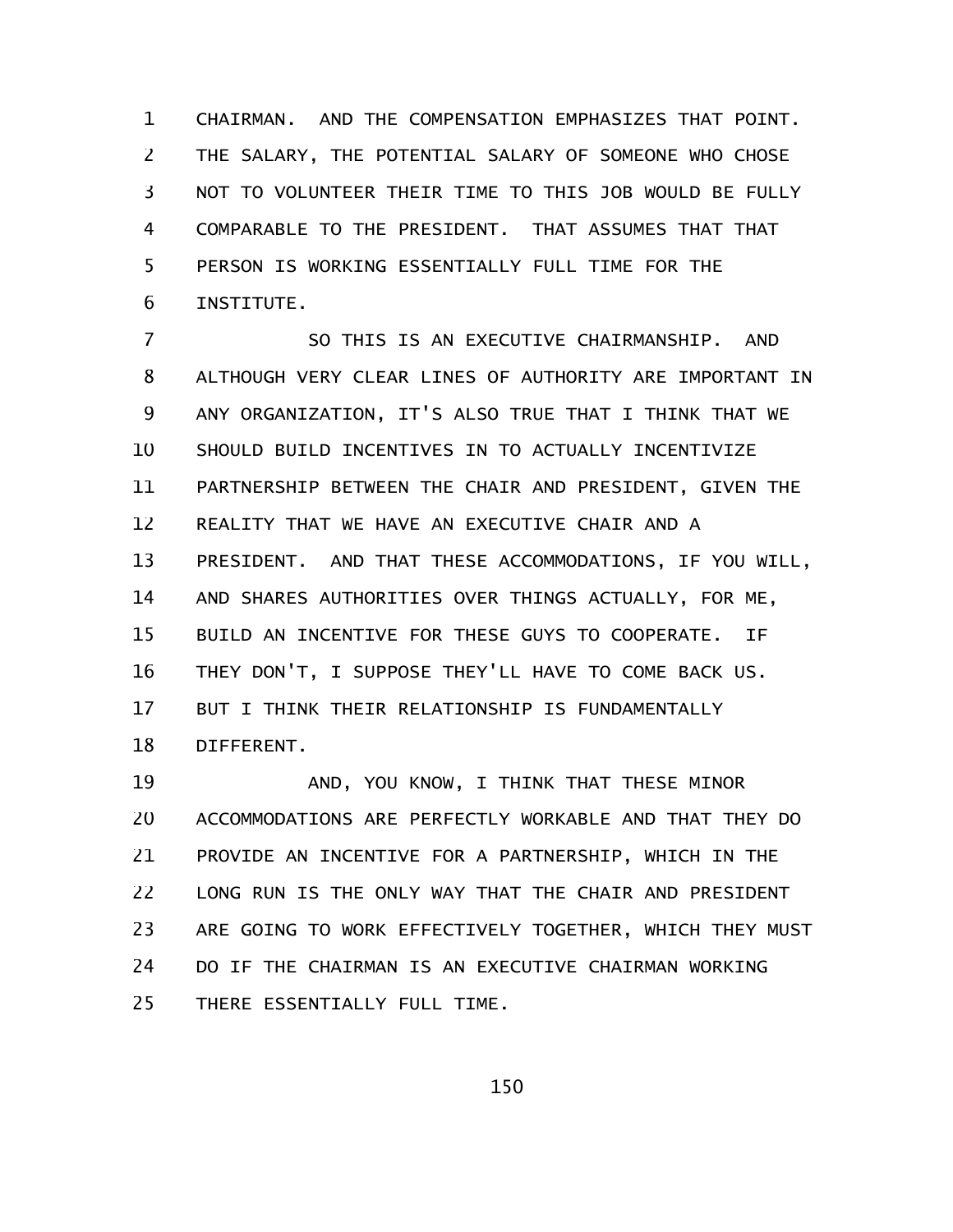DR. MURPHY: THANK YOU. ANY OTHER COMMENTS BY THE BOARD? ARE THERE ANY PUBLIC COMMENTS? 1 2

MR. REED: MY COMMENT IS JUST I THINK THIS IS INEVITABLE. ON SOMETHING SO BIG, THERE'S GOING TO HAVE TO BE ADJUSTMENTS ALL THE WAY AROUND. TO ME, I SEE IT LIKE TRYING TO GET TO THE TOP OF MT. EVEREST. SOMEBODY HAS TO BE ABLE TO SAY, "ALL RIGHT. WE CAN DO IT. IT'S NEVER BEEN DONE BEFORE. WE CAN DO IT. NO MATTER WHAT HAPPENS, WE'LL FIND A WAY." AND THERE ALSO HAS TO BE SOMEBODY WHO MAKES SURE THAT THE SUPPLIES GET TO THE SHERPAS. WE HAVE BOB KLEIN, WHO DOES IMPOSSIBLE THINGS EVERY DAY WITHOUT WHICH NONE OF THIS WOULD HAVE EXISTED. WE ALSO HAVE -- 3 4 5 6 7 8 9 10 11 12 13

UNIDENTIFIED SPEAKER: SHERPA HALL. 14

MR. REED: WE ALSO HAVE ZACH HALL, WHO HAS THE UNENVIABLE TASK OF TRYING TO IMPOSE ORDER ON CHAOS. WE ARE BLESSED WITH BOTH OUR PEOPLE. THESE FRICTIONS ARE INEVITABLE. NO BIG DEAL. 15 16 17 18

DR. MURPHY: THANK YOU, DON. 19

MR. SIMPSON: JOHN SIMPSON FROM FOUNDATION FOR TAXPAYER AND CONSUMER RIGHTS. AS I RECALL, TO THIS DAY NEITHER SIR EDMUND HILLARY NOR TENZING NORGAY HAVE EVER SAID WHICH ONE SET THEIR FIRST FOOT ON THE PEAK OF MT. EVEREST. SO I DON'T KNOW WHAT WE LEARN FROM THAT. FROM THIS DOCUMENT, WHAT YOU'VE PUT TOGETHER 20 21 22 23 24 25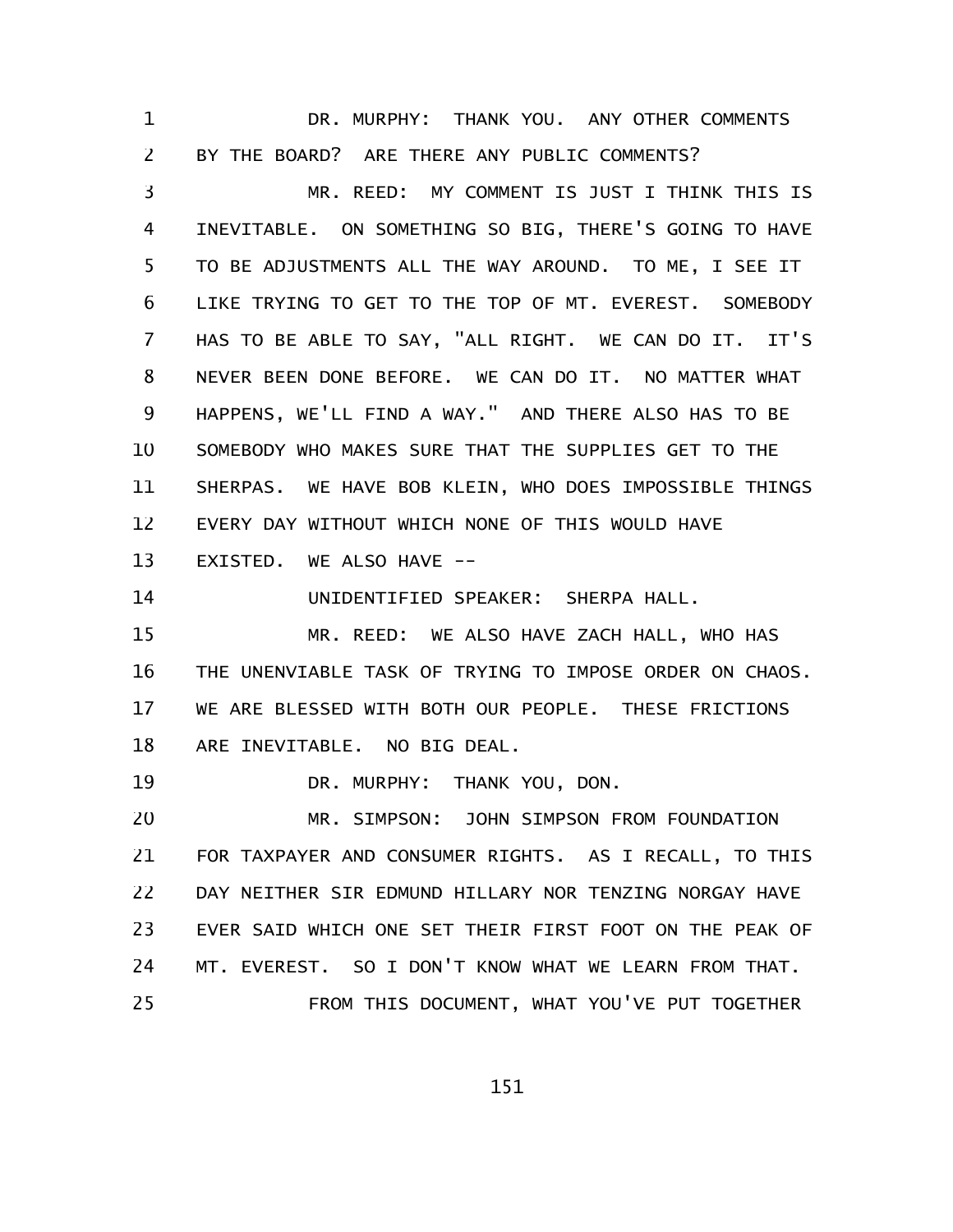IS SOMETHING OF A RUBE GOLDBERG USE OF WORDS THAT GETS YOU BACK TO THE EXACT SAME POINT THAT, IF PUSH COMES TO SHOVE, IT'S THE PRESIDENT WHO HAS THE ULTIMATE DECISION, WHICH SEEMS TO ME TO BE ADDING A LOT OF UNNECESSARY WORDS TO CRAFT SOMETHING THAT IS REALLY THE WAY THIS DOCUMENT SHOULD GO FORWARD AS IT WAS ORIGINALLY DRAFTED, AND THAT THE AUTHORITY RESTS IN THE CHIEF EXECUTIVE, THAT YOUR AMENDMENT SHOULD BE DECLINED. 1 2 3 4 5 6 7 8 9

THEN WHEN YOU TAKE UP THE FURTHER QUESTION, I'M INCLINED TO AGREE WITH THE POINT THAT THE CONCURRENCE ISSUE IS SOMETHING THAT SHOULD BE REMOVED, BUT I REALLY DO THINK IF YOU'RE GOING THROUGH ALL THE THING AND SAYING, OH, BY THE WAY, IF THEY CAN'T WORK IT OUT, THEN IT RESTS WITH THE PRESIDENT. IT RESTS WITH THE PRESIDENT. AND IT WILL WORK OUT. THEY'RE ADULTS. DR. MURPHY: THANK YOU. WE HAVE A MOTION ON THE TABLE BY DR. PIZZO, WHICH WAS SECONDED BY DR. PENHOET. IF THERE'S NO MORE DISCUSSION -- IS THERE MORE DISCUSSION BY THE BOARD? MR. SERRANO-SEWELL: INDULGE ME, RICHARD. THIS IS JUST TRAVEL AND OFFICE? DR. MURPHY: IT IS TRAVEL AND OFFICE. ALL THOSE IN FAVOR. ALL THOSE AGAINST. 10 11 12 13 14 15 16 17 18 19 20 21 22 23 24

MR. SHEEHY: NO. 25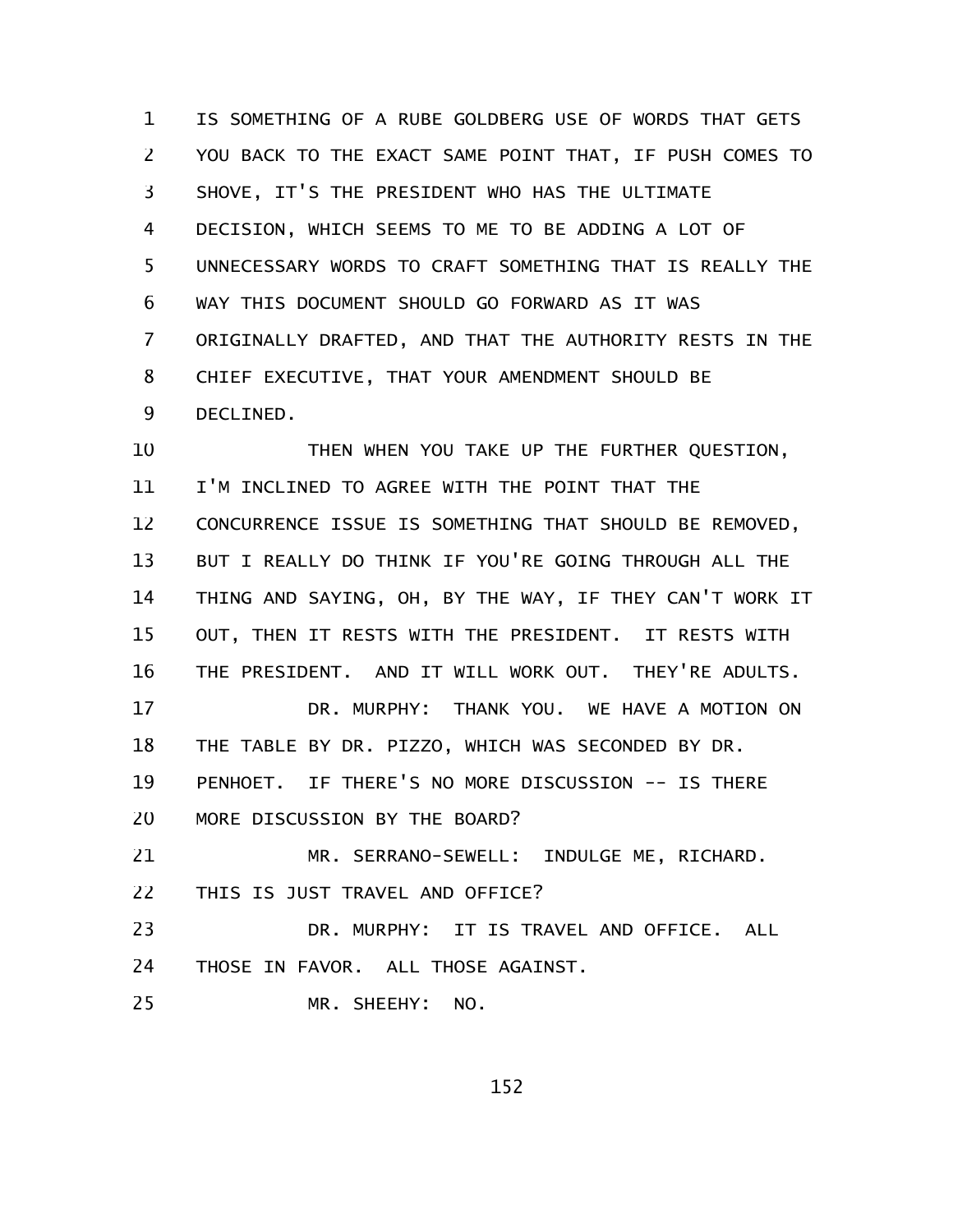DR. MURPHY: THE MOTION PASSES. ITEM NO. 4 IS THE CIRM BUDGET -- CHAIRMAN KLEIN: WE HAVE TO APPROVE THE REMAINING POLICY. DR. MURPHY: SO WE HAVE TO -- ARE WE READY TO DO THAT? MS. DU ROSS: THE BOARD'S PLEASURE. DR. MURPHY: CAN WE OPEN UP DISCUSSION, THEN, FOR THE REMAINDER OF THE POLICY THAT'S IN FRONT OF US? CHAIRMAN KLEIN: I'D JUST LIKE TO SAY THAT, AS WAS SAID ON THE GOVERNANCE CALL, 98 PERCENT OF THE CHALLENGES THAT WE'VE HAD AS A TEAM WE HAVE WORKED THROUGH. THERE ARE INEVITABLE ADJUSTMENTS IN THE REFERENCE. SOMETIMES IT'S EASIER TO LET SMALLER ADJUSTMENTS AT THE MARGINS BE DONE BY THE BOARD, WHICH WE APPRECIATE. THE ISSUE OF CONCURRENCE WAS ORIGINALLY DECIDED BY ZACH AND I AT THE TIME WE WERE DISCUSSING WORKING TOGETHER. THAT'S NEVER CHANGED FROM THE VERY BEGINNING. IT WAS WHAT WAS DISCUSSED IN THE EXECUTIVE COMMITTEE. IT WAS PART OF THE ORIGINAL RELATIONSHIP AND HAS WORKED WELL TO THIS DATE. AS AN EXECUTIVE CHAIRMAN, WHETHER IT'S THROUGH THE LITIGATION, I HAVE TO WORK WITH THE LEGAL OFFICER. IF IT'S THROUGH FINANCE, I HAVE TO WORK WITH 1 2 3 4 5 6 7 8 9 10 11 12 13 14 15 16 17 18 19 20 21 22 23 24 25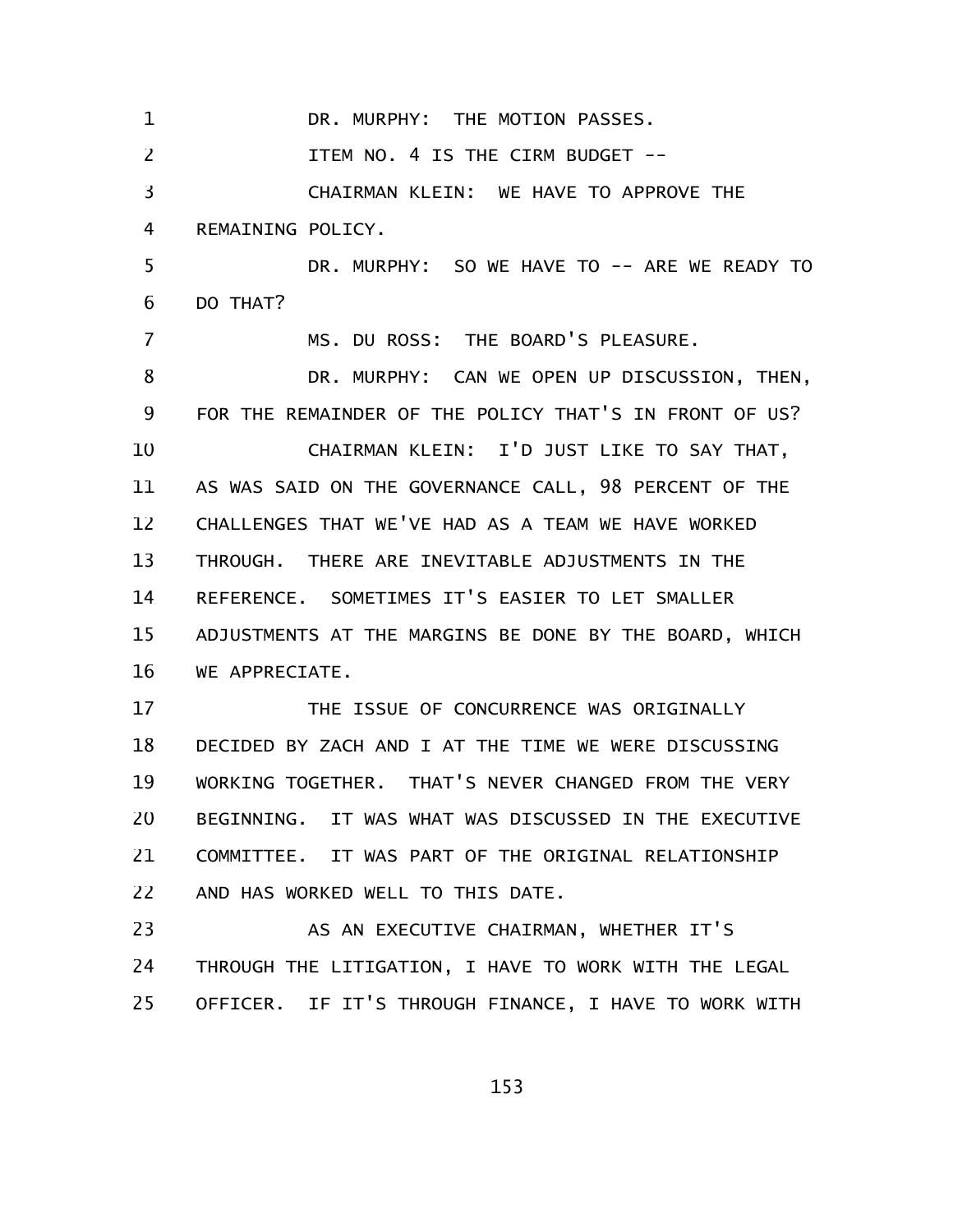THE CHIEF FINANCIAL OFFICER. IF IT'S COMMUNICATIONS, THE PROPOSITION WAS ACTUALLY WRITTEN THAT ALL PUBLIC COMMUNICATION GOES THROUGH THE CHAIRMAN; BUT, IN FACT, HAVING A STRAIGHTFORWARD STAFF RELATIONSHIP IS MORE APPROPRIATE IN THE STRUCTURE WE HAVE TO HAVE IT ALL BE CONSISTENT AND GO THROUGH THE PRESIDENT. 1 2 3 4 5 6

SO WE HAVE A PROCESS WHERE AT LEAST I IN THE PROCESS HAVE CONCURRENCE BECAUSE WE HAVE TO WORK WITH MANY OF THESE OFFICERS AS A TEAM. AS DR. PENHOET INDICATES, IT CREATES AN INCENTIVE TO CREATE THE TEAM AND SUSTAIN THE TEAM. AND WE HAVE WORKED WITH IT FROM THE BEGINNING. IT IS NOT A CHANGE FROM THE ORIGINAL DOCUMENT. IT IS A PART OF WHAT HAS FUNCTIONALLY CARRIED US THROUGH THIS POINT IN OUR HISTORY. I GREATLY APPRECIATE THE ABILITY TO CONTRIBUTE TO THOSE DECISIONS BECAUSE THEY'RE CRITICAL TO MY ABILITY TO PERFORM FOR THE BOARD. 7 8 9 10 11 12 13 14 15 16 17

DR. MURPHY: DAVID, DO YOU WANT TO REOPEN YOUR ISSUE? 18 19

MR. SERRANO-SEWELL: I WON'T RESTATE WHAT I'VE ALREADY SAID, BUT I WOULD LIKE, RICHARD, TO PRESENT A QUESTION TO COUNSEL, NOT TO PUT JAMES ON THE SPOT. BUT MY QUESTION SORT OF EARLIER THAT GOT WASHED OUT WAS IF WE WERE TO ADOPT THIS POLICY AS IS RIGHT NOW, AS IT CURRENTLY STANDS, GRANTING THE AUTHORITY TO 20 21 22 23 24 25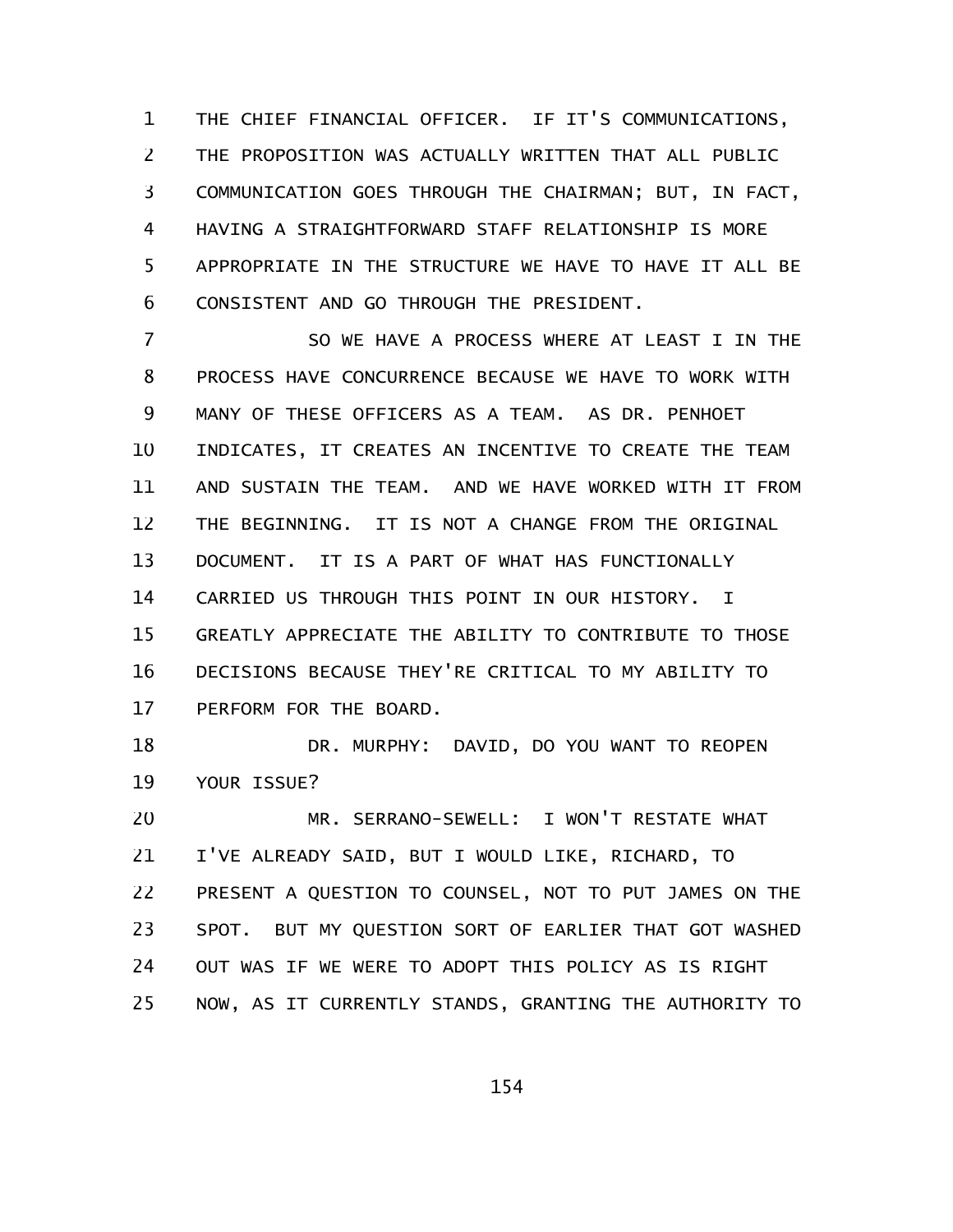THE CHAIR TO CONCUR ON THE HIRING OF CIRM STAFF, 1

CERTAIN STAFF, IF BOB DOES NOT -- IF THE CHAIR DOES NOT CONCUR WITH THE HIRING OF A SENIOR OFFICER, WHAT IF ZACH NOMINATES AND BOB DOESN'T AGREE, COULD THAT PERSON BE HIRED, YES OR NO? 2 3 4 5

MR. HARRISON: WELL, I THINK THAT DEPENDS UPON THE MEANING THAT THE BOARD GIVES THE PHRASE. ON ITS PLAIN LANGUAGE, I WOULD INTERPRET IT TO MEAN THAT CONCURRENCE IS REQUIRED. 6 7 8 9

MR. SERRANO-SEWELL: IF CONCURRENCE ISN'T GRANTED, THEN THAT PERSON IS NOT HIRED. 10 11

12

MR. HARRISON: CORRECT.

MR. SHEEHY: I JUST -- I THINK WE NEED TO REALLY LISTEN TO WHAT THE CHAIR SAID. AND THE CHAIR IS TALKING ABOUT HAVING EXECUTIVE AUTHORITY OVER SENIOR STAFF. THAT'S THE RELATIONSHIP YOU JUST DESCRIBED. THE CHAIR -- WE BASICALLY SET UP THE SITUATION WHERE SOMEONE IS GOING TO HAVE TWO BOSSES WITH EQUAL AUTHORITY. I JUST DON'T -- I WORK FOR PEOPLE, SO I KIND OF HAVE A SENSE OF WHAT THIS MEANS. AND THIS IS INSANE. I COULDN'T WORK IN THAT ENVIRONMENT. AND I DON'T KNOW WHY WE WOULD WANT TO SET UP THAT STRUCTURE. THE VERY DESCRIPTION THAT THE CHAIR DESCRIBED WAS A DESCRIPTION OF A WORKING ARRANGEMENT THAT WAS COMPLETELY, TOTALLY UNTENABLE. 13 14 15 16 17 18 19 20 21 22 23 24 25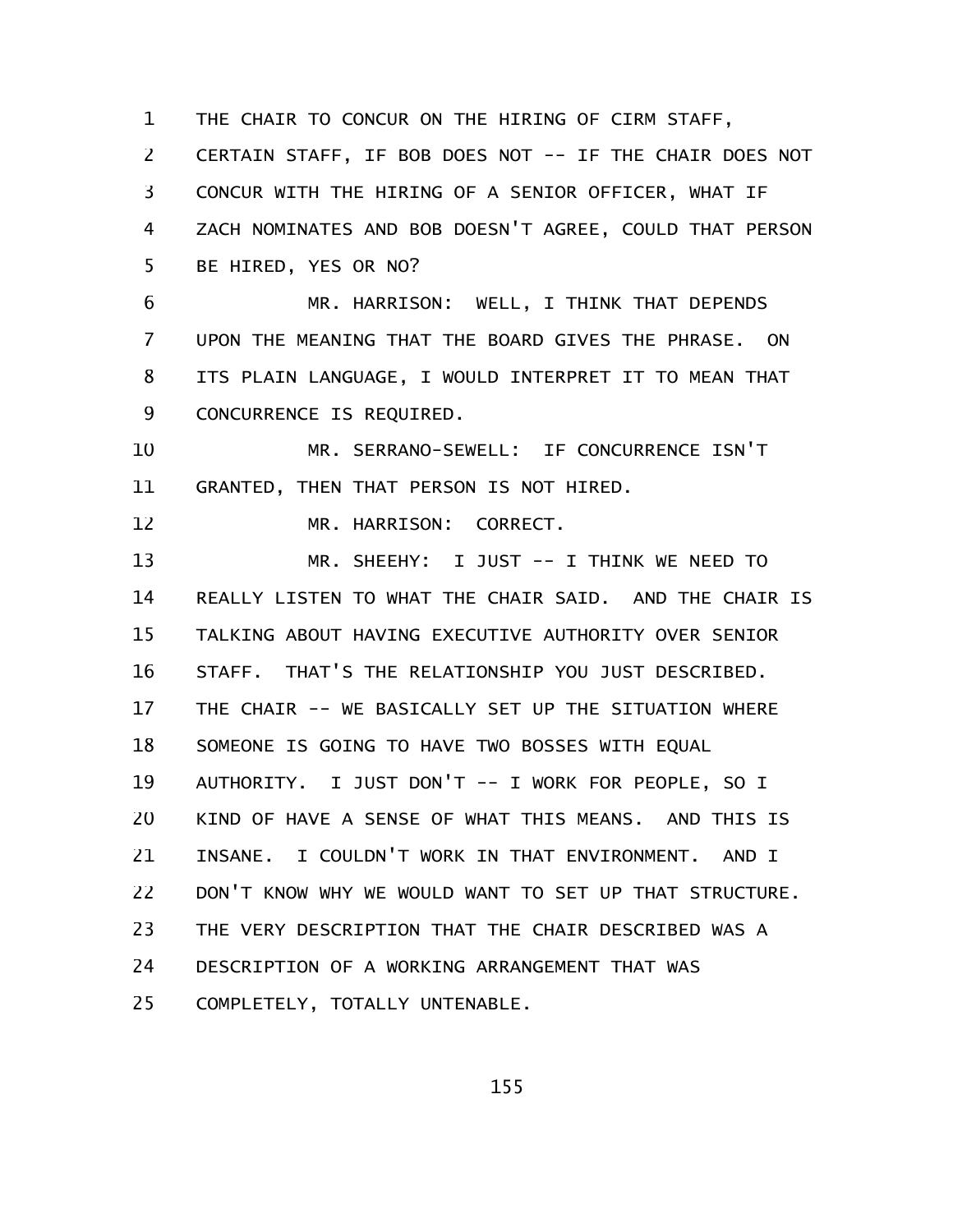DR. PENHOET: IF I MIGHT, I THINK OUR HISTORY SPEAKS DIFFERENTLY TO THAT. WE HAVEN'T HAD A SINGLE PERSON QUIT FROM THE CIRM STAFF SINCE ITS BEGINNING. I REITERATE AGAIN THAT IT'S ESSENTIAL THAT, GIVEN THAT WE HAVE AN EXECUTIVE CHAIRMAN AND A PRESIDENT, THAT THEY WORK IN PARTNERSHIP. AND SO I THINK IT'S ALMOST INCONCEIVABLE TO ME, IF YOU DIDN'T HAVE THIS LANGUAGE, THAT SOMEBODY WOULD HIRE A SENIOR INDIVIDUAL IN THE CIRM ORGANIZATION, EITHER ONE OF THESE GUYS, THAT THE OTHER ONE CLEARLY DIDN'T CONCUR. SO I MEAN THAT WOULD BE A VIOLATION OF PARTNERSHIP. MR. SHEEHY: WHO FIRES? DR. PENHOET: PARDON ME? MR. SHEEHY: WHO FIRES? DR. PENHOET: IT DOESN'T SAY FOR FIRING. IT SAYS FOR HIRING. MR. SHEEHY: YEAH. SO WHO FIRES? WHAT HAPPENS FOR THE NEXT PRESIDENT AND THE NEXT CHAIR? DR. PENHOET: IF THEY DON'T LIKE THE POLICY, THEY CAN GO BACK TO THE BOARD AND ASK YOU TO CHANGE IT. MR. SHEEHY: THIS IS THE SLOPPIEST THING I EVER HEARD OF. DR. PRIETO: I THINK THAT THE CURRENT RELATIONSHIPS AND THE STRUCTURES, IF YOU WILL, WE HAVE IN PLACE ARE AN ARTIFACT OF OUR UNIQUE HISTORY AND THE 1 2 3 4 5 6 7 8 9 10 11 12 13 14 15 16 17 18 19 20 21 22 23 24 25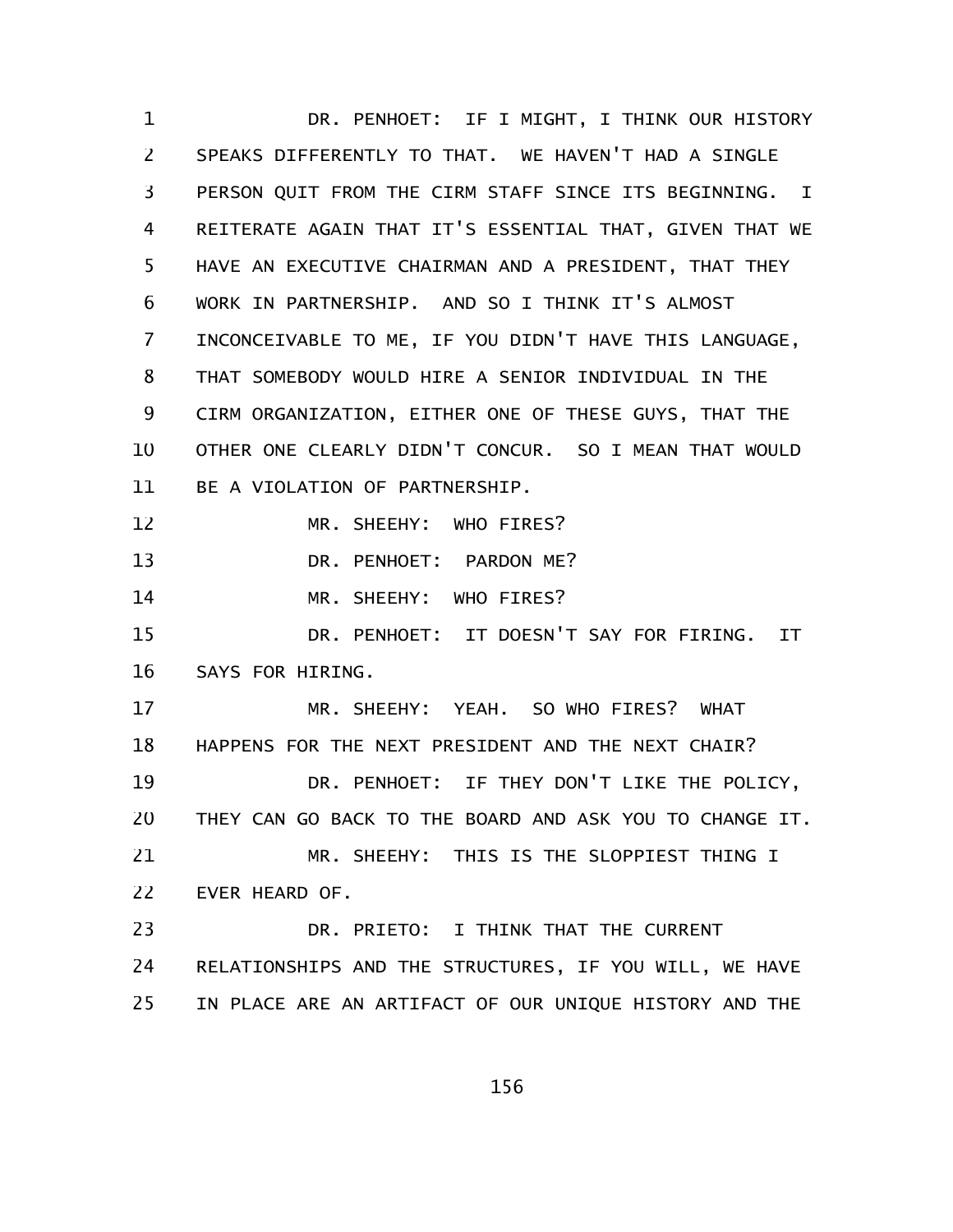FACT THAT WE HAVE BEEN PUTTING TOGETHER AN ORGANIZATION FROM THE GROUND UP. BUT I THINK WE HAVE TO LOOK BEYOND THAT, AT THIS INSTITUTE AS AN INSTITUTION AND BEYOND THE INDIVIDUAL PERSONALITIES. AND THE REPORTING RELATIONSHIPS, THE ROLES OF A PRESIDENT, ROLES OF THE CHAIR, EVEN AN EXECUTIVE CHAIR, NEED TO BE CLEAR. AND I WOULD -- AS DAVID SAID, I THINK THAT THE PHRASE "WHOSE HIRING WOULD BE SUBJECT TO THE CONCURRENCE OF THE CHAIR" JUST DOESN'T BELONG IN OUR POLICIES AS WE LOOK TO THE FUTURE. IT'S JUST NOT SOMETHING THAT THE FUTURE PRESIDENT AND FUTURE CHAIRMAN CAN LOOK AT AND SAY, OKAY, I KNOW WHAT MY RESPONSIBILITIES WILL BE AND WHO IS IN CHARGE HERE. I THINK THAT SHOULD BE DELETED. DR. MURPHY: IF I CAN JUST MAKE A COMMENT. I THINK THE TERM "EXECUTIVE CHAIR" IS IN ITSELF ALMOST AN UNWORKABLE TERM HERE. I'M VERY COMFORTABLE WITH BOB BEING THE CHAIR OF THE ICOC AND HAVING THIS OVERSEEING ROLE IN REPRESENTING ALL OF US. AT THE SAME TIME I'M ALSO VERY COMFORTABLE WITH ZACH AS THE PRESIDENT BEING RESPONSIBLE FOR THE OPERATIONS OF THE UNIT. 1 2 3 4 5 6 7 8 9 10 11 12 13 14 15 16 17 18 19 20

SO I GUESS WHAT I WOULD LIKE TO SEE IN THE FUTURE IS A CLEARER DISTINCTION BETWEEN BOB'S ROLE AND ZACH'S ROLE. AND I DON'T THINK WE'VE DONE THAT. I THINK WE STUBBED OUR TOE AT THE VERY BEGINNING WHEN WE LOOK AT THE ORGANIZATION OF THE INSTITUTE. AND GIVEN 21 22 23 24 25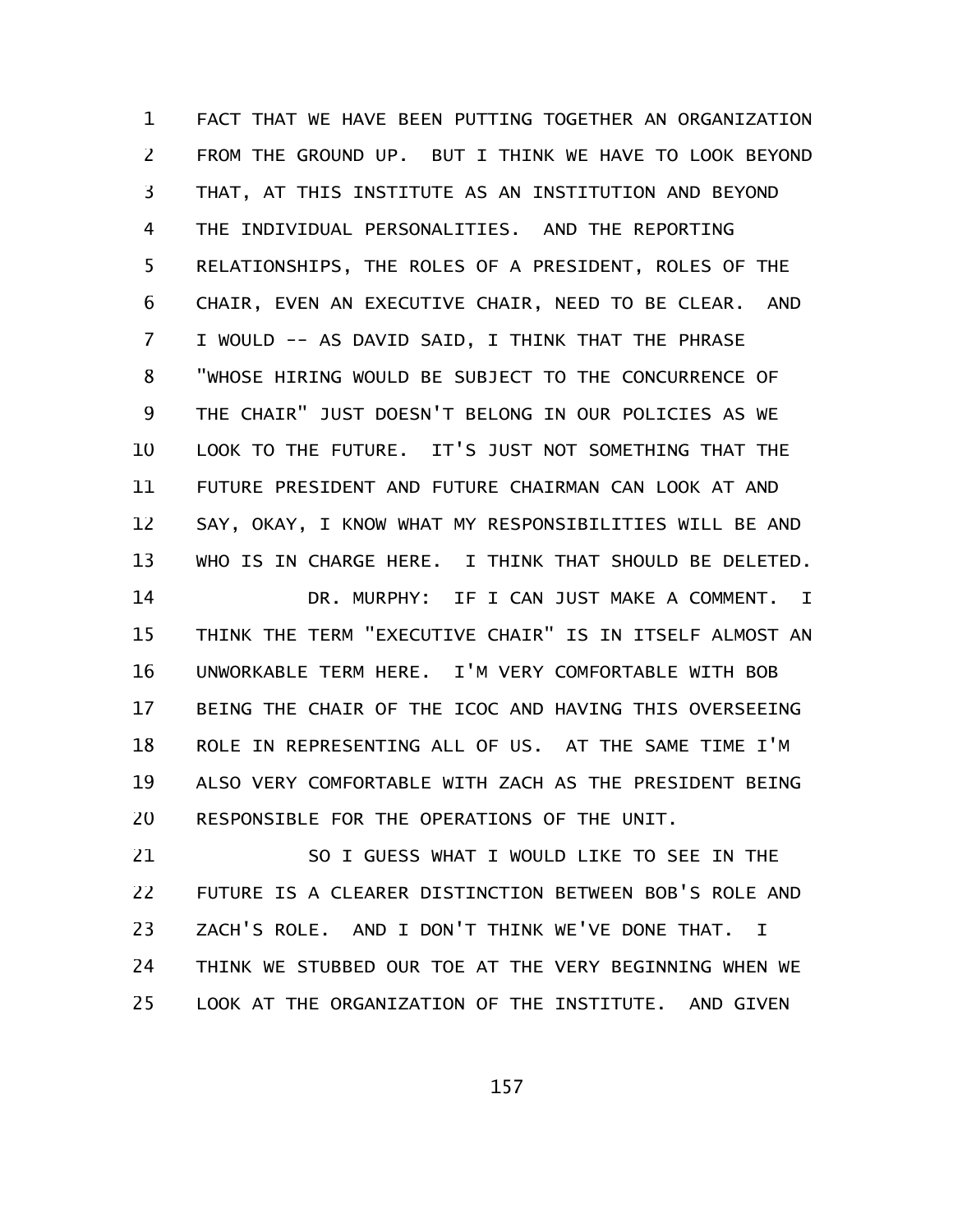THAT, I WOULD BE VERY COMFORTABLE WITH DAVID'S CHANGE OF REMOVING BOB'S APPROVAL TO BE REQUIRED FOR THE HIRING. I THINK THAT THAT IS ZACH'S ROLE, BUT IT'S BOB'S ROLE REPRESENTING US AND THOSE OF US ON THE ICOC TO EVALUATE ZACH'S JUDGMENT IN MAKING THOSE APPOINTMENTS AS WE GO FORWARD IN TIME. I GUESS I WOULD AGREE WITH JEFF. I THINK IT MAKES IT VERY, VERY DIFFICULT IF THERE ARE TWO PEOPLE HIRING BECAUSE THAT MEANS THERE'S GOING TO BE TWO PEOPLE FIRING AS WELL. DR. PRIETO: DO WE NEED A MOTION TO AMEND? DR. PIZZO: JUST TO MAKE ONE COMMENT ON THAT. I UNDERSTAND EXACTLY WHAT YOU'RE SAYING OBVIOUSLY. AND THE ONLY POINT I WOULD MAKE IS REALLY IN RESPONSE TO YOURS, DAVID, IS HOW ONE INTERPRETS THE WORD "CONCURRENCE." THIS ISN'T -- I'M NOT GOING TO TRY AND PARSE AN IT'S HERE. IN MY ROLE WE SEEK CONCURRENCE; BUT IF I DON'T HAVE CONCURRENCE, I'M GOING TO GO AHEAD AND MAKE THE APPOINTMENT. BUT IF THAT'S NOT THE WAY IT IS, IF IT'S AMBIGUOUS AND IT MEANS YOU CAN'T DO THAT, THEN YOU HAVE TO HAVE ANOTHER SEPARATE POLICY WHICH DEALS WITH HOW YOU HANDLE DISPUTE RESOLUTION, WHICH IS ANOTHER CONTEXT. 1 2 3 4 5 6 7 8 9 10 11 12 13 14 15 16 17 18 19 20 21 22

DR. BALTIMORE: WE KNOW THAT WORD FROM THE SENATE OF THE UNITED STATES, WHICH HAS TO CONCUR WITH APPOINTMENTS. IF THE SENATE DOESN'T CONCUR, YOU CAN'T 23 24 25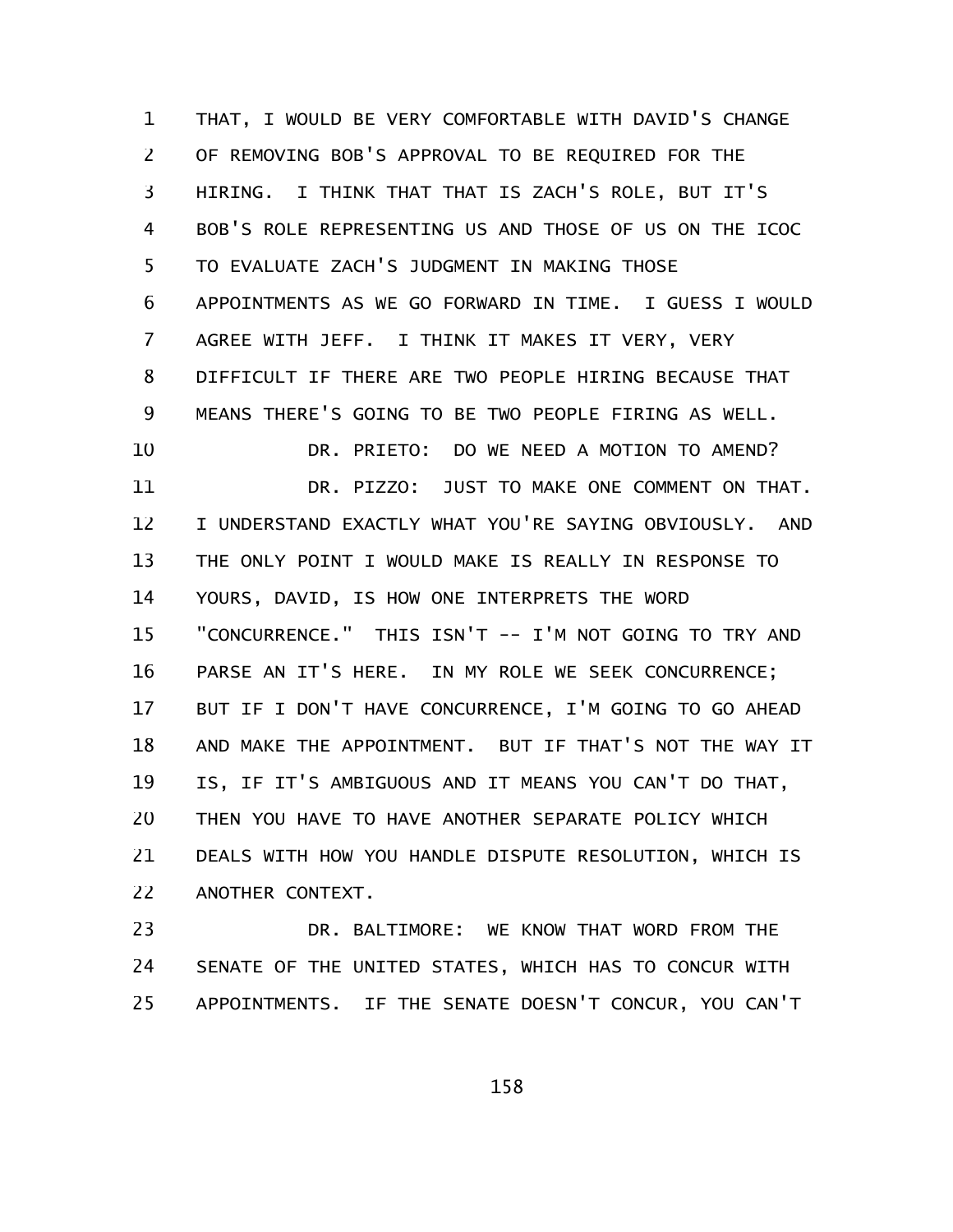MAKE THE APPOINTMENT. 1

DR. PIZZO: IF THAT'S THE LEGAL INTERPRETATION HERE, THEN I THINK IT DOES HAVE A DIFFERENT MEANING TO ME, AND I ACCEPT THAT. DR. PRICE: YOU CHANGE THE WORD TO CONSULTATION, YOU GET THE SOFTER MEANING, WHICH WOULDN'T REQUIRE APPROVAL. THAT'S SORT OF MIDDLE GROUND. CHAIRMAN KLEIN: I THINK THAT IT'S IMPORTANT FOR ME IN WORKING IN THIS RELATIONSHIP THAT I HAVE CONCURRENCE. OTHERWISE I'M NOT GOING TO FEEL LIKE I CAN PERFORM FOR THIS BOARD, WHETHER IT'S A LEGAL FUNCTION, THE FINANCIAL FUNCTION, COMMUNICATIONS AREAS. I THINK IT'S A WATERSHED ISSUE. DR. PIZZO: BOB, DO YOU FEEL THAT CONCURRENCE IN THIS REGARD MEANS VETO POWER? THAT'S REALLY -- CHAIRMAN KLEIN: I ACTUALLY BELIEVE THAT IT'S APPROPRIATE FOR THIS BOARD TO MAKE DECISIONS. IF THE PRESIDENT FELT, FOR EXAMPLE, THAT DESPITE THE LACK OF CONCURRENCE, THAT HE WANTED TO HIRE SOMEONE, I THINK THE BOARD IS THE FINAL DECISION MAKER. DR. PIZZO: SO THEN YOU'RE SAYING THAT THE DISPUTE RESOLUTION -- CHAIRMAN KLEIN: ABSOLUTELY. I WOULD ALWAYS -- THE BOARD HAS TO BE IN CONTROL, BUT WHAT'S 2 3 4 5 6 7 8 9 10 11 12 13 14 15 16 17 18 19 20 21 22 23 24 25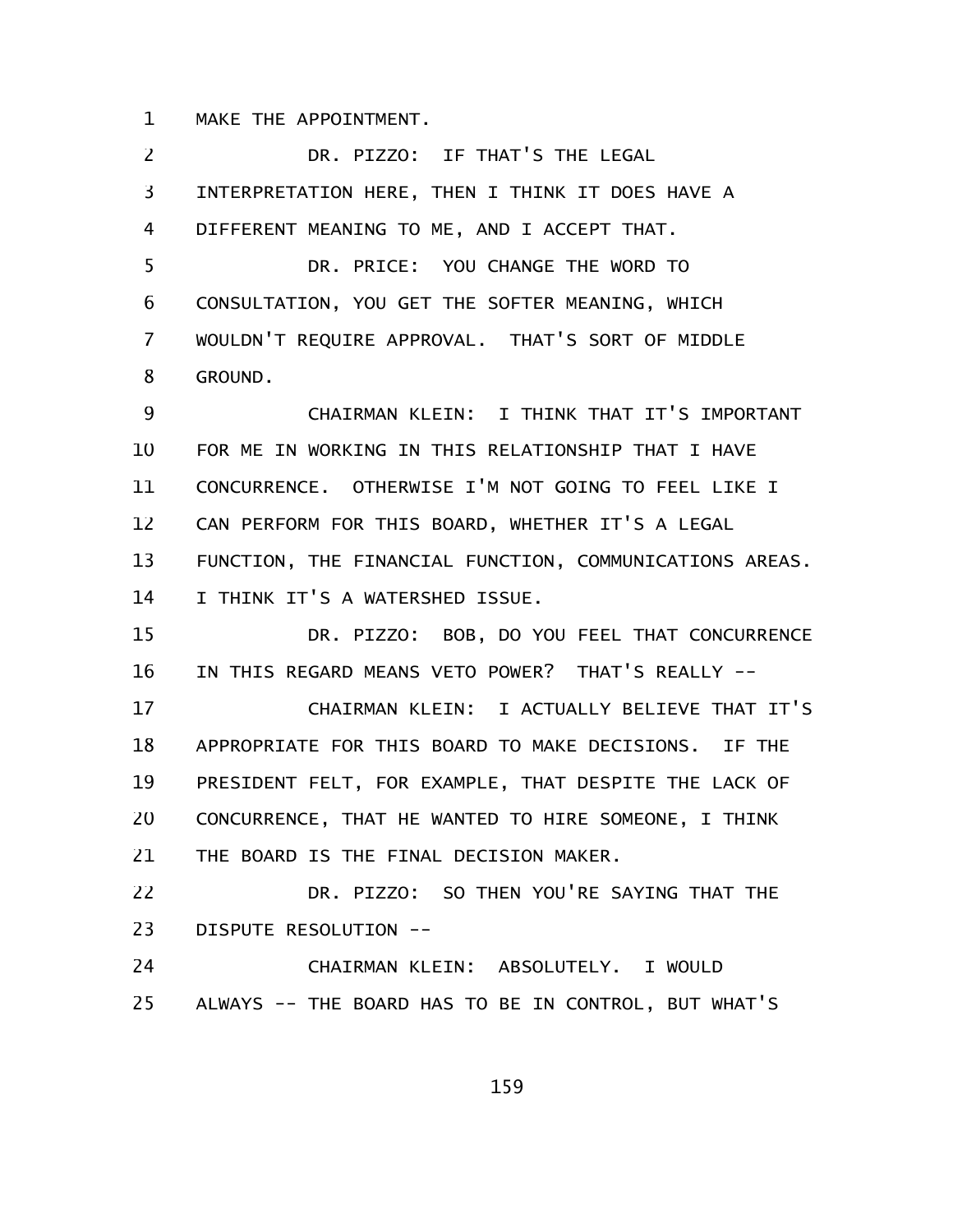IMPORTANT HERE IS THAT IF YOU HAVE A TEAM RELATIONSHIP, YOU HAVE TO KNOW BOTH PARTIES CAN WORK WITH THAT PERSON. AND THERE ARE SOME VERY CRITICAL LEGAL FUNCTIONS, FINANCIAL FUNCTIONS, COMMUNICATION FUNCTIONS THAT THIS INVOLVES. 1 2 3 4 5

DR. PIZZO: I THINK AS A BOARD MEMBER, I WOULD NOT WANT TO BE MYSELF IN THE SITUATION OF HAVING TO HANDLE A DISPUTE AROUND PERSONNEL APPOINTMENT. I THINK IF WE START GETTING INTO THAT LEVEL OF MICROMANAGEMENT AS A BOARD, WE WOULD REALLY REACH AN IMPASSE BECAUSE THEN WE'RE SETTING UP A STRUCTURE IN WHICH EVERY TIME THERE WAS A DISAGREEMENT ABOUT AN OFFICER OR SOMEONE WE HIRED, IT WOULD BE A POTENTIAL POLITICAL IMPASSE. 6 7 8 9 10 11 12 13 14

CHAIRMAN KLEIN: I THINK THAT'S THE BOARD'S DECISION. THEORETICALLY, AT LEAST, WITH CONCURRENCE, THE WAY IT WOULD NORMALLY WORK, IS THAT IF THE TWO PARTIES DON'T CONCUR, AS DR. PENHOET SAID, IT'S NOT GOING TO WORK FOR THE ORGANIZATION, AND OTHER GOOD CANDIDATES SHOULD BE AVAILABLE. 15 16 17 18 19 20

DR. PIZZO: MY VIEW, JUST TO MAKE THE LAST POINT, IS WE HAD -- IN THE WORLD I LIVE, WE HAVE IN OUR ARTICLES BETWEEN OUR VARIOUS INSTITUTIONS, WE HAVE A DISPUTE RESOLUTION POLICY. MY VIEW OF THAT IS THAT SHOULD NEVER BE EXERCISED. IF YOU EXERCISE A DISPUTE 21 22 23 24 25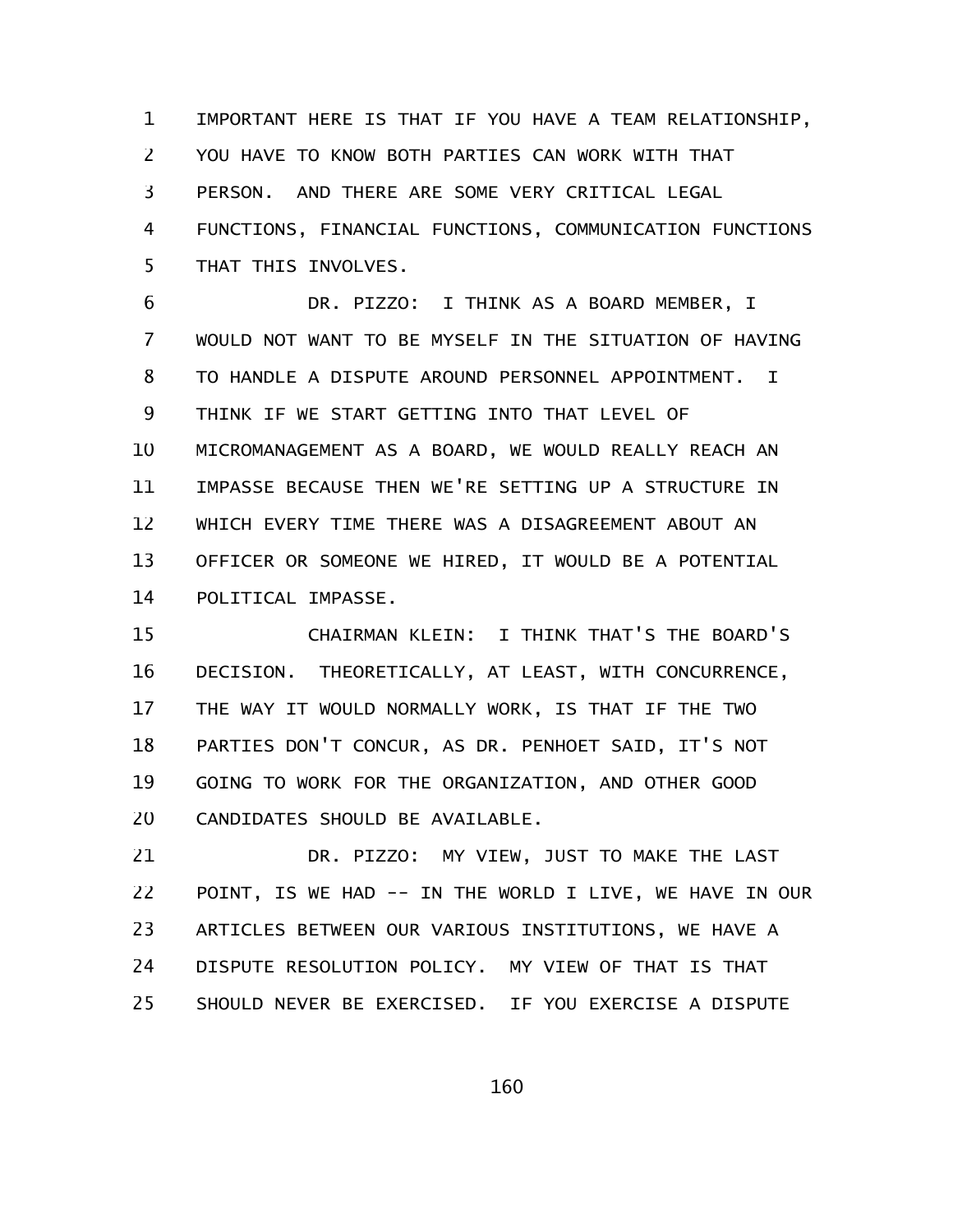RESOLUTION MORE THAN ONCE, YOU'RE SORT OF MOVING TO HISTORY RATHER QUICKLY. AND I WOULD FEAR THAT WE MIGHT BE SETTING UP A SITUATION WHERE A LACK OF CONCURRENCE WOULD MEAN, WELL, LET'S BRING IT BACK TO THE BOARD TO DECIDE. AND THAT, I THINK, WOULD BE A VERY BAD POLICY FOR THE FUTURE. 1 2 3 4 5 6

DR. BALTIMORE: SOME OF US AROUND HERE ARE CEO'S OF LARGE ORGANIZATIONS. AND THE LAST THING WE WOULD WANT IS TO APPEAL A PERSONNEL DECISION. THAT IS JUST SIMPLY WRONG PROCEDURE. YOU CAN'T RUN AN ORGANIZATION THAT WAY. WE, HOWEVER, ESTABLISHED -- PROPOSITION 71 ESTABLISHED THIS ORGANIZATION WITHOUT A CEO. IT SPLIT WHAT ARE TRADITIONALLY EXECUTIVE FUNCTIONS INTO TWO BUCKETS. AND YOU ARE SAYING THAT THAT SPLIT GIVES YOU EQUAL SAY OVER HIRING DECISIONS, CONCURRENCE, BECAUSE YOU HAVE THE RIGHT TO SAY NO OVER HIRING DECISIONS IN GENERAL. I DON'T -- 7 8 9 10 11 12 13 14 15 16 17

CHAIRMAN KLEIN: THIS IS RESTRICTED JUST TO SENIOR DEPARTMENT HEADS. 18 19

DR. BALTIMORE: SENIOR DEPARTMENT HEADS. I THINK, IN GENERAL, IT'S ACROSS THE WHOLE ORGANIZATION. IT'S NOT NECESSARILY JUST THOSE OFFICES THAT REPORT TO YOU. 20 21 22 23

CHAIRMAN KLEIN: AND FOR THE RECORD, DR. BALTIMORE, MY ORIGINAL SUGGESTION, WHEN THIS WAS 24 25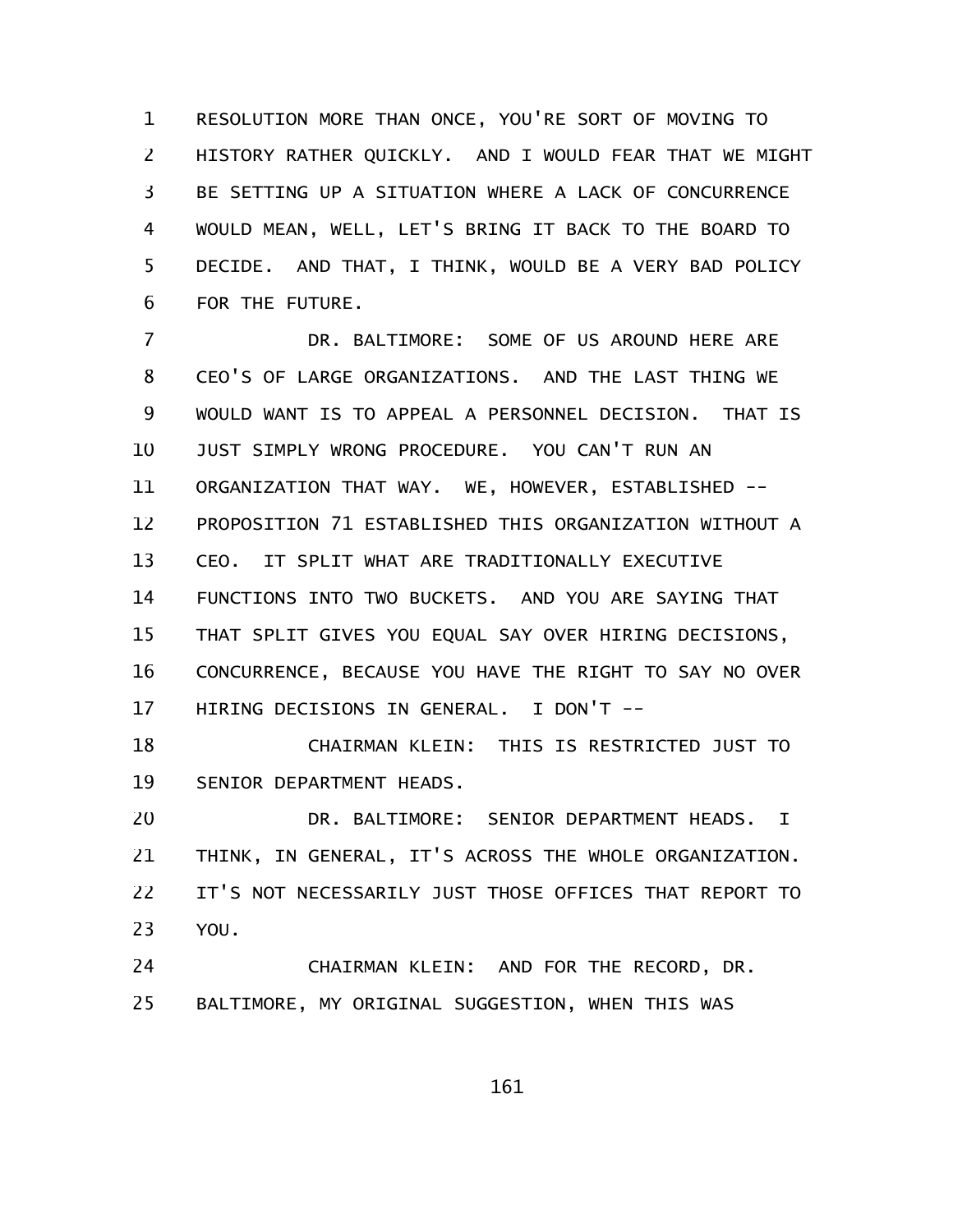BROUGHT UP, IS COMMUNICATIONS, LEGAL, AND FINANCE ARE THE AREAS OF INTERFACE. IT WAS ZACH'S PROPOSAL THAT IT BE ALL OF THEM, BUT THERE ARE ONLY THREE AREAS WHERE MY CRITICAL ABILITY TO BE EFFECTIVE IS DEPENDENT UPON THE PERSON SELECTED. SO THAT IS NOT COMING FROM ME. 1 2 3 4 5

DR. BALTIMORE: LET'S TAKE AS AN AMENDMENT THAT YOU WILL AGREE TO, AND THAT I THINK THE REST OF US WOULD WANT, THAT IT SHOULD ONLY BE IN THOSE THREE AREAS. 6 7 8 9

CHAIRMAN KLEIN: THAT'S ABSOLUTELY FINE WITH ME. 10 11

DR. BALTIMORE: LET ME GO ON FROM THERE. BECAUSE CERTAINLY DISCUSSIONS AROUND THIS TABLE GOING ON NOW FOR YEAR AND A HALF -- HOW LONG HAVE THEY BEEN GOING ON? -- THERE HAS BEEN A VERY STRONG FEELING THAT, ALTHOUGH PROPOSITION 71 SPLIT THE RESPONSIBILITIES OF THE SENIOR OFFICER IN THE ORGANIZATION INTO TWO BUCKETS WITH TWO DIFFERENT PEOPLE HAVING THOSE RESPONSIBILITIES, THAT NONETHELESS ALL HIRING DECISIONS SHOULD BE IN THE HANDS OF THE PRESIDENT. AND I THINK THAT'S THE QUESTION THAT WE HAVE TO DECIDE, BUT WE HAVE TO DECIDE IT IN THE CONTEXT OF THE FACT THAT PROPOSITION 71 DOES SPLIT THE EXECUTIVE FUNCTIONS OF THE ORGANIZATION, AND WE CAN'T GET AWAY FROM THAT. AND SO I WOULD TURN TO JEFF, AND I WOULD SAY 12 13 14 15 16 17 18 19 20 21 22 23 24 25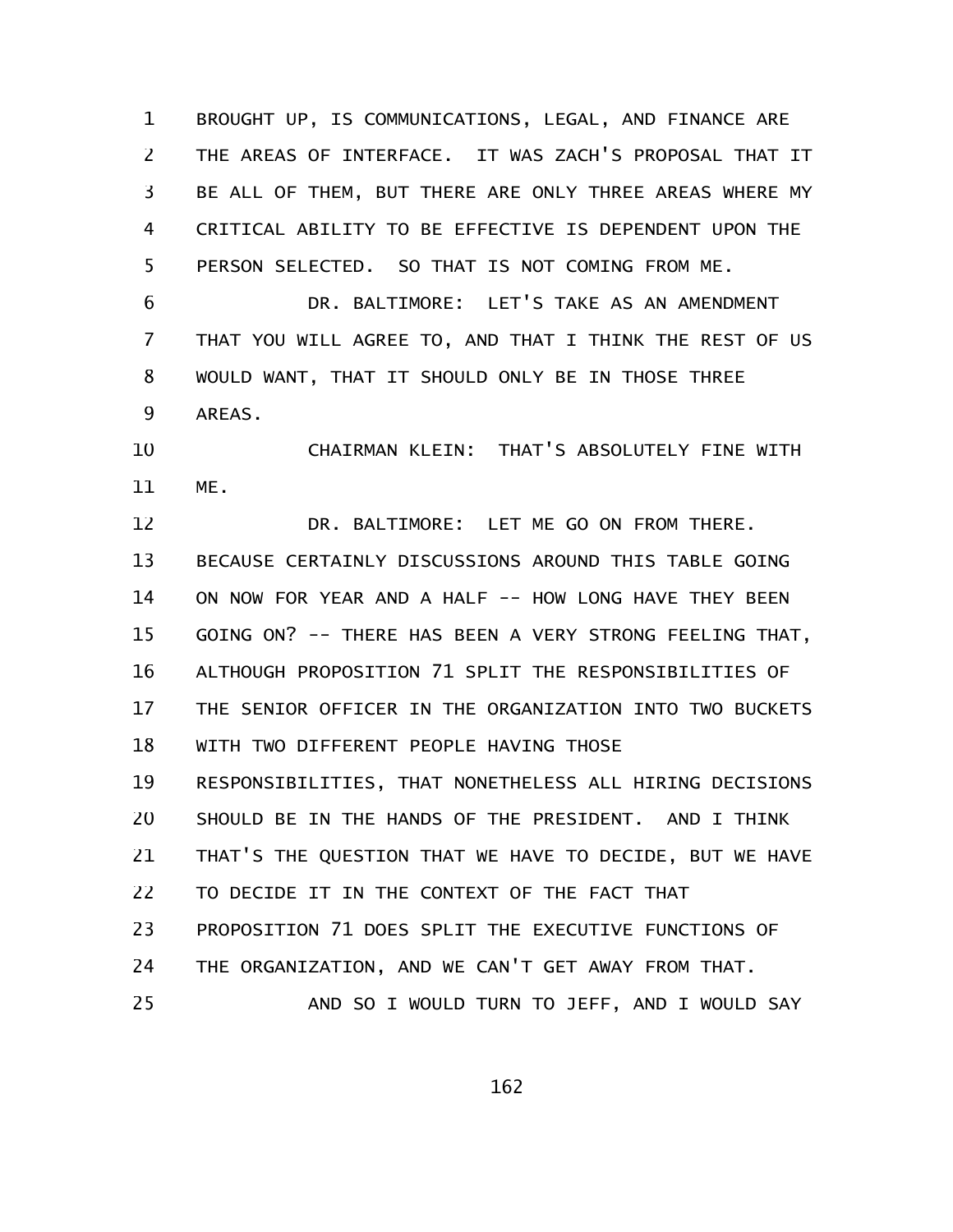YOU CAN'T ANALYZE THIS SITUATION AS YOU WOULD ANY OTHER ORGANIZATION BECAUSE NO ONE WOULD EVER SET UP AN ORGANIZATION THAT HAS SPLIT AUTHORITY LIKE THIS EXCEPT BOB, I'M AFRAID, BECAUSE THAT'S NOT AN EFFICIENT OR EFFECTIVE WAY TO RUN AN ORGANIZATION, TO HAVE TWO HEADS OF TWO DIFFERENT ELEMENTS THAT HAVE TO INTERACT. THE NOTION OF HAVING A CEO IS THAT THE CEO HAS COMPLETE CONTROL OF THE ORGANIZATION. WE'RE NOT GOING TO GET THERE BECAUSE WE'RE NOT GOING TO AMEND PROPOSITION 71. SO IN THAT CONTEXT WHAT'S THE RIGHT DECISION? MR. SHEEHY: IF YOU'RE DIRECTING IT BACK TO  $ME$   $-$ 1 2 3 4 5 6 7 8 9 10 11 12

DR. BALTIMORE: I AM. 13

MR. SHEEHY: -- I THINK WE NEED TO SEE -- I WANT TO GIVE YOU A SCENARIO. PERSON DOESN'T GET ALONG WITH ONE OF THEM. THE OTHER LOVES THAT PERSON. WHAT HAVE YOU DONE? AND LET'S SAY THERE'S TWO OF THEM, AND THE OPPOSITE -- ONE OF THEM GETS ALONG WITH THE OPPOSITE PERSON, BUT DOESN'T GET ALONG WITH THE OTHER PERSON. AND THEN THERE'S THREE OF THEM AND FOUR OF THEM, AND THEN YOU HAVE FACTIONS. AND THEN YOU HAVE AN OFFICE THAT'S SPLIT DOWN THE MIDDLE. 14 15 16 17 18 19 20 21 22

DR. BALTIMORE: BUT YOU'RE NOT DEALING WITH THE ISSUE, WHICH IS PROPOSITION 71 SETS THIS UP. MR. SERRANO-SEWELL: PROPOSITION 71 DOESN'T 23 24 25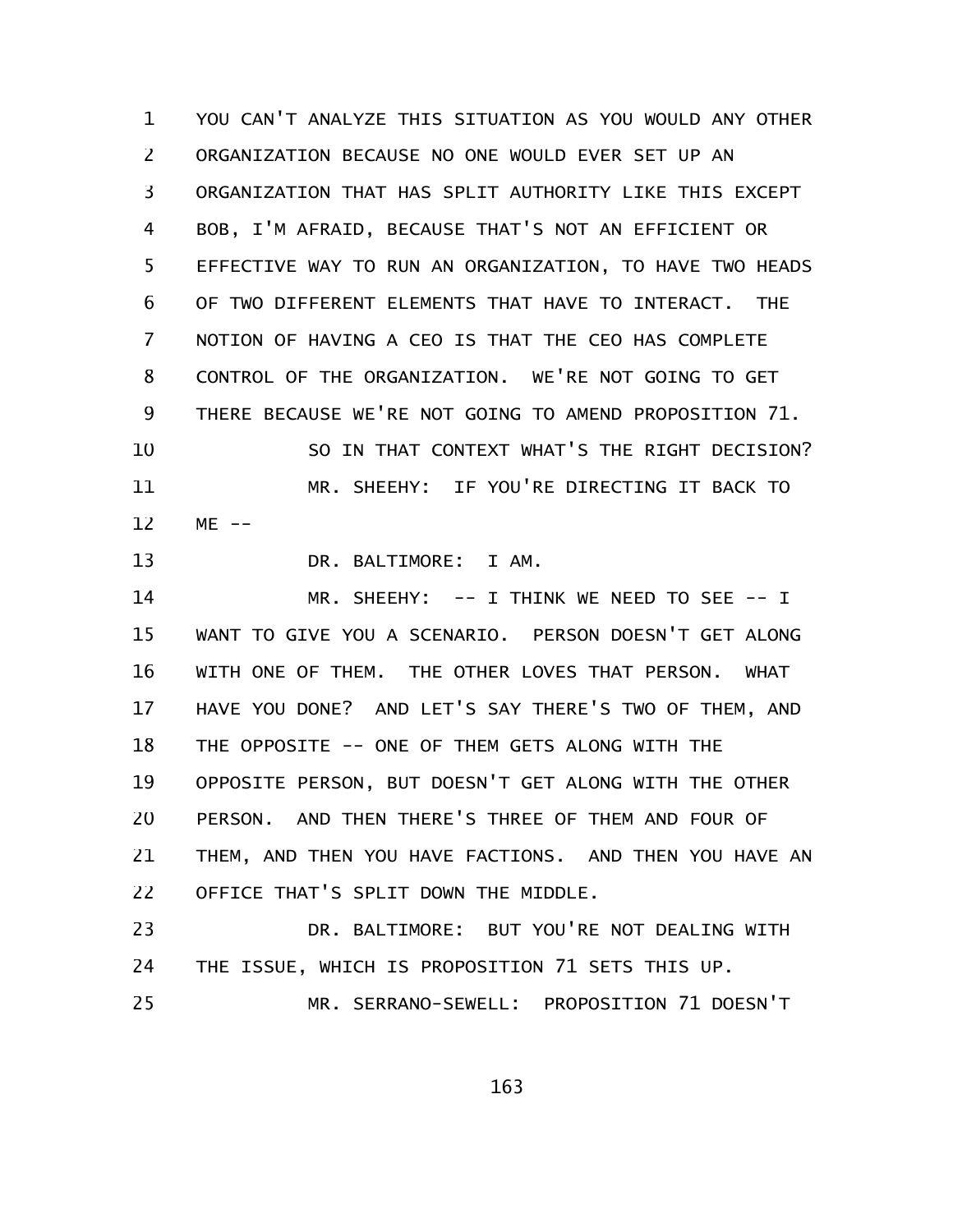GRANT TO THE CHAIR THE RIGHT CONCUR WITH THE HIRING OF STAFF. 1 2

MR. SHEEHY: PROP 71 GIVES ADMINISTRATIVE AUTHORITY TO THE PRESIDENT. 3 4

DR. BALTIMORE: CAN WE TURN AROUND AND TAKE BOB'S POINT. HE'S GIVEN THE RESPONSIBILITY TO HANDLE THREE OF THE CENTRAL FUNCTIONS OF THE ORGANIZATION. HOW CAN HE BE GIVEN THAT RESPONSIBILITY AND NOT HAVE THE OPPORTUNITY TO POPULATE THE OFFICE WITH PEOPLE WHO ARE COMPATIBLE WITH HIM? 5 6 7 8 9 10

MR. SERRANO-SEWELL: I DON'T SEE THE TWO CONNECTED THE WAY YOU DO. I THINK THAT THE WAY IT SHOULD WORK, IN MY MIND, IS THE PRESIDENT DOES THE HIRES, CONSULTS WITH THE CHAIR; AND IF IT'S NOT WORKING OUT, AND IF, IN FACT, THE CHAIR HASN'T BEEN GIVEN THOSE TOOLS, THE CHAIR COMES BACK TO HIS COLLEAGUES, HIS OTHER COLLEAGUES, AND SAYS, "COLLEAGUES, THIS ISN'T WORKING OUT. THE PRESIDENT HAS MADE PERSONNEL DECISIONS WHICH ARE THWARTING MY ABILITY AND, THUS, THE ABILITY OF THE ICOC TO FUNCTION, AND IT NEEDS TO BE RESOLVED." 11 12 13 14 15 16 17 18 19 20 21

NOW, THE WAY WE RESOLVE IT IS WE GO INTO CLOSED SESSION ON PERSONNEL AND WE TAKE APPROPRIATE ACTION TO PUT THE PRESIDENT. THAT'S THE WAY I THINK THINGS SHOULD WORK. THE POINTS ARE VALID, BUT I JUST 22 23 24 25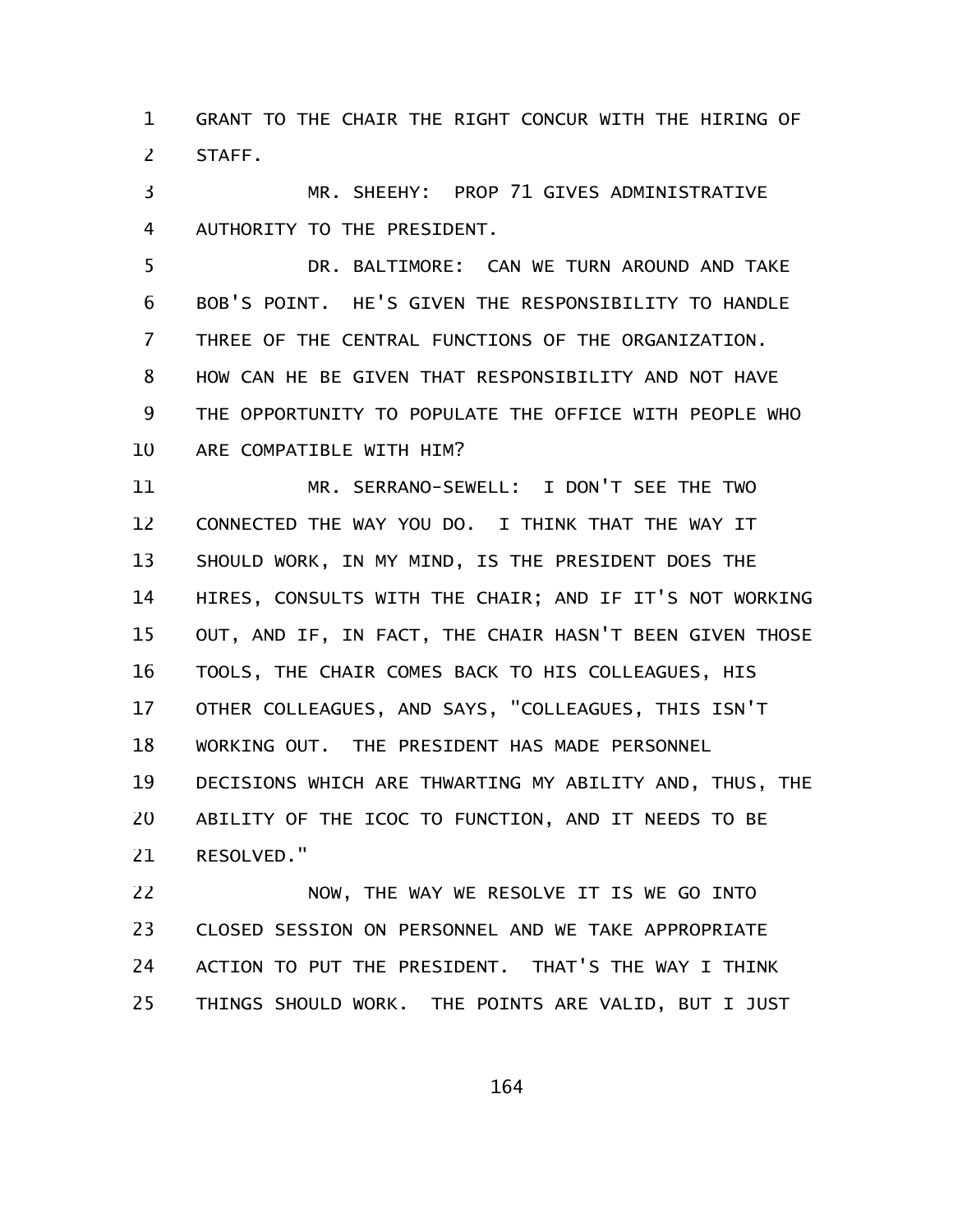DISAGREE. 1

DR. PRIETO: I'D JUST LIKE TO PROPOSE ALTERNATIVE LANGUAGE. IF THE PHRASE "WHOSE HIRING WILL BE SUBJECT TO THE CONCURRENCE OF THE CHAIR" WERE REPLACED PLACED WITH THE PRESIDENT WILL BE RESPONSIBLE FOR HIRING, DIRECTING, AND SUPPORTING ALL SENIOR OFFICERS IN CONSULTATION WITH THE CHAIR, I THINK THAT MAKES IT CLEAR THE LINES OF AUTHORITY, BUT ALSO REQUIRES THAT CLOSE LEVEL OF COMMUNICATION WHICH STEMS FROM THE HISTORY OF THAT ORGANIZATION. 2 3 4 5 6 7 8 9 10

DR. BRYANT: I WOULD SUPPORT THAT. AND I ALSO THINK -- JUST THINKING ABOUT THE WAY OUR UNIVERSITY WORKS, FOR INSTANCE, AS AN EXAMPLE RATHER THAN A COMPANY, IS THAT THE PERSON WHO MAKES THE ULTIMATE DECISION IS ALWAYS THE CHANCELLOR OR THE PRESIDENT, BUT THERE ARE MANY PEOPLE THAT CAN HAVE A LOT OF POWER ALONG THE WAY BY THE POWER OF THEIR RECOMMENDATION AND THEIR EXPERTISE AND SO ON. I DON'T SEE HOW IT CAN WORK ANY OTHER WAY BECAUSE IF YOU GOT SOMEBODY AT THE TOP, THEY HAVE TO BE THE ONE THAT SAYS, YES, I'M CONVINCED BY THAT OR, NO, I'M NOT. SO IT'S HARD TO DO IT ANY OTHER WAY, BUT REQUIRING A CONSULTATION WOULD BE AN APPROPRIATE MOVE. 11 12 13 14 15 16 17 18 19 20 21 22 23

DR. PIZZO: UNFORTUNATELY I KNOW I'M GOING TO AFFECT THE QUORUM IN JUST A MOMENT. I'LL MAKE ONE LAST 24 25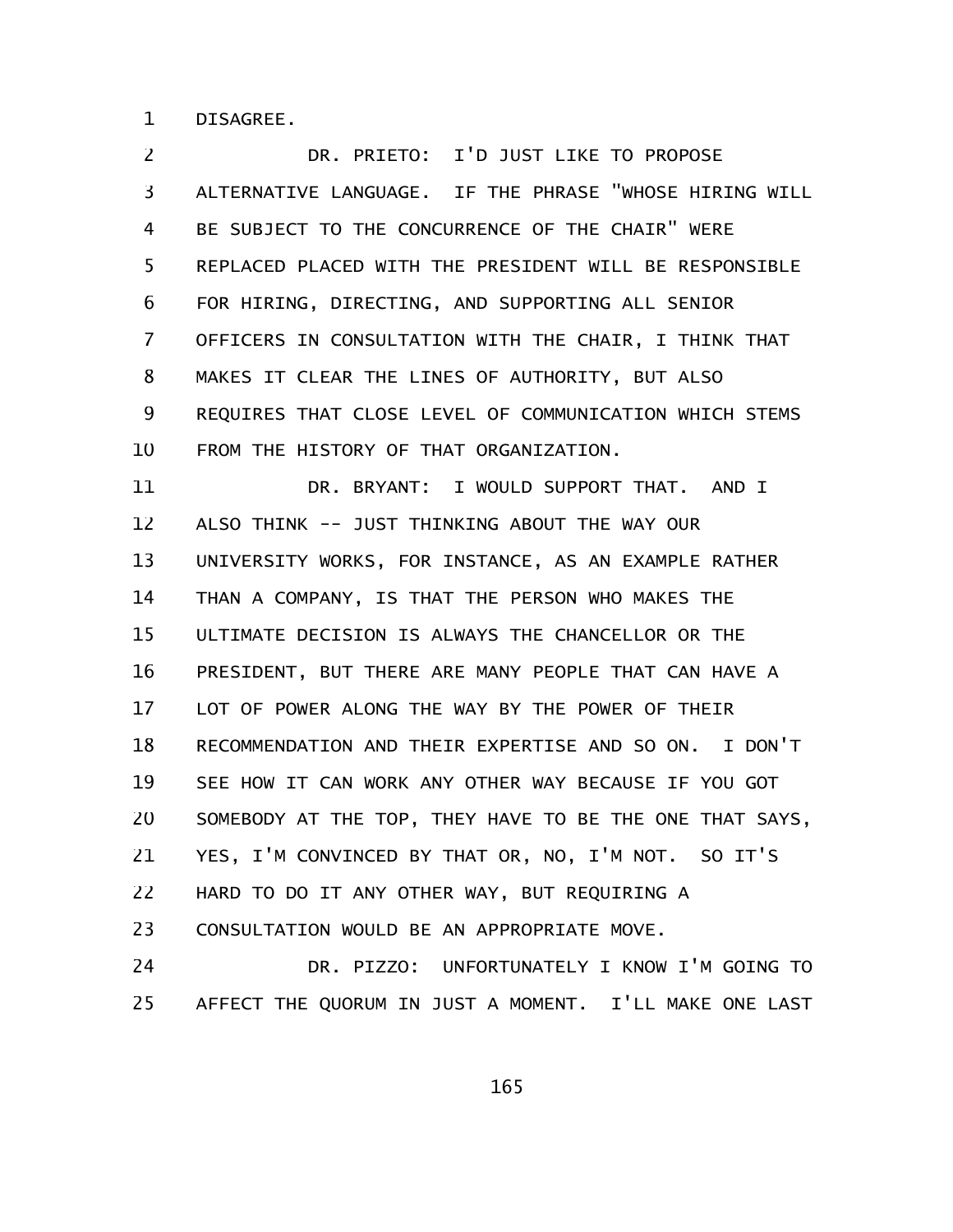COMMENT. AND I THINK THAT THE DISCUSSION WE'RE HAVING NOW IS A REALLY IMPORTANT ONE. AND I THINK DAVID AND OTHERS' POINTS ARE WELL TAKEN. IF WE WERE CONSTRUCTING AN ORGANIZATION DE NOVO, WE'D PROBABLY DO IT IN A DIFFERENT WAY. 1 2 3 4 5

TO YOUR LAST POINT, SUSAN, IN ANY ORGANIZATION, THERE'S ONLY ONE CEO AND ONE PRESIDENT, AND WE COULDN'T OPERATE IN ANY OTHER WAY. THAT SAID, THERE ARE MANY ORGANIZATIONS THAT ARE MATRIX ORGANIZATIONS THAT HAVE SORT OF DIFFERENT LINES OF RESPONSIBILITY THAT COME UNDER THE PURVIEW OF DIFFERENT LEADERS WITHIN AN ORGANIZATION. 125 MEDICAL SCHOOLS IN THIS COUNTRY WITH ACADEMIC MEDICAL CENTERS, THEY OPERATE SOMETIMES WITH A SINGLE LEADER AND SOMETIMES WITH SPLIT LEADERS OVER DIFFERENT COMPONENTS. THOSE INSTITUTIONS HAVE TO FIGURE OUT HOW TO MAKE THEIR SYSTEMS WORK, AND THEY MAKE IT ALONG THE LINES OF WHAT I DESCRIBED. 6 7 8 9 10 11 12 13 14 15 16 17 18

AND I THINK THE SORT OF COMPROMISE SITUATION HERE IS IF THERE ARE A SMALL NUMBER OF POSITIONS THAT COME UNDER THE CHAIR, I CAN SEE THE VALIDITY OF THAT PERSON HAVING A CONCURRENCE RESPONSIBILITY IN THAT LIMITED AREA. SO MY HOSPITAL CEO SAYING HE OR SHE NEEDS TO HAVE AUTHORITY IN THOSE AREAS AND I HAVE THE AREAS THAT I'M RESPONSIBLE FOR. I THINK THIS CAN 19 20 21 22 23 24 25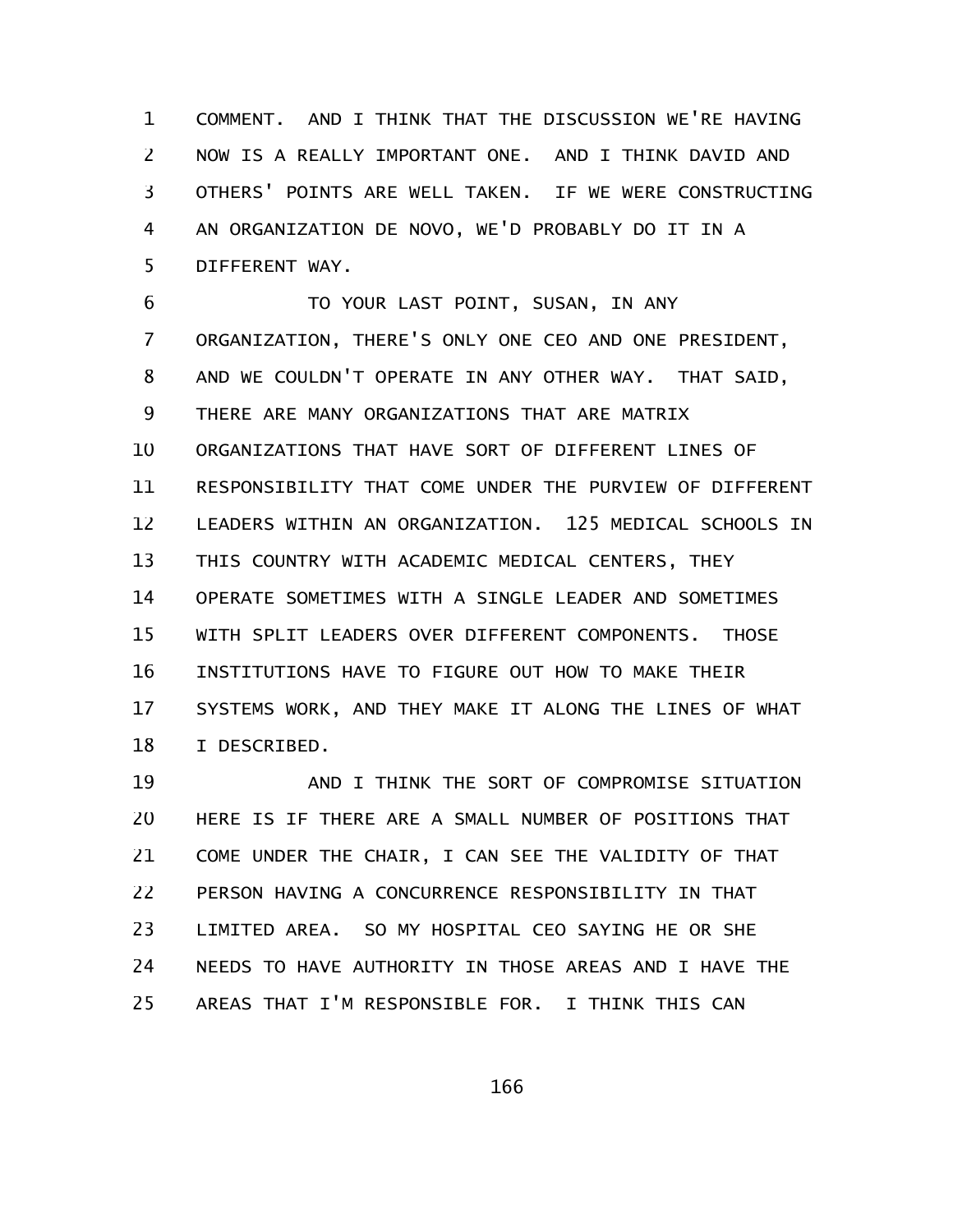HAPPEN. I THINK WE CAN DO IT THIS WAY. IT'S NOT THE IDEAL, BUT I THINK IT CAN WORK AS LONG AS IT'S DEFINED AND LIMITED. 1 2 3

WITH THAT, I DON'T KNOW THAT WE'RE GOING TO VOTE ON THIS, BUT I THINK -- 4 5

DR. PENHOET: THE MOTION IS TO LEAVE THE LANGUAGE OF CONCURRENCE CONFINED TO SENIOR OFFICERS. DR. WRIGHT: I THOUGHT YOU WERE PROPOSING SOMETHING ELSE, WHICH IS THAT THE CHAIR WOULD BE RESPONSIBLE FOR THE POSITIONS OF THOSE THREE AREAS. PERHAPS --6 7 8 9 10 11

DR. PIZZO: NO. THAT'S WHERE CONCURRENCE WOULD APPLY ONLY, AND THEN EVERYTHING ELSE IS THROUGH THE PRESIDENT. 12 13 14

DR. HALL: ONE OTHER, SCIENCE. THERE'S ONLY ONE OTHER SENIOR OFFICE, AND THAT'S THE SCIENCE OFFICE. DR. MURPHY: SO WE ARE AT THE POINT WHERE ON THE TABLE IS A MOTION TO APPROVE THIS AS IS. HAS THAT MOTION BEEN MADE? 15 16 17 18 19

CHAIRMAN KLEIN: THERE'S A MOTION TO APPROVE AS AMENDED. 20 21

DR. MURPHY: PHIL, IF YOU GIVE US THE AS AMENDED, THE LANGUAGE FOR AS AMENDED. 22 23

DR. HALL: ADMINISTRATIVE, COMMUNICATIONS, LEGAL. INFORMATION TECHNOLOGY, THAT'S A SORT OF MINOR 24 25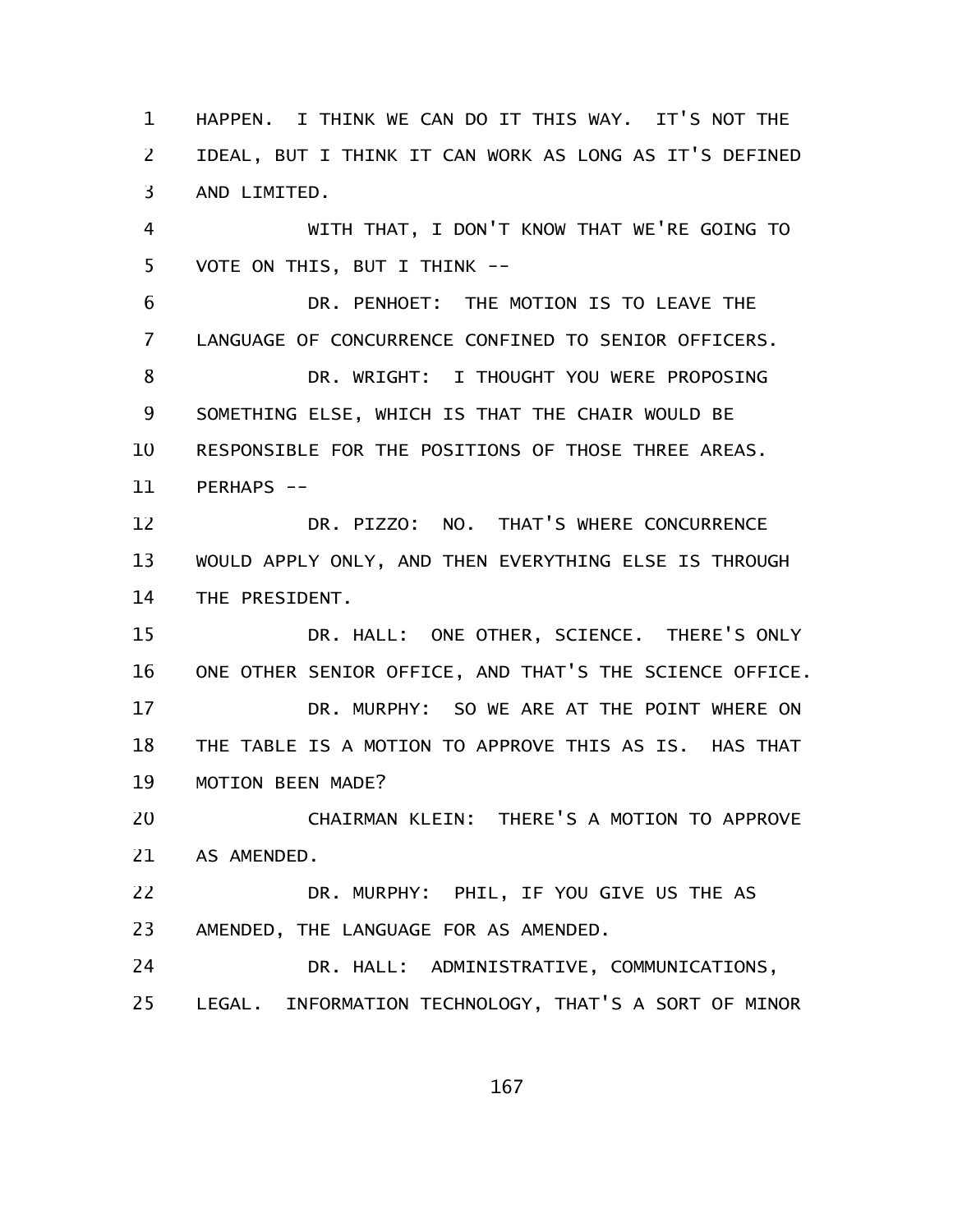THING. 1

DR. MURPHY: SO, PHIL, YOUR LANGUAGE WOULD BE THAT THE CHAIR WOULD WORK IN CONCURRENCE WITH THE PRESIDENT FOR THOSE THREE POSITIONS. THAT'S HOW YOU'RE AMENDING WHAT'S BEFORE US? 2 3 4 5

DR. BALTIMORE: BOB, YOUR RESPONSIBILITIES ARE FOR THE BOND FINANCING, FOR COMMUNICATIONS, AND LEGAL. SO IT'S NOT -- THE CHIEF ADMINISTRATIVE OFFICER IS NOT AN ISSUE BECAUSE THE BOND FINANCING IS DONE THROUGH YOUR OFFICE, NOT THROUGH THE CHIEF ADMINISTRATIVE OFFICER. THAT'S WHAT YOU SAID TO ME. CHAIRMAN KLEIN: I THINK THAT THAT'S A FAIR STATEMENT BECAUSE EFFECTIVELY WE CAPTURE THAT FUNCTION IN OUR OFFICE. SO WE COULD LIMIT IT TO TWO -- DR. BALTIMORE: SO IT'S THE CHIEF SCIENTIFIC OFFICER AND THE CHIEF ADMINISTRATIVE OFFICER YOU WOULD NOT HAVE CONCURRENCE WITH. CHAIRMAN KLEIN: THAT'S FINE. THAT WOULD WORK. THAT'S CORRECT. DR. MURPHY: SO THE TWO POSITIONS TO BE COVERED ARE WHAT AGAIN? LEGAL AND COMMUNICATIONS. MR. SHEEHY: I STILL WOULD LIKE -- I CAN ONLY -- I MEAN THE ONLY THING THAT I PERSONALLY CAN ACCEPT IS CONSULTATION. AND I THINK WE'RE MAKING A MISTAKE IF WE DON'T SET THIS UP RIGHT. 6 7 8 9 10 11 12 13 14 15 16 17 18 19 20 21 22 23 24 25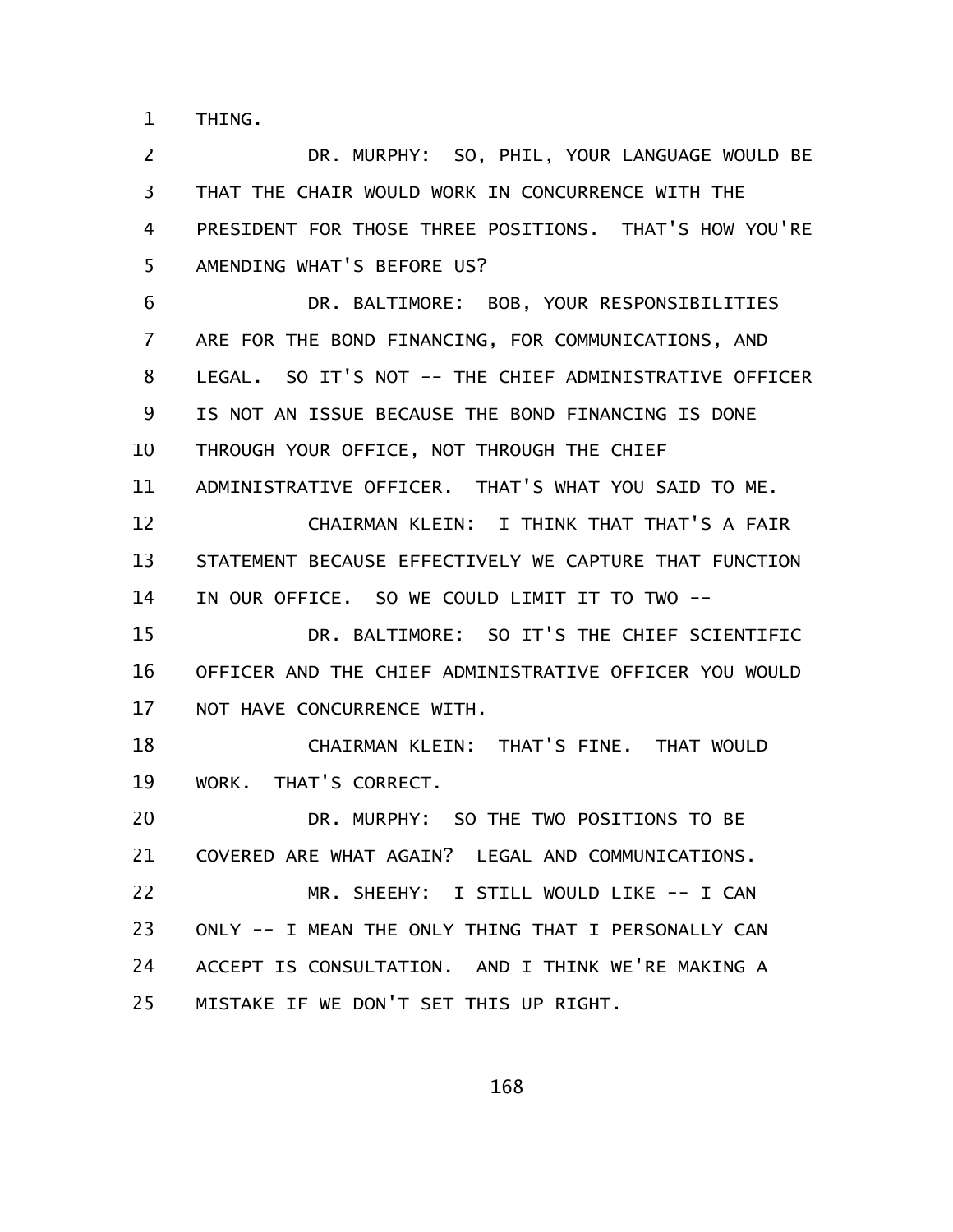DR. BALTIMORE: JEFF, I THINK WE HAVE TO VOTE ON IT. 1 2

MR. SHEEHY: LET'S VOTE. DR. MURPHY: WELL, WE'RE NOT READY TO VOTE YET. WHAT IS IN FRONT OF US IS THE PRESIDENT WILL BE RESPONSIBLE FOR HIRING, DIRECTING, AND SUPPORTING ALL SENIOR OFFICERS. AND IN TERMS OF THE LEGAL AND COMMUNICATIONS, THOSE WILL BE DONE IN CONSULTATION -- IN CONCURRENCE WITH THE CHAIR. THAT IS THE PROPOSAL ON THE TABLE. DO I HEAR A MOTION FOR THAT? DR. PIZZO: SO MOVED. DR. PENHOET: MOVED BY PHIL AND SECONDED BY ME. DR. MURPHY: IT WAS SECONDED. IS THERE ANY MORE COMMENT BY THE BOARD? IS THERE ANY PUBLIC COMMENT? DR. LOVE: I HAVE ONE. MY CONCERN A LITTLE BIT IS THAT WE MAY BE NOT DEALING WITH ALL THE ISSUES. AND I KNOW THERE'S SOME CONCERN EXPRESSED ABOUT MICROMANAGING. AND ONE WAY THAT YOU CAN MICROMANAGE IS TO TRY TO PUT PROCESSES IN PLACE TO MICROMANAGE WHEN YOU'RE NOT THERE. AND ACTUALLY ONE OF THE THINGS --AND I DON'T WANT TO PUT YOU IN A BAD POSITION, ZACH, BUT WE KIND OF HEARD A LITTLE BIT FROM BOB. IT MIGHT 3 4 5 6 7 8 9 10 11 12 13 14 15 16 17 18 19 20 21 22 23 24

169

BE USEFUL TO HEAR A LITTLE BIT FROM YOU ABOUT THIS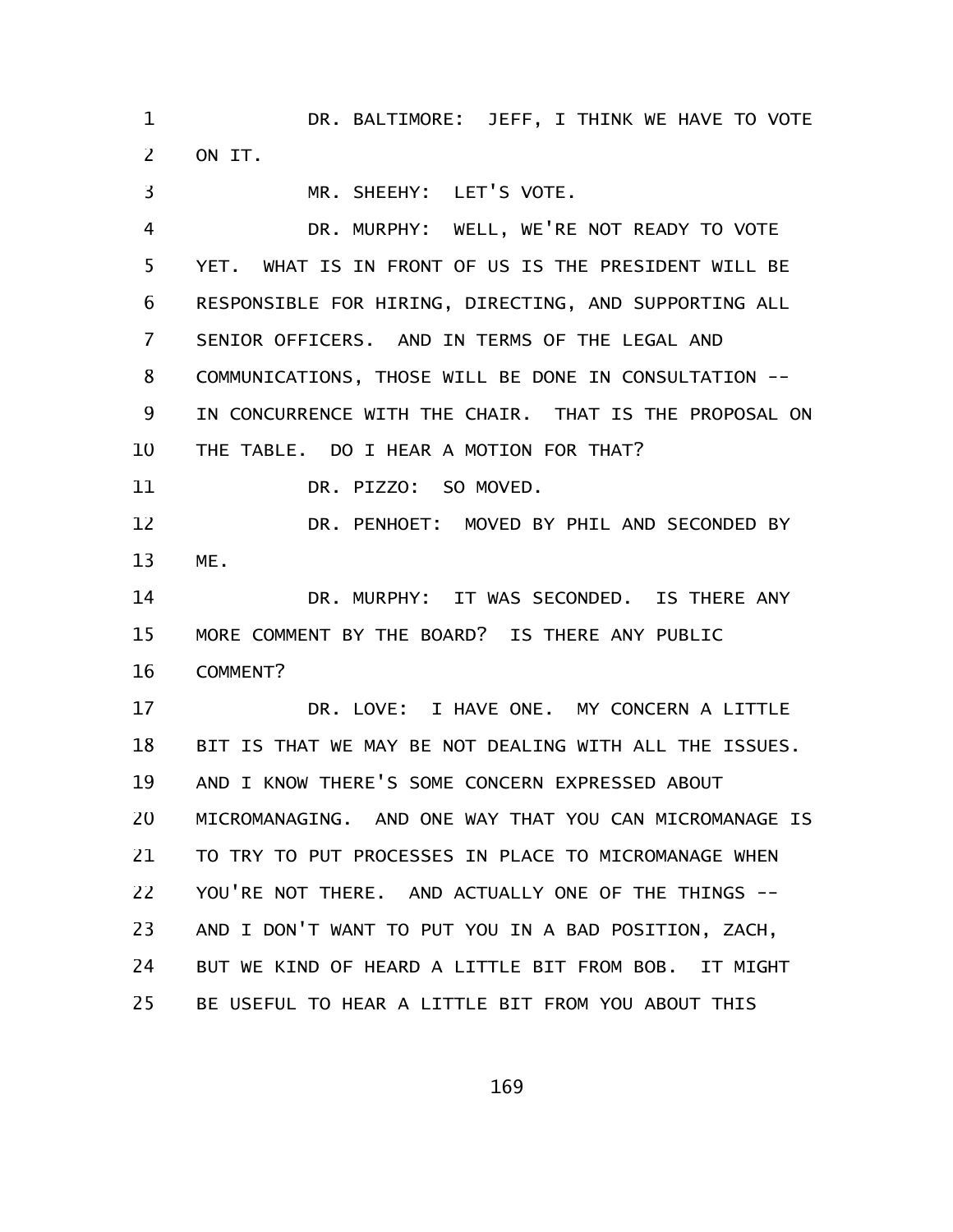WHOLE ISSUE AND WHAT REALLY IS GOING TO WORK BECAUSE I THINK, AS MR. REED SAID, WE ARE VERY APPRECIATIVE THAT WE'VE GOT TWO EXTRAORDINARY PEOPLE IN TWO VERY VITAL ROLES AND WE WANT THIS ALL TO WORK. THAT'S REALLY WHAT I THINK WE'RE TRYING TO GET. AND I WANT TO MAKE SURE, AT LEAST BEFORE I TAKE A POSITION ON THIS, I REALLY UNDERSTAND AS BEST I CAN THE TRUE ISSUES OF THAT OPERATING SO THAT WE CAN GET A TRUE SOLUTION. DR. PIZZO: DO WE NEED TO -- ARE WE GOING TO RESOLVE THIS NOW? THIS IS -- DR. PENHOET: NOW YOU'RE OPENING UP AN ENTIRE NEW SUBJECT. DR. PIZZO: IT'S AN IMPORTANT DISCUSSION. I THINK WE WON'T HAVE A QUORUM. MAYBE WE OUGHT TO RECOGNIZE WE NEED MORE DISCUSSION. DR. HALL: I HAVE NO COMMENT AT THIS TIME. LET ME SIMPLY SAY THAT. I HAVE NO COMMENT. DR. MURPHY: MR. SIMPSON, WOULD YOU LIKE TO MAKE A COMMENT? MR. SIMPSON: A COUPLE OF VERY QUICK COMMENTS. THE TERM "EXECUTIVE CHAIRMAN," I DON'T BELIEVE, EXISTS IN PROPOSITION 71. AND I THINK IT WAS FIRST COINED TODAY, WHICH IS INTERESTING. FROM A PARLIAMENTARY POINT OF VIEW, I MAY HAVE LOST TRACK OF THINGS, BUT I THOUGHT YOU ORIGINALLY 1 2 3 4 5 6 7 8 9 10 11 12 13 14 15 16 17 18 19 20 21 22 23 24 25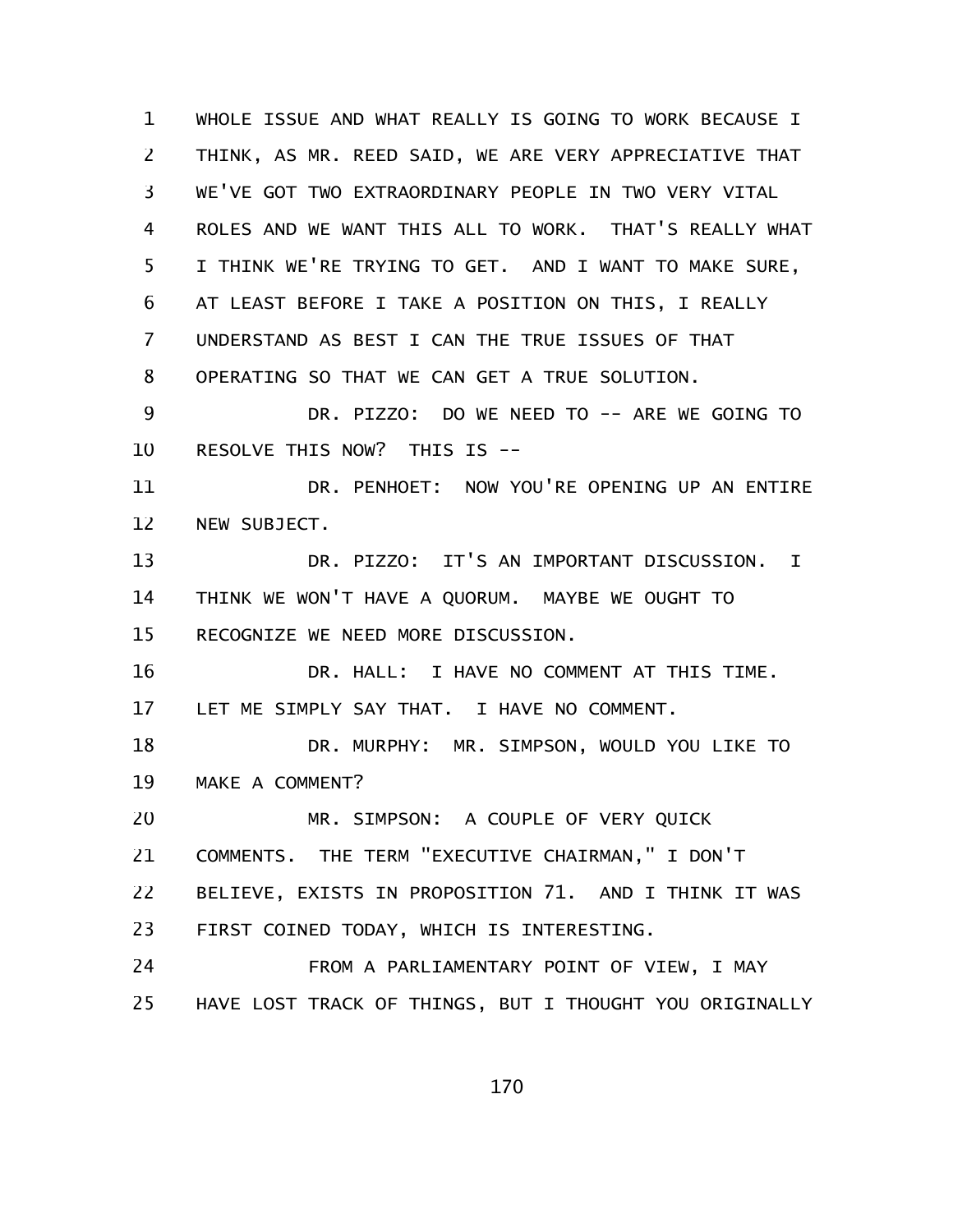HAD A MOTION ON THE FLOOR TO SIMPLY STRIKE THE PHRASE "WHOSE HIRING WILL BE SUBJECT TO CONCURRENCE OF THE CHAIR." POSSIBLY I'M INCORRECT, BUT IF THAT -- MR. SERRANO-SEWELL: THAT'S NOT THE MOTION ON THE TABLE. MR. SIMPSON: I THOUGHT YOU HAD IT, AND IT WAS NEVER --MR. SERRANO-SEWELL: WELL, WE HAD A DISCUSSION ON THE TOPIC, JOHN. THE MOTION ON THE TABLE I THINK IS CLEARLY UNDERSTOOD. IT IS TO ADOPT A POLICY AS IS WITH THE CAVEATS OF THE CHAIR CONCURRING WITH THE HIRING OF SENIOR STAFF AND LEGAL AND COMMUNICATIONS. MR. SIMPSON: I WOULD RECOMMEND THAT YOU VOTE AGAINST THAT AND THEN INTRODUCE A MOTION THAT STRIKES THE WHOLE PHRASE. THAT WOULD BE MY STRONG SUGGESTION FOR THE REASONS MR. SHEEHY OUTLINED AND SOME OF THE OTHERS AS WELL. THANK YOU. DR. MURPHY: ANY OTHER COMMENT FROM THE BOARD? AMY, MY GUESS IS THAT WE'RE GOING TO NEED A ROLL CALL VOTE ON THIS. IS THAT POSSIBLE? WE ARE VOTING NOW ON THE AMENDED PROPOSITION, THE DOCUMENT -- THE PROPOSITION AS AMENDED WITH THOSE TWO CHANGES. MS. KING: DAVID BALTIMORE. DR. BALTIMORE: WHAT AM I SUPPOSED TO VOTE? YES. I'LL SEE WHAT OTHERS VOTE. 1 2 3 4 5 6 7 8 9 10 11 12 13 14 15 16 17 18 19 20 21 22 23 24 25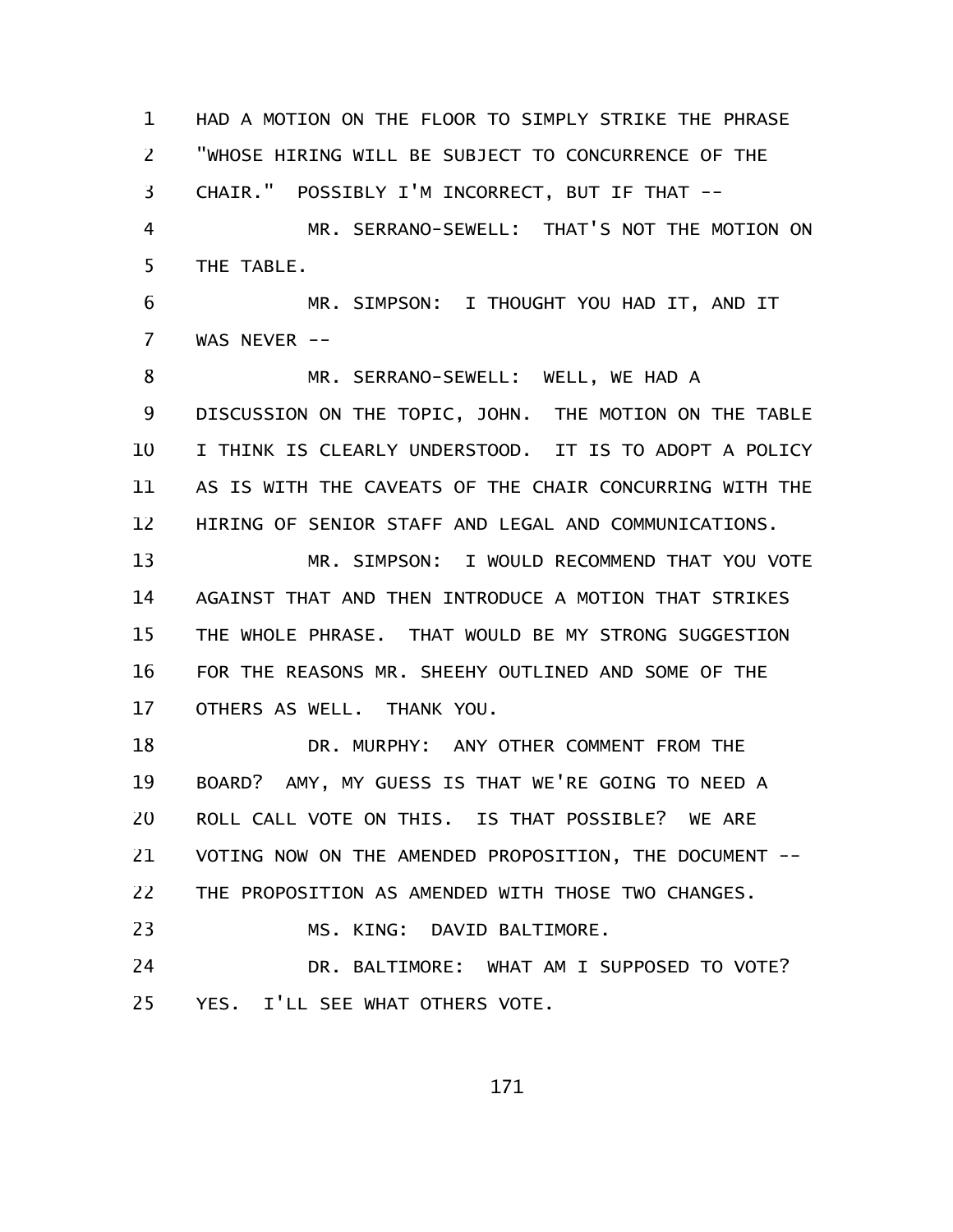| $\mathbf 1$ |          | (OVERLAPPING VOICES.)                       |
|-------------|----------|---------------------------------------------|
| 2           |          | MS. KING: BOB PRICE. I HAVE A YES FROM BOB  |
| 3           |          | PRICE AND I'M MOVING FORWARD. SUSAN BRYANT. |
| 4           |          | DR. BRYANT: NO.                             |
| 5           |          | MS. KING: MICHAEL GOLDBERG.                 |
| 6           |          | MR. GOLDBERG: YES.                          |
| 7           |          | MS. KING: FRANCIS MARKLAND.                 |
| 8           |          | DR. MARKLAND: YES.                          |
| 9           |          | MS. KING: ED HOLMES.                        |
| 10          |          | DR. HOLMES: YES.                            |
| 11          |          | MS. KING: BOB KLEIN.                        |
| 12          |          | CHAIRMAN KLEIN: YES.                        |
| 13          |          | MS. KING: TED LOVE.                         |
| 14          |          | DR. LOVE: I RARELY DO THIS, BUT I WANT TO   |
| 15          | ABSTAIN. |                                             |
| 16          |          | MS. KING: RICHARD MURPHY.                   |
| 17          |          | DR. MURPHY: NO.                             |
| 18          |          | MS. KING: ED PENHOET.                       |
| 19          |          | DR. PENHOET: YES.                           |
| 20          |          | MS. KING: PHIL PIZZO.                       |
| 21          |          | DR. PIZZO: YES.                             |
| 22          |          | MS. KING: FRANCISCO PRIETO.                 |
| 23          |          | DR. PRIETO: NO.                             |
| 24          |          | MS. KING: JOHN REED.                        |
| 25          |          | DR. REED: YES.                              |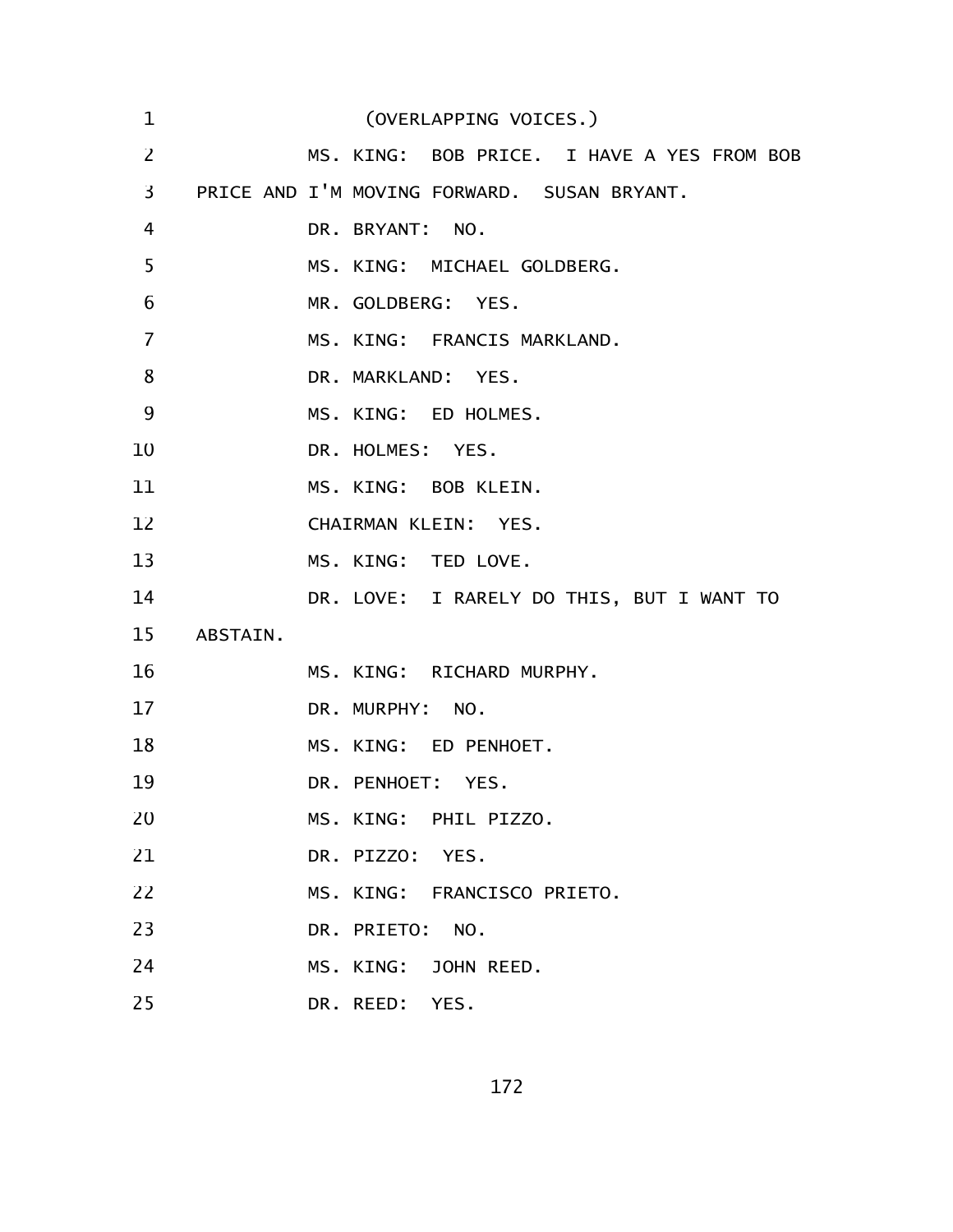MS. KING: DUANE ROTH. MR. ROTH: YES. MS. KING: DAVID SERRANO-SEWELL. MR. SERRANO-SEWELL: NO. MS. KING: JEFF SHEEHY. MR. SHEEHY: NO. MS. KING: OS STEWARD. DR. STEWARD: YES. MS. KING: LEON THAL. DR. THAL: YES. MS. KING: JANET WRIGHT. DR. WRIGHT: YES. MR. HARRISON: THE MOTION PASSES 13 TO 5 WITH ONE ABSTENTION. DR. MURPHY: THANK YOU. WE ARE NOW GOING TO THE FOURTH ITEM, WHICH IS THE CIRM BUDGET, FISCAL YEAR 2006-2007. WALTER, WILL YOU PLEASE LEAD US THROUGH THIS? MR. BARNES: CERTAINLY. THE MATERIAL WE'RE GOING TO BE GOING THROUGH IS LISTED AS AGENDA ITEM 9 D. IT FOLLOWS THE INFORMATION THAT YOU JUST WORKED ON. IN THE PAST THE ICOC HAS APPROVED BUDGETS FOR THE FIRST FISCAL YEAR PERIOD OF NOVEMBER 2D, 2004, THROUGH JUNE 30TH, 2005, AND FOR THE CURRENT FISCAL YEAR THAT WE'RE IN, JULY 1ST, '05, THROUGH JUNE 30, 1 2 3 4 5 6 7 8 9 10 11 12 13 14 15 16 17 18 19 20 21 22 23 24 25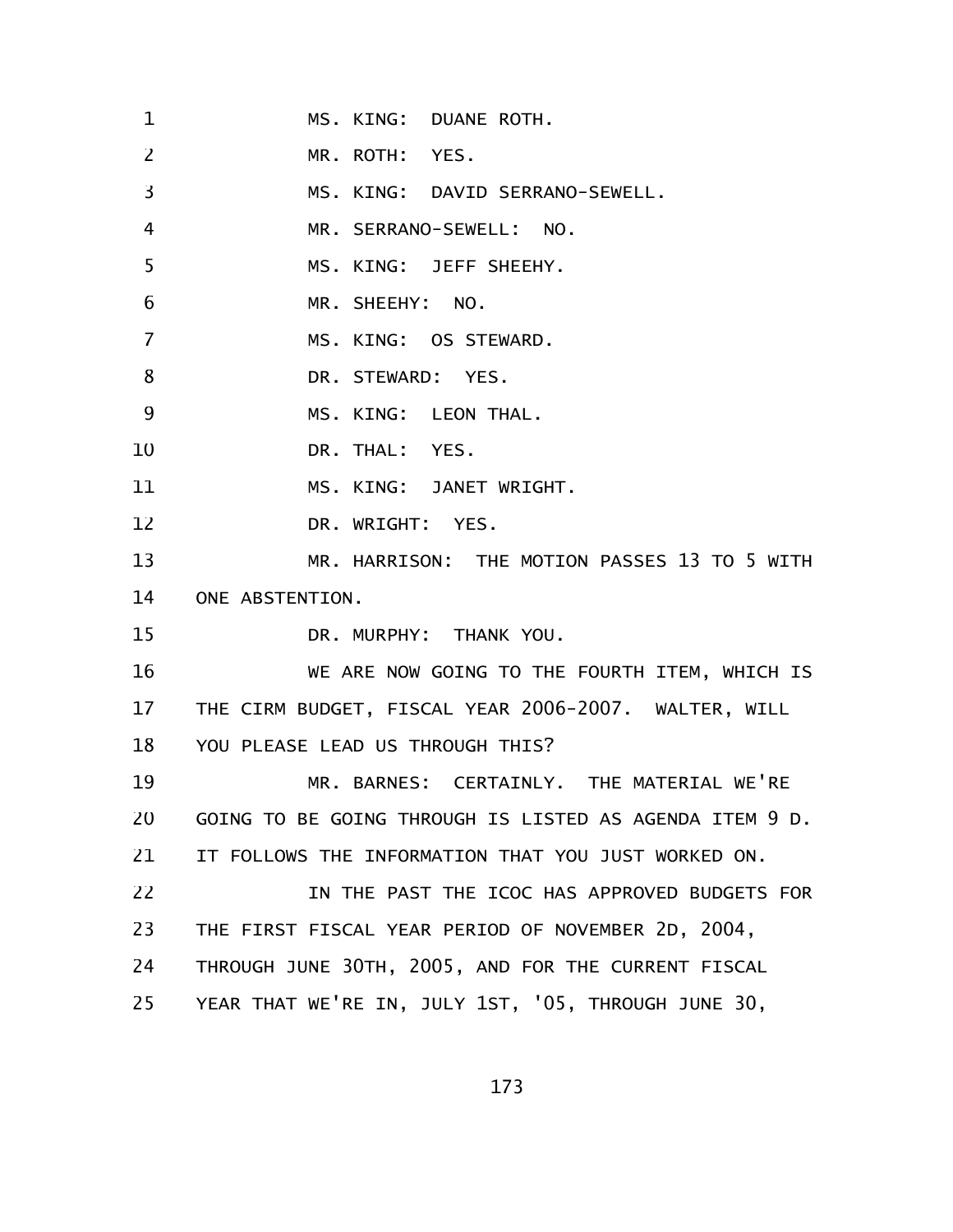2006. 1

THE PURPOSE OF THIS PRESENTATION IS TO BRING YOU UP TO DATE ON THE PROGRESS FOR THE TWO BUDGETS THAT YOU'VE ALREADY APPROVED AND TO RECOMMEND A BUDGET FOR NEXT YEAR, ALTHOUGH THE BUDGET THAT WE'RE RECOMMENDING WILL ONLY BE FOR THE FIRST SIX MONTHS, JULY 1ST THROUGH DECEMBER 31ST. AND I'LL BE GOING OVER WHY WE'RE ONLY RECOMMENDING SIX MONTHS AT THIS PARTICULAR TIME. 2 3 4 5 6 7 8

FIRST OFF, LET'S GO TO PAGE 3 IN THIS PRESENTATION. WHAT YOU WILL SEE HERE IS INFORMATION ABOUT THE FINAL BUDGET FOR THE PREVIOUS FISCAL YEAR ENDING JUNE 30TH, '05. THERE'S A COMPARISON BETWEEN THE BUDGET THAT YOU APPROVED, ACCORDING TO COST CATEGORIES, AND THE FINAL BUDGET, THE ACTUAL EXPENDITURES THAT WERE MADE ACCORDING TO THE VARIOUS CATEGORIES. IN ADDITION, YOU WILL FIND A LIST OF ACCOMPLISHMENTS OF CIRM DURING THIS PARTICULAR TIME USING THIS PARTICULAR BUDGET. 9 10 11 12 13 14 15 16 17 18

SO THIS IS PROVIDED JUST FOR INFORMATION, BUT IN ADDITION, WANTED TO POINT OUT THAT THIS BUDGET AND THIS PARTICULAR FISCAL YEAR HAS BEEN THE ONE AT WHICH WE HAVE HAD OUR FIRST FINANCIAL AUDIT THAT WAS REQUIRED BY PROPOSITION 71. THE AUDIT, AS YOU RECALL, WAS PERFORMED BY GILBERT & ASSOCIATES. AND THEY ISSUED A FINAL REPORT THAT STATES THE TESTS ALLOWED THEM TO 19 20 21 22 23 24 25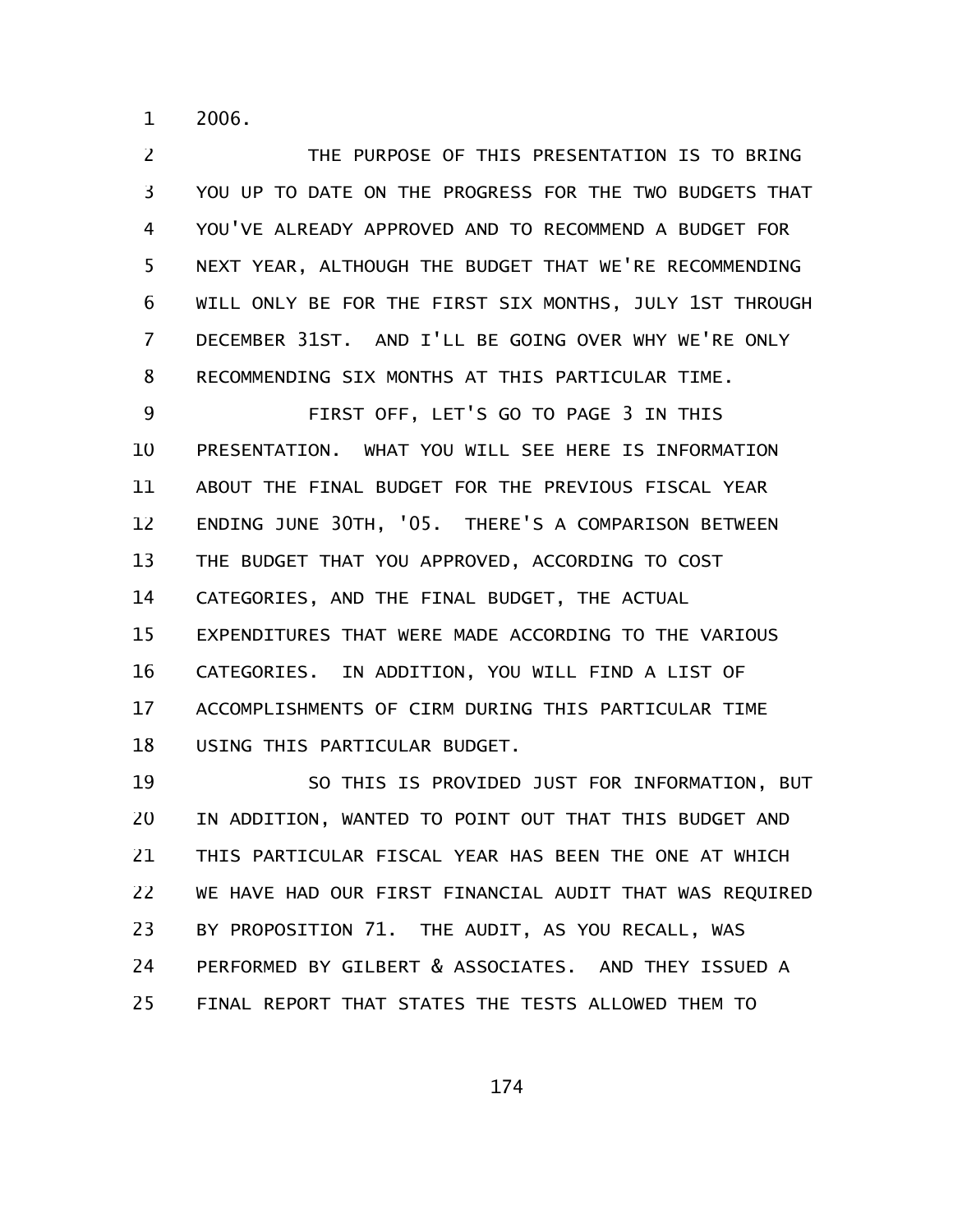CONCLUDE THAT OUR INTERNAL CONTROLS, USE OF DOLBY FUNDING, AND THAT THE FINAL FINANCIAL STATEMENTS WERE CORRECT. IN EFFECT, THEY ISSUED WHAT'S CALLED AN UNQUALIFIED OPINION; I.E., THERE WERE NO ITEMS IN THERE THAT WOULD MAKE THE FINANCIAL STATEMENTS OUT OF WHACK. 1 2 3 4 5

IN ADDITION, SINCE I MADE THIS PRESENTATION TO THE GOVERNANCE COMMITTEE, THE STATE CONTROLLER'S OFFICE HAS ACTUALLY COMPLETED THEIR REVIEW OF THE GILBERT AUDIT AND HAS ISSUED A FINAL REPORT OF THEIR REVIEW. THEIR FINAL REPORT INDICATED THAT THEY FELT THAT THE GILBERT AUDIT WAS PERFORMED CORRECTLY, AND THAT THE CONCLUSIONS THAT THEY CAME TO WERE CORRECT AS WELL. 6 7 8 9 10 11 12 13

SO THE NEXT STEP IS THAT THESE TWO AUDITS, THE AUDIT AND THE REVIEW, WILL BE GIVEN TO THE FAOC TO CONSIDER. THAT ORGANIZATION WILL BE MEETING AT THE DECISION OF THE STATE CONTROLLER. WE'RE NOT SURE EXACTLY WHEN THAT'S GOING TO TAKE PLACE. IT PROBABLY WON'T TAKE PLACE UNTIL MAYBE THE END OF JUNE SOMETIME. I SHOULD ALSO SAY THAT BOTH THE AUDIT REPORT AND THE REVIEWERS ISSUED WHAT THEY CALL MANAGEMENT LETTERS, WHICH CONTAIN SOME RECOMMENDATIONS FOR US TO CONSIDER WITH REGARD TO ONGOING FINANCIAL OPERATIONS, ALL OF WHICH WE'VE AGREED TO, SOME OF WHICH WE'VE ALREADY IMPLEMENTED, SOME OF WHICH WE'RE IN THE PROCESS OF 14 15 16 17 18 19 20 21 22 23 24 25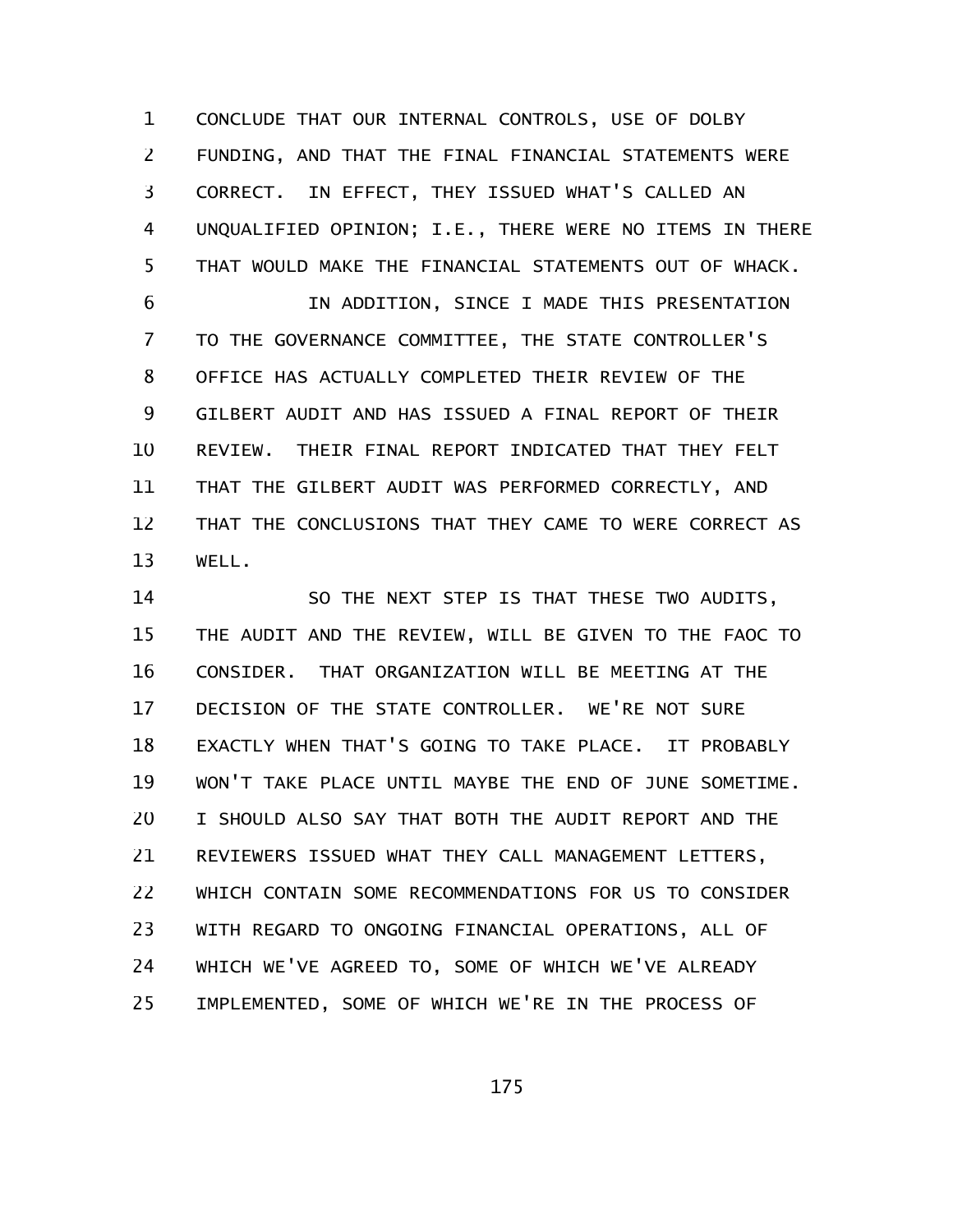IMPLEMENTING. 1

WE'RE EXPECTING TO BE ABLE TO PUT UP ON OUR WEBSITE A COPY OF THE AUDIT REPORT, THE REVIEW, AND THE TWO MANAGEMENT LETTERS THIS NEXT WEEK. 2 3 4

THEN I THINK MAYBE THE NEXT THING IS TO GO TO PAGE 4, WHICH TALKS ABOUT THE CURRENT YEAR THAT WE'RE IN. ESSENTIALLY WE HAVE THE APPROVED BUDGET THAT YOU APPROVED AND A FINAL PROJECTED BUDGET BASED UPON ALL OF THE COSTS THAT WE'VE INCURRED SO FAR AND WHAT WE EXPECT TO INCUR BETWEEN NOW AND THE END OF THE FISCAL YEAR. IN ADDITION, WE ALSO HAVE A LIST OF ACCOMPLISHMENTS THAT WE'VE MADE DURING THIS PARTICULAR FISCAL YEAR AND WHICH WE ALSO INTEND TO ACCOMPLISH BETWEEN NOW AND THE END OF THIS FISCAL YEAR. 5 6 7 8 9 10 11 12 13 14

THE FINAL PROJECTED BUDGET IS ALMOST EXACTLY EQUAL IN TOTAL TO THE APPROVED BUDGET, BUT IT ONLY IS THAT WAY BECAUSE WE HAVE DECIDED TO AND REQUESTED APPROVAL FROM THE STATE CONTROLLER'S OFFICE, THE DEPARTMENT OF JUSTICE, AND REMCHO TO DEFER PAYMENT ON BILLS THAT THEY HAVE FOR PART OF THIS FISCAL YEAR. AND THOSE BILLS ARE ESTIMATED TO COME UP TO ABOUT \$598,000. SO THIS IS A CASH FLOW ISSUE THAT'S HELPING US TO GET THROUGH THIS FISCAL YEAR AND TO GET INTO THE NEXT FISCAL YEAR AS WELL, WHICH I'LL GET INTO WHEN I GET TO THAT PART. SO WANTED TO MAKE SURE THAT YOU UNDERSTOOD 15 16 17 18 19 20 21 22 23 24 25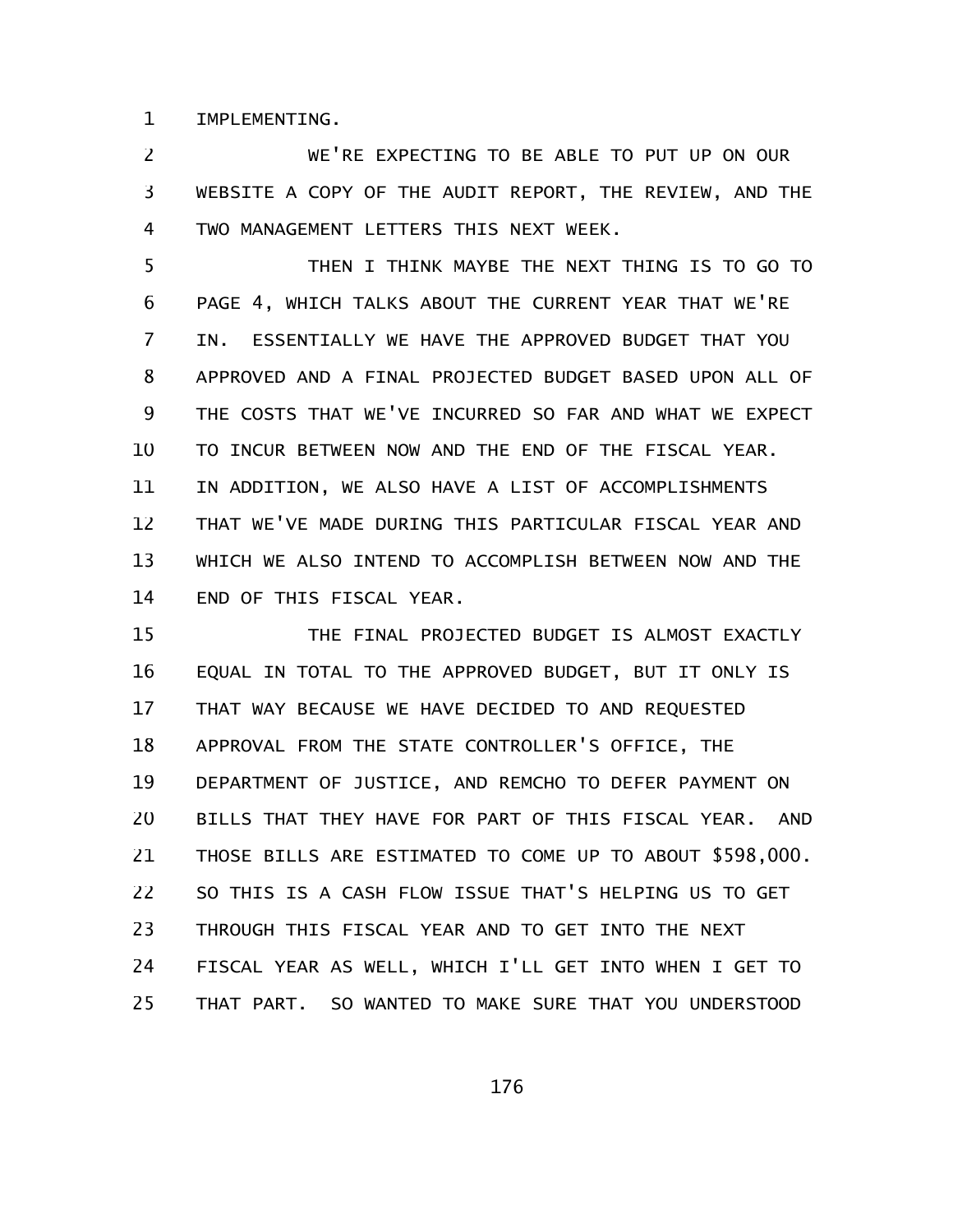THAT THIS PARTICULAR BUDGET IS BUILT ON THAT ASSUMPTION. I WOULD SAY THAT WE HAVE TALKED TO THE STATE CONTROLLER'S OFFICE, DEPARTMENT OF JUSTICE, AND REMCHO, AND THEY AGREED TO THAT DEFERRAL. 1 2 3 4

I ALSO SHOULD SAY THAT IF YOU GO TO ATTACHMENT OR PAGE 6, IF YOU RECALL, THIS BUDGET FOR THIS FISCAL YEAR WAS ACTUALLY DIVIDED UP ACCORDING TO THE FOUR COST CENTERS THAT ZACH AND THE ORGANIZATION HAS DEVELOPED. AND SO WHAT WE'RE SHOWING YOU HERE IS A COMPARISON BETWEEN THEIR PART OF THE ORIGINAL BUDGET AND THE REVISED BUDGET AND SOME OF THE MAJOR CHANGES THAT HAVE TAKEN PLACE BETWEEN THE ORIGINAL APPROVED BUDGET AND THE ONE WE'RE EXPECTING TO OCCUR. SO, AGAIN, THAT'S INFORMATION FOR YOU. 5 6 7 8 9 10 11 12 13 14

AND THEN FINALLY, WE'RE READY TO TALK A LITTLE BIT ABOUT THE PROPOSED BUDGET. BEFORE WE GET INTO THAT, LET'S GO BACK TO PAGE 1 AGAIN. IF YOU RECALL FROM PREVIOUS TIMES I'VE COME BEFORE YOU TO TALK ABOUT THE BUDGET, I'VE SAID THAT TO A CERTAIN EXTENT WHAT WE CAN DO IN A BUDGET DEPENDS UPON HOW MUCH MONEY WE HAVE AVAILABLE TO US. AND SO IN THE MIDDLE OF THIS PAGE, YOU WILL SEE A LISTING OF ALL THE SOURCES OF FUNDS THAT WE HAVE HAD AVAILABLE OR HAVE AVAILABLE ALL THE WAY BETWEEN NOW AND THROUGH DECEMBER 31, 2006. NOW, THESE ARE ACTUAL AMOUNTS THAT HAVE COME 15 16 17 18 19 20 21 22 23 24 25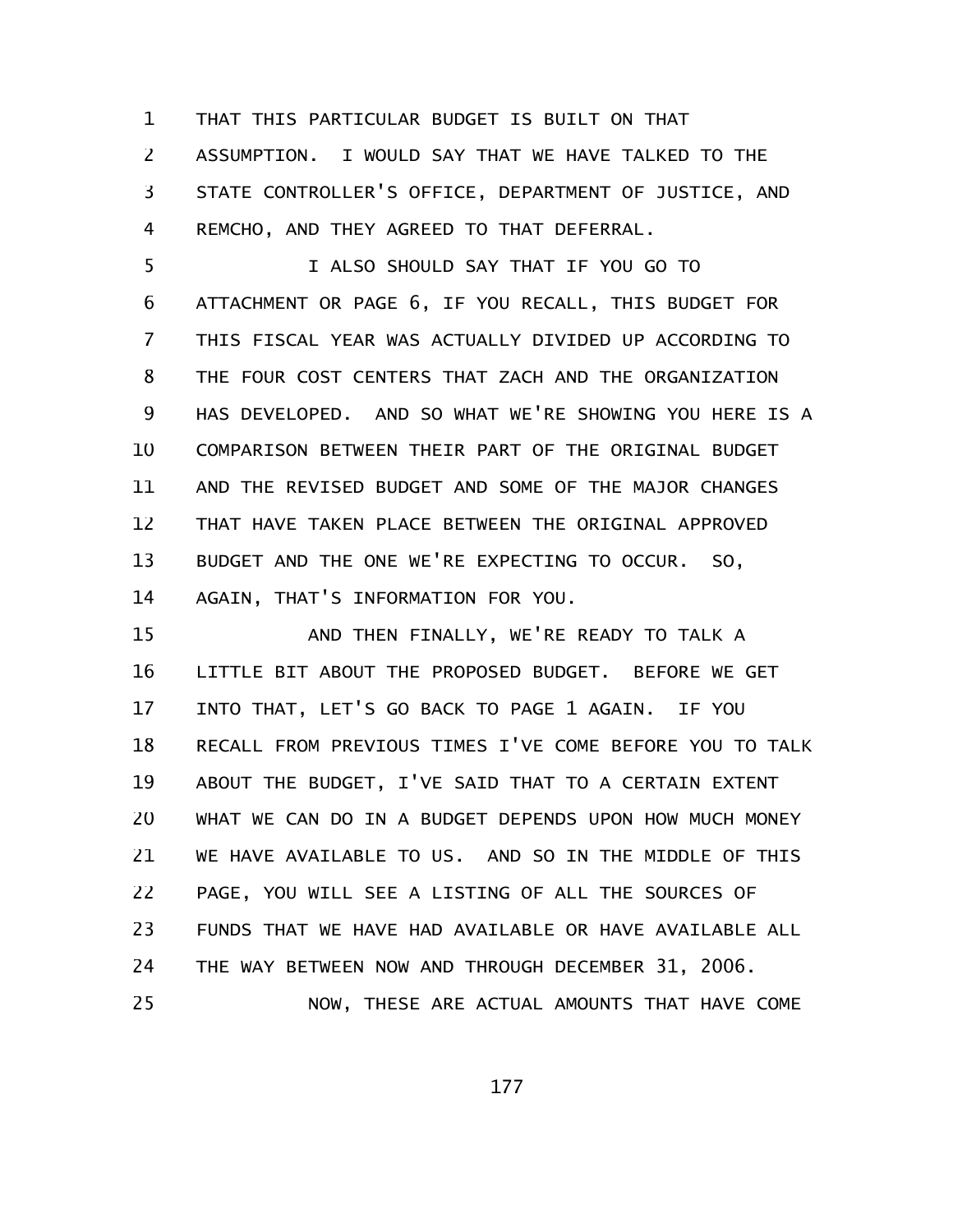IN AND ARE DEPOSITED AND THAT WE HAVE AVAILABLE TO US. SO WHAT WE HAVE IS THE ORIGINAL \$3 MILLION GENERAL FUND LOAN, WE HAVE THE DOLBY GRANT, WHICH WAS FIVE MILLION, BUT BECAUSE IT EARNS INTEREST THROUGH THE FULL MONEY INVESTMENT ACCOUNT ON BALANCES THAT WE HAVE NOT SPENT, WE'VE ACTUALLY EARNED ALMOST \$74,000, SO THAT ADDITIONAL AMOUNT IS AVAILABLE TO US. WITH THE SALE OF THE RECENT \$14 MILLION IN BAN'S, WE HAVE CALCULATED THAT \$420,000 OF THAT CAN BE USED FOR WHAT ARE CALLED GENERAL ADMINISTRATIVE EXPENSES, 405,000 CAN BE USED FOR WHAT'S CALLED GRANTS ADMINISTRATIVE FUNDS. IN ADDITION, BASICALLY ALL LEGAL COSTS CAN BE CHARGED TO THE MONEY THAT'S AVAILABLE FOR GRANTS. 1 2 3 4 5 6 7 8 9 10 11 12 13

AND AFTER PAYING THE 12.1 MILLION IN GRANTS FOR TRAINING GRANTS FOR THE FIRST YEAR, WE HAVE APPROXIMATELY \$983,000 LEFT OVER THAT CAN PAY FOR LEGAL COSTS. AND THEN WE RECEIVED A GIFT THAT WAS ANNOUNCED LAST MEETING, THE GOLDMAN FOUNDATION, FOR \$350,000. 14 15 16 17 18

NOW, WITH THE MONEY THAT WE HAVE HERE, THESE PARTICULAR AMOUNTS, WE CAN PAY FOR ALL THE ACTUAL EXPENDITURES FOR THE PRIOR YEAR, ALL OF THE PROPOSED EXPENDITURES FOR THE CURRENT YEAR THAT WE'RE IN, AND WE CAN CONTINUE TO SPEND AT OUR CURRENT LEVELS WITH CONTINUED DEFERRALS FOR THE THREE AGENCIES THAT WE TALKED ABOUT ALL THE WAY THROUGH THE FIRST SIX MONTHS 19 20 21 22 23 24 25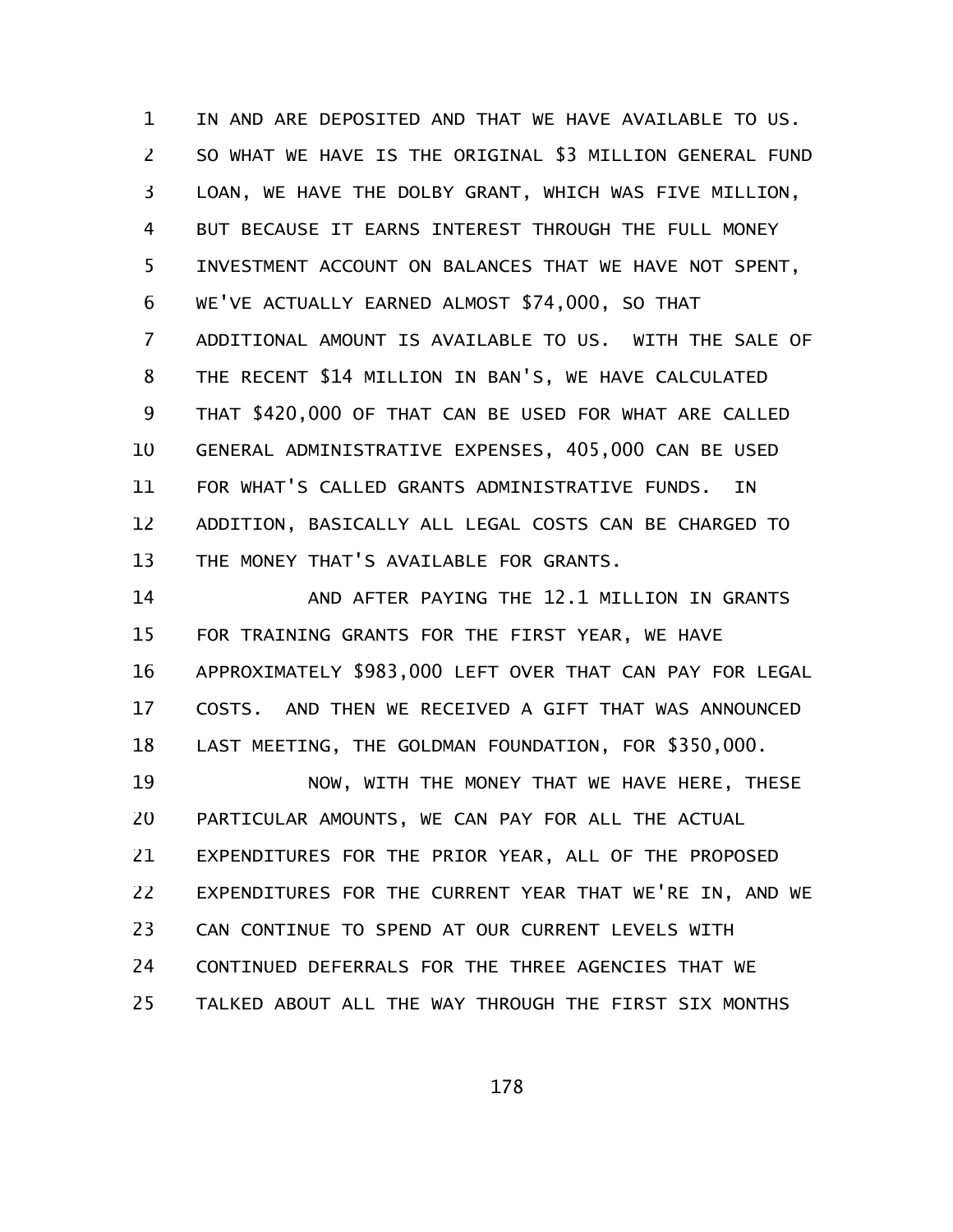OF THE UPCOMING FISCAL YEAR. WE'RE ACTUALLY GOING TO -- ACTUALLY THE ACTUAL AMOUNTS, IF YOU COMPARE THIS TO THE AMOUNTS BUDGETED, THERE'S ACTUALLY A LITTLE BIT OF A DEFICIT OF ABOUT HALF A MILLION DOLLARS. AND WHEN I SAY A LITTLE BIT OF A DEFICIT OF HALF A MILLION DOLLARS, I REALIZE I'VE PROBABLY BEEN WORKING FOR GOVERNMENT TOO LONG. BUT IN ADDITION TO THESE PARTICULAR AMOUNTS THAT WE ACTUALLY HAVE IN HAND, WE'RE EXPECTING TO GET ADDITIONAL FUNDING WHICH SHOULD COVER THIS PARTICULAR AMOUNT OF MONEY. 1 2 3 4 5 6 7 8 9 10

IF YOU RECALL, AGAIN, AT THE LAST ICOC MEETING, AMY LEWIS MENTIONED THAT THERE WAS \$150,000 OF ADDITIONAL GRANTS OR GIFTS THAT ARE COMING TO US. AND WE EXPECT TO GET FUNDING, AS ZACH HALL HAS MENTIONED, FROM THE GALA THAT WAS RECENTLY HELD. WE EXPECT THOSE TO PROVIDE US WITH AT LEAST ENOUGH MONEY TO COVER THAT, PROBABLY A LITTLE BIT MORE. 11 12 13 14 15 16 17

NOW, IF YOU GO TO PAGE 8, YOU CAN SEE THAT THIS CONCLUSION IS BASED UPON A BUDGET THAT WE'VE CALLED SCENARIO 1. AND UNDER SCENARIO 1, ESSENTIALLY WE DON'T GET ANY NEW STAFF. WE ARE ABLE TO HIRE A CHIEF OF COMMUNICATIONS TO REPLACE NICOLE AND A NEW CHIEF ADMINISTRATIVE OFFICER TO TAKE MY JOB. WE CAN CONTINUE WORKING AND COMPLETE THE WORK ON THE STRATEGIC PLAN. WE CAN SPONSOR THE EGG DONOR CONFERENCE. WE CAN 18 19 20 21 22 23 24 25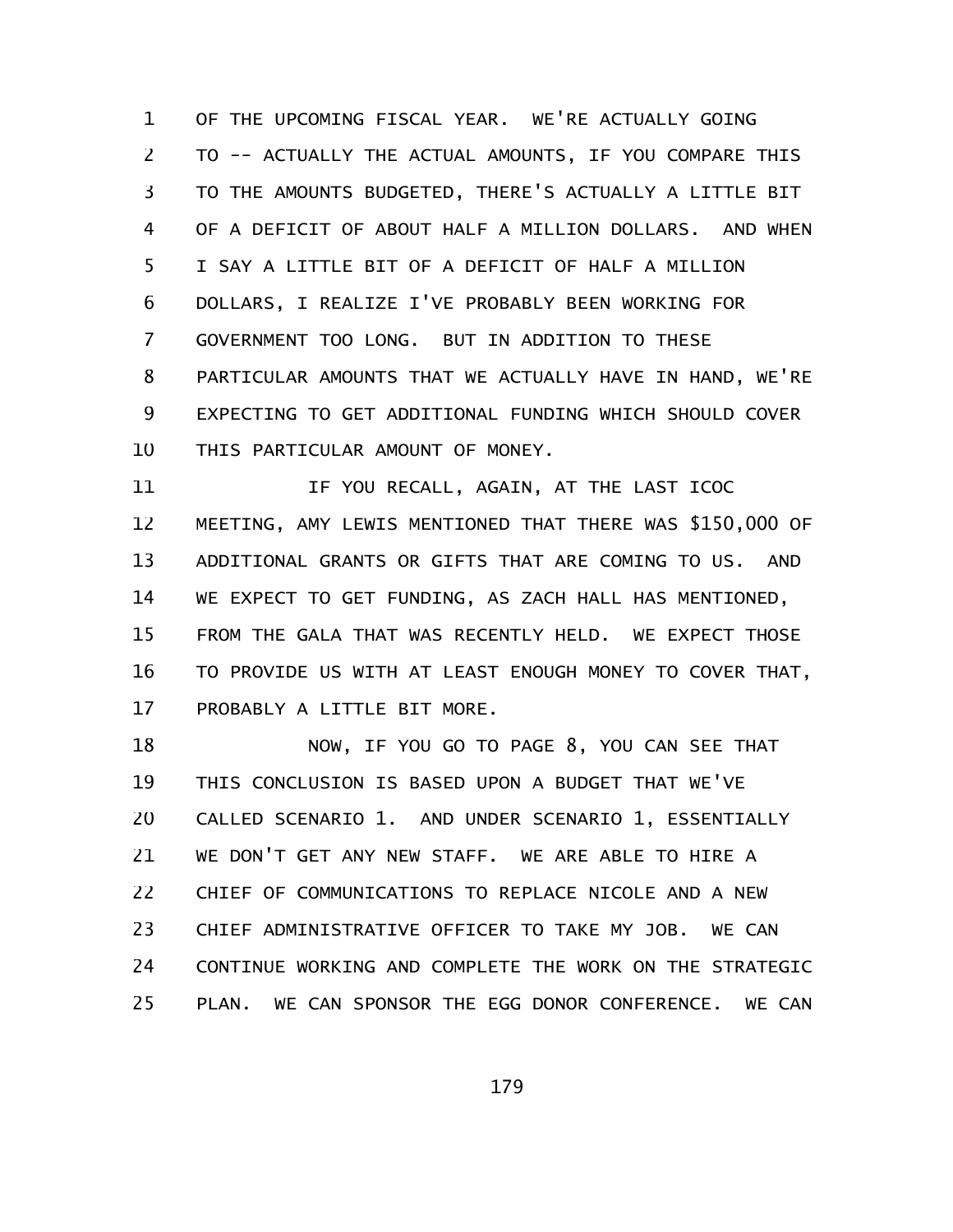SPONSOR THE PARTICIPATION IN THE UNITED CALIFORNIA RESEARCHERS AND THE CONFERENCE THAT'S SCHEDULED IN THE UNITED KINGDOM, AND WE CAN PRETTY MUCH CONTINUE OUR CURRENT LEVEL OF OPERATIONS. HOWEVER, THIS IS BASICALLY THE PROGRAMMATIC EQUIVALENT OF STANDING STILL. AND WE REALLY FEEL THAT WE SHOULD BE LOOKING TO EXPAND PARTICULARLY IN OUR PROGRAM AREAS AS WELL. 1 2 3 4 5 6 7

SO WE'VE DEVELOPED A SCENARIO 2 WHICH BASICALLY IS BASED ON THE IDEA THAT THE ADDITIONAL 36 MILLION THAT BOB AND HIS STAFF HAVE BEEN WORKING ON, IF YOU RECALL, THEY'VE INDICATED THAT THEIR GOAL IS TO SELL \$50 MILLION IN BAN'S. WE'VE GOT THE 14. THEY'RE WORKING VERY HARD TO GET THE ADDITIONAL 36 MILLION. IF WE GET THAT 36 MILLION, WE WOULD PROPOSE A BUDGET UNDER SCENARIO 2 WHICH WOULD ALLOW US TO HIRE A SCIENTIFIC PROGRAM OFFICER TO BEGIN WORK ON REQUESTS FOR PROPOSAL FOR INNOVATIVE GRANTS. WE WOULD HIRE A SENIOR OFFICER OF FACILITIES TO WORK WITH THE FACILITIES WORKING GROUP AND BEGIN WORKING TO DEVELOP GUIDELINES FOR THAT PROGRAM. IN ADDITION, WE'D HIRE AN ADMINISTRATIVE ASSISTANT FOR THE CHIEF OF COMMUNICATIONS TO ASSIST WITH THE WORKLOAD IN THAT ORGANIZATION. AND WE WOULD ALSO BE ABLE TO PAY ALL OF OUR DEFERRALS AND GET OURSELVES UP TO DATE WITH THAT. 8 9 10 11 12 13 14 15 16 17 18 19 20 21 22 23 24

SO ESSENTIALLY WE GET ALL THE ITEMS THAT WE 25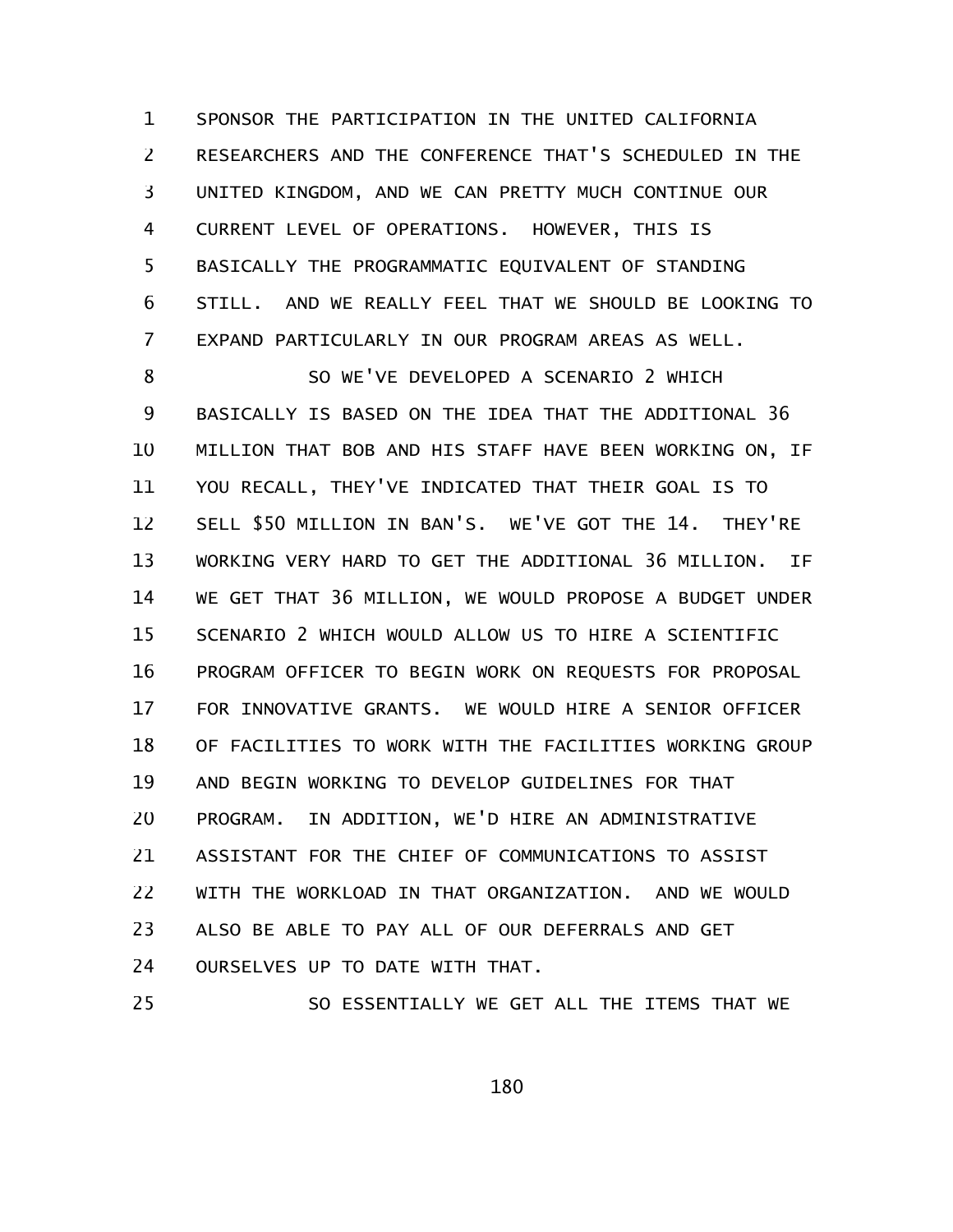GET UNDER SCENARIO 1. WE HAD THE DEVELOPMENT OF THE CONCEPT RFP FOR INNOVATION GRANTS, DEVELOP POLICIES FOR RESEARCH FACILITIES, ADEQUATE AND TIMELY RESPONSE TO THE MEDIA INQUIRIES, AND DEVELOPMENT OF A MEDIA PLAN THAT'S CONSISTENT WITH THE STRATEGIC PLAN THAT WE'RE DEVELOPING, ALL DEFERRALS ARE PAID, AND IN ADDITION, THE FUNDING THAT'S AVAILABLE FROM \$36 MILLION, AND ALL OF THAT IS DOCUMENTED IN THE NEXT ATTACHMENT ON PAGE 10, THERE'S ABOUT \$32 MILLION LEFT FOR GRANTS. SO ESSENTIALLY THAT BASICALLY COVERS OUR SECOND YEAR OF TRAINING GRANT PROGRAMS AND PROVIDES MONEY FOR AN ADDITIONAL PROGRAM AS WELL. 1 2 3 4 5 6 7 8 9 10 11 12

AND THEN, FINALLY, THERE WOULD PROBABLY BE ABOUT 1.6 MILLION IN ADDITIONAL ADMIN FUNDS FROM THE SALE THAT WE COULD USE TO START COVERING COSTS AFTER DECEMBER 31ST. NOT ENOUGH TO COVER ALL THE COSTS AT THIS HIGHER LEVEL, BUT CERTAINLY GET US TWO OR THREE MONTHS INTO THE REMAINING PART OF THIS FISCAL YEAR. 13 14 15 16 17 18

SO OUR RECOMMENDATION, AND THIS IS VERY SIMILAR TO RECOMMENDATIONS I BROUGHT TO YOU BEFORE, IS THAT YOU APPROVE THE SCENARIO 1 BUDGET, WHICH BASICALLY IS THE ONE WE KNOW WE CAN ATTAIN, BUT THAT YOU ALSO GIVE US AUTHORITY TO MOVE TO THE SCENARIO 2 BUDGET AS SOON AS THE BAN'S ARE SOLD. SO BASICALLY ALLOWS US TO MOVE INTO THAT HIGHER LEVEL OF ACTIVITY AS SOON AS THE 19 20 21 22 23 24 25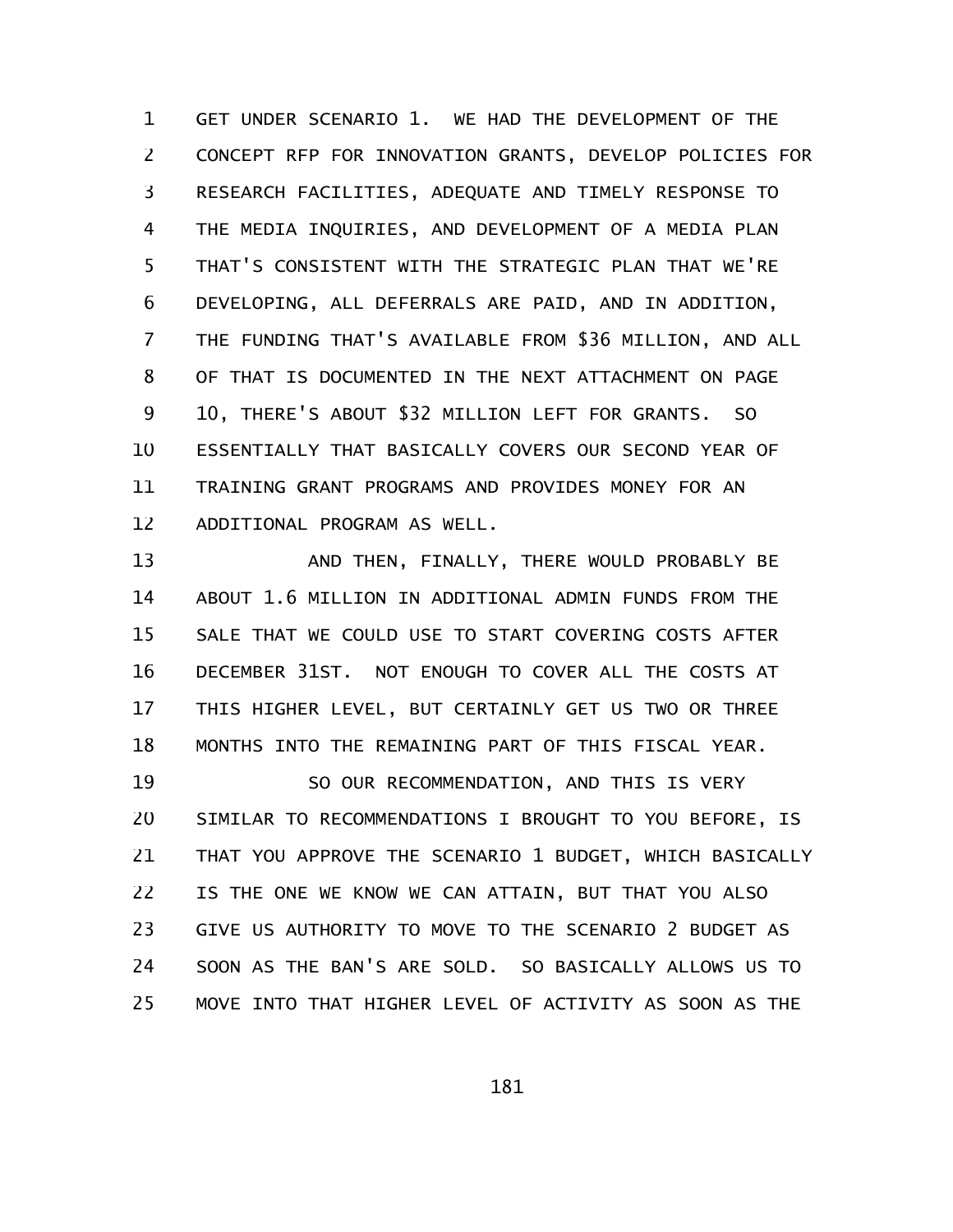BAN'S ARE SOLD. 1

WHAT WE'RE PLANNING TO DO AT THE AUGUST 2006 MEETING IS TO COME BACK TO YOU WITH AN UPDATE ON THE BAN SALES AND THE GRANTS OR THE GIFTS AND ANYTHING ELSE AND TO ALSO PROVIDE YOU WITH A FULL FISCAL YEAR FOR '06-'07 SO THAT YOU CAN SEE HOW THAT'S GOING TO PLAY OUT. BUT FOR NOW WHAT WE'D LIKE YOU TO DO IS AT LEAST GIVE US THE APPROVAL FOR THE FIRST SIX MONTHS UNDER SCENARIO 1 AND GIVE US THE AUTHORITY TO MOVE SCENARIO 2 AS SOON AS THE BAN'S ARE APPROVED. DR. MURPHY: WALTER, THANK YOU VERY MUCH FOR THAT VERY CLEAR EXPLANATION. UNFORTUNATELY WE HAVE 2 3 4 5 6 7 8 9 10 11 12

LOST OUR QUORUM, SO THE BEST WE CAN DO IS GIVE YOU A 13

SENSE OF THE COMMITTEE ON YOUR REQUEST. 14

DISCUSSION BY THE ICOC? 15

DR. BALTIMORE: THERE'S NO SCENARIO FOR GETTING LESS THAN THE TOTAL 36 MILLION. IS THE 36 MILLION SO INTERLOCKED THAT IT EITHER HAPPENS OR IT DOESN'T HAPPEN? THERE'S NO HALFWAY? 16 17 18 19

CHAIRMAN KLEIN: IN DISCUSSIONS WITH PEOPLE OR PRINCIPALS WHO HAVE MADE THE COMMITMENTS TO DATE, WE'RE IN A RANGE THAT, EVEN WITH THE INCENTIVES THAT WE'RE TRYING TO CREATE TO CLOSE THIS, THAT I BELIEVE THAT THE PRINCIPALS WOULD CLOSE WITH THE AMOUNT WE HAVE NOW, WHICH IS VERY CLOSE TO THE TOTAL, BUT NOT EXACTLY 20 21 22 23 24 25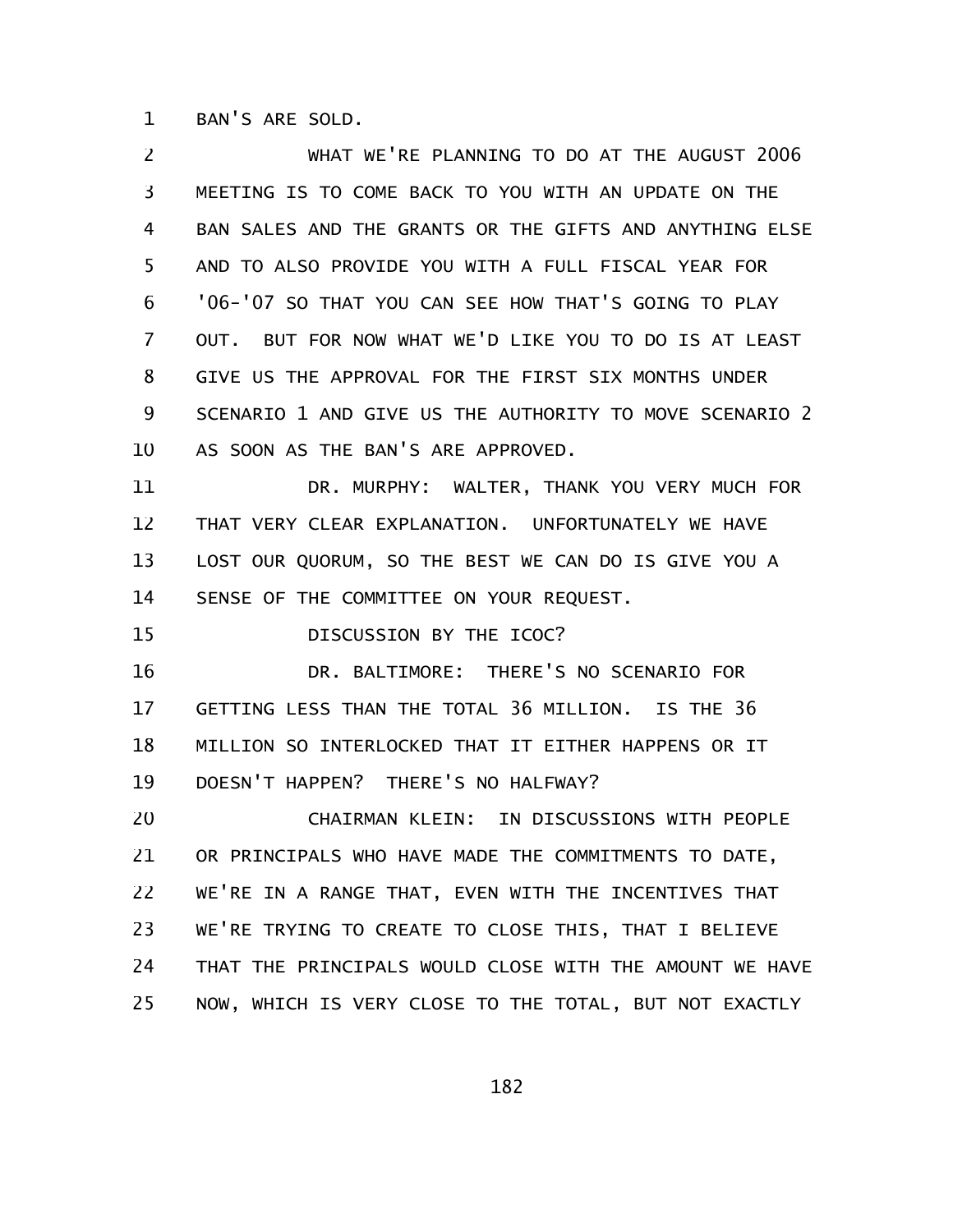AT THE TOTAL. WE HAVE LAYERS OF LAWYERS AND FINANCIAL ADVISORS THAT GET INVOLVED BOTH IN THE PRIVATE NONPROFIT SECTOR AS WELL AS IN THE TREASURER'S OFFICE AND ATTORNEY GENERAL'S OFFICE THAT WE'RE WORKING THROUGH, BUT WE SHOULD BE VERY CLOSE TO THAT. AND IF WE NEEDED, FOR TIMING REASONS, TO CLOSE, WE WOULD BE CLOSING WITH ABOUT 90 PERCENT OF OUR TOTAL, AND THEN DOING A LAST INCREMENT THAT WOULD COVER THE LAST COMPONENT SEPARATELY. 1 2 3 4 5 6 7 8 9

DR. BALTIMORE: SO THE LIKELIHOOD OF SCENARIO 1 CONTINUING ON UNTIL WE RUN UP AGAINST A WALL IS NOT GREAT. 10 11 12

CHAIRMAN KLEIN: IT IS DEFINITELY NOT GREAT. I WOULD AUGMENT THE COMMENTS TO SAY THAT I BELIEVE THIS WINTER AND NEXT SPRING WE NEED TO DO AN ADDITIONAL 50 MILLION BECAUSE THAT WILL DRIVE OUR PROGRAM AND OUR OVERHEAD FOR THE SECOND HALF OF THIS FISCAL YEAR AND, IN FACT, WOULD BE THE SOURCE OF FUNDING THE SECOND YEAR OF TRAINING GRANTS THAT WOULD ALLOW US TO DO A PROGRAMMATIC INNOVATION GRANTS OR OTHER GRANT PROGRAM THE BOARD WOULD APPROVE WITH 32 MILLION AND USE THE SECOND 50 MILLION TO FUND THE SECOND YEAR TRAINING GRANTS AND ALLOW MONEY FOR FURTHER RESEARCH GRANTS TO GUIDE OUR PROGRAMS. BUT WE ARE A PERFORMANCE DRIVEN ORGANIZATION WHERE THE OVERHEAD RATIOS ARE BASED UPON 13 14 15 16 17 18 19 20 21 22 23 24 25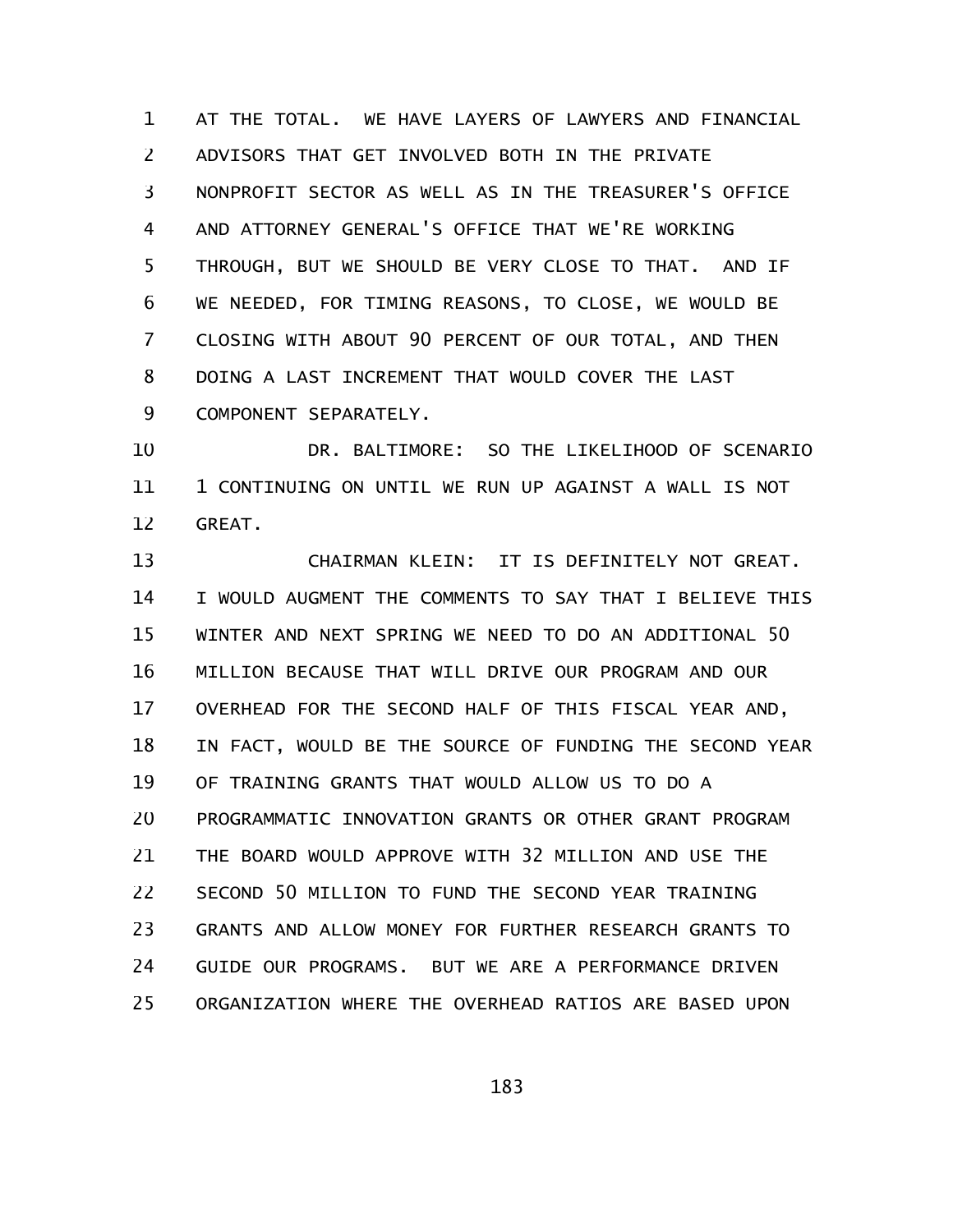OUR PRODUCTION OF GRANTS. SO IN ORDER TO RUN THE ORGANIZATION, WE HAVE TO MAKE MORE GRANTS TO HAVE THE OVERHEAD. THE OVERHEAD IS RESTRICTED TO 5.9 PERCENT OF THE ACTUAL FUNDING OBTAINED. 94 CENTS OF EVERY DOLLAR GOES TO RESEARCH, AND SO IT IS WRITTEN TO DRIVE PERFORMANCE. 1 2 3 4 5 6

DR. MURPHY: OTHER COMMENTS BY THE ICOC? DR. LOVE: THAT APPLIES TO EVEN THIS MONEY -- I JUST WANTED TO CLARIFY THAT THE POINT THAT BOB MADE REGARDING THE RESTRICTION OF RATIO OF RESEARCH TO OVERHEAD APPLIED TO EVEN THESE DOLLARS THAT WE'RE RAISING AND NOT JUST TO SELL THE BAN'S. 7 8 9 10 11 12

CHAIRMAN KLEIN: THAT'S RIGHT. AND ALL OF THE BUDGET THAT'S BEEN PROPOSED TODAY LIVES WITHIN THOSE RESTRICTIONS, FAITHFUL TO PROPOSITION 71. 13 14 15

DR. MURPHY: FURTHER COMMENTS BY THE ICOC? DR. PENHOET: I MIGHT JUST COMMENT. MY OWN PERSONAL BELIEF IS 5.9 PERCENT IS NOT ENOUGH MONEY TO RUN A VIGOROUS GRANTING ORGANIZATION. I BELIEVE WE WILL FACE THE CHALLENGE OF RAISING MONEY PRIVATELY FOR THE ENTIRE LIFETIME OF THIS ORGANIZATION TO HAVE A -- IF YOU LOOK AT EVERY FOUNDATION I KNOW OF OF A COMPARABLE SIZE, THE NUMBER IS GENERALLY 10 TO 12 PERCENT OF WHAT IT TAKES FOR OVERHEAD. YOU KNOW THE MAN I WORK FOR VERY WELL, DAVID. WE DON'T WASTE ANY 16 17 18 19 20 21 22 23 24 25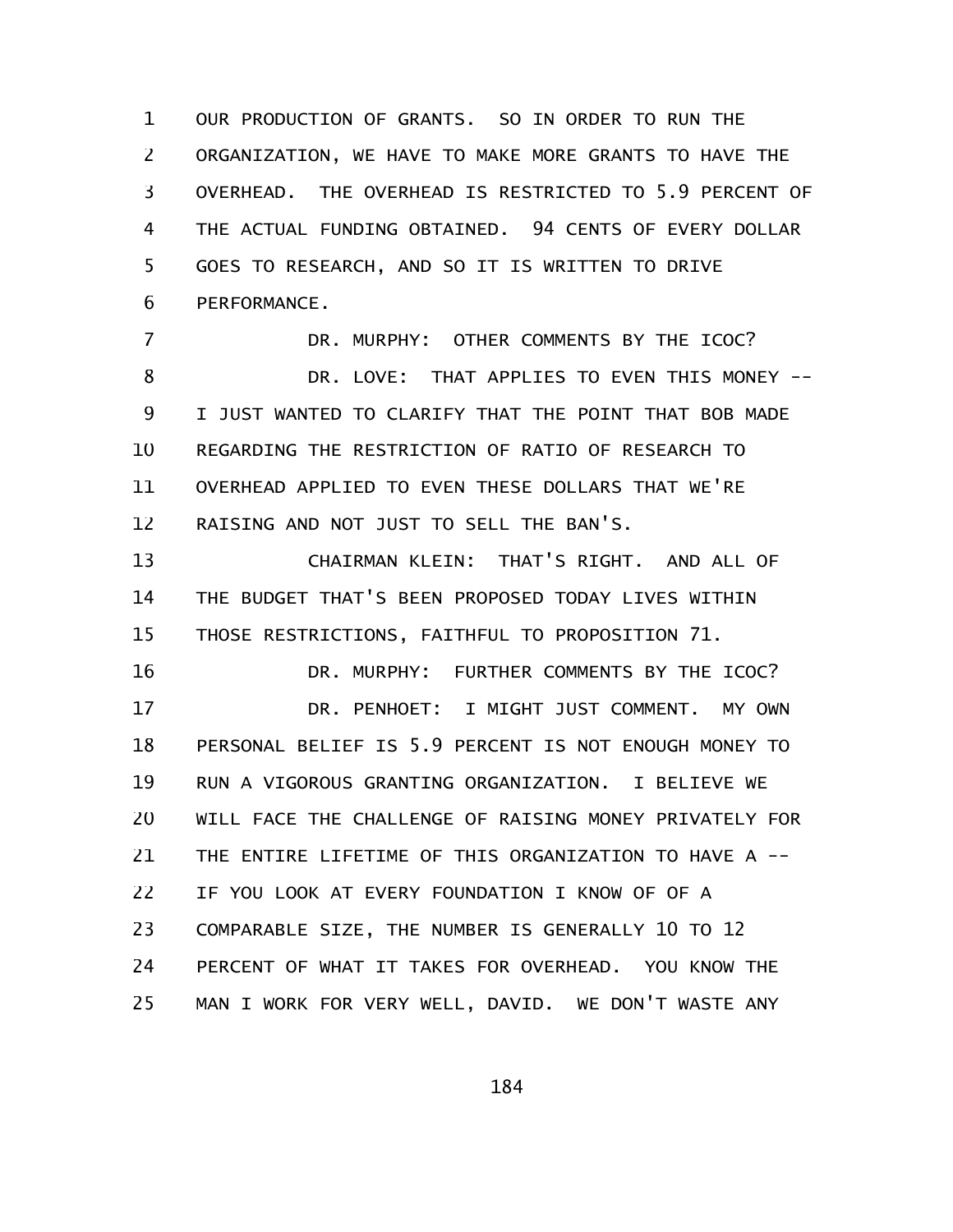MONEY AT THE MOORE FOUNDATION. WE WORK HARD TO DO THIS FOR 11 PERCENT. SO IT'S A VERY, VERY, VERY MODEST --DR. BALTIMORE: SOMETHING YOU JUST SAID IS INCONSISTENT WITH THE ANSWER THAT TED GOT. YOU SAID THAT YOU WANT TO -- YOU'RE GOING TO NEED TO RAISE PRIVATE MONEY IN ORDER TO AUGMENT THE OVERHEAD. BUT BOB SAID THAT ANY MONEY YOU RAISE IS STILL SUBJECT -- CHAIRMAN KLEIN: NO. ANY FUNDS THAT ARE ISSUED THROUGH STATE BONDS. SO, FOR EXAMPLE, WHEN I WAS ABLE TO GET THE DOLBY GIFT, THAT IS NOT UNDER THIS RESTRICTION. AND THE RICHARD GOLDMAN FUNDS THAT ED AND I TOGETHER OBTAINED ARE NOT UNDER THIS RESTRICTION. SO WE'RE AUGMENTING AS WE GO OUR BUDGET WITH DONATIONS. WE HAVE THE ADVANTAGE THAT BECAUSE THE STATE COMPETITION AND THE NATURE OF OUR OPERATING FACILITIES BEING WITHOUT OPERATING COST FOR A DECADE, THAT WE'RE OPERATING AS IF WE HAVE AN 8- OR 9-PERCENT OVERHEAD FACTOR BUILT IN, THAT WE'RE SAVING 2 OR 3 PERCENT, WHICH IS A BIG BENEFIT, AND STRATEGICALLY IT WAS AN IMPORTANT THING TO DO. 1 2 3 4 5 6 7 8 9 10 11 12 13 14 15 16 17 18 19 20

DR. STEWARD: I DID HAVE A QUESTION, JUST TO FOLLOW UP ON THAT FIGURE, THAT PERCENTAGE. DOES THAT HAVE TO APPLY AT EACH AND EVERY, SAY, MONTHLY BUDGET, OR IS THIS SOMETHING THAT, FOR EXAMPLE, IN YEAR ONE WE MIGHT GO OVER AND IN YEAR TWO WE COULD ADJUST BACK SO 21 22 23 24 25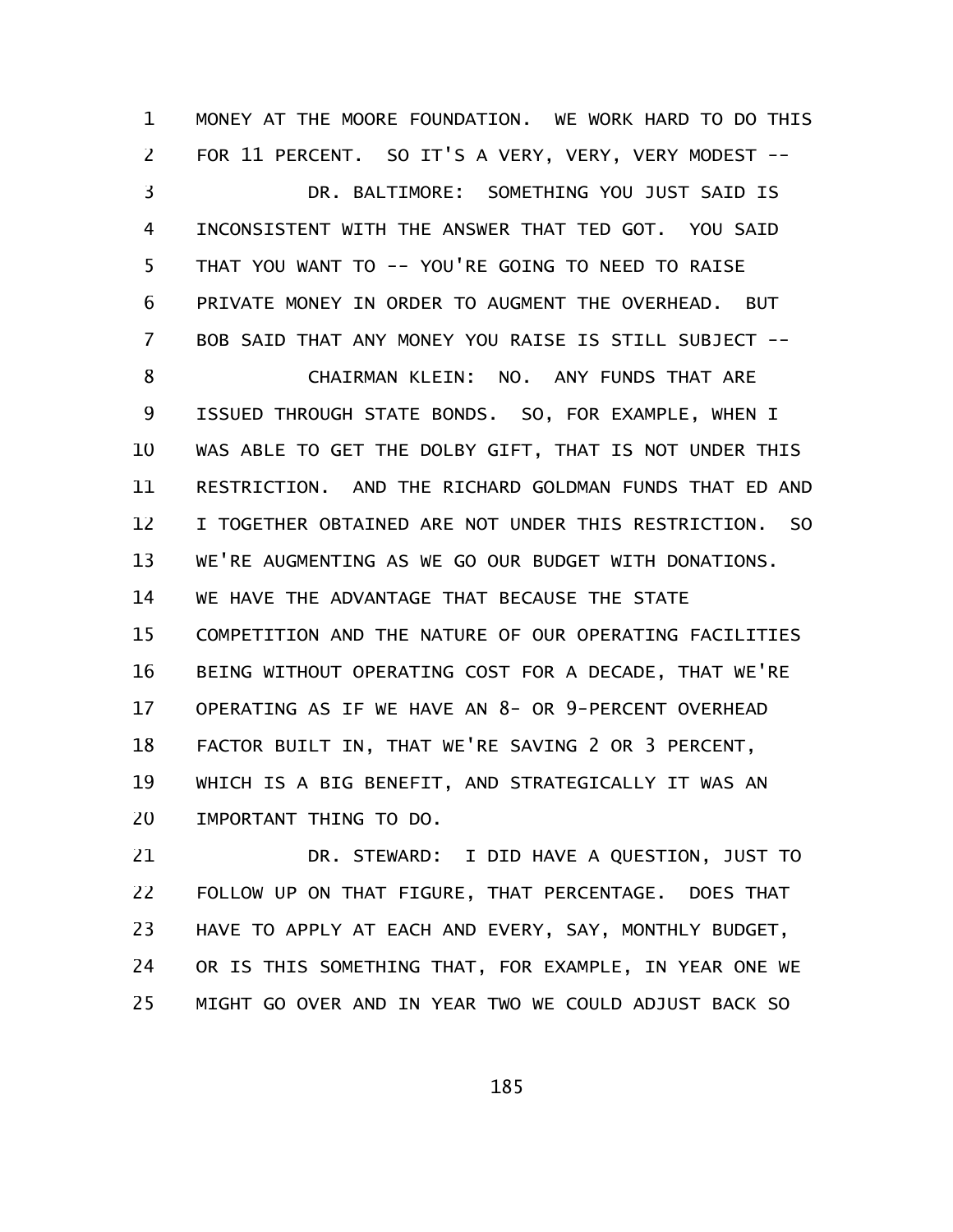THAT THE NET PERCENTAGE OF ADMINISTRATIVE COST WAS IN THAT RANGE? WHAT IS OUR RANGE OF FLEXIBILITY AS GOVERNED BY PROP 71? 1 2 3

CHAIRMAN KLEIN: SURE. LET ME WALK THROUGH THAT FOR YOU. IT'S BASED UPON BONDS ISSUED. AND SO AS LONG AS WE STAY TRUE TO THE BONDS ISSUED, WE ARE OPERATING IN A REASONABLE RANGE. IN ORDER TO EFFECTIVELY, IN RELATIONSHIP TO DR. PENHOET'S COMMENT, TO HAVE A FULLY FUNDED ORGANIZATION, AT 5.9 PERCENT OVERHEAD, YOUR BREAKEVEN IS ABOUT 200 MILLION A YEAR IN PRODUCTION. RIGHT. FOR 250 MILLION A YEAR, YOU PROBABLY HAVE SOME SURPLUSES TO THINK FOR SUPPLEMENTAL USES AND ENRICHMENT PROGRAMS AND THINGS OF THIS KIND. 4 5 6 7 8 9 10 11 12 13

BUT LAST NIGHT, AS PART OF THE STRATEGIC PLAN PLANNING SESSION, I MADE THE COMMENT THAT IF YOU LOOK AT THE ORIGINAL BUSINESS PLAN SUBMITTED TO THE LEGISLATIVE ANALYST, YOU SEE A ROUNDING UP OF PROGRAMS, BUT WHAT YOU SEE IS THAT IN THE EARLY YEARS, IN ORDER TO MAKE SURE WE HAVE FACILITIES THERE FOR SCIENTIFIC EXPANSION AND TO PROTECT THE INSTITUTION POLITICALLY FROM CHANGES IN WASHINGTON, SUBSTANTIAL PORTIONS OF THE EARLY YEARS WERE FACILITIES GRANTS. AND THE STRATEGIC IMPORTANCE OF THE REVENUE STREAM OF FACILITIES GRANTS IS THAT IF YOU DO \$100 MILLION OF FACILITIES GRANTS, AND LET'S SAY THAT, TO BE OVER SIMPLISTIC, SIX GRANTS 14 15 16 17 18 19 20 21 22 23 24 25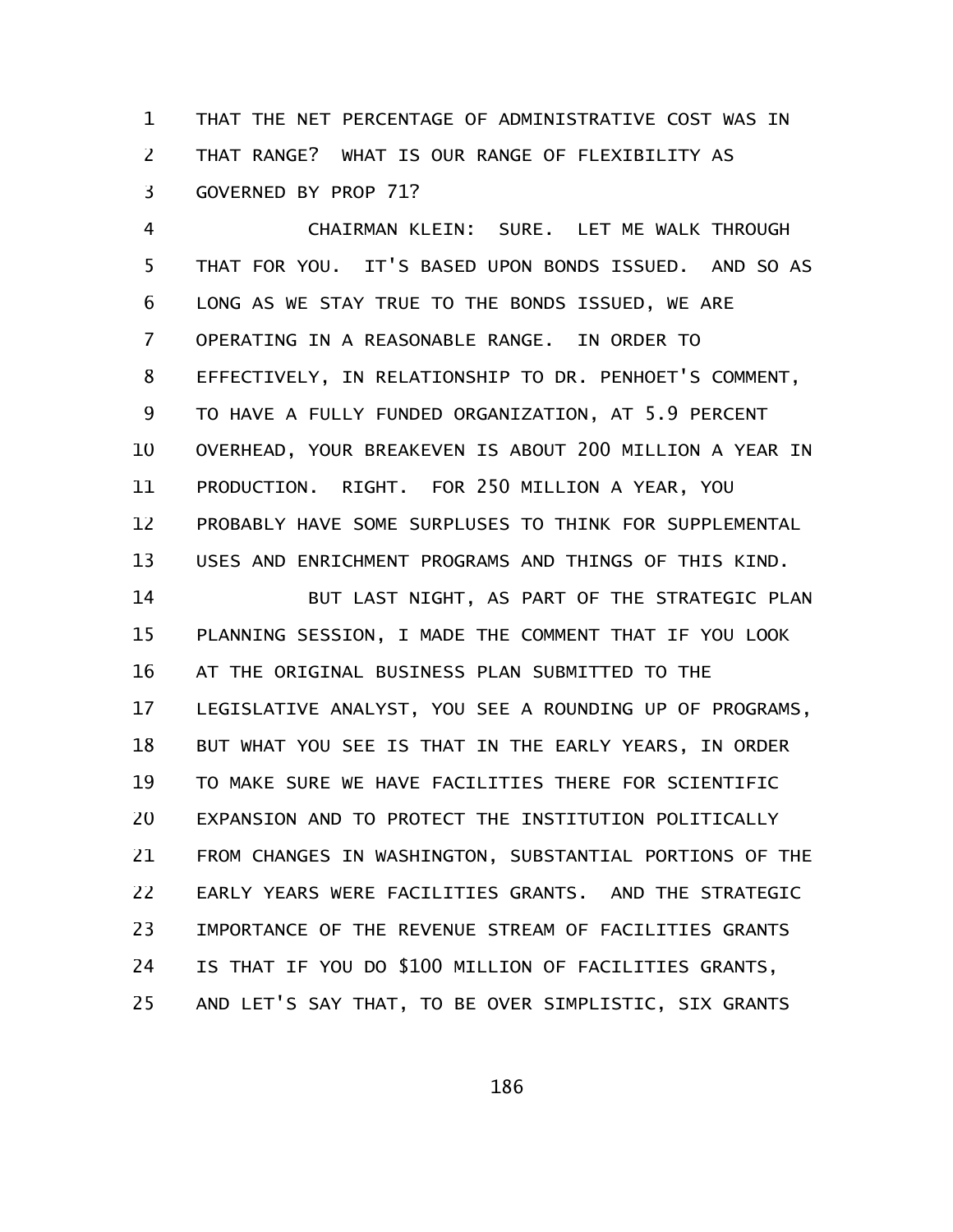AT \$15 MILLION EACH, TO DO \$100 MILLION OF RESEARCH GRANTS, YOU MIGHT HAVE A HUNDRED GRANTS. SO THAT THE PERSONNEL COST TO PROCESS THOSE IS MUCH LOWER PER GRANT. 1 2 3 4

AND WHAT HAPPENS IS THAT IT CREATES EFFECTIVELY A REVENUE STREAM IN THE EARLY YEARS THAT ALLOWS YOU TO LIFT UP YOUR INFRASTRUCTURE STAFFING LEVELS AND BUDGETARY LEVELS TO WHERE YOU HAVE THE CAPACITY, THEN, TO PROCESS A GREATER VOLUME OF RESEARCH GRANTS. SO THERE'S A STRATEGIC RELATIONSHIP TO FULFILL SUBSTANTIVE AND SCIENTIFIC NEEDS THAT IS IMPORTANT TO REALIZE HERE. 5 6 7 8 9 10 11 12

DR. BALTIMORE: HIS QUESTION WAS CAN YOU SAVE ANYTHING EFFECTIVELY. 13 14

CHAIRMAN KLEIN: IF YOU HAVEN'T SPENT 5.9 PERCENT, BECAUSE YOU HAVE THE DOLBY FUNDS, FOR EXAMPLE, THEN YOU HAVE A CUMULATIVE ADVANTAGE GOING FORWARD. 15 16 17

DR. STEWARD: THANK YOU. 18

DR. HALL: LET ME JUST MAKE A POINT HERE. WE DO NEED FACILITIES. AND AS WE SAID LAST NIGHT, WE NEED THEM TO GET THE WORK GOING AND TO PROVIDE SPACE, 19 20 21

PARTICULARLY IN VIEW OF THE FEDERAL POLICIES. BUT LET 22

ME POINT OUT WE HAVE A LOT OF WORK TO DO BEFORE WE'RE 23

ABLE TO DO THAT. WE NEED A FACILITIES GRANTS 24

ADMINISTRATION POLICY LIKE WHAT WE HAVE HERE. WE NEED 25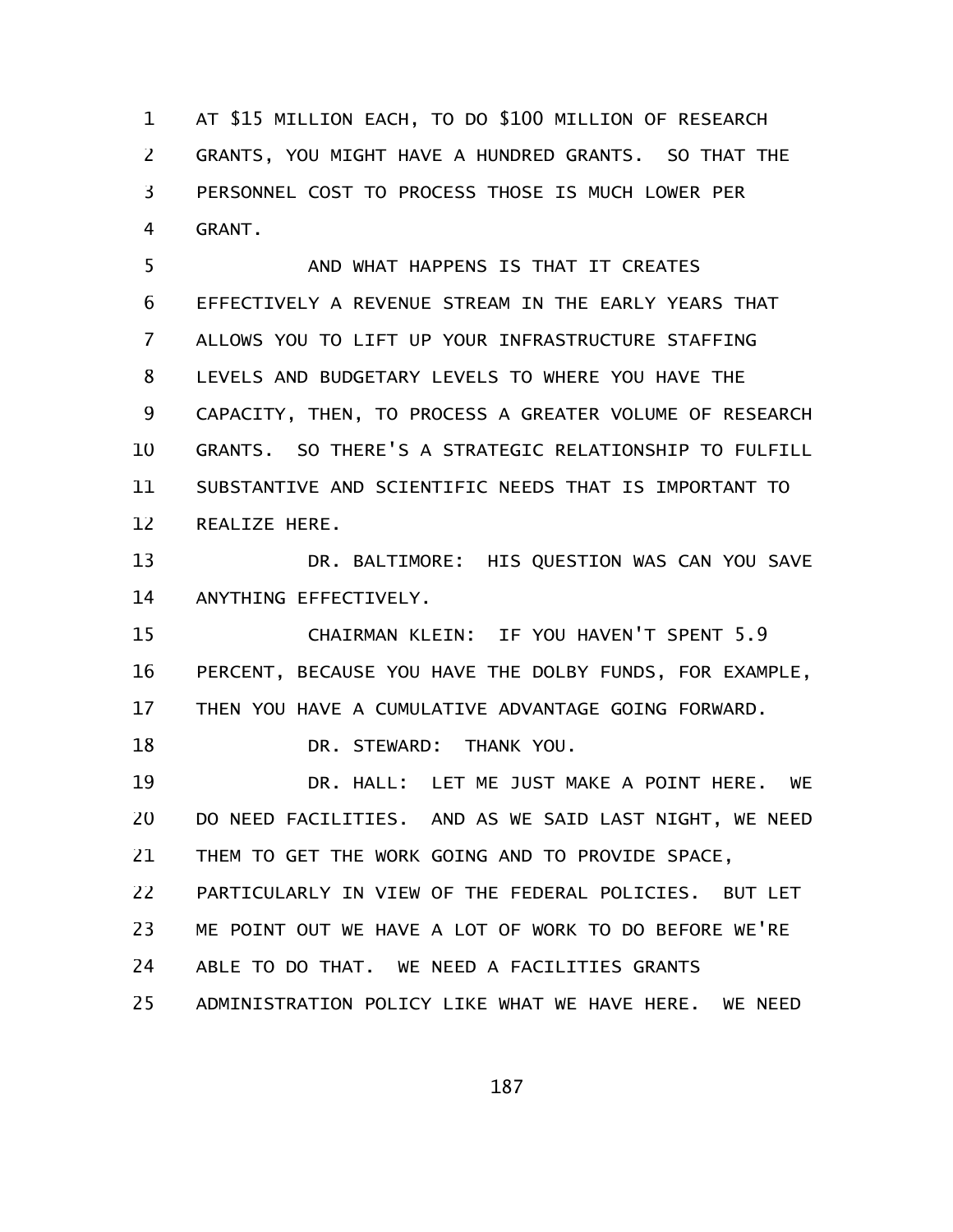TO DEVELOP THAT. WE NEED TO DEVELOP PROCEDURES FOR OUR FACILITIES WORKING GROUP. WE NEED TO BRING THEM UP TO SPEED ABOUT HOW INSTITUTIONS BUILD FACILITIES, AND ALL THAT WILL REQUIRE ADDITIONAL PERSONNEL AT THE FRONT END. AND THAT IS DEPENDENT ON GETTING OUR BAN'S MONEY. SO EVERYTHING REALLY HINGES, IN ESSENCE, ON 1 2 3 4 5 6

GETTING THE BAN'S GOING AS SOON AS POSSIBLE. THAT WILL ALLOW US, THEN, TO STAFF UP, AND THEN WE CAN GET MOVING ON THE FACILITIES, WHICH I THINK WE ALL SEE AS AN URGENT NEED. 7 8 9 10

DR. LOVE: I DON'T KNOW IF THIS IS A GOOD SUGGESTION OR NOT, BUT TO ED'S COMMENT ABOUT THE DELTA BETWEEN WHAT THE MOORE FOUNDATION, FOR EXAMPLE, SPENDS ON OVERHEAD AND WHAT WE ARE PROJECTING, IT SOUNDS TO ME LIKE WE ARE GETTING CREDIT IN THAT EQUATION FOR DOLLARS THAT YOU GO OUT AND RAISE, LIKE THE DOLBY FOUNDATION. ARE WE ALSO GETTING CREDIT FOR THE RENT RELIEF THAT WE'RE GETTING OR THE HOTEL RELIEF THAT WE ARE GETTING? SO WE'RE GOING TO NEED THAT. WE'RE GOING TO REALLY HAVE TO MAKE SURE WE GET ALL OF THAT AND ACCOUNT FOR ALL TO EVEN HAVE A SHOT AT RUNNING THIS -- 11 12 13 14 15 16 17 18 19 20 21

DR. PENHOET: MY OWN VIEW IS, GIVEN WHERE WE ARE, I THINK WE CAN MANAGE THE GRANT PROGRAM, BUT WE WOULDN'T BE ABLE TO DO THINGS LIKE EGG DONATION CONFERENCES OR INTERNATIONAL MEETINGS AND THOSE TYPE OF 22 23 24 25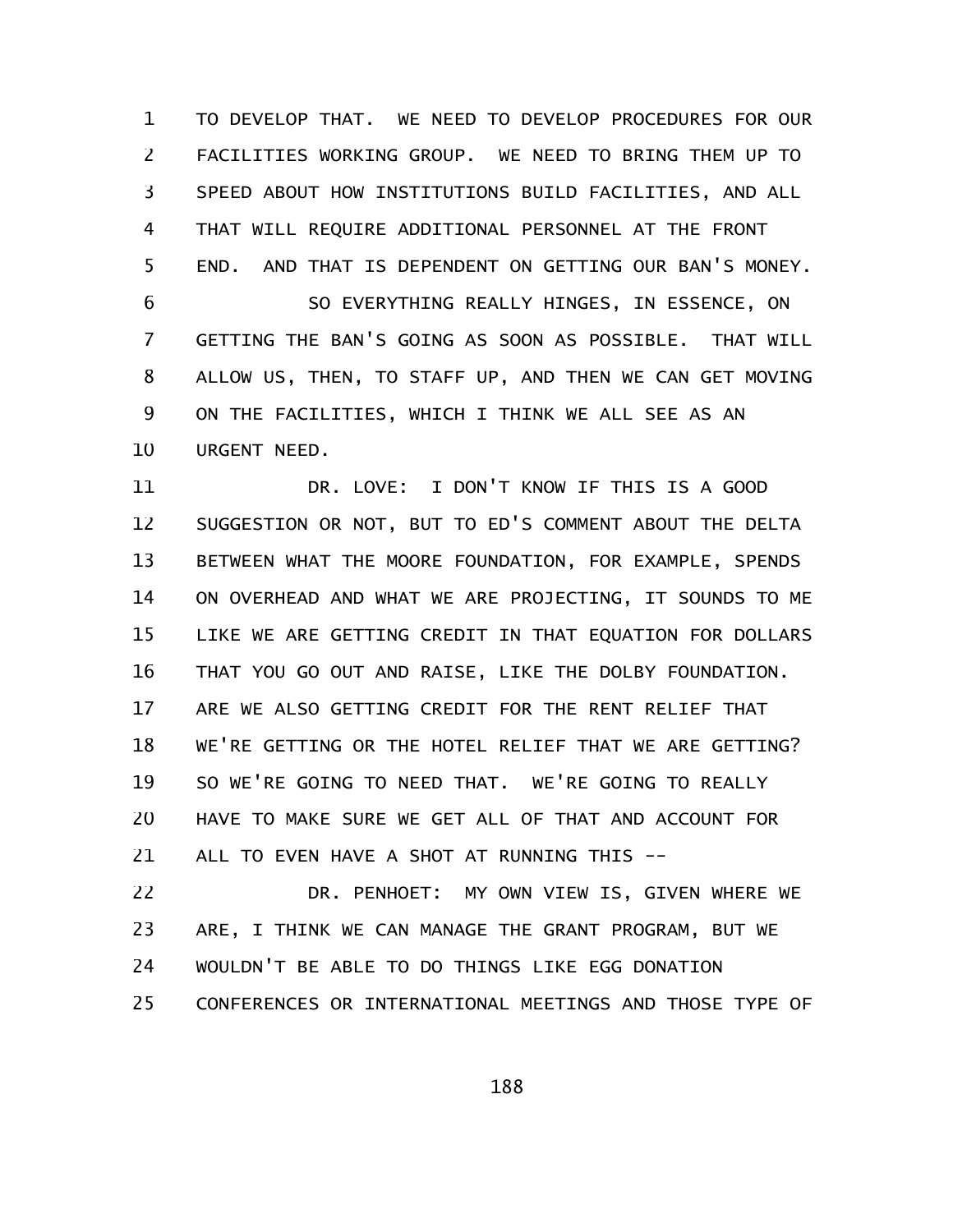THINGS, WHICH I THINK ARE GOING TO BE VERY IMPORTANT. SO THE BASE BUSINESS COULD PROBABLY BE DONE FOR THE 5.9 PLUS ALL THE FREE THINGS THAT BOB -- 1 2 3

DR. BALTIMORE: SOMETHING LIKE A CONFERENCE LIKE THAT COULD NOT CONSIDERED A GRANT BECAUSE NIH WOULD BE CONSIDERED A GRANT? 4 5 6

CHAIRMAN KLEIN: I THINK THAT'S A QUITE APPROPRIATE STATEMENT, VERY APPROPRIATE, PARTICULARLY IF YOU WERE TO, FOR EXAMPLE, HAVE A PROCESS WHERE APPLICANT INSTITUTIONS IN THE STATE WERE TO APPLY TO RUN THESE CONFERENCES FOR US. IT'S QUITE APPROPRIATE AND FITS IN THE PARADIGM YOU'RE REFERENCING. IT'S A VERY GOOD SUGGESTION. 7 8 9 10 11 12 13

DR. MURPHY: IF THERE ARE NO MORE COMMENTS FROM THE BOARD, ARE THERE ANY PUBLIC COMMENTS? SO WE HAVE A MOTION. 14 15 16

MR. BARNES: JUST TWO COMMENTS. WITH REGARD TO THE FREE RENT, IN EFFECT, THAT SHOWS UP AS NOT BEING AN EXPENDITURE IN THE BUDGET. IF WE HAD TO PAY RENT, IN EFFECT, THIS BUDGET WOULD BE HIGHER. SO THAT'S LESS THAN THAT. IN ADDITION, THE HOTELS AND THINGS LIKE THAT SHOW UP AS REDUCTIONS IN THE AMOUNT OF COSTS FOR THINGS LIKE ICOC MEETINGS AND SCIENTIFIC MEETINGS AND ALL OF THAT STUFF. 17 18 19 20 21 22 23 24

25

AND I THINK THE OTHER THING TO KEEP IN MIND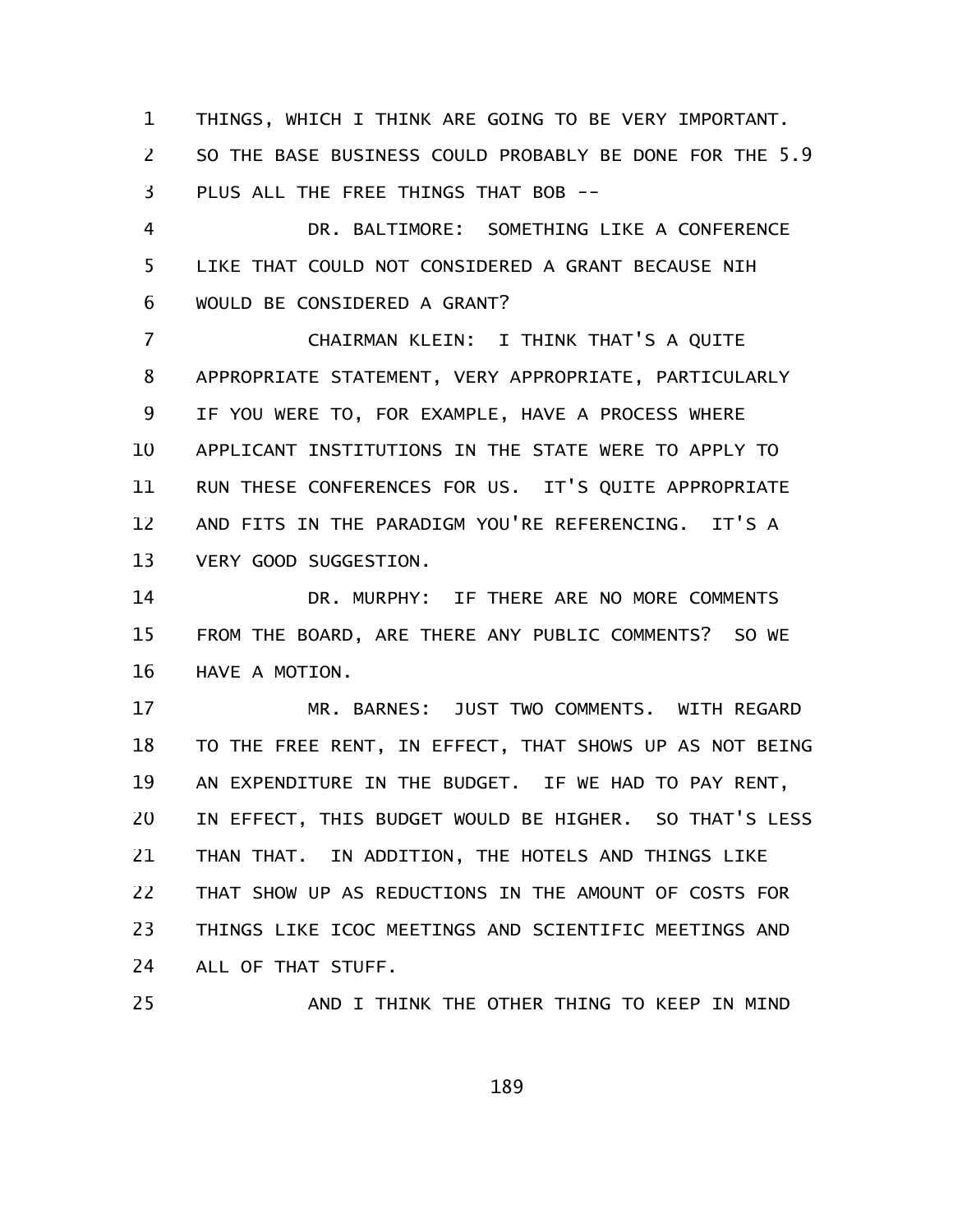IS THAT THE AMOUNTS THAT ARE AVAILABLE IN EACH OF THE BAN SALES THAT ARE SUBJECT TO THE 3 PERCENT AND THE 3 PERCENT, THE 97 PERCENT, AND ALL THAT STUFF, WHICH ADDS UP TO ABOUT 5.8, 5.9 PERCENT, WE HAVE IMMEDIATE ACCESS TO THAT MONEY AND CAN CONTINUE TO USE IT. KEEP IN MIND THE WHOLE THEORY IS BASED ON THE IDEA THAT ALL THE MONEY IS SPENT. SO IF YOU LOOK AT ATTACHMENT 5 BACK ON PAGE 10, THERE'S AN AMOUNT OF MONEY THERE FOR GRANTS. THE EXPECTATION IS THAT YOU WILL SPEND ALL OF THAT MONEY AT SOME POINT IN TIME, AND THAT'S THE WAY IT ALL BALANCES OUT. DR. MURPHY: SO IF THERE ARE NO OTHER COMMENTS, I THINK WE NEED A SENSE OF THE BOARD AS TO WHETHER TO APPROVE THIS RESOLUTION OR NOT. MAY I HAVE A MOTION TO APPROVE? DR. REED: SO MOVED. DR. WRIGHT: SECOND. DR. MURPHY: ALL THOSE IN FAVOR. AGAINST? THE MOTION AND THE SENSE OF THE COMMITTEE IS PASSED. FIFTH ITEM IS THE PROPOSED AMENDMENTS TO THE CIRM GIFT POLICY. WALTER, CAN YOU LEAD US THROUGH THAT AS WELL? MR. BARNES: SURE. THIS IS ITEM 9 E. AND 1 2 3 4 5 6 7 8 9 10 11 12 13 14 15 16 17 18 19 20 21 22 23

BASICALLY THERE IS A BACKGROUND STATEMENT. THE FIRST TWO PAGES LIST A NUMBER OF CHANGES THAT WE MADE TO THE 24 25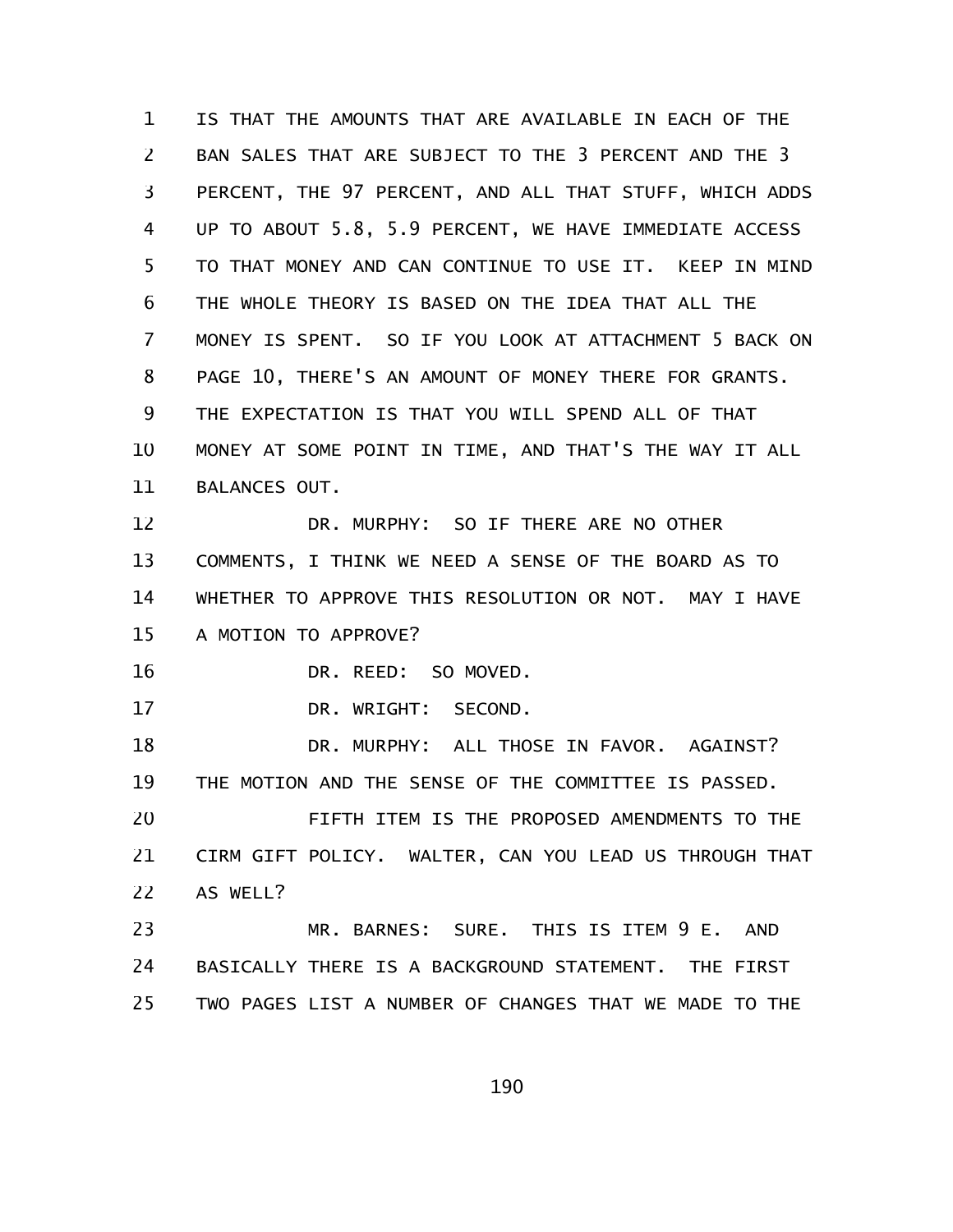PROPOSED GIFT POLICY THAT WE PRESENTED AT THE LAST MEETING. WE RECEIVED INPUT FROM BOTH THE GOVERNANCE COMMITTEE AS WELL AS FROM THE ICOC AT THAT TIME. YOU TOOK AN ACTION TO ADOPT THIS AS AN INTERIM POLICY, AND SO TODAY WE BROUGHT IT BACK TO YOU WITH THE HOPE THAT WE COULD GET IT ADOPTED AS A FINAL POLICY. OBVIOUSLY THAT WILL WAIT UNTIL THE NEXT MEETING, BUT TO GO OVER THE CHANGES SO THAT YOU SEE WHAT WE'VE DONE WITH THE INPUT THAT YOU GAVE US. 1 2 3 4 5 6 7 8 9

THERE'S ONE CHANGE TALKING ABOUT PROVIDING -- WHAT CONSTITUTES SUBSTANTIAL VALUE AND DETERMINING WHETHER TO ACCEPT A GIFT THAT INVOLVES CIRM HAVING TO NAME ITS PROPERTY OR ITS PROGRAMS. FIRST TWO POINTS TO BE MADE IS THAT THE ICOC UNDER THIS POLICY IS THE ONLY AGENCY RESPONSIBLE FOR MAKING A NAMING DECISION. THAT UNDER THIS POLICY IS NOT DELEGATED TO THE EXECUTIVE COMMITTEE OR CIRM OR ANYTHING LIKE THAT. SO IT'S REALLY YOUR DECISION. 10 11 12 13 14 15 16 17 18

AND AS I MENTIONED BEFORE, THERE AREN'T AN AWFUL LOT OF THINGS THAT WE CAN OFFER AS NAMING OPPORTUNITIES. WE HAVE OUR BUILDING, WHICH ACTUALLY IS UNDER LEASE, SO IT DOESN'T ACTUALLY BELONG TO US, BUT WE COULD NAME CONFERENCE ROOMS AND THINGS LIKE THAT, AND WE COULD NAME PROGRAMS. SO THERE'S NOT AN AWFUL LOT HERE. AND I THINK THAT A FEELING WAS THAT RATHER 19 20 21 22 23 24 25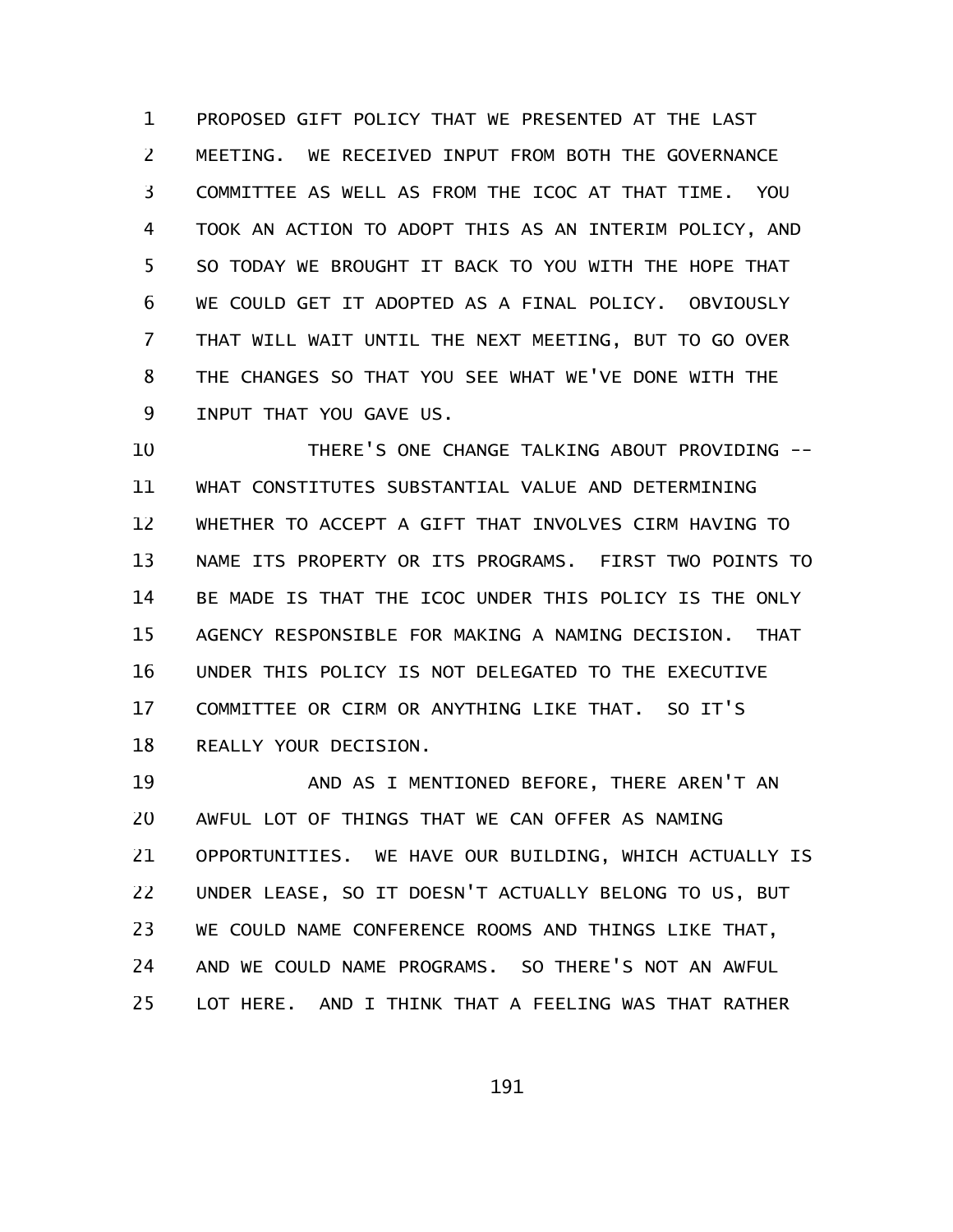THAN COME UP WITH A SPECIFIC AMOUNT OR DOLLAR OR WHATEVER, WE LAID OUT THE CRITERIA THAT WE'VE HEARD FROM BOTH THE ICOC AND THE GOVERNANCE COMMITTEE IN TERMS OF THE THINGS THAT YOU FEEL ARE IMPORTANT TO TAKE INTO ACCOUNT. 1 2 3 4 5

AND SO WE HAVE LISTED THOSE IN THE REVISED POLICY AND PROCEDURES. AND WE'VE LAID THEM OUT IN TRACK CHANGES SO YOU CAN SEE WHAT WAS THERE BEFORE AND WHAT IS THERE NOW. ESSENTIALLY, WE HAVE FOUR CATEGORIES OR CRITERIA, ONE BEING WHETHER THE GIFT WILL HAVE A MATERIAL IMPACT ON CIRM'S ABILITY TO MEET ITS GOALS. AND WE'VE TALKED ABOUT THE FACT THAT A \$10 MILLION GRANT RIGHT NOW, WHEN WE CAN'T ISSUE BONDS, IS PROBABLY VERY VALUABLE, MAYBE NOT SO VALUABLE FIVE YEARS FROM NOW WHEN WE'RE ISSUING 300 MILLION EACH YEAR IN BONDS. SO THIS IS KIND OF A TIMING ISSUE. 6 7 8 9 10 11 12 13 14 15 16

THE SECOND BEING WHETHER THE GIFT WILL BE IMMEDIATELY AVAILABLE FOR USE. A GIFT THAT WE HAVE TO DISPOSE OF, LIKE PROPERTY OR SOME KIND OF STOCK OR THINGS LIKE THAT, MAY NOT BE QUITE AS VALUABLE TO US RIGHT AT THE MOMENT AS CASH. HOW MUCH FLEXIBILITY IS GRANTED TO CIRM IN DECIDING WHAT THE GIFT IS GOING TO BE USED FOR? IF IT'S SOMETHING WE CAN USE ACROSS THE BOARD, IT'S PROBABLY A LITTLE MORE VALUABLE THAN SOMETHING THAT IS TARGETED TO A SPECIFIC ACTIVITY, NOT 17 18 19 20 21 22 23 24 25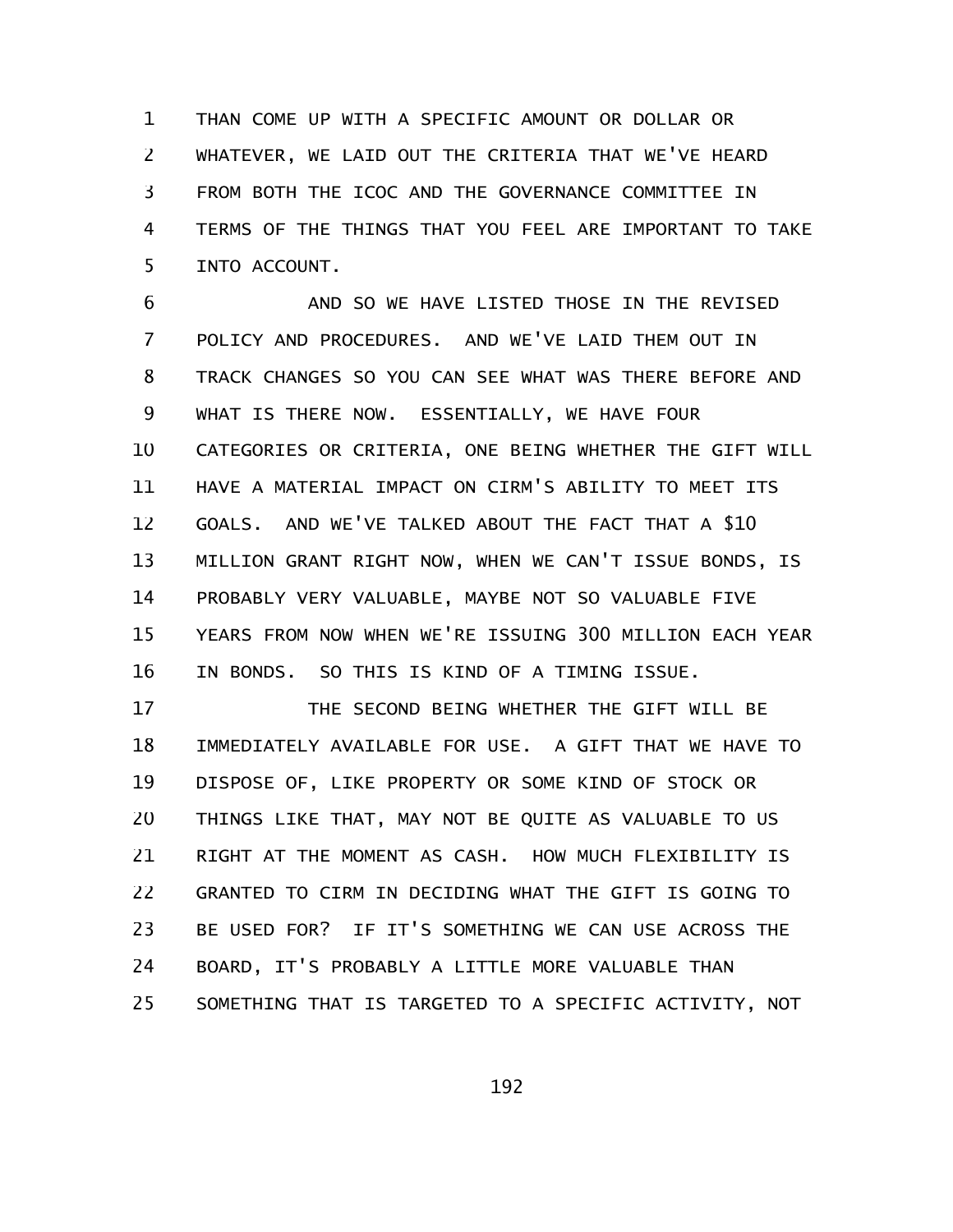ALWAYS, BUT GENERALLY. 1

AND THEN SINCE THIS IS REALLY JUST A JUDGMENTAL ISSUE, WE FELT THAT ANY OTHER FACTOR THAT THE ICOC FEELS AT THE TIME IS RELEVANT SHOULD BE TAKEN INTO ACCOUNT AS WELL. SO THOSE ARE THE CHANGES WE'VE MADE TO TRY TO ADDRESS THAT ISSUE. 2 3 4 5 6

THERE WAS ALSO A CHANGE REQUESTED TO CLARIFY THE LIMIT SECTION WITH REGARD TO GIFTS THAT WILL LIKELY REQUIRE EXPENDITURE OF FUNDS EQUAL TO OR GREATER THAN THE VALUE OF THE GIFT. ORIGINALLY THE WORDING, THE ORIGINAL WORDING, SEEMED TO IMPLY THAT IF THERE WERE ANY COSTS, WE WOULD NOT ACCEPT. WHAT WE WANTED TO MAKE SURE IS THAT IT'S ONLY IN THOSE CASES WHERE THE COSTS EITHER INITIALLY ON AN ONGOING BASIS IS GOING TO COST US MORE THAN THE GIFT ITSELF. SO WE'VE REWRITTEN THAT SECTION. 7 8 9 10 11 12 13 14 15 16

WANTED TO CLARIFY THAT ACTIONS TAKEN BY THE EXECUTIVE COMMITTEE IN MAKING THEIR DECISIONS AND THEIR RECOMMENDATIONS TO YOU ARE UNANIMOUS AGREEMENTS. THEY'RE NOT NECESSARILY VOTES. AND WE WANTED TO MAKE SURE THAT THAT WAS CORRECT BECAUSE WE'RE NOT HOLDING PUBLIC HEARINGS ON THAT. ALL THE PUBLIC HEARING WILL BE HELD AT THIS LEVEL. 17 18 19 20 21 22 23

IN ADDITION, THE ICOC INDICATED THAT IT WANTED TO REDUCE THE \$5 MILLION DELEGATION TO THREE 24 25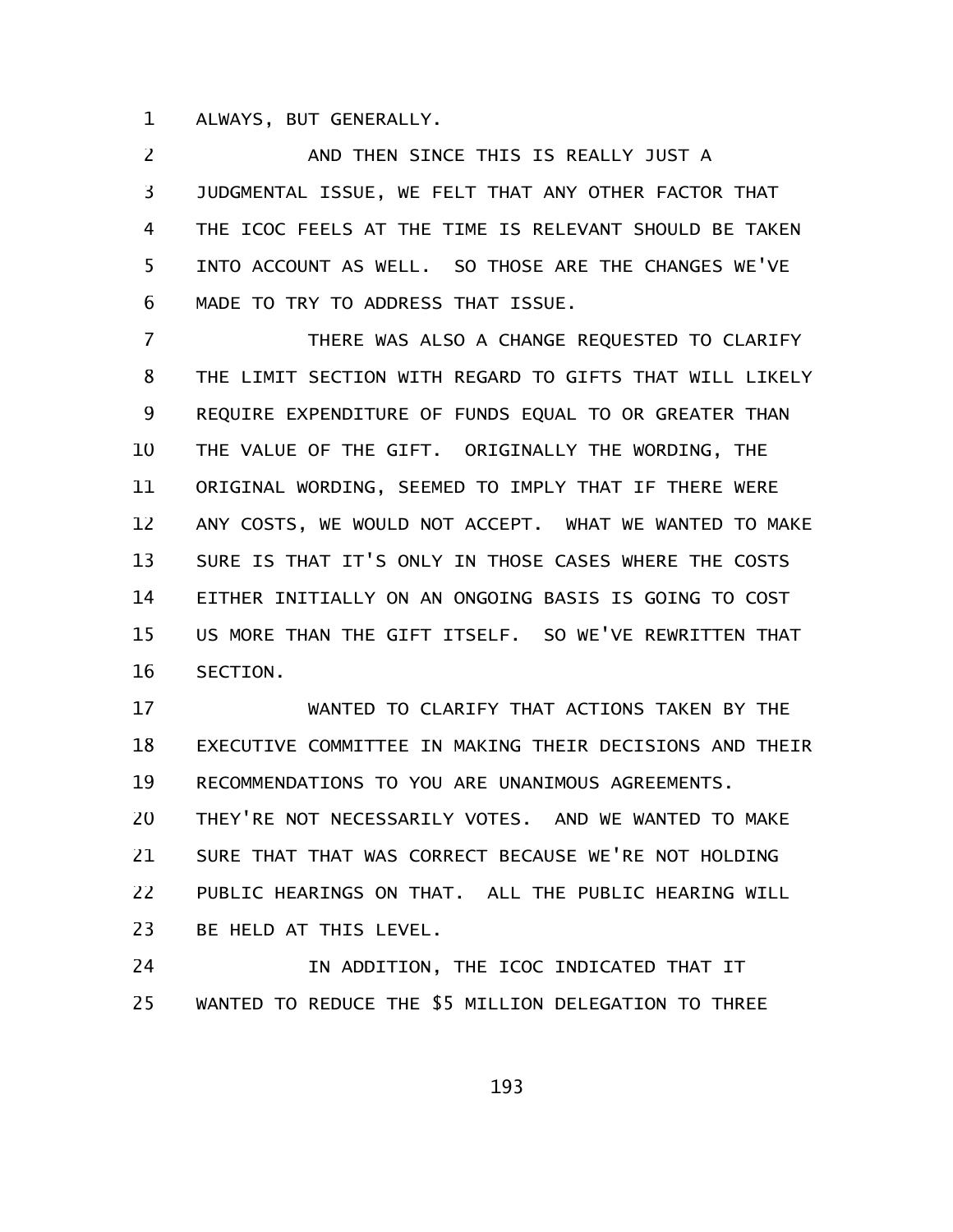MILLION. SO THOSE CHANGES HAVE BEEN PUT IN HERE. 1

THERE WAS A SUGGESTION THAT CIRM PROVIDE A REPORT ON THE USE OF FUNDING TO ALL DONORS. ORIGINALLY WE SAID WE'LL PROVIDE A REPORT IF THEY ASK FOR IT, BUT WE'VE CHANGED IT NOW TO BASICALLY INDICATE THAT WE WILL PROVIDE A REPORT TO EVERYBODY EXCEPT THOSE THAT ARE DE MINIMIS AMOUNTS, THE \$5,000 OR LESS. AND THEN BASICALLY WANTED A STRONGER STATEMENT THAT GIFTS WILL NOT ENTITLE THE DONOR TO ANY INFLUENCE ON DECISIONS MADE ABOUT CIRM PROGRAMS. AND WE PUT A NEW WHEREAS CLAUSE AND A NEW SECTION 6 IN THE LETTER OF COMMITMENT TO TRY TO EMPHASIZE THAT. 2 3 4 5 6 7 8 9 10 11 12

SO WITH THOSE CHANGES IN THE POLICY, PROPOSED POLICY, AND THE LETTER OF COMMITMENT, AGAIN, ALL OF THEM ARE LAID OUT IN TRACKING FORMAT, THESE ARE THE ONES THAT WE HOPE THAT AT THE NEXT MEETING YOU WILL BE WILLING TO ADOPT AS A PERMANENT POLICY. 13 14 15 16 17

DR. MURPHY: THANK YOU, WALTER. I WOULD JUST HAVE ONE COMMENT. I THINK THE FLEXIBILITY OF THE GIFT, INCLUDING WHETHER CIRM WOULD HAVE DISCRETION IN THE USE, I THINK THAT HAS TO BE DEALT WITH SOME CAUTION BECAUSE SOME DONORS WILL WANT TO DO THINGS THAT WOULD BE VERY ACCEPTABLE US, FOR EXAMPLE, COMMITTED TO TRAINEE PROGRAMS. SO THERE ARE SOME BAD RESTRICTIONS AND SOME GOOD RESTRICTIONS, AS WE ALL KNOW. 18 19 20 21 22 23 24 25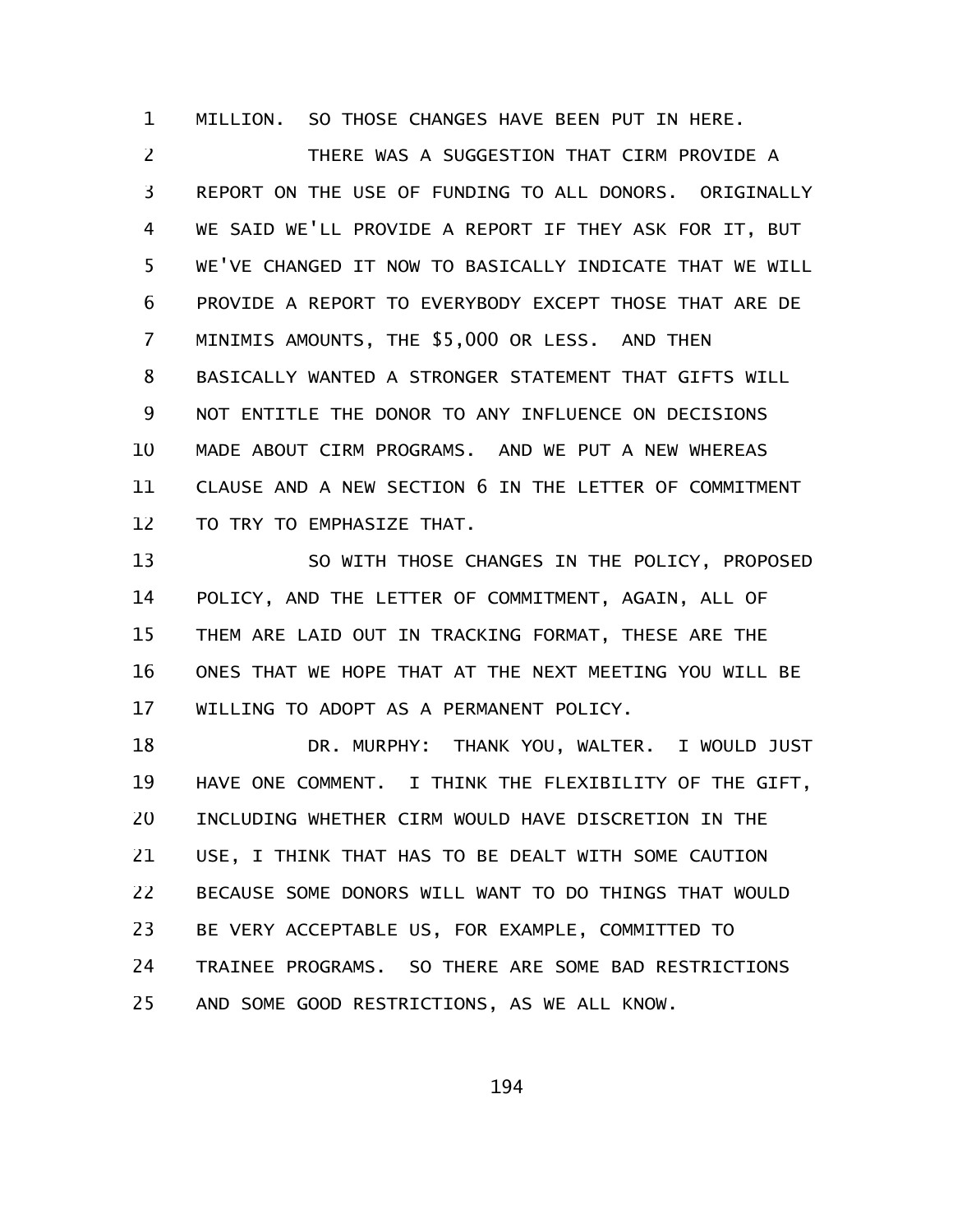COMMENTS FROM THE ICOC? DR. STEWARD. DR. STEWARD: JUST A QUESTION, AND IT'S REALLY ABOUT THE REPORT AND THE RATIONALE FOR THAT. ONE MIGHT ARGUE THAT A REQUIREMENT TO PROVIDE A REPORT CARRIES WITH IT AN IMPLICATION THAT THE CIRM IS, IN FACT, FULFILLING SOME EXPECTATION OF THE DONOR, WHICH IS NOT THE CASE. IN FACT, THESE ARE AND SHOULD BE GIFTS, UNRESTRICTED GIFTS. I'M JUST CURIOUS ABOUT LOOKING BEHIND THE REPORT. 1 2 3 4 5 6 7 8 9

MR. BARNES: AGAIN, IN MANY CASES THE DONORS WILL REQUEST A REPORT. FOR INSTANCE, THE DOLBY GIFT THAT WE HAVE, IN THEIR COMMITMENT LETTER WE PROVIDE AN ANNUAL REPORT INDICATING SPECIFICALLY WHAT WE DO AND WHAT WE'VE DONE WITH THEIR MONEY. AND PART OF IT IS THAT THEY HAVE LIMITS ON WHAT THAT MONEY CAN BE SPENT FOR. WE CAN'T SPEND ON IT LEGISLATIVE ACTIVITIES AND THAT KIND OF THING. SO WE HAVE TO HAVE A REPORT THAT IS NECESSARY FOR THEM, AND SO WE EXPECT THAT IN CASES OF LARGE AMOUNTS, THERE WILL PROBABLY ALWAYS BE A REPORT REQUIREMENT LIKE THAT. 10 11 12 13 14 15 16 17 18 19 20

WE ARE GETTING OTHER SMALLER AMOUNTS, SOMEWHERE BETWEEN THE 5,000 AND 10, 15, 20, OR 30,000 WHERE THEY'RE JUST GIVING US A GIFT. I THINK WHAT I HEARD LAST TIME WAS THE FEELING THAT WE OUGHT TO NOT ONLY RECOGNIZE THE GIFT WHEN IT COMES IN, BUT WE ALSO 21 22 23 24 25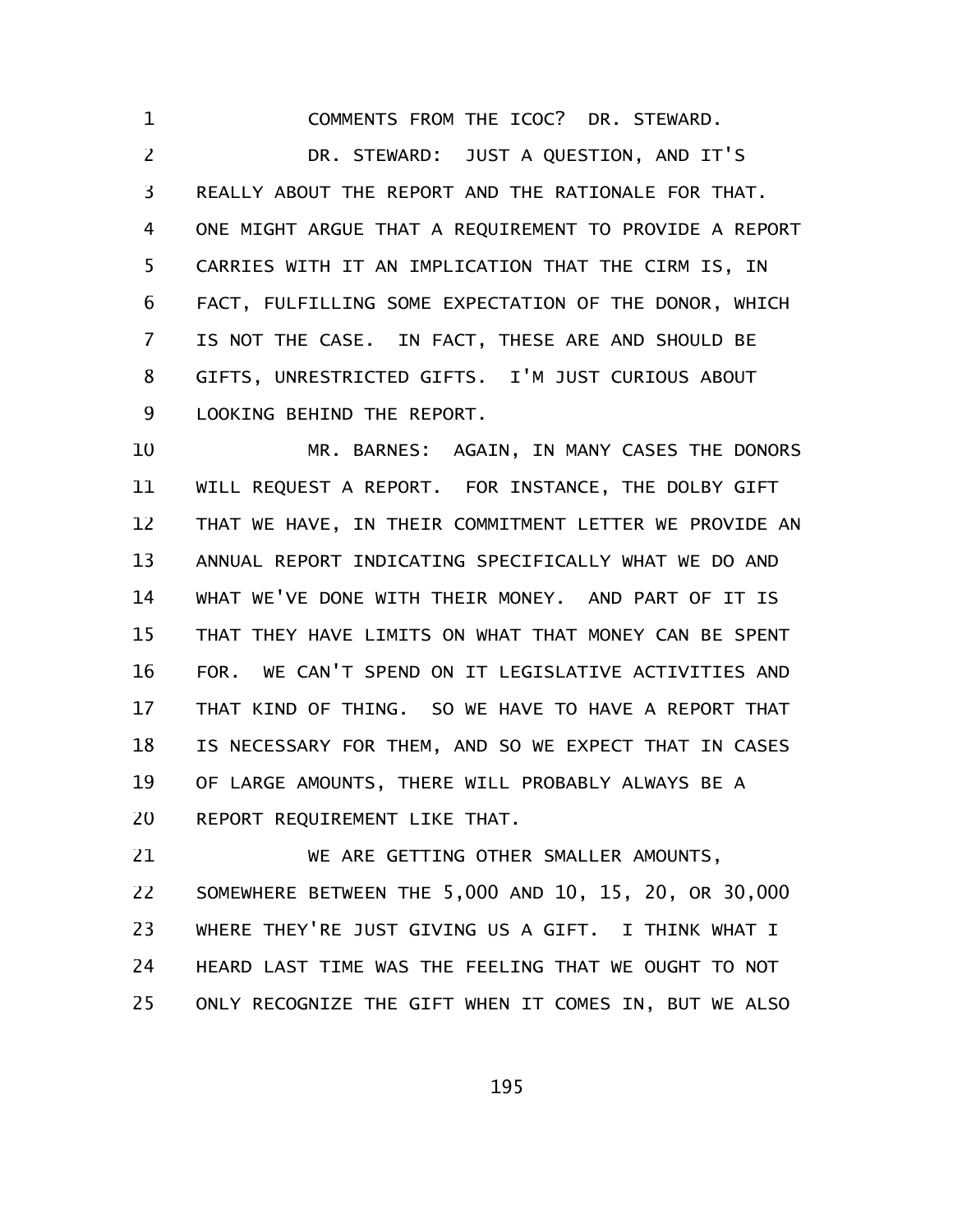OUGHT TO LEAST LET THEM KNOW WHAT WE DID WITH IT. AND SO WE FEEL THAT'S A FAIRLY SMALL LEVEL OF WORKLOAD THAT WE CAN ACCOMPLISH, AND IT'S JUST A REINFORCEMENT THAT NOT ONLY THANKS FOR THE GIFT, BUT LOOK WHAT WE DID WITH IT. 1 2 3 4 5

CHAIRMAN KLEIN: IF I COULD AUGMENT. THE FAMILY FOUNDATION TAX CODE SAYS, AS WALTER REFERENCED, YOU CANNOT USE CONTRIBUTIONS FROM SUCH A TAX EXEMPT 501(C)(3) FOR A LOBBYING ACTIVITY, FOR EXAMPLE. IF YOU HAD A PLANE FLIGHT TO WASHINGTON, D.C. TO DEAL WITH CONGRESSIONAL LEGISLATION OR IF YOU SENT A GROUP UP TO SACRAMENTO ON AN IP ISSUE, YOU WOULD SPECIFICALLY HAVE TO EXCLUDE THOSE STAFF COSTS AND THOSE RELATED SUPPORT COSTS. SO THERE IS A SYSTEM THAT VERY CONSERVATIVELY ISOLATES OUT THOSE COSTS, SO THERE'S A THE FINANCIAL REPORTING FUNCTION. 6 7 8 9 10 11 12 13 14 15 16

AND THERE ARE INDIVIDUALS AND THERE ARE FOUNDATIONS WHO WANT TO KNOW THAT THEY'RE GETTING RECOGNITION. THEY SAY IF YOU GIVE US RECOGNITION THAT, IN FACT, YOU NAMED THE PROGRAM AFTER THIS PERSON, ALL OF WHICH HAS TO BE APPROVED BY THE BOARD, WITH ANY AND ALL CONDITIONS, BUT THE INTENT IS TO PROVIDE NO STRINGS TO IT, NO INFLUENCE ON OUR DECISION-MAKING, BUT, IN FACT, RECOGNITION. 17 18 19 20 21 22 23 24

DR. MURPHY: ANY OTHER COMMENTS FROM THE 25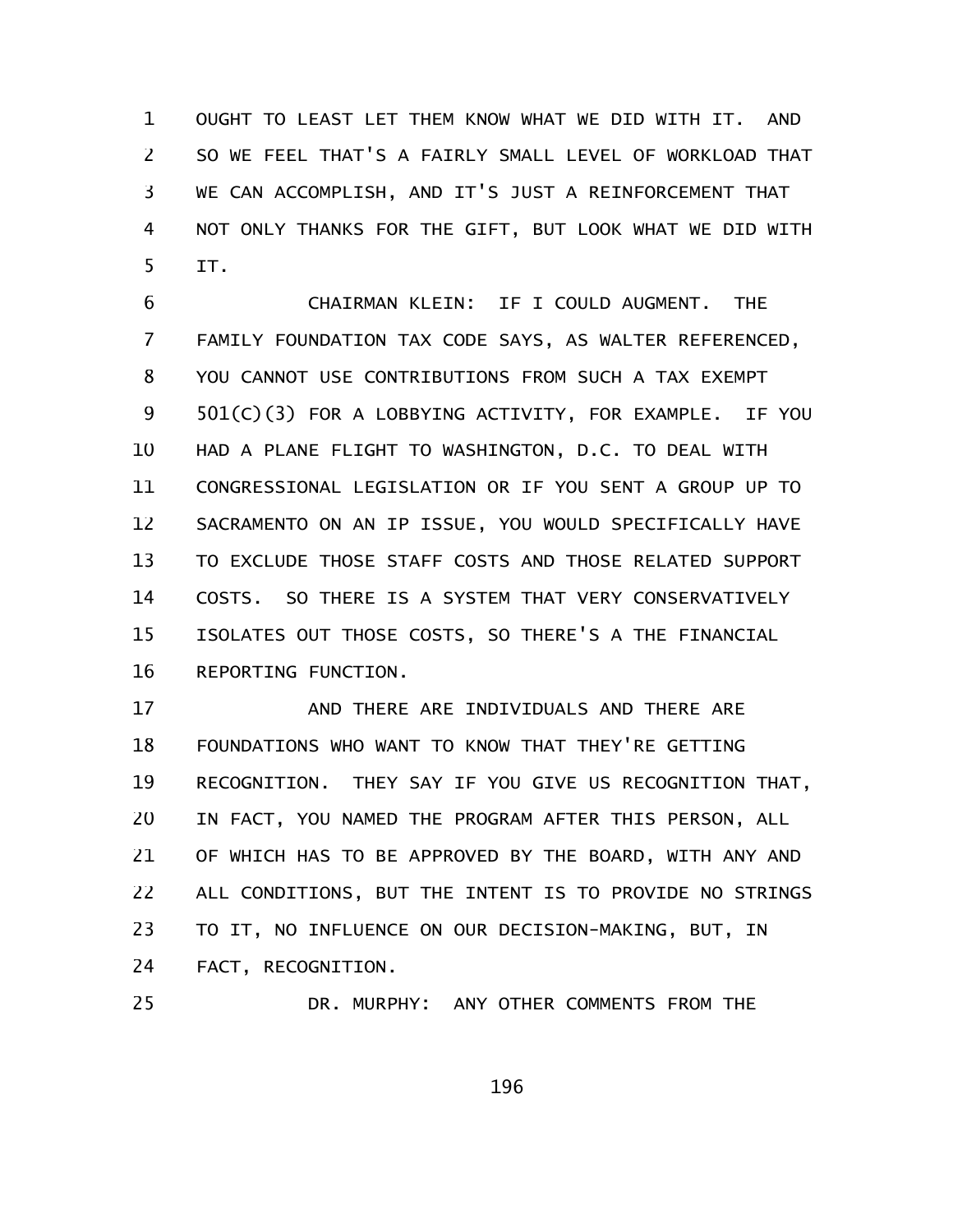ICOC? ANY PUBLIC COMMENTS? 1

MR. REYNOLDS: GOOD AFTERNOON. THANKS FOR GIVING ME THE OPPORTUNITY TO SPEAK. JESSE REYNOLDS FROM THE CENTER FOR GENETICS AND SOCIETY. AND LOOKING HERE AT THE LETTER OF COMMITMENT HERE ON THIS ITEM, I AM ENCOURAGED BY THE ADDITION PARTICULARLY OF ITEM NO. 5. IT SEEMS TO ACKNOWLEDGE THAT IN A SITUATION WHERE YOU HAVE FUND-RAISING FOR GIFTS OF, IN A WAY, A RELATIVELY SMALL AMOUNT TO AN AGENCY THAT LATER WILL BE GIVING OUT GRANTS, RELATIVELY SPEAKING, A LARGE AMOUNT, THERE IS AN OPPORTUNITY FOR AN IMPROPER DEGREE OF INFLUENCE. AND FOR THAT ITEM, I COMMEND YOU. 2 3 4 5 6 7 8 9 10 11 12

BUT I'D LIKE TO DRAW YOUR ATTENTION TO ITEM NO. 6, RIGHT BELOW. THIS IS ON THE THIRD PAGE OF THAT LETTER ABOUT THE CERTIFICATION THAT THE ITEM -- THAT THE DONOR IS NOT A BIOTECH CORPORATION. I FEEL THE INTENTION IS RIGHT, BUT THE LANGUAGE IS NOT QUITE THERE. 13 14 15 16 17 18

LET ME PLAY OFF SOME SCENARIOS. FOR EXAMPLE, WHAT IF IT'S NOT THE BIOTECHNOLOGY CORPORATION ITSELF, BUT A CHIEF EXECUTIVE, A BOARD MEMBER, A MAJOR SHAREHOLDER, OR A FOUNDATION THAT'S CONTROLLED EXCLUSIVELY OR WHOSE MONEY COMES EXCLUSIVELY FROM THE BIOTECH CORPORATION? WHAT IF THIS, ANOTHER SCENARIO, IS A DONATION 19 20 21 22 23 24 25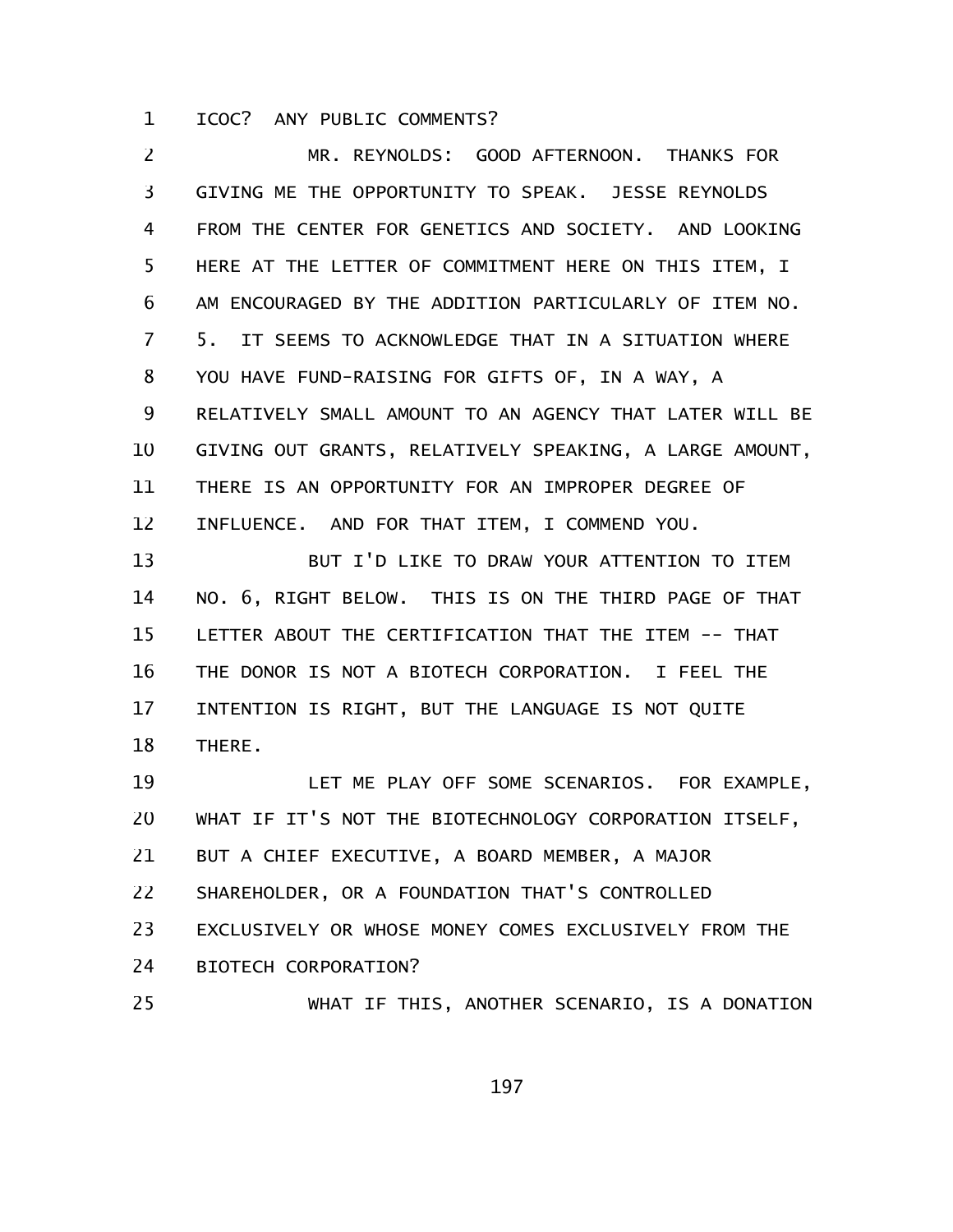FROM A LIKELY FUTURE GRANT APPLICANT OF A DIFFERENT NATURE, OF A NONPROFIT RESEARCH INSTITUTION, OR A NONPROFIT ACADEMIC INSTITUTION? 1 2 3

AND A THIRD SCENARIO THAT I'D LIKE TO DRAW YOUR ATTENTION TO IS THE SLIGHT FUZZINESS AROUND THE DEFINITION OF A BIOTECH COMPANY THAT PROVIDES 5 PERCENT OR X PERCENT OF ITS BUDGET IN STEM CELL RESEARCH. THERE ARE COMPANIES THAT WOULD HAVE AN INTEREST IN THE WAY THAT YOUR ACTIVITIES PLAY OUT THAT AREN'T NECESSARILY ACTIVELY ENGAGED IN THE RESEARCH. AN EXAMPLE WOULD BE A COMPANY THAT IN THE FUTURE SEEKS TO OBTAIN AN EXCLUSIVE LICENSE FOR A PRODUCT THAT'S DEVELOPED BASED UPON THE RESEARCH OF ANOTHER ENTITY. 4 5 6 7 8 9 10 11 12 13

SO I'D ENCOURAGE YOU TO TAKE THIS ITEM BACK TO THE DRAWING TABLE, WORDSMITH IT A LITTLE BIT, AND BROADEN ITS SCOPE. THANK YOU. 14 15 16

MR. BARNES: JUST TO RESPOND TO THAT FOR A MOMENT. IF YOU RECALL, A SIMILAR QUESTION CAME UP AT THE ICOC MEETING LAST TIME ABOUT WHERE THIS LANGUAGE CAME FROM. THIS LANGUAGE WAS LIFTED FROM THE CONFLICT OF INTEREST STATEMENTS THAT ALL CIRM EMPLOYEES HAVE TO SIGN THAT BASICALLY LIMITS ANY INVOLVEMENT THAT WE MIGHT INDIVIDUALLY HAVE IN COMPANIES LIKE THIS. AND SO OUR FEELING WAS THAT SINCE AT THE STAFF LEVEL, WE'RE BEING REQUIRED TO LIMIT OURSELVES TO THIS, THAT AT THE 17 18 19 20 21 22 23 24 25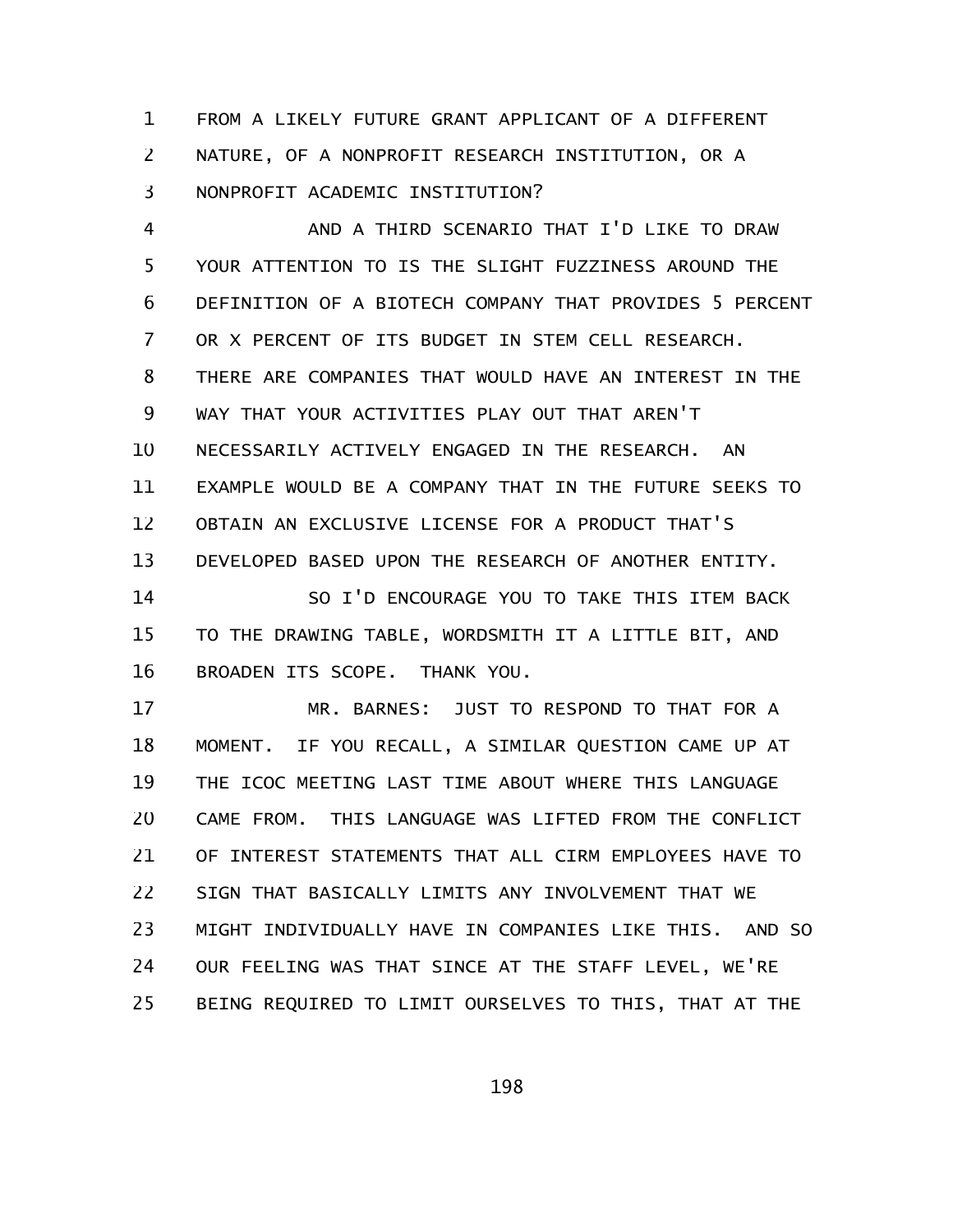GIFT LEVEL, WE SHOULDN'T REQUIRE THAT AS WELL. SO THAT'S WHY WE ENDED UP WITH THIS. IT DOESN'T MEAN THAT YOU CAN'T COME UP WITH SOMETHING DIFFERENT. IT'S JUST TO PUT IT IN ITS PERSPECTIVE. 1 2 3 4

MS. FOGEL: FIRST OF ALL, I WANT TO ECHO JESSE REYNOLDS' COMMENTS AND RESPOND TO THAT, THAT UNFORTUNATELY IT'S PROBABLY UNLIKELY THE EXECUTIVE OF A BIOTECH COMPANY WILL GIVE A GIFT TO A CIRM STAFF PERSON. SO I THINK THE CONTEXT, I APPRECIATE TRYING TO KEEP CONSISTENT, BUT I THINK THE CONTEXT IS VERY DIFFERENT. WHICH IS DIFFERENT. 5 6 7 8 9 10 11

I WANT TO CALL YOUR ATTENTION, PLEASE, TO A COUPLE OF OTHER THINGS. YOU HAVE A WHOLE CATEGORY OF GIFTS THAT DON'T REQUIRE EITHER ICOC APPROVAL, ALSO HAVE NO DOLLAR AMOUNT LIMITS, AND THEY AREN'T EVEN REPORTED TO YOU. AND I THINK I WANT TO DRAW YOUR ATTENTION, PLEASE, TO PAGE 2, NO. 2, THAT HAS A LIST OF CATEGORIES OF TYPES OF, IT SAYS, DIRECT PAYMENTS OR REIMBURSEMENTS BY THIRD PARTIES. AND IT ALSO IN THE SECOND SENTENCE TALKS ABOUT FREE USE, DONATED SPACE FOR MEETINGS, ETC. I ONLY WANT TO ADDRESS THE FIRST PART. I THINK IT'S PERFECTLY APPROPRIATE TO ALLOW 12 13 14 15 16 17 18 19 20 21 22

INSTITUTIONS TO CONTRIBUTE SPACE. IT'S VERY GENEROUS OF THEM, AND NOBODY NEEDS TO GET A BIG REPORT ABOUT IT. I THINK THE FIRST PART IS REALLY PROBLEMATIC. FOR 23 24 25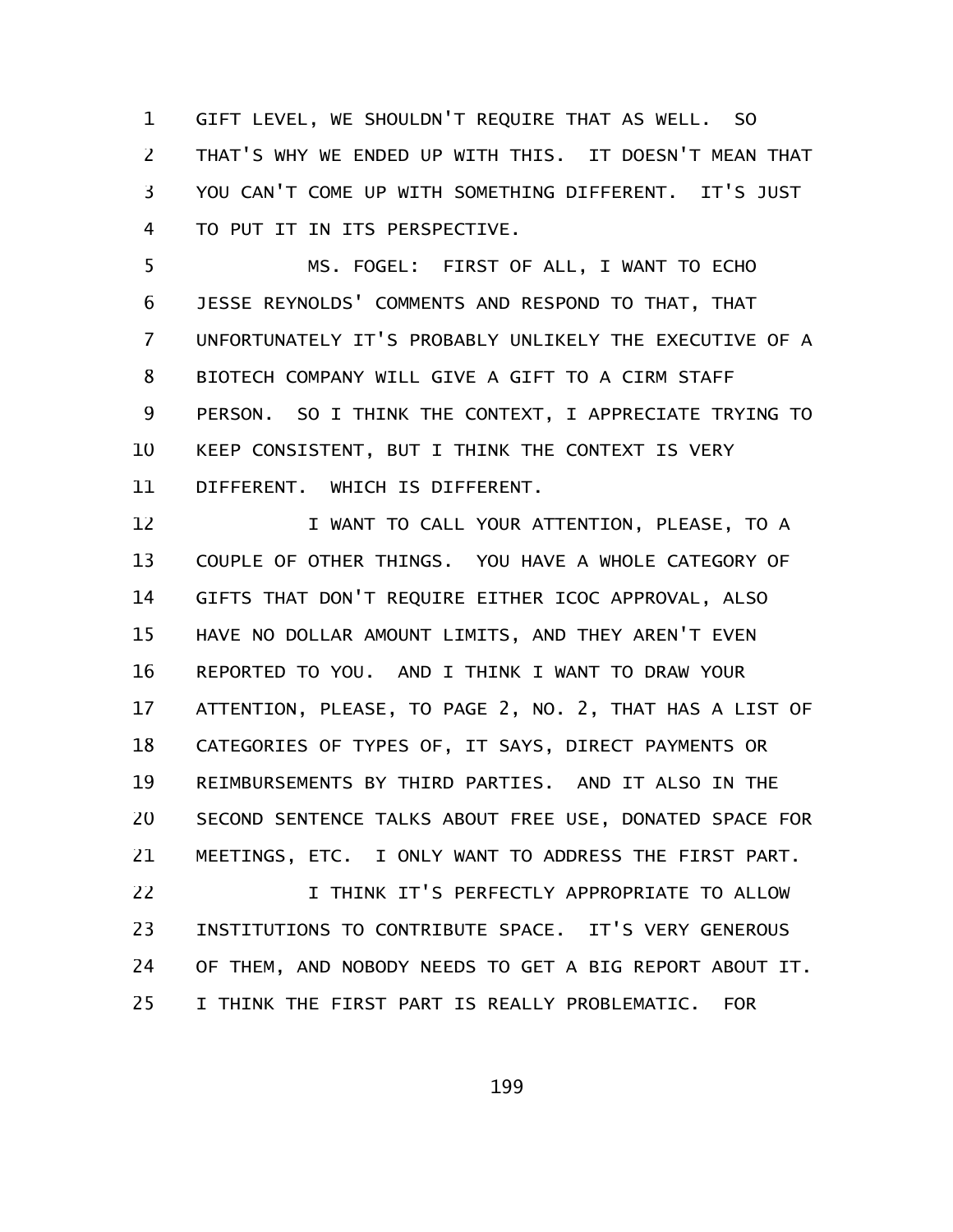EXAMPLE, UNDER THIS RULE, THE PERSON WHO PAYS YOUR RENT FOR THE TEN YEARS WOULD NOT BE REPORTED TO THE ICOC. FOR EXAMPLE, IF SOME ANGEL SHOULD COME ALONG AND DECIDE TO WIPE OUT YOUR DEBT BY PAYING ALL THE LEGAL BILLS AT THE TUNE OF \$600,000, THAT WOULD NOT BE REPORTED TO THE ICOC. AND THAT INFORMATION WOULDN'T BE DISCLOSED ACTUALLY TO ANYBODY BECAUSE THAT WOULD BE A DIRECT REIMBURSEMENT BY THIRD PARTIES FOR THE COST OF GENERAL OPERATION OR GRANT MANAGEMENT ADMINISTRATIVE ACTIVITIES. 1 2 3 4 5 6 7 8 9 10

AND I THINK THAT THIS SECTION HAS TO BE REWORKED SO THAT THOSE TYPES OF GIFTS, SHOULD THEY COME ALONG, ARE BOTH DISCLOSED TO YOU AND ALL OF THIS REPORTING THAT'S REQUIRED ON PAGE 3, NAME, BIOGRAPHICAL DATA, ETC., OUGHT TO ALL BE PUBLIC INFORMATION. IS THAT NOT CLEAR? YOU'RE LOOKING -- 11 12 13 14 15 16

CHAIRMAN KLEIN: IT'S NOT CLEAR. IF SOMEONE WERE GOING TO COME IN AND CONTRIBUTE 600,000 TO THE CIRM FOR LEGAL COSTS, COUNSEL, ISN'T THAT SOMETHING THAT, FIRST OF ALL, WE BRING IT TO THE BOARD? 17 18 19 20

MS. FOGEL: WELL, YOU GIVE THE PERSON A MEDAL, BUT STILL. 21 22

CHAIRMAN KLEIN: ISN'T THAT A CONTRIBUTION THAT WE WOULD BRING TO THE BOARD'S ATTENTION UNDER OUR CURRENT PROCEDURES? 23 24 25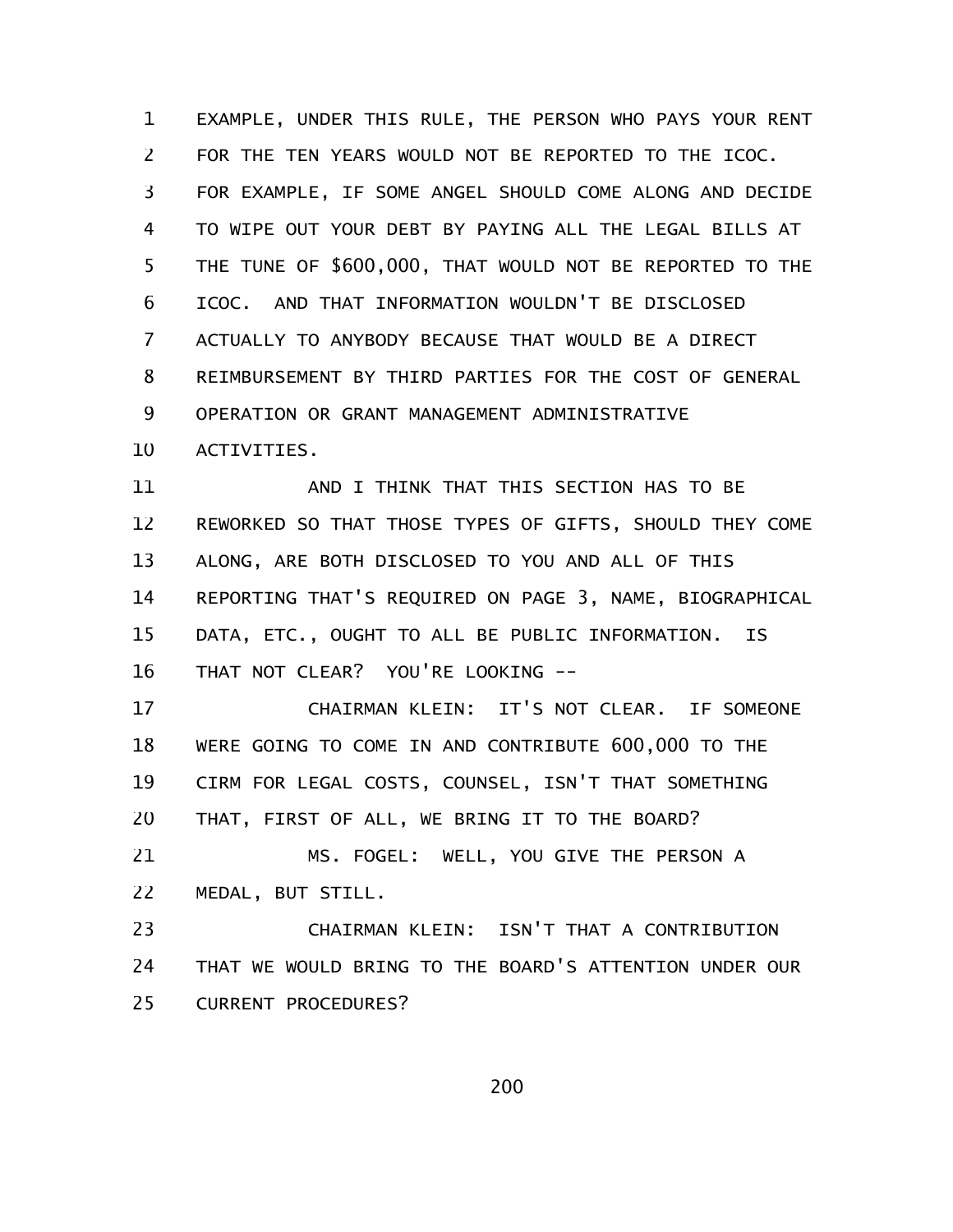MR. HARRISON: I BELIEVE IT WOULD BE IF THE GIFT IS TO THE CIRM, EVEN IF IT'S FOR A SPECIFIED PURPOSE. CHAIRMAN KLEIN: RIGHT. SO AS FAR AS -- MS. FOGEL: BUT IF THEY WROTE THE CHECK -- CAN I ASK A FOLLOW-UP QUESTION? IF THEY WROTE THE CHECK DIRECTLY TO REMCHO, WOULD THAT NOT FALL UNDER THIS EXCEPTION? CHAIRMAN KLEIN: IT WILL BE RELIEVING US OF AN OBLIGATION, SO IT WOULD BE EFFECTIVELY A GIFT. MS. FOGEL: THAT'S MY QUESTION BECAUSE IT FEELS LIKE THIS IS A BIG LOOPHOLE THAT OUGHT TO BE CLOSED. MR. HARRISON: I DON'T THINK THAT WAS THE INTENT. MS. FOGEL: NO, I'M NOT SUGGESTING IT WAS. YOU WERE LOOKING FOR JUST, YOU KNOW, SIMPLE THINGS, BUT I THINK THERE'S -- CHAIRMAN KLEIN: IF WE CAN DEAL WITH THIS, COUNSEL, EXPEDITIOUSLY, KNOWING INTENT, IF COUNSEL COULD JUST RULE THAT IT IS OUR INTENT TO INTERPRET THIS, THAT THE GIFT, WHETHER IT GOES TO A VENDOR OR IT GOES TO US IS A GIFT AND WOULD COME UNDER THE SAME REPORTING REQUIREMENTS. IS THAT AN APPROPRIATE STATEMENT? 1 2 3 4 5 6 7 8 9 10 11 12 13 14 15 16 17 18 19 20 21 22 23 24 25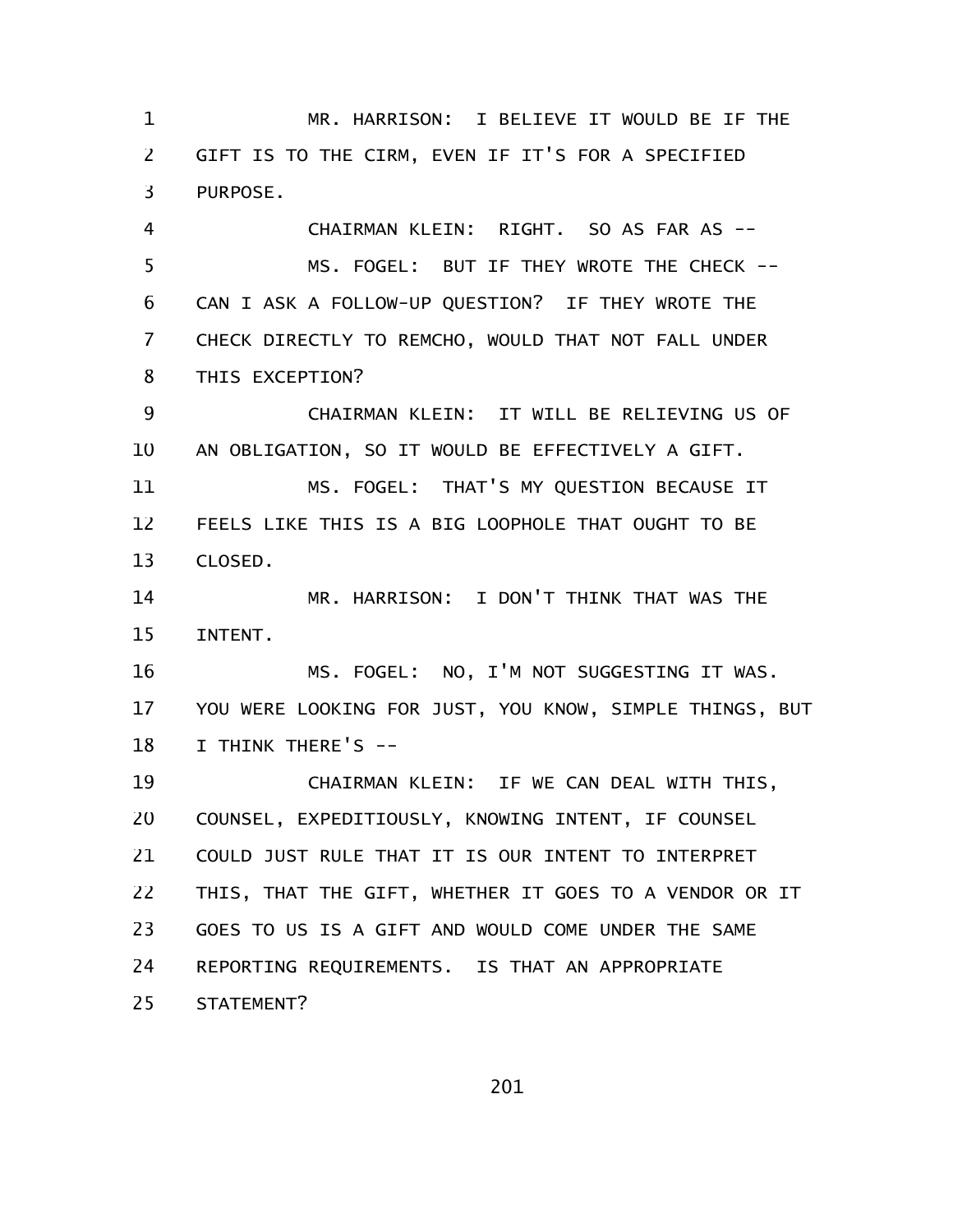MR. HARRISON: WELL, I THINK ONE OF THE THINGS WE WERE TRYING TO ACHIEVE HERE, AND WALTER MIGHT WANT TO SPEAK TO THIS AS WELL, BUT WHEN SPACE IS DONATED, FOR EXAMPLE, FOR ICOC MEETINGS, WE TYPICALLY WOULD NOT REPORT THAT BECAUSE WE DON'T CONSIDER IT A GIFT SUBJECT TO THE BOARD'S APPROVAL. I'M NOT SURE THAT WE WOULD WANT TO IMPOSE AN ADDITIONAL ADMINISTRATIVE BURDEN IN HAVING TO KEEP TRACK OF ITEMS LIKE THAT. 1 2 3 4 5 6 7 8 9

I THINK IT'S A QUESTION OF JUST PERHAPS TRYING TO TIGHTEN THIS LANGUAGE A LITTLE BIT. 10 11

MS. FOGEL: BECAUSE THE LAST SENTENCE DOES SAY DIRECT PAYMENTS, REIMBURSEMENT, USE OF FACILITIES ARE NOT CONSIDERED GIFTS. I TOTALLY AGREE WITH THE FACILITIES PART, BUT IT FEELS LIKE TWO SHOULD BE BROKEN INTO TWO PARTS. AND ONE PART OF IT OUGHT TO BE REPORTED. THAT'S THE RECOMMENDATION I WANTED TO MAKE. 12 13 14 15 16 17

CHAIRMAN KLEIN: DR. MURPHY, IF I COULD, I'D ASK OUR COUNSEL TO TAKE THIS SENSE OF THIS ITEM, THIS LANGUAGE, HIS COMMITMENT TO FULL TRANSPARENCY, AND TO TRY AND ACHIEVE THAT GOAL. FOR MEETING ROOM CONTRIBUTIONS AND MINOR CONTRIBUTIONS THAT ARE ATTENDANT TO MEETINGS, I THINK THAT SHE'S DEALING WITH SOMETHING THAT CONSTITUTES EFFECTIVELY AN ATTEMPT TO END RUN GIFT POLICY, WHICH IS ABSOLUTELY OUTSIDE OF THE 18 19 20 21 22 23 24 25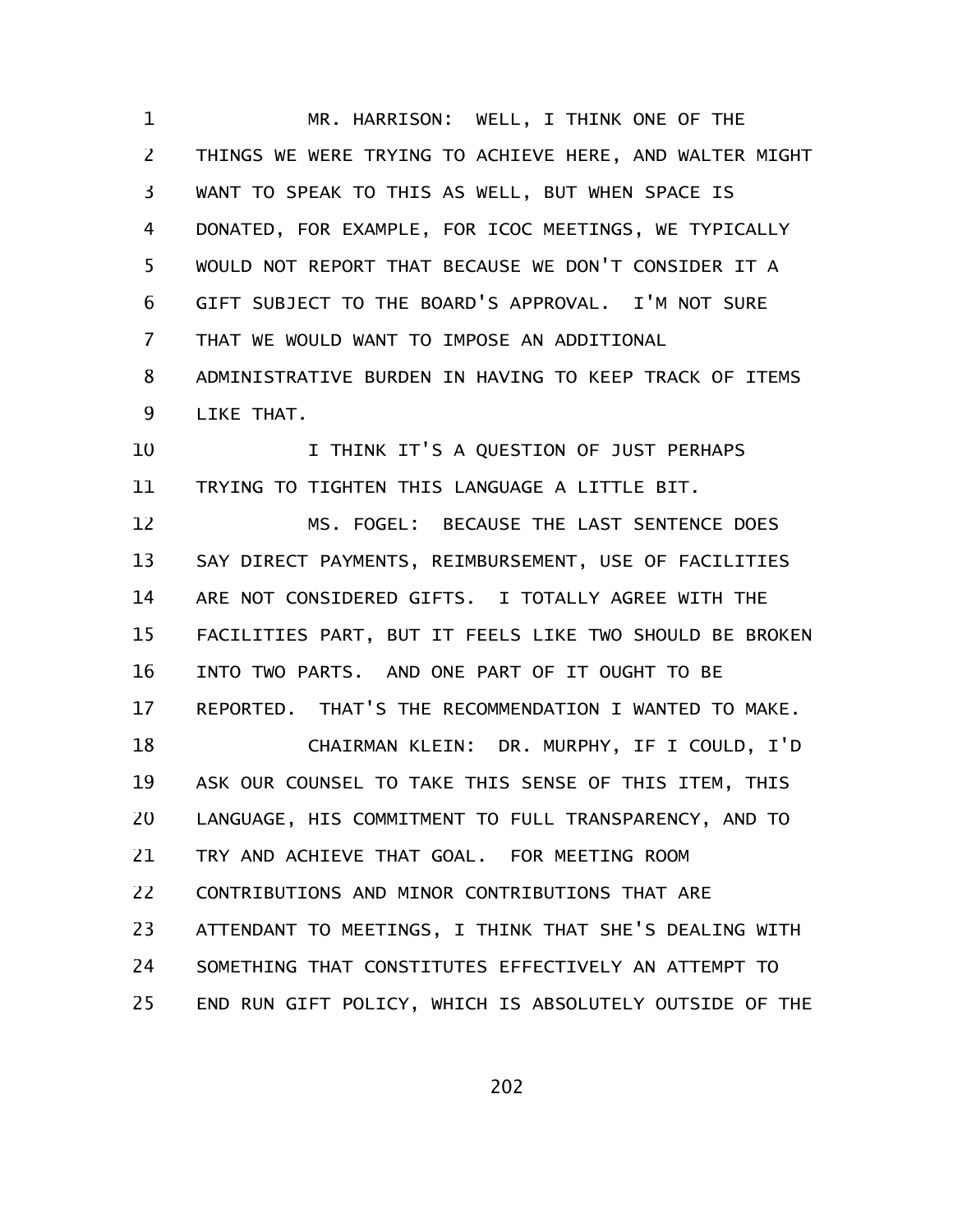INTENT OF THIS ORGANIZATION. 1

MS. FOGEL: ABSOLUTELY. AND THE LAST THING I WANT TO FLAG IS THE SENTENCE THAT SAYS DIRECT PAYMENTS OR REIMBURSEMENTS CANNOT BE USED TO SUPPLEMENT THE ICOC-APPROVED COMPENSATION. DOES THAT ACTUALLY MEAN SOMEONE CAN PAY THE SALARY OF A STAFF PERSON? IT JUST SAYS CANNOT BE USED TO SUPPLEMENT. WHAT WAS THE INTENTION OF SUPPLEMENT? 2 3 4 5 6 7 8

MR. BARNES: THE INTENT OF THAT IS TO DEAL WITH A STATE ISSUE THAT SAYS THAT EMPLOYEES SHOULD ONLY GET PAID BY THE STATE. AND SO THE IDEA HERE IS TO ENSURE THAT NOBODY GIVES US A GIFT AND SAYS, BY THE WAY, I ONLY WANT THIS TO BE USED TO SUPPLEMENT WALTER BARNES' SALARY AND PAY HIM A LOT MORE MONEY. SO THE IDEA IS THAT YOU CAN'T -- YOU CAN TARGET IT FOR THINGS, LIKE A CONFERENCE AREA OR SOMETHING LIKE THAT, BUT YOU CAN'T COME IN AND GET AWAY FROM THE ICOC-APPROVED SALARY STRUCTURE THAT YOU APPROVED TODAY TO GIVE ME AN INCREASE THAT WOULD NORMALLY NOT BE ALLOWED UNDER THAT. MS. FOGEL: I THINK THAT'S VERY CORRECT, BUT OUGHT TO BE MORE CLEAR. WE RECENTLY HAD CONTROVERSY IN THE GOVERNOR'S OFFICE WHERE THE GOVERNOR'S CHIEF OF STAFF'S SALARY WAS SUPPLEMENTED BY HIS CAMPAIGN. AND SO PERHAPS WE OUGHT TO JUST MAKE THAT MORE CLEAR. DR. MURPHY: THANK YOU FOR YOUR COMMENTS. IF 9 10 11 12 13 14 15 16 17 18 19 20 21 22 23 24 25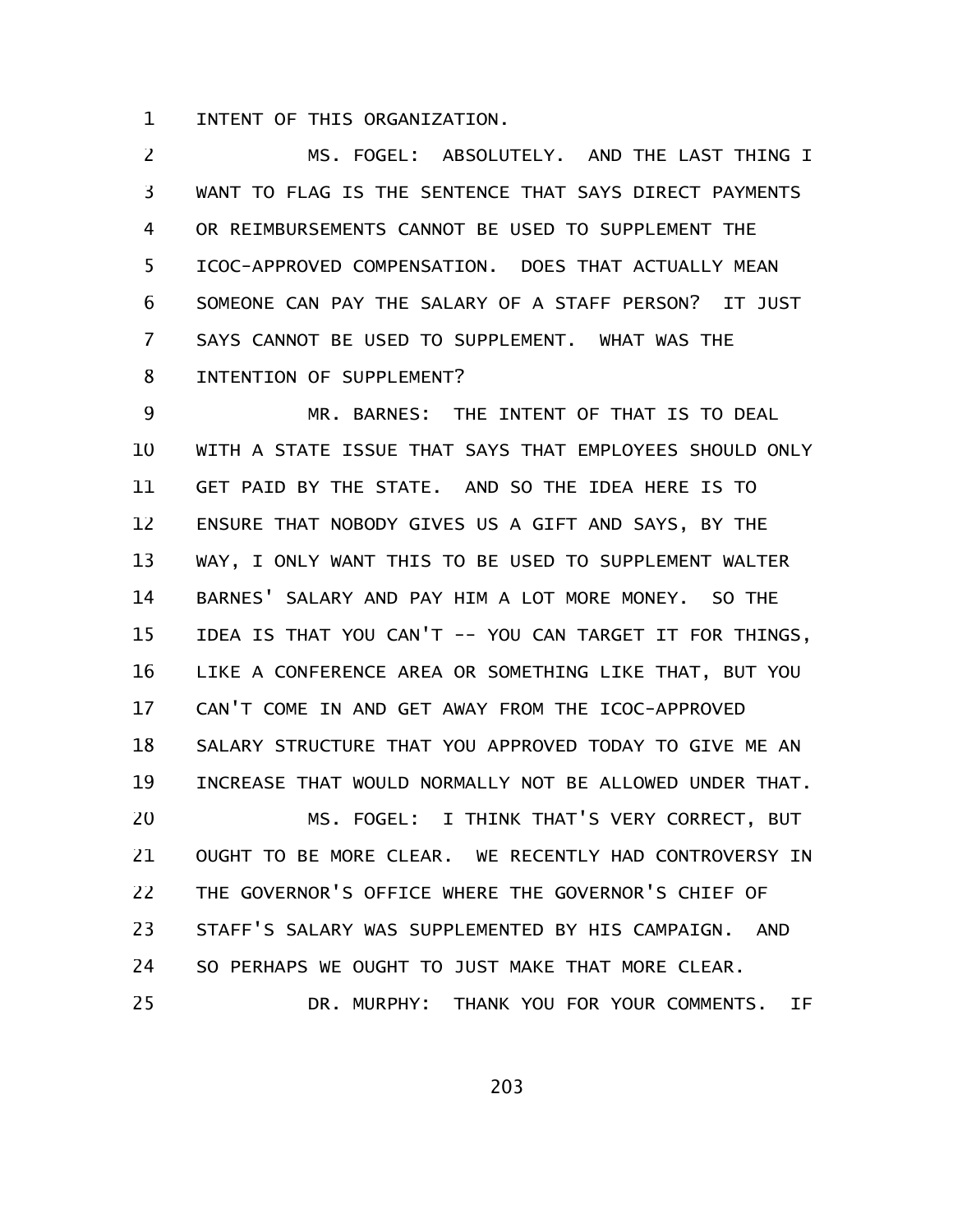THERE ARE NO OTHER COMMENTS -- 1

DR. BALTIMORE: IT'S A MYTH. IS IT TRUE THAT WE DON'T KEEP TRACK OF GIFTS OF SPACE AND MEETING ROOMS AND THINGS LIKE THAT, OR IS IT THAT WE DON'T ASK FOR APPROVAL OF THOSE GIFTS? 2 3 4 5

MR. BARNES: WELL, WE DON'T KEEP TRACK OF THE, LET'S CALL IT, THE SAVINGS ASSOCIATED WITH ROOMS, LIKE THIS ROOM, THAT WAS DONATED TO US FOR THAT. SO WE DON'T KEEP TRACK OF THAT. 6 7 8 9

DR. BALTIMORE: I WOULD LIKE TO SUGGEST WE OUGHT TO KEEP TRACK OF IT SIMPLY TO SHOW WHAT THE OVERALL COSTS OF THIS ACTIVITY ARE AND THE DONATIONS THAT ARE COMING FROM VARIOUS SOURCES. DOESN'T SEEM LIKE A HUGE, ONEROUS TASK TO DO THAT. 10 11 12 13 14

MR. BARNES: IT'S ENTIRELY UP TO THE ICOC. I WILL SAY THAT WE DO KEEP TRACK OF THE SPACE, THE COST ASSOCIATED WITH OUR SPACE, WHICH IS A FAIRLY MAJOR ITEM. WE MAKE SURE THAT IT DOES GET REFLECTED IN OUR FINANCIAL AUDIT, AND SO YOU WILL FIND WHEN YOU TAKE A LOOK AT THE FINANCIAL AUDIT, THERE IS A REFERENCE TO THE SAVINGS THAT WE ACHIEVED AT THE EMERYVILLE OFFICE WHERE WE ARE AND WILL BE REFLECTED IN FUTURE AUDITS AS WELL, BUT WE HAVEN'T TRIED TO KEEP TRACK OF ANY DONATED SPACE LIKE THIS. 15 16 17 18 19 20 21 22 23 24

25

MR. HARRISON: FOR EXAMPLE, FREQUENTLY WHEN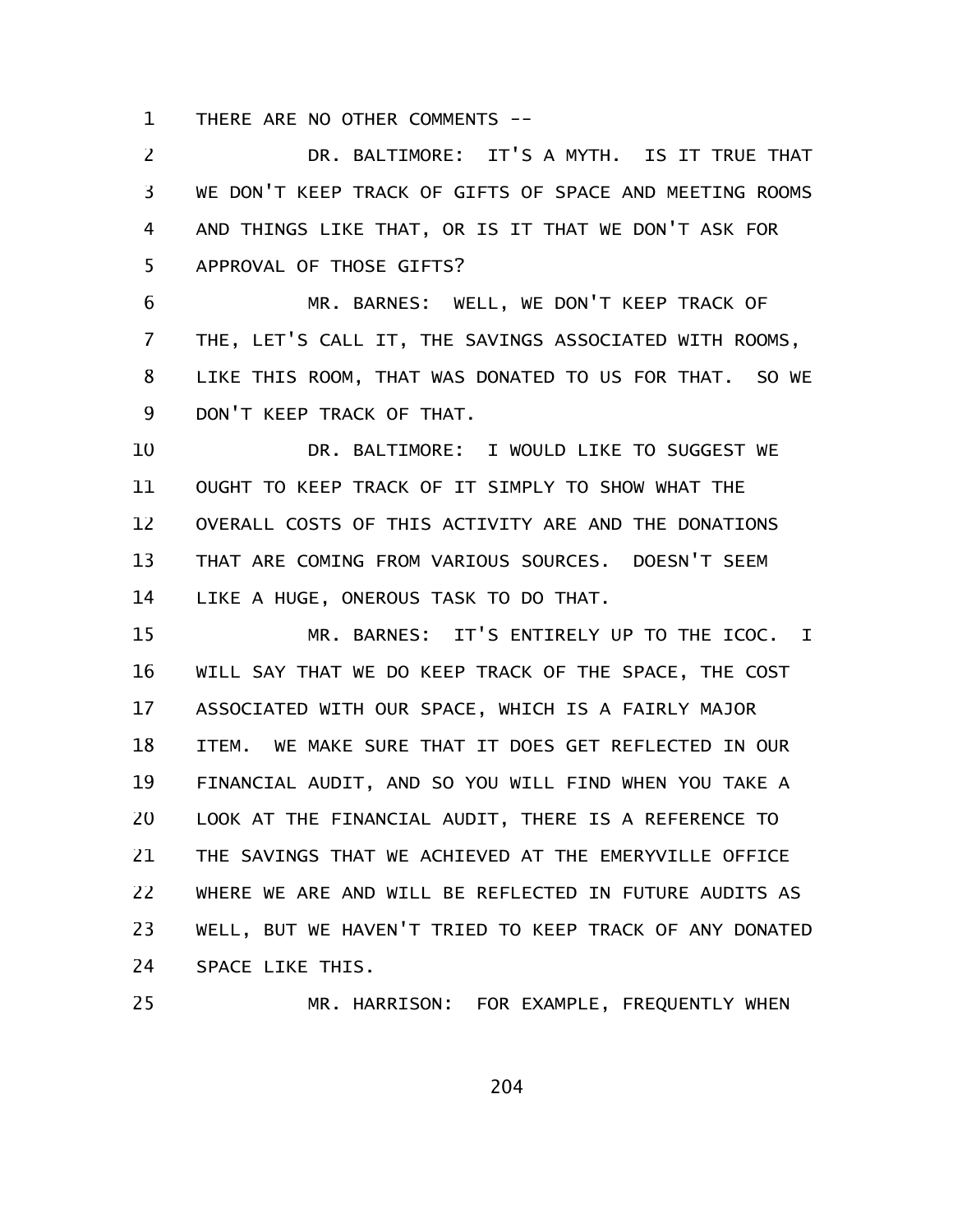THERE ARE SUBCOMMITTEE MEETINGS, THERE WILL BE REMOTE LOCATIONS AT VARIOUS UNIVERSITIES AROUND THE STATE OR NONPROFIT INSTITUTIONS WHO MAKE THAT SPACE AVAILABLE AT NO COST TO THE INSTITUTE. WE DON'T -- WE KEEP TRACK OF THE USE OF THAT SPACE. WE DON'T KEEP TRACK OF THE VALUE OF THE USE OF THAT SPACE. 1 2 3 4 5 6

DR. BALTIMORE: I UNDERSTAND THAT. I WAS SUGGESTING THAT WE SHOULD JUST, AS A MATTER OF RECORD, WHAT WE'VE DONE AND WHAT'S THE COST. 7 8 9

DR. MURPHY: IT ALSO REFLECTS, DAVID, I MIGHT ADD, THE COMMITMENT OF THE PEOPLE OF CALIFORNIA. 10 11

MS. FOGEL: CAN I FOLLOW UP ON THAT? I'M SORRY. BECAUSE THIS TALKS ABOUT -- I FRANKLY HAD NO IDEA THIS WAS DONATED SPACE. THIS ISN'T. BUT TO THE EXTENT THAT -- I GUESS IT RAISES THE SAME QUESTION ABOUT MAKING SURE THAT -- SO, FOR EXAMPLE, IF SOMEONE WERE UNDERWRITING THIS MEETING, THE PUBLIC OUGHT TO KNOW WHO'S DOING THAT. I JUST FEEL LIKE THAT PART OF THE TRANSPARENCY IS THAT BOTH YOU AND WE SHOULD KNOW WHO'S CONTRIBUTING TO THIS EFFORT. 12 13 14 15 16 17 18 19 20

DR. MURPHY: DON. 21

MR. REED: I HAVE A QUESTION. CAN GIFTS BE USED FOR, LIKE, OFFICE SUPPLIES OR THINGS BECAUSE -- OVERHEAD, IS THAT LIKE -- I KNOW THAT THE ONE GOVERNMENT AGENCY, A FRIEND OF MINE GATHERS FUNDS TO 22 23 24 25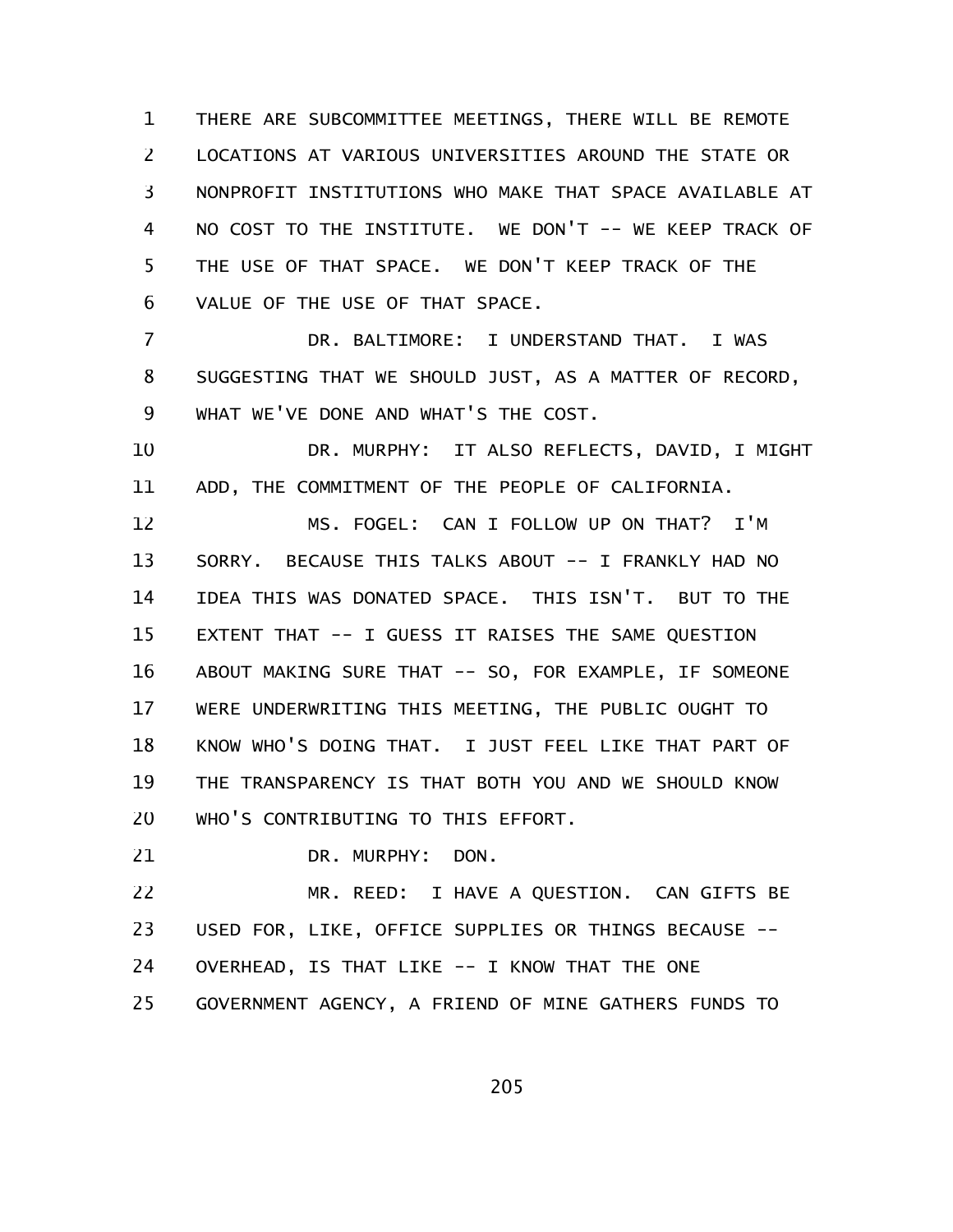PAY STUFF THAT ISN'T COVERED BY OTHER GRANTS. CAN GIFTS GO FOR NEEDS THAT ARE NOT COVERED LIKE OVERHEAD? DR. MURPHY: WELL, I CAN TELL YOU THAT MOST ORGANIZATIONS LIKE THE ONE I RUN HAVE A BOTTOM LINE, AND ONE CAN GET UNRESTRICTED MONEY AND THE DONOR WOULD SAY THIS IS FOR GREATEST NEED. AND IF KEEPING THE LIGHTS ON IS THE GREATEST NEED, THEY ARE VERY COMFORTABLE WITH US USING THAT. MS. DU ROSS: THE DOLBY GRANT IS AN EXAMPLE OF THAT. MR. REED: THANK YOU. DR. MURPHY: I THINK WE HAVE HAD COMMENTS. WE NEED A SENSE OF THE BOARD TO APPROVE THIS GIFT POLICY. MOTION TO APPROVE? MR. BARNES: I'M GOING TO SUGGEST THAT SINCE THERE'S NOT ENOUGH TO ACTUALLY TAKE AN ACTION TODAY, I'VE SORT OF GOT A SENSE FROM YOU ALREADY THAT THERE ARE A COUPLE OF AREAS THAT YOU WOULD LIKE US TO TAKE A LOOK AT. PERHAPS RATHER THAN TAKING A VOTE ON IT, UNLESS SOMEBODY HAS SOME ADDITIONAL ITEMS, WE WILL TAKE THESE, LIKE WE DID LAST TIME, AND STILL CONTINUE THIS AS INTERIM POLICY. AND AT THE AUGUST MEETING, WE'LL COME BACK WITH -- DR. BALTIMORE: SOUNDS LIKE A RIGHT. CHAIRMAN KLEIN: WE'RE APT TO HAVE AN 1 2 3 4 5 6 7 8 9 10 11 12 13 14 15 16 17 18 19 20 21 22 23 24 25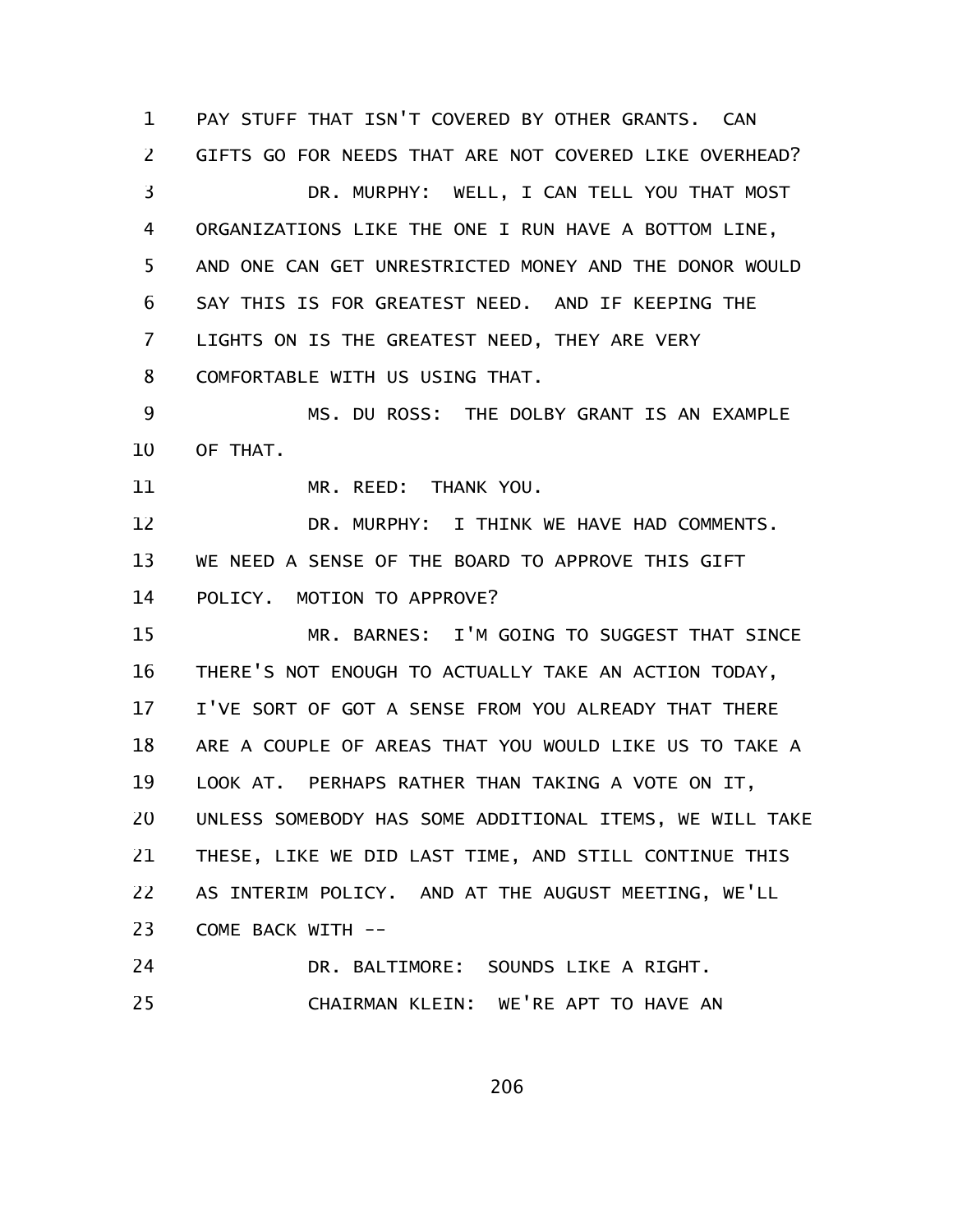OVERSIGHT COMMITTEE HEARING BETWEEN NOW AND OUR NEXT BOARD MEETING. IT MIGHT BE HELPFUL WITH THE CLARIFICATIONS THAT HAVE COME IN TODAY TO HAVE A SENSE OF THE BOARD, IF THE BOARD IS COMFORTABLE, SO THAT THE OVERSIGHT COMMITTEE KNOWS THAT THE BOARD HAS SOME GENERAL CONCURRENCE. 1 2 3 4 5 6

DR. BALTIMORE: I DON'T THINK YOU SHOULD TAKE A STRAW VOTE AND GO TO THE OVERSIGHT COMMITTEE AND SAY THAT THE BOARD WAS APPROVING IT. SO MY GUESS WOULD BE THAT WOULD BE EXACTLY THE WRONG THING. 7 8 9 10

11

CHAIRMAN KLEIN: OKAY. DIRECTION TAKEN.

DR. MURPHY: WALTER, YOU WILL GO FORWARD WITH THIS. IT'S QUARTER PAST THREE, WHICH IS VERY CLOSE TO THE 2 O'CLOCK DEADLINE WE HAD. SO THE SIXTH ITEM AND THE LAST ITEM, WALTER, IS THE INFORMATION UPDATE ON ICOC PER DIEM RATES. 12 13 14 15 16

MR. BARNES: THIS ONE DOES NOT REQUIRE A VOTE. AT THE PREVIOUS MEETING YOU APPROVED THE BYLAWS FOR THE OPERATION OF ICOC. AND WITHIN THAT IT INCLUDED A PROCESS FOR HOW THE ANNUAL INCREASE IN PER DIEM SHOULD BE CALCULATED. IF YOU RECALL, THE PROPOSITION 71 PROVIDES THAT YOU GET A HUNDRED DOLLARS PER DAY ADJUSTED ANNUALLY FOR COST OF LIVING. AND SO THE CALCULATION FOR THAT WAS PUT INTO THE BYLAWS, WHICH YOU APPROVED. I ATTACHED A COPY OF THE COMPENSATION 17 18 19 20 21 22 23 24 25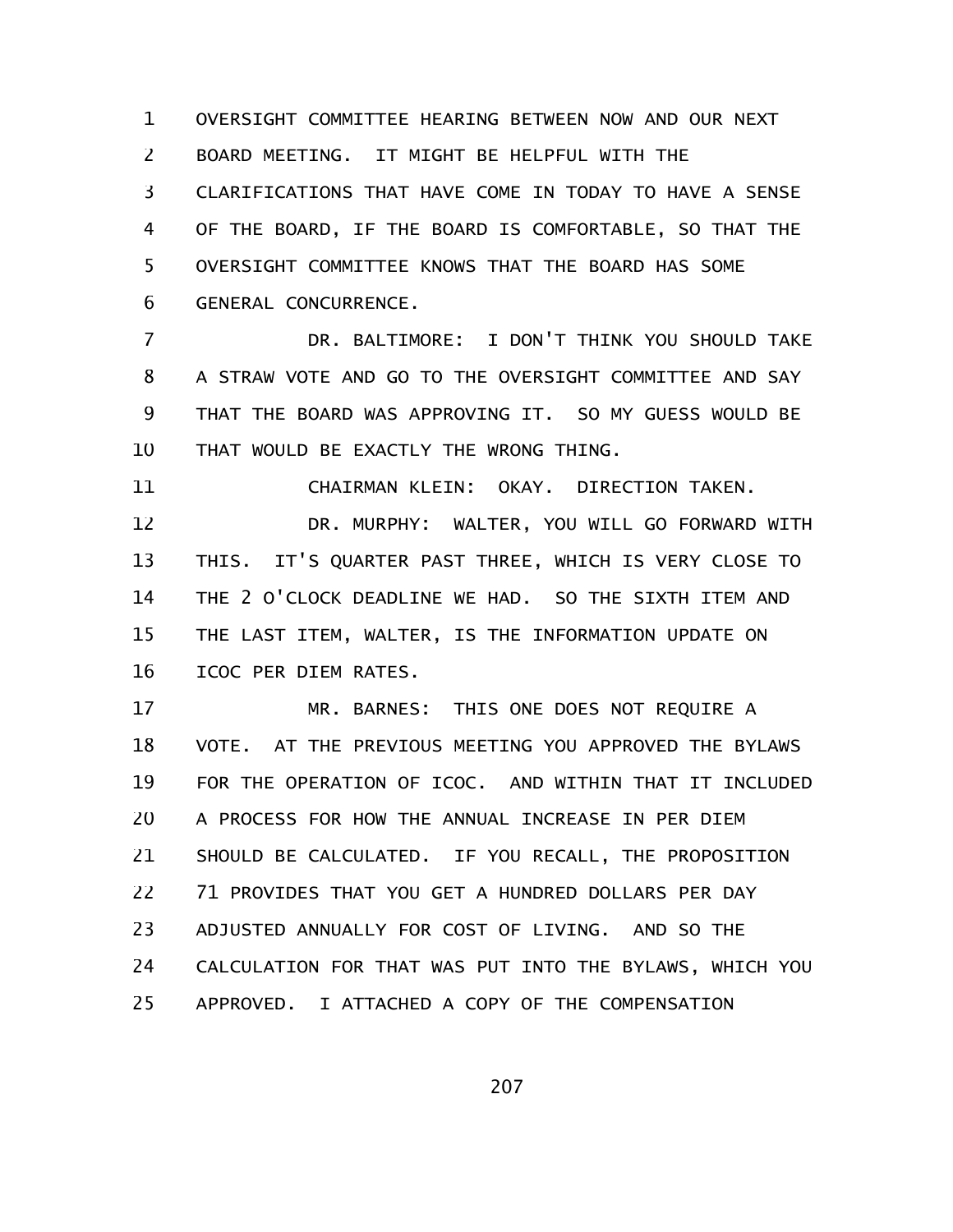SECTION, SECTION 7. IT GOES INTO A LOT OF COMPLICATED DISCUSSION, BUT ESSENTIALLY IT'S BASED ON A SPECIFIC COST OF LIVING LOCATED IN CALIFORNIA IN THE LOS ANGELES, RIVERSIDE, ORANGE COUNTY, SAN FRANCISCO, SAN JOSE, SAN DIEGO AREAS. IT'S PUBLISHED ON BOTH AN ANNUAL BASIS AS WELL AS ON A BIMONTHLY BASIS DURING THE YEAR. 1 2 3 4 5 6 7

AND SPECIFICALLY THE BYLAWS INDICATED THAT THE COST OF LIVING FOR THE PER DIEM WOULD BE USED ON THE ANNUAL INCREASE. AND SO WE HAVE CALCULATED THAT ANNUAL INCREASE, AND THAT DAILY RATE SHOWS THAT IT GOES FROM A HUNDRED DOLLARS TO A \$104 PER DAY, WHICH ALSO MEANS THAT THE HOURLY RATE FOR PREP TIME GOES FROM 12.50 TO \$13. IN ADDITION, THE POLICY YOU ADOPTED INDICATED THAT THIS BECOMES EFFECTIVE THE MONTH AFTER THE ANNUAL INCREASE IS PUBLISHED. THAT WAS PUBLISHED IN MARCH. SO THIS BASICALLY, THIS NEW PER DIEM RATE, IS EFFECTIVE FOR MEETINGS AND ACTIVITIES THAT YOU ATTEND FROM JULY 1ST -- APRIL 1ST ON. SOME OF YOU HAVE ALREADY CLAIMED UNDER THE \$100 AND 12.50 RULE. YOU CAN PROVIDE SUPPLEMENTAL CLAIMS FOR THE ADDITIONAL AMOUNT SHOULD YOU CHOOSE. ANY QUESTIONS? 8 9 10 11 12 13 14 15 16 17 18 19 20 21 22

DR. MURPHY: ANY QUESTIONS FROM THE BOARD? THANK YOU. ANY QUESTIONS FROM THE PUBLIC? WALTER, THANK YOU VERY MUCH FOR YOUR HARD WORK. 23 24 25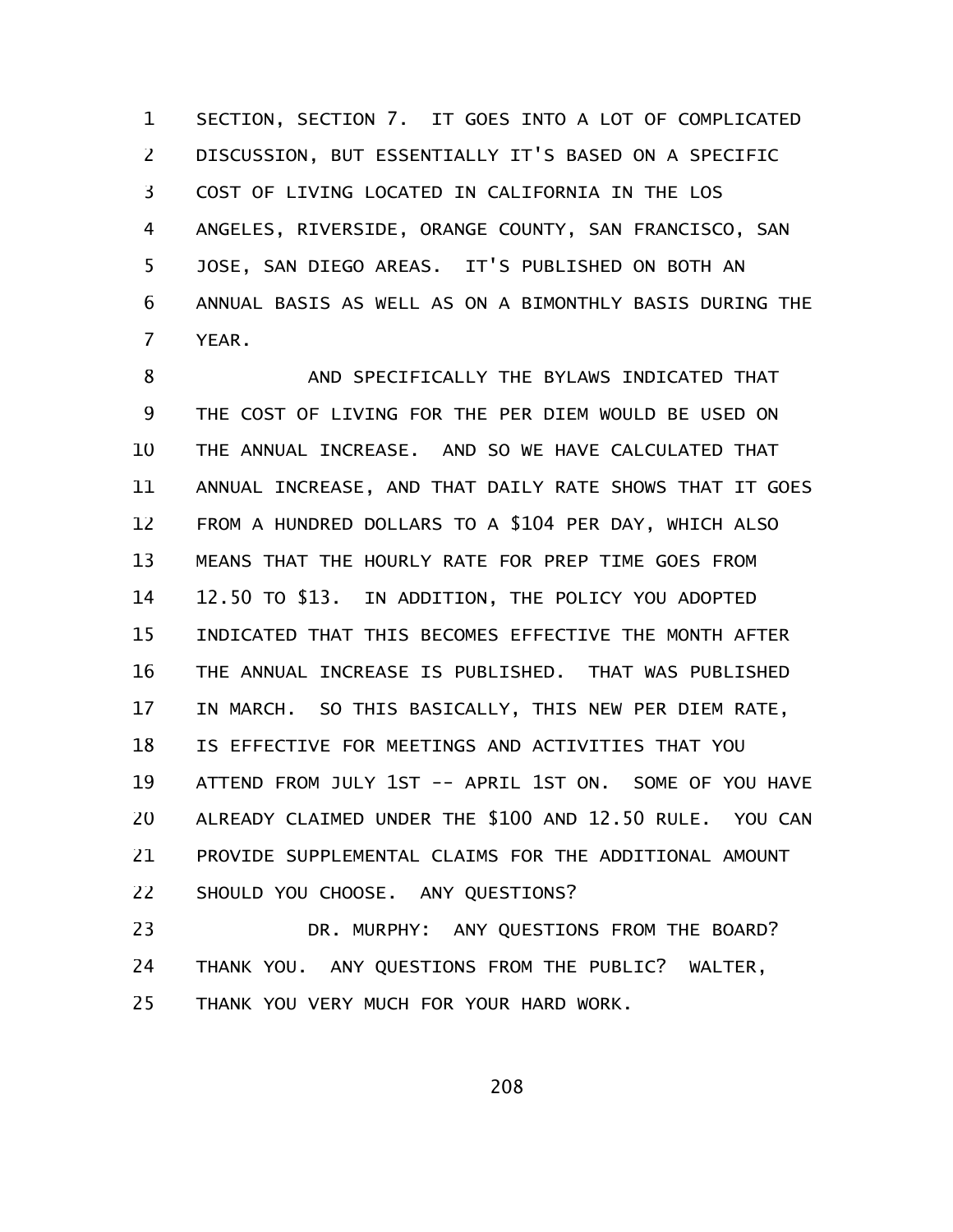MR. CHAIRMAN.

1

CHAIRMAN KLEIN: THANK YOU VERY MUCH. WE'RE GOING TO -- I THINK WHAT WE NEED TO DO BEFORE STARTING THE NEXT ITEM IS WE HAVE A SPEAKER HERE FROM THE PARKINSON'S ORGANIZATION, AND THEY HAVE A TIMEFRAME, WHICH THEY HAVE TO LEAVE, TO MAKE A QUICK STATEMENT. WE'RE APPRECIATIVE OF THE ATTENDANCE. YOU HAVE THE FLOOR, SIR. 2 3 4 5 6 7 8

MR. BALL: HI. MY NAME IS JOHN BALL. I LIVE IN WHITTIER, CALIFORNIA, CURRENTLY 62 YEARS OLD. I'VE LIVED WITH PARKINSON'S SINCE I WAS 39. I WAS DIAGNOSED WITH IT AT 39, BUT I'VE LIVED WITH IT SINCE I WAS 27. I SPOKE TO THIS COMMITTEE AT THE FIRST MEETING OF THE ICOC, ABOUT 18 MONTHS AGO, SOMETHING LIKE THAT. AND AT THAT TIME I MENTIONED THAT MY MOTHER-IN-LAW WAS DIAGNOSED WITH PARKINSON'S WHEN MY WIFE WAS 11 YEARS OLD. AND 22 YEARS LATER I WAS DIAGNOSED WITH PARKINSON'S, SO MY WIFE HAS LIVED WITH IT SINCE SHE WAS 11. I'VE LIVED WITH IT SINCE I WAS IN MY TWENTIES. AND IF THERE'S A GENETIC COMPONENT TO PARKINSON'S DISEASE, THEN MY CHILDREN ARE GENETICALLY INHERITING THAT TENDENCY FROM BOTH SIDES OF THEIR FAMILY. 9 10 11 12 13 14 15 16 17 18 19 20 21 22 23

MY CONCERN AT THE TIME I SPOKE TO YOU THEN WAS THAT WE NOT WASTE TIME AND THAT WE MOVE FORWARD 24 25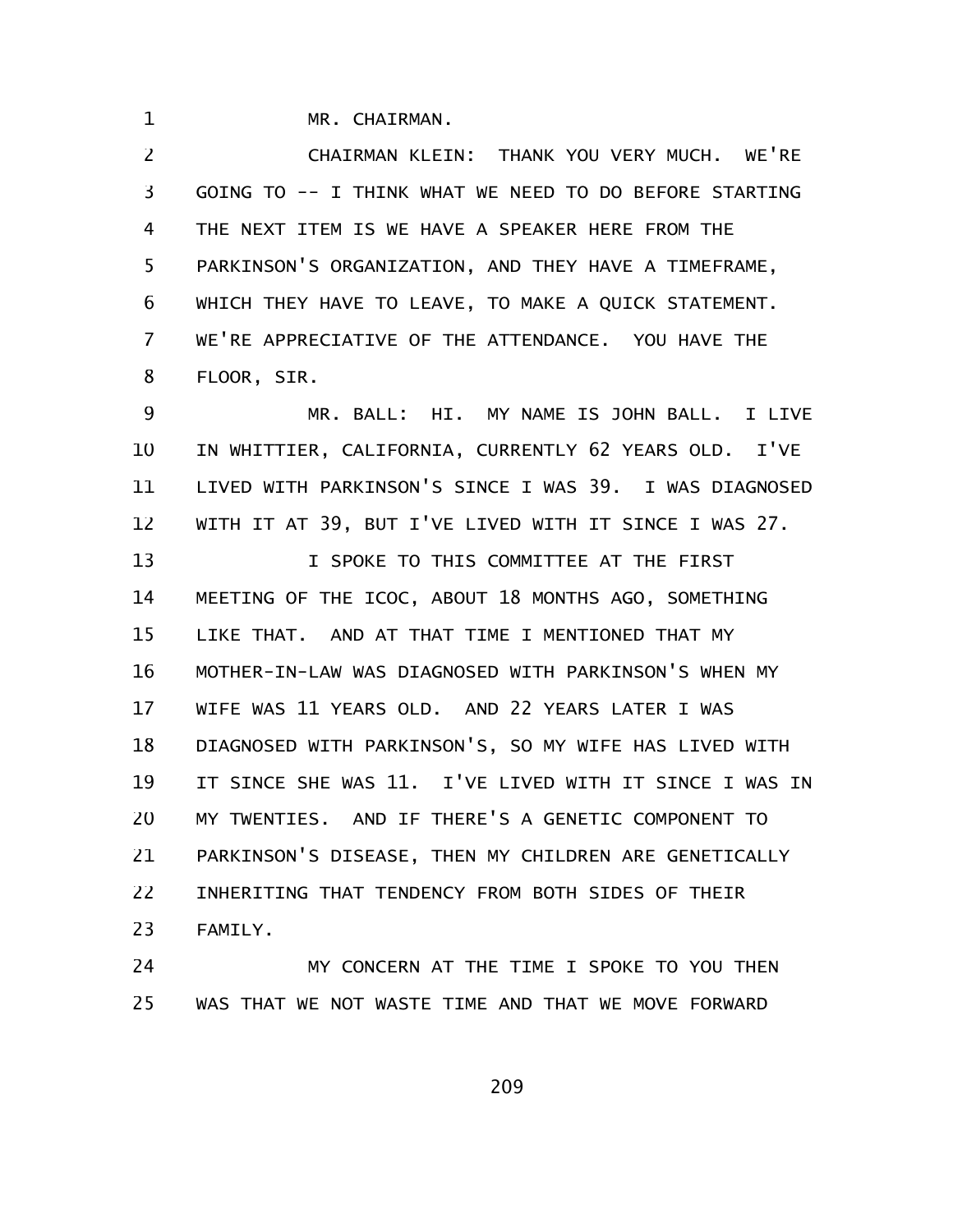WITH WHAT THE ICOC WAS PUT IN PLACE TO DO. AND I THINK YOU'VE DONE A TREMENDOUS JOB SO FAR OF ORGANIZING, CREATING AN ORGANIZATION OUT OF NOTHING. THAT WAS JUST A SPECTACULAR SUCCESS ON THE PART OF PEOPLE OF CALIFORNIA TO PASS PROP 71. 1 2 3 4 5

MY CONCERN NOW IS THAT WE MOVE FORWARD FROM HERE AND THAT WE REALIZE THAT ALL OF US ARE FACING THE SAME FINANCIAL CRISIS IN TERMS OF THE FUNDING FROM THE BOND ISSUES FROM CALIFORNIA, THE LAWSUITS THAT HAVE TIED UP CIRM IN THE MEANTIME. TIME IS IMPORTANT TO ALL OF US. IN THE NEARLY 18 MONTHS SINCE THE ICOC MEETING, YOU HAVE DONE TREMENDOUSLY. I WANT TO SAY ALSO THAT WE IN THE PATIENT COMMUNITY ARE NOT STANDING STILL EITHER. IN FACT, MY WIFE AND I RUN A SMALL ORGANIZATION CALLED TEAM PARKINSON. TEAM PARKINSON IS A 501(C)(3) OPERATING UNDER THE PARKINSON ALLIANCE, WHICH IS OUT OF PRINCETON, NEW JERSEY. IN THE LAST SIX YEARS THAT WE'VE RUN THE L.A. MARATHON, WE'VE RAISED 6 7 8 9 10 11 12 13 14 15 16 17 18

\$750,000 THAT GOES DIRECTLY TO THE ALLIANCE TO BE 19

CONTRIBUTED THROUGH THE SEVEN MAJOR NATIONAL 20

PARKINSON'S FOUNDATIONS THAT DO RESEARCH TO FIND A CURE 21

FOR PARKINSON'S DISEASE. I KNOW THAT STEM CELL 22

ACTIVITY IS GOING TO BE A MAJOR PART OF THAT 23

PARKINSON'S CURE WHEN IT FINALLY COMES. 24

YOU MAY CATCH THE THREAD OF MY. WE RAISE 25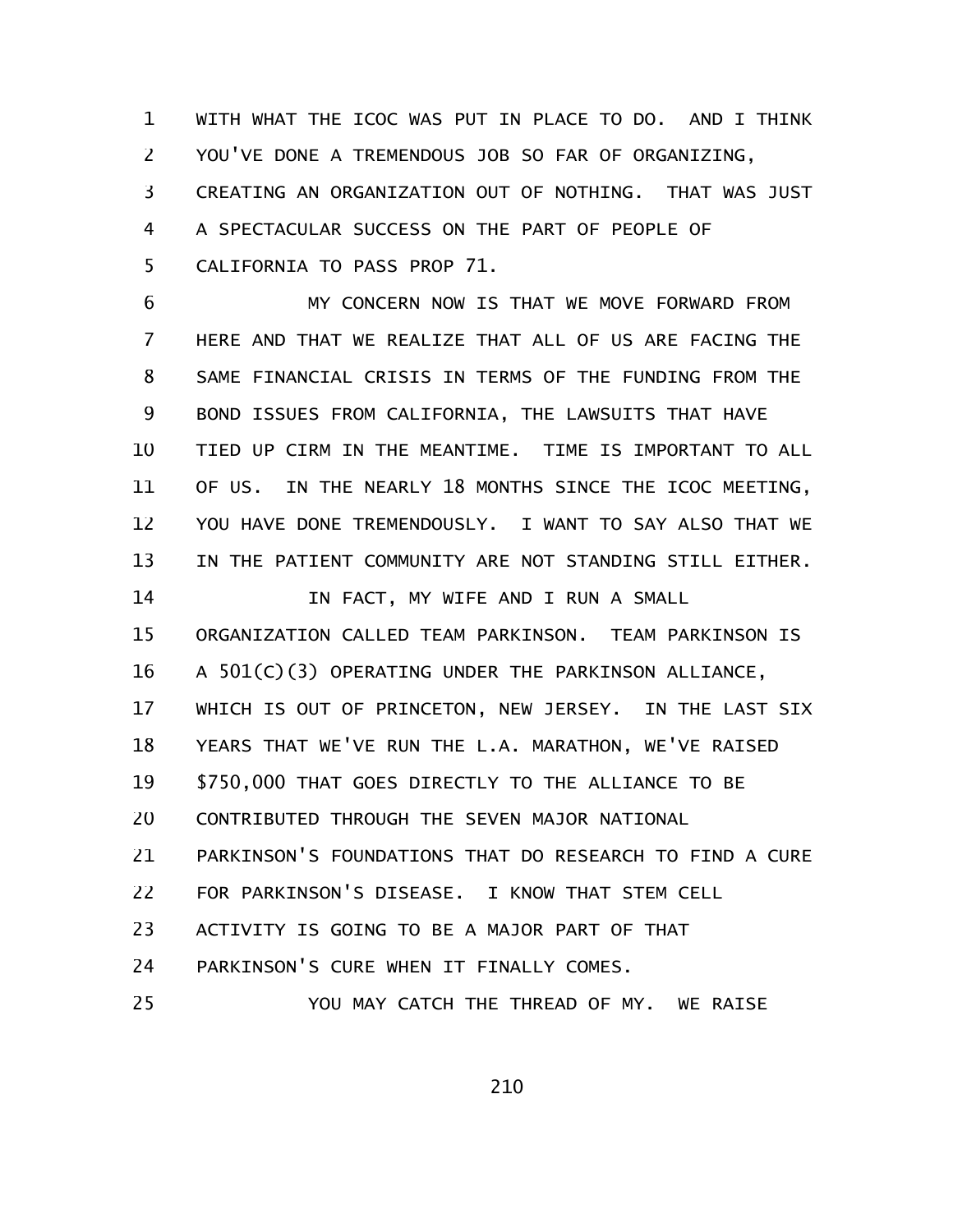MONEY BY RUNNING A MARATHON. I RUN -- SIX TIMES IN THE LAST SIX YEARS, I'VE RUN THE L.A. MARATHON FOR TEAM PARKINSON. THIS WEEKEND I'M RUNNING THE SAN DIEGO ROCK AND ROLL MARATHON. IT WILL BE MY FOURTEENTH MARATHON, ALL SINCE I WAS DIAGNOSED WITH PARKINSON'S. WE DO THIS, NOT FROM SELFISH REASONS, BUT TO TRY TO RAISE THE AWARENESS AND TO RAISE THE FUNDS NECESSARY TO FIND THE CURE FOR PARKINSON'S DISEASE. I KNOW THAT YOU'RE WORKING ON CURES FOR A MULTITUDE OF THINGS, AND I'M CONCERNED PRIMARILY WITH PARKINSON'S, BUT WE BOTH HAVE TO BE CONCERNED. 1 2 3 4 5 6 7 8 9 10 11

I WANT YOU TO KNOW THAT WE IN THE STATE OF CALIFORNIA, WE PATIENTS, SHARE ENORMOUSLY THE QUALITY OF WHAT YOU DO. AND WE WANT TO BE READY WHEN THE MONEY IS FINALLY AVAILABLE TO US. WE WANT TO BE READY TO GIVE THOSE GRANTS OUT, MAKE SURE THAT THE RESEARCH IS TARGETED AT THE VERY BEST THINGS. FOR EXAMPLE, FOR US PERSONALLY, WE'VE DONATED MONEY TO BUY A SIX-LANE MOUSE TREADMILL AT USC'S DEPARTMENT OF NEUROLOGY SO THAT THEY CAN ACTUALLY PUT MICE ON THE TREADMILL AND ACTUALLY SEE HOW THEY PERFORM AFTER SPECIFIC TREATMENTS ARE TRIED. AND IN DOING THAT, WHAT THEY FOUND, OF COURSE, IS THAT THE EXERCISE LIKE I DO, RUNNING, IS TREMENDOUSLY BENEFICIAL FOR THOSE PEOPLE WITH PARKINSON'S. SO WE WANT TO MAKE SURE THAT THE GRANT MONEY 12 13 14 15 16 17 18 19 20 21 22 23 24 25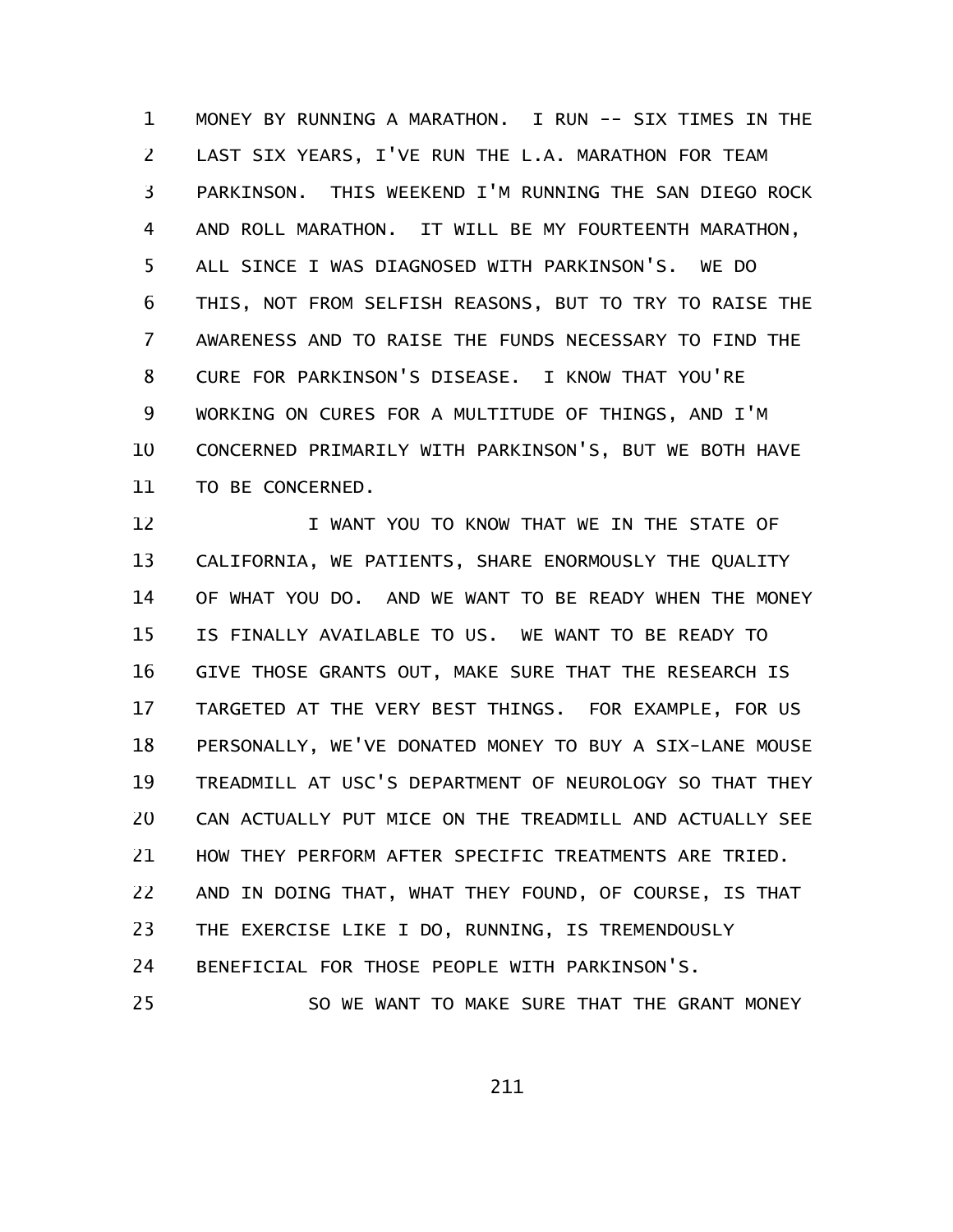IS AVAILABLE TO US AND THAT IT GOES TO THE DISEASES THAT NEED IT, AND THEY'RE READY -- THAT THE COMMITTEE THAT YOU ARE PART OF IS READY TO MOVE FORWARD AS SOON AS THAT MONEY BECOMES AVAILABLE. THANK YOU. CHAIRMAN KLEIN: THANK YOU VERY MUCH FOR YOUR TREMENDOUS DEDICATION. (APPLAUSE.) CHAIRMAN KLEIN: DOES THE BOARD FEEL THEY NEED A FIVE-MINUTE COMFORT BREAK HERE? I THINK THAT WE JUST HAD A MAJOR VOTE THERE. (A RECESS WAS TAKEN.) CHAIRMAN KLEIN: IF WE COULD MOVE THROUGH THE REST OF THE AGENDA VERY QUICKLY HERE. ALL RIGHT. WE'RE GOING TO RECONVENE AND MOVE FORWARD. KIRK KLEINSCHMIDT, YOU HAVE THE FLOOR. MR. KLEINSCHMIDT: I WANTED TO REPORT ON THE LEGISLATIVE SUBCOMMITTEE, WHICH MET ON TUESDAY, MAY 16TH, AT THE M.I.N.D. INSTITUTE AT UC DAVIS MEDICAL CENTER IN SACRAMENTO. WE HAD SEVEN MEMBERS PRESENT AT THAT MEETING. WHILE THEY DIDN'T HAVE A QUORUM, THEY WANTED TO BRING TO THE FULL BOARD TWO BILLS, SB 1822 AND SB 1260, FOR YOUR CONSIDERATION. I'LL GET TO THOSE TWO IN A MINUTE. AFTER THE MEETING THE SUBCOMMITTEE MEMBERS MET WITH 15 LEGISLATORS AND/OR THEIR STAFFS IN 1 2 3 4 5 6 7 8 9 10 11 12 13 14 15 16 17 18 19 20 21 22 23 24 25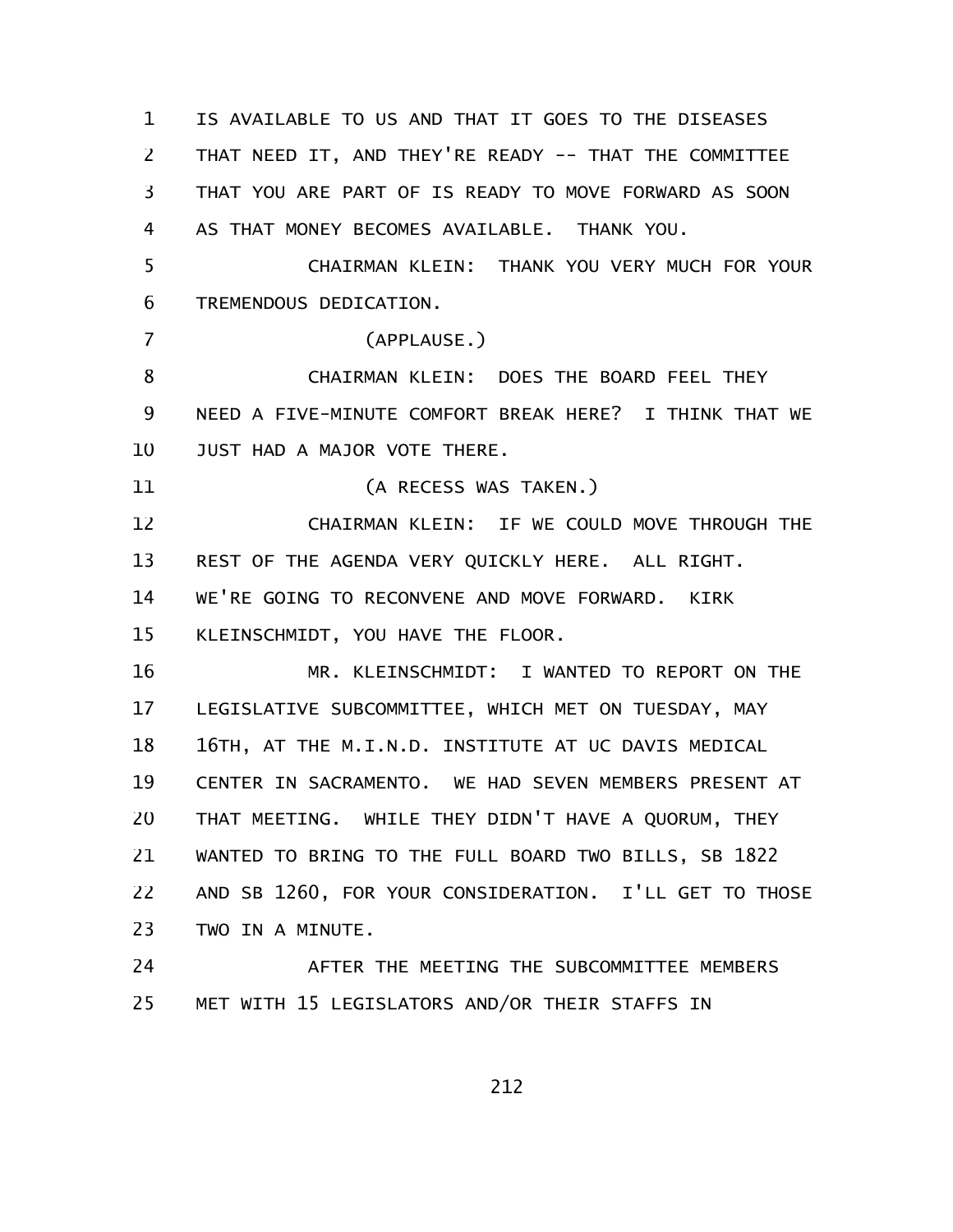SACRAMENTO, TALKING ABOUT THE ISSUES OF CONCERN AND GIVING AN UPDATE OF THE PROGRESS OF THE CIRM. 1 2

SPECIFICALLY ON LEGISLATION, AND I'LL TRY TO KEEP THIS QUICK, JUST QUICKLY, THE BILLS THAT WE'VE BEEN TRACKING, MAJOR ONES CONNECTED TO THE WORK WE DO, AB 2721 IS A MEASURE THAT WOULD CREATE AN OFFICE OF INTELLECTUAL PROPERTY IN THE BUSINESS, TRANSPORTATION, AND HOUSING AGENCY. AND IT REQUIRES CERTAIN IP POLICIES -- CERTAIN REQUIREMENTS BE MET. THIS IS SIGNIFICANT BECAUSE IT DOES BORROW SOME LANGUAGE FROM OUR POLICY, AND IT ALSO SPECIFICALLY EXEMPTED CIRM IP AGREEMENTS. 3 4 5 6 7 8 9 10 11 12

SECOND BILL THAT YOU ARE FAMILIAR WITH, AND BY THE WAY, MORE DETAIL ON ALL OF THESE ITEMS CAN BE FOUND IN TAB 10 OF YOUR BINDER. THERE'S A DETAILED SUMMARY OF EACH OF THESE, AS WELL AS THE ACTUAL BILL LANGUAGE. 13 14 15 16 17

SB 401, AS YOU KNOW, MODIFIES THE ICOC'S POLICIES ON PUBLIC MEETINGS, CONFLICT OF INTEREST, AND INTELLECTUAL PROPERTY. AND THIS WOULD BE A BALLOT MEASURE THAT WOULD GO TO THE VOTERS IN THE NEXT STATEWIDE BALLOT. MANY OF YOU KNOW THAT ON MAY 17TH, THE ASSEMBLY APPROPRIATIONS COMMITTEE CONSIDERED SB 401. AND AT THAT MEETING SENATOR ORTIZ OFFERED TWO AMENDMENTS TO CHANGE THE LANGUAGE. 18 19 20 21 22 23 24 25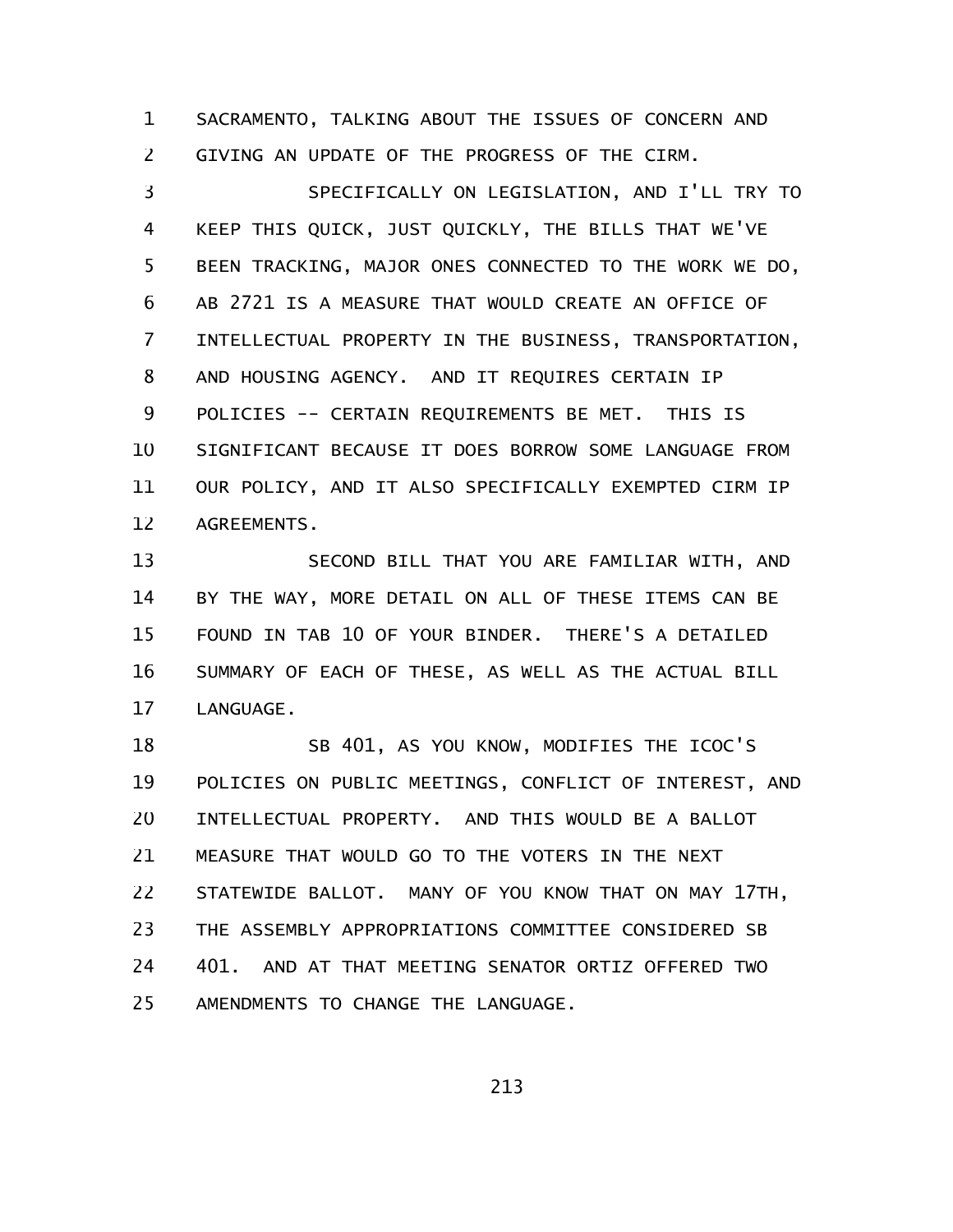THAT LANGUAGE IS NOT YET AVAILABLE IN PRINT, BUT WE DO HAVE A FAX COPY. WHAT SHE DID INDICATE IS THAT IT WOULD REMOVE THE PROVISIONS ON INTELLECTUAL PROPERTY THAT WERE IN THE BILL AND REPLACE IT WITH THE IP POLICY FOR NONPROFIT ORGANIZATIONS ALREADY PASSED BY THE ICOC REFERENCING THE VERSION WRITTEN AND SUBMITTED TO OAL ON MAY 5TH. 1 2 3 4 5 6 7

SECOND, IT DELETES THE NOVEMBER 2006 SPECIAL ELECTION DESIGNATION FOR CONSIDERATION OF THE MEASURE, WHICH MEANS THAT IT WOULD NOT BE CONSIDERED THIS FALL, BUT RATHER AT THE NEXT STATEWIDE ELECTION, WHICH WOULD BE JUNE 2008 UNLESS THERE'S A SPECIAL ELECTION CALLED IN THE MEANTIME. 8 9 10 11 12 13

THE COMMITTEE DID PLACE THIS MEASURE ON THE SUSPENSE CALENDAR, AND IT HAS NOT BEEN YET CONSIDERED, AND WE ARE TOLD IT WON'T BE CONSIDERED UNTIL AUGUST, ALONG WITH OTHER SENATE BILLS THAT ARE IN THE ASSEMBLY. ARE THERE ANY QUESTIONS ON SB 401? OTHERWISE I'M JUST GOING TO JUST MOVE ON. 14 15 16 17 18 19

CHAIRMAN KLEIN: WELL, I JUST THINK IT IS VERY IMPORTANT -- WE'VE ALREADY TAKEN A POSITION. IT'S IMPORTANT TO UNDERSTAND SENATOR ORTIZ IS CAMPAIGNING THIS BILL, SO IT'S VERY IMPORTANT FOR US AND EACH OF OUR CONSTITUENCIES TO PROVIDE OUR INDIVIDUAL EVALUATIONS FOR THOSE CONSTITUENCIES OF WHAT THIS BILL 20 21 22 23 24 25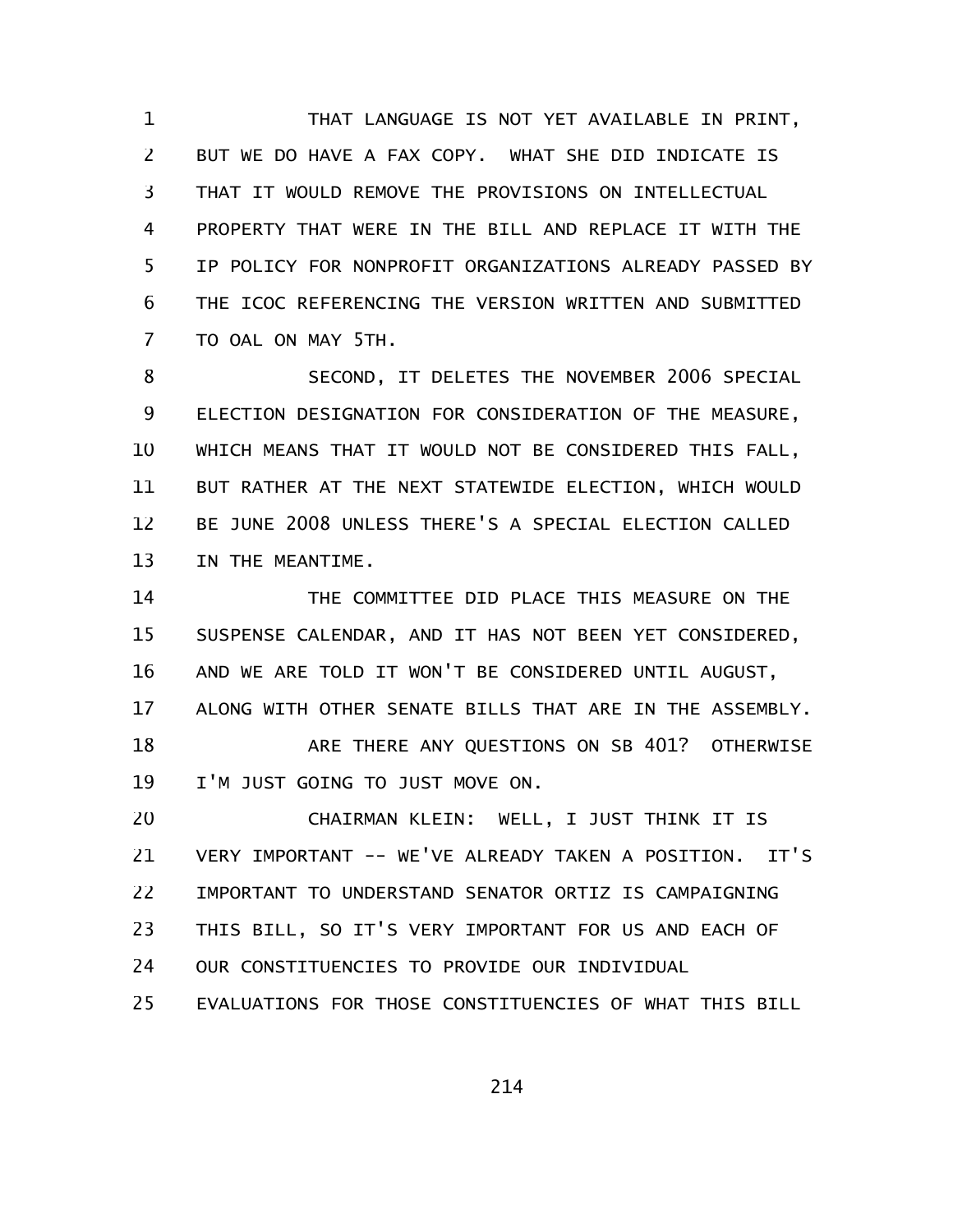IS REALLY ABOUT BECAUSE SHE'S ACTIVELY CAMPAIGNING ON THE FACT THAT THIS IS AN IMPORTANT THING TO SEE PASSED. IT'S IMPORTANT FOR US TO PUT INFORMATION OUT THERE AND LET THE PUBLIC DECIDE. THE LEGISLATORS DECIDE, SUCH AS SENATOR KEHOE CERTAINLY UNDERSTANDS THE ISSUE AND HAS LODGED OBJECTIONS TO THIS BILL. AND SENATOR DUNN, SENATOR BOWEN, SENATOR SPEIER ARE VERY CLEAR ON THEIR POSITION. IT IS VERY IMPORTANT FOR US, THOUGH, TO MAKE CERTAIN THAT THERE'S NOT PUBLIC MISINFORMATION AND PUT THIS IN THE HANDS OF THE PUBLIC. 1 2 3 4 5 6 7 8 9 10

LET'S GO FORWARD HERE, IF WE CAN, TO 1260 VERY QUICKLY. 11 12

MR. KLEINSCHMIDT: YES. SB 1260 IS ANOTHER MEASURE BY SENATORS ORTIZ AND RUNNER THAT CREATES A SEPARATE SORT OF MEDICAL AND ETHICAL STANDARDS IN THE AREA OF CONSENT ISSUES FOR OOCYTE DONATION. IT ALSO PREEMPTS THE LEGISLATIVELY MANDATED EXPERT PANEL THAT IS MAKING RECOMMENDATIONS. IT'S ALSO REFERRED TO AS SB 322 COMMITTEE, WHICH IS CREATED BY PRIOR ORTIZ LEGISLATION. 13 14 15 16 17 18 19 20

CHAIRMAN KLEIN: JUST SO EVERYBODY ON THE BOARD UNDERSTANDS, THE CHAIRMAN OF THAT COMMITTEE IS HANK GREELEY FROM THE STANFORD LAW SCHOOL. THAT COMMITTEE IS POPULATED WITH SCIENTISTS AND PHYSICIANS OF GREAT DISTINCTION FROM THROUGHOUT THE STATE OF 21 22 23 24 25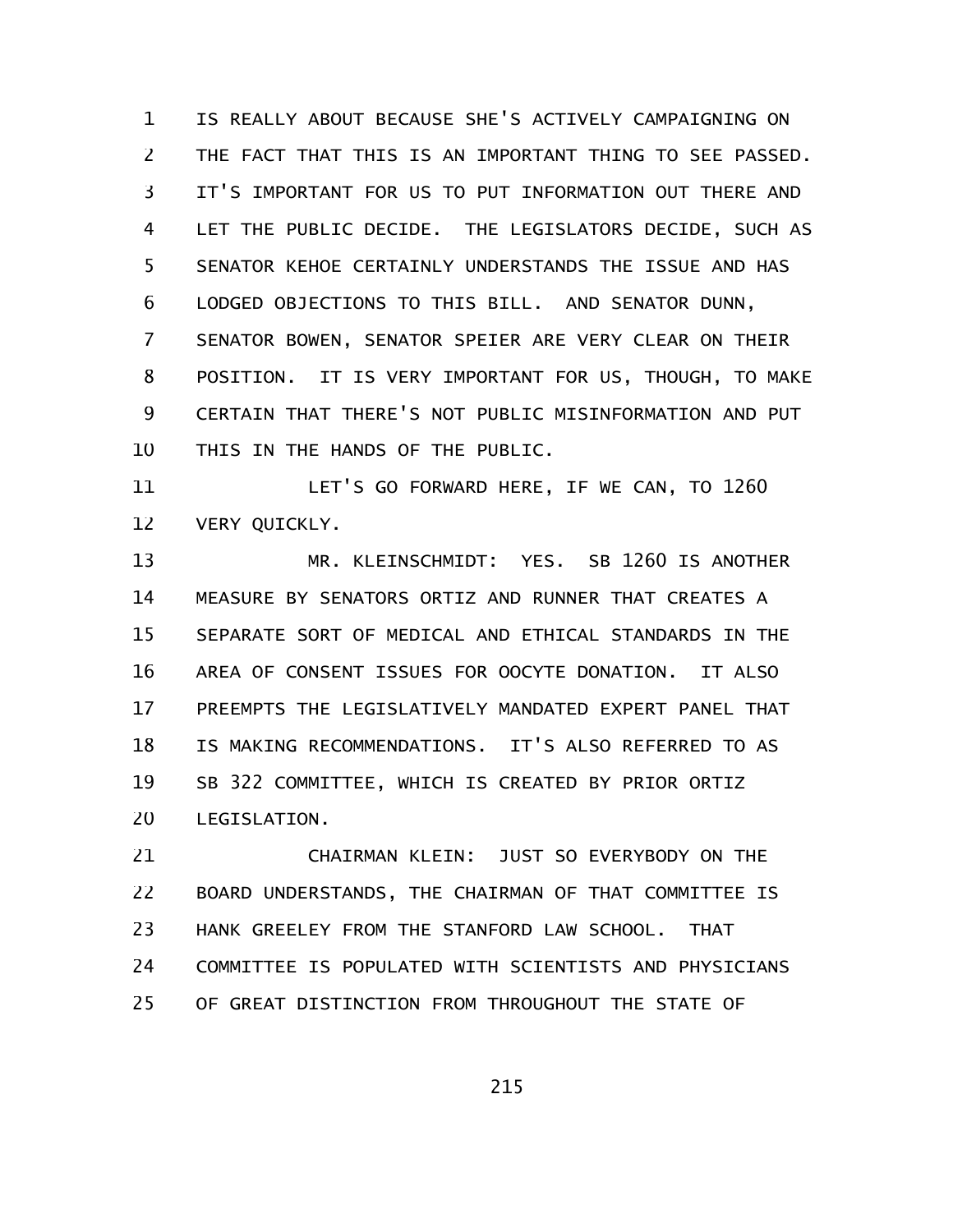CALIFORNIA. SO THIS IS A VERY EXPERT COMMITTEE SET UP BY CONCURRENT RESOLUTIONS OF THE ASSEMBLY AND THE SENATE. IT IS TRYING TO CREATE STATE STANDARDS THAT ARE RECONCILED SO THAT THERE ARE NOT TWO SEPARATE STANDARDS IN THE STATE FOR THIS KIND OF RESEARCH. 1 2 3 4 5

THE ISSUE FOR THIS BILL IS THAT IT IS SUGGESTING A DIFFERENT SET OF STANDARDS. AND I THINK WE'VE HAD TESTIMONY FROM DR. BRYANT, DR. MURPHY AT THE LAST HEARING. WE HAVE THAT INFORMATION AVAILABLE ABOUT THE PROBLEMS OF TRYING TO HAVE TWO CONFLICTING SETS OF AUTHORIZING STANDARDS. PARTICULARLY IF YOU HAVE MIXED FUNDING, YOU HAVE A REAL PROBLEM FOR THE RESEARCH INSTITUTIONS. DR. MURPHY, WOULD YOU LIKE TO COMMENT ON THAT AT ALL? 6 7 8 9 10 11 12 13 14

DR. MURPHY: MY COMMENTS, BOB, ARE MORE ON 401. 15 16

DR. BRYANT: YES. IT'S JUST THAT ONE OF THE MOST DIFFICULT ASPECTS OF DOING RESEARCH IS GETTING APPROVALS. AND IF YOU'VE GOT COMMITTEES THAT HAVE TO OPERATE UNDER FIVE DIFFERENT SETS OF GUIDELINES FOR A SIMILAR EXPERIMENT, IT'S JUST GOING TO SLOW THINGS DOWN AND MAKE THINGS DIFFICULT. IT JUST IS A WASTE OF TIME WHEN WE CAN JUST HAVE A CONSOLIDATED SET OF PROCEDURES. CHAIRMAN KLEIN: I THINK DR. BRYANT MENTIONED THE FACT THAT WE ALREADY HAVE THE NIH SET OF STANDARDS 17 18 19 20 21 22 23 24 25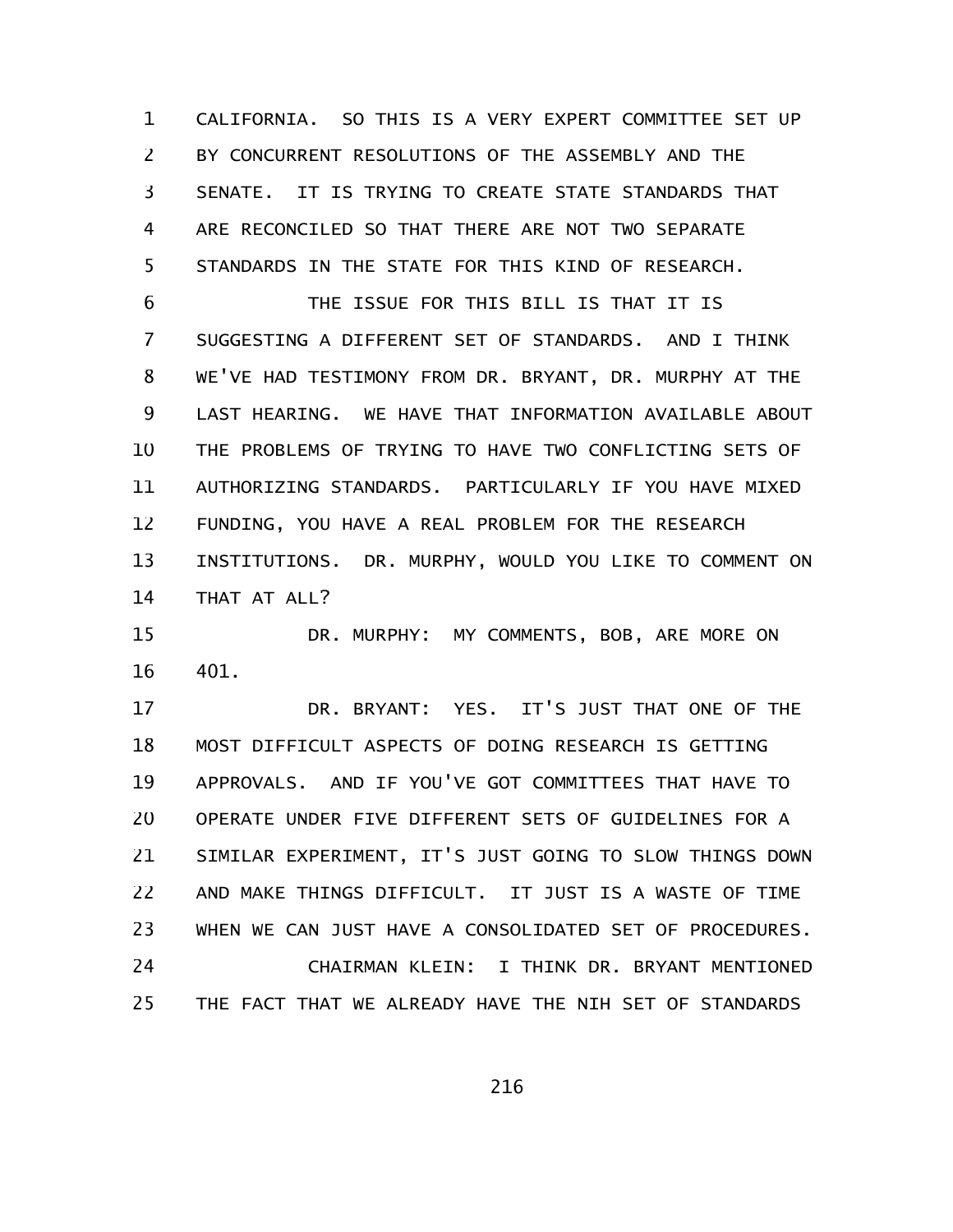THAT IS DIFFERENT, WE HAVE THE CIRM STANDARDS. SO IF THERE'S NOW ANOTHER SET OF STANDARDS, WE'VE REALLY COMPLICATED AND BURDENED OUR RESEARCH INSTITUTIONS, MADE IT VERY DIFFICULT FOR THEM TO EFFECTIVELY PURSUE THEIR RESEARCH. 1 2 3 4 5

WE CAN'T TAKE A VOTE ON THIS BECAUSE THE CONSENSUS OF THE COMMITTEE WAS TO OPPOSE THIS, BUT WE CANNOT TAKE A VOTE ON THIS AT THIS TIME BECAUSE WE DON'T HAVE A QUORUM. I'M TRYING TO BE EXPEDITIOUS, KIRK. 6 7 8 9 10

ON THE POSITIVE SIDE, YOU WANT TO DIRECTLY COMMENT ON 1822 BY SENATOR BOWEN? 11 12

MR. KLEINSCHMIDT: SURE. THIS IS A MEASURE THAT CREATES A TASK FORCE TO ANALYZE THE STATE'S EDUCATION AND RECRUITMENT EFFORTS FOR DONORS FOR ORGAN TISSUE AND BONE MARROW PROGRAMS. IT'S A VERY SHORT BILL THAT JUST LOOKS TO ASK THIS TASK FORCE TO LOOK FOR BETTER WAYS OF RECRUITING PEOPLE FOR THESE NEEDED PROGRAMS. 13 14 15 16 17 18 19

CHAIRMAN KLEIN: AND VERY SPECIFICALLY, WE HAD COMMENTS THAT ON THE TISSUE DONATION SIDE, THAT THE TISSUE DONATION COULD HAVE SOME MAJOR BENEFITS FOR AUTISM TO LOOK AT GENETIC FACTORS. IT COULD HAVE SOME MAJOR BENEFITS FOR STUDY OF PARKINSON'S TO TRACE ANY GENETIC FACTORS, GENETIC CLUSTERING, AND POTENTIALLY 20 21 22 23 24 25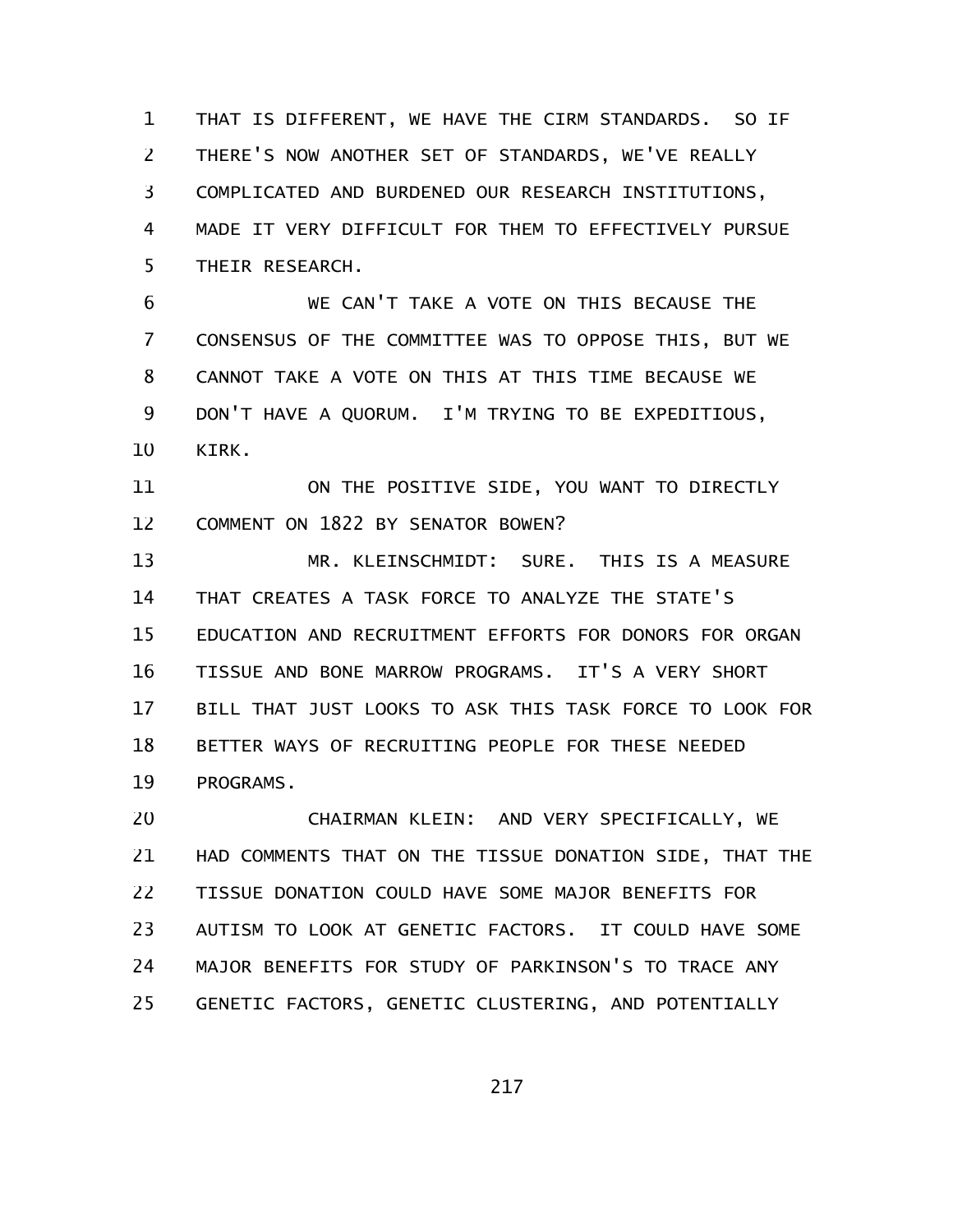FOR MANY OTHER AREAS OF DISEASE. SO IT APPEARS TO THE COMMITTEE TO BE A VERY POSITIVE PIECE OF LEGISLATION, ALTHOUGH NOT COMPLETELY DEVELOPED AT THIS TIME. 1 2 3

MR. KLEINSCHMIDT: THAT CONCLUDES MY PRESENTATION UNLESS THERE'S QUESTIONS. 4 5

CHAIRMAN KLEIN: I'D LIKE TO SAY THAT THE BOARD WAS PHENOMENAL IN COMMUNICATING DIRECTLY TO THE LEGISLATURE THROUGH SPECIFIC ATTENDANCE AT THE LEGISLATIVE MEETINGS, THE HEARING, AND MEETINGS WITH THE LEGISLATORS, AND IN MAKING CALLS AND IN DOING LETTERS. I HAVE TRIED TO THANK EVERYONE, BUT IT WAS A VERY DRAMATIC CONTRIBUTION BY MEMBERS OF THE BOARD. 6 7 8 9 10 11 12

WE WOULD LIKE TO PINPOINT THE FACT THAT DR. PENHOET WAS ON THE STAND AS A OUR LONE REPRESENTATIVE ON MORE THAN ONE OCCASION AND IS A GREAT SPOKESMAN. JEFF SHEEHY DID A GREAT JOB FOR US AS SPOKESMAN. AND EVERYONE HERE SHOULD BE COMMENDED FOR TRYING TO REALLY THOUGHTFULLY GET THE ATTENTION OF THE LEGISLATURE TO COMMUNICATE INFORMATION WHICH RESULTED IN THIS SB 401 BEING STOPPED AT THIS TIME SO WE CAN GO THROUGH THE PUBLIC PROCESS OF GETTING THE JOINT LEGISLATIVE AUDIT BACK, OF GETTING THE RECOMMENDATIONS FROM THE FINANCIAL OVERSIGHT COMMITTEE OF THE STATE, AND FOR GETTING THE COMMENTS BACK TO THE ADMINISTRATIVE PROCEDURES ACT. AS WAS STATED EARLIER IN THE PUBLIC TESTIMONY HERE, THERE 13 14 15 16 17 18 19 20 21 22 23 24 25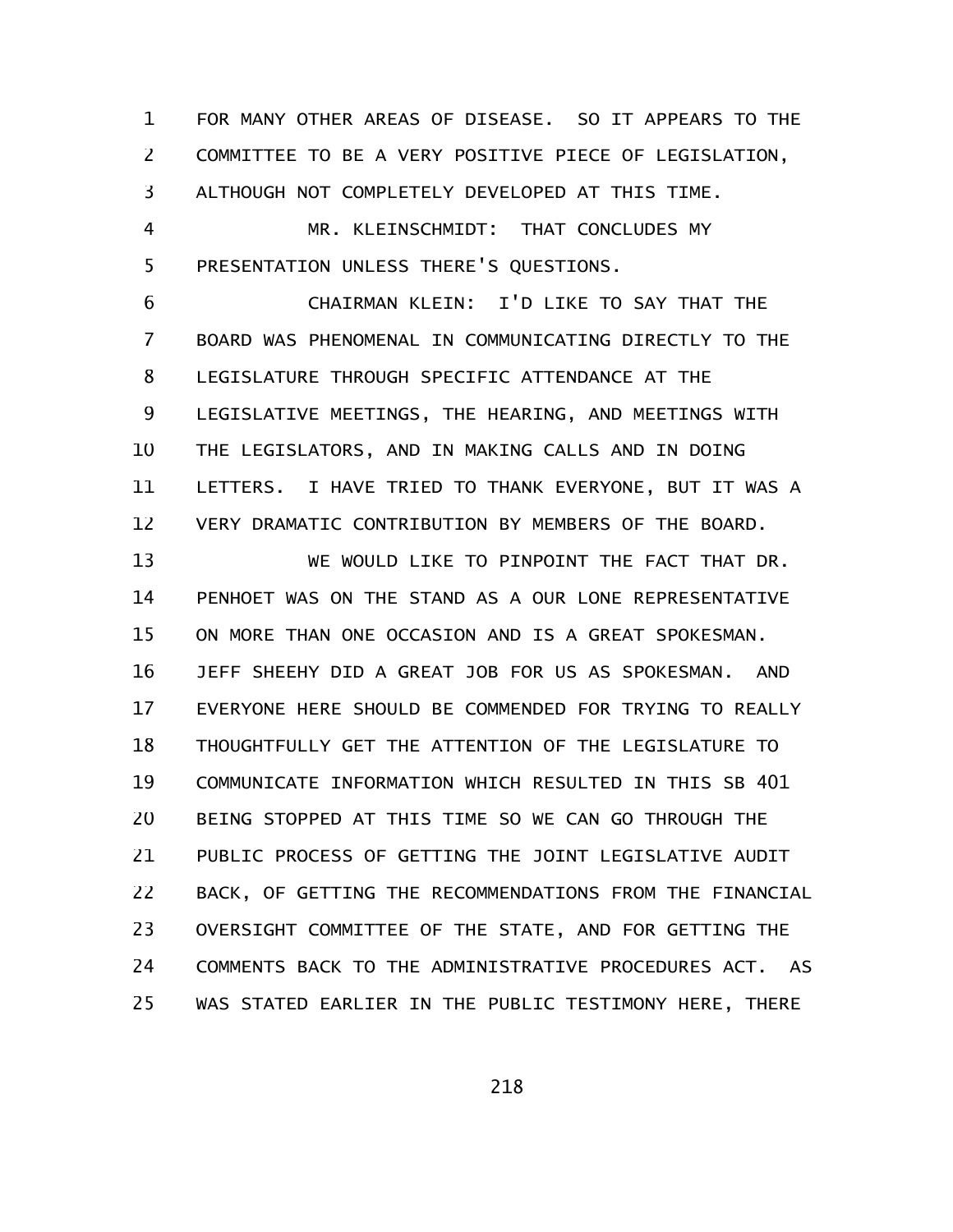HAVE BEEN MANY CHANGES IN OUR MEDICAL AND ETHICAL STANDARDS IN THE PUBLIC COMMENT PROCESS, WHICH WE'VE EXTENDED TWICE. AND IT IS PROPER TO ALLOW THE PUBLIC PROCESS TO BE COMPLETED AND NOT TO BE PREEMPTED BY A PIECE OF LEGISLATION THAT DOES NOT TAKE ANY OF THEIR COMMENTS INTO ACCOUNT. 1 2 3 4 5 6

SO WE'RE DEEPLY APPRECIATIVE OF THE LEGISLATURE FOR LISTENING TO OUR CONCERNS. 7 8

MR. KLEINSCHMIDT: RIGHT. I THINK THE CHALLENGE BEFORE US IS TO CONTINUE TO COMMUNICATE WITH THE LEGISLATURE TO LET THEM KNOW WHAT WE'VE BEEN DOING BECAUSE THIS IS STILL AN ACTIVE BILL AND WILL BE CONSIDERED IN AUGUST. SO WE HAVE THE NEXT COUPLE MONTHS TO CONTINUE TO MEET WITH REPRESENTATIVES UP THERE, BUT IT'S STILL IN ACTIVE CONSIDERATION. 9 10 11 12 13 14 15

CHAIRMAN KLEIN: AND I WOULD PARTICULARLY CALL OUT AND THANK, BESIDES THE BOARD MEMBERS, THERE ARE MANY INDIVIDUALS AND ORGANIZATIONS, MICHAEL J. FOX FOUNDATION, JUVENILE DIABETES FOUNDATION, CAMR, SUSAN DELAURENTIS WAS HERE TODAY AND WROTE AN ELOQUENT OP ED THAT WE ARE VERY THANKFUL FOR. SO THIS IS A CONTRIBUTION FROM THE CIVIC SECTOR AS WELL AS FROM THE BOARD. 16 17 18 19 20 21 22 23

I THINK, KIRK, WE CAN GO ON TO THE NEXT SECTION, IF THAT'S APPROPRIATE. I WILL TELL YOU ON THE 24 25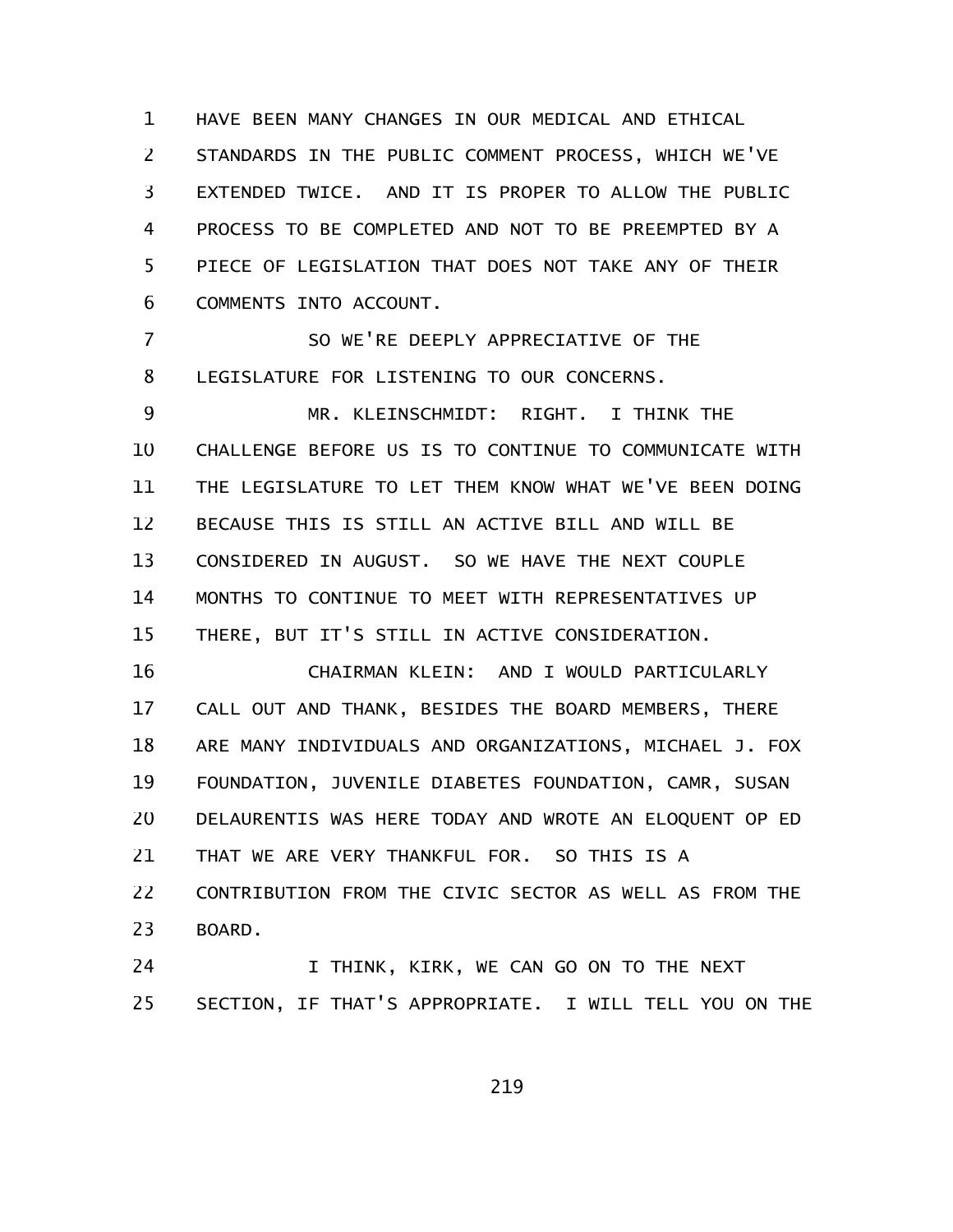FEDERAL LEVEL IT DOES APPEAR WE'RE GOING TO GET A VOTE IN THE NEXT 60 DAYS. AND THE VOTE DOES APPEAR TO BE MOVING OUR DIRECTION, AT THE MOMENT SUBJECT TO VOLATILITY, EXTREME VOLATILITY AT THE FEDERAL LEVEL, THAT THAT VOTE WILL SEPARATE OUT A VOTE ON THE BROWNBACK BILL IF IT IS, IN FACT, ONE OF THE PACKAGES, BUT WE WILL KEEP YOU UP TO DATE. IT APPEARS A VERY STRONG CONSENSUS IS MOVING IN OUR DIRECTION. AND AMONG THOSE WHO ARE OUR DAY-TO-DAY ADVOCATES ARE NANCY REAGAN, WHO IS INSPIRED BY THE WORK BEING DONE IN THE CALIFORNIA INSTITUTIONS. 1 2 3 4 5 6 7 8 9 10 11

AND RECENTLY I WAS AT A LUNCH WITH NANCY REAGAN AND HANS KIERSTAD OF UC IRVINE. I WILL TELL YOU THAT SHE IS ACUTELY FOCUSED ON THE RESEARCH AND FOLLOWING IT VERY CLOSELY AND IS INDIVIDUALLY CALLING SENATORS. 12 13 14 15 16

DR. MURPHY: IS THAT CASTLE/DEGETTE YOU ARE TALKING ABOUT? 17 18

CHAIRMAN KLEIN: THE CASTLE/DEGETTE BILL IT APPEARS NOW WILL COME UP FOR A VOTE IN THE NEXT 60 DAYS. 19 20 21

THANK YOU VERY MUCH, KIRK. KIRK, YOU ARE TO BE HIGHLY COMMENDED FOR DIRECTING US ALL THROUGH THIS PROCESS WITH SB 401 AND THE OTHER LEGISLATIVE CHALLENGES. 22 23 24 25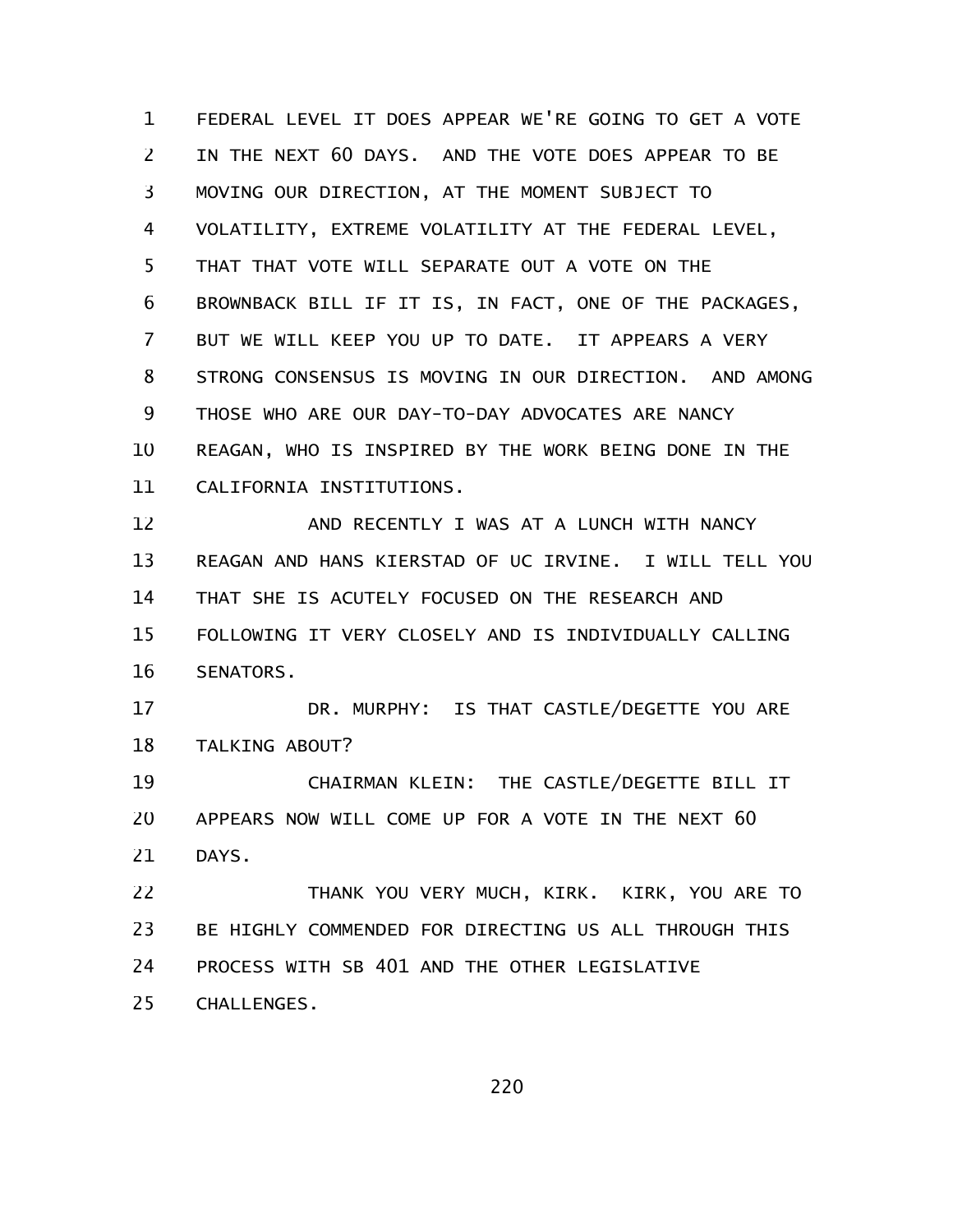MR. SIMPSON: CAN WE HAVE PUBLIC COMMENT ON THAT? 1 2

CHAIRMAN KLEIN: PUBLIC COMMENT, YES, SIR. MR. SIMPSON: VERY QUICKLY ON THE SB 401. IF YOU'VE NOT READ THIS MORNING'S SAN DIEGO UNION TRIBUNE, THERE IS, I THINK, ONE OF THE BEST UNBIASED STORIES ABOUT THIS WHOLE THING ENTITLED "INITIATIVE'S CREATOR KEEPS TINKERING." SO I COMMEND THAT TO ALL YOUR ATTENTION. IT'S AN EXCELLENT JOB. DR. PRICE: WHAT'S THE HEADLINE? MR. SIMPSON: "INITIATIVE'S CREATOR KEEPS TINKERING." IT'S IN THE BUSINESS SECTION. CHAIRMAN KLEIN: THIS IS NOT ABOUT ME. IT'S INTERESTING THAT PART OF THIS ISSUE STEMS FROM, OF COURSE, MY SUGGESTION THAT HAVING THIS ADMINISTERED THROUGH THE STATE DEPARTMENT OF HEALTH MIGHT NOT BE THE BEST MODEL, BUT NEVERTHELESS, GIVING A RADICALLY DIFFERENT PLAN. WE ARE ALL COMPLIMENTED BY THE FACT THAT SHE IS NOW ADOPTING US AS HER CREATION. MS. FOGEL: AS YOU MAY KNOW, THE PRO-CHOICE ALLIANCE, PLANNED PARENTHOOD AFFILIATES OF CALIFORNIA, AMERICAN COLLEGE OF OBSTETRICIANS AND GYNECOLOGISTS, AND CENTER FOR GENETICS AND SOCIETY ARE ALL SUPPORTING SB 1260. AND I REALLY WANT TO MAKE YOU, PLEASE, THINK 3 4 5 6 7 8 9 10 11 12 13 14 15 16 17 18 19 20 21 22 23 24

ABOUT THIS. YOU HAD A LOT OF CONVERSATIONS THIS 25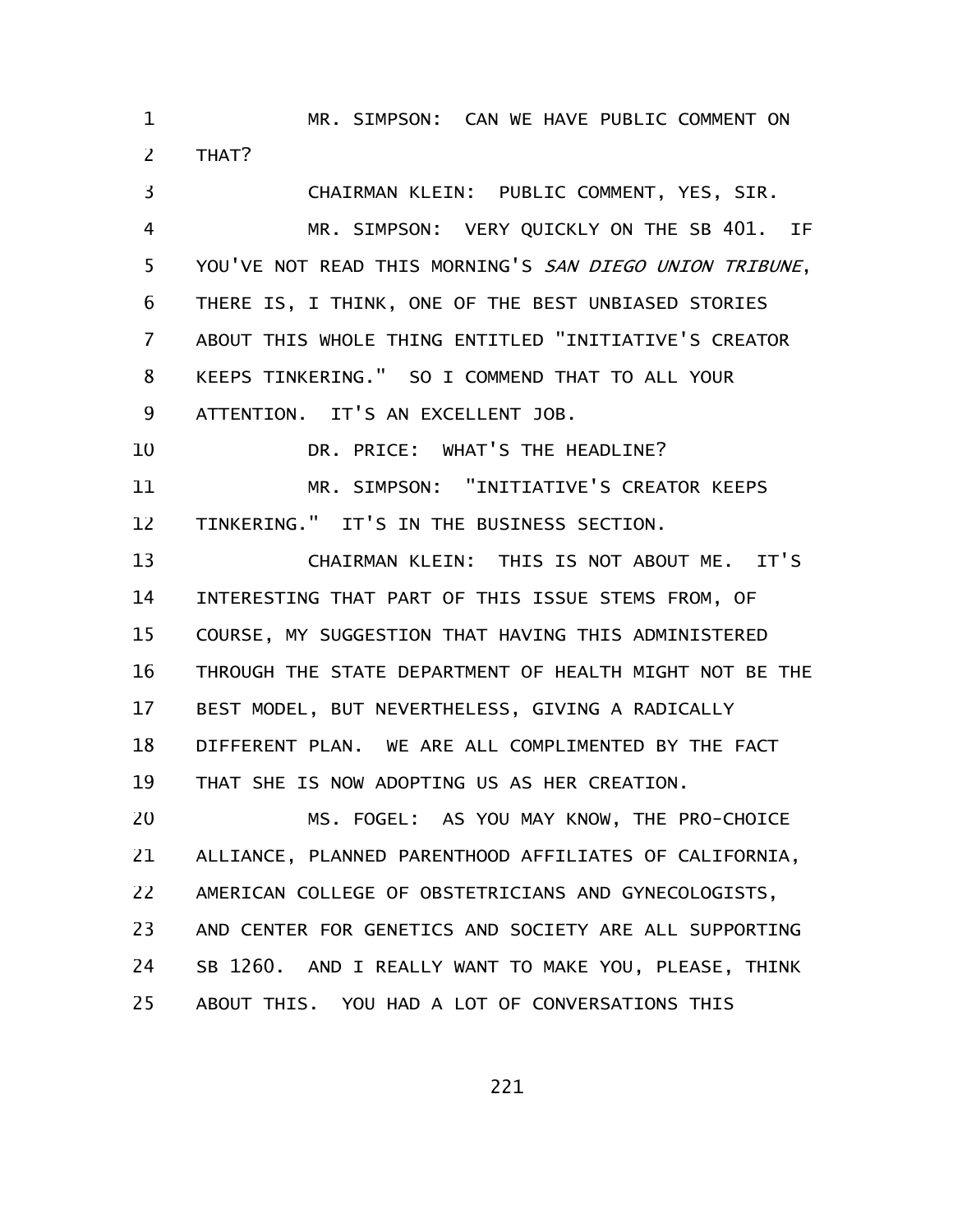MORNING ABOUT HOW YOU'RE ONLY GOING TO REGULATE CIRM-FUNDED RESEARCH AND THAT'S YOUR PURVIEW AND YOU CAN'T GO ANY FARTHER THAN THAT. THERE IS AN AWFUL LOT OF WOMEN WHOSE EGGS ARE GOING TO BE EXTRACTED WITH PRIVATE MONEY. AND WHAT YOU'RE SAYING IS YOU WANT IT BOTH IT WAYS. YOU DON'T WANT TO SET STANDARDS, AND NOW YOU WANT TO STAND IN THE WAY OF THOSE OF US WHO WANT TO PROTECT WOMEN'S HEALTH FROM SETTING STANDARDS. SO I'D LIKE YOU REALLY THINK ABOUT THAT. AND, YOU KNOW, IF YOU HAVE SOME CONSTRUCTIVE 1 2 3 4 5 6 7 8 9 10

SUGGESTIONS ABOUT SOME WAYS WE SHOULD BE LOOKING AT THE BILL, THAT'S GREAT. BUT LET'S REMEMBER THE WAY PROP 71 IS WRITTEN, ALL OF THE EXPENSES THAT HAVE TO DO WITH EGG EXTRACTION ARE ALL REIMBURSABLE TO FERTILITY CLINICS OR OTHER INSTITUTIONS. YOU ARE GOING TO PAY FOR, QUOTE, REASONABLE COSTS. AND THAT -- AND SO THAT'S ON THE CIRM-FUNDED SIDE, BUT YOU ALREADY DECIDED THAT YOUR RESEARCHERS CAN USE STEM CELL LINES DERIVED WITH EGGS THAT DON'T MEET THE BETTER STANDARDS THAT YOU'VE ESTABLISHED. 11 12 13 14 15 16 17 18 19 20

SO LET'S MAKE IT CLEAR THAT YOU HAVE A PRIORITY TO PRESERVE THE HEALTH OF THE WOMEN IN CALIFORNIA WHO YOU WANT TO HELP THIS RESEARCH. SO LET'S TALK ABOUT 1260. THANK YOU. 21 22 23 24

CHAIRMAN KLEIN: THANK YOU, SUSAN. I WOULD 25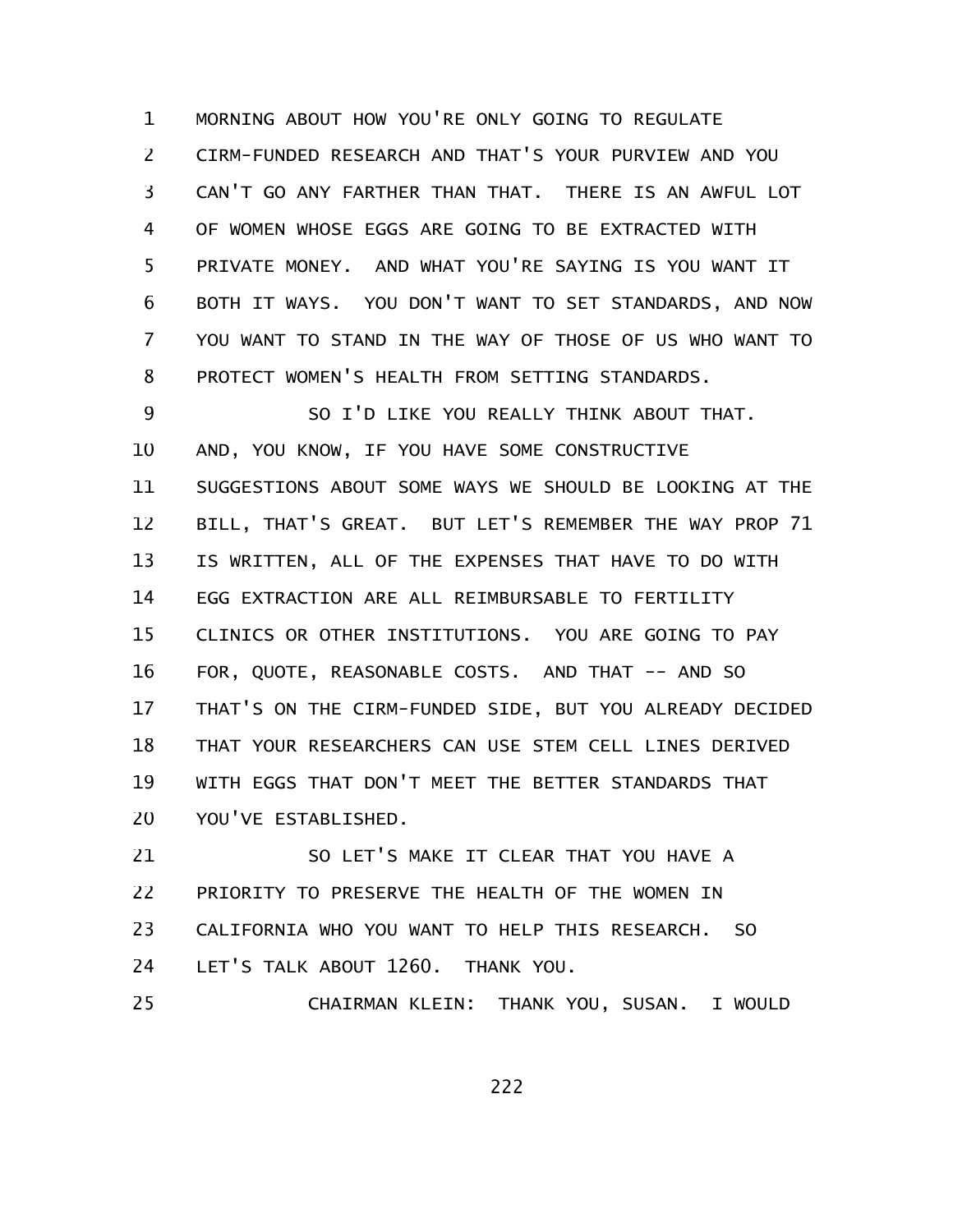COMMENT THAT THE AMERICAN SOCIETY FOR GYNECOLOGY HAS INDICATED THAT THEIR ONLY INTENT ON THAT BILL, I THINK, FOCUSED ON EXTENSION, BUT THEY ARE STILL SUPPORTING THAT BILL AT THIS TIME, I BELIEVE. IS THAT CORRECT? MS. SMITH-CROWLEY: SHANNON SMITH-CROWLEY REPRESENTING THE AMERICAN SOCIETY FOR REPRODUCTIVE MEDICINE AND AMERICAN COLLEGE OF OBSTETRICIANS AND GYNECOLOGISTS. WE ARE GENERALLY IN SUPPORT. WE HAVE A SUPPORT IF AMENDED POSITION ON 1260. OUR PARTICULAR ISSUES HAVE TO DO WITH ONE THING THAT I THINK YOU WOULD SUPPORT, ONE THING YOU WOULDN'T SUPPORT. 1 2 3 4 5 6 7 8 9 10 11

THIS BILL SPECIFICALLY EXCLUDES REIMBURSEMENT FOR LOST WAGES. YOUR DRAFT GUIDELINES DO INCLUDE ACTUAL LOST WAGES, AND THAT'S SOMETHING THAT WE CONTINUE TO FIGHT OVER. AND ONE OF THE ARGUMENTS I'M USING IS HARMONY AMONGST THE GUIDELINES OUT THERE, AT LEAST WITH YOUR GUIDELINES. I THINK THE NIH GUIDELINES ARE A LITTLE SQUISHY. THEY WEREN'T AS CLEAR AS I WOULD LIKE THEM TO BE. 12 13 14 15 16 17 18 19

THE OTHER AREAS WHERE WE STILL HAVE IS THAT WE STILL THINK THERE ARE GUIDELINES THAT CAN BE PUT IN PLACE SO THAT WOMEN COULD BE COMPENSATED FOR THIS PROCESS, BUT I KNOW THAT THAT WOULD PUT US IN DISCORDANCE WITH YOUR POLICIES AND THAT YOU CAN'T DO THAT UNDER THE INITIATIVE. 20 21 22 23 24 25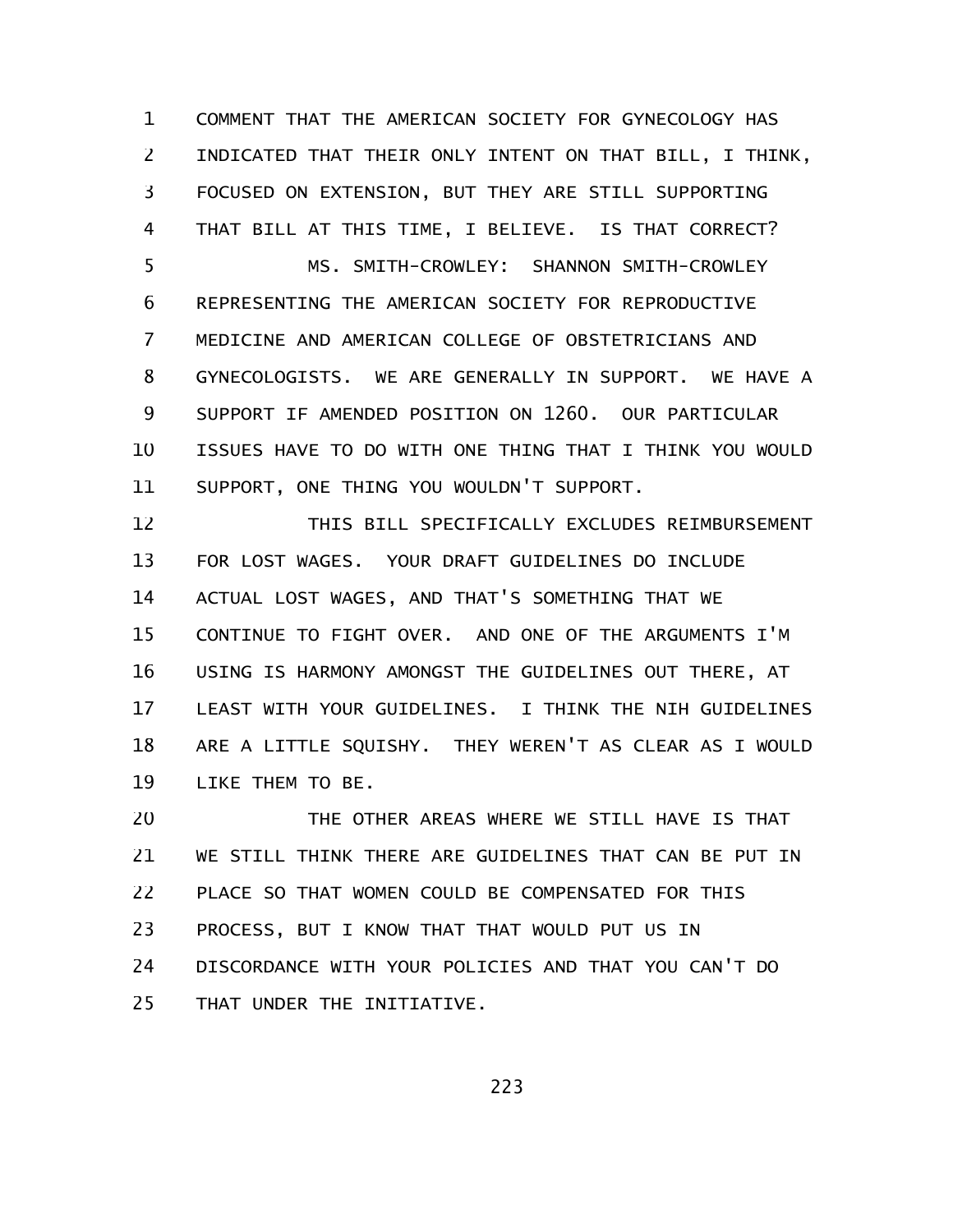THERE ARE A COUPLE OF OTHER ITEMS IN HERE, BECAUSE YOU HAD ASKED AT THE SUBCOMMITTEE ABOUT WERE THERE THINGS IN 1260 THAT WEREN'T IN THE CIRM GUIDELINES THAT WOULD BE BENEFICIAL. AND THERE'S SOME THINGS SUCH AS WE DID PUT IN ABOUT IF A WOMAN FEELS SHE WANTS TO GET A SECOND OPINION IF SHE'S HAVING ANY KINDS OF SIDE EFFECTS OR JUST WANTS ANOTHER OPINION BEFORE SHE GOES THROUGH THE PROCEDURE, THAT SHE'S ENTITLED TO GET A SECOND OPINION, THAT THAT WOULD BE PAID FOR BY THE RESEARCHERS. 1 2 3 4 5 6 7 8 9 10

ALSO, WE THOUGHT IT WOULD REMOVE AN INHERENT CONFLICT IF YOU PROHIBITED AN EMPLOYEE OF THE RESEARCHER FROM DONATING THE EGGS. THAT EVEN IF SHE'S NOT -- THE EMPLOYER IS NOT PUTTING SPECIFIC PRESSURE ON HER, THAT'S GOING TO BE SOMETHING THAT'S GOING TO BE REALLY DIFFICULT TO PROVE IF IT'S HERSELF THAT'S WANTING TO STEP UP AND DO THIS. 11 12 13 14 15 16 17

AND ONE OF THE REASONS THAT WAS SAID AT THE LAST MEETING ABOUT WHY WE GET INTO SO MUCH DETAIL IN THESE GUIDELINES WHERE NORMALLY WHEN WE DEAL WITH A LOT OF MEDICAL ISSUES, WE DON'T WANT TO PUT THIS MUCH IN REGULATION OR IN STATUTE IS THAT YOU ARE TRYING TO PROMOTE PUBLIC CONFIDENCE ABOUT THIS PROCESS. AND THAT SEEMS LIKE ONE AREA IN PARTICULAR THAT WOULD REALLY HELP PROMOTE PUBLIC CONFIDENCE AND REMOVE THE QUESTION 18 19 20 21 22 23 24 25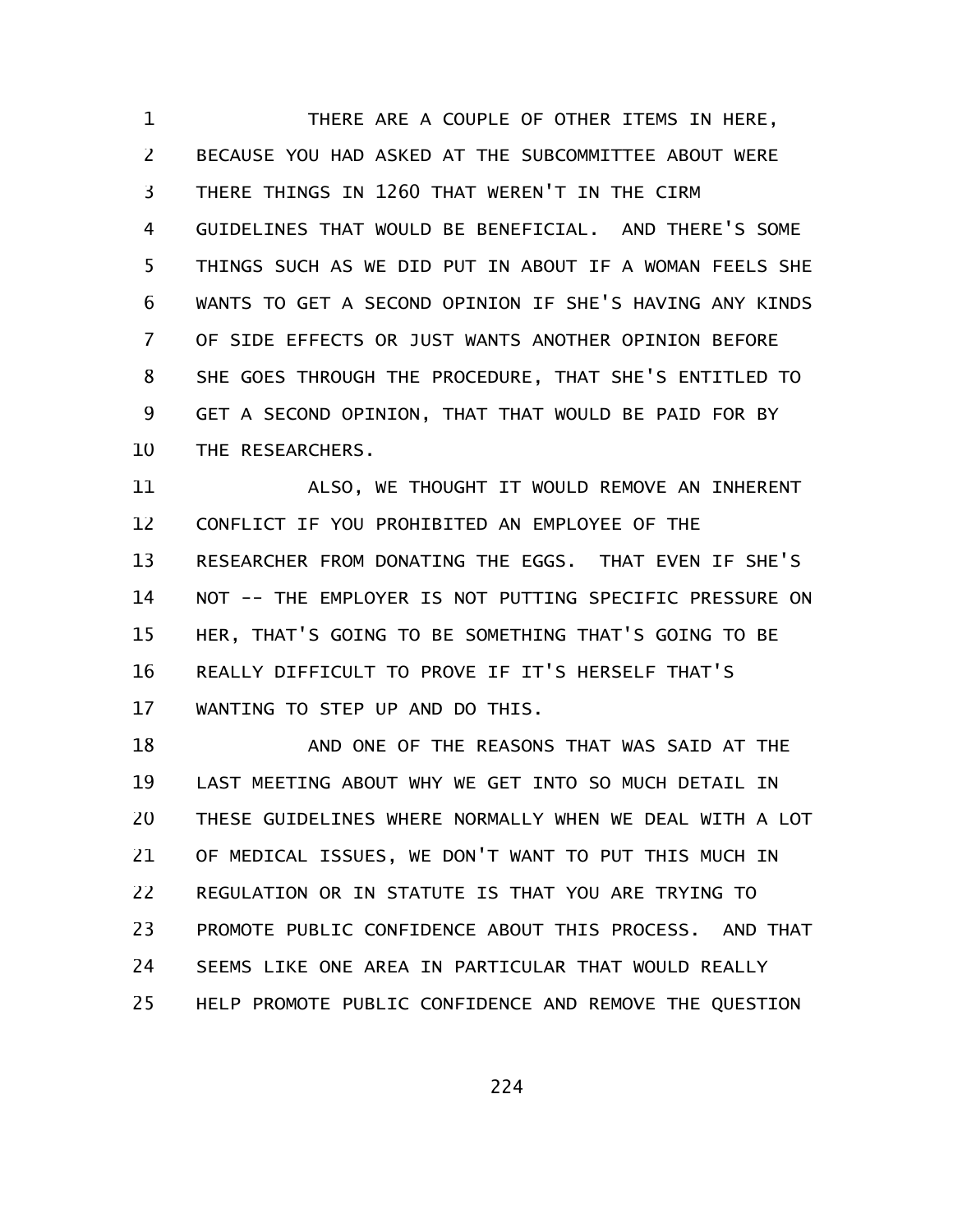ABOUT WHETHER SHE WAS UNDULY INFLUENCED. 1

CHAIRMAN KLEIN: THANK YOU VERY MUCH. KIRK, DID YOU HAVE A COMMENT? 2 3

MR. KLEINSCHMIDT: JUST ONE ADDITIONAL NOTE. ANOTHER SUPPORTER OF SB 1260 IS THE CALIFORNIA FAMILY COUNCIL. AND THE LATEST STAFF ANALYSIS OF THE BILL, THEY WRITE, "CALIFORNIA FAMILY COUNCIL WRITES IN SUPPORT OF THE MEASURE AND STATES THAT WHILE IT STRONGLY OPPOSES EMBRYONIC RESEARCH, IT BELIEVES THAT SB 1260 WILL REDUCE THE NUMBER OF WOMEN WHO ARE WILLING TO SUBMIT THEIR BODIES TO CHEMICALS AND DRUGS FOR THE SOLE PURPOSE OF PRODUCING MORE EMBRYOS FOR THIS RESEARCH." SO JUST FOR THE RECORD, I JUST WANTED TO MAKE SURE YOU WERE AWARE OF THAT. 4 5 6 7 8 9 10 11 12 13 14

CHAIRMAN KLEIN: I THINK, IN SUMMARY, THERE'S SOME -- THERE ARE SOME SECTIONS OF 1260 THAT WE SHOULD HAVE SOME VERY THOUGHTFUL DIALOGUE ON. THERE'S SOME OTHER SECTIONS THAT DON'T SEEM TO HAVE ANY BROAD SUPPORT, WHICH WE NEED TO TRY AND UNDERSTAND. RIGHT NOW IT CREATES CONFLICTING REGULATIONS THAT ARE A PROBLEM FOR OUR INSTITUTIONS. 15 16 17 18 19 20 21

CAN WE GO FORWARD BECAUSE WE VERY QUICKLY, I THINK, NEED TO MOVE TO THE NEXT ITEM. DR. HALL, MAYBE YOU COULD JUST GIVE OF A STATUS REPORT ON THE MISSION STATEMENT AND OBJECTIVES. THESE ARE BOTH IN VERY 22 23 24 25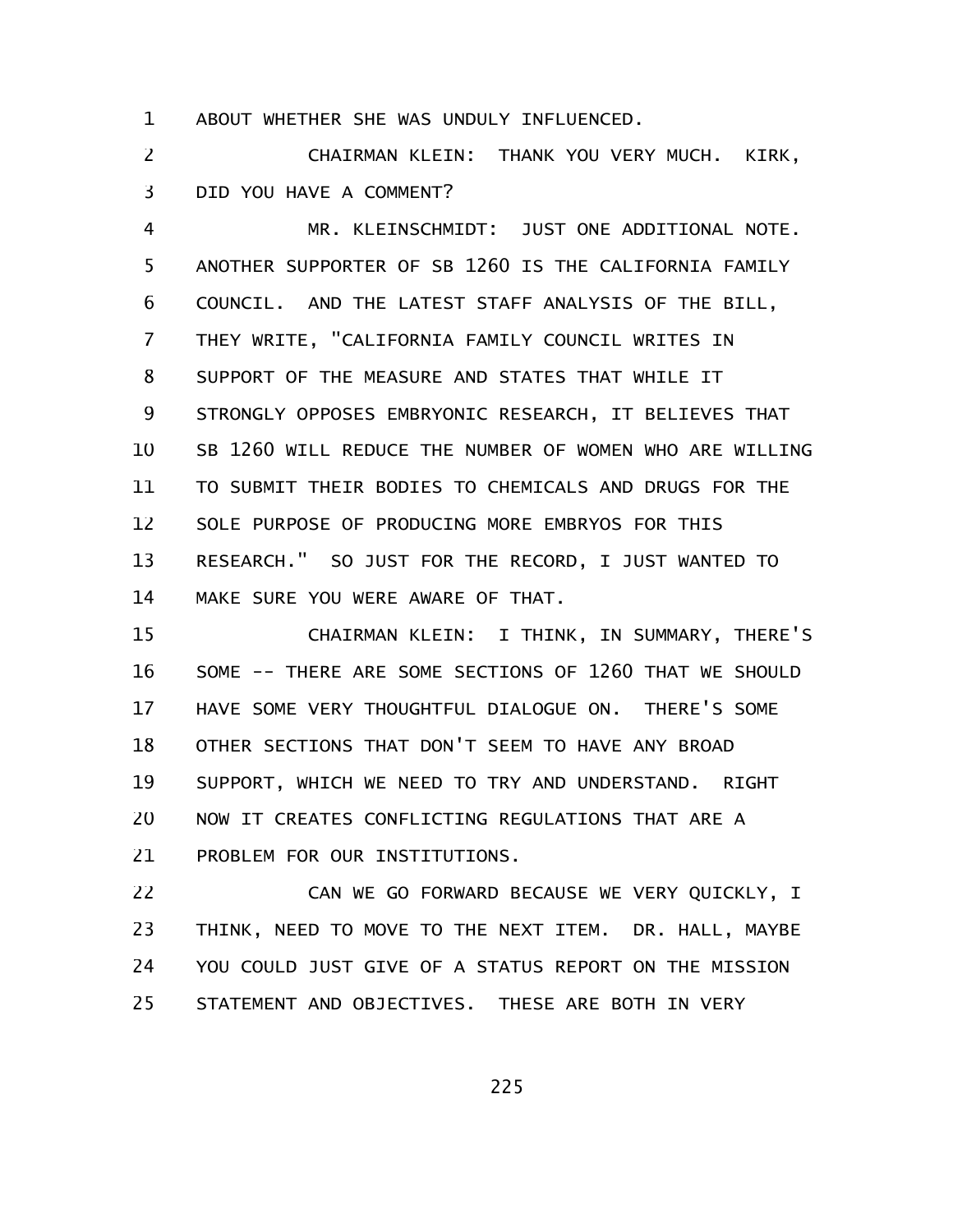PRELIMINARY PHASE WHERE WE ARE TRYING TO GENERATE IDEAS, I THINK, IN THE PROCESS. 1 2

DR. HALL: LET ME JUST BE VERY QUICK. WE HAD A GOOD MEETING LAST NIGHT TO CONSIDER BOTH THE MISSION STATEMENT AND LONG-TERM OBJECTIVES. AND THIS IS SEVERAL STATEMENTS, POSSIBLE MISSION STATEMENTS THAT CAME OUT. WE HAVE A PREAMBLE OF ONE, TWO, THREE POSSIBLE VERSIONS OF STATEMENTS. I THINK YOU WILL SEE THAT THERE'S A LOT IN COMMON BETWEEN THEM, AND I THINK WE WILL USE THIS AS A BASIS GOING FORWARD FOR THE ICOC TO CONTINUE TO CRAFT THIS STATEMENT. SO AT ANY RATE, THIS WILL BE AVAILABLE ON OUR WEBSITE; IS THAT RIGHT? SO IT WILL BE AVAILABLE AFTER THE MEETING FOR ANYBODY WHO WANTS TO SEE, WITHOUT READING OR GOING THROUGH THE SPECIFIC ONES. 3 4 5 6 7 8 9 10 11 12 13 14 15

CHAIRMAN KLEIN: WE WERE GIVEN DIRECTION LAST NIGHT IN TRYING TO PULL TOGETHER SOME THOUGHTS, SO WILL WE BE TRYING TO REFINE THIS FOR REDISTRIBUTION? DR. HALL: WELL, MY SENSE IS THIS IS OUR SENSE OF THE MEETING LAST NIGHT. IF OTHERS WANT TO ADD TO THAT IN THE MEANTIME, WE WOULD BE HAPPY TO HAVE OTHER SUGGESTIONS FOR IT. SO IT'S NOT OUR INTENT TO TRY TO MASSAGE THIS OURSELVES AND TO WORDSMITH IT. ACTUALLY I WAS RATHER IMPRESSED THAT THERE WAS A LOT OF CONVERGENCE ON WHAT WAS SAID LAST NIGHT. AND MY SENSE 16 17 18 19 20 21 22 23 24 25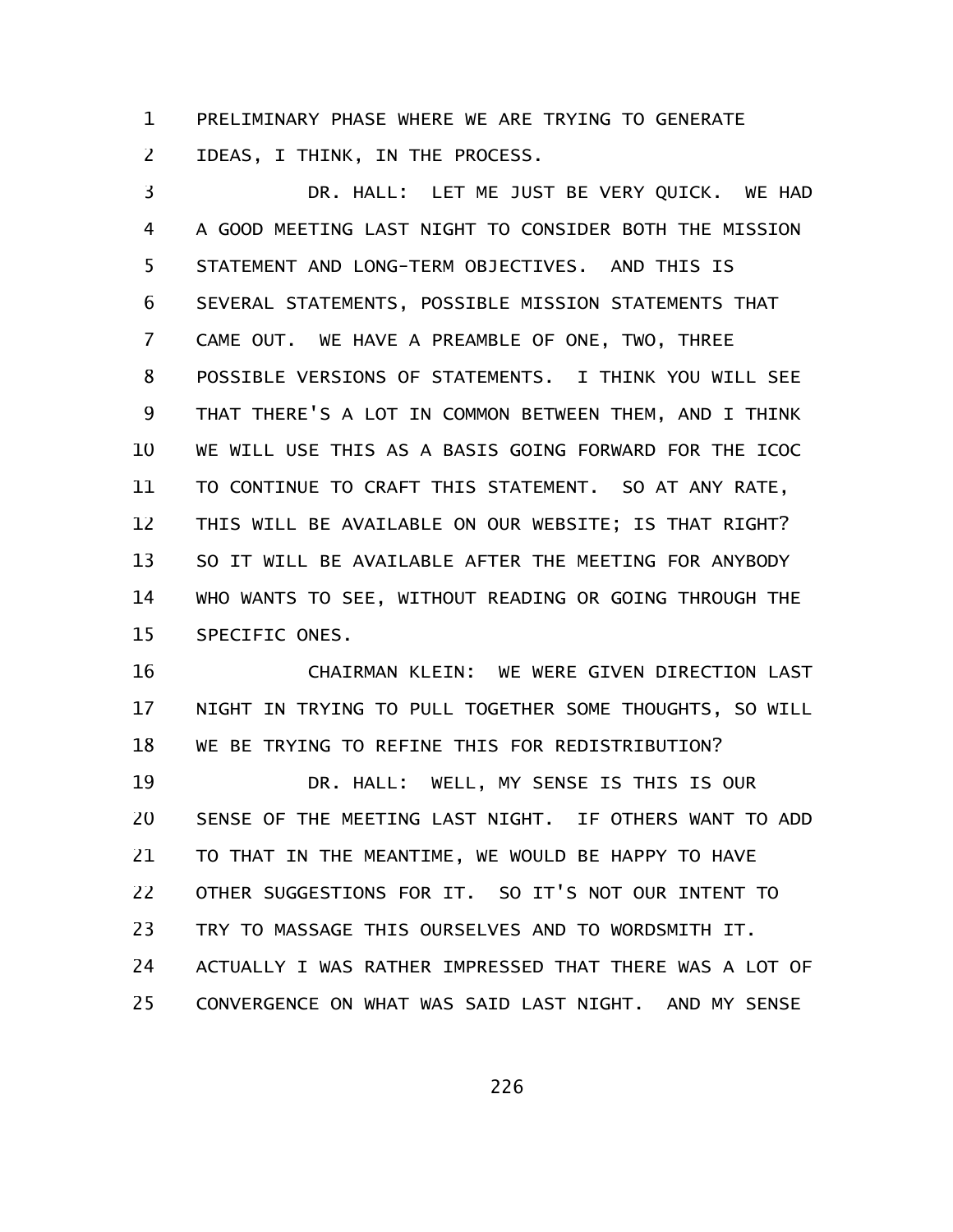IS THAT AT SOME FUTURE TIME, ONE COULD COME BACK TO THESE STATEMENTS AND WITH A LITTLE PREPARATION BEFORE THE MEETING ON EVERYBODY'S PART, MY GUESS THE BOARD COULD COME TOGETHER FAIRLY QUICKLY AND AGREE ON SOMETHING. 1 2 3 4 5

LET ME JUST MENTION THE LONG-TERM OBJECTIVES. WE CONSIDERED THEM UNDER FOUR DIFFERENT CATEGORIES. AND I WON'T READ THEM, BUT JUST QUICKLY, WE HAD A SERIES OF CLINICAL OBJECTIVES HERE. MANY OF YOU WERE HERE LAST NIGHT AND I DON'T WANT TO REHASH THEM AGAIN. WE ALSO HAD SOME TRANSLATIONAL OBJECTIVES. WE HAD OBJECTIVES IN BASIC SCIENCE, AND WE ALSO HAD SOME INFRASTRUCTURE OBJECTIVES. 6 7 8 9 10 11 12 13

AND THEN THIS IS A SYNOPSIS OF SOME OF THE COMMENTS THAT WERE MADE LAST NIGHT ABOUT THESE AND I THINK WILL INFORM US GOING FORWARD FOR FUTURE CONSIDERATION. 14 15 16 17

THERE WAS A SENSE THAT WE SHOULD STRETCH OUR GOALS MORE, BE MORE ASPIRATIONAL, REFLECT MORE OF A SENSE OF URGENCY IN THE OBJECTIVES, EMPLOY MEASURABLE OUTCOMES WAS ONE COMMENT THAT WAS MADE, CONSIDER HOW TO ADDRESS EDUCATION, EXPECTATION MANAGEMENT RELATED TO CIRM'S OBJECTIVES, PROVIDE PERIODIC REPORTS ON OUTCOMES AND PROGRESS AGAINST OBJECTIVES, AND CONSTRUCT OBJECTIVES THAT PERMIT CIRM TO LEVERAGE RESOURCES AS 18 19 20 21 22 23 24 25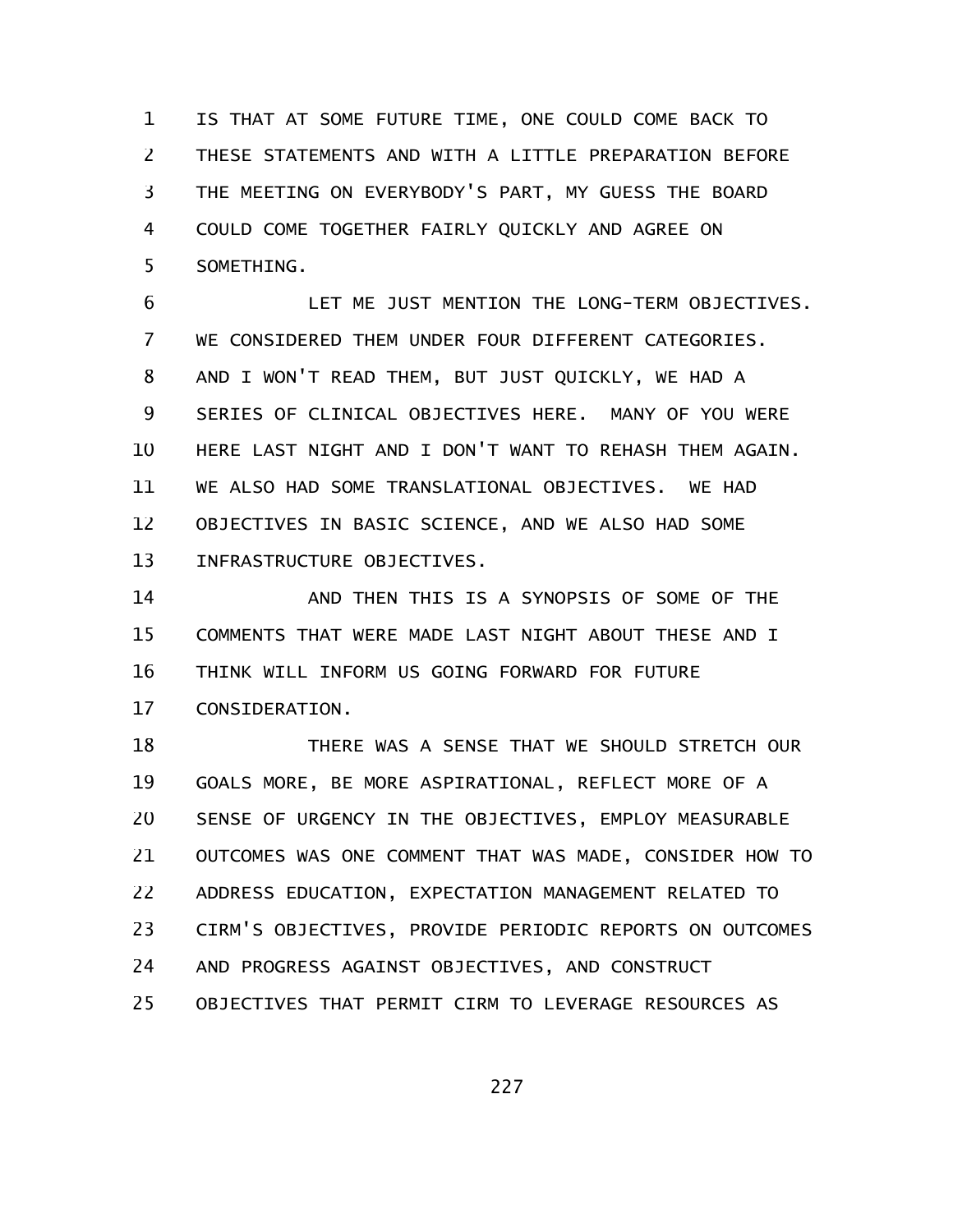APPROPRIATE; THAT IS, TO CARRY OUT PROJECTS IN 1

COLLABORATION WITH OTHER ENTITIES, STATES, COUNTRIES, 2

DISEASE ORGANIZATIONS, WHATEVER. SO -- 3

DR. STEWARD: JUST ONE QUICK COMMENT. WE SAID THIS WAS GOING ON THE WEBSITE? 4 5

DR. HALL: WE'RE PLANNING TO POST IT ON THE WEBSITE. MAYBE WE SHOULD NOT. 6 7

DR. STEWARD: I GUESS I SHOULD PHRASE THAT AS A QUESTION BECAUSE IT COULD BE MISINTERPRETED AS WE DON'T KNOW WHERE WE'RE GOING. IN FACT, WE DO KNOW WHERE WE'RE GOING. WE'RE JUST TRYING TO FIGURE OUT THE VERY BEST WAY TO SAY IT. 8 9 10 11 12

DR. HALL: LET ME SUGGEST ANOTHER POSSIBILITY. PERHAPS RATHER THAN PUTTING IT UNDER ICOC, WE COULD LIST THIS AS MATERIAL WITH A BIG THING THAT SAYS DRAFT FOR DISCUSSION PURPOSES ONLY, INCREASE THE SIZE OF THAT. WE'RE CAUGHT BETWEEN OUR DESIRE TO BE TRANSPARENT IN THE STRATEGIC PLANNING PROCESS, AND I THINK TO MAKE THIS AVAILABLE, I THINK WE SHOULD DO, AND INVITE COMMENT ON IT, AND THEN CONVEY THAT BACK. 13 14 15 16 17 18 19 20

I THINK THE RIGHT THING TO DO IS TO PUT IT UNDER STRATEGIC PLAN, NOT UNDER ICOC MEETING SO THERE'S NO SENSE IT'S BEEN DECIDED OR FINISHED OR VOTED ON OR ANYTHING LIKE THAT. 21 22 23 24

CHAIRMAN KLEIN: I THINK YOUR COMMENT, DR. 25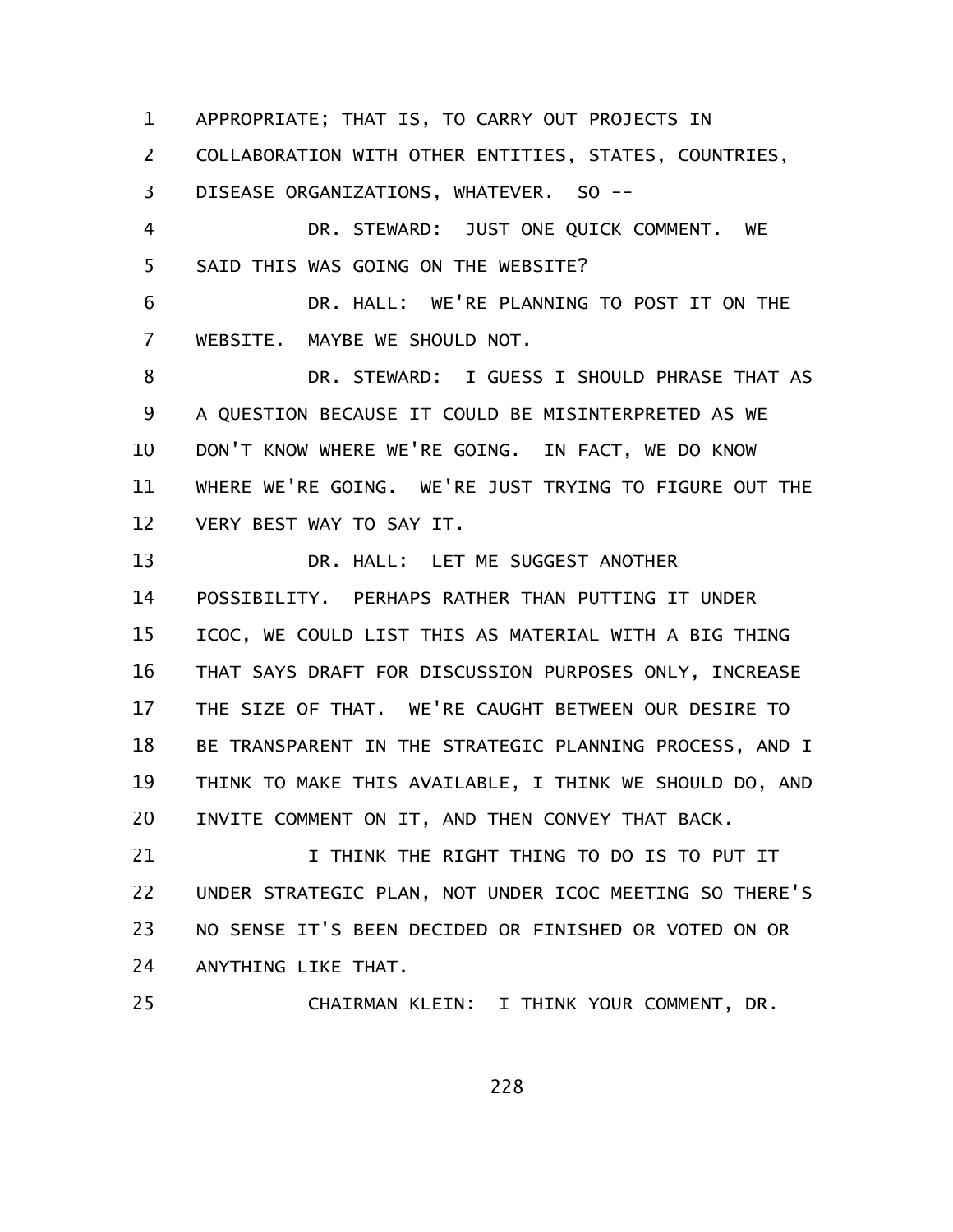HALL, IS A GOOD ONE, THAT MAYBE A SHORT THREE- OR FOUR-SENTENCE PREAMBLE TO IT STATING THAT IT'S VERY MUCH JUST AN INVENTORY OF IDEAS. IT HAS NOT BEEN REFINED, AND IT IS IN ORDER TO STIMULATE DISCUSSION AT A VERY PRELIMINARY LEVEL. 1 2 3 4 5

DR. HALL: RIGHT. GOOD. SO THAT CONCLUDES MY COMMENTS ON LAST NIGHT. IF ANYBODY HAS ANY FURTHER QUESTIONS OR THOUGHTS, WE'D LOOK FORWARD TO SEEING, I HOPE, MOST OF YOU AT THE JULY 13TH MEETING AND, AGAIN, AUGUST 1ST WHEN WE WILL BE DISCUSSING, AGAIN, ASPECTS OF THIS STRATEGIC PLAN. 6 7 8 9 10 11

CHAIRMAN KLEIN: THANK YOU VERY MUCH. AND, DR. HALL, WHO IS IT THAT WILL BE PRESENTING THE CONFLICT OF INTEREST REGULATIONS FOR THE CIRM WORKING GROUP? 12 13 14 15

DR. HALL: THAT'S VERY SHORT AND VERY QUICK. SO BY NOW YOU'RE FAMILIAR WITH THE DRILL. THE ICOC APPROVED OUR CONFLICT OF INTEREST REGULATIONS FOR WORKING GROUPS. THEY WERE NOTICED WITH THE OAL. THEY WENT THROUGH A 45-DAY PERIOD OF PUBLIC COMMENT. AND WE RECEIVED SOME COMMENTS THAT ACTUALLY WERE VERY HELPFUL IN POINTING OUT INCONSISTENCIES BETWEEN THE DIFFERENT WORKING GROUPS. WE THOUGHT WE HAD THAT NAILED, BUT DID NOT. AND SO WE MADE CHANGES. THOSE CHANGES THEN NECESSITATE A FURTHER 15-DAY PERIOD OF PUBLIC COMMENT. 16 17 18 19 20 21 22 23 24 25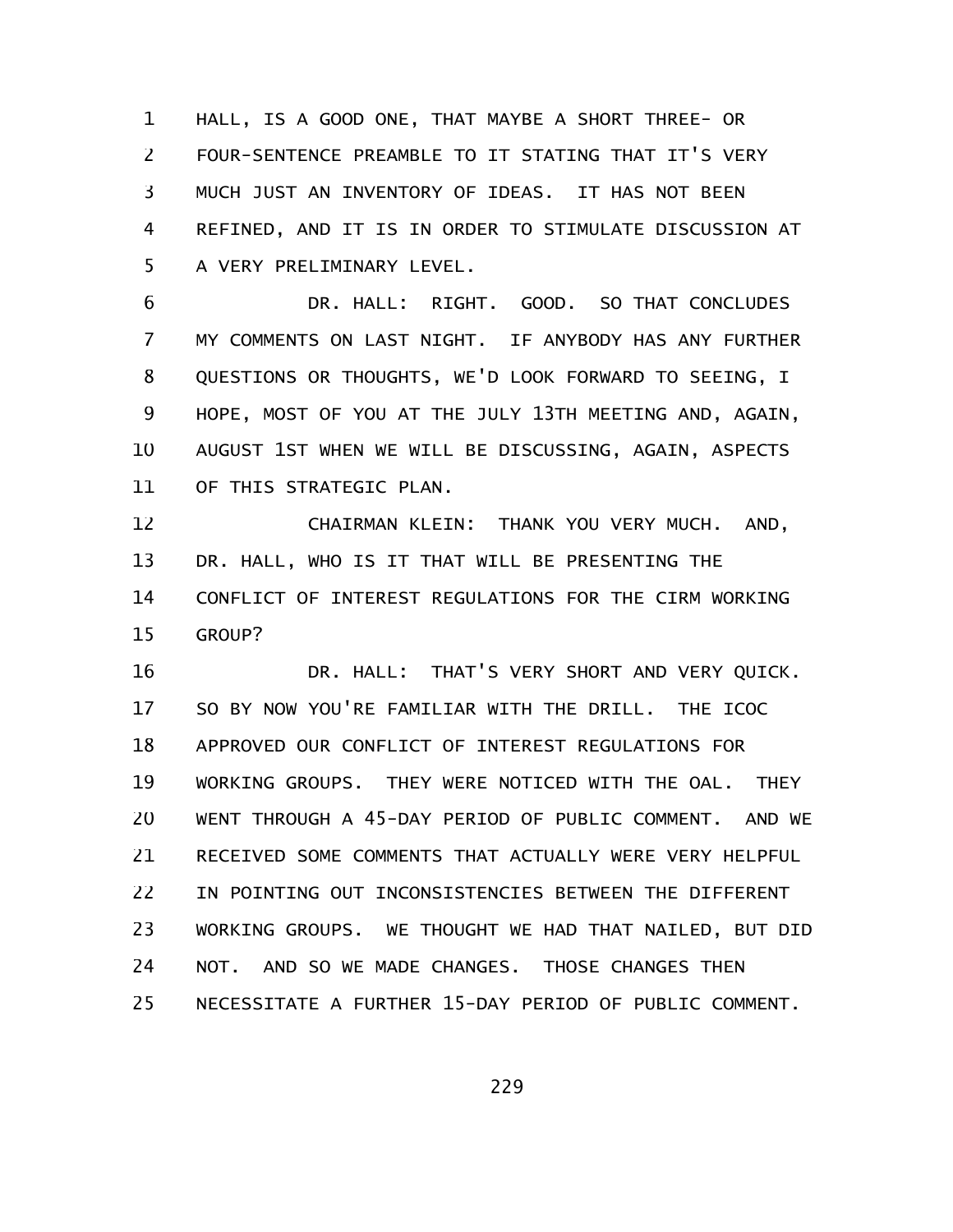AND SO RATHER THAN HAVE YOU VOTE ON THOSE, WE WOULD PREFER TO WAIT, GET THOSE COMMENTS, INCORPORATE THEM INTO A DOCUMENT, AND THEN WE HOPE WE CAN COME BACK IN THE AUGUST MEETING WITH FINAL VERSION OF CONFLICT OF INTEREST RECOMMENDATIONS THAT THEN COULD BE SUBMITTED AS STATE OF CALIFORNIA REGULATIONS. 1 2 3 4 5 6

SCOTT TOCHER HAS BEEN OUR POINT PERSON ON THIS IN OUR LEGAL OFFICE. SCOTT, I DON'T KNOW IF YOU WANT TO ADD ANYTHING TO WHAT I'VE SAID OR NOT. SO WE WILL AIM TOWARD ADOPTING THAT IN AUGUST. AND WE WILL HAVE -- THE MATERIAL IS AVAILABLE FOR THOSE WHO WOULD LIKE TO SEE THE CHANGES, SCOTT? IT WILL BE POSTED WHERE? 7 8 9 10 11 12 13

MR. TOCHER: ON OUR WEBSITE. 14

DR. HALL: ON OUR WEBSITE UNDER REGULATIONS. SO YOU CAN ALL HAVE A LOOK AT THAT. AND SO THEY'RE NOT -- THEY'RE NOT CONCEPTUAL CHANGES, BUT THEY WERE CHANGES THAT WERE SUBSTANTIVE ENOUGH THAT THEY TRIGGERED ANOTHER 15-DAY PERIOD AND THERE MAY BE YET MORE SUGGESTIONS. 15 16 17 18 19 20

THIS IS ALL, AS WE FIND NOW, A PROCESS OF REPEATED ITERATION UNTIL WE FINALLY GET OUT THE BEST POSSIBLE DOCUMENT TO SUBMIT AS CALIFORNIA REGULATIONS. THANK YOU. 21 22 23 24

CHAIRMAN KLEIN: THANK YOU VERY MUCH, DR. 25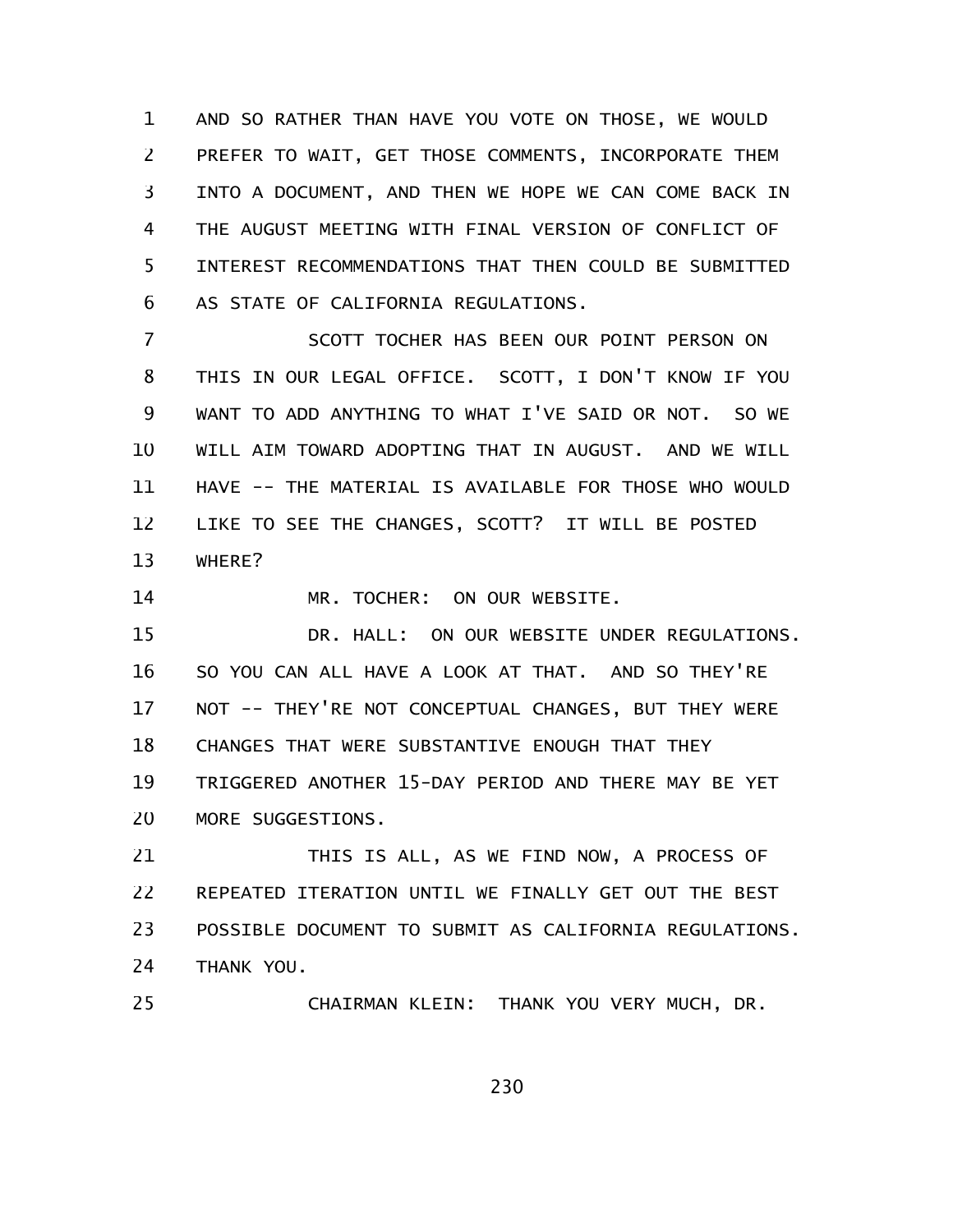HALL. CONSIDERATION OF A REPORT FROM INTELLECTUAL PROPERTY TASK FORCE, DR. PENHOET. 1 2

SUSAN, DO YOU HAVE A COMMENT ON THIS PARTICULAR ITEM? 3 4

MS. FOGEL: I'LL BE VERY BRIEF BECAUSE EVERYONE WANTS TO GO HOME. I HAVE TO DRIVE BACK TO L.A. I DON'T WANT TO BE ON THE FREEWAY EITHER. 5 6 7

VERY EARLY IN THIS PROCESS, YOU ALL MADE A COMMITMENT TO HOW MUCH YOU CARED ABOUT THE POOR AND THE VULNERABLE AND ACCESS TO TREATMENT, AND IT'S NOT REFLECTED ANYWHERE IN THIS DOCUMENT. AND I THINK THAT OUGHT TO BE -- 8 9 10 11 12

DR. HALL: CONFLICT OF INTEREST DOCUMENT? MS. FOGEL: NO. IN THE MISSION STATEMENT AND OBJECTIVES, THAT YOU MADE A COMMITMENT THAT THIS IS A PUBLIC AGENCY WITH PUBLIC MONEY AND THAT YOU WERE GOING TO MAKE SURE THAT THE PUBLIC HAD ACCESS TO TREATMENTS AND IT'S MISSING. 13 14 15 16 17 18

CHAIRMAN KLEIN: I WILL CALL YOUR ATTENTION, SUSAN, THAT IN THE PUBLIC SESSION LAST NIGHT, WE DISCUSSED THAT IN THE LATER FORM WE MAY WELL HAVE THE FINDINGS AND DECLARATIONS OF THE INITIATIVE WITH THOSE SPECIFIC SECTIONS YOU'RE REFERENCING, INCLUDING THE PATIENT SAFETY, ETC., THAT WOULD BE INCORPORATED AS A PREAMBLE ALONG WITH THOSE SIMILAR SECTIONS FROM PURPOSE 19 20 21 22 23 24 25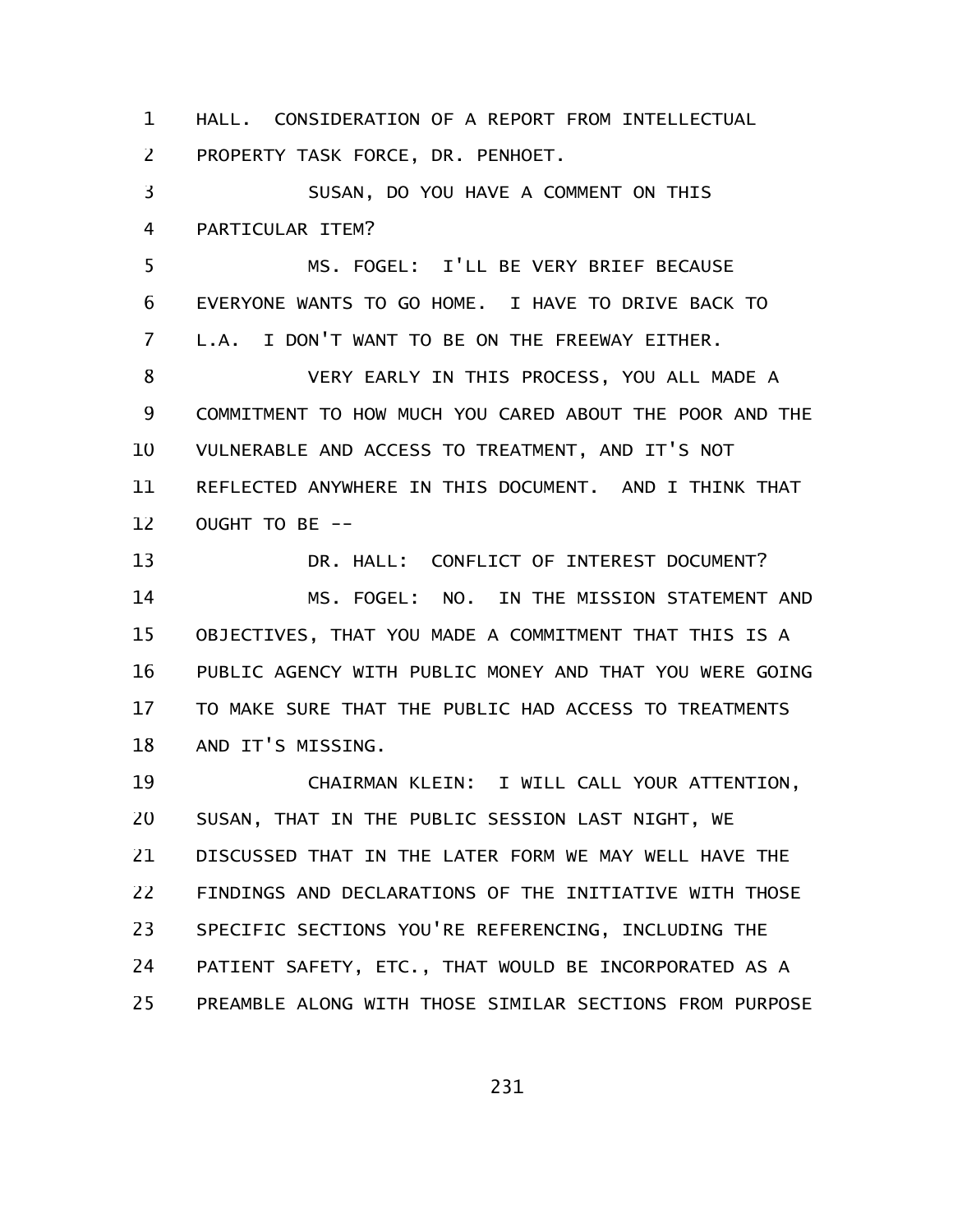AND INTENT, TO MAKE CLEAR OUR CONTINUING COMMITMENT TO THOSE GOALS. 1 2

MS. FOGEL: THANK YOU. 3

DR. PENHOET: A QUICK UPDATE ON IP POLICY. THE PUBLIC COMMENT PERIOD IS NOW OPEN THROUGH JUNE 19TH FOR IP POLICY FOR NONPROFIT ORGANIZATIONS. AND A PUBLIC HEARING IS ALSO SCHEDULED FOR JUNE 19TH TO BE FOLLOWED BY A FULL MEETING OF THE TASK FORCE ON JULY 14TH. WE ARE GETTING FEEDBACK ALREADY AND EXPECT MORE BY JUNE 19TH. 4 5 6 7 8 9 10

JUST TO GIVE YOU A FLAVOR FROM SOME OF THE FEEDBACK, SOME GROUPS BELIEVE WE SHOULD PUSH FURTHER ON THE OPEN ACCESS PUBLISHING REQUIREMENT. I BELIEVE THE ACADEMIC SENATE OF THE UNIVERSITY OF CALIFORNIA HAS TAKEN A POSITION THAT IT SHOULD BE A TOTALLY OPEN ACCESS REQUIREMENT. SO WE WILL LOOK INTO THAT. WE HAVE A POSITION WHICH IS FROM THE MIDDLE GROUND, REQUIRING OPEN ACCESS IN A REASONABLE PERIOD OF TIME, BUT NOT IMMEDIATELY, AND SO WE WILL CERTAINLY LOOK INTO THAT. 11 12 13 14 15 16 17 18 19 20

MODIFY THE REVENUE SHARING THRESHOLD FROM \$500,000 WHERE IT IS TODAY TO \$100,000. AN IDEA, WHICH HAS COME UP MANY TIMES, WHICH IS CREATE A PATENT POOL FOR THE INTELLECTUAL PROPERTY THAT'S CREATED AS A RESULT OF CIRM FUNDING. AND A REASONABLE CONDITION FOR 21 22 23 24 25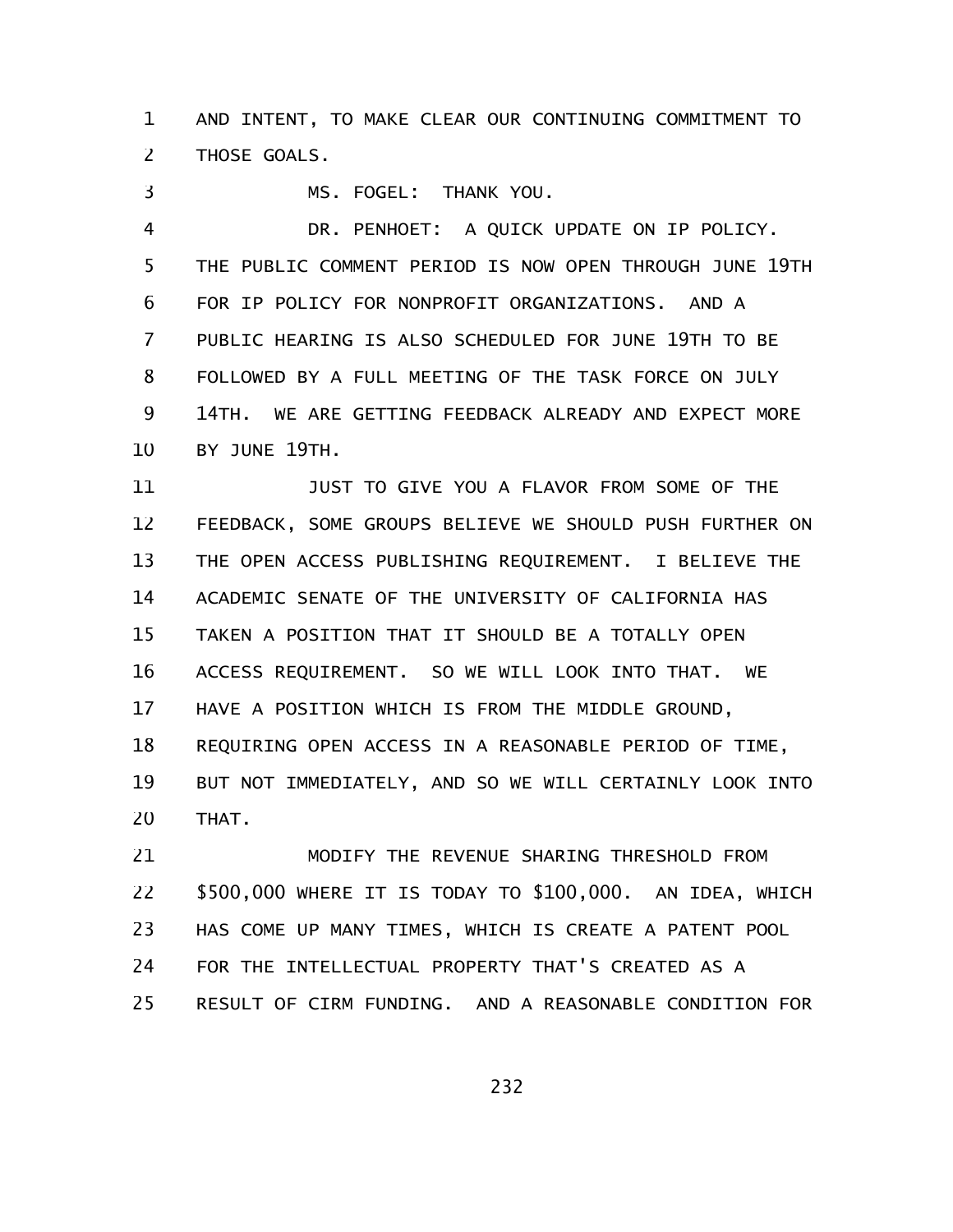MARCH-IN RIGHTS HAS BEEN SUGGESTED. AND THEN FINALLY, ONE WE'VE HEARD A FAIR AMOUNT ABOUT, GET RID OF THE RESEARCH EXEMPTION. THOSE ARE THE KINDS OF TINGS THAT ARE BUBBLING UP, AND WE'LL LOOK AT IT IN DUE COURSE IN PARALLEL WITH THIS EFFORT, NOT EXACTLY PARALLEL, SOMEWHAT BEHIND, BUT NEVERTHELESS PARALLEL DEVELOPMENT IS THE IP POLICY FOR PROFIT-MAKING ORGANIZATIONS. 1 2 3 4 5 6 7

WE'VE HAD TWO FORMAL MEETINGS OF OUR GROUP SO FAR, LAST ONE HERE IN SAN DIEGO. WE'RE HEARING SOME CONSISTENT NEEDS FROM VARIOUS DIFFERENT QUARTERS. WE'VE CONSULTED WITH A NUMBER OF FOUNDATIONS THAT PROVIDE FUNDING TO CORPORATIONS FOR ADVANCING THE CAUSES THEY'RE INTERESTED IN TO LEARN HOW THEY HANDLE THIS ISSUE. 8 9 10 11 12 13 14

WE VISITED WITH SEVERAL FEDERAL AGENCIES ON THE ISSUE OF FUNDING FOR FOR-PROFIT ORGANIZATIONS, INCLUDING NIST, NATIONAL INSTITUTE OF STANDARDS AND TECHNOLOGY, THROUGH AN ATP PROGRAM, WHICH HAS BEEN A VERY SUCCESSFUL PROGRAM HISTORICALLY, BUT AT THE MOMENT HASN'T BEEN FUNDED BY THE BUSH ADMINISTRATION FOR SEVERAL YEARS, SO WE DON'T KNOW WHAT ITS FUTURE IS, BUT WE DO KNOW HOW THEY ESSENTIALLY HANDLED THAT PROGRAM IN THE PAST. WE HEARD FROM THE SBIR PROGRAM AT THE NIH, WE'VE HEARD FROM A VARIETY OF PEOPLE IN THE FOR-PROFIT WORLD, AND IN ORGANIZATIONS THAT ARE CONCERNED ABOUT 15 16 17 18 19 20 21 22 23 24 25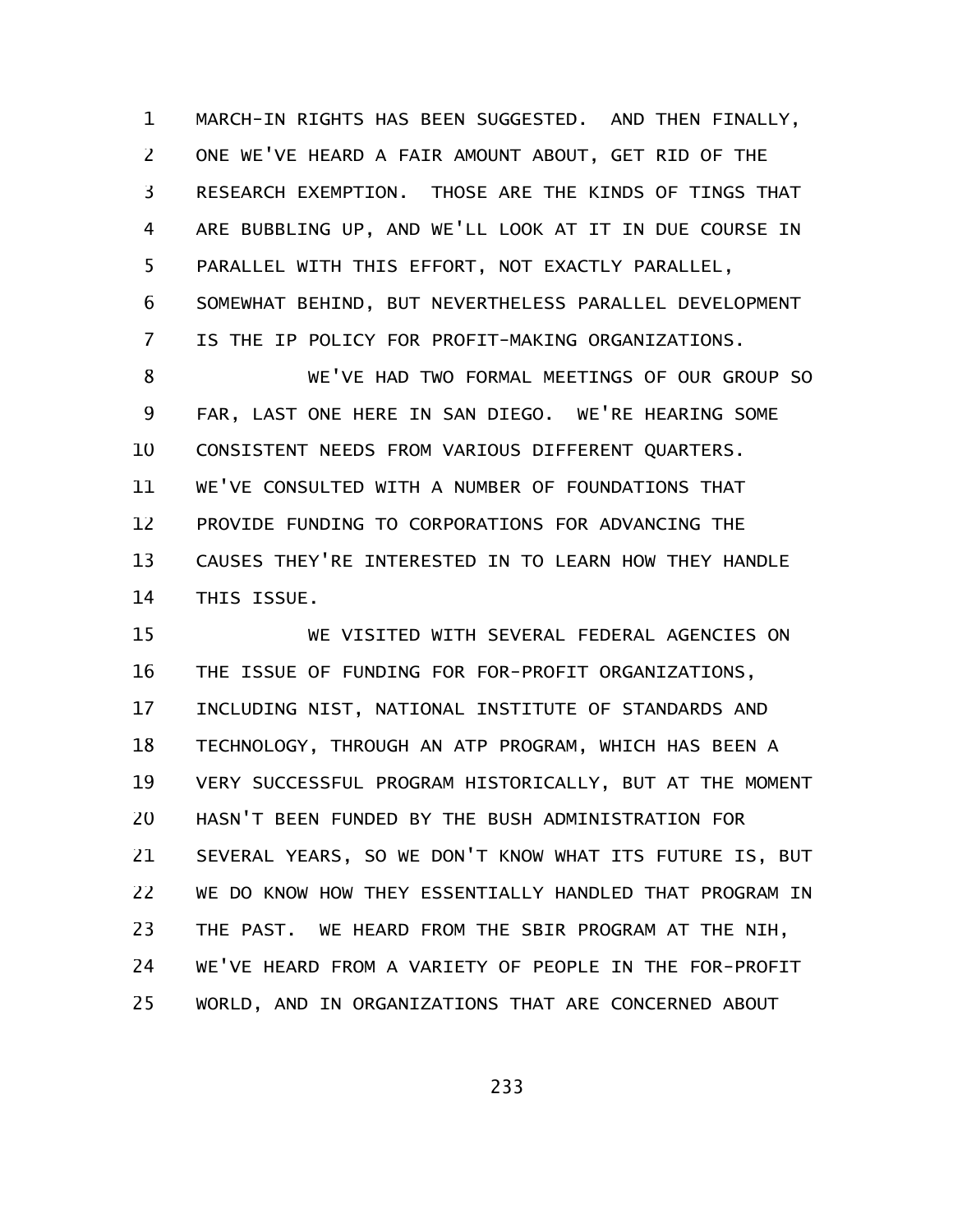THE ELEMENTS OF FUNDING FOR FOR-PROFIT ORGANIZATIONS FROM THE CONSUMER'S POINT OF VIEW. SO WE'VE HAD QUITE A DIVERSE SET OF INPUTS, AND WE HOPE TO CONTINUE THOSE. 1 2 3

WE WILL HAVE ANOTHER MEETING PROBABLY IN AUGUST TO CONTINUE THE DIALOGUE FOR THE FOR-PROFIT AREA. ONE OF THE THINGS WE HAVE LEARNED IS, AND WE'VE HEARD FROM EVERYBODY, THAT BASICALLY IT'S VERY DIFFICULT TO HAVE A ONE-SIZE-FITS-ALL POLICY FOR MAKING BENCH TO COMPANIES BECAUSE THE SITUATIONS IN EACH ONE ARE UNIQUE AND DIFFERENT AND HAVE DIFFERENT LEVELS OF CO-FUNDING AND DIFFERENT FUNDING OF DIFFERENT STAGES OF DEVELOPMENT, CLINICAL TRIALS OR BASIC RESEARCH, ETC. SO I THINK IT'S LIKELY THAT WE'LL HAVE SOME GENERAL PRINCIPLES THAT WE PUT UP AS FAR AS CIRM ITSELF WILL HAVE TO HAVE A STAFF TO ENTER INTO LEGAL CONTRACTS WITH FOR-PROFIT GRANTEES FOR CIRM GOING FORWARD. SO THIS WILL BE A CHALLENGE ON OVERHEAD AND CIRM BY DOING SO. 4 5 6 7 8 9 10 11 12 13 14 15 16 17

SO I THINK WE'RE MAKING GOOD PROGRESS. WE WILL TAKE ALL THESE THINGS INTO ACCOUNT, AND WE HOPE TO BRING BACK TO THIS GROUP IN AUGUST A FINAL PROPOSAL ON THE NONPROFIT SIDE FOR YOUR APPROVAL. AND THEN SOMETIME LATER THIS YEAR, EITHER OCTOBER OR DECEMBER, I FORGET WHEN THE MEETINGS ARE, WITH SOME POLICY GUIDELINES. NOW THIS STATE AGENCY WILL ENTER INTO GRANTS AND CONTRACTS TO PROFIT-MAKING ORGANIZATIONS. 18 19 20 21 22 23 24 25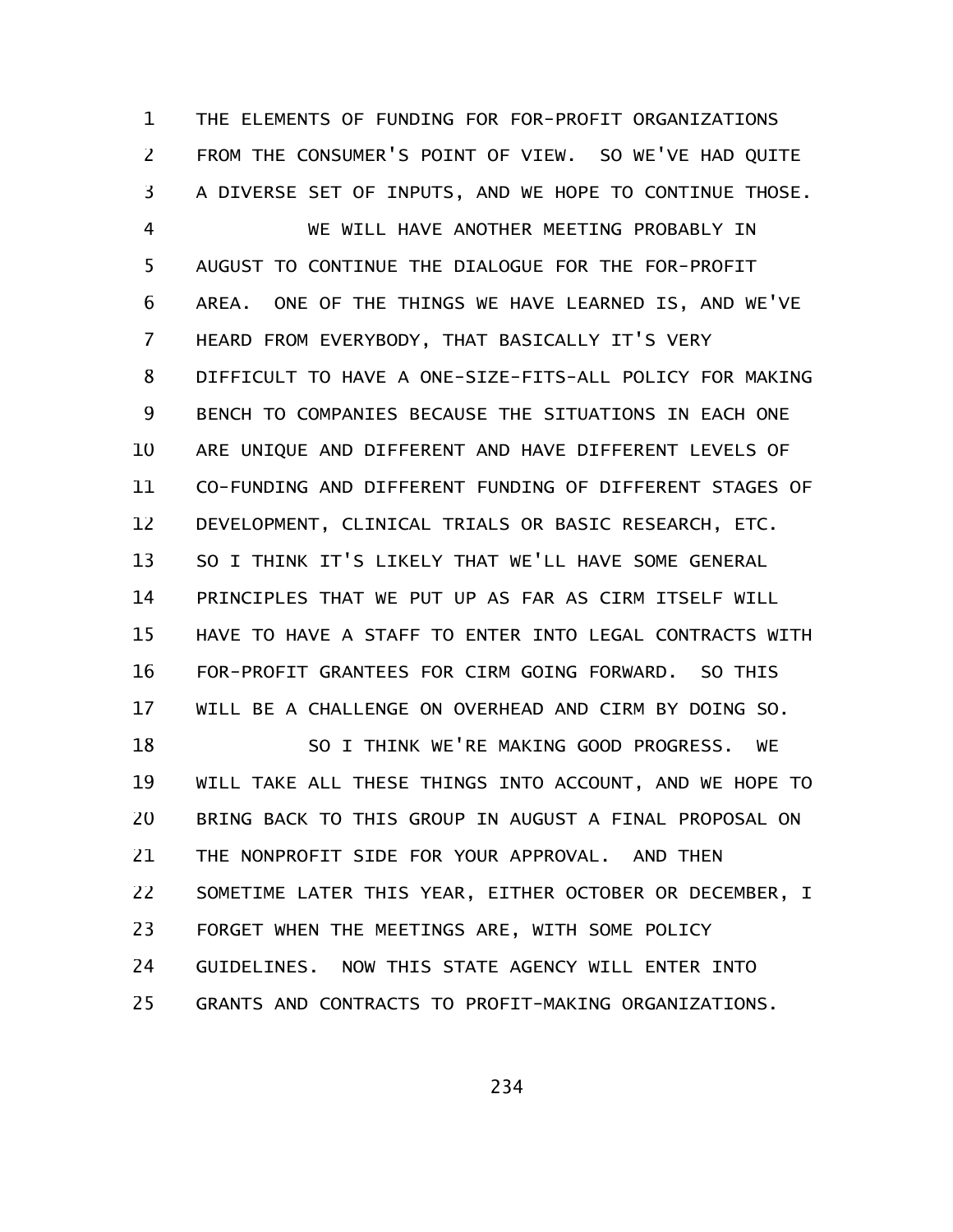SO THAT'S WHERE WE ARE. I THINK GOOD PROGRESS. AS I'VE STATED A NUMBER OF TIMES, THERE'S A VERY WIDE GAP, A VERY WIDE STEP OF QUITE DIVERGENT OPINIONS ON HOW THIS SHOULD BE HANDLED, AND I THINK THE CHALLENGE IS TO TRY TO LISTEN TO ALL POINTS OF VIEW AND COME UP WITH A PLAN THAT WILL WORK AND REPRESENT THE COMMITTEE'S INTEREST SOMEWHAT GOING FORWARD. SO THAT'S WHERE WE ARE. AS YOU CAN SEE, MY VOICE IS NOT DOING VERY WELL, SO I'LL JUST SHUT UP. CHAIRMAN KLEIN: ARE THERE ANY PUBLIC COMMENTS ON THAT ITEM? I'D LIKE TO SAY THAT I THINK WE NEED TO GIVE DR. PENHOET, DR. MARY MAXON A HAND OF APPLAUSE. (APPLAUSE.) DR. PENHOET: THANK YOU. CHAIRMAN KLEIN: I THINK IF WE HAVE ANY -- DO WE HAVE GENERAL PUBLIC COMMENTS THAT HAVE NOT PREVIOUSLY BEEN TAKEN? MR. SIMPSON: VERY QUICKLY. JOHN SIMPSON, FOUNDATION FOR TAXPAYER AND CONSUMER RIGHTS. I JUST 1 2 3 4 5 6 7 8 9 10 11 12 13 14 15 16 17 18 19 20

WANTED TO STRESS HOW VALUABLE AND USEFUL THE STRATEGIC 21

PLANNING SECTION OF THE WEBSITE IS. IT IS TREMENDOUSLY 22

VALUABLE. I COMMEND IT TO EVERYONE'S ATTENTION. I'M 23

TRYING TO TALK IT UP ACROSS THE STATE. IT'S 24

TREMENDOUSLY USEFUL. 25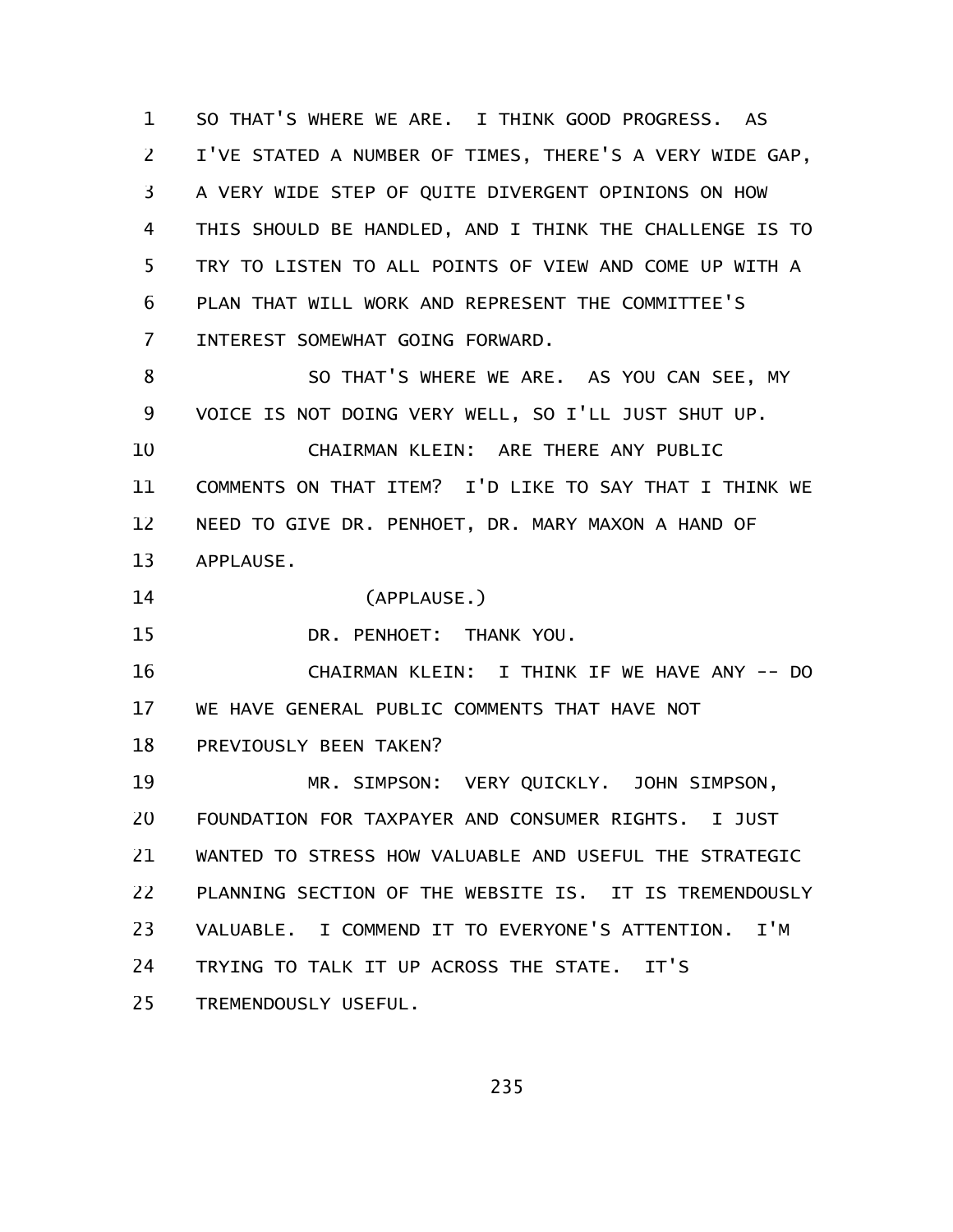THE SECOND THING THAT NEEDS TO BE SAID. I DON'T KNOW WHO'S CRACKING THE WHIP, IT'S PROBABLY MELISSA KING, BUT DOCUMENTS ARE NOW BECOMING AVAILABLE ON THE WEBSITE ALMOST ALWAYS IN TIME TO BE USEFUL BEFORE THE MEETINGS THAT PEOPLE ARE TURNING OUT FOR. SO WE'RE DELIGHTED TO SEE THAT HAPPEN. THANK YOU. CHAIRMAN KLEIN: THANK YOU VERY MUCH. AND I POINT OUT THAT -- IS OUR TRANSITION ON THE SERVER COMPLETE AT THIS TIME? MS. KING: NO. OUR WEBSITE IS STILL BEING HOSTED BY THE STATE DATA CENTER. WE'RE WORKING ON POTENTIAL TRANSITION TO TAKE PLACE AT LEAST A FEW MONTHS FROM NOW. SO IT'S STILL HOSTED BY THE STATE, AS IS BEFITTING A STATE AGENCY, IS IT NOT? CHAIRMAN KLEIN: THE BENEFIT OF TRANSFERRING CONTROL OF THE WEBSITE POSTINGS DIRECTLY TO THE AGENCY IS WE CAN GET UP THEM IMMEDIATELY WITHOUT A DELAY. AND WE ARE WORKING ON THAT TASK BECAUSE IT'S OUR COMMITMENT TO TRY TO CONTINUE TO IMPROVE. THANK YOU VERY MUCH FOR YOUR COMMENTS. AND, MELISSA, HAND OF APPLAUSE. (APPLAUSE.) CHAIRMAN KLEIN: THANK YOU TO AMY DUROSS, JENNIFER, ALL THE REST OF THE STAFF, JAMES HARRISON FOR THEIR CONTINUING COMMITMENT. GIL AND JEFF AND WALTER AND ALEX, TREMENDOUS TEAM THAT MADE PRESENTATIONS 1 2 3 4 5 6 7 8 9 10 11 12 13 14 15 16 17 18 19 20 21 22 23 24 25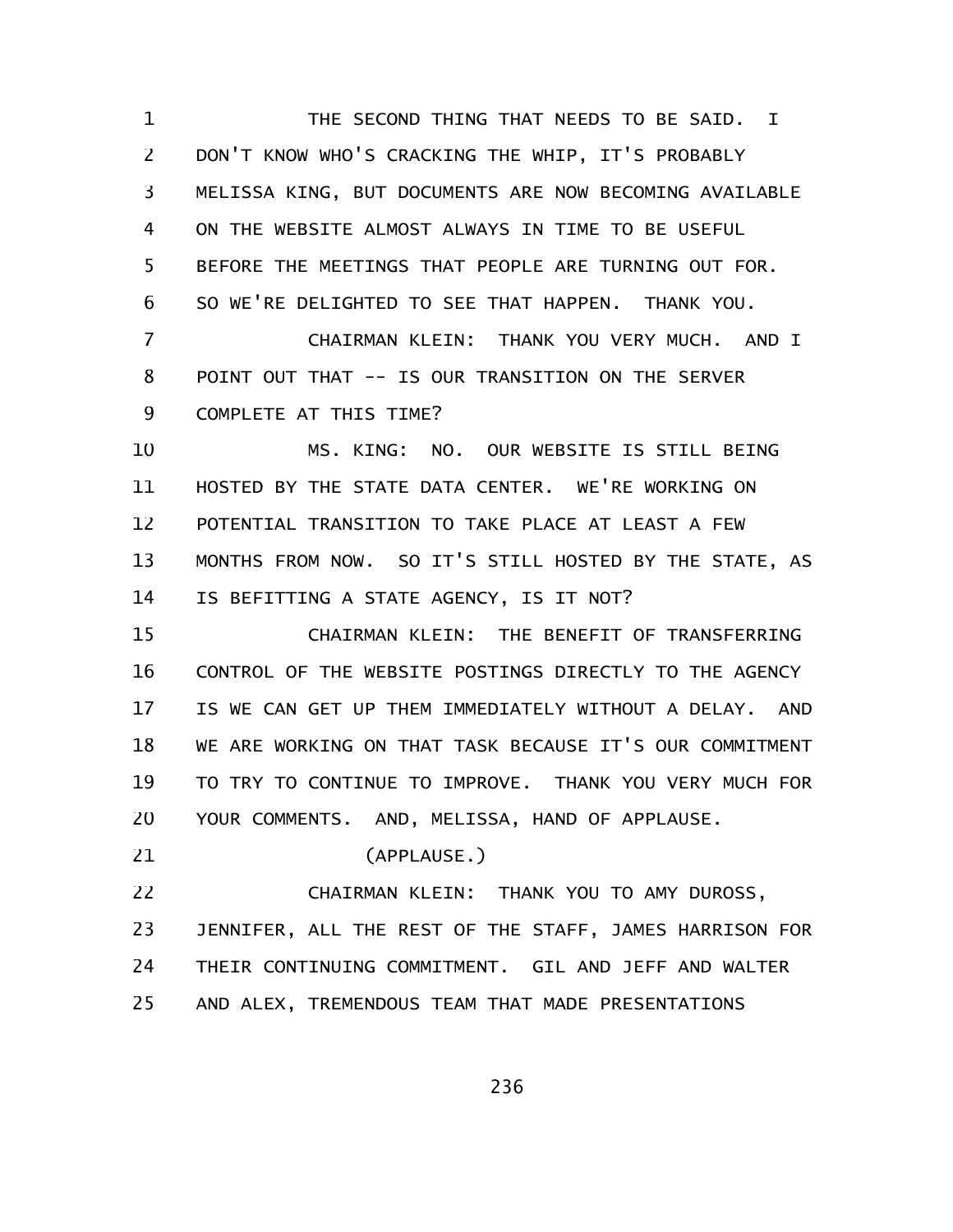| $\mathbf 1$ | TODAY, AND WE THANK YOU FOR YOUR ONGOING COMMITMENT.  |
|-------------|-------------------------------------------------------|
| 2           | AND, OF COURSE, NICOLE AND WALTER, YOU HAVE BEEN      |
| 3           | INVALUABLE TO THIS AGENCY. WE ARE DEEPLY INDEBTED FOR |
| 4           | YOUR CONTRIBUTION, AND THE ACCOLADES PREVIOUSLY GIVEN |
| 5           | TODAY WERE EXTRAORDINARILY WELL EARNED. THANK YOU.    |
| 6           | (APPLAUSE.)                                           |
| 7           | CHAIRMAN KLEIN: MEETING STANDS ADJOURNED.             |
| 8           | (THE MEETING WAS THEN ADJOURNED AT 04:13              |
| 9           | $P.M.$ )                                              |
| 10          |                                                       |
| 11          |                                                       |
| 12          |                                                       |
| 13          |                                                       |
| 14          |                                                       |
| 15          |                                                       |
| 16          |                                                       |
| 17          |                                                       |
| 18          |                                                       |
| 19          |                                                       |
| 20          |                                                       |
| 21          |                                                       |
| 22          |                                                       |
| 23          |                                                       |
| 24          |                                                       |
| 25          |                                                       |